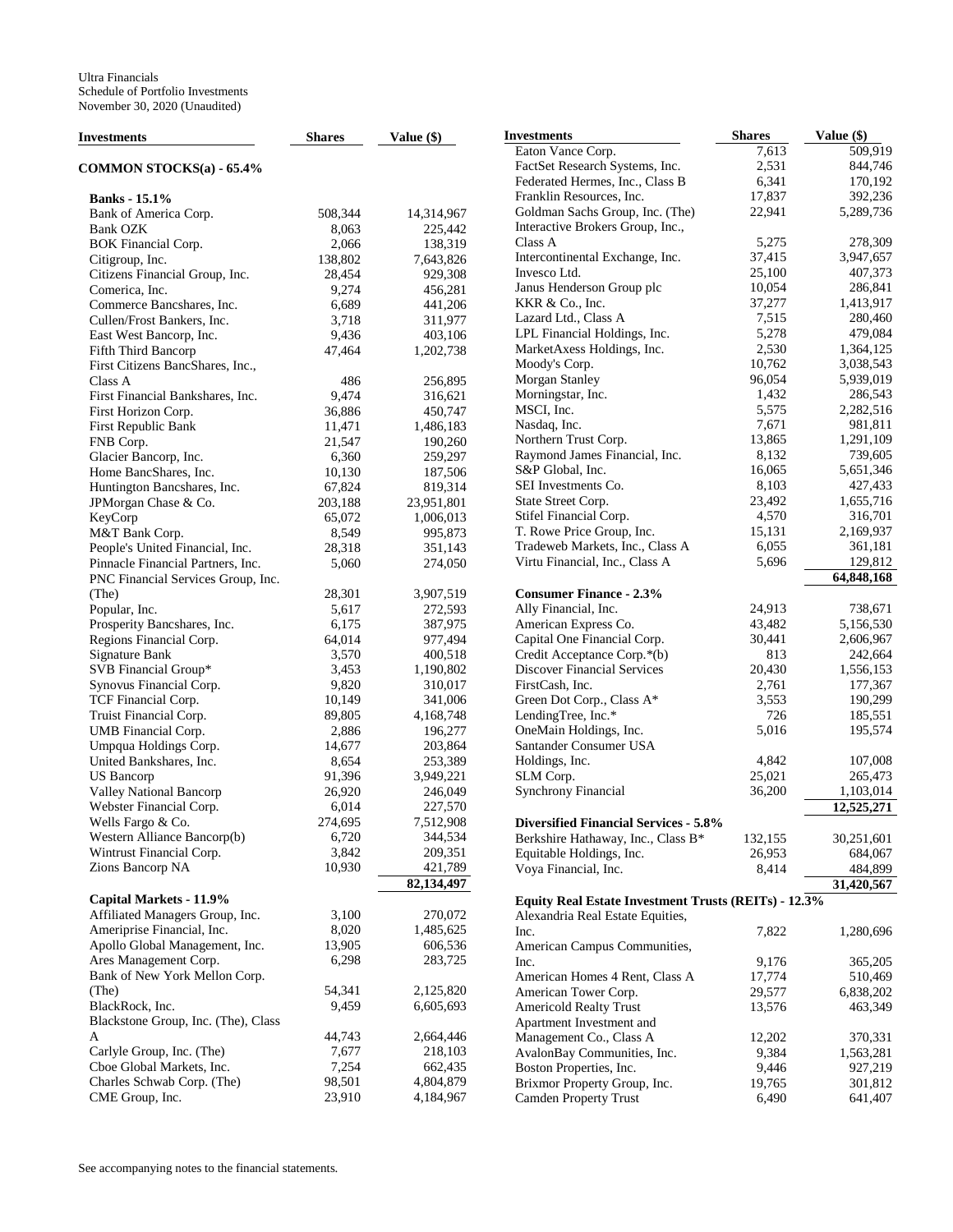| Investments                                     | <b>Shares</b>    | Value (\$)             | <b>Investments</b>                                          | <b>Shares</b>    | Value (\$)         |
|-------------------------------------------------|------------------|------------------------|-------------------------------------------------------------|------------------|--------------------|
| CoreSite Realty Corp.                           | 2,838            | 355,857                | WP Carey, Inc.                                              | 11,596           | 802,559            |
| Corporate Office Properties Trust               | 7,484            | 199,299                |                                                             |                  | 67,264,361         |
| Cousins Properties, Inc.                        | 9,901            | 330,792                | <b>Insurance - 8.6%</b>                                     |                  |                    |
| Crown Castle International Corp.                | 27,983           | 4,689,111              | Aflac, Inc.                                                 | 44,201           | 1,941,750          |
| CubeSmart                                       | 12,914           | 420,092                | Alleghany Corp.                                             | 953              | 548,166            |
| CyrusOne, Inc.                                  | 7,793            | 544,809                | Allstate Corp. (The)                                        | 20,826           | 2,131,541          |
| Digital Realty Trust, Inc.                      | 17,933           | 2,416,472              | American Financial Group, Inc.                              | 4,781            | 427,469            |
| Douglas Emmett, Inc.                            | 10,993           | 340,453                | American International Group, Inc.                          | 57,434           | 2,207,763          |
| Duke Realty Corp.<br>EastGroup Properties, Inc. | 24,704<br>2,624  | 940,234<br>357,730     | Aon plc, Class A                                            | 15,447           | 3,164,936          |
| Equinix, Inc.                                   | 5,901            | 4,117,659              | Arch Capital Group Ltd.*                                    | 27,058           | 871,132            |
| <b>Equity Commonwealth</b>                      | 8,097            | 214,651                | Arthur J Gallagher & Co.                                    | 12,767           | 1,473,439          |
| Equity LifeStyle Properties, Inc.               | 11,290           | 661,481                | Assurant, Inc.                                              | 3,975<br>8,419   | 513,252<br>373,383 |
| <b>Equity Residential</b>                       | 22,836           | 1,322,661              | Athene Holding Ltd., Class A*<br>Axis Capital Holdings Ltd. | 5,338            | 267,487            |
| Essex Property Trust, Inc.                      | 4,347            | 1,068,840              | Brighthouse Financial, Inc.*                                | 6,202            | 217,690            |
| Extra Space Storage, Inc.                       | 8,607            | 970,267                | Brown & Brown, Inc.                                         | 15,648           | 704,629            |
| Federal Realty Investment Trust                 | 4,589            | 400,253                | Chubb Ltd.                                                  | 30,093           | 4,448,648          |
| First Industrial Realty Trust, Inc.             | 8,476            | 354,975                | Cincinnati Financial Corp.                                  | 9,974            | 761,515            |
| Gaming and Leisure Properties, Inc.             | 13,834           | 574,664                | CNA Financial Corp.                                         | 1,811            | 62,498             |
| Healthcare Realty Trust, Inc.                   | 9,077            | 267,772                | Enstar Group Ltd.*                                          | 887              | 167,891            |
| Healthcare Trust of America, Inc.,              |                  |                        | Erie Indemnity Co., Class A                                 | 1,667            | 376,092            |
| Class A                                         | 14,570           | 379,257                | Everest Re Group Ltd.                                       | 2,669            | 606,744            |
| Healthpeak Properties, Inc.                     | 35,890           | 1,035,785              | Fidelity National Financial, Inc.                           | 19,454           | 700,149            |
| Highwoods Properties, Inc.                      | 6,924            | 265,189                | First American Financial Corp.                              | 7,437            | 360,248            |
| Host Hotels & Resorts, Inc.                     | 47,017           | 659,649                | Globe Life, Inc.                                            | 6,532            | 608,129            |
| Hudson Pacific Properties, Inc.                 | 10,227           | 265,902                | Hanover Insurance Group, Inc.                               |                  |                    |
| Invitation Homes, Inc.                          | 37,368           | 1,067,977              | (The)                                                       | 2,511            | 282,111            |
| Iron Mountain, Inc.                             | 19,214           | 528,385                | Hartford Financial Services Group,                          |                  |                    |
| <b>JBG SMITH Properties</b>                     | 7,488            | 230,181                | Inc. (The)                                                  | 23,879           | 1,055,452          |
| Kilroy Realty Corp.                             | 6,989            | 427,447                | Kemper Corp.                                                | 4,090            | 306,546            |
| Kimco Realty Corp.                              | 28,831           | 416,320                | Lincoln National Corp.                                      | 12,109           | 571,787            |
| Lamar Advertising Co., Class A                  | 5,760            | 458,554                | Loews Corp.                                                 | 15,890           | 665,950            |
| <b>Lexington Realty Trust</b>                   | 18,448           | 188,354                | Markel Corp.*                                               | 914              | 890,081            |
| Life Storage, Inc.                              | 3,125            | 342,875                | Marsh & McLennan Cos., Inc.                                 | 33,775           | 3,871,966          |
| Medical Properties Trust, Inc.                  | 35,255           | 683,947                | Mercury General Corp.                                       | 1,770            | 78,712             |
| Mid-America Apartment<br>Communities, Inc.      | 7,627            | 962,222                | MetLife, Inc.                                               | 51,438           | 2,374,892          |
| National Health Investors, Inc.(b)              | 2,976            | 192,428                | Old Republic International Corp.                            | 18,838           | 337,577            |
| National Retail Properties, Inc.                | 11,570           | 436,189                | Primerica, Inc.                                             | 2,636            | 343,392<br>847,675 |
| Omega Healthcare Investors, Inc.                | 15,130           | 532,879                | Principal Financial Group, Inc.<br>Progressive Corp. (The)  | 17,025<br>39,026 | 3,399,555          |
| Physicians Realty Trust                         | 13,873           | 240,697                | Prudential Financial, Inc.                                  | 26,336           | 1,991,528          |
| PotlatchDeltic Corp.                            | 4,461            | 207,615                | Reinsurance Group of America,                               |                  |                    |
| Prologis, Inc.                                  | 49,255           | 4,927,963              | Inc.                                                        | 4,527            | 521,873            |
| PS Business Parks, Inc.                         | 1,334            | 175,821                | RenaissanceRe Holdings Ltd.                                 | 3,416            | 562,410            |
| Public Storage                                  | 10,138           | 2,275,576              | RLI Corp.                                                   | 2,639            | 252,631            |
| Rayonier, Inc.                                  | 9,098            | 256,291                | Selective Insurance Group, Inc.                             | 3,988            | 246,538            |
| Realty Income Corp.                             | 23,007           | 1,379,730              | Travelers Cos., Inc. (The)                                  | 16,878           | 2,188,233          |
| Regency Centers Corp.                           | 10,515           | 479,274                | Unum Group                                                  | 13,571           | 301,683            |
| Rexford Industrial Realty, Inc.                 | 8,257            | 395,675                | W R Berkley Corp.                                           | 9,376            | 610,659            |
| Sabra Health Care REIT, Inc.                    | 13,700           | 225,776                | White Mountains Insurance Group                             |                  |                    |
| SBA Communications Corp.                        | 7,468            | 2,144,660              | Ltd.                                                        | 207              | 198,720            |
| Simon Property Group, Inc.                      | 21,677           | 1,789,870              | Willis Towers Watson plc                                    | 8,593            | 1,788,977          |
| SL Green Realty Corp.                           | 4,889            | 283,073                |                                                             |                  | 46,623,499         |
| Spirit Realty Capital, Inc.                     | 6,874            | 253,238                | IT Services - 8.0%                                          |                  |                    |
| STORE Capital Corp.                             | 15,210           | 495,238                | Mastercard, Inc., Class A                                   | 58,898           | 19,819,766         |
| Sun Communities, Inc.                           | 6,551            | 910,589                | Visa, Inc., Class A                                         | 112,406          | 23,644,602         |
| Taubman Centers, Inc.                           | 4,111            | 175,622                |                                                             |                  | 43,464,368         |
| UDR, Inc.                                       | 19,670           | 756,705                | Mortgage Real Estate Investment Trusts (REITs) - 0.4%       |                  |                    |
| Ventas, Inc.                                    | 24,859           | 1,190,995              | AGNC Investment Corp.                                       | 37,032           | 565,849            |
| VEREIT, Inc.                                    | 71,870           | 509,558                | Annaly Capital Management, Inc.                             | 93,526           | 748,208            |
| VICI Properties, Inc.                           | 35,584           | 899,919                | Blackstone Mortgage Trust, Inc.,                            |                  |                    |
| Vornado Realty Trust<br>Welltower, Inc.         | 10,453<br>27,828 | 406,726                | Class A                                                     | 9,746            | 253,201            |
| Weyerhaeuser Co.                                | 49,759           | 1,752,607<br>1,445,001 | New Residential Investment Corp.                            | 27,716           | 256,650            |
|                                                 |                  |                        |                                                             |                  |                    |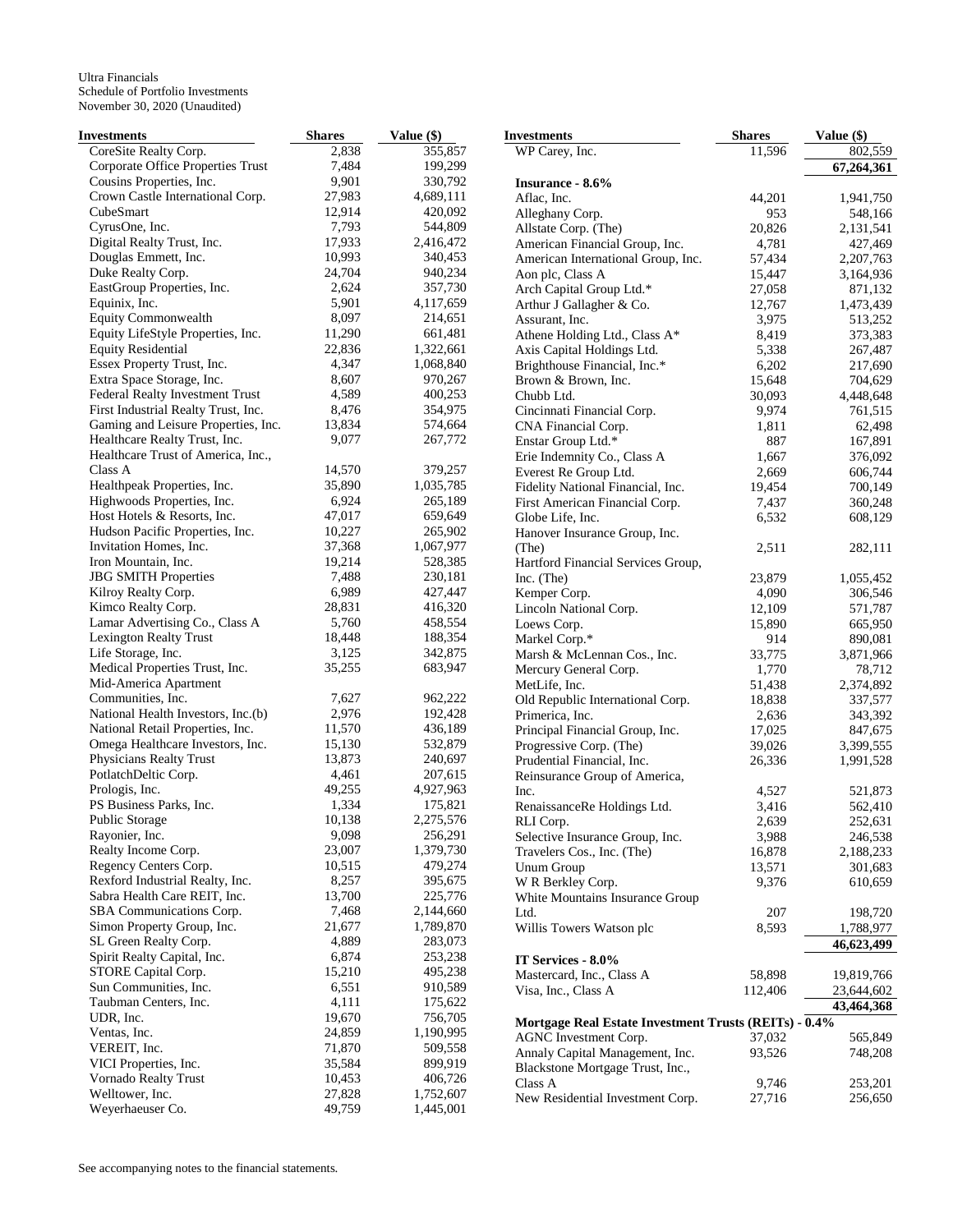| <b>Investments</b>                          | <b>Shares</b> | <b>Value</b> (\$) |
|---------------------------------------------|---------------|-------------------|
| Starwood Property Trust, Inc.               | 18,964        | 340,214           |
|                                             |               | 2,164,122         |
| <b>Professional Services - 0.4%</b>         |               |                   |
| CoStar Group, Inc.*                         | 2,626         | 2,391,157         |
| Real Estate Management & Development - 0.4% |               |                   |
| CBRE Group, Inc., Class A*                  | 22,355        | 1,366,785         |
| Howard Hughes Corp. (The)*                  | 3,005         | 218,553           |
| Jones Lang LaSalle, Inc.*(b)                | 3,455         | 457,062           |
|                                             |               | 2,042,400         |
| Thrifts & Mortgage Finance - 0.2%           |               |                   |
| Essent Group Ltd.                           | 7,491         | 328,555           |
| MGIC Investment Corp.                       | 22,575        | 269,997           |
| New York Community Bancorp,                 |               |                   |
| Inc.                                        | 30,928        | 299,692           |
| Radian Group, Inc.                          | 12,761        | 240,928           |
| Rocket Cos., Inc., Class $A^*(b)$           | 6,686         | 138,534           |
| TFS Financial Corp.                         | 3,173         | 54,576            |
|                                             |               | 1,332,282         |
| <b>TOTAL COMMON STOCKS</b>                  |               |                   |
| (Cost \$269,428,646)                        |               | 356,210,692       |

## **SECURITIES LENDING REINVESTMENTS(c) - 0.1%**

## **INVESTMENT COMPANIES - 0.1%**

BlackRock Liquidity FedFund, Institutional Class

|--|

|                    | <b>Principal</b> |              |
|--------------------|------------------|--------------|
| <b>Investments</b> | Amount (\$)      | Value $(\$)$ |

0.04% (Cost \$387,067) 387,067 387,067

## **SHORT-TERM INVESTMENTS - 0.1%**

#### **REPURCHASE AGREEMENTS(d) - 0.1%**

| Repurchase Agreements with various |         |         |
|------------------------------------|---------|---------|
| counterparties, rates 0.07% -      |         |         |
| 0.08%, dated 11/30/2020, due       |         |         |
| $12/1/2020$ , total to be received |         |         |
| \$491.124                          |         |         |
| (Cost \$491,123)                   | 491.123 | 491.123 |

| Total Investments - 65.6%             |             |
|---------------------------------------|-------------|
| (Cost \$270.306.836)                  | 357,088,882 |
| Other assets less liabilities - 34.4% | 186,843,920 |
| <b>Net Assets - 100.0%</b>            | 543,932,802 |

\* Non-income producing security.

- (a) All or a portion of these securities are segregated in connection with obligations for swaps with a total value of \$79,796,935.
- (b) The security or a portion of this security is on loan at November 30, 2020. The total value of securities on loan at November 30, 2020 was \$379,276, collateralized in the form of cash with a value of \$387,067 that was reinvested in the securities shown in the Securities Lending Reinvestment section of the Schedule of Investments.
- (c) The security was purchased with cash collateral held from securities on loan at November 30, 2020. The total value of securities purchased was \$387,067.
- (d) The Fund invests in Repurchase Agreements jointly with other funds in the Trust. See "Repurchase Agreements" in the Notes to Financial Statements to view the details of each individual agreement and counterparty as well as a description of the securities subject to repurchase.

As of November 30, 2020, the gross unrealized appreciation (depreciation) of investments based on the aggregate cost of investment securities and derivative instruments, if applicable, for federal income tax purposes was as follows:

| Aggregate gross unrealized appreciation | 282,542,633  |
|-----------------------------------------|--------------|
| Aggregate gross unrealized depreciation | (18.770.765) |
| Net unrealized appreciation             | 263,771,868  |
| Federal income tax cost                 | 271,506,367  |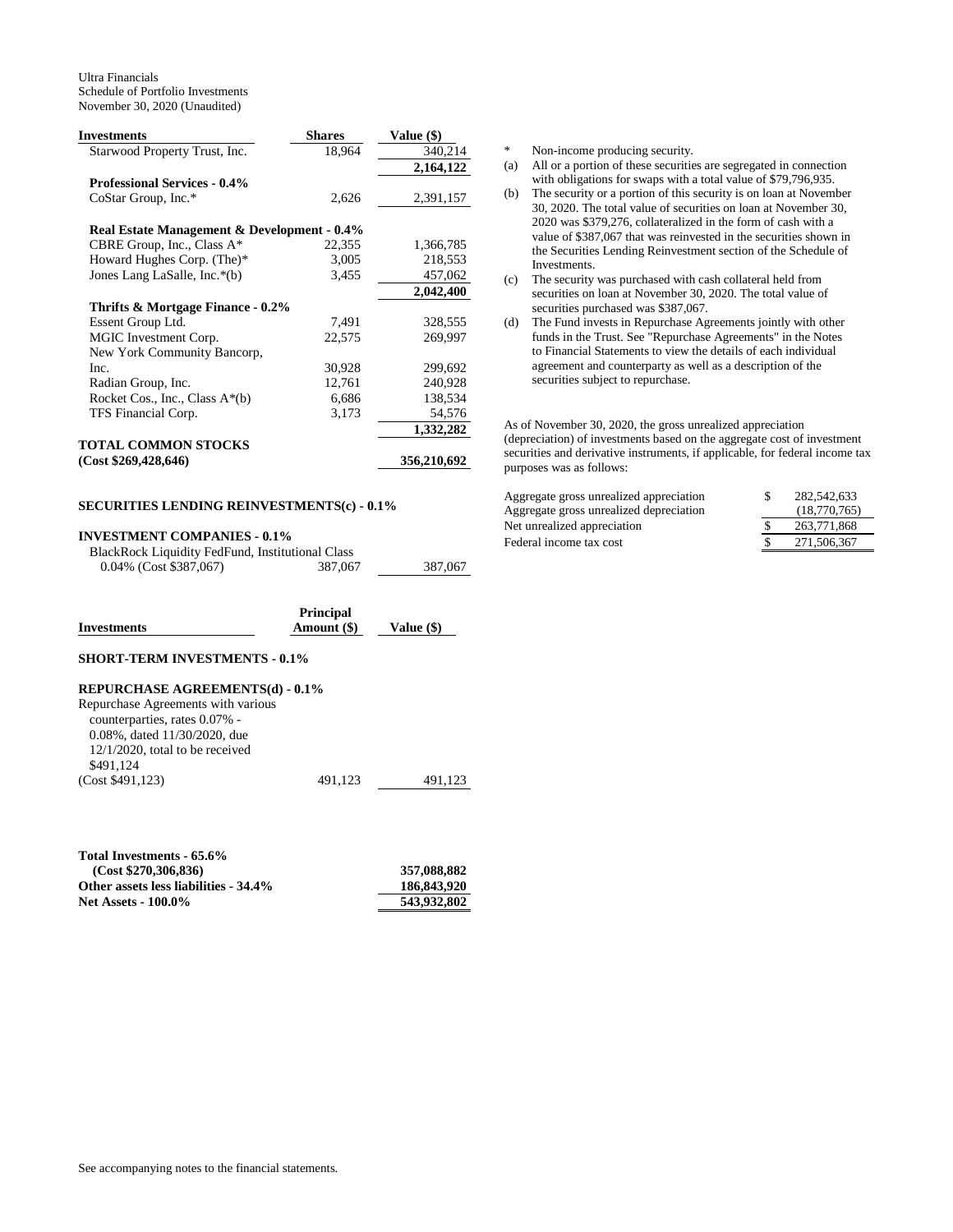### **Swap Agreements<sup>a</sup>**

Ultra Financials had the following open non-exchange traded total return swap agreements as of November 30, 2020:

|                 |                    |                      |                  |                                                    | Value and<br><b>Unrealized</b><br>Appreciation/ | <b>Financial</b><br><b>Instruments</b><br>for the<br><b>Benefit of (the</b><br>Fund)/the | Cash<br><b>Collateral for</b><br>the Benefit of<br>(the Fund)<br>the |                          |
|-----------------|--------------------|----------------------|------------------|----------------------------------------------------|-------------------------------------------------|------------------------------------------------------------------------------------------|----------------------------------------------------------------------|--------------------------|
| <b>Notional</b> | <b>Termination</b> |                      | <b>Rate Paid</b> |                                                    | $(Depreciation)^d$                              | <b>Counterparty Counterparty</b>                                                         |                                                                      | <b>Net</b>               |
| Amount (\$)     | Date <sup>b</sup>  | <b>Counterparty</b>  |                  | (Received) <sup>c</sup> Underlying Instrument      | \$)                                             | $($)$                                                                                    | \$)                                                                  | Amount <sup>e</sup> (\$) |
|                 |                    | Bank of              |                  | Dow Jones U.S.                                     |                                                 |                                                                                          |                                                                      |                          |
| 102,398,162     | 1/8/2021           | America NA           | 0.68%            | Financials SM Index <sup>f</sup>                   | 13,568,292                                      | (13,568,292)                                                                             |                                                                      |                          |
|                 |                    | <b>BNP</b> Paribas   |                  | Dow Jones U.S.                                     |                                                 |                                                                                          |                                                                      |                          |
| 147,448,827     | 1/8/2021           | <b>SA</b>            | 0.68%            | Financials SM Index <sup>f</sup>                   | 32,741,691                                      | (32,741,691)                                                                             |                                                                      |                          |
|                 |                    |                      |                  | Dow Jones U.S.                                     |                                                 |                                                                                          |                                                                      |                          |
| 20,666,508      | 3/8/2021           | Citibank NA          | 0.80%            | Financials SM Index <sup>f</sup>                   | 7,589,186                                       |                                                                                          | (7,589,186)                                                          |                          |
|                 |                    | <b>Credit Suisse</b> |                  | Dow Jones U.S.                                     |                                                 |                                                                                          |                                                                      |                          |
| 97,819,963      | 1/8/2021           | International        | 0.68%            | Financials SM Index <sup>f</sup>                   | 15,196,740                                      |                                                                                          | (15, 196, 740)                                                       |                          |
|                 |                    | Goldman              |                  |                                                    |                                                 |                                                                                          |                                                                      |                          |
|                 |                    | Sachs                |                  | Dow Jones U.S.                                     |                                                 |                                                                                          |                                                                      |                          |
| 138,713,680     | 2/8/2021           | International        | 0.60%            | FinancialsSM Index <sup>f</sup>                    | 17,567,098                                      | (17, 567, 098)                                                                           |                                                                      |                          |
|                 |                    | Morgan               |                  |                                                    |                                                 |                                                                                          |                                                                      |                          |
|                 |                    | Stanley & Co.        |                  |                                                    |                                                 |                                                                                          |                                                                      |                          |
|                 |                    | International        |                  | Dow Jones U.S.                                     |                                                 |                                                                                          |                                                                      |                          |
| 1,954,253       | 1/6/2021           | plc                  | 0.10%            | Financials SM Index <sup>f</sup>                   | (61,965)                                        |                                                                                          | 61,965                                                               |                          |
|                 | 1/8/2021           | Societe              | 0.83%            | Dow Jones U.S.<br>Financials SM Index <sup>f</sup> |                                                 |                                                                                          |                                                                      |                          |
| 103,729,163     |                    | Generale             |                  | Dow Jones U.S.                                     | 66,376,211                                      | (18, 167, 211)                                                                           | (48,209,000)                                                         |                          |
| 120, 113, 760   | 1/8/2021           | <b>UBS AG</b>        | 0.78%            | Financials SM Index <sup>f</sup>                   | 25,212,100                                      | (2,247,400)                                                                              | (22,964,700)                                                         |                          |
|                 |                    |                      |                  |                                                    |                                                 |                                                                                          |                                                                      |                          |
| 732,844,316     |                    |                      |                  |                                                    | 178,189,353                                     |                                                                                          |                                                                      |                          |
|                 |                    |                      |                  |                                                    |                                                 |                                                                                          |                                                                      |                          |
|                 |                    |                      |                  | Total                                              |                                                 |                                                                                          |                                                                      |                          |
|                 |                    |                      |                  | Unrealized Appreciation<br>Total                   | 178,251,318                                     |                                                                                          |                                                                      |                          |
|                 |                    |                      |                  | Unrealized Depreciation                            | (61, 965)                                       |                                                                                          |                                                                      |                          |
|                 |                    |                      |                  |                                                    |                                                 |                                                                                          |                                                                      |                          |

The Fund's Swap Agreements are not accounted for as hedging instruments under ASC 815.

b Agreements may be terminated at will by either party without penalty. Payment is due at termination/maturity.

c Reflects the floating financing rate, as of November 30, 2020, on the notional amount of the swap agreement paid to the counterparty or received from the counterparty, excluding any commissions. This amount is included as part of the unrealized appreciation/(depreciation).

- <sup>d</sup> The Fund discloses amounts due to the Fund from the counterparty (unrealized appreciation on swap agreements) at period end as an asset on its Statement of Assets and Liabilities. Amounts due to the counterparty from the Fund (unrealized depreciation on swap agreements) are disclosed as a liability on its Statement of Assets and Liabilities. The Fund presents these amounts on a gross basis and does not offset or "net" these amounts on its Statement of Assets and Liabilities.
- e Represents the "uncollateralized" amount due from or (to) the counterparty at period end. These amounts could be due to timing differences between the movement of collateral in relation to market movements, or due to agreement provisions allowing minimum "thresholds" that would need to be exceeded prior to the movement of collateral. To the extent that a net amount is due from a counterparty, the Fund would be exposed to the counterparty by such amount and could suffer losses or delays in recovery of that amount in the event of a counterparty default.

f See the Common Stocks section of the preceding Schedule of Portfolio Investments for the representative components of the underlying reference instrument and their relative weightings.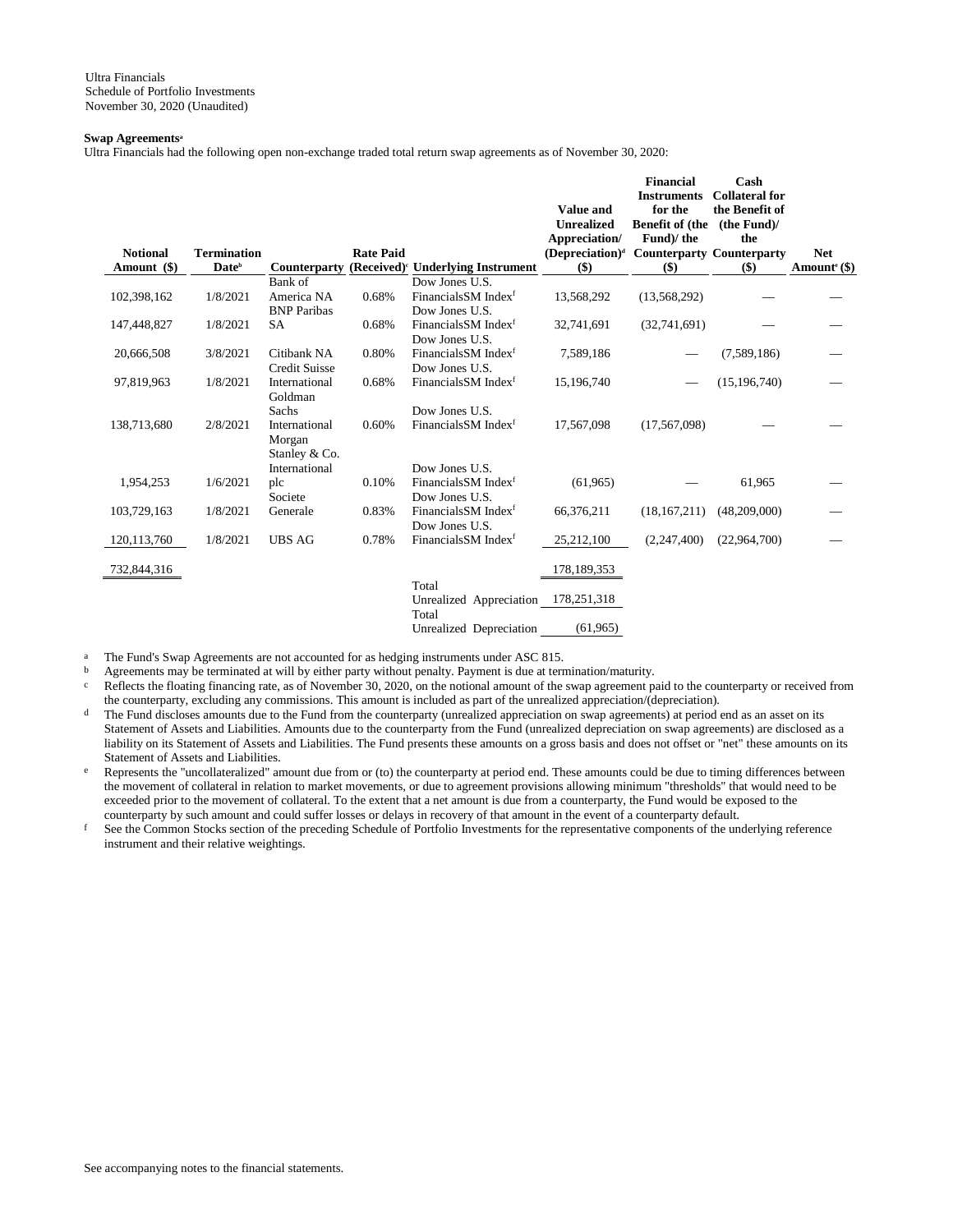| Investments                       | <b>Shares</b> | Value (\$) | <b>Investments</b>                                                | <b>Shares</b> | Value (\$) |
|-----------------------------------|---------------|------------|-------------------------------------------------------------------|---------------|------------|
|                                   |               |            | Beverages - 0.4%                                                  |               |            |
| COMMON STOCKS(a) - 85.0%          |               |            | Boston Beer Co., Inc. (The), Class                                |               |            |
|                                   |               |            | $A^*$                                                             | 579           | 538,956    |
| Aerospace & Defense - 0.9%        |               |            |                                                                   |               |            |
| Axon Enterprise, Inc.*            | 4,034         | 507,033    | Biotechnology - 1.2%                                              |               |            |
| Curtiss-Wright Corp.              | 2,642         | 304,517    | Arrowhead Pharmaceuticals, Inc.*                                  | 6,500         | 406,445    |
| Hexcel Corp.                      | 5,307         | 262,803    | Emergent BioSolutions, Inc.*                                      | 2,859         | 234,238    |
| Mercury Systems, Inc.*            | 3,559         | 253,472    | Exelixis, Inc.*                                                   | 19,636        | 376,226    |
|                                   |               | 1,327,825  | Halozyme Therapeutics, Inc.*                                      | 8,185         | 320,033    |
| Air Freight & Logistics - 0.4%    |               |            | Ligand Pharmaceuticals, Inc.*(b)                                  | 1,022         | 86,226     |
| XPO Logistics, Inc.*              | 5,804         | 619,171    | United Therapeutics Corp.*                                        | 2,822         | 374,310    |
|                                   |               |            |                                                                   |               | 1,797,478  |
| Airlines - 0.2%                   |               |            | <b>Building Products - 1.5%</b>                                   |               |            |
| JetBlue Airways Corp.*            | 17,312        | 261,238    | Builders FirstSource, Inc.*                                       | 7,417         | 277,470    |
|                                   |               |            | Lennox International, Inc.                                        | 2,212         | 636,680    |
| <b>Auto Components - 1.3%</b>     |               |            | Owens Corning                                                     | 6,864         | 500,179    |
| Adient plc*                       | 5,966         | 186,676    | Simpson Manufacturing Co., Inc.                                   | 2,763         | 253,920    |
| Dana, Inc.                        | 9,182         | 154,625    | Trex Co., Inc.*                                                   | 7,356         | 550,376    |
| Fox Factory Holding Corp.*        | 2,633         | 229,782    |                                                                   |               | 2,218,625  |
| Gentex Corp.                      | 15,619        | 509,179    | Capital Markets - 2.2%                                            |               |            |
| Goodyear Tire & Rubber Co. (The)  | 14,807        | 154,289    | Affiliated Managers Group, Inc.                                   | 2,958         | 257,701    |
| Lear Corp.                        | 3,466         | 495,465    | Eaton Vance Corp.                                                 | 7,255         | 485,940    |
|                                   |               |            |                                                                   | 2,579         | 234,509    |
| Visteon Corp.*                    | 1,768         | 213,663    | Evercore, Inc., Class A                                           | 2,414         | 805,697    |
|                                   |               | 1,943,679  | FactSet Research Systems, Inc.<br>Federated Hermes, Inc., Class B | 6,048         | 162,328    |
| <b>Automobiles - 0.5%</b>         |               |            |                                                                   |               |            |
| Harley-Davidson, Inc.             | 9,738         | 392,344    | Interactive Brokers Group, Inc.,                                  |               |            |
| Thor Industries, Inc.             | 3,508         | 338,557    | Class A                                                           | 5,024         | 265,066    |
|                                   |               | 730,901    | Janus Henderson Group plc                                         | 9,580         | 273,317    |
| <b>Banks</b> - 5.2%               |               |            | SEI Investments Co.                                               | 7,727         | 407,599    |
| Associated Banc-Corp.             | 9,766         | 149,615    | Stifel Financial Corp.                                            | 4,357         | 301,940    |
| <b>BancorpSouth Bank</b>          | 6,127         | 155,319    |                                                                   |               | 3,194,097  |
| Bank of Hawaii Corp.              | 2,545         | 190,570    | Chemicals - 2.2%                                                  |               |            |
| <b>Bank OZK</b>                   | 7,682         | 214,789    | Ashland Global Holdings, Inc.                                     | 3,458         | 259,938    |
| Cathay General Bancorp            | 4,756         | 134,357    | Avient Corp.                                                      | 5,811         | 212,392    |
| CIT Group, Inc.                   | 6,256         | 209,513    | Cabot Corp.                                                       | 3,588         | 148,579    |
| Commerce Bancshares, Inc.         | 6,379         | 420,759    | Chemours Co. (The)                                                | 10,437        | 253,932    |
| Cullen/Frost Bankers, Inc.        | 3,546         | 297,545    | Ingevity Corp.*                                                   | 2,623         | 174,639    |
| East West Bancorp, Inc.           | 8,991         | 384,095    | Minerals Technologies, Inc.                                       | 2,168         | 131,533    |
| First Financial Bankshares, Inc.  | 9,026         | 301,649    | NewMarket Corp.                                                   | 465           | 171,938    |
| First Horizon Corp.               | 35,159        | 429,643    | Olin Corp.                                                        | 9,029         | 197,645    |
| FNB Corp.                         | 20,539        | 181,359    | RPM International, Inc.                                           | 8,259         | 726,875    |
| Fulton Financial Corp.            | 10,299        | 126,884    | Scotts Miracle-Gro Co. (The)                                      | 2,587         | 454,717    |
| Glacier Bancorp, Inc.             | 6,063         | 247,188    | Sensient Technologies Corp.                                       | 2,692         | 193,070    |
| Hancock Whitney Corp.             | 5,487         | 154,130    | Valvoline, Inc.                                                   | 11,759        | 267,988    |
| Home BancShares, Inc.             | 9,659         | 178,788    |                                                                   |               | 3,193,246  |
| International Bancshares Corp.    | 3,538         | 114,667    | <b>Commercial Services &amp; Supplies - 1.8%</b>                  |               |            |
| PacWest Bancorp                   | 7,419         | 172,566    | Brink's Co. (The)                                                 | 3,211         | 215,458    |
| Pinnacle Financial Partners, Inc. | 4,820         | 261,051    | Clean Harbors, Inc.*                                              | 3,253         | 235,420    |
| Prosperity Bancshares, Inc.       | 5,888         | 369,943    | Healthcare Services Group, Inc.                                   | 4,729         | 111,935    |
| Signature Bank                    | 3,404         | 381,895    | Herman Miller, Inc.                                               | 3,741         | 133,329    |
| <b>Sterling Bancorp</b>           | 12,359        | 197,497    | HNI Corp.                                                         | 2,712         | 98,880     |
| Synovus Financial Corp.           | 9,370         | 295,811    | IAA, Inc.*                                                        | 8,512         | 510,039    |
| TCF Financial Corp.               | 9,674         | 325,046    | KAR Auction Services, Inc.                                        | 8,212         | 148,227    |
| Texas Capital Bancshares, Inc.*   | 3,206         | 179,215    | MSA Safety, Inc.                                                  | 2,298         | 343,413    |
| Trustmark Corp.                   | 4,030         | 100,025    | Stericycle, Inc.*                                                 | 5,814         | 409,538    |
| UMB Financial Corp.               | 2,747         | 186,823    | Tetra Tech, Inc.                                                  | 3,424         | 408,312    |
| Umpqua Holdings Corp.             | 13,995        | 194,391    |                                                                   |               | 2,614,551  |
| United Bankshares, Inc.           | 8,246         | 241,443    | <b>Communications Equipment - 0.8%</b>                            |               |            |
| Valley National Bancorp           | 25,661        | 234,542    | Ciena Corp.*                                                      | 9,764         | 437,427    |
| Webster Financial Corp.           | 5,732         | 216,899    | InterDigital, Inc.                                                | 1,958         | 117,304    |
| Wintrust Financial Corp.          | 3,660         | 199,433    | Lumentum Holdings, Inc.*                                          | 4,779         | 412,810    |
|                                   |               | 7,447,450  | NetScout Systems, Inc.*                                           | 4,606         | 107,873    |
|                                   |               |            |                                                                   |               |            |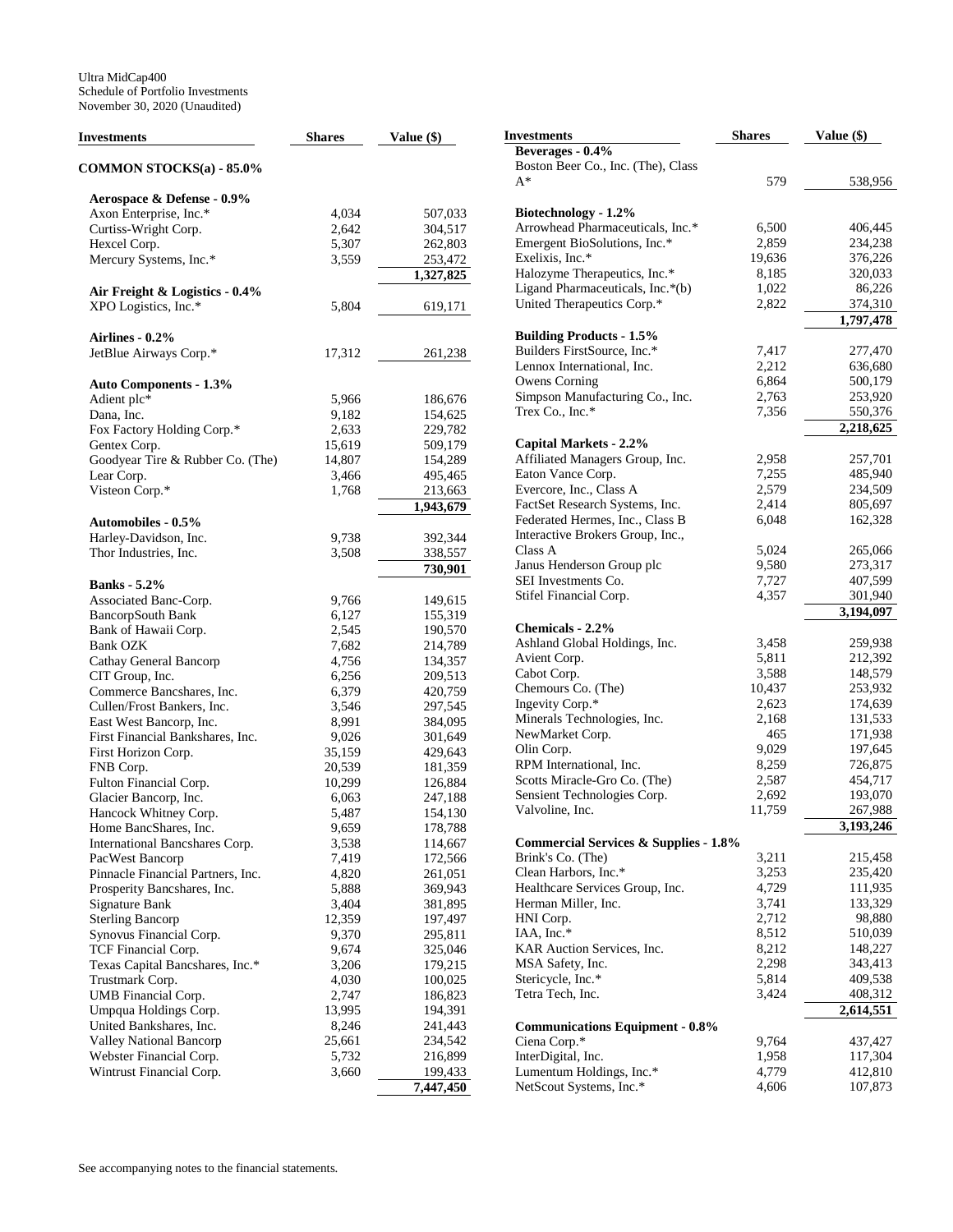| Investments                                           | <b>Shares</b> | Value (\$) |
|-------------------------------------------------------|---------------|------------|
| ViaSat, Inc.*                                         | 4,075         | 138,550    |
|                                                       |               | 1,213,964  |
| <b>Construction &amp; Engineering - 1.0%</b>          |               |            |
| AECOM*                                                | 10,192        | 528,863    |
| Dycom Industries, Inc.*                               | 2,023         | 127,166    |
| EMCOR Group, Inc.                                     | 3,489         | 300,682    |
| Fluor Corp.                                           | 7,928         | 136,916    |
| MasTec, Inc.*                                         | 3,565         | 202,171    |
| Valmont Industries, Inc.                              | 1,358         | 221,327    |
|                                                       |               |            |
|                                                       |               | 1,517,125  |
| <b>Construction Materials - 0.2%</b>                  |               |            |
| Eagle Materials, Inc.                                 | 2,654         | 241,487    |
|                                                       |               |            |
| <b>Consumer Finance - 0.5%</b>                        |               |            |
| FirstCash, Inc.                                       | 2,633         | 169,144    |
| LendingTree, Inc.*                                    | 692           | 176,861    |
| Navient Corp.                                         | 12,324        | 115,476    |
| SLM Corp.                                             | 23,845        | 252,996    |
|                                                       |               | 714,477    |
| Containers & Packaging - 0.9%                         |               |            |
| AptarGroup, Inc.                                      | 4,097         | 517,533    |
| Greif, Inc., Class A                                  | 1,680         | 81,665     |
| O-I Glass, Inc.                                       | 9,974         | 112,906    |
| Silgan Holdings, Inc.                                 | 5,003         | 169,101    |
| Sonoco Products Co.                                   | 6,379         | 370,365    |
|                                                       |               | 1,251,570  |
|                                                       |               |            |
| <b>Diversified Consumer Services - 1.0%</b>           |               |            |
| Adtalem Global Education, Inc.*                       | 3,297         | 94,393     |
| Graham Holdings Co., Class B                          | 264           | 118,013    |
| Grand Canyon Education, Inc.*                         | 3,005         | 250,827    |
| H&R Block, Inc.                                       | 12,258        | 230,451    |
| Service Corp. International                           | 11,198        | 544,671    |
| Strategic Education, Inc.                             | 1,551         | 145,623    |
| WW International, Inc.*(b)                            | 2,982         | 87,999     |
|                                                       |               | 1,471,977  |
| <b>Diversified Financial Services - 0.2%</b>          |               |            |
| Jefferies Financial Group, Inc.                       | 13,724        | 311,947    |
|                                                       |               |            |
| <b>Electric Utilities - 1.0%</b>                      |               |            |
| ALLETE, Inc.                                          | 3,297         | 185,423    |
| Hawaiian Electric Industries, Inc.                    | 6,938         | 248,588    |
| IDACORP, Inc.                                         | 3,207         | 290,490    |
|                                                       |               |            |
| OGE Energy Corp.                                      | 12,720        | 412,001    |
| PNM Resources, Inc.                                   | 5,062         | 248,595    |
|                                                       |               | 1,385,097  |
| <b>Electrical Equipment - 2.2%</b>                    |               |            |
| Acuity Brands, Inc.                                   | 2,519         | 299,056    |
| EnerSys                                               | 2,699         | 220,805    |
| Generac Holdings, Inc.*                               | 3,990         | 860,244    |
| Hubbell, Inc.                                         | 3,446         | 556,839    |
| nVent Electric plc                                    | 10,799        | 248,377    |
| Regal Beloit Corp.                                    | 2,579         | 307,004    |
| Sunrun, Inc.*                                         | 9,836         | 630,291    |
|                                                       |               | 3,122,616  |
| Electronic Equipment, Instruments & Components - 3.3% |               |            |
| Arrow Electronics, Inc.*                              | 4,933         | 452,109    |
|                                                       | 6,277         | 190,507    |
| Avnet, Inc.                                           |               |            |
| Belden, Inc.                                          | 2,829         | 108,860    |
| Cognex Corp.                                          | 10,997        | 826,314    |
| Coherent, Inc.*                                       | 1,541         | 187,663    |
| II-VI, Inc.*                                          | 6,588         | 445,678    |
| Jabil, Inc.                                           | 8,612         | 329,151    |
| Littelfuse, Inc.                                      | 1,547         | 372,100    |

| Investments                                                 | <b>Shares</b>   | Value (\$)         |
|-------------------------------------------------------------|-----------------|--------------------|
| National Instruments Corp.                                  | 8,352           | 312,615            |
| SYNNEX Corp.                                                | 2,618           | 419,692            |
| Trimble, Inc.*                                              | 15,901          | 951,993            |
| Vishay Intertechnology, Inc.                                | 8,424           | 163,089            |
|                                                             |                 | 4,759,771          |
| <b>Energy Equipment &amp; Services - 0.1%</b>               |                 |                    |
| ChampionX Corp.*                                            | 11,809          | 140,291            |
| Entertainment - 0.2%                                        |                 |                    |
| Cinemark Holdings, Inc.(b)                                  | 6,805           | 105,137            |
| World Wrestling Entertainment,                              |                 |                    |
| Inc., Class A                                               | 2,967           | 127,700            |
|                                                             |                 | 232,837            |
| <b>Equity Real Estate Investment Trusts (REITs) - 7.4%</b>  |                 |                    |
| American Campus Communities,                                |                 |                    |
| Inc.                                                        | 8,746           | 348,091            |
| Brixmor Property Group, Inc.                                | 18,841          | 287,702            |
| Camden Property Trust                                       | 6,189           | 611,659            |
| CoreSite Realty Corp.                                       | 2,703           | 338,929            |
| Corporate Office Properties Trust                           | 7,129           | 189,845            |
| Cousins Properties, Inc.                                    | 9,441           | 315,424            |
| CyrusOne, Inc.                                              | 7,427           | 519,221            |
| Douglas Emmett, Inc.                                        | 10,473          | 324,349            |
| EastGroup Properties, Inc.                                  | 2,500           | 340,825            |
| <b>EPR</b> Properties                                       | 4,741           | 170,771            |
| First Industrial Realty Trust, Inc.                         | 8,084           | 338,558<br>255,057 |
| Healthcare Realty Trust, Inc.<br>Highwoods Properties, Inc. | 8,646<br>6,602  | 252,857            |
| Hudson Pacific Properties, Inc.                             | 9,746           | 253,396            |
| <b>JBG SMITH Properties</b>                                 | 7,142           | 219,545            |
| Kilroy Realty Corp.                                         | 6,661           | 407,387            |
| Lamar Advertising Co., Class A                              | 5,490           | 437,059            |
| Life Storage, Inc.                                          | 2,982           | 327,185            |
| Macerich Co. (The)(b)                                       | 7,117           | 71,170             |
| Medical Properties Trust, Inc.                              | 33,606          | 651,956            |
| National Retail Properties, Inc.                            | 11,028          | 415,756            |
| Omega Healthcare Investors, Inc.                            | 14,420          | 507,872            |
| Park Hotels & Resorts, Inc.                                 | 14,972          | 244,343            |
| Pebblebrook Hotel Trust                                     | 8,316           | 153,846            |
| Physicians Realty Trust                                     | 13,227          | 229,488            |
| PotlatchDeltic Corp.                                        | 4,250           | 197,795            |
| PS Business Parks, Inc.                                     | 1,275           | 168,045            |
| Rayonier, Inc.                                              | 8,675           | 244,375            |
| Rexford Industrial Realty, Inc.                             | 7,867           | 376,987            |
| Sabra Health Care REIT, Inc.                                | 13,063          | 215,278            |
| Service Properties Trust                                    | 10,460<br>6,548 | 124,056            |
| Spirit Realty Capital, Inc.<br>STORE Capital Corp.          | 14,495          | 241,228<br>471,957 |
| Taubman Centers, Inc.                                       | 3,922           | 167,548            |
| <b>Urban Edge Properties</b>                                | 6,971           | 90,484             |
| Weingarten Realty Investors                                 | 7,652           | 160,003            |
|                                                             |                 | 10,670,047         |
| Food & Staples Retailing - 0.8%                             |                 |                    |
| BJ's Wholesale Club Holdings,                               |                 |                    |
| $Inc.*$                                                     | 8,766           | 359,318            |
| Casey's General Stores, Inc.                                | 2,345           | 426,040            |
| Grocery Outlet Holding Corp.*                               | 5,297           | 204,570            |
| Sprouts Farmers Market, Inc.*                               | 7,495           | 158,669            |
|                                                             |                 | 1,148,597          |
| Food Products - 1.6%                                        |                 |                    |
| Darling Ingredients, Inc.*                                  | 10,292          | 496,898            |
| Flowers Foods, Inc.                                         | 12,506          | 277,508            |
| Hain Celestial Group, Inc. (The)*                           | 5,309           | 204,396            |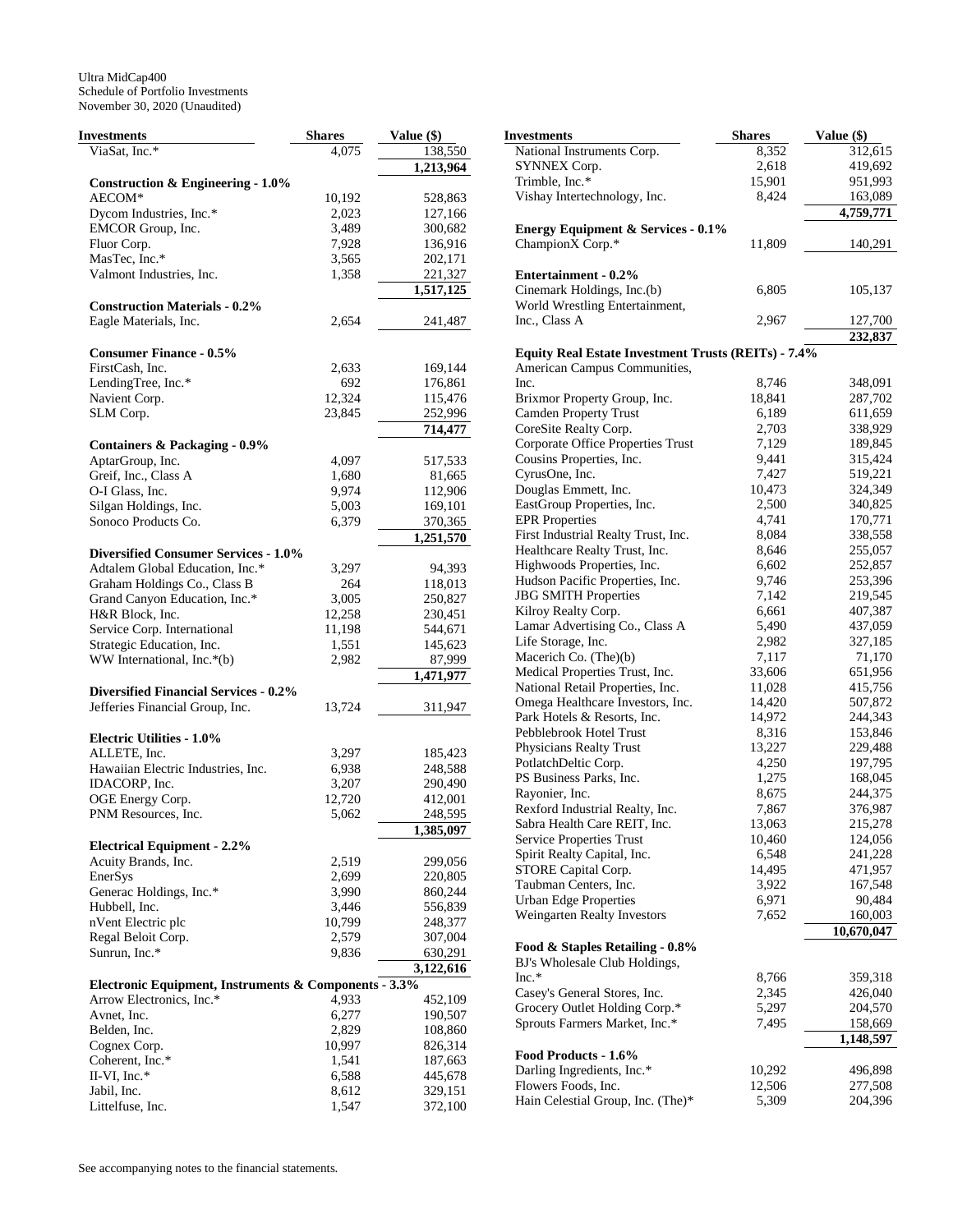| Investments                                        | <b>Shares</b> | Value (\$)           |
|----------------------------------------------------|---------------|----------------------|
| Ingredion, Inc.                                    | 4,257         | 328,427              |
| Lancaster Colony Corp.                             | 1,242         | 210,308              |
| Pilgrim's Pride Corp.*                             | 3,102         | 58,597               |
| Post Holdings, Inc.*                               | 4,001         | 377,934              |
| Sanderson Farms, Inc.                              | 1,256         | 171,733              |
| Tootsie Roll Industries, Inc.(b)                   | 1,109         | 34,360               |
| TreeHouse Foods, Inc.*                             | 3,591         | 147,698              |
|                                                    |               | 2,307,859            |
| Gas Utilities - 1.1%                               |               |                      |
| National Fuel Gas Co.                              | 5,780         | 237,963              |
| New Jersey Resources Corp.                         | 6,096         | 201,351              |
| ONE Gas, Inc.                                      | 3,363         | 266,282              |
| Southwest Gas Holdings, Inc.                       | 3,553         | 228,280              |
| Spire, Inc.                                        | 3,272         | 209,277              |
| UGI Corp.                                          | 13,238        | 469,684              |
|                                                    |               | 1,612,837            |
| <b>Health Care Equipment &amp; Supplies - 2.9%</b> |               |                      |
| Avanos Medical, Inc.*                              | 3,040         | 128,866              |
| Cantel Medical Corp.                               | 2,384         | 141,681              |
| Globus Medical, Inc., Class A*                     | 4,787         | 287,603              |
| Haemonetics Corp.*                                 | 3,222         | 363,603              |
| Hill-Rom Holdings, Inc.                            | 4,233         | 401,542              |
| ICU Medical, Inc.*                                 | 1,237         | 233,422              |
| <b>Integra LifeSciences Holdings</b>               |               |                      |
| Corp.*                                             | 4,498         | 246,176              |
| LivaNova plc*                                      | 3,093         | 163,465              |
| Masimo Corp.*                                      | 3,212         | 817,422              |
| Neogen Corp.*                                      | 3,370         | 250,121              |
| NuVasive, Inc.*                                    | 3,257         | 150,864              |
| Penumbra, Inc.*                                    | 2,134         | 473,535              |
| Quidel Corp.*                                      | 2,426         | 473,191<br>4,131,491 |
| <b>Health Care Providers &amp; Services - 2.5%</b> |               |                      |
| Acadia Healthcare Co., Inc.*                       | 5,653         | 239,970              |
| Amedisys, Inc.*                                    | 2,063         | 505,002              |
| Chemed Corp.                                       | 1,012         | 483,989              |
| Encompass Health Corp.                             | 6,320         | 509,266              |
| HealthEquity, Inc.*                                | 4,873         | 349,345              |
| LHC Group, Inc.*                                   | 2,007         | 394,014              |
| Molina Healthcare, Inc.*                           | 3,768         | 769,162              |
| Patterson Cos., Inc.                               | 5,511         | 152,985              |
| Tenet Healthcare Corp.*                            | 6,697         | 210,487              |
|                                                    |               | 3,614,220            |
| Hotels, Restaurants & Leisure - 3.7%               |               |                      |
| Boyd Gaming Corp.                                  | 5,096         | 196,145              |
| Caesars Entertainment, Inc.*                       | 12,673        | 863,285              |
| Choice Hotels International, Inc.                  | 1,830         | 182,359              |
| Churchill Downs, Inc.                              | 2,255         | 405,720              |
| Cracker Barrel Old Country Store,                  |               |                      |
| Inc.                                               | 1,506         | 210,207              |
| Dunkin' Brands Group, Inc.                         | 5,228         | 555,945              |
| Jack in the Box, Inc.                              | 1,441         | 132,558              |
| <b>Marriott Vacations Worldwide</b>                |               |                      |
| Corp.                                              | 2,609         | 332,205              |
| Papa John's International, Inc.                    | 2,085         | 167,551              |
| Penn National Gaming, Inc.*                        | 9,154         | 640,780              |
| Scientific Games Corp.*                            | 3,549         | 132,307              |
| Six Flags Entertainment Corp.                      | 4,794         | 147,320              |
| Texas Roadhouse, Inc.                              | 4,146         | 314,267              |
| Wendy's Co. (The)                                  | 11,379        | 250,224              |
| Wingstop, Inc.                                     | 1,881         | 239,470              |
| Wyndham Destinations, Inc.                         | 5,418         | 227,881              |

| <b>Investments</b>                                       | <b>Shares</b>   | Value (\$)           |
|----------------------------------------------------------|-----------------|----------------------|
| Wyndham Hotels & Resorts, Inc.                           | 5,920           | 340,400              |
|                                                          |                 | 5,338,624            |
| <b>Household Durables - 1.3%</b>                         |                 |                      |
| Helen of Troy Ltd.*                                      | 1,609           | 325,002              |
| KB Home                                                  | 5,600           | 197,120              |
| Taylor Morrison Home Corp., Class<br>$A^*$               |                 |                      |
|                                                          | 8,242           | 208,358              |
| Tempur Sealy International, Inc.*<br>Toll Brothers, Inc. | 12,190<br>7,297 | 307,066<br>345,513   |
| TopBuild Corp.*                                          | 2,102           | 366,232              |
| TRI Pointe Group, Inc.*                                  | 8,282           | 144,769              |
|                                                          |                 | 1,894,060            |
| <b>Household Products - 0.1%</b>                         |                 |                      |
| Energizer Holdings, Inc.                                 | 3,701           | 155,035              |
| <b>Industrial Conglomerates - 0.3%</b>                   |                 |                      |
| Carlisle Cos., Inc.                                      | 3,468           | 502,270              |
|                                                          |                 |                      |
| Insurance - 3.7%                                         |                 |                      |
| Alleghany Corp.                                          | 909             | 522,857              |
| American Financial Group, Inc.                           | 4,557           | 407,441              |
| Brighthouse Financial, Inc.*                             | 5,911           | 207,476              |
| Brown & Brown, Inc.                                      | 14,917          | 671,712              |
| CNO Financial Group, Inc.                                | 9,006           | 191,648              |
| First American Financial Corp.                           | 7,087           | 343,294              |
| Genworth Financial, Inc., Class A*                       | 32,156          | 145,988              |
| Hanover Insurance Group, Inc.                            |                 |                      |
| (The)                                                    | 2,397           | 269,303              |
| Kemper Corp.                                             | 3,903           | 292,530              |
| Mercury General Corp.                                    | 1,689           | 75,110               |
| Old Republic International Corp.                         | 17,968          | 321,987              |
| Primerica, Inc.                                          | 2,511           | 327,108              |
| Reinsurance Group of America,                            |                 |                      |
| Inc.                                                     | 4,317           | 497,664              |
| RenaissanceRe Holdings Ltd.                              | 3,255           | 535,903              |
| RLI Corp.                                                | 2,514           | 240,665              |
| Selective Insurance Group, Inc.                          | 3,801           | 234,978              |
|                                                          |                 | 5,285,664            |
| <b>Interactive Media &amp; Services - 0.2%</b>           |                 |                      |
| TripAdvisor, Inc.*                                       | 6,107           | 159,393              |
| Yelp, Inc.*                                              | 4,369           | 139,546<br>298,939   |
| <b>Internet &amp; Direct Marketing Retail - 0.3%</b>     |                 |                      |
| Grubhub, Inc.*                                           | 5,864           | 412,474              |
|                                                          |                 |                      |
| IT Services - 1.8%                                       |                 |                      |
| Alliance Data Systems Corp.                              | 3,032           | 221,760              |
| CACI International, Inc., Class A*                       | 1,600           | 379,664              |
| KBR, Inc.<br>LiveRamp Holdings, Inc.*                    | 9,046           | 251,207<br>244,923   |
|                                                          | 4,186           |                      |
| MAXIMUS, Inc.                                            | 3,896           | 279,772              |
| Perspecta, Inc.                                          | 8,683           | 194,673              |
| Sabre Corp.                                              | 19,802          | 222,773              |
| Science Applications International                       |                 |                      |
| Corp.                                                    | 3,696           | 342,028              |
| WEX, Inc.*                                               | 2,802           | 485,418<br>2,622,218 |
| Leisure Products - 0.7%                                  |                 |                      |
| Brunswick Corp.                                          |                 |                      |
| Mattel, Inc.*                                            | 5,034<br>22,045 | 375,738              |
| Polaris, Inc.                                            | 3,664           | 341,477<br>351,744   |
|                                                          |                 |                      |
|                                                          |                 | 1,068,959            |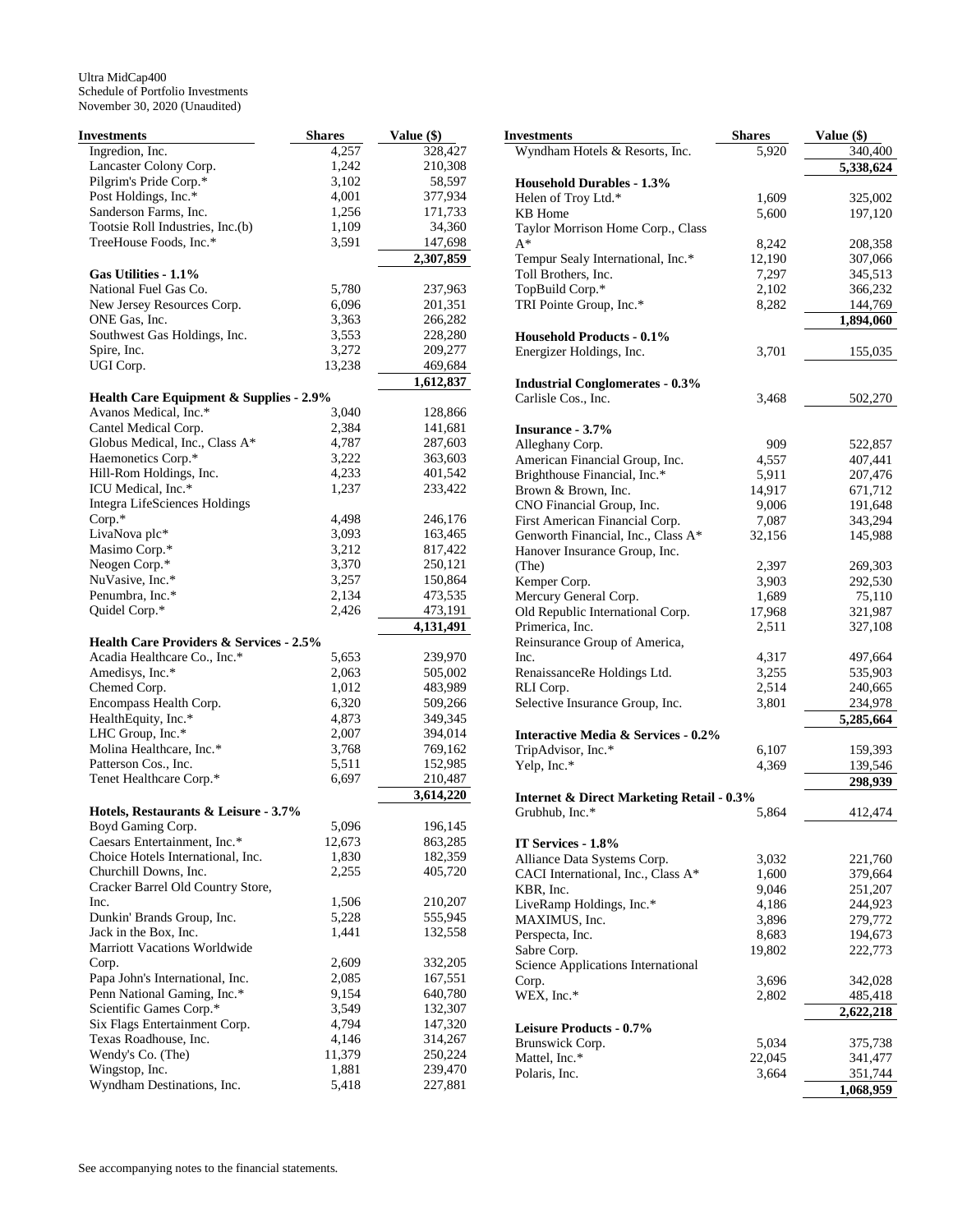| Investments                           | <b>Shares</b> | Value (\$) |
|---------------------------------------|---------------|------------|
| Life Sciences Tools & Services - 2.1% |               |            |
| Bio-Techne Corp.                      | 2,450         | 743,109    |
| <b>Charles River Laboratories</b>     |               |            |
| International, Inc.*                  | 3,157         | 740,380    |
| Medpace Holdings, Inc.*               | 1,733         | 222,448    |
| PRA Health Sciences, Inc.*            | 4,065         | 456,093    |
| Repligen Corp.*                       | 3,103         | 588,546    |
| Syneos Health, Inc.*                  | 4,440         | 292,330    |
|                                       |               | 3,042,906  |
| Machinery - 4.2%                      |               |            |
| AGCO Corp.                            | 3,903         | 361,066    |
| Colfax Corp.*                         | 6,395         | 230,732    |
| Crane Co.                             | 3,134         | 217,907    |
| Donaldson Co., Inc.                   | 8,015         | 426,719    |
| Graco, Inc.                           | 10,594        | 717,637    |
| ITT, Inc.                             | 5,491         | 398,811    |
| Kennametal, Inc.                      | 5,270         | 184,397    |
| Lincoln Electric Holdings, Inc.       | 3,775         | 434,125    |
| Middleby Corp. (The)*                 | 3,534         | 480,589    |
| Nordson Corp.                         | 3,430         | 699,068    |
| Oshkosh Corp.                         | 4,328         | 348,404    |
| Terex Corp.                           |               |            |
|                                       | 4,404         | 136,524    |
| Timken Co. (The)                      | 4,295         | 315,425    |
| Toro Co. (The)                        | 6,818         | 618,461    |
| Trinity Industries, Inc.              | 5,656         | 129,240    |
| Woodward, Inc.                        | 3,687         | 412,317    |
|                                       |               | 6,111,422  |
| <b>Marine - 0.1%</b>                  |               |            |
| Kirby Corp.*                          | 3,815         | 193,039    |
|                                       |               |            |
| <b>Media - 1.0%</b>                   |               |            |
| AMC Networks, Inc., Class A*(b)       | 1,884         | 62,116     |
| Cable One, Inc.                       | 344           | 681,350    |
| John Wiley & Sons, Inc., Class A      | 2,773         | 95,779     |
| New York Times Co. (The), Class       |               |            |
| A                                     | 9,175         | 393,699    |
| TEGNA, Inc.                           | 13,914        | 200,501    |
|                                       |               | 1,433,445  |
| Metals & Mining - 1.4%                |               |            |
| Commercial Metals Co.                 | 7,567         | 150,659    |
| Compass Minerals International,       |               |            |
| Inc.                                  | 2,157         | 134,726    |
| Reliance Steel & Aluminum Co.         | 4,052         | 477,326    |
| Royal Gold, Inc.                      | 4,168         | 460,439    |
| Steel Dynamics, Inc.                  | 12,700        | 459,867    |
| United States Steel Corp.(b)          | 14,004        | 198,717    |
| Worthington Industries, Inc.          | 2,292         | 118,542    |
|                                       |               | 2,000,276  |
| <b>Multiline Retail - 0.6%</b>        |               |            |
| Kohl's Corp.                          | 10,026        | 322,837    |
| Nordstrom, Inc.(b)                    | 6,891         | 178,615    |
| Ollie's Bargain Outlet Holdings,      |               |            |
| $Inc.*$                               | 3,614         |            |
|                                       |               | 318,249    |
|                                       |               | 819,701    |
| <b>Multi-Utilities - 0.5%</b>         |               |            |
| Black Hills Corp.                     | 3,987         | 242,529    |
| MDU Resources Group, Inc.             | 12,743        | 317,811    |
| NorthWestern Corp.                    | 3,214         | 186,412    |
|                                       |               | 746,752    |
| Oil, Gas & Consumable Fuels - 0.9%    |               |            |
| Antero Midstream Corp.                | 18,172        | 122,479    |
| Cimarex Energy Co.                    | 6,485         | 233,136    |
| CNX Resources Corp.*                  | 14,278        | 134,356    |

| Investments                                     | <b>Shares</b>  | Value (\$)         |
|-------------------------------------------------|----------------|--------------------|
| EQT Corp.                                       | 17,514         | 260,608            |
| Equitrans Midstream Corp.                       | 25,834         | 210,805            |
| Murphy Oil Corp.                                | 9,175          | 92,301             |
| World Fuel Services Corp.                       | 4,035          | 114,675            |
| WPX Energy, Inc.*                               | 25,668         | 182,756            |
|                                                 |                | 1,351,116          |
| Paper & Forest Products - 0.2%                  |                |                    |
| Domtar Corp.                                    | 3,507          | 105,561            |
| Louisiana-Pacific Corp.                         | 7,137          | 244,299            |
|                                                 |                | 349,860            |
| <b>Personal Products - 0.3%</b>                 |                |                    |
| Coty, Inc., Class A                             | 17,989         | 129,341            |
| Edgewell Personal Care Co.*                     | 3,454          | 120,026            |
| Nu Skin Enterprises, Inc., Class A              | 3,266          | 168,232            |
|                                                 |                | 417,599            |
| <b>Pharmaceuticals - 0.6%</b>                   |                |                    |
| Jazz Pharmaceuticals plc*                       | 3,524          | 495,862            |
| Nektar Therapeutics*                            | 11,369         | 186,338            |
| Prestige Consumer Healthcare,                   |                |                    |
| $Inc.*$                                         | 3,189          | 113,433            |
|                                                 |                | 795,633            |
| <b>Professional Services - 1.0%</b>             |                |                    |
| ASGN, Inc.*                                     | 3,336          | 260,808            |
| CoreLogic, Inc.                                 | 5,049          | 391,297            |
| FTI Consulting, Inc.*                           | 2,326          | 244,277            |
| Insperity, Inc.                                 | 2,293          | 196,052            |
| ManpowerGroup, Inc.                             | 3,690          | 319,738            |
|                                                 |                | 1,412,172          |
| Real Estate Management & Development - 0.3%     |                |                    |
| Jones Lang LaSalle, Inc.*                       | 3,291          | 435,366            |
|                                                 |                |                    |
| Road & Rail - 0.8%                              |                |                    |
| Avis Budget Group, Inc.*                        | 3,276          | 115,217            |
| Knight-Swift Transportation                     |                |                    |
| Holdings, Inc.                                  | 8,004          | 330,485            |
| Landstar System, Inc.                           | 2,439          | 320,533            |
| Ryder System, Inc.                              | 3,420          | 202,533            |
| Werner Enterprises, Inc.                        | 3,688          | 147,483            |
|                                                 |                | 1,116,251          |
| Semiconductors & Semiconductor Equipment - 4.5% |                |                    |
| Cirrus Logic, Inc.*                             | 3,711          | 297,251            |
| CMC Materials, Inc.                             | 1,846          | 284,801            |
| Cree, Inc.*                                     | 6,970          | 630,018            |
| Enphase Energy, Inc.*                           | 8,007          | 1,093,515          |
| First Solar, Inc.*                              | 5,387          | 503,307            |
| MKS Instruments, Inc.                           | 3,503          | 483,344            |
| Monolithic Power Systems, Inc.                  | 2,683          | 858,453            |
| Semtech Corp.*                                  | 4,141          | 279,393            |
| Silicon Laboratories, Inc.*                     | 2,783          | 326,196            |
| SolarEdge Technologies, Inc.*                   | 3,185          | 885,366            |
| Synaptics, Inc.*                                | 2,175          | 169,150            |
| Universal Display Corp.                         | 2,724          | 623,905            |
|                                                 |                | 6,434,699          |
| Software - 3.5%                                 |                |                    |
| ACI Worldwide, Inc.*                            | 7,396          | 240,962            |
| Blackbaud, Inc.                                 | 3,150          | 173,533            |
| CDK Global, Inc.                                | 7,724          | 369,980            |
| Ceridian HCM Holding, Inc.*                     | 8,250          | 795,465            |
| CommVault Systems, Inc.*<br>Fair Isaac Corp.*   | 2,948<br>1,843 | 140,796<br>871,334 |
| J2 Global, Inc.*                                |                |                    |
| Manhattan Associates, Inc.*                     | 2,844<br>4,037 | 254,851<br>412,743 |
| Paylocity Holding Corp.*                        | 2,360          | 463,976            |
|                                                 |                |                    |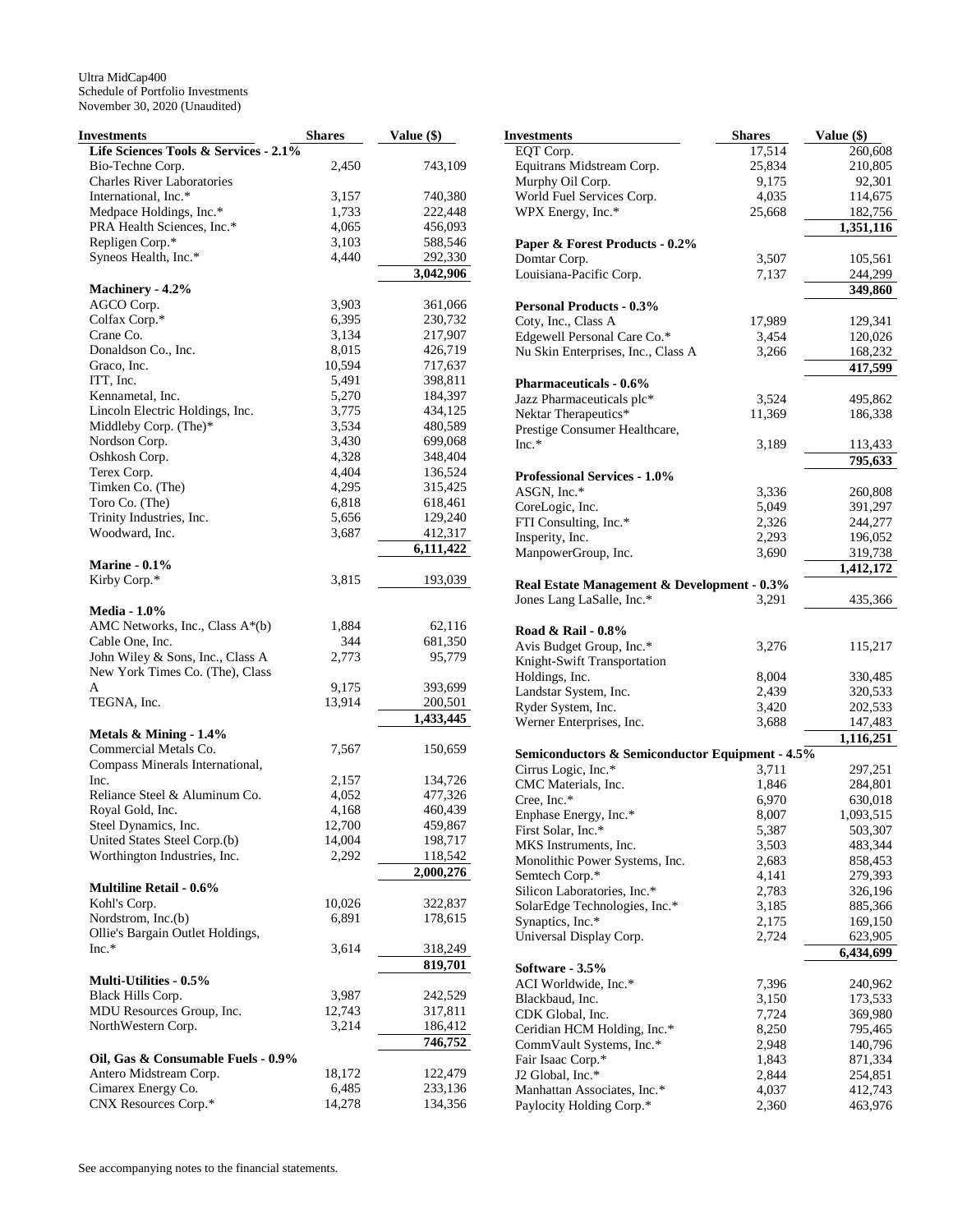| Investments                                           | <b>Shares</b> | Value (\$)           |
|-------------------------------------------------------|---------------|----------------------|
| PTC, Inc.*                                            | 6,641         | 716,232              |
| Qualys, Inc.*                                         | 2,145         | 203,796              |
| Sailpoint Technologies Holdings,                      |               |                      |
| $Inc.*$                                               | 5,760         | 268,186              |
| Teradata Corp.*                                       | 6,927         | 151,909              |
|                                                       |               | 5,063,763            |
| <b>Specialty Retail - 2.4%</b>                        |               |                      |
| Aaron's Holdings Co., Inc.                            | 4,267         | 268,522              |
| American Eagle Outfitters, Inc.                       | 9,455         | 170,095              |
| AutoNation, Inc.*                                     | 3,713         | 227,570              |
| Dick's Sporting Goods, Inc.                           | 4,140         | 235,193              |
| Five Below, Inc.*                                     | 3,549         | 555,064              |
| Foot Locker, Inc.                                     | 6,624         | 247,738              |
| Lithia Motors, Inc., Class A                          | 1,628         | 470,980              |
| Murphy USA, Inc.                                      | 1,724         | 221,017              |
| $RH^*$                                                | 981           | 444,550              |
| Urban Outfitters, Inc.*                               | 4,350         | 119,103              |
| Williams-Sonoma, Inc.                                 | 4,944         | 541,220              |
|                                                       |               | 3,501,052            |
| Technology Hardware, Storage & Peripherals - 0.2%     |               |                      |
| NCR Corp.*                                            | 8,160         | 225,787              |
|                                                       |               |                      |
| Textiles, Apparel & Luxury Goods - 0.8%               |               |                      |
| Carter's, Inc.                                        | 2,773         | 246,769              |
| Columbia Sportswear Co.                               | 1,934         | 158,453              |
| Deckers Outdoor Corp.*                                | 1,781         | 453,425              |
| Skechers USA, Inc., Class A*                          | 8,662         | 289,917              |
|                                                       |               | 1,148,564            |
| Thrifts & Mortgage Finance - 0.7%                     |               |                      |
| Essent Group Ltd.                                     | 7,144         | 313,336              |
| MGIC Investment Corp.                                 | 21,516        | 257,331              |
| New York Community Bancorp,                           |               |                      |
| Inc.                                                  | 29,480        | 285,661              |
| Washington Federal, Inc.                              | 4,811         | 112,433              |
|                                                       |               | 968,761              |
| Trading Companies & Distributors - 0.8%<br>GATX Corp. |               |                      |
|                                                       | 2,224         | 177,386              |
| MSC Industrial Direct Co., Inc.,                      |               |                      |
| Class A                                               | 2,893         | 241,045              |
| Univar Solutions, Inc.*                               | 10,744        | 192,318              |
| Watsco, Inc.                                          | 2,086         | 474,273<br>1,085,022 |
| <b>Water Utilities - 0.4%</b>                         |               |                      |
| Essential Utilities, Inc.                             | 14,177        | 641,935              |
|                                                       |               |                      |
| <b>Wireless Telecommunication Services - 0.1%</b>     |               |                      |
| Telephone and Data Systems, Inc.                      | 6,326         | 120,067              |
|                                                       |               |                      |
| TOTAL COMMON STOCKS                                   |               |                      |
| (Cost \$113,593,149)                                  |               | 122,728,858          |

#### **SECURITIES LENDING REINVESTMENTS(c) - 0.2%**

## **INVESTMENT COMPANIES - 0.2%**

BlackRock Liquidity FedFund, Institutional Class 0.04% (Cost \$325,940) 325,940 325,940 **Investments Principal Amount (\$) Value (\$) SHORT-TERM INVESTMENTS - 7.4%** 

## **REPURCHASE AGREEMENTS(d) - 7.4%**

| Repurchase Agreements with various |            |            |
|------------------------------------|------------|------------|
| counterparties, rates 0.07% -      |            |            |
| 0.08%, dated 11/30/2020, due       |            |            |
| $12/1/2020$ , total to be received |            |            |
| \$10,713,149                       |            |            |
| (Cost \$10,713,128)                | 10.713.128 | 10.713.128 |
|                                    |            |            |

## **Total Investments - 92.6% (Cost \$124,632,217)** 133,767,926<br>ther assets less liabilities - 7.4% 10,746,875 **Other assets less liabilities - 7.4%** Net Assets - 100.0% 144,514,801

\* Non-income producing security.

- (a) All or a portion of these securities are segregated in connection with obligations for swaps with a total value of \$21,310,386.
- (b) The security or a portion of this security is on loan at November 30, 2020. The total value of securities on loan at November 30, 2020 was \$370,069, collateralized in the form of cash with a value of \$325,940 that was reinvested in the securities shown in the Securities Lending Reinvestment section of the Schedule of Investments and \$71,199 of collateral in the form of U.S. Government Treasury Securities, interest rates ranging from 0.00% – 3.88%, and maturity dates ranging from December 10, 2020 – February 15, 2050; a total value of \$397,139.
- (c) The security was purchased with cash collateral held from securities on loan at November 30, 2020. The total value of securities purchased was \$325,940.
- (d) The Fund invests in Repurchase Agreements jointly with other funds in the Trust. See "Repurchase Agreements" in the Notes to Financial Statements to view the details of each individual agreement and counterparty as well as a description of the securities subject to repurchase.

As of November 30, 2020, the gross unrealized appreciation (depreciation) of investments based on the aggregate cost of investment securities and derivative instruments, if applicable, for federal income tax purposes was as follows:

| Aggregate gross unrealized appreciation | S | 21,803,705  |
|-----------------------------------------|---|-------------|
| Aggregate gross unrealized depreciation |   | (8,183,158) |
| Net unrealized appreciation             |   | 13.620.547  |
| Federal income tax cost                 |   | 125,030,744 |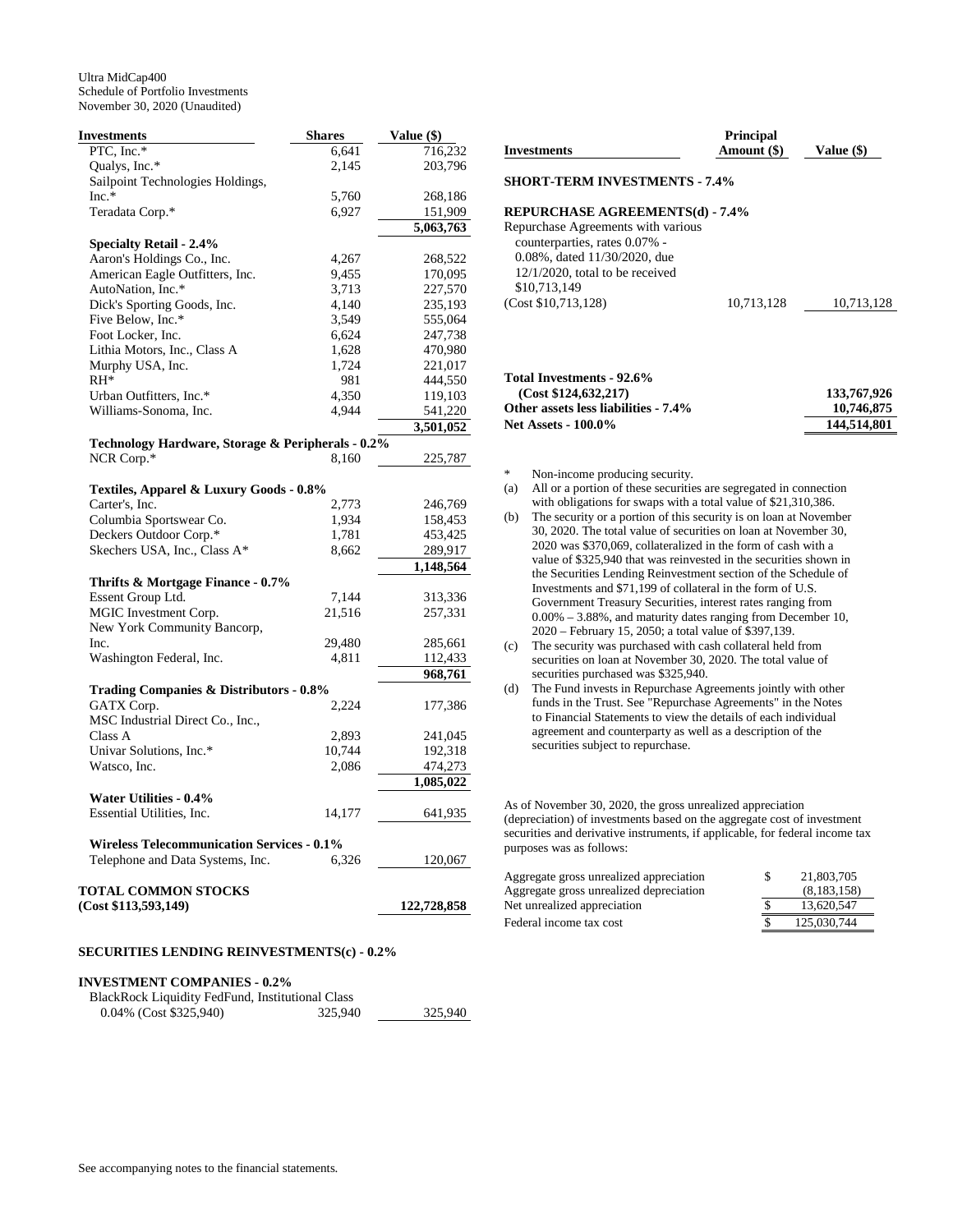## **Futures Contracts Purchased**

Ultra MidCap400 had the following open long futures contracts as of November 30, 2020:

|                             | Number of | Expiration | Trading  | v alut allu<br><b>Unrealized</b> |                        |  |              |
|-----------------------------|-----------|------------|----------|----------------------------------|------------------------|--|--------------|
|                             | Contracts | Date       | Aurrency |                                  | <b>Notional Amount</b> |  | Appreciation |
| S&P Midcap 400 E-Mini Index | 39        | 12/18/2020 | USD      |                                  | 8.456.760              |  | 1.062.559    |

**Value and** 

#### **Swap Agreements<sup>a</sup>**

Ultra MidCap400 had the following open non-exchange traded total return swap agreements as of November 30, 2020:

| <b>Notional</b><br>Amount (\$) | <b>Termination</b><br><b>Date</b> <sup>b</sup> | Counterparty                                 | <b>Rate Paid</b> | (Received) <sup>c</sup> Underlying Instrument | Value and<br><b>Unrealized</b><br>Appreciation/<br>(Depreciation) <sup>d</sup> Counterparty Counterparty<br>$($)$ | <b>Financial</b><br><b>Instruments</b><br>for the<br>Benefit of (the (the Fund)/<br>Fund)/the<br>$($)$ | Cash<br><b>Collateral for</b><br>the Benefit of<br>the<br>$($)$ | <b>Net</b><br>Amount <sup>e</sup> $(\$)$ |
|--------------------------------|------------------------------------------------|----------------------------------------------|------------------|-----------------------------------------------|-------------------------------------------------------------------------------------------------------------------|--------------------------------------------------------------------------------------------------------|-----------------------------------------------------------------|------------------------------------------|
| 25,551,436                     | 12/6/2021                                      | Bank of<br>America NA                        | 0.53%            | S&P MidCap 400 <sup>®</sup>                   | 1,704,658                                                                                                         | (1,704,658)                                                                                            |                                                                 |                                          |
| 17,612,557                     | 11/8/2021                                      | <b>BNP</b> Paribas<br><b>SA</b>              | 0.53%            | S&P MidCap 400 <sup>®</sup>                   | 1,137,300                                                                                                         | (1, 137, 300)                                                                                          |                                                                 |                                          |
| 10,577,943                     | 12/6/2021                                      | Citibank NA                                  | 0.50%            | S&P MidCap 400 <sup>®</sup>                   | 699,440                                                                                                           |                                                                                                        | (699, 440)                                                      |                                          |
| 13,793,829                     | 11/8/2021                                      | <b>Credit Suisse</b><br>International        | 0.63%            | S&P MidCap 400 <sup>®</sup>                   | (696, 851)                                                                                                        |                                                                                                        | 696,851                                                         |                                          |
| 22,836,474                     | 12/7/2020                                      | Goldman<br>Sachs<br>International<br>Goldman | 0.55%            | S&P MidCap 400 <sup>®</sup>                   | (478, 622)                                                                                                        |                                                                                                        |                                                                 |                                          |
| 29,147,802<br>51,984,276       | 11/22/2021                                     | Sachs<br>International                       | 0.30%            | SPDR® S&P MidCap<br>400® ETF Trust            | 1,837,406<br>1,358,784                                                                                            | (1,358,784)                                                                                            |                                                                 |                                          |
|                                |                                                | Morgan<br>Stanley & Co.<br>International     |                  |                                               |                                                                                                                   |                                                                                                        |                                                                 |                                          |
| 967,151                        | 1/6/2021                                       | plc                                          | $(0.04)$ %       | S&P MidCap 400 <sup>®</sup>                   | (1,455,510)                                                                                                       |                                                                                                        | 1,455,510                                                       |                                          |
| 19,928,515                     | 1/6/2021                                       | Societe<br>Generale                          | 0.35%            | S&P MidCap 400 <sup>®</sup>                   | (50,012)                                                                                                          |                                                                                                        | 50,012                                                          |                                          |
| 17,382,696                     | 12/6/2021                                      | <b>UBS AG</b>                                | 0.48%            | S&P MidCap 400 <sup>®</sup>                   | 1,122,997                                                                                                         | (1,122,997)                                                                                            |                                                                 |                                          |
| 157,798,403                    |                                                |                                              |                  |                                               | 3,820,806                                                                                                         |                                                                                                        |                                                                 |                                          |
|                                |                                                |                                              |                  | Total<br>Unrealized Appreciation<br>Total     | 6,501,801                                                                                                         |                                                                                                        |                                                                 |                                          |
|                                |                                                |                                              |                  | Unrealized Depreciation                       | (2,680,995)                                                                                                       |                                                                                                        |                                                                 |                                          |

<sup>a</sup> The Fund's Swap Agreements are not accounted for as hedging instruments under ASC 815.

b Agreements may be terminated at will by either party without penalty. Payment is due at termination/maturity.

Reflects the floating financing rate, as of November 30, 2020, on the notional amount of the swap agreement paid to the counterparty or received from the counterparty, excluding any commissions. This amount is included as part of the unrealized appreciation/(depreciation).

- <sup>d</sup> The Fund discloses amounts due to the Fund from the counterparty (unrealized appreciation on swap agreements) at period end as an asset on its Statement of Assets and Liabilities. Amounts due to the counterparty from the Fund (unrealized depreciation on swap agreements) are disclosed as a liability on its Statement of Assets and Liabilities. The Fund presents these amounts on a gross basis and does not offset or "net" these amounts on its Statement of Assets and Liabilities.
- e Represents the "uncollateralized" amount due from or (to) the counterparty at period end. These amounts could be due to timing differences between the movement of collateral in relation to market movements, or due to agreement provisions allowing minimum "thresholds" that would need to be exceeded prior to the movement of collateral. To the extent that a net amount is due from a counterparty, the Fund would be exposed to the counterparty by such amount and could suffer losses or delays in recovery of that amount in the event of a counterparty default.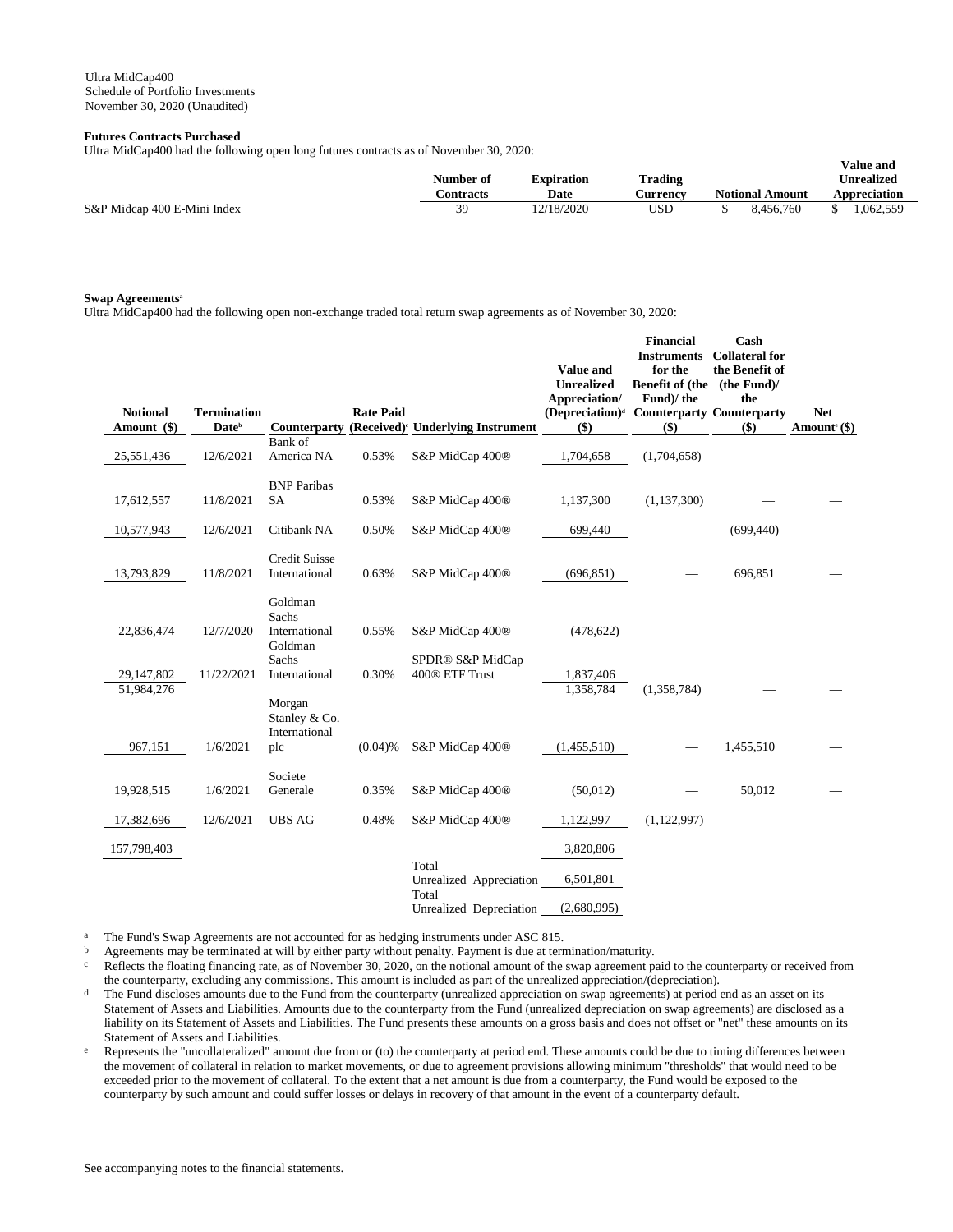## **Abbreviations**

USD U.S. Dollar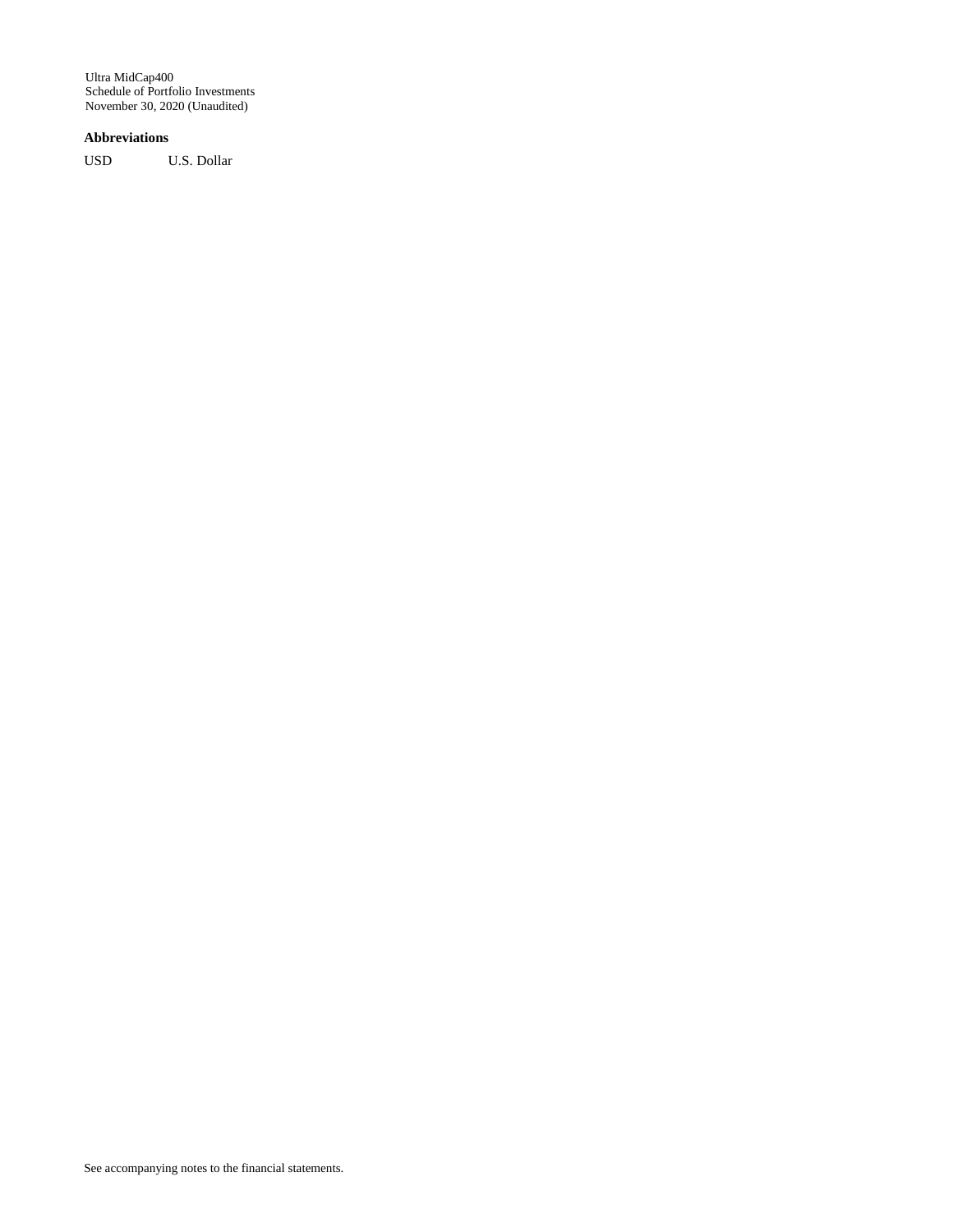| Investments                              | <b>Shares</b> | Value (\$) | <b>Investments</b>                 | <b>Shares</b> | Value (\$) |
|------------------------------------------|---------------|------------|------------------------------------|---------------|------------|
|                                          |               |            | <b>Banks</b> - 4.7%                |               |            |
| COMMON STOCKS(a) - 60.4%                 |               |            | 1st Constitution Bancorp           | 1,228         | 20,066     |
|                                          |               |            | 1st Source Corp.                   | 2,251         | 84,007     |
| Aerospace & Defense - 0.5%               |               |            | ACNB Corp.                         | 1,153         | 28,721     |
| AAR Corp.                                | 4,590         | 130,218    | Allegiance Bancshares, Inc.        | 2,598         | 82,253     |
| Aerojet Rocketdyne Holdings, Inc.*       | 10,059        | 376,508    | Altabancorp                        | 2,172         | 59,513     |
| AeroVironment, Inc.*                     | 2,973         | 253,864    | Amalgamated Bank, Class A          | 1,859         | 23,646     |
| Astronics Corp.*                         | 3,204         | 36,590     | Amerant Bancorp, Inc.*             | 3,114         | 46,243     |
|                                          |               |            | American National Bankshares,      |               |            |
| Cubic Corp.                              | 4,302         | 251,925    | Inc.                               | 1,464         | 38,035     |
| Ducommun, Inc.*                          | 1,485         | 73,834     |                                    | 9,088         | 309,083    |
| Kaman Corp.                              | 3,784         | 197,865    | Ameris Bancorp                     |               |            |
| Kratos Defense & Security                |               |            | Ames National Corp.                | 1,201         | 25,834     |
| Solutions, Inc.*                         | 16,633        | 352,121    | Arrow Financial Corp.              | 1,814         | 53,985     |
| Maxar Technologies, Inc.                 | 8,377         | 232,964    | Atlantic Capital Bancshares, Inc.* | 2,860         | 40,154     |
| Moog, Inc., Class A                      | 4,070         | 314,855    | Atlantic Union Bankshares Corp.    | 10,680        | 319,439    |
| National Presto Industries, Inc.         | 696           | 59,195     | Auburn National Bancorp, Inc.      | 320           | 13,395     |
| PAE, Inc.*                               | 8,088         | 77,726     | Banc of California, Inc.           | 6,116         | 81,343     |
| Park Aerospace Corp.                     | 2,693         | 34,282     | BancFirst Corp.                    | 2,578         | 139,805    |
| Parsons Corp.*                           | 3,090         | 101,043    | Bancorp, Inc. (The)*               | 7,064         | 83,355     |
| Triumph Group, Inc.                      | 7,056         | 92,928     | BancorpSouth Bank                  | 13,566        | 343,898    |
| Vectrus, Inc.*                           | 1,580         | 75,319     | Bank First Corp.(b)                | 865           | 59,823     |
|                                          |               | 2,661,237  | <b>Bank of Commerce Holdings</b>   | 2,175         | 20,467     |
| Air Freight & Logistics - 0.2%           |               |            | <b>Bank of Marin Bancorp</b>       | 1,811         | 62,842     |
| Air Transport Services Group, Inc.*      | 8,054         | 247,580    | Bank of NT Butterfield & Son Ltd.  |               |            |
|                                          |               |            | (The)                              | 6,966         | 220,544    |
| Atlas Air Worldwide Holdings,<br>$Inc.*$ |               |            | Bank of Princeton (The)            | 777           | 18,516     |
|                                          | 3,525         | 196,730    | Bank7 Corp.                        | 390           | 4,742      |
| Echo Global Logistics, Inc.*             | 3,597         | 102,119    | BankFinancial Corp.                | 1,811         | 14,615     |
| Forward Air Corp.                        | 3,806         | 278,104    | BankUnited, Inc.                   | 12,577        | 358,570    |
| Hub Group, Inc., Class A*                | 4,489         | 245,189    |                                    | 908           | 16,616     |
| Radiant Logistics, Inc.*                 | 5,356         | 31,708     | Bankwell Financial Group, Inc.     |               |            |
|                                          |               | 1,101,430  | Banner Corp.                       | 4,762         | 196,813    |
| Airlines - 0.2%                          |               |            | <b>Bar Harbor Bankshares</b>       | 2,051         | 47,276     |
| Allegiant Travel Co.                     | 1,791         | 304,810    | BayCom Corp.*                      | 1,557         | 22,421     |
| Hawaiian Holdings, Inc.                  | 6,236         | 126,342    | BCB Bancorp, Inc.                  | 1,967         | 20,004     |
| Mesa Air Group, Inc.*                    | 4,042         | 25,788     | Berkshire Hills Bancorp, Inc.      | 6,122         | 100,401    |
| SkyWest, Inc.                            | 6,753         | 289,906    | Boston Private Financial Holdings, |               |            |
| Spirit Airlines, Inc.*(b)                | 12,210        | 276,312    | Inc.                               | 11,229        | 80,400     |
|                                          |               | 1,023,158  | Bridge Bancorp, Inc.               | 2,285         | 51,001     |
| <b>Auto Components - 0.9%</b>            |               |            | Brookline Bancorp, Inc.            | 10,623        | 120,784    |
| Adient plc*                              | 12,045        | 376,888    | Bryn Mawr Bank Corp.               | 2,697         | 80,425     |
| American Axle & Manufacturing            |               |            | Business First Bancshares, Inc.    | 2,641         | 49,307     |
|                                          |               |            | Byline Bancorp, Inc.               | 3,326         | 50,988     |
| Holdings, Inc.*                          | 15,398        | 122,568    | C&F Financial Corp.                | 476           | 17,850     |
| Cooper Tire & Rubber Co.                 | 6,909         | 274,495    | Cadence Bancorp                    | 16,899        | 235,572    |
| Cooper-Standard Holdings, Inc.*          | 2,294         | 77,812     | California Bancorp*                | 1,041         | 16,760     |
| Dana, Inc.                               | 19,827        | 333,887    | Cambridge Bancorp                  | 872           | 58,947     |
| Dorman Products, Inc.*                   | 3,646         | 336,781    | Camden National Corp.              | 2,026         | 69,593     |
| Fox Factory Holding Corp.*               | 5,665         | 494,385    | Capital Bancorp, Inc.*             | 1,090         | 12,960     |
| Gentherm, Inc.*                          | 4,489         | 255,245    | Capital City Bank Group, Inc.      | 1,837         | 41,828     |
| Goodyear Tire & Rubber Co. (The)         | 31,675        | 330,054    | Capstar Financial Holdings, Inc.   | 2,188         | 26,365     |
| <b>LCI</b> Industries                    | 3,376         | 424,633    | Carter Bankshares, Inc.            |               |            |
| Modine Manufacturing Co.*                | 6,785         | 74,092     |                                    | 3,107         | 29,113     |
| Motorcar Parts of America, Inc.*         | 2,578         | 51,869     | Cathay General Bancorp             | 10,404        | 293,913    |
| Patrick Industries, Inc.                 | 3,067         | 193,344    | CB Financial Services, Inc.        | 680           | 15,225     |
| Standard Motor Products, Inc.            | 2,887         | 133,639    | CBTX, Inc.                         | 2,432         | 53,382     |
| Stoneridge, Inc.*                        | 3,561         | 95,648     | Central Pacific Financial Corp.    | 3,765         | 61,708     |
| Tenneco, Inc., Class A*                  | 6,988         | 74,422     | <b>Central Valley Community</b>    |               |            |
| Visteon Corp.*                           | 3,791         | 458,142    | Bancorp                            | 1,449         | 20,648     |
| Workhorse Group, Inc.*(b)                | 12,919        | 327,755    | Century Bancorp, Inc., Class A     | 388           | 28,673     |
| $XPEL, Inc.*(c)$                         | 2,285         | 86,556     | Chemung Financial Corp.            | 498           | 16,708     |
|                                          |               |            | ChoiceOne Financial Services, Inc. | 1,003         | 29,719     |
|                                          |               | 4,522,215  | CIT Group, Inc.                    | 13,521        | 452,818    |
| Automobiles - $0.0\%$ (d)                |               |            | Citizens & Northern Corp.          | 1,835         | 33,305     |
| Winnebago Industries, Inc.               | 4,263         | 225,641    | Citizens Holding Co.               | 638           | 13,073     |
|                                          |               |            | City Holding Co.                   | 2,155         | 141,562    |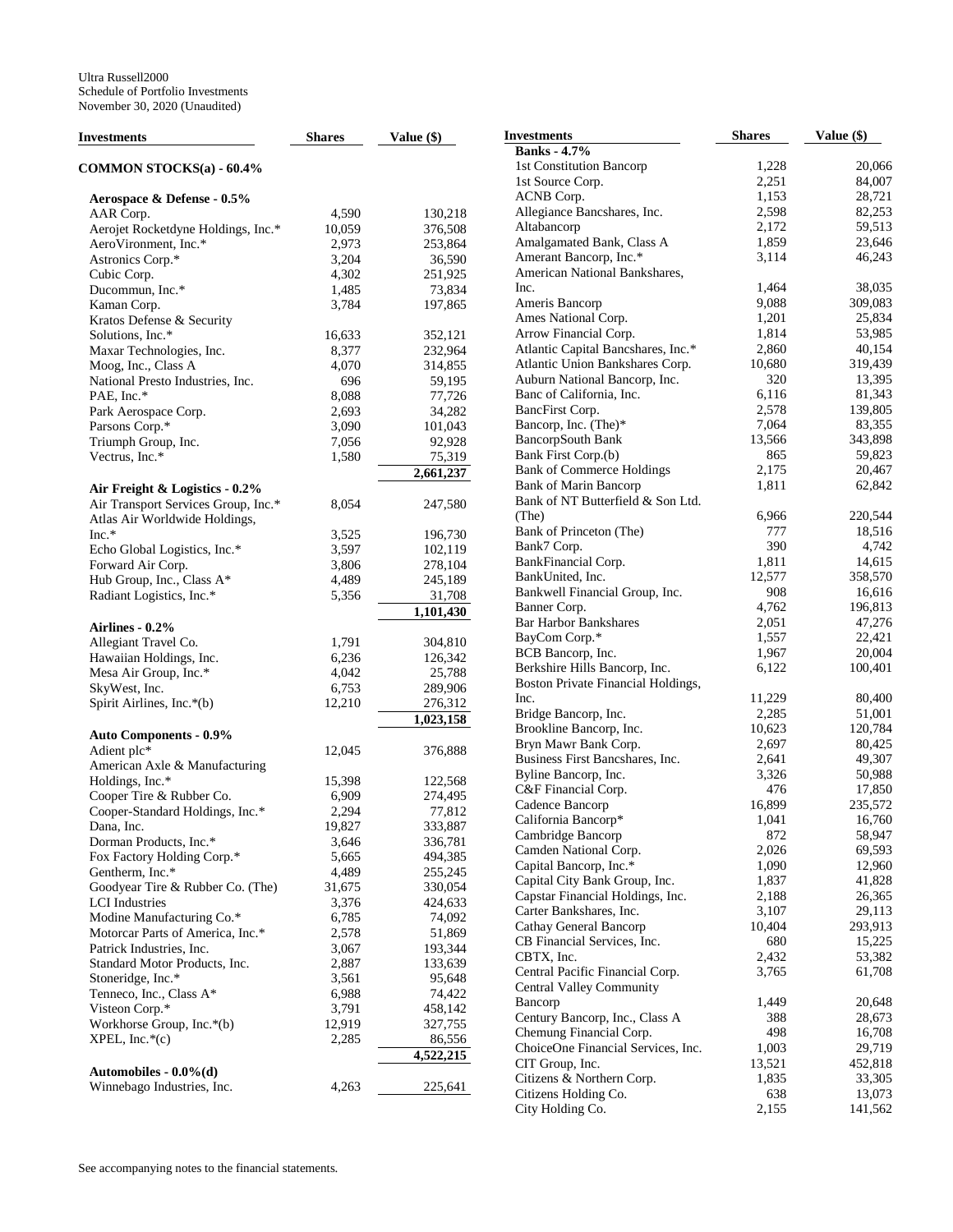| Investments                         | <b>Shares</b> | Value (\$) | <b>Investments</b>                | <b>Shares</b> | Value (\$) |
|-------------------------------------|---------------|------------|-----------------------------------|---------------|------------|
| Civista Bancshares, Inc.            | 2,163         | 36.403     | Glacier Bancorp, Inc.             | 13,129        | 535,269    |
| CNB Financial Corp.                 | 2,030         | 39,950     | Great Southern Bancorp, Inc.      | 1,501         | 68,896     |
| Coastal Financial Corp.*            | 1,240         | 24,453     | Great Western Bancorp, Inc.       | 7,585         | 124,622    |
| Codorus Valley Bancorp, Inc.        | 1,284         | 21,558     | Guaranty Bancshares, Inc.         | 962           | 27,715     |
| Colony Bankcorp, Inc.               | 1,053         | 15,016     | Hancock Whitney Corp.             | 11,822        | 332,080    |
| Columbia Banking System, Inc.       | 9,834         | 310,853    | Hanmi Financial Corp.             | 4,187         | 40,823     |
| Community Bank System, Inc.         | 7,251         | 451,375    | HarborOne Bancorp, Inc.           | 7,258         | 71,201     |
| Community Bankers Trust Corp.       | 2,983         | 19,389     | Hawthorn Bancshares, Inc.         | 804           | 17,688     |
| Community Financial Corp. (The)     | 716           | 19,611     | HBT Financial, Inc.               | 1,334         | 18,649     |
| Community Trust Bancorp, Inc.       | 2,132         | 72,168     | Heartland Financial USA, Inc.     | 4,757         | 185,428    |
| ConnectOne Bancorp, Inc.            | 5,073         | 89,944     | Heritage Commerce Corp.           | 7,968         | 67,091     |
| County Bancorp, Inc.(b)             | 676           | 14,507     | Heritage Financial Corp.          | 4,935         | 114,837    |
| CrossFirst Bankshares, Inc.*        | 6,564         | 59,732     | Hilltop Holdings, Inc.            | 9,882         | 238,057    |
| Customers Bancorp, Inc.*            | 3,930         | 66,378     | Home BancShares, Inc.             | 20,968        | 388,118    |
| CVB Financial Corp.                 | 17,713        | 336,370    | HomeTrust Bancshares, Inc.        | 2,153         | 36,666     |
| Dime Community Bancshares, Inc.     | 3,925         | 56,716     | Hope Bancorp, Inc.                | 16,084        | 152,476    |
| Eagle Bancorp Montana, Inc.         | 870           | 17,931     | Horizon Bancorp, Inc.             | 5,859         | 83,784     |
| Eagle Bancorp, Inc.                 | 4,388         | 161,391    | Howard Bancorp, Inc.*             | 1,805         | 22,274     |
| Enterprise Bancorp, Inc.            | 1,235         | 31,962     | Independent Bank Corp.            | 4,510         | 305,056    |
| Enterprise Financial Services Corp. | 3,297         | 112,131    | Independent Bank Corp./MI         | 2,893         | 49,210     |
| Equity Bancshares, Inc., Class A*   | 1,988         | 40,307     | Independent Bank Group, Inc.      | 5,068         | 284,365    |
| Esquire Financial Holdings, Inc.*   | 920           | 17,204     | International Bancshares Corp.    | 7,314         | 237,047    |
| Evans Bancorp, Inc.                 | 651           | 17,564     | Investar Holding Corp.            | 1,400         | 22,764     |
| Farmers & Merchants Bancorp, Inc.   | 1,395         | 31,918     |                                   | 31,605        | 305,936    |
|                                     |               |            | Investors Bancorp, Inc.           |               |            |
| Farmers National Banc Corp.         | 3,554         | 44,567     | Lakeland Bancorp, Inc.            | 6,682         | 80,318     |
| FB Financial Corp.                  | 4,257         | 135,883    | Lakeland Financial Corp.          | 3,389         | 172,127    |
| Fidelity D&D Bancorp, Inc.(b)       | 539           | 31,440     | Landmark Bancorp, Inc.            | 527           | 13,112     |
| Financial Institutions, Inc.        | 2,168         | 43,382     | LCNB Corp.                        | 1,670         | 24,716     |
| First Bancorp, Inc. (The)           | 1,395         | 33,801     | Level One Bancorp, Inc.           | 701           | 13,368     |
| First Bancorp/NC                    | 3,930         | 123,323    | Limestone Bancorp, Inc.*          | 719           | 8,743      |
| First Bancorp/PR                    | 29,498        | 234,214    | Live Oak Bancshares, Inc.         | 3,842         | 157,983    |
| First Bancshares, Inc. (The)        | 2,830         | 77,429     | Macatawa Bank Corp.               | 3,591         | 27,866     |
| First Bank                          | 2,192         | 20,364     | Mackinac Financial Corp.          | 1,228         | 14,945     |
| First Busey Corp.                   | 6,905         | 138,169    | MainStreet Bancshares, Inc.*      | 966           | 15,659     |
| First Business Financial Services,  |               |            | Mercantile Bank Corp.             | 2,163         | 53,707     |
| Inc.                                | 1,114         | 21,043     | Meridian Corp.                    | 730           | 13,578     |
| First Capital, Inc.(b)              | 444           | 29,419     | Metrocity Bankshares, Inc.(b)     | 2,369         | 32,811     |
| <b>First Choice Bancorp</b>         | 1,418         | 23,440     | Metropolitan Bank Holding Corp.*  | 954           | 31,558     |
| First Commonwealth Financial        |               |            | Mid Penn Bancorp, Inc.            | 954           | 22,171     |
| Corp.                               | 13,370        | 129,288    | Middlefield Banc Corp.            | 811           | 17,355     |
| First Community Bankshares, Inc.    | 2,371         | 49,957     | Midland States Bancorp, Inc.      | 2,937         | 49,782     |
| First Community Corp.               | 976           | 16,846     | MidWestOne Financial Group, Inc.  | 2,012         | 46,799     |
| <b>First Financial Bancorp</b>      | 13,291        | 213,321    | MVB Financial Corp.               | 1,347         | 27,115     |
| First Financial Bankshares, Inc.    | 17,683        | 590,966    | National Bank Holdings Corp.,     |               |            |
| First Financial Corp.               | 1,848         | 69,984     | Class A                           | 4,034         | 129,814    |
| First Foundation, Inc.              | 5,408         | 96,046     | National Bankshares, Inc.         | 872           | 26,265     |
| First Guaranty Bancshares, Inc.     | 505           | 8,494      | NBT Bancorp, Inc.                 | 5,828         | 174,549    |
| First Internet Bancorp              | 1,294         | 33,101     | Nicolet Bankshares, Inc.*         | 1,280         | 85,133     |
| First Interstate BancSystem, Inc.,  |               |            | Northeast Bank                    | 1,051         | 22,891     |
| Class A                             | 5,744         | 218,559    | Northrim Bancorp, Inc.            | 861           | 27,354     |
| First Merchants Corp.               | 7,396         | 246,435    | Norwood Financial Corp.           | 798           | 21,514     |
| First Mid Bancshares, Inc.          | 1,998         | 60,040     | Oak Valley Bancorp                | 937           | 16,791     |
| First Midwest Bancorp, Inc.         | 15,626        | 218,608    | OceanFirst Financial Corp.        | 8,135         | 128,289    |
| <b>First Northwest Bancorp</b>      | 1,190         | 17,850     | OFG Bancorp                       | 6,940         | 116,245    |
| First of Long Island Corp. (The)    | 3,119         | 52,430     | Ohio Valley Banc Corp.            | 595           | 13,715     |
| First Savings Financial Group, Inc. | 250           | 15,750     | Old National Bancorp              | 22,468        | 355,668    |
| First United Corp.                  | 917           | 14,012     | Old Second Bancorp, Inc.          | 3,948         | 38,138     |
| First Western Financial, Inc.*      | 861           | 14,551     | Origin Bancorp, Inc.              | 3,015         | 77,516     |
| Flushing Financial Corp.            | 3,698         | 52,512     | Orrstown Financial Services, Inc. | 1,490         | 24,019     |
| FNCB Bancorp, Inc.                  | 2,338         | 15,688     | Pacific Premier Bancorp, Inc.     | 10,957        | 315,781    |
| Franklin Financial Services Corp.   | 563           | 16,017     | Park National Corp.               | 1,961         | 198,277    |
| Fulton Financial Corp.              | 21,760        | 268,083    | Parke Bancorp, Inc.               | 1,444         | 20,736     |
| FVCBankcorp, Inc.*                  | 1,614         | 20,982     | Partners Bancorp(b)               | 1,349         | 8,836      |
| German American Bancorp, Inc.       | 3,369         | 107,606    | PCB Bancorp                       | 1,704         | 18,557     |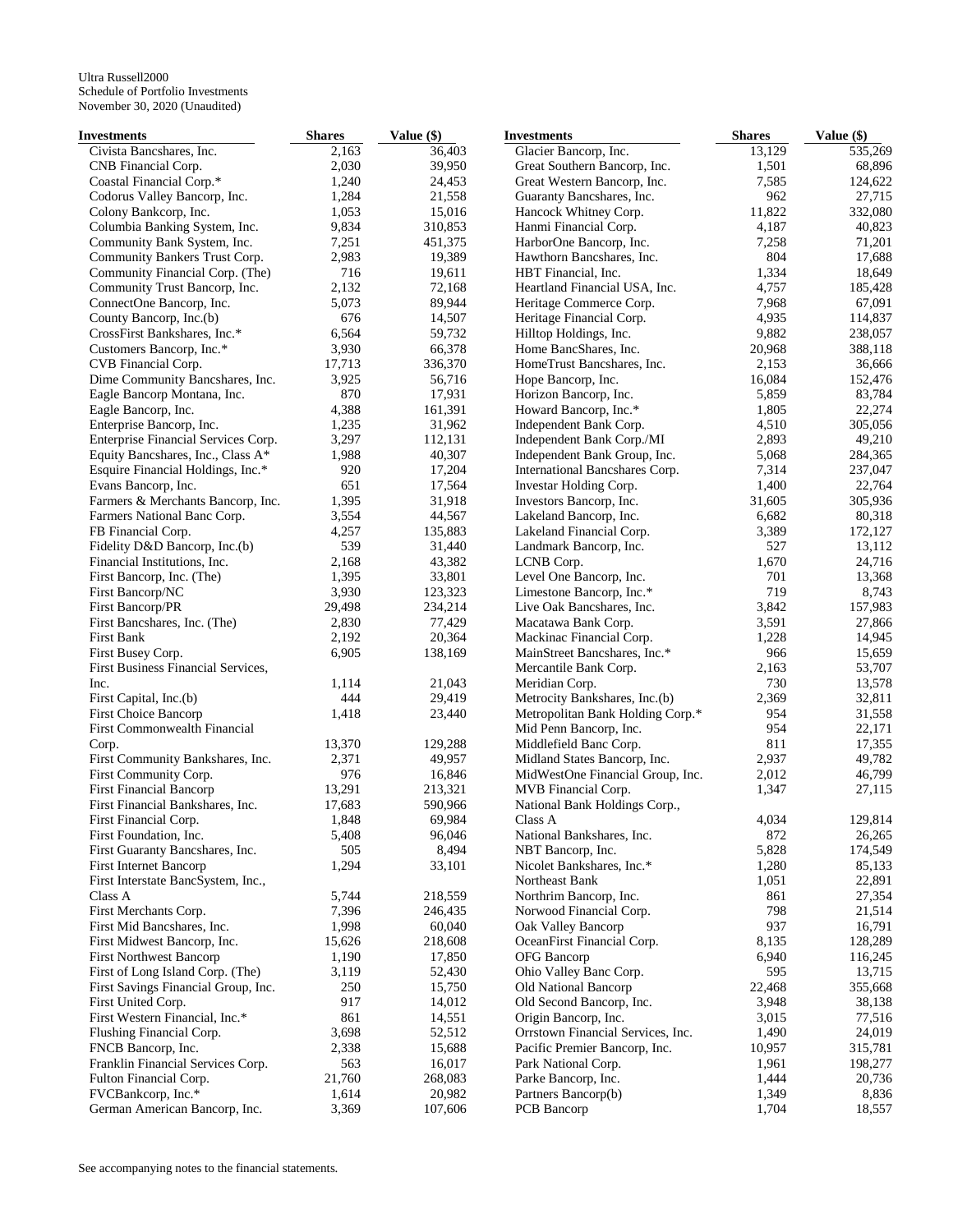| Investments                                           | <b>Shares</b>  | Value (\$)       | <b>Investments</b>                         | <b>Shares</b>  | Value (\$)      |
|-------------------------------------------------------|----------------|------------------|--------------------------------------------|----------------|-----------------|
| Peapack-Gladstone Financial Corp.                     | 2,520          | 55,465           | MGP Ingredients, Inc.                      | 1,776          | 77,451          |
| Penns Woods Bancorp, Inc.                             | 937            | 23,950           | National Beverage Corp.*(b)                | 1,614          | 158,220         |
| Peoples Bancorp of North Carolina,                    |                |                  | NewAge, Inc.*(b)                           | 12,976         | 44,508          |
| Inc.                                                  | 613            | 15,251           | Primo Water Corp.                          | 21,415         | 321,867         |
| Peoples Bancorp, Inc.                                 | 2,529          | 63,174           |                                            |                | 921,985         |
| Peoples Financial Services Corp.                      | 962            | 36,383           | Biotechnology - 6.7%                       |                |                 |
| Plumas Bancorp(b)                                     | 638            | 15,216           | 89bio, Inc.*                               | 893            | 24,120          |
| Preferred Bank                                        | 1,881          | 69,164           | Abeona Therapeutics, Inc.*                 | 8,278          | 13,410          |
| Premier Financial Bancorp, Inc.                       | 1,782          | 23,718           | ADMA Biologics, Inc.*(b)                   | 8,251          | 16,832          |
| Professional Holding Corp., Class                     |                |                  | Adverum Biotechnologies, Inc.*             | 11,901         | 161,735         |
| $A^*$                                                 | 1,571          | 22,308           | Aeglea BioTherapeutics, Inc.*              | 5,746          | 49,186          |
| QCR Holdings, Inc.                                    | 2,030          | 70,786           | Affimed NV*                                | 11,147         | 59,525          |
| <b>RBB</b> Bancorp                                    | 2,269          | 33,672           | Agenus, Inc.*                              | 20,782         | 76,893          |
| Red River Bancshares, Inc.                            | 680            | 33,823           | Akebia Therapeutics, Inc.*                 | 19,626         | 64,962          |
| Reliant Bancorp, Inc.                                 | 2,058          | 36,406           | Akero Therapeutics, Inc.*                  | 1,859          | 53,502          |
| Renasant Corp.                                        | 7,459          | 230,259          | Akouos, Inc.*                              | 1,988          | 41,112          |
| Republic Bancorp, Inc., Class A                       | 1,325          | 46,773           | Albireo Pharma, Inc.*                      | 1,823          | 67,834          |
| Republic First Bancorp, Inc.*                         | 6,231          | 19,378           | Alector, Inc.*                             | 6,348          | 83,222          |
| Richmond Mutual Bancorp, Inc.                         | 1,688          | 21,168           | Allakos, Inc.*                             | 3,335          | 356,945         |
| S&T Bancorp, Inc.                                     | 5,296          | 118,577          | Allogene Therapeutics, Inc.*               | 7,382          | 229,211         |
| Salisbury Bancorp, Inc.                               | 345            | 13,472           | Allovir, Inc. $*(b)$                       | 2,449          | 97,005          |
| Sandy Spring Bancorp, Inc.                            | 6,312          | 185,952          | ALX Oncology Holdings, Inc.*               | 1,316          | 101,240         |
| SB Financial Group, Inc.                              | 976            | 16,709           | Amicus Therapeutics, Inc.*                 | 34,843         | 797,556         |
| Seacoast Banking Corp. of Florida*                    | 7,083          | 178,917          | AnaptysBio, Inc.*                          | 2,934          | 75,668          |
| Select Bancorp, Inc.*                                 | 2,152          | 19,691           | Anavex Life Sciences Corp.*(b)             | 7,194          | 38,344          |
| ServisFirst Bancshares, Inc.                          | 6,673          | 252,106          | Anika Therapeutics, Inc.*                  | 1,915          | 72,387          |
| Shore Bancshares, Inc.                                | 1,695          | 23,476           | Annexon, Inc.*                             | 2,022          | 48,932          |
| Sierra Bancorp                                        | 1,915          | 42,130           | Apellis Pharmaceuticals, Inc.*             | 8,226          | 387,774         |
| Silvergate Capital Corp., Class A*                    | 2,150          | 76,518           | Applied Genetic Technologies               |                |                 |
| Simmons First National Corp.,                         |                |                  | $Corp.*$                                   | 3,338          | 14,821          |
| Class A                                               | 14,837         | 289,322          | Applied Molecular Transport,               |                |                 |
| SmartFinancial, Inc.<br>South Plains Financial, Inc.  | 1,920<br>1,451 | 33,907<br>25,610 | $Inc.*(b)$                                 | 1,695          | 52,596          |
|                                                       | 9,588          | 637,342          | Applied Therapeutics, Inc.*                | 1,872          | 43,356          |
| South State Corp.<br>Southern First Bancshares, Inc.* | 990            | 31,581           | Aprea Therapeutics, Inc.*                  | 980            | 24,735          |
| Southern National Bancorp of                          |                |                  | Aptinyx, Inc.*(b)                          | 3,469<br>1,666 | 13,772<br>9,679 |
| Virginia, Inc.                                        | 2,711          | 29,658           | Aravive, Inc.*(b)                          |                |                 |
| Southside Bancshares, Inc.                            | 4,340          | 127,596          | Arcturus Therapeutics Holdings,<br>$Inc.*$ |                | 200,954         |
| Spirit of Texas Bancshares, Inc.                      | 1,791          | 27,975           | Arcus Biosciences, Inc.*                   | 2,190<br>5,775 | 157,253         |
| Stock Yards Bancorp, Inc.                             | 2,799          | 111,512          | Arcutis Biotherapeutics, Inc.*             | 2,476          | 67,149          |
| Summit Financial Group, Inc.                          | 1,548          | 32,415           | Ardelyx, Inc.*                             | 10,000         | 63,000          |
| Texas Capital Bancshares, Inc.*                       | 6,938          | 387,834          | Arena Pharmaceuticals, Inc.*               | 7,969          | 524,918         |
| Tompkins Financial Corp.                              | 1,969          | 125,248          | Arrowhead Pharmaceuticals, Inc.*           | 13,744         | 859,412         |
| Towne Bank                                            | 9,174          | 199,535          | Assembly Biosciences, Inc.*                | 4,208          | 24,259          |
| <b>TriCo Bancshares</b>                               | 3,615          | 118,427          | Atara Biotherapeutics, Inc.*               | 9,913          | 229,882         |
| TriState Capital Holdings, Inc.*                      | 3,786          | 56,374           | Athenex, Inc.*                             | 8,489          | 115,705         |
| Triumph Bancorp, Inc.*                                | 3,110          | 141,318          | Athersys, Inc.*(b)                         | 23,768         | 43,971          |
| Trustmark Corp.                                       | 8,640          | 214,445          | Atreca, Inc., Class A*                     | 3,860          | 59,984          |
| UMB Financial Corp.                                   | 5,986          | 407,108          | AVEO Pharmaceuticals, Inc.*                | 2,991          | 16,092          |
| United Bankshares, Inc.                               | 16,960         | 496,589          | Avid Bioservices, Inc.*                    | 7,715          | 70,361          |
| United Community Banks, Inc.                          | 10,702         | 255,885          | Avidity Biosciences, Inc.*                 | 2,292          | 68,622          |
| United Security Bancshares                            | 1,845          | 13,007           | Avrobio, Inc.*                             | 4,282          | 58,963          |
| Unity Bancorp, Inc.                                   | 1,063          | 18,698           | Axcella Health, Inc.*                      | 2,057          | 11,725          |
| Univest Financial Corp.                               | 3,948          | 72,288           | Beam Therapeutics, Inc.*                   | 4,836          | 241,800         |
| <b>Valley National Bancorp</b>                        | 54,600         | 499,044          | Beyondspring, Inc.*(b)                     | 2,012          | 22,494          |
| Veritex Holdings, Inc.                                | 6,503          | 141,050          | BioCryst Pharmaceuticals, Inc.*            | 24,202         | 123,672         |
| Washington Trust Bancorp, Inc.                        | 2,342          | 92,087           | <b>Biohaven Pharmaceutical Holding</b>     |                |                 |
| WesBanco, Inc.                                        | 8,928          | 255,609          | Co. Ltd.*                                  | 6,596          | 586,714         |
| West Bancorp, Inc.                                    | 2,192          | 42,262           | BioSpecifics Technologies Corp.*           | 861            | 76,112          |
| Westamerica Bancorp                                   | 3,585          | 197,605          | Bioxcel Therapeutics, Inc.*                | 1,602          | 70,488          |
|                                                       |                | 23,827,109       | Black Diamond Therapeutics, Inc.*          | 2,476          | 82,550          |
| Beverages - 0.2%                                      |                |                  | Blueprint Medicines Corp.*                 | 7,588          | 820,111         |
| Celsius Holdings, Inc.*(b)                            | 4,703          | 151,672          | BrainStorm Cell Therapeutics,              |                |                 |
| Coca-Cola Consolidated, Inc.                          | 643            | 168,267          | $Inc.*(b)$                                 | 3,909          | 21,597          |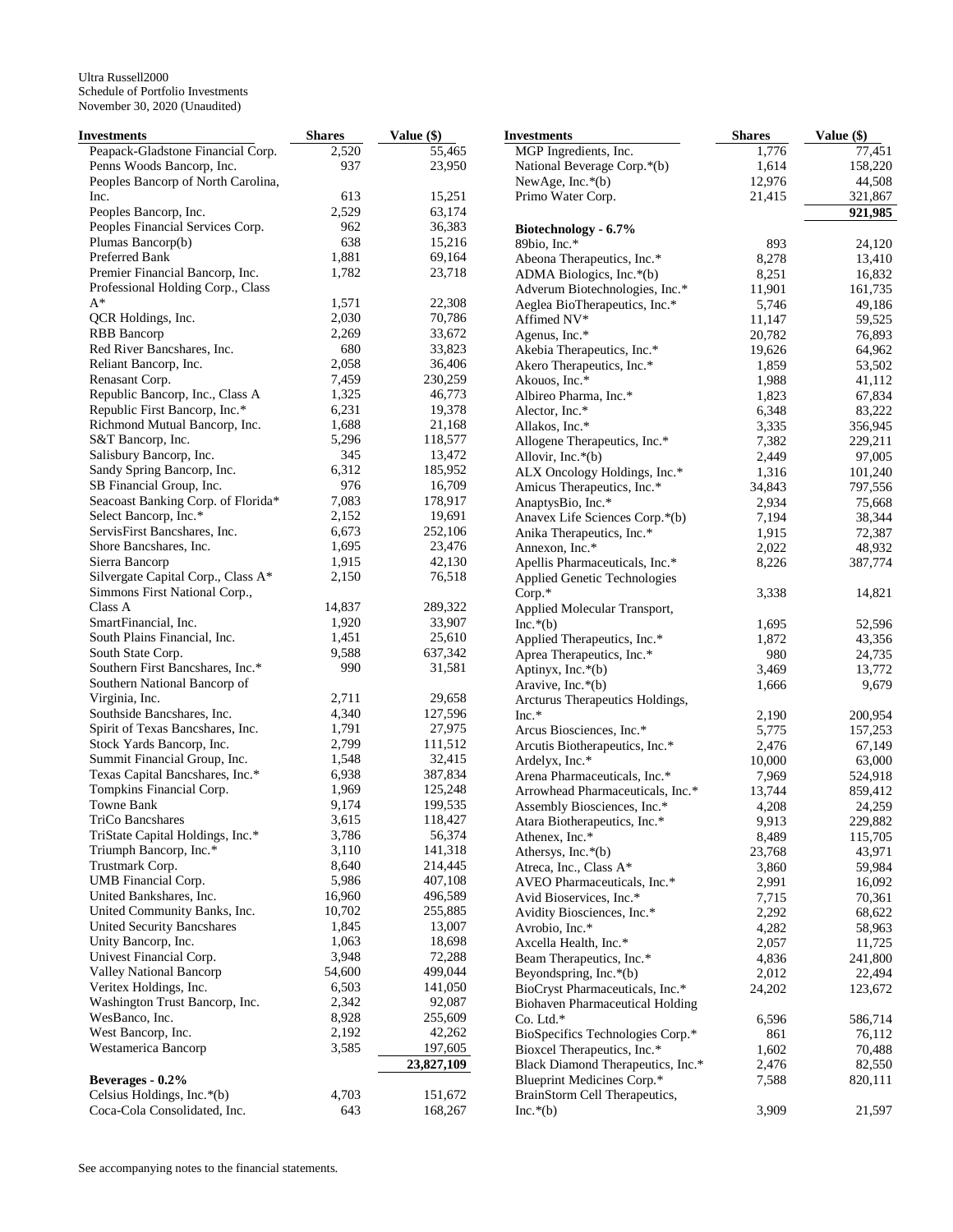| Investments                        | <b>Shares</b> | Value (\$) | <b>Investments</b>                  | <b>Shares</b> | Value (\$) |
|------------------------------------|---------------|------------|-------------------------------------|---------------|------------|
| Bridgebio Pharma, Inc.*(b)         | 9,981         | 501,445    | Geron Corp.*                        | 39,365        | 73,416     |
| Cabaletta Bio, Inc.*               | 1,776         | 26,427     | GlycoMimetics, Inc.*                | 5,071         | 19,067     |
| Calithera Biosciences, Inc.*       | 9,009         | 44,234     | Gossamer Bio, Inc.*                 | 7,768         | 68,669     |
| Calyxt, Inc. $*(b)$                | 1,409         | 5,241      | Gritstone Oncology, Inc.*           | 4,129         | 12,593     |
| CareDx, Inc.*                      | 6,554         | 374,692    | Halozyme Therapeutics, Inc.*        | 18,609        | 727,612    |
| CASI Pharmaceuticals, Inc.*        | 9,059         | 22,557     | Harpoon Therapeutics, Inc.*         | 1,449         | 21,619     |
| Catabasis Pharmaceuticals, Inc.*   | 2,634         | 4,346      | Heron Therapeutics, Inc.*           | 12,009        | 208,116    |
| Catalyst Biosciences, Inc.*        | 3,023         | 18,743     | Homology Medicines, Inc.*           | 4,653         | 45,786     |
| Catalyst Pharmaceuticals, Inc.*    | 13,296        | 48,663     | Hookipa Pharma, Inc.*               | 1,699         | 19,708     |
| Cellular Biomedicine Group, Inc.*  | 1,690         | 31,079     | iBio, Inc.*                         | 7,899         | 11,770     |
| CEL-SCI Corp.*(b)                  | 4,624         | 57,800     | Ideaya Biosciences, Inc.*           | 2,177         | 30,347     |
| Centogene NV*                      | 1,158         | 14,521     | IGM Biosciences, Inc.*(b)           | 976           | 65,177     |
| Checkmate Pharmaceuticals,         |               |            | Immunic, Inc.*                      | 767           | 14,366     |
| $Inc.*(b)$                         | 685           | 8,309      | ImmunoGen, Inc.*                    | 23,544        | 128,315    |
| Checkpoint Therapeutics, Inc.*(b)  | 6,168         | 14,803     | Immunovant, Inc.*                   | 4,789         | 235,571    |
| ChemoCentryx, Inc.*                | 6,801         | 375,075    | Inovio Pharmaceuticals, Inc.*(b)    | 21,487        | 262,571    |
| Chimerix, Inc.*                    | 6,626         | 24,980     | Inozyme Pharma, Inc.*(b)            | 1,111         | 28,908     |
| Chinook Therapeutics, Inc.*        | 1,821         | 25,458     | Insmed, Inc.*                       | 13,870        | 541,069    |
| Cidara Therapeutics, Inc.*         | 4,828         | 11,298     | Intellia Therapeutics, Inc.*        | 6,864         | 269,549    |
| Clovis Oncology, Inc. $*(b)$       | 11,370        | 55,940     | Intercept Pharmaceuticals, Inc.*    | 3,551         | 126,096    |
| Cohbar, Inc. $*(b)(c)$             | 3,545         | 4,786      | Invitae Corp.*                      | 15,815        | 785,215    |
| Coherus Biosciences, Inc.*         | 7,932         | 146,425    | Ironwood Pharmaceuticals, Inc.*     | 21,866        | 251,896    |
| Concert Pharmaceuticals, Inc.*     | 3,914         | 44,620     | iTeos Therapeutics, Inc.*           | 1,469         | 39,355     |
| Constellation Pharmaceuticals,     |               |            | IVERIC bio, Inc.*                   | 11,009        | 75,081     |
| Inc.*                              | 4,207         | 106,605    | Jounce Therapeutics, Inc.*          | 2,357         | 16,853     |
| ContraFect Corp.*                  | 3,353         | 21,191     | Kadmon Holdings, Inc.*              | 23,633        | 103,040    |
| Corbus Pharmaceuticals Holdings,   |               |            | KalVista Pharmaceuticals, Inc.*     | 1,871         | 35,006     |
| $Inc.*(b)$                         | 10,244        | 12,498     | Karuna Therapeutics, Inc.*          | 2,163         | 215,803    |
| Cortexyme, Inc.*                   | 2,153         | 104,636    | Karyopharm Therapeutics, Inc.*      | 9,609         | 163,257    |
| Crinetics Pharmaceuticals, Inc.*   | 3,700         | 49,469     | Keros Therapeutics, Inc.*           | 960           | 72,586     |
| Cue Biopharma, Inc.*               | 3,948         | 55,213     | Kezar Life Sciences, Inc.*          | 4,290         | 28,228     |
| Cyclerion Therapeutics, Inc.*      | 3,032         | 9,339      | Kindred Biosciences, Inc.*          | 5,101         | 19,843     |
| Cytokinetics, Inc.*                | 9,086         | 152,645    | Kiniksa Pharmaceuticals Ltd., Class |               |            |
|                                    |               |            | $A^*$                               |               |            |
| CytomX Therapeutics, Inc.*         | 6,176         | 46,444     |                                     | 3,665         | 68,389     |
| Deciphera Pharmaceuticals, Inc.*   | 5,124         | 316,663    | Kodiak Sciences, Inc.*              | 4,413         | 603,125    |
| Denali Therapeutics, Inc.*         | 8,622         | 525,683    | Krystal Biotech, Inc.*              | 1,855         | 101,914    |
| DermTech, Inc.*                    | 1,109         | 13,729     | Kura Oncology, Inc.*                | 7,265         | 263,720    |
| Dicerna Pharmaceuticals, Inc.*     | 8,904         | 225,004    | La Jolla Pharmaceutical Co.*(b)     | 2,467         | 12,261     |
| Dyadic International, Inc.*(b)     | 2,637         | 15,453     | Lexicon Pharmaceuticals, Inc.*(b)   | 5,663         | 8,664      |
| Dynavax Technologies Corp.*        | 14,565        | 73,990     | Ligand Pharmaceuticals, Inc.*(b)    | 1,971         | 166,293    |
| Eagle Pharmaceuticals, Inc.*       | 1,492         | 67,886     | LogicBio Therapeutics, Inc.*(b)     | 1,671         | 11,647     |
| Editas Medicine, Inc.*             | 8,604         | 263,196    | MacroGenics, Inc.*                  | 7,231         | 166,819    |
| Eidos Therapeutics, Inc.*          | 1,496         | 137,722    | Madrigal Pharmaceuticals, Inc.*     | 1,197         | 139,798    |
| Eiger BioPharmaceuticals, Inc.*    | 3,775         | 34,504     | Magenta Therapeutics, Inc.*         | 2,834         | 20,263     |
| Emergent BioSolutions, Inc.*       | 6,112         | 500,756    | MannKind Corp.*                     | 30,195        | 89,981     |
| Enanta Pharmaceuticals, Inc.*      | 2,605         | 107,326    | Marker Therapeutics, Inc.*(b)       | 4,057         | 6,897      |
| Enochian Biosciences, Inc.*(b)     | 1,882         | 5,458      | MediciNova, Inc.*(b)                | 5,775         | 34,304     |
| Epizyme, Inc.*                     | 12,212        | 167,793    | MEI Pharma, Inc.*                   | 14,155        | 40,766     |
| Esperion Therapeutics, Inc.*(b)    | 3,540         | 100,253    | MeiraGTx Holdings plc*              | 2,813         | 39,720     |
| Evelo Biosciences, Inc. $*(b)$     | 2,734         | 14,025     | Mersana Therapeutics, Inc.*         | 7,292         | 185,800    |
| Exicure, Inc.*                     | 8,131         | 12,684     | Minerva Neurosciences, Inc.*        | 4,690         | 18,244     |
| Fate Therapeutics, Inc.*           | 9,816         | 573,892    | Mirati Therapeutics, Inc.*          | 5,654         | 1,344,804  |
| Fennec Pharmaceuticals, Inc.*      | 2,933         | 22,936     | Mirum Pharmaceuticals, Inc.*        | 714           | 16,743     |
| FibroGen, Inc.*                    | 11,540        | 476,717    | Molecular Templates, Inc.*          | 3,623         | 32,426     |
| Five Prime Therapeutics, Inc.*     | 3,673         | 69,052     | Morphic Holding, Inc.*              | 1,871         | 58,693     |
| Flexion Therapeutics, Inc.*        | 5,996         | 64,217     | Mustang Bio, Inc.*                  | 3,919         | 14,500     |
| Forma Therapeutics Holdings, Inc.* | 2,211         | 96,709     | Myriad Genetics, Inc.*              | 9,751         | 171,033    |
| Fortress Biotech, Inc.*            | 8,600         | 23,650     | NantKwest, Inc.*(b)                 | 4,322         | 41,405     |
| Frequency Therapeutics, Inc.*(b)   | 3,441         | 98,757     | Natera, Inc.*                       | 9,699         | 856,131    |
| G1 Therapeutics, Inc.*             | 4,673         | 85,329     | Neoleukin Therapeutics, Inc.*       | 4,417         | 56,052     |
| Galectin Therapeutics, Inc.*(b)    | 5,098         | 13,255     | NeuBase Therapeutics, Inc.*         | 2,300         | 17,641     |
| Galera Therapeutics, Inc.*         | 1,197         | 13,071     | NeuroBo Pharmaceuticals, Inc.*(b)   | 589           | 3,187      |
| Generation Bio Co.*                | 1,685         | 81,251     | NextCure, Inc.*                     | 2,248         | 22,750     |
| Genprex, Inc.*(b)                  | 3,901         | 12,600     | Nkarta, Inc.*(b)                    | 2,236         | 74,414     |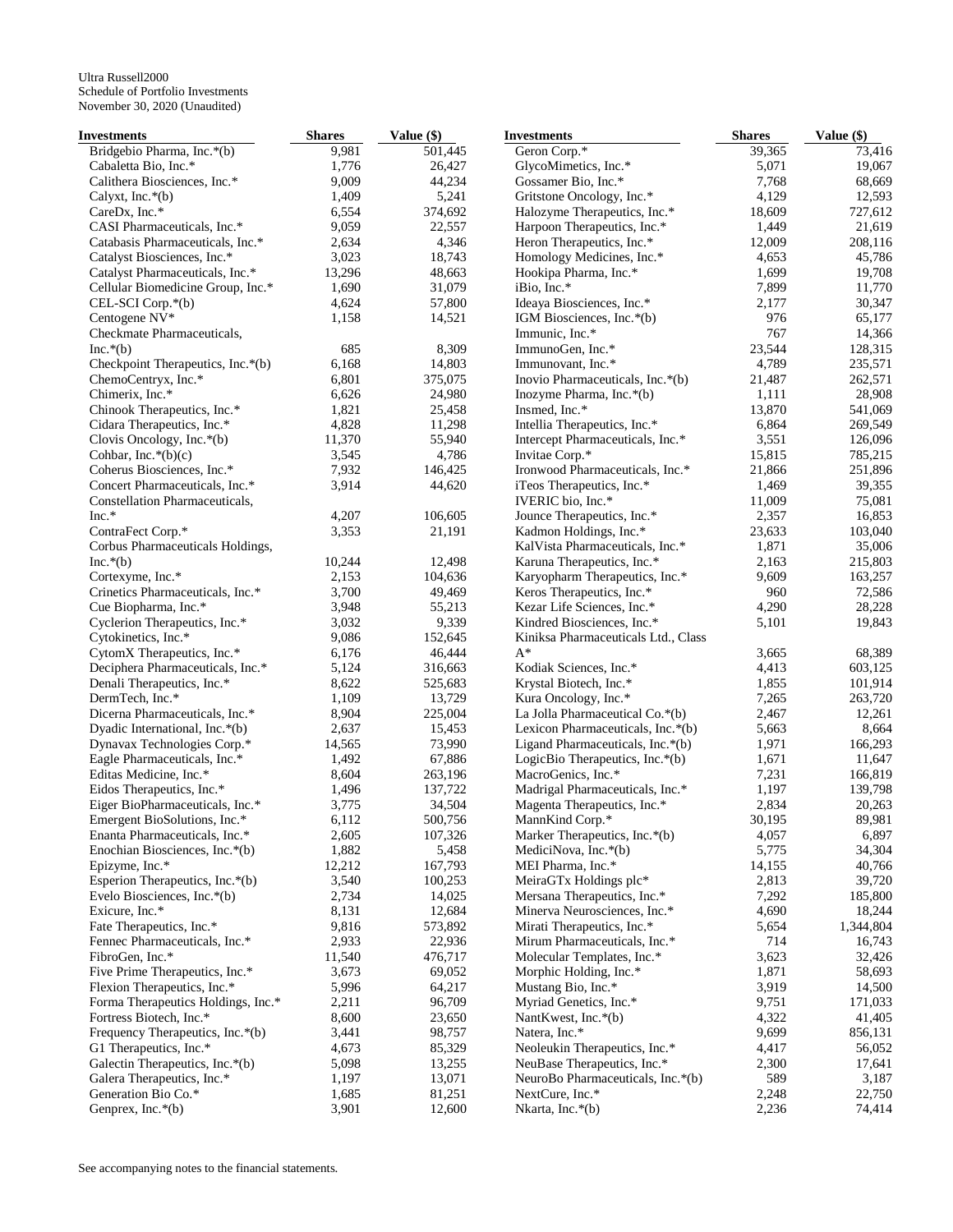| <b>Investments</b>                 | <b>Shares</b> | Value (\$) | <b>Investments</b>                  | <b>Shares</b>  | Value (\$) |
|------------------------------------|---------------|------------|-------------------------------------|----------------|------------|
| Novavax, Inc.*                     | 8,453         | 1,179,194  | Verastem, Inc. $*(b)$               | 23,378         | 46,990     |
| Nurix Therapeutics, Inc.*          | 1,517         | 64,655     | Vericel Corp.*                      | 6,175          | 157,710    |
| Nymox Pharmaceutical Corp.*        | 5,729         | 11,515     | Viela Bio, Inc.*                    | 2,968          | 113,793    |
| Oncocyte Corp.*(b)                 | 8,622         | 16,640     | Viking Therapeutics, Inc.*(b)       | 8,986          | 57,780     |
| OPKO Health, Inc.*                 | 54,498        | 252,871    | Vir Biotechnology, Inc.*            | 7,345          | 234,159    |
| Organogenesis Holdings, Inc.*      | 2,771         | 14,271     | Voyager Therapeutics, Inc.*         | 3,533          | 29,395     |
| Orgenesis, Inc.*                   | 2,477         | 12,038     | vTv Therapeutics, Inc., Class A*(b) | 1,422          | 2,958      |
| ORIC Pharmaceuticals, Inc.*        | 1,197         | 40,590     | X4 Pharmaceuticals, Inc.*           | 2,203          | 14,540     |
| Ovid therapeutics, Inc.*           | 5,865         | 40,117     | $XBiotech, Inc.*(b)$                | 1,963          | 37,415     |
| Oyster Point Pharma, Inc.*         | 825           | 18,092     | Xencor, Inc.*                       | 7,603          | 321,759    |
| Pandion Therapeutics, Inc.*(b)     | 1,025         | 18,050     | XOMA Corp.*(b)                      | 830            | 27,481     |
| Passage Bio, Inc.*                 | 1,869         | 38,333     | Y-mAbs Therapeutics, Inc.*          | 4,104          | 208,770    |
| PDL BioPharma, Inc.*               | 15,266        | 38,623     | Zentalis Pharmaceuticals, Inc.*     | 1,585          | 80,772     |
| PhaseBio Pharmaceuticals, Inc.*(b) | 2,083         | 7,915      | ZIOPHARM Oncology, Inc.*(b)         | 29,208         | 81,782     |
| Pieris Pharmaceuticals, Inc.*      | 6,802         | 19,862     |                                     |                |            |
|                                    |               |            |                                     |                | 34,328,792 |
| Poseida Therapeutics, Inc.*        | 1,838         | 21,339     | <b>Building Products - 0.9%</b>     |                |            |
| Precigen, Inc. $*(b)$              | 9,069         | 71,826     | AAON, Inc.                          | 5,622          | 366,161    |
| Precision BioSciences, Inc.*       | 6,367         | 79,397     | Advanced Drainage Systems, Inc.     | 7,619          | 531,425    |
| Prevail Therapeutics, Inc.*        | 1,967         | 20,201     | Alpha Pro Tech Ltd.*(b)             | 1,672          | 21,134     |
| Protagonist Therapeutics, Inc.*    | 4,160         | 100,506    | American Woodmark Corp.*            | 2,328          | 203,723    |
| Protara Therapeutics, Inc.*        | 277           | 6,662      | Apogee Enterprises, Inc.            | 3,522          | 92,417     |
| Prothena Corp. plc*                | 4,216         | 47,725     | Builders FirstSource, Inc.*         | 15,849         | 592,911    |
| PTC Therapeutics, Inc.*            | 8,471         | 530,030    | Caesarstone Ltd.(b)                 | 3,049          | 36,405     |
| Puma Biotechnology, Inc.*          | 4,185         | 47,081     | Cornerstone Building Brands, Inc.*  | 5,987          | 52,326     |
| Radius Health, Inc.*               | 6,229         | 98,294     | CSW Industrials, Inc.               | 1,871          | 200,740    |
| RAPT Therapeutics, Inc.*           | 1,505         | 32,613     | Gibraltar Industries, Inc.*         | 4,466          | 292,344    |
| REGENXBIO, Inc.*                   | 4,665         | 162,529    | Griffon Corp.                       | 5,896          | 122,932    |
| Relay Therapeutics, Inc.*          | 4,410         | 235,097    | Insteel Industries, Inc.            | 2,535          | 58,635     |
| Replimune Group, Inc.*             | 2,855         | 147,546    | JELD-WEN Holding, Inc.*             | 9,305          | 225,088    |
| REVOLUTION Medicines, Inc.*        | 5,287         | 230,672    | Masonite International Corp.*       | 3,335          | 333,667    |
| Rhythm Pharmaceuticals, Inc.*      | 4,613         | 142,772    | PGT Innovations, Inc.*              | 7,806          | 145,348    |
| Rigel Pharmaceuticals, Inc.*       | 23,288        | 70,563     | Quanex Building Products Corp.      | 4,503          | 92,762     |
| Rocket Pharmaceuticals, Inc.*      | 4,665         | 144,428    | Resideo Technologies, Inc.*         | 19,317         | 357,171    |
| Rubius Therapeutics, Inc.*         | 4,909         | 30,779     | Simpson Manufacturing Co., Inc.     | 5,979          | 549,470    |
| Sangamo Therapeutics, Inc.*        | 15,776        | 157,602    | UFP Industries, Inc.                | 8,196          | 439,715    |
| Savara, Inc.*                      | 6,605         | 8,851      |                                     |                | 4,714,374  |
| Scholar Rock Holding Corp.*        | 3,107         | 154,791    |                                     |                |            |
| Selecta Biosciences, Inc.*(b)      | 9,290         | 31,214     | Capital Markets - 0.9%              |                |            |
| Seres Therapeutics, Inc.*          | 7,277         | 200,918    | <b>Artisan Partners Asset</b>       |                |            |
| Soleno Therapeutics, Inc.*         | 8,164         | 16,001     | Management, Inc., Class A           | 7,545          | 339,525    |
| Solid Biosciences, Inc.*           | 3,389         | 11,218     | Assetmark Financial Holdings,       |                |            |
|                                    |               |            | $Inc.*$                             | 2,243          | 53,339     |
| Sorrento Therapeutics, Inc.*(b)    | 30,329        | 248,698    | Associated Capital Group, Inc.,     |                |            |
| Spectrum Pharmaceuticals, Inc.*    | 19,771        | 93,121     | Class A                             | 248            | 9,486      |
| Spero Therapeutics, Inc.*          | 2,029         | 33,621     | B Riley Financial, Inc.             | 2,603          | 94,072     |
| SpringWorks Therapeutics, Inc.*    | 2,905         | 190,103    | BGC Partners, Inc., Class A         | 41,774         | 172,944    |
| Stoke Therapeutics, Inc.*          | 1,683         | 87,667     | <b>BlackRock Capital Investment</b> |                |            |
| Sutro Biopharma, Inc.*             | 3,547         | 60,654     | Corp.                               | $\overline{c}$ | 6          |
| Syndax Pharmaceuticals, Inc.*      | 3,694         | 85,590     | Blucora, Inc.*                      | 6,600          | 86,064     |
| Syros Pharmaceuticals, Inc.*       | 5,690         | 46,374     | Brightsphere Investment Group,      |                |            |
| TCR2 Therapeutics, Inc.*           | 3,479         | 94,785     | Inc.                                | 8,406          | 148,786    |
| TG Therapeutics, Inc.*             | 15,205        | 446,115    | Cohen & Steers, Inc.                | 3,350          | 237,079    |
| Translate Bio, Inc.*               | 9,334         | 207,401    | Cowen, Inc., Class A                | 3,662          | 87,742     |
| Travere Therapeutics, Inc.*        | 6,700         | 153,631    | Diamond Hill Investment Group,      |                |            |
| Turning Point Therapeutics, Inc.*  | 4,971         | 529,412    | Inc.                                | 424            | 58,012     |
| Twist Bioscience Corp.*            | 4,478         | 500,372    | Donnelley Financial Solutions,      |                |            |
| Tyme Technologies, Inc.*(b)        | 9,278         | 9,742      | $Inc.*$                             | 4,119          | 67,099     |
| Ultragenyx Pharmaceutical, Inc.*   | 8,444         | 1,000,952  | Federated Hermes, Inc., Class B     | 13,239         | 355,335    |
| UNITY Biotechnology, Inc.*(b)      | 4,776         | 28,799     | Focus Financial Partners, Inc.,     |                |            |
| UroGen Pharma Ltd.*                | 2,655         | 55,091     | Class $A^*$                         | 4,311          | 170,759    |
| Vanda Pharmaceuticals, Inc.*       | 7,367         | 89,951     | GAMCO Investors, Inc., Class A      | 743            | 10,610     |
| Vaxart, Inc. $*(b)$                | 7,174         | 57,249     | Greenhill & Co., Inc.               | 1,942          | 25,285     |
| Vaxcyte, $Inc.*(b)$                | 2,497         | 80,154     |                                     |                |            |
| VBI Vaccines, Inc.*(b)             | 23,524        | 80,570     | Hamilton Lane, Inc., Class A        | 4,136          | 289,024    |
| Veracyte, Inc.*                    | 7,851         | 427,958    | Hercules Capital, Inc.              | 6              | 80         |
|                                    |               |            | Houlihan Lokey, Inc.                | 7,013          | 454,302    |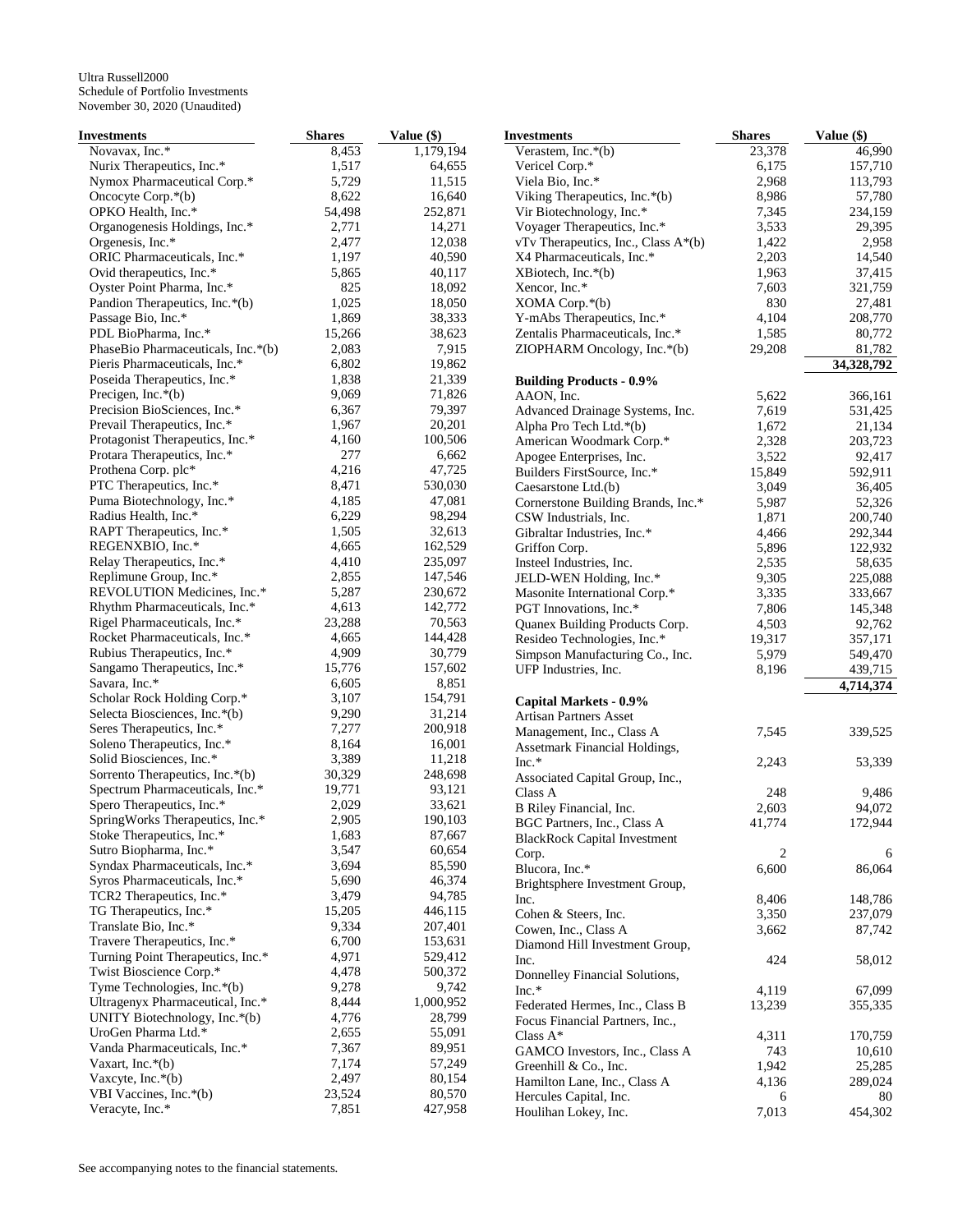| Investments                                      | <b>Shares</b> | Value (\$)        | <b>Investments</b>                     | <b>Shares</b> | Value (\$) |
|--------------------------------------------------|---------------|-------------------|----------------------------------------|---------------|------------|
| Moelis & Co., Class A                            | 7,238         | 284,019           | Casella Waste Systems, Inc., Class     |               |            |
| Oppenheimer Holdings, Inc., Class                |               |                   | $A^*$                                  | 6,312         | 379,856    |
| A                                                | 1,274         | 37,570            | CECO Environmental Corp.*              | 4,249         | 31,443     |
| Piper Sandler Cos.                               | 2,389         | 220,194           | Cimpress plc*                          | 2,432         | 217,980    |
| PJT Partners, Inc., Class A                      | 3,227         | 223,567           | CompX International, Inc.              | 232           | 3,364      |
| Prospect Capital Corp.                           | 3             | 16                | Covanta Holding Corp.                  | 16,241        | 201,388    |
| Pzena Investment Management,                     |               |                   | Deluxe Corp.                           | 5,717         | 147,156    |
| Inc., Class A                                    | 2,328         | 15,504            | Ennis, Inc.                            | 3,515         | 57,541     |
| Safeguard Scientifics, Inc.                      | 2,683         | 17,198            | Harsco Corp.*                          | 10,713        | 181,585    |
| Sculptor Capital Management, Inc.,               |               |                   | Healthcare Services Group, Inc.        | 10,238        | 242,333    |
| Class A                                          | 2,531         | 35,636            | Heritage-Crystal Clean, Inc.*          | 2,078         | 40,043     |
| Siebert Financial Corp.*(b)                      | 1,560         | 5,538             | Herman Miller, Inc.                    | 8,090         | 288,328    |
| <b>Silvercrest Asset Management</b>              |               |                   | HNI Corp.                              | 5,836         | 212,781    |
| Group, Inc., Class A                             | 1,309         | 17,397            | IBEX Holdings Ltd.*                    | 660           | 13,134     |
| Stifel Financial Corp.                           | 9,136         | 633,156           | Interface, Inc.                        | 7,998         | 66,743     |
|                                                  |               |                   |                                        |               |            |
| StoneX Group, Inc.*                              | 2,240         | 138,029           | KAR Auction Services, Inc.             | 17,696        | 319,413    |
| Value Line, Inc.                                 | 133           | 3,656             | Kimball International, Inc., Class B   | 4,937         | 53,961     |
| Virtus Investment Partners, Inc.                 | 1,005         | 179,774           | Knoll, Inc.                            | 6,862         | 93,735     |
| Waddell & Reed Financial, Inc.,                  |               |                   | Matthews International Corp., Class    |               |            |
| Class A                                          | 8,823         | 145,227           | A                                      | 4,180         | 111,731    |
| Westwood Holdings Group, Inc.                    | 1,061         | 12,647            | McGrath RentCorp                       | 3,301         | 210,076    |
| WisdomTree Investments, Inc.                     | 19,068        | 81,611            | Montrose Environmental Group,          |               |            |
|                                                  |               | 4,710,288         | Inc.*                                  | 1,505         | 41,222     |
| Chemicals - 1.1%                                 |               |                   | NL Industries, Inc.                    | 1,146         | 5,363      |
| Advanced Emissions Solutions, Inc.               | 2,163         | 12,221            | PICO Holdings, Inc.*                   | 2,321         | 20,239     |
| AdvanSix, Inc.*                                  | 3,752         | 66,673            | Pitney Bowes, Inc.                     | 23,742        | 135,329    |
| AgroFresh Solutions, Inc.*                       | 4,212         | 9,688             | Quad/Graphics, Inc.                    | 4,555         | 14,121     |
| American Vanguard Corp.                          | 3,959         | 60,018            | SP Plus Corp.*                         | 3,148         | 89,529     |
| Amyris, Inc.*(b)                                 | 14,596        | 42,620            | Steelcase, Inc., Class A               | 11,826        | 143,686    |
| Avient Corp.                                     | 12,523        | 457,716           | Team, Inc.*                            | 4,110         | 35,798     |
| Balchem Corp.                                    | 4,410         | 457,273           | Tetra Tech, Inc.                       | 7,382         | 880,304    |
| Chase Corp.                                      | 1,005         | 106,480           | UniFirst Corp.                         | 2,062         | 381,223    |
| Ferro Corp.*                                     | 11,214        | 160,472           | US Ecology, Inc.                       | 4,330         | 146,743    |
| FutureFuel Corp.                                 | 3,536         | 42,397            | Viad Corp.                             | 2,772         | 83,077     |
|                                                  | 6,695         |                   | VSE Corp.                              | 1,217         | 41,621     |
| GCP Applied Technologies, Inc.*                  | 1,316         | 157,266<br>66,037 |                                        |               | 6,165,037  |
| Hawkins, Inc.                                    |               |                   |                                        |               |            |
| HB Fuller Co.                                    | 7,051         | 368,979           | <b>Communications Equipment - 0.5%</b> |               |            |
| Ingevity Corp.*                                  | 5,697         | 379,306           | Acacia Communications, Inc.*           | 5,323         | 370,907    |
| Innospec, Inc.                                   | 3,353         | 275,918           | ADTRAN, Inc.                           | 6,551         | 82,772     |
| Intrepid Potash, Inc.*                           | 1,323         | 17,120            | Applied Optoelectronics, Inc.*(b)      | 2,967         | 24,656     |
| Koppers Holdings, Inc.*                          | 2,821         | 76,364            | CalAmp Corp.*                          | 4,590         | 41,861     |
| Kraton Corp.*                                    | 4,272         | 115,344           | Calix, Inc.*                           | 7,216         | 170,875    |
| Kronos Worldwide, Inc.                           | 3,065         | 42,144            | Cambium Networks Corp.*                | 769           | 20,809     |
| Livent Corp.*                                    | 20,099        | 304,902           | Casa Systems, Inc.*                    | 4,341         | 23,051     |
| Marrone Bio Innovations, Inc.*                   | 9,230         | 10,984            | Clearfield, Inc.*                      | 1,527         | 36,312     |
| Minerals Technologies, Inc.                      | 4,667         | 283,147           | <b>Comtech Telecommunications</b>      |               |            |
| Orion Engineered Carbons SA                      | 8,266         | 128,619           | Corp.                                  | 3,335         | 63,565     |
| PQ Group Holdings, Inc.*                         | 5,251         | 67,160            | Digi International, Inc.*              | 3,930         | 67,439     |
| Quaker Chemical Corp.                            | 1,823         | 450,281           | DZS, Inc.*                             | 1,651         | 21,248     |
| Rayonier Advanced Materials,                     |               |                   | Extreme Networks, Inc.*                | 16,231        | 91,218     |
| $Inc.*$                                          | 8,484         | 54,891            | Genasys, Inc.*                         | 4,552         | 32,228     |
| Sensient Technologies Corp.                      | 5,812         | 416,837           | Harmonic, Inc.*                        | 13,009        | 84,949     |
| Stepan Co.                                       | 2,952         | 342,904           | Infinera Corp.*                        | 21,820        | 184,597    |
| Trecora Resources*                               | 3,307         | 22,388            | Inseego Corp.*(b)                      | 9,336         | 92,706     |
| Tredegar Corp.                                   | 3,588         | 56,726            | InterDigital, Inc.                     | 4,219         | 252,760    |
| Trinseo SA                                       | 5,241         | 199,106           | KVH Industries, Inc.*                  | 2,299         | 23,680     |
| Tronox Holdings plc, Class A                     | 12,270        | 155,215           | NETGEAR, Inc.*                         | 4,061         | 129,180    |
|                                                  |               |                   |                                        |               | 223,193    |
|                                                  |               | 5,407,196         | NetScout Systems, Inc.*                | 9,530         |            |
| <b>Commercial Services &amp; Supplies - 1.2%</b> |               |                   | PCTEL, $Inc.*(b)$                      | 2,421         | 15,228     |
| ABM Industries, Inc.                             | 9,181         | 353,468           | Plantronics, Inc.                      | 4,690         | 128,131    |
| ACCO Brands Corp.                                | 12,653        | 96,922            | Resonant, Inc. $*(b)$                  | 6,858         | 15,225     |
| Brady Corp., Class A                             | 6,454         | 285,138           | Ribbon Communications, Inc.*           | 9,334         | 64,031     |
| BrightView Holdings, Inc.*                       | 5,602         | 76,411            | Viavi Solutions, Inc.*                 | 31,311        | 424,107    |
| Brink's Co. (The)                                | 6,889         | 462,252           |                                        |               | 2,684,728  |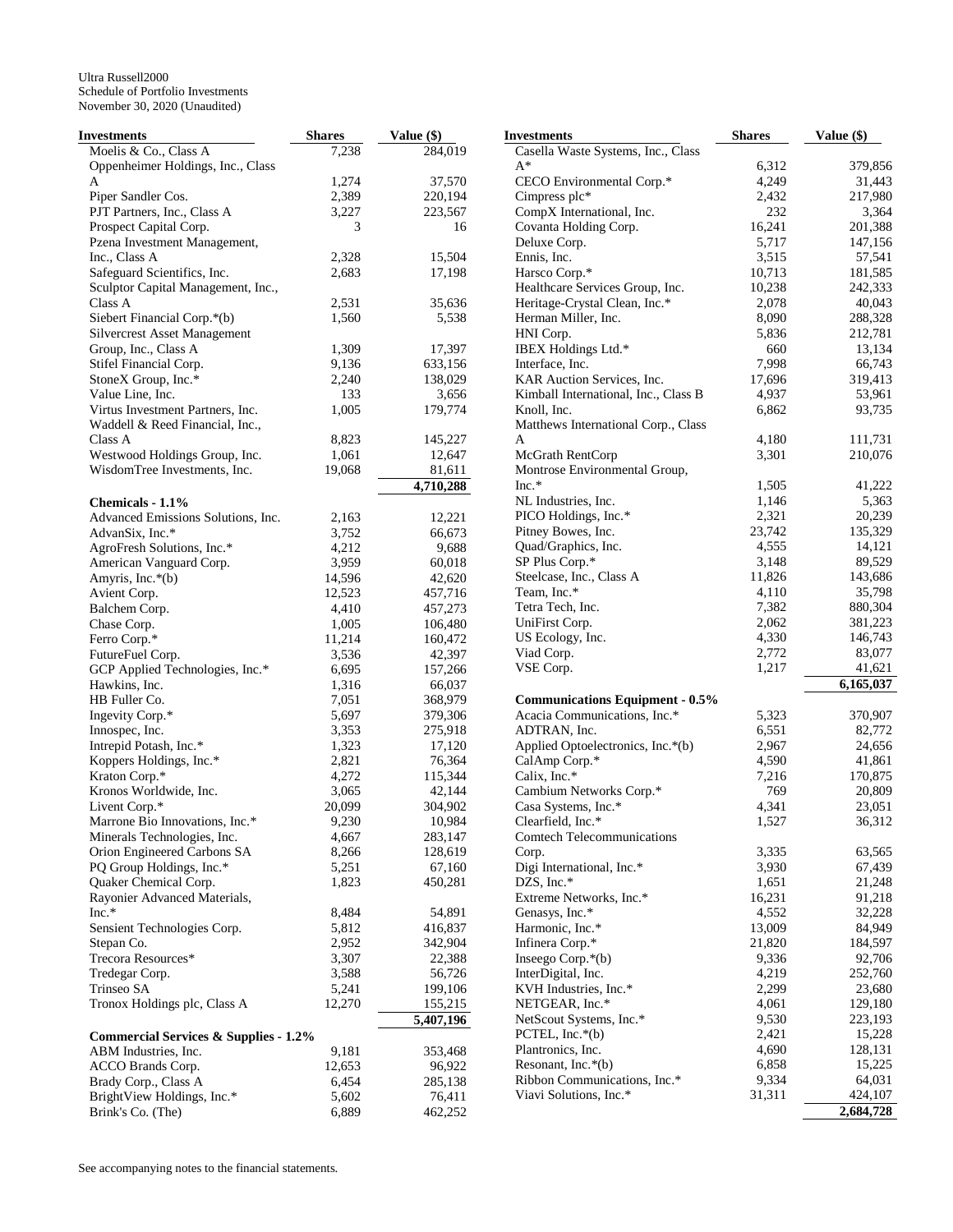| Investments                                  | <b>Shares</b> | Value (\$) |
|----------------------------------------------|---------------|------------|
| <b>Construction &amp; Engineering - 0.8%</b> |               |            |
| Aegion Corp.*                                | 4,160         | 71,344     |
| Ameresco, Inc., Class A*                     | 3,345         | 149,020    |
| API Group Corp.*(c)                          | 19,191        | 297,460    |
| Arcosa, Inc.                                 | 6,656         | 345,380    |
| Argan, Inc.                                  | 2,019         | 92,854     |
| Comfort Systems USA, Inc.                    | 4,922         | 248,020    |
| Concrete Pumping Holdings, Inc.*             | 3,676         | 14,336     |
| Construction Partners, Inc., Class           |               |            |
| $A^*$                                        | 3,605         | 94,812     |
| Dycom Industries, Inc.*                      | 4,207         | 264,452    |
| EMCOR Group, Inc.                            | 7,445         | 641,610    |
| Fluor Corp.                                  | 19,305        | 333,397    |
| Granite Construction, Inc.                   | 6,430         | 158,307    |
|                                              |               |            |
| Great Lakes Dredge & Dock Corp.*             | 8,712         | 98,358     |
| HC2 Holdings, Inc.*                          | 8,027         | 26,890     |
| IES Holdings, Inc.*                          | 1,111         | 40,974     |
| MasTec, Inc.*                                | 7,770         | 440,637    |
| MYR Group, Inc.*                             | 2,240         | 114,531    |
| Northwest Pipe Co.*                          | 1,321         | 38,018     |
| NV5 Global, Inc.*                            | 1,492         | 109,065    |
| Primoris Services Corp.                      | 6,569         | 159,298    |
| Sterling Construction Co., Inc.*             | 3,792         | 60,634     |
| Tutor Perini Corp.*                          | 5,588         | 75,550     |
| WillScot Mobile Mini Holdings                |               |            |
| $Corp.*$                                     | 21,970        | 472,575    |
|                                              |               | 4,347,522  |
| <b>Construction Materials - 0.1%</b>         |               |            |
| Forterra, Inc.*                              | 2,605         | 48,323     |
| Summit Materials, Inc., Class A*             | 15,710        | 298,490    |
| United States Lime & Minerals,               |               |            |
| Inc.                                         | 272           | 30,110     |
| US Concrete, Inc.*                           | 2,186         | 77,559     |
|                                              |               | 454,482    |
| <b>Consumer Finance - 0.4%</b>               |               |            |
| Atlanticus Holdings Corp.*                   | 685           | 10,275     |
| Curo Group Holdings Corp.                    | 2,520         | 21,773     |
| Encore Capital Group, Inc.*                  | 4,275         | 145,949    |
| Enova International, Inc.*                   | 4,736         | 99,030     |
| EZCORP, Inc., Class A*                       | 6,559         | 33,385     |
| FirstCash, Inc.                              | 5,575         | 358,138    |
| Green Dot Corp., Class A*                    | 6,981         | 373,902    |
| LendingClub Corp.*                           | 9,662         | 77,103     |
| Navient Corp.                                | 26,233        | 245,803    |
| Nelnet, Inc., Class A                        | 2,352         | 159,701    |
| Oportun Financial Corp.*                     | 2,666         | 45,082     |
| PRA Group, Inc.*                             | 6,175         | 257,065    |
| Regional Management Corp.                    | 1,167         | 31,194     |
| World Acceptance Corp.*(b)                   | 643           | 72,601     |
|                                              |               |            |
|                                              |               | 1,931,001  |
| Containers & Packaging - 0.1%                |               |            |
| Greif, Inc., Class A                         | 3,515         | 170,864    |
| Greif, Inc., Class B                         | 811           | 39,982     |
| Myers Industries, Inc.                       | 4,908         | 83,387     |
| O-I Glass, Inc.                              | 21,478        | 243,131    |
| Ranpak Holdings Corp.*                       | 3,971         | 44,912     |
| UFP Technologies, Inc.*                      | 944           | 41,602     |
|                                              |               | 623,878    |
| Distributors - $0.0\%$ (d)                   |               |            |
| Core-Mark Holding Co., Inc.                  | 6,119         | 190,852    |
| Funko, Inc., Class A*(b)                     | 3,340         | 29,325     |
| Greenlane Holdings, Inc., Class A*           | 1,406         | 5,835      |

| Investments                                                            | <b>Shares</b>  | Value $(\$)$      |
|------------------------------------------------------------------------|----------------|-------------------|
| Weyco Group, Inc.                                                      | 823            | 14,748            |
|                                                                        |                | 240,760           |
| <b>Diversified Consumer Services - 0.4%</b>                            |                |                   |
| Adtalem Global Education, Inc.*<br>American Public Education, Inc.*    | 7,132<br>1,971 | 204,189<br>61,180 |
| Aspen Group, Inc.*                                                     | 2,603          | 31,626            |
| Carriage Services, Inc.                                                | 2,247          | 61,141            |
| Collectors Universe, Inc.                                              | 1,242          | 95,820            |
| Franchise Group, Inc.                                                  | 2,990          | 80,102            |
| Houghton Mifflin Harcourt Co.*                                         | 14,468         | 43,549            |
| $K12$ , Inc.*                                                          | 5,469          | 127,592           |
| Laureate Education, Inc., Class A*                                     | 14,742         | 209,336           |
| OneSpaWorld Holdings Ltd.                                              | 6,186          | 54,684            |
| Perdoceo Education Corp.*                                              | 9,485          | 107,560           |
| Regis Corp.*                                                           | 3,222<br>3,304 | 27,355            |
| Strategic Education, Inc.<br>Universal Technical Institute, Inc.*      | 3,958          | 310,213<br>25,964 |
| Vivint Smart Home, Inc.*                                               | 9,992          | 220,124           |
| WW International, Inc.*                                                | 6,459          | 190,605           |
|                                                                        |                | 1,851,040         |
| <b>Diversified Financial Services - 0.1%</b>                           |                |                   |
| Alerus Financial Corp.                                                 | 2,029          | 48,757            |
| A-Mark Precious Metals, Inc.                                           | 676            | 20,679            |
| Banco Latinoamericano de                                               |                |                   |
| Comercio Exterior SA, Class E                                          | 4,250          | 62,772            |
| Cannae Holdings, Inc.*                                                 | 11,822         | 466,023           |
| GWG Holdings, Inc.*(b)                                                 | 435            | 3,306             |
| Marlin Business Services Corp.                                         | 1,144          | 11,886            |
| SWK Holdings Corp.*                                                    | 487            | 6,312             |
|                                                                        |                | 619,735           |
| <b>Diversified Telecommunication Services - 0.5%</b>                   |                |                   |
| Alaska Communications Systems<br>Group, Inc.                           | 7,113          | 21,766            |
| Anterix, Inc.*                                                         | 1,492          | 44,656            |
| ATN International, Inc.                                                | 1,530          | 74,878            |
| Bandwidth, Inc., Class A*                                              | 2,626          | 398,574           |
| Cincinnati Bell, Inc.*                                                 | 6,867          | 104,447           |
| Cogent Communications Holdings,                                        |                |                   |
| Inc.                                                                   | 5,825          | 338,665           |
| <b>Consolidated Communications</b>                                     |                |                   |
| Holdings, Inc.*                                                        | 9,973          | 55,849            |
| IDT Corp., Class B*                                                    | 2,080          | 24,794            |
| Iridium Communications, Inc.*                                          | 16,123         | 517,387           |
| Liberty Latin America Ltd., Class                                      |                |                   |
| A*<br>Liberty Latin America Ltd., Class                                | 6,328          | 71,823            |
| $C^*$                                                                  | 21,255         | 240,394           |
| Ooma, Inc.*                                                            | 2,848          | 44,457            |
| ORBCOMM, Inc.*                                                         | 10,142         | 58,012            |
| Vonage Holdings Corp.*                                                 | 31,743         | 408,215           |
|                                                                        |                | 2,403,917         |
| <b>Electric Utilities - 0.4%</b>                                       |                |                   |
| ALLETE, Inc.                                                           | 7,139          | 401,497           |
| Genie Energy Ltd., Class B                                             | 1,804          | 14,973            |
| MGE Energy, Inc.                                                       | 4,991          | 342,732           |
| Otter Tail Corp.                                                       | 5,559          | 221,360           |
| PNM Resources, Inc.                                                    | 10,889         | 534,759           |
| Portland General Electric Co.                                          | 12,331         | 510,257           |
| Spark Energy, Inc., Class A                                            | 1,644          | <u>15,256</u>     |
|                                                                        |                | 2,040,834         |
| <b>Electrical Equipment - 1.0%</b><br>Allied Motion Technologies, Inc. | 1,003          | 40,692            |
| American Superconductor Corp.*                                         | 3,080          | 61,230            |
|                                                                        |                |                   |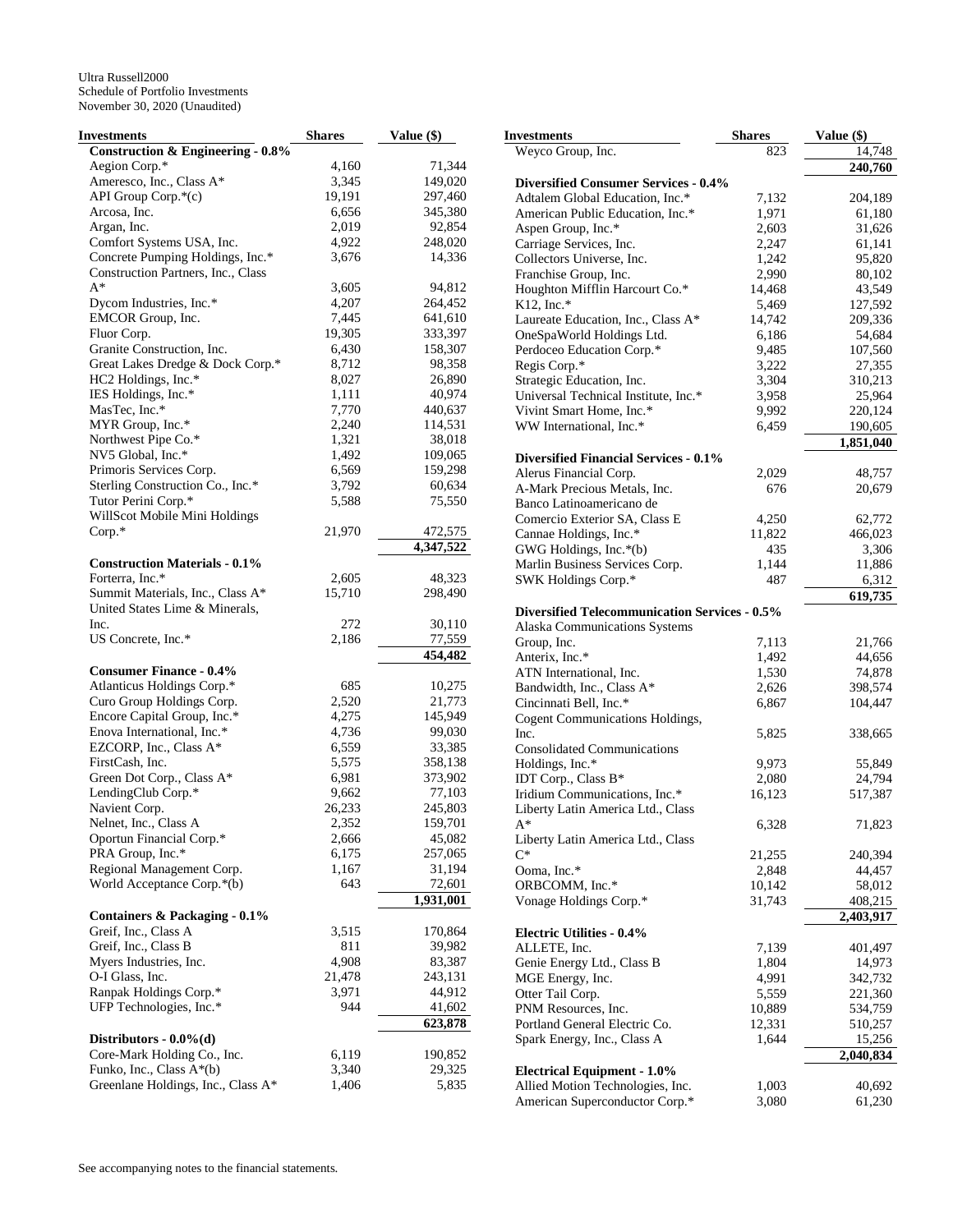| Investments                                           | <b>Shares</b>  | Value (\$)        |
|-------------------------------------------------------|----------------|-------------------|
| Atkore International Group, Inc.*                     | 6,483          | 252,707           |
| AZZ, Inc.                                             | 3,570          | 159,186           |
| Bloom Energy Corp., Class A*(b)                       | 12,151         | 297,943           |
| Encore Wire Corp.                                     | 2,790          | 144,159           |
| EnerSys                                               | 5,828          | 476,789           |
| FuelCell Energy, Inc.*(b)                             | 29,169         | 297,524           |
| LSI Industries, Inc.                                  | 3,515          | 27,487            |
| Orion Energy Systems, Inc.*                           | 3,695          | 38,132            |
| Plug Power, Inc.*                                     | 51,325         | 1,354,467         |
| Powell Industries, Inc.                               | 1,233          | 31,848            |
| Preformed Line Products Co.                           | 410            | 24,867            |
| Sunrun, Inc.*                                         | 20,004         | 1,281,856         |
| Thermon Group Holdings, Inc.*                         | 4,489          | 63,475            |
| TPI Composites, Inc.*                                 | 4,163          | 167,478           |
| Ultralife Corp.*                                      | 1,239          | 8,363             |
| Vicor Corp.*                                          | 2,641          | 216,456           |
|                                                       |                | 4,944,659         |
| Electronic Equipment, Instruments & Components - 1.4% |                |                   |
| Akoustis Technologies, Inc.*(b)                       | 4,251          | 32,350            |
| Arlo Technologies, Inc.*                              | 10,732         | 56,450            |
| Badger Meter, Inc.                                    | 3,991          | 329,018           |
| Bel Fuse, Inc., Class B                               | 1,379          | 20,216            |
| Belden, Inc.                                          | 6,049          | 232,766           |
| Benchmark Electronics, Inc.                           | 4,996          | 121,503           |
| CTS Corp.                                             | 4,362          | 132,866           |
| Daktronics, Inc.                                      | 5,006          | 22,577            |
| ePlus, Inc.*                                          | 1,823          | 153,697           |
| Fabrinet*                                             | 5,027          | 343,394           |
| FARO Technologies, Inc.*                              | 2,430          | 160,672           |
| Fitbit, Inc., Class A*                                | 33,338         | 239,367           |
| II-VI, Inc. $*$                                       | 13,819         | 934,855           |
| Insight Enterprises, Inc.*                            | 4,743          | 339,030           |
| Intellicheck, Inc.*(b)                                | 2,461          | 24,167            |
| Iteris, Inc.*                                         | 5,524          | 26,957            |
| Itron, Inc.*                                          | 5,496          | 432,041           |
| Kimball Electronics, Inc.*                            | 3,297          | 50,807            |
| Knowles Corp.*                                        | 12,130         | 205,967           |
| Luna Innovations, Inc.*                               | 4,006          | 40,160            |
| Methode Electronics, Inc.                             | 5,025          | 175,975           |
| MTS Systems Corp.                                     | 2,643          | 92,584            |
| Napco Security Technologies, Inc.*                    | 1,598          | 48,739            |
| nLight, Inc.*                                         | 4,777          | 143,406           |
| Novanta, Inc.*                                        | 4,692          | 562,946           |
| OSI Systems, Inc.*                                    | 2,328          | 205,097           |
| PAR Technology Corp.*(b)                              | 2,204          | 118,972           |
| PC Connection, Inc.<br>Plexus Corp.*                  | 1,505          | 68,703<br>294,133 |
| Powerfleet, Inc.*                                     | 3,937<br>3,894 | 26,791            |
| Research Frontiers, Inc.*(b)                          | 3,629          | 10,633            |
| Rogers Corp.*                                         | 2,549          | 374,474           |
| Sanmina Corp.*                                        | 9,205          | 292,857           |
| ScanSource, Inc.*                                     | 3,464          | 86,946            |
| TTM Technologies, Inc.*                               | 13,693         | 178,831           |
| Vishay Intertechnology, Inc.                          | 18,222         | 352,778           |
| Vishay Precision Group, Inc.*                         | 1,695          | 49,579            |
| Wrap Technologies, Inc.*(b)                           | 1,572          | 9,039             |
|                                                       |                | 6,991,343         |
| <b>Energy Equipment &amp; Services - 0.4%</b>         |                |                   |
| Archrock, Inc.                                        | 17,779         | 138,143           |
| Aspen Aerogels, Inc.*                                 | 2,799          | 39,522            |
| Bristow Group, Inc.*                                  | 901            | 20,047            |
| Cactus, Inc., Class A                                 | 6,520          | 151,264           |
| ChampionX Corp.*                                      | 25,458         | 302,441           |
| DMC Global, Inc.                                      | 1,992          | 81,373            |

| <b>Investments</b>                                  | <b>Shares</b> | Value (\$) |
|-----------------------------------------------------|---------------|------------|
| Dril-Quip, Inc.*                                    | 4,791         | 136,160    |
| Exterran Corp.*                                     | 3,572         | 15,145     |
| Frank's International NV*                           | 21,237        | 47,359     |
| Helix Energy Solutions Group,                       |               |            |
| $Inc.*$                                             | 19,546        | 73,493     |
| Liberty Oilfield Services, Inc.,                    |               |            |
| Class A                                             | 8,899         | 82,761     |
| Matrix Service Co.*                                 | 3,542         | 33,932     |
| Nabors Industries Ltd.(b)                           | 962           | 50,399     |
| National Energy Services Reunited                   |               |            |
| $Corp.*$                                            | 2,828         | 24,717     |
| Newpark Resources, Inc.*                            | 12,188        | 18,282     |
| NexTier Oilfield Solutions, Inc.*                   | 22,170        | 62,076     |
| Oceaneering International, Inc.*                    | 13,597        | 82,534     |
| Oil States International, Inc.*                     | 8,254         | 36,648     |
| Patterson-UTI Energy, Inc.                          | 25,091        | 108,142    |
| ProPetro Holding Corp.*                             | 10,980        | 63,355     |
| RPC, Inc.*                                          | 7,879         | 24,425     |
| SEACOR Holdings, Inc.*                              | 2,626         | 87,236     |
| Select Energy Services, Inc., Class                 |               |            |
| A*                                                  | 8,077         | 34,166     |
| Solaris Oilfield Infrastructure, Inc.,              |               |            |
| Class A                                             | 3,952         | 26,557     |
| Tidewater, Inc.*                                    | 5,530         | 52,590     |
| Transocean Ltd.*(b)                                 | 80,133        | 148,246    |
| US Silica Holdings, Inc.                            | 10,094        | 43,606     |
|                                                     |               | 1,984,619  |
| <b>Entertainment - 0.2%</b>                         |               |            |
| AMC Entertainment Holdings, Inc.,                   |               |            |
| Class $A(b)$                                        | 7,128         | 30,437     |
| Cinemark Holdings, Inc.(b)                          | 14,652        | 226,373    |
| Eros STX Global Corp.*(b)                           | 20,713        | 44,119     |
| Gaia, Inc.*                                         | 1,665         | 16,600     |
| Glu Mobile, Inc.*                                   | 20,020        | 202,402    |
| IMAX Corp.*                                         | 6,777         | 100,503    |
| Liberty Media Corp.-Liberty                         |               |            |
| Braves, Class A*                                    | 1,377         | 34,659     |
| Liberty Media Corp.-Liberty                         |               |            |
| Braves, Class C*                                    | 4,987         | 124,675    |
| LiveXLive Media, Inc.*(b)                           | 6,304         | 15,760     |
| Marcus Corp. (The)                                  | 3,071         | 36,054     |
|                                                     |               | 831,582    |
| Equity Real Estate Investment Trusts (REITs) - 3.4% |               |            |
| Acadia Realty Trust                                 | 11,625        | 165,075    |
| Agree Realty Corp.                                  | 7,292         | 480,543    |
| Alexander & Baldwin, Inc.                           | 9,884         | 154,685    |
| Alexander's, Inc.                                   | 299           | 81,735     |
| Alpine Income Property Trust, Inc.                  | 915           | 14,649     |
| American Assets Trust, Inc.                         | 6,903         | 198,047    |
| American Finance Trust, Inc.                        | 14,958        | 110,390    |
| Armada Hoffler Properties, Inc.                     | 7,880         | 83,607     |
| Bluerock Residential Growth REIT,                   |               |            |
| Inc.                                                | 3,371         | 34,384     |
| <b>BRT</b> Apartments Corp.                         | 1,437         | 18,767     |
| CareTrust REIT, Inc.                                | 13,095        | 254,436    |
| CatchMark Timber Trust, Inc.,                       |               |            |
| Class A                                             | 6,675         | 64,013     |
| Chatham Lodging Trust                               | 6,343         | 69,836     |
| CIM Commercial Trust Corp.                          | 1,544         | 18,790     |
| City Office REIT, Inc.                              | 5,868         | 51,462     |
| Clipper Realty, Inc.                                | 2,040         | 12,954     |
| Colony Capital, Inc.                                | 65,822        | 284,351    |
| Columbia Property Trust, Inc.                       | 15,693        | 219,388    |
| Community Healthcare Trust, Inc.                    | 2,964         | 133,854    |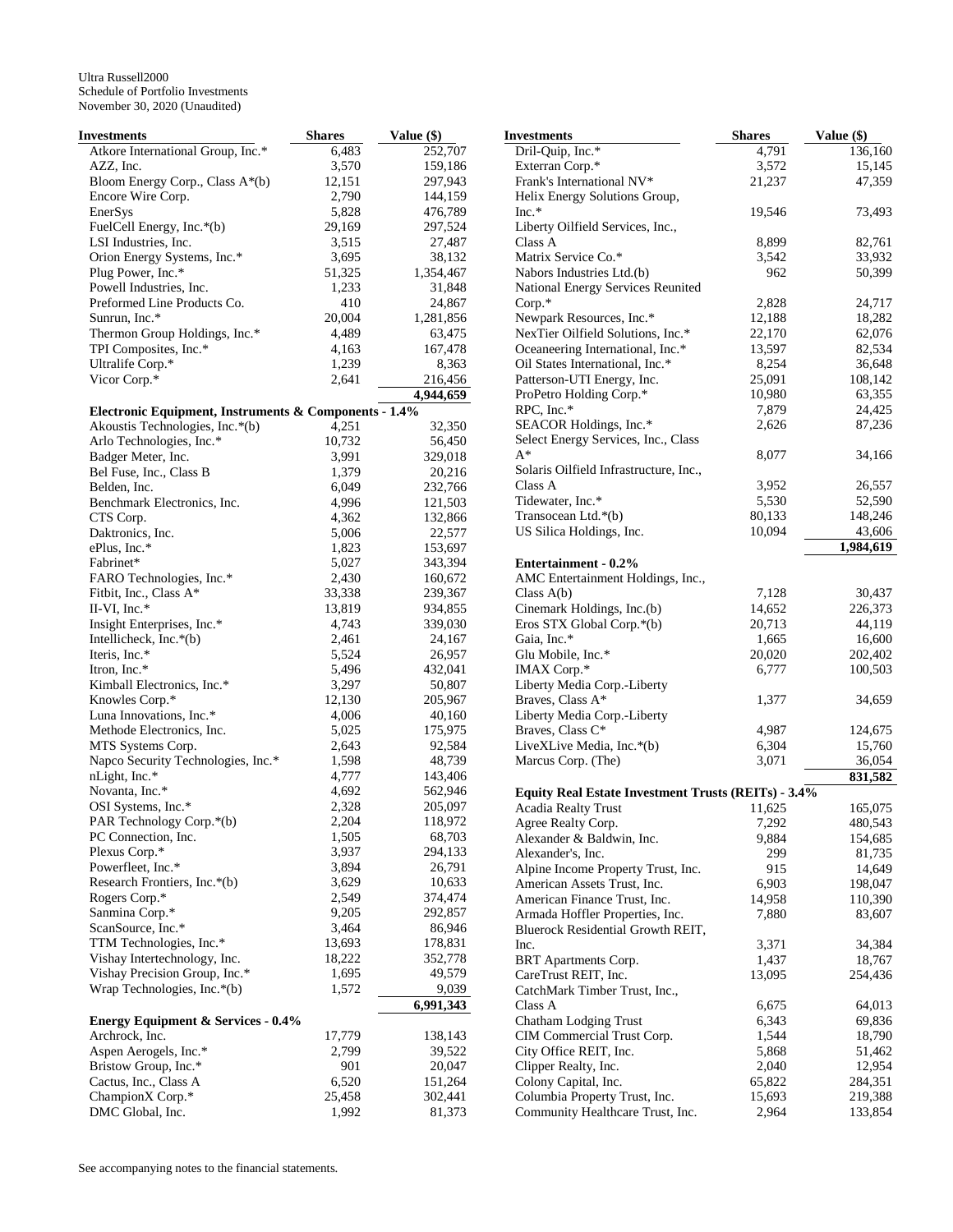| Investments                                  | <b>Shares</b> | Value (\$)        | <b>Investments</b>                  | <b>Shares</b> | Value $(\$)$ |
|----------------------------------------------|---------------|-------------------|-------------------------------------|---------------|--------------|
| CoreCivic, Inc.                              | 16,398        | 116,262           | Seritage Growth Properties, Class   |               |              |
| CorEnergy Infrastructure Trust, Inc.         | 1,879         | 11,183            | $A^*(b)$                            | 4,663         | 76,753       |
| CorePoint Lodging, Inc.                      | 5,378         | 35,011            | Service Properties Trust            | 22,465        | 266,435      |
| DiamondRock Hospitality Co.                  | 27,366        | 205,792           | SITE Centers Corp.                  | 20,989        | 211,779      |
| Diversified Healthcare Trust                 | 32,497        | 143,312           | STAG Industrial, Inc.               | 20,541        | 611,711      |
| Easterly Government Properties,              |               |                   | Summit Hotel Properties, Inc.       | 14,172        | 123,155      |
| Inc.                                         | 10,963        | 237,459           | Sunstone Hotel Investors, Inc.      | 29,460        | 309,330      |
| EastGroup Properties, Inc.                   | 5,298         | 722,276           | Tanger Factory Outlet Centers,      |               |              |
| <b>Essential Properties Realty Trust,</b>    |               |                   | Inc.(b)                             | 12,405        | 117,227      |
| Inc.                                         | 12,661        | 260,057           | Terreno Realty Corp.                | 9,142         | 529,687      |
| Farmland Partners, Inc.(b)                   | 3,581         | 28,576            | UMH Properties, Inc.                | 5,023         | 71,980       |
| Four Corners Property Trust, Inc.            | 9,639         | 269,988           | Uniti Group, Inc.                   | 26,481        | 272,225      |
| Franklin Street Properties Corp.             | 14,235        |                   |                                     |               |              |
|                                              |               | 66,050<br>111,988 | Universal Health Realty Income      |               |              |
| Front Yard Residential Corp.                 | 6,862         |                   | Trust                               | 1,760         | 106,357      |
| GEO Group, Inc. (The)(b)                     | 16,135        | 152,476           | <b>Urban Edge Properties</b>        | 15,903        | 206,421      |
| Getty Realty Corp.                           | 4,687         | 133,064           | Urstadt Biddle Properties, Inc.,    |               |              |
| Gladstone Commercial Corp.                   | 4,617         | 83,522            | Class A                             | 4,070         | 57,143       |
| Gladstone Land Corp.                         | 2,687         | 39,096            | <b>Washington REIT</b>              | 11,302        | 262,319      |
| Global Medical REIT, Inc.                    | 5,780         | 79,128            | Whitestone REIT                     | 5,457         | 41,037       |
| Global Net Lease, Inc.                       | 12,363        | 206,338           | Xenia Hotels & Resorts, Inc.        | 15,529        | 218,804      |
| Healthcare Realty Trust, Inc.                | 18,526        | 546,517           |                                     |               | 17,295,498   |
| Hersha Hospitality Trust                     | 4,660         | 37,746            | Food & Staples Retailing - 0.5%     |               |              |
| Independence Realty Trust, Inc.              | 12,984        | 167,234           | Andersons, Inc. (The)               | 4,272         | 97,103       |
| <b>Industrial Logistics Properties Trust</b> | 8,904         | 193,484           | BJ's Wholesale Club Holdings,       |               |              |
| Innovative Industrial Properties,            |               |                   | $Inc.*$                             | 18,769        | 769,341      |
| Inc.                                         | 2,916         | 448,073           | Chefs' Warehouse, Inc. (The)*       | 4,137         | 95,337       |
| <b>Investors Real Estate Trust</b>           | 1,765         | 122,491           | HF Foods Group, Inc.*(b)            | 4,874         | 37,871       |
| iStar, Inc.                                  | 9,999         | 140,986           | Ingles Markets, Inc., Class A       | 1,967         | 73,940       |
| Kite Realty Group Trust                      | 11,375        | 163,800           | Natural Grocers by Vitamin          |               |              |
| Lexington Realty Trust                       | 37,489        | 382,763           | Cottage, Inc.                       | 1,243         | 18,098       |
| LTC Properties, Inc.                         | 5,328         | 197,349           | Performance Food Group Co.*         | 17,947        | 778,541      |
| Macerich Co. (The)(b)                        | 20,541        | 205,410           | PriceSmart, Inc.                    | 3,112         | 252,943      |
| Mack-Cali Realty Corp.                       | 11,896        | 162,499           |                                     |               |              |
| Monmouth Real Estate Investment              |               |                   | Rite Aid Corp.*                     | 7,501         | 99,013       |
|                                              |               |                   | SpartanNash Co.                     | 4,867         | 91,889       |
| Corp.                                        | 13,009        | 192,923           | United Natural Foods, Inc.*         | 7,471         | 128,875      |
| National Health Investors, Inc.              | 5,889         | 380,783           | Village Super Market, Inc., Class A | 1,170         | 27,097       |
| National Storage Affiliates Trust            | 8,581         | 291,582           | Weis Markets, Inc.                  | 1,314         | 62,586       |
| NETSTREIT Corp.                              | 1,650         | 31,301            |                                     |               | 2,532,634    |
| New Senior Investment Group, Inc.            | 11,230        | 62,102            | Food Products - 0.9%                |               |              |
| NexPoint Residential Trust, Inc.             | 2,968         | 131,512           | Alico, Inc.                         | 716           | 22,189       |
| Office Properties Income Trust               | 6,554         | 149,759           | B&G Foods, Inc.(b)                  | 8,737         | 241,928      |
| One Liberty Properties, Inc.                 | 2,204         | 39,187            | Bridgford Foods Corp.*              | 226           | 4,215        |
| Pebblebrook Hotel Trust                      | 17,846        | 330,151           | Calavo Growers, Inc.                | 2,253         | 161,382      |
| Physicians Realty Trust                      | 28,606        | 496,314           | Cal-Maine Foods, Inc.*              | 4,295         | 168,063      |
| Piedmont Office Realty Trust, Inc.,          |               |                   | Darling Ingredients, Inc.*          | 22,055        | 1,064,815    |
| Class A                                      | 17,298        | 270,368           | Farmer Bros Co.*                    | 2,198         | 9,781        |
| Plymouth Industrial REIT, Inc.               | 2,163         | 28,422            | Fresh Del Monte Produce, Inc.       | 4,257         | 108,085      |
| PotlatchDeltic Corp.                         | 8,982         | 418,022           | Freshpet, Inc.*                     | 5,311         | 726,970      |
| Preferred Apartment Communities,             |               |                   | Hostess Brands, Inc.*               | 16,771        | 227,247      |
| Inc., Class A                                | 6,519         | 50,913            | J & J Snack Foods Corp.             | 2,060         | 299,503      |
| PS Business Parks, Inc.                      | 2,758         | 363,504           | John B Sanfilippo & Son, Inc.       | 1,208         | 89,646       |
| QTS Realty Trust, Inc., Class A              | 8,385         | 498,153           | Lancaster Colony Corp.              | 2,607         | 441,443      |
| <b>Retail Opportunity Investments</b>        |               |                   | Landec Corp.*                       | 3,547         | 36,712       |
| Corp.                                        | 15,849        | 205,720           | Limoneira Co.                       |               |              |
| Retail Properties of America, Inc.,          |               |                   |                                     | 2,238         | 32,742       |
| Class A                                      | 29,386        | 238,027           | Sanderson Farms, Inc.               | 2,765         | 378,058      |
| Retail Value, Inc.*                          | 2,253         | 34,696            | Seneca Foods Corp., Class A*        | 893           | 37,399       |
| <b>RLJ</b> Lodging Trust                     | 22,499        |                   | Simply Good Foods Co. (The)*        | 11,669        | 253,684      |
|                                              |               | 277,413           | Tootsie Roll Industries, Inc.       | 2,204         | 68,270       |
| <b>RPT</b> Realty                            | 11,060        | 81,070            | Vital Farms, Inc.*(b)               | 1,406         | 41,674       |
| Ryman Hospitality Properties, Inc.           | 6,921         | 444,259           |                                     |               | 4,413,806    |
| Sabra Health Care REIT, Inc.                 | 28,153        | 463,961           | Gas Utilities - 0.6%                |               |              |
| Safehold, Inc.                               | 2,366         | 161,054           | Brookfield Infrastructure Corp.,    |               |              |
| Saul Centers, Inc.                           | 1,636         | 51,043            | Class $A(b)$                        | 4,459         | 297,192      |
|                                              |               |                   |                                     |               |              |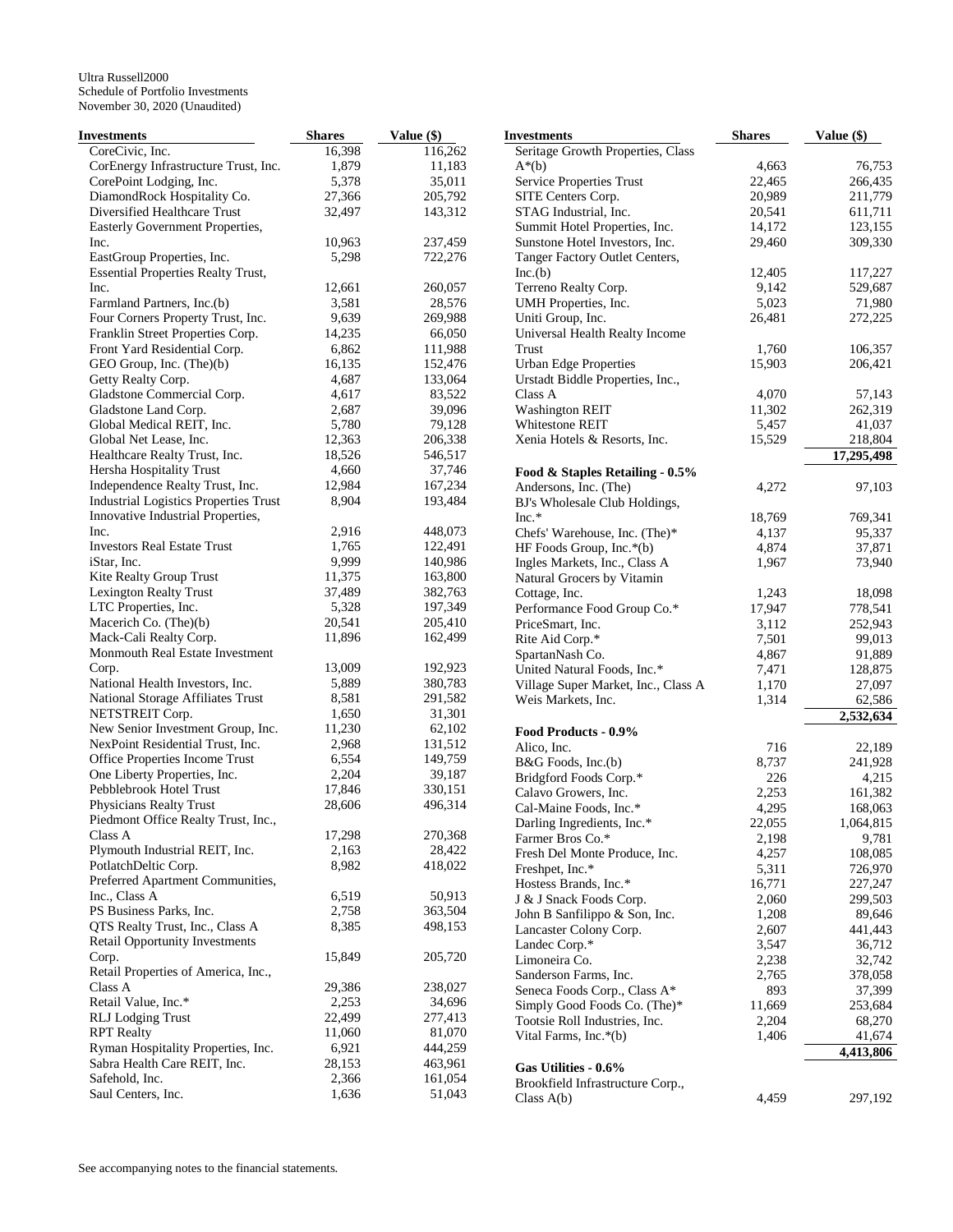| <b>Investments</b>                      | <b>Shares</b>  | Value (\$)         | <b>Investments</b>                                           | <b>Shares</b>   | Value (\$)        |
|-----------------------------------------|----------------|--------------------|--------------------------------------------------------------|-----------------|-------------------|
| Chesapeake Utilities Corp.              | 2,213          | 230,174            | NuVasive, Inc.*                                              | 7,037           | 325,954           |
| New Jersey Resources Corp.              | 13,064         | 431,504            | OraSure Technologies, Inc.*                                  | 9,737           | 116,844           |
| Northwest Natural Holding Co.           | 4,169          | 199,778            | Orthofix Medical, Inc.*                                      | 2,553           | 93,848            |
| ONE Gas, Inc.                           | 7,188          | 569,146            | OrthoPediatrics Corp.*                                       | 1,794           | 82,093            |
| RGC Resources, Inc.                     | 1,051          | 25,497             | PAVmed, Inc.*(b)                                             | 5,005           | 9,710             |
| South Jersey Industries, Inc.           | 13,829         | 318,344            | Pulse Biosciences, Inc.*(b)                                  | 1,871           | 27,878            |
| Southwest Gas Holdings, Inc.            | 7,680          | 493,440            | Quotient Ltd.*                                               | 7,897           | 54,805            |
| Spire, Inc.                             | 6,880          | 440,045            | Repro-Med Systems, Inc.*                                     | 3,696           | 16,632            |
|                                         |                | 3,005,120          | Retractable Technologies, Inc.*(b)                           | 1,821           | 21,087            |
| Health Care Equipment & Supplies - 2.0% |                |                    | Rockwell Medical, Inc.*(b)                                   | 9,548           | 10,025            |
| Accelerate Diagnostics, Inc.*(b)        | 4,256          | 33,325             | SeaSpine Holdings Corp.*                                     | 3,617           | 51,434            |
| Accuray, Inc.*                          | 12,271         | 54,729             | Shockwave Medical, Inc.*                                     | 3,892           | 380,754           |
| Acutus Medical, Inc.*                   | 1,340          | 38,083             | SI-BONE, Inc.*                                               | 3,477           | 80,527            |
| Alphatec Holdings, Inc.*                | 6,179          | 64,880             | Sientra, Inc.*                                               | 6,356           | 32,861            |
| AngioDynamics, Inc.*                    | 5,023          | 71,427             | Silk Road Medical, Inc.*                                     | 3,694           | 211,666           |
| Antares Pharma, Inc.*                   | 22,529         | 70,290             | Soliton, Inc. $*(b)$                                         | 955             | 8,767             |
| Apyx Medical Corp.*                     | 4,579          | 35,029             | STAAR Surgical Co.*                                          | 6,270           | 446,863           |
| Aspira Women's Health, Inc.*(b)         | 10,856         | 52,760             | Stereotaxis, Inc.*                                           | 6,062           | 26,067            |
| AtriCure, Inc.*                         | 5,988          | 260,358            | Surgalign Holdings, Inc.*                                    | 8,001           | 18,082            |
| Atrion Corp.                            | 199            | 119,400            | Surmodics, Inc.*                                             | 1,814           | 67,916            |
| Avanos Medical, Inc.*                   | 6,530          | 276,807            | Tactile Systems Technology, Inc.*                            | 2,515           | 108,422           |
| Axogen, Inc.*                           | 4,983          | 71,207             | Tela Bio, Inc.*                                              | 940             | 15,388            |
| Axonics Modulation Technologies,        |                |                    | TransMedics Group, Inc.*                                     | 3,447           | 51,257            |
| $Inc.*(b)$                              | 4,149          | 182,100            | Utah Medical Products, Inc.                                  | 476             | 41,093            |
| Bellerophon Therapeutics, Inc.*         | 615            | 4,403              | Vapotherm, Inc. $*(b)$                                       | 2,693           | 67,756            |
| Beyond Air, Inc.*(b)                    | 1,912          | 10,210             | Varex Imaging Corp.*                                         | 5,233           | 87,286            |
| BioLife Solutions, Inc.*                | 1,879          | 67,625             | Venus Concept, Inc.*(b)                                      | 2,619           | 6,233             |
| BioSig Technologies, Inc.*(b)           | 3,300          | 15,180             | ViewRay, Inc.*                                               | 15,279          | 58,671            |
| Cantel Medical Corp.                    | 5,199          | 308,977            | VolitionRX Ltd.*(b)                                          | 3,744           | 12,280            |
| Cardiovascular Systems, Inc.*           | 5,298          | 182,569            | Zynex, Inc. $*(b)$                                           | 2,551           | 35,612            |
| Cerus Corp.*                            | 22,500         | 149,625            |                                                              |                 | 10,343,281        |
| Chembio Diagnostics, Inc.*(b)           | 2,705          | 15,527             | <b>Health Care Providers &amp; Services - 1.6%</b>           |                 |                   |
| Co-Diagnostics, Inc.*(b)                | 3,630          | 42,544             | 1Life Healthcare, Inc.*                                      | 10,768          | 353,944           |
| CONMED Corp.                            | 3,718          | 378,827            | AdaptHealth Corp.*                                           | 3,425           | 102,271           |
| CryoLife, Inc.*                         | 5,048          | 105,099            | Addus HomeCare Corp.*                                        | 1,888           | 187,384           |
| $CryoPort, Inc.*(b)$                    | 4,678          | 227,585            | American Renal Associates                                    |                 |                   |
| Cutera, Inc.*                           | 2,366          | 59,197             | Holdings, Inc.*                                              | 1,967           | 22,444            |
| CytoSorbents Corp.*                     | 5,622          | 47,169             | AMN Healthcare Services, Inc.*                               | 6,389           | 416,307<br>49,358 |
| Electromed, Inc.*                       | 960            | 9,686              | Apollo Medical Holdings, Inc.*                               | 2,709           |                   |
| ESC Co.*(e)                             | 8,160          |                    | Avalon GloboCare Corp.*                                      | 2,709           | 3,413             |
| FONAR Corp.*                            | 870            | 16,713             | BioTelemetry, Inc.*                                          | 4,604<br>25,163 | 255,108           |
| GenMark Diagnostics, Inc.*              | 9,544<br>5,850 | 127,603<br>394,758 | Brookdale Senior Living, Inc.*                               |                 | 106,691<br>76,191 |
| Glaukos Corp.*<br>Heska Corp.*          | 960            | 120,000            | Castle Biosciences, Inc.*<br>Community Health Systems, Inc.* | 1,602<br>11,676 | 95,510            |
| Inari Medical, Inc.*(b)                 | 1,053          | 72,731             | CorVel Corp.*                                                | 1,219           | 109,161           |
| Inogen, Inc.*                           | 2,522          | 88,447             | Covetrus, Inc.*                                              | 13,458          | 363,568           |
| Integer Holdings Corp.*                 | 4,478          | 322,819            | Cross Country Healthcare, Inc.*                              | 4,901           | 42,639            |
| IntriCon Corp.*                         | 1,153          | 19,993             | Ensign Group, Inc. (The)                                     | 7,011           | 503,881           |
| Invacare Corp.                          | 4,631          | 39,502             | Enzo Biochem, Inc.*                                          | 6,087           | 13,209            |
| iRadimed Corp.*                         | 811            | 19,878             | Exagen, Inc.*                                                | 653             | 9,704             |
| iRhythm Technologies, Inc.*             | 3,759          | 919,113            | Five Star Senior Living, Inc.*                               | 2,593           | 15,299            |
| Lantheus Holdings, Inc.*                | 9,088          | 119,598            | Fulgent Genetics, Inc.*(b)                                   | 1,325           | 59,519            |
| LeMaitre Vascular, Inc.                 | 2,269          | 89,376             | Hanger, Inc.*                                                | 5,064           | 114,902           |
| LENSAR, Inc.*                           | 1,151          | 9,864              | HealthEquity, Inc.*                                          | 10,328          | 740,414           |
| LivaNova plc*                           | 6,693          | 353,725            | InfuSystem Holdings, Inc.*                                   | 1,976           | 31,616            |
| Meridian Bioscience, Inc.*              | 5,796          | 109,544            | Joint Corp. (The)*                                           | 1,816           | 45,582            |
| Merit Medical Systems, Inc.*            | 7,425          | 408,895            | LHC Group, Inc.*                                             | 4,160           | 816,691           |
| Mesa Laboratories, Inc.                 | 646            | 175,557            | Magellan Health, Inc.*                                       | 3,245           | 256,517           |
| Milestone Scientific, Inc.*(b)          | 5,797          | 9,739              | MEDNAX, Inc.*                                                | 10,215          | 206,445           |
| Misonix, Inc.*                          | 1,650          | 23,001             | National HealthCare Corp.                                    | 1,719           | 106,956           |
| Natus Medical, Inc.*                    | 4,617          | 96,588             | National Research Corp.                                      | 1,852           | 95,026            |
| Nemaura Medical, Inc.*(b)               | 1,010          | 4,141              | Ontrak, Inc. $*(b)$                                          | 1,093           | 54,267            |
| Neogen Corp.*                           | 7,227          | 536,388            | Option Care Health, Inc.*                                    | 6,015           | 94,736            |
| Nevro Corp.*                            | 4,607          | 742,879            | Owens & Minor, Inc.                                          | 8,634           | 222,412           |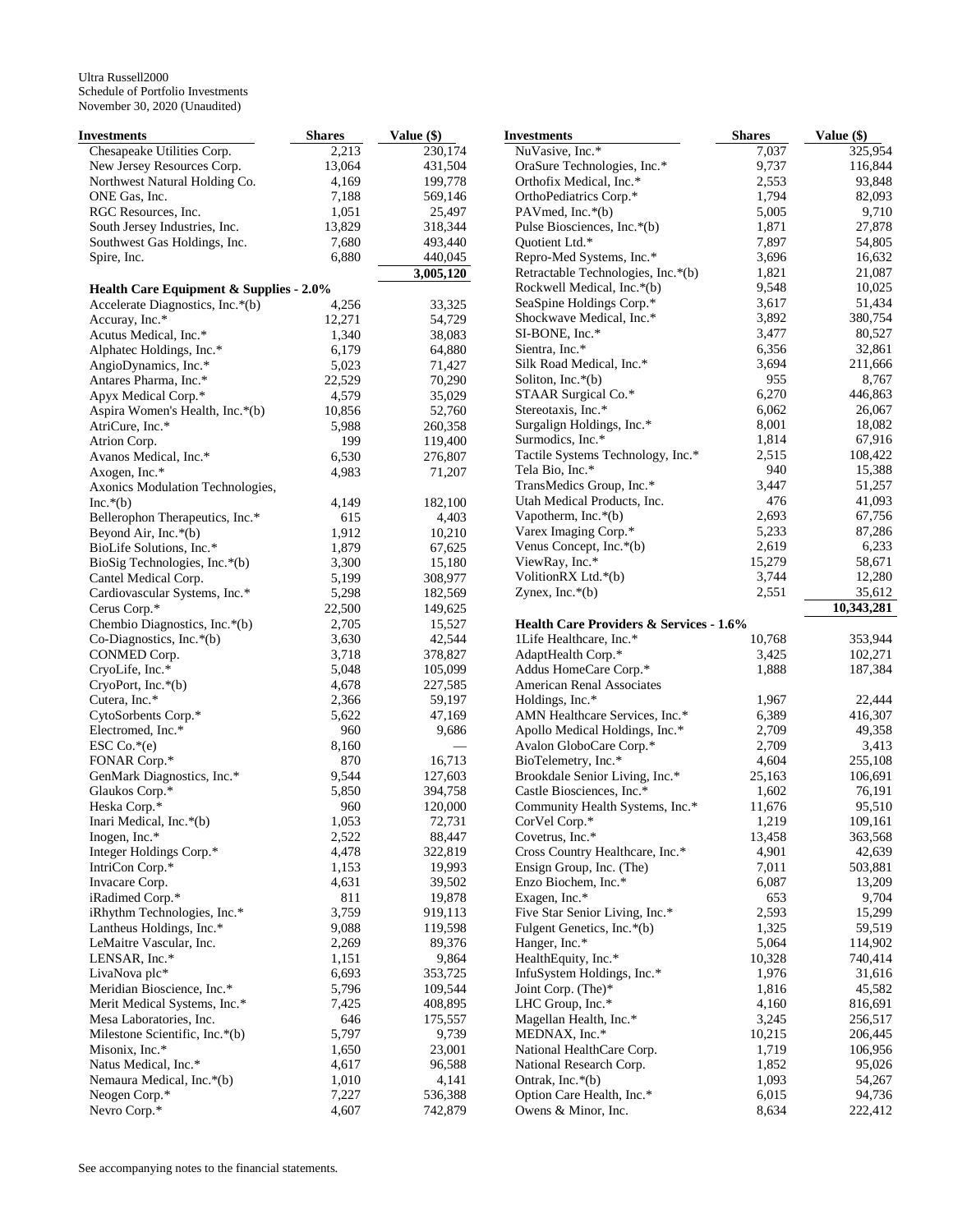| <b>Investments</b>                                       | <b>Shares</b>   | Value (\$)         |
|----------------------------------------------------------|-----------------|--------------------|
| Patterson Cos., Inc.                                     | 11,625          | 322,710            |
| Pennant Group, Inc. (The)*                               | 3,500           | 177,415            |
| PetIQ, Inc.*                                             | 2,884           | 83,002             |
| Progenity, Inc.*(b)                                      | 476             | 1,909              |
| Progyny, Inc.*                                           | 3,660           | 129,893            |
| Providence Service Corp. (The)*                          | 1,665           | 226,090            |
| R1 RCM, Inc.*<br>RadNet, Inc.*                           | 14,647          | 297,041            |
| Select Medical Holdings Corp.*                           | 5,962<br>14,885 | 111,012<br>358,729 |
| Sharps Compliance Corp.*(b)                              | 1,967           | 15,638             |
| Surgery Partners, Inc.*                                  | 3,087           | 75,415             |
| Tenet Healthcare Corp.*                                  | 14,312          | 449,826            |
| Tivity Health, Inc.*                                     | 5,935           | 109,382            |
| Triple-S Management Corp., Class                         |                 |                    |
| $B*$                                                     | 3,114           | 69,785             |
| US Physical Therapy, Inc.                                | 1,745           | 185,354            |
| Viemed Healthcare, Inc.*                                 | 4,788           | 46,683             |
|                                                          |                 | 8,231,049          |
| <b>Health Care Technology - 0.7%</b>                     |                 |                    |
| Accolade, Inc.*(b)                                       | 1,598           | 82,952             |
| Allscripts Healthcare Solutions,                         |                 |                    |
| $Inc.*$                                                  | 22,161          | 303,163            |
| Computer Programs and Systems,                           |                 |                    |
| Inc.                                                     | 1,765           | 50,179             |
| Evolent Health, Inc., Class A*                           | 10,348          | 150,356            |
| Health Catalyst, Inc.*                                   | 4,615           | 164,525            |
| HealthStream, Inc.*                                      | 3,527           | 65,884             |
| HMS Holdings Corp.*                                      | 12,072          | 379,302            |
| iCAD, Inc.*                                              | 2,758           | 27,635             |
| Inovalon Holdings, Inc., Class A*                        | 10,100          | 188,567            |
| Inspire Medical Systems, Inc.*                           | 3,592           | 667,178            |
| NantHealth, Inc.*(b)                                     | 3,696           | 8,501              |
| NextGen Healthcare, Inc.*<br>Omnicell, Inc.*             | 7,644<br>5,819  | 135,605<br>610,122 |
| OptimizeRx Corp.*                                        | 1,995           | 52,708             |
| Phreesia, Inc.*                                          | 3,912           | 172,754            |
| Schrodinger, Inc.*                                       | 3,995           | 277,972            |
| Simulations Plus, Inc.                                   | 1,929           | 107,966            |
| Tabula Rasa HealthCare, Inc.*(b)                         | 2,801           | 96,523             |
| Vocera Communications, Inc.*                             | 4,401           | 148,886            |
|                                                          |                 | 3,690,778          |
| Hotels, Restaurants & Leisure - 2.2%                     |                 |                    |
| Accel Entertainment, Inc.*                               | 6,083           | 63,507             |
| Bally's Corp.                                            | 2,449           | 108,809            |
| Biglari Holdings, Inc., Class A*                         | 12              | 7,044              |
| Biglari Holdings, Inc., Class B*                         | 136             | 15,232             |
| BJ's Restaurants, Inc.                                   | 3,020           | 99,751             |
| Bloomin' Brands, Inc.                                    | 12,000          | 210,000            |
| Bluegreen Vacations Corp.                                | 709             | 4,509              |
| Bluegreen Vacations Holding Corp.                        | 1,706           | 21,683             |
| Boyd Gaming Corp.                                        | 11,139          | 428,740            |
| Brinker International, Inc.                              | 6,148           | 308,076            |
| Caesars Entertainment, Inc.*                             | 22,727          | 1,548,164          |
| Carrols Restaurant Group, Inc.*                          | 4,836<br>3,704  | 32,885             |
| Century Casinos, Inc.*<br>Cheesecake Factory, Inc. (The) | 5,807           | 21,891<br>217,646  |
| Churchill Downs, Inc.                                    | 5,212           | 937,743            |
| Chuy's Holdings, Inc.*                                   | 2,693           | 63,824             |
| Cracker Barrel Old Country Store,                        |                 |                    |
| Inc.                                                     | 3,245           | 452,937            |
| Dave & Buster's Entertainment, Inc.                      | 6,059           | 153,414            |
| Del Taco Restaurants, Inc.*                              | 4,081           | 36,117             |
| Denny's Corp.*                                           | 8,511           | 97,962             |
| Dine Brands Global, Inc.                                 | 2,141           | 134,819            |

| Investments                                           | <b>Shares</b>   | Value (\$)         |
|-------------------------------------------------------|-----------------|--------------------|
| El Pollo Loco Holdings, Inc.*                         | 2,513           | 39,379             |
| Everi Holdings, Inc.*                                 | 11,249          | 119,689            |
| Fiesta Restaurant Group, Inc.*                        | 2,466           | 28,976             |
| GAN Ltd.*(b)                                          | 1,010           | 16,413             |
| Golden Entertainment, Inc.*                           | 2,296           | 38,228             |
| Hilton Grand Vacations, Inc.*                         | 11,669          | 323,698            |
| International Game Technology plc                     | 13,625          | 171,539            |
| Jack in the Box, Inc.                                 | 3,107           | 285,813            |
| Kura Sushi USA, Inc., Class A*(b)                     | 459             | 7,560              |
| Lindblad Expeditions Holdings,<br>$Inc.*$             | 3,529           | 45,206             |
| <b>Marriott Vacations Worldwide</b>                   |                 |                    |
| Corp.                                                 | 5,551           | 706,809            |
| Monarch Casino & Resort, Inc.*                        | 1,731           | 95,586             |
| Nathan's Famous, Inc.                                 | 386             | 21,925             |
| Noodles & Co.*                                        | 4,281           | 34,034             |
| Papa John's International, Inc.                       | 4,486           | 360,495            |
| Penn National Gaming, Inc.*                           | 20,841          | 1,458,870          |
| PlayAGS, Inc.*                                        | 3,640           | 17,909             |
| RCI Hospitality Holdings, Inc.                        | 1,156           | 34,114             |
| Red Robin Gourmet Burgers, Inc.*                      | 2,121           | 42,653             |
| Red Rock Resorts, Inc., Class A                       | 9,018           | 196,096            |
| Ruth's Hospitality Group, Inc.                        | 4,444           | 69,193             |
| Scientific Games Corp.*                               | 7,822           | 291,604            |
| SeaWorld Entertainment, Inc.*                         | 6,966           | 194,351            |
| Shake Shack, Inc., Class A*                           | 4,811           | 392,866            |
| Target Hospitality Corp.*(b)<br>Texas Roadhouse, Inc. | 4,068<br>8,996  | 6,427              |
| Wingstop, Inc.                                        | 4,066           | 681,897<br>517,642 |
|                                                       |                 | 11,163,725         |
| <b>Household Durables - 1.3%</b>                      |                 |                    |
| Beazer Homes USA, Inc.*                               | 3,898           | 57,729             |
| Casper Sleep, Inc.*(b)                                | 3,465           | 21,795             |
| Cavco Industries, Inc.*                               | 1,253           | 225,552            |
| Century Communities, Inc.*                            | 4,002           | 178,089            |
| Ethan Allen Interiors, Inc.                           | 3,103           | 56,692             |
| GoPro, Inc., Class A*                                 | 17,709          | 123,786            |
| Green Brick Partners, Inc.*                           | 3,252           | 70,796             |
| Hamilton Beach Brands Holding                         |                 |                    |
| Co., Class A                                          | 937             | 17,597             |
| Helen of Troy Ltd.*<br>Hooker Furniture Corp.         | 3,466<br>1,600  | 700,097            |
| Installed Building Products, Inc.*                    | 3,130           | 48,432<br>309,307  |
| $i$ Robot Corp. $*(b)$                                | 3,791           | 297,328            |
| KB Home                                               | 12,095          | 425,744            |
| La-Z-Boy, Inc.                                        | 6,102           | 226,018            |
| Legacy Housing Corp.*                                 | 1,141           | 17,001             |
| LGI Homes, Inc.*                                      | 3,056           | 330,201            |
| Lifetime Brands, Inc.                                 | 1,665           | 22,428             |
| Lovesac Co. (The)*                                    | 1,337           | 42,624             |
| M/I Homes, Inc.*                                      | 3,813           | 173,301            |
| MDC Holdings, Inc.                                    | 6,968           | 336,345            |
| Meritage Homes Corp.*                                 | 5,095           | 459,314            |
| Purple Innovation, Inc.*                              | 3,034           | 90,474             |
| Skyline Champion Corp.*                               | 7,202           | 221,317            |
| Sonos, Inc.*                                          | 11,051          | 245,774            |
| Taylor Morrison Home Corp., Class<br>$A^*$            |                 |                    |
|                                                       | 17,300          | 437,344            |
| TopBuild Corp.*<br>TRI Pointe Group, Inc.*            | 4,534<br>17,764 | 789,959<br>310,515 |
| Tupperware Brands Corp.*                              | 6,717           | 226,027            |
| Turtle Beach Corp.*                                   | 1,848           | 34,539             |
| Universal Electronics, Inc.*                          | 1,850           | 97,421             |
|                                                       |                 |                    |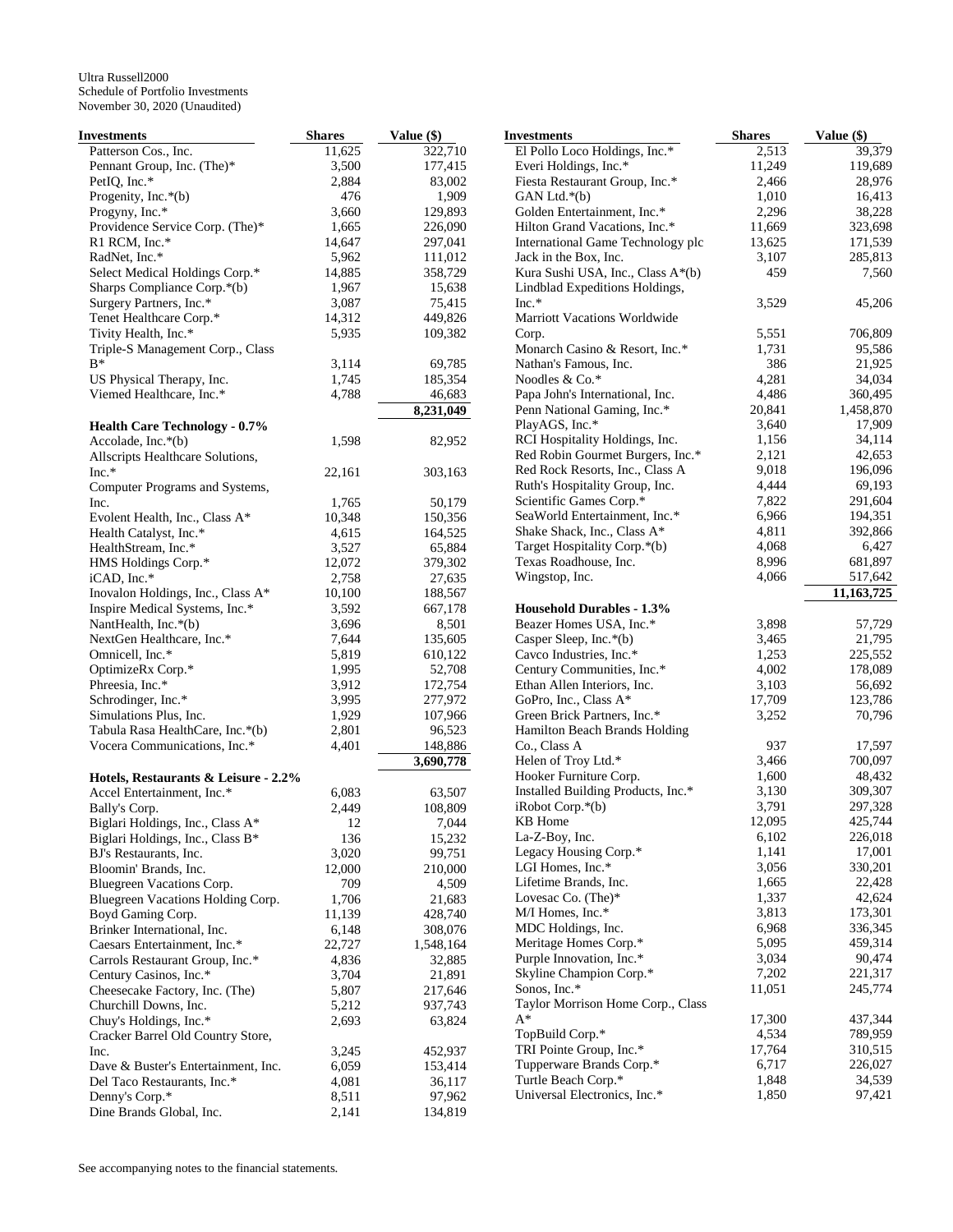| Investments                                                         | <b>Shares</b> | Value (\$)<br>In |
|---------------------------------------------------------------------|---------------|------------------|
| VOXX International Corp.*                                           | 2,713         | 34,916           |
|                                                                     |               | 6,628,462        |
| <b>Household Products - 0.1%</b>                                    |               |                  |
| Central Garden & Pet Co.*                                           | 1,321         | 52,893           |
| Central Garden & Pet Co., Class A*                                  | 5,408         | 199,501          |
| Oil-Dri Corp. of America                                            | 694           | 23,894           |
| WD-40 Co.                                                           | 1,871         | 475,814          |
|                                                                     |               | 752,102          |
| <b>Independent Power and Renewable Electricity Producers - 0.4%</b> |               |                  |
| Atlantic Power Corp.*                                               | 11,926        | 24,568           |
| Brookfield Renewable Corp.                                          | 9,365         | 741,240          |
| Clearway Energy, Inc., Class A                                      | 4,784         | 129,838          |
| Clearway Energy, Inc., Class C                                      | 11,098        | 324,838          |
| Ormat Technologies, Inc.                                            | 5,488         | 432,509          |
| Sunnova Energy International,                                       |               |                  |
| $Inc.*$                                                             | 7,279         | 294,872          |
|                                                                     |               | 1,947,865        |
| <b>Industrial Conglomerates - 0.0%(d)</b>                           |               |                  |
| Raven Industries, Inc.                                              | 4,892         | 123,376          |
|                                                                     |               |                  |
| <b>Insurance - 1.4%</b>                                             |               |                  |
| Ambac Financial Group, Inc.*                                        | 6,209         | 90,900           |
| American Equity Investment Life                                     |               |                  |
| Holding Co.                                                         | 12,435        | 326,792          |
| AMERISAFE, Inc.                                                     | 2,621         | 143,447          |
| Argo Group International Holdings                                   |               |                  |
| Ltd.                                                                | 4,451         | 174,435          |
| BRP Group, Inc., Class A*                                           | 4,624         | 136,177          |
| Citizens, Inc.*(b)                                                  | 6,793         | 43,068           |
| CNO Financial Group, Inc.                                           | 19,373        | 412,257          |
| Crawford & Co., Class A                                             | 2,231         | 16,398           |
| Donegal Group, Inc., Class A                                        | 1,496         | 20,914           |
| eHealth, Inc.*                                                      | 3,500         | 265,965          |
| Employers Holdings, Inc.                                            | 3,948         | 120,453          |
| Enstar Group Ltd.*                                                  | 1,652         | 312,691          |
| FBL Financial Group, Inc., Class A                                  | 1,321         | 68,692           |
| FedNat Holding Co.                                                  | 1,687         | 9,515            |
| Genworth Financial, Inc., Class A*                                  | 69,125        | 313,827          |
| Goosehead Insurance, Inc., Class A                                  | 1,776         | 218,643          |
| Greenlight Capital Re Ltd., Class                                   |               |                  |
| A*                                                                  | 3,808         | 29,360           |
| HCI Group, Inc.                                                     | 832           | 43,389           |
| Heritage Insurance Holdings, Inc.                                   | 3,439         | 35,559           |
| Horace Mann Educators Corp.                                         | 5,678         | 226,666          |
| Independence Holding Co.                                            | 629           | 24,801           |
| Investors Title Co.                                                 | 178           | 30,260           |
| James River Group Holdings Ltd.                                     | 4,090         | 186,422          |
| Kinsale Capital Group, Inc.                                         | 2,898         | 695,984          |
| MBIA, Inc.*                                                         | 7,280         | 46,374           |
| National General Holdings Corp.                                     | 9,338         | 318,239          |
| National Western Life Group, Inc.,                                  |               |                  |
| Class A                                                             | 347           | 64,570           |
| NI Holdings, Inc.*                                                  | 1,228         | 20,999           |
| Palomar Holdings, Inc.*                                             | 2,781         | 183,824          |
| ProAssurance Corp.                                                  | 7,351         | 116,954          |
| ProSight Global, Inc.*                                              | 1,277         | 16,282           |
| Protective Insurance Corp., Class B                                 | 1,235         | 17,648           |
| RLI Corp.                                                           | 5,427         | 519,527          |
| Safety Insurance Group, Inc.                                        | 1,976         | 140,790          |
| Selective Insurance Group, Inc.                                     | 8,097         | 500,557          |
| Selectquote, Inc.*                                                  | 4,358         | 93,479           |
| State Auto Financial Corp.                                          | 2,413         | 36,243           |
| Stewart Information Services Corp.                                  | 3,605         | 150,941          |

**Investments** Shares Value (\$) Third Point Reinsurance Ltd.\* 11,038 105,302<br>Tiptree. Inc. 3.355 17.077 Tiptree, Inc. 3,355 17,077<br>Trean Insurance Group, Inc.\* 1,652 23,541 Trean Insurance Group, Inc.\* 1,652 Trupanion, Inc.\* 4,066 412,211 United Fire Group, Inc. 2,874 62,854 United Insurance Holdings Corp. 2,784 12,333 Universal Insurance Holdings, Inc. 3,786 52,853<br>Vericity Inc (b) 350 3740 Vericity, Inc.(b) 250 2,740 Watford Holdings Ltd.\* 2,339 81,210 **6,943,163 Interactive Media & Services - 0.2%**  Cargurus, Inc.\* 11,826 296,241 Cars.com, Inc.\* 9,239 103,200<br>DHI Group. Inc.\* 6.661 12.789 DHI Group, Inc.\* 6,661 Eventbrite, Inc., Class A<sup>\*</sup>(b) 8,705 145,983 EverQuote, Inc., Class A\* 1,922 72,382 Liberty TripAdvisor Holdings, Inc., Class A\* 9,960 27,390 QuinStreet, Inc.\* 6,479 115,618 TrueCar, Inc.\* 14,517 59,229 Yelp, Inc.\* 9,753 311,511 **1,144,343 Internet & Direct Marketing Retail - 0.4%**  1-800-Flowers.com, Inc., Class A\* 3,410 79,930 CarParts.com, Inc.\*(b) 2,891 43,567 Duluth Holdings, Inc., Class  $B^*(b)$  1,510 22,197 Groupon, Inc.\* 3,191 96,241<br>Lands' End, Inc.\* 3,198 39,854 Lands' End, Inc.\* 1,598 39,854<br>
Liquidity Services, Inc.\* 3,804 36,176 Liquidity Services, Inc.\* Magnite, Inc.\* 14,513 275,747 Overstock.com, Inc.\* 5,841 394,209<br>
PetMed Express, Inc. 2,684 82,399 PetMed Express, Inc. 2,684 82,399<br>Quotient Technology, Inc.\* 11,771 87,694 Quotient Technology, Inc.\* RealReal, Inc. (The)\* 8,543 118,321<br>Shutterstock. Inc. 2.997 206.074 Shutterstock, Inc. 2,997 206,074<br>Stamps.com, Inc.\* 2,330 436,782 Stamps.com, Inc.\* 2,330 436,782 Stitch Fix, Inc., Class A\*(b) 7,712 312,336 Waitr Holdings, Inc.\* 11,460 38,047 **2,269,574 IT Services - 1.2%**  Brightcove, Inc.\* 5,415 90,430 Cardtronics plc, Class A\* 4,930 119,700<br>Cass Information Systems, Inc. 1,959 83,120 Cass Information Systems, Inc. 1,959 83,120 Conduent, Inc.\* 22,617 95,444 CSG Systems International, Inc. 4,476 194,169 Endurance International Group Holdings, Inc.\* 9,064 85,927<br>EVERTEC, Inc. 8,253 306,764 EVERTEC, Inc. Evo Payments, Inc., Class  $A^*$  5,588 140,482 ExlService Holdings, Inc.\* 4,610 383,829 GreenSky, Inc., Class A\* 8,512 36,261 Grid Dynamics Holdings, Inc.\*(b) 2,972 32,068<br>GTT Communications, Inc.\*(b) 4,366 19.822 GTT Communications, Inc. $*(b)$  4,366 Hackett Group, Inc. (The) 3,423 48,196 I3 Verticals, Inc., Class A\* 2,029 56,609 Information Services Group, Inc.\* 4,931 14,892 International Money Express, Inc.\* 3,243 51,045 KBR, Inc. 19,518 542,015 Limelight Networks, Inc.\* 16,215 71,832 LiveRamp Holdings, Inc.\* 8,789 514,244 ManTech International Corp., Class A 3,716 286,021 MAXIMUS, Inc. 8,377 601,552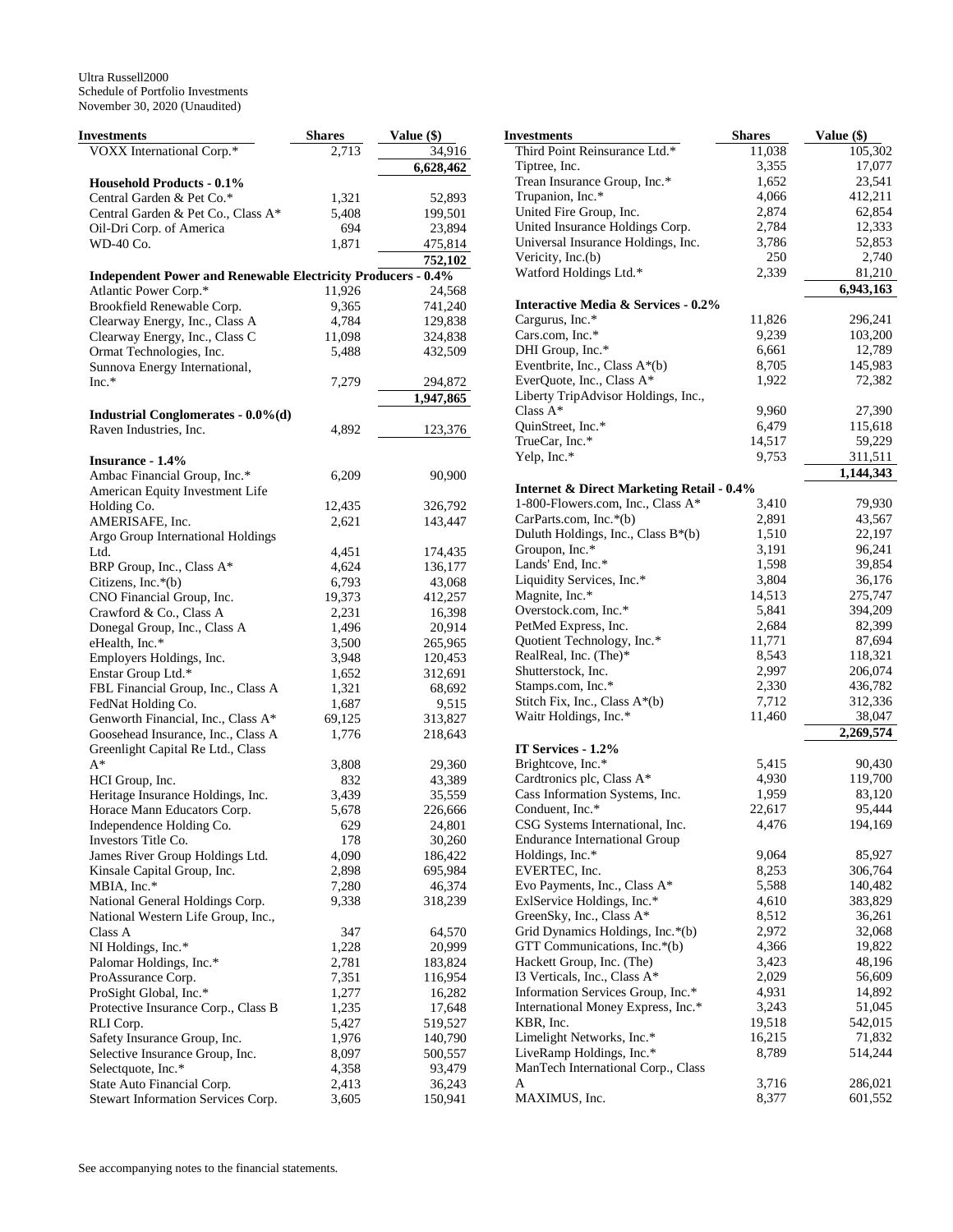| Investments                                                          | <b>Shares</b>  | Value (\$)         |
|----------------------------------------------------------------------|----------------|--------------------|
| MoneyGram International, Inc.*                                       | 8,493          | 57,583             |
| NIC, Inc.                                                            | 9,014          | 211,243            |
| Paysign, Inc.*(b)                                                    | 4,217          | 20,621             |
| Perficient, Inc.*                                                    | 4,462          | 203,155            |
| Perspecta, Inc.                                                      | 19,079         | 427,751            |
| PFSweb, Inc.*                                                        | 2,171          | 14,741             |
| Priority Technology Holdings,                                        |                |                    |
| $Inc.*$                                                              | 1,051          | 5,129              |
| Rackspace Technology, Inc.*(b)                                       | 4,640          | 83,334             |
| Repay Holdings Corp.*                                                | 8,151          | 196,684            |
| ServiceSource International, Inc.*                                   | 11,907         | 18,337             |
| StarTek, Inc.*<br>Sykes Enterprises, Inc.*                           | 2,391<br>5,298 | 18,698<br>199,364  |
| TTEC Holdings, Inc.                                                  | 2,490          | 168,473            |
| Tucows, Inc., Class $A^*(b)$                                         | 1,284          | 93,090             |
| Unisys Corp.*                                                        | 8,471          | 123,507            |
| Verra Mobility Corp.*                                                | 18,323         | 223,541            |
| Virtusa Corp.*                                                       | 3,991          | 199,869            |
|                                                                      |                | 6,039,542          |
| <b>Leisure Products - 0.4%</b>                                       |                |                    |
| Acushnet Holdings Corp.                                              | 4,699          | 177,152            |
| American Outdoor Brands, Inc.*                                       | 1,871          | 25,979             |
| Callaway Golf Co.                                                    | 12,804         | 272,085            |
| Clarus Corp.                                                         | 3,200          | 46,080             |
| Escalade, Inc.                                                       | 1,420          | 27,363             |
| Johnson Outdoors, Inc., Class A                                      | 719            | 60,108             |
| Malibu Boats, Inc., Class A*                                         | 2,813          | 160,313            |
| Marine Products Corp.                                                | 978            | 15,081             |
| MasterCraft Boat Holdings, Inc.*                                     | 2,531          | 54,822             |
| Nautilus, Inc.*                                                      | 4,063          | 85,729             |
| Smith & Wesson Brands, Inc.                                          | 7,479          | 117,869            |
| Sturm Ruger & Co., Inc.                                              | 2,314          | 141,709            |
| Vista Outdoor, Inc.*                                                 | 7,998          | 164,999            |
| YETI Holdings, Inc.*                                                 | 10,963         | 692,533            |
| Life Sciences Tools & Services - 0.5%                                |                | 2,041,822          |
| Champions Oncology, Inc.*                                            | 985            | 11,199             |
| ChromaDex Corp.*                                                     | 5,583          | 27,692             |
| Codexis, Inc.*                                                       | 7,353          | 136,178            |
| Fluidigm Corp.*                                                      | 9,667          | 60,515             |
| Harvard Bioscience, Inc.*                                            | 5,244          | 20,556             |
| Luminex Corp.                                                        | 5,893          | 139,841            |
| Medpace Holdings, Inc.*                                              | 3,738          | 479,810            |
| NanoString Technologies, Inc.*                                       | 5,176          | 256,937            |
| NeoGenomics, Inc.*                                                   | 14,200         | 675,636            |
| Pacific Biosciences of California,                                   |                |                    |
| $Inc.*$                                                              | 22,862         | 361,448            |
| Personalis, Inc.*                                                    | 3,243          | 89,280             |
| Quanterix Corp.*                                                     | 2,878          | 124,301            |
|                                                                      |                | 2,383,393          |
| Machinery - 2.3%                                                     |                |                    |
| Alamo Group, Inc.                                                    | 1,350          | 183,222            |
| Albany International Corp., Class A<br>Altra Industrial Motion Corp. | 4,219<br>8,836 | 289,128<br>501,531 |
| Astec Industries, Inc.                                               | 3,073          | 178,234            |
| Barnes Group, Inc.                                                   | 6,440          | 296,304            |
| Blue Bird Corp.*                                                     | 2,107          | 34,576             |
| Chart Industries, Inc.*                                              | 4,947          | 511,322            |
| CIRCOR International, Inc.*                                          | 2,731          | 90,314             |
| Columbus McKinnon Corp.                                              | 3,175          | 119,983            |
| Douglas Dynamics, Inc.                                               | 3,090          | 120,881            |
| Eastern Co. (The)                                                    | 735            | 16,244             |
| Energy Recovery, Inc.*                                               | 5,501          | 58,696             |

| Investments                         | <b>Shares</b> | Value (\$) |
|-------------------------------------|---------------|------------|
| Enerpac Tool Group Corp.            | 7,430         | 166,358    |
| EnPro Industries, Inc.              | 2,837         | 200,888    |
| ESCO Technologies, Inc.             | 3,511         | 347,238    |
| Evoqua Water Technologies Corp.*    | 12,509        | 326,360    |
| ExOne Co. $(The)*(b)$               | 1,582         | 18,857     |
| Federal Signal Corp.                | 8,198         | 254,384    |
| Franklin Electric Co., Inc.         | 6,309         | 426,425    |
| Gencor Industries, Inc.*            | 1,246         | 15,027     |
| Gorman-Rupp Co. (The)               | 2,420         | 79,618     |
| Graham Corp.                        | 1,321         | 20,859     |
| Greenbrier Cos., Inc. (The)         | 4,420         | 147,495    |
| Helios Technologies, Inc.           | 4,257         | 209,572    |
| Hillenbrand, Inc.                   | 10,159        | 380,658    |
| Hurco Cos., Inc.                    | 859           | 25,607     |
| Hyster-Yale Materials Handling,     |               |            |
| Inc.                                | 1,354         | 74,524     |
| John Bean Technologies Corp.        | 4,291         | 474,413    |
| Kadant, Inc.                        | 1,575         | 201,458    |
| Kennametal, Inc.                    | 11,375        | 398,011    |
| L B Foster Co., Class A*            | 1,391         | 20,253     |
| Lindsay Corp.                       | 1,490         | 172,572    |
| Luxfer Holdings plc                 | 3,964         | 59,579     |
| Lydall, Inc.*                       | 2,344         | 64,226     |
| Manitowoc Co., Inc. (The)*          | 4,636         | 51,506     |
| Mayville Engineering Co., Inc.*     | 1,003         | 11,053     |
| Meritor, Inc.*                      | 9,508         | 251,011    |
| Miller Industries, Inc.             | 1,517         | 50,653     |
| Mueller Industries, Inc.            | 7,661         | 250,974    |
| Mueller Water Products, Inc., Class |               |            |
| A                                   | 21,480        | 254,968    |
| Navistar International Corp.*       | 6,846         | 303,004    |
| NN, Inc.*                           | 5,744         | 35,986     |
| Omega Flex, Inc.                    | 396           | 56,121     |
| Park-Ohio Holdings Corp.            | 1,199         | 33,680     |
| Proto Labs, Inc.*                   | 3,665         | 506,356    |
| RBC Bearings, Inc.*                 | 3,376         | 570,004    |
| REV Group, Inc.                     | 3,768         | 34,816     |
| Rexnord Corp.                       | 16,710        | 626,792    |
| Shyft Group, Inc. (The)             | 4,730         | 122,649    |
| SPX Corp.*                          | 5,893         | 301,898    |
| SPX FLOW, Inc.*                     | 5,832         | 312,479    |
| Standex International Corp.         | 1,688         | 127,377    |
| Tennant Co.                         | 2,513         | 168,773    |
| Terex Corp.                         | 9,231         | 286,161    |
| TriMas Corp.*                       | 5,925         | 158,375    |
| Wabash National Corp.               | 7,250         | 128,180    |
| Watts Water Technologies, Inc.,     |               |            |
| Class A                             | 3,755         | 439,898    |
| Welbilt, Inc.*                      | 17,859        | 168,768    |
|                                     |               | 11,736,299 |
| <b>Marine - 0.1%</b>                |               |            |
| Costamare, Inc.                     | 6,802         | 48,838     |
| Eagle Bulk Shipping, Inc.*          | 872           | 16,245     |
| Genco Shipping & Trading Ltd.       | 2,338         | 17,629     |
| Matson, Inc.                        | 5,866         | 340,991    |
| Pangaea Logistics Solutions Ltd.*   | 1,447         | 3,820      |
| Safe Bulkers, Inc.*                 | 7,119         | 8,543      |
| Scorpio Bulkers, Inc.               | 1,231         | 21,099     |
|                                     |               | 457,165    |
| <b>Media - 0.5%</b>                 |               |            |
| AMC Networks, Inc., Class A*(b)     | 5,318         | 175,334    |
| Boston Omaha Corp., Class A*        | 1,796         | 41,631     |
| Cardlytics, Inc.*                   | 3,590         | 426,061    |
| comScore, Inc.*                     | 8,122         | 20,711     |
|                                     |               |            |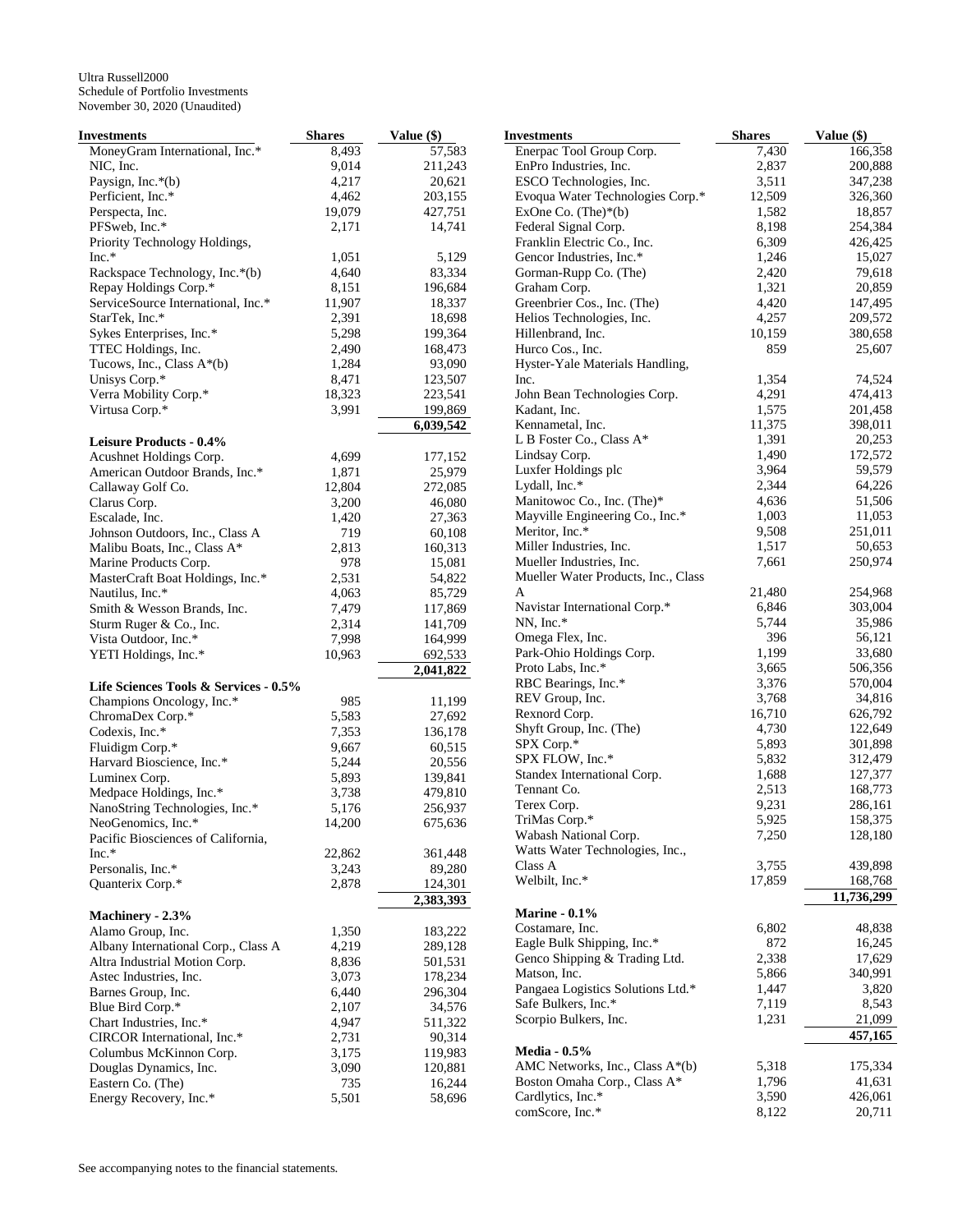| Investments                                           | <b>Shares</b> | Value (\$) | <b>Investments</b>                    | <b>Shares</b> | Value (\$) |
|-------------------------------------------------------|---------------|------------|---------------------------------------|---------------|------------|
| Daily Journal Corp.*(b)                               | 146           | 39,420     | Blackstone Mortgage Trust, Inc.,      |               |            |
| Emerald Holding, Inc.                                 | 3,352         | 14,280     | Class A                               | 18,868        | 490,191    |
| Entercom Communications Corp.,                        |               |            | Broadmark Realty Capital, Inc.        | 17,626        | 178,904    |
| Class A                                               | 16,068        | 39,045     | Capstead Mortgage Corp.               | 13,070        | 73,584     |
| Entravision Communications Corp.,                     |               |            | Cherry Hill Mortgage Investment       |               |            |
| Class A                                               | 8,061         | 23,377     | Corp.                                 | 2,082         | 18,863     |
| EW Scripps Co. (The), Class A                         | 7,682         | 98,022     | Chimera Investment Corp.              | 26,303        | 269,869    |
| Fluent, Inc.*                                         | 5,731         | 19,715     | Colony Credit Real Estate, Inc.       | 11,528        | 83,693     |
| Gannett Co., Inc.*(b)                                 | 18,022        | 51,182     | Dynex Capital, Inc.                   | 3,031         | 53,376     |
| Gray Television, Inc.*                                | 11,899        | 210,136    | Ellington Financial, Inc.             | 5,654         | 81,417     |
| Hemisphere Media Group, Inc.*                         | 2,251         | 24,221     | Ellington Residential Mortgage        |               |            |
| iHeartMedia, Inc., Class A*(b)                        | 8,203         | 98,067     | <b>REIT</b>                           | 1,226         | 14,957     |
| Loral Space & Communications,                         |               |            | Granite Point Mortgage Trust, Inc.    | 7,484         | 69,302     |
| Inc.                                                  | 1,765         | 40,560     |                                       | 2,833         |            |
|                                                       |               |            | Great Ajax Corp.                      |               | 28,103     |
| Meredith Corp.                                        | 5,438         | 110,663    | Hannon Armstrong Sustainable          |               |            |
| MSG Networks, Inc., Class A*                          | 5,454         | 66,212     | Infrastructure Capital, Inc.          | 9,943         | 543,484    |
| National CineMedia, Inc.                              | 8,535         | 28,763     | Invesco Mortgage Capital, Inc.(b)     | 25,032        | 83,106     |
| Saga Communications, Inc., Class                      |               |            | <b>KKR Real Estate Finance Trust,</b> |               |            |
| A                                                     | 516           | 11,739     | Inc.                                  | 3,908         | 71,243     |
| Scholastic Corp.                                      | 3,971         | 94,192     | Ladder Capital Corp.                  | 14,480        | 132,058    |
| Sinclair Broadcast Group, Inc.,                       |               |            | MFA Financial, Inc.                   | 62,186        | 230,088    |
| Class $A(b)$                                          | 6,057         | 165,114    | New York Mortgage Trust, Inc.         | 51,915        | 182,481    |
| TechTarget, Inc.*                                     | 3,195         | 167,738    | Orchid Island Capital, Inc.           | 9,119         | 48,787     |
| TEGNA, Inc.                                           | 30,059        | 433,150    | PennyMac Mortgage Investment          |               |            |
| Tribune Publishing Co.                                | 2,148         | 25,948     | Trust                                 | 13,579        | 232,201    |
| WideOpenWest, Inc.*                                   | 7,173         | 58,747     | Ready Capital Corp.                   | 5,735         | 74,211     |
|                                                       |               | 2,484,028  | Redwood Trust, Inc.                   | 15,754        | 136,272    |
| Metals & Mining - 1.0%                                |               |            | TPG RE Finance Trust, Inc.            | 8,221         | 85,252     |
| Alcoa Corp.*                                          | 25,672        | 510,873    | Two Harbors Investment Corp.          | 37,533        | 234,206    |
| Allegheny Technologies, Inc.*                         | 17,388        | 234,564    | Western Asset Mortgage Capital        |               |            |
| Arconic Corp.*                                        | 13,647        | 375,429    | Corp.(b)                              | 8,154         | 25,033     |
| Caledonia Mining Corp. plc                            | 1,527         | 22,035     |                                       |               | 4,035,986  |
| Carpenter Technology Corp.                            | 6,508         | 159,055    | <b>Multiline Retail - 0.1%</b>        |               |            |
|                                                       | 6,925         |            |                                       | 5,379         |            |
| Century Aluminum Co.*                                 |               | 70,289     | Big Lots, Inc.                        |               | 277,933    |
| Cleveland-Cliffs, Inc.(b)                             | 54,124        | 595,905    | Dillard's, Inc., Class A(b)           | 1,039         | 48,583     |
| Coeur Mining, Inc.*                                   | 33,180        | 235,246    | Macy's, $Inc.(b)$                     | 42,794        | 436,927    |
| Commercial Metals Co.                                 | 16,307        | 324,672    |                                       |               | 763,443    |
| Compass Minerals International,                       |               |            | <b>Multi-Utilities - 0.3%</b>         |               |            |
| Inc.                                                  | 4,685         | 292,625    | Avista Corp.                          | 9,231         | 346,347    |
| Gold Resource Corp.                                   | 8,953         | 26,680     | Black Hills Corp.                     | 8,624         | 524,598    |
| Haynes International, Inc.                            | 1,708         | 36,192     | NorthWestern Corp.                    | 6,952         | 403,216    |
| Hecla Mining Co.                                      | 71,512        | 341,827    | Unitil Corp.                          | 2,026         | 82,823     |
| Kaiser Aluminum Corp.                                 | 2,155         | 168,047    |                                       |               | 1,356,984  |
| Materion Corp.                                        | 2,785         | 162,365    | Oil, Gas & Consumable Fuels - 0.8%    |               |            |
| Novagold Resources, Inc.*                             | 32,579        | 324,487    | Adams Resources & Energy, Inc.        | 304           | 8,056      |
| Olympic Steel, Inc.                                   | 1,243         | 18,446     | Antero Resources Corp.*               | 33,265        | 130,399    |
| Ryerson Holding Corp.*                                | 2,190         | 23,521     | Arch Resources, Inc.                  | 2,062         | 68,953     |
| Schnitzer Steel Industries, Inc.,                     |               |            | Ardmore Shipping Corp.                | 4,598         | 15,219     |
| Class A                                               | 3,529         | 90,413     | Berry Corp.                           | 9,276         | 35,620     |
| SunCoke Energy, Inc.                                  | 11,366        | 51,147     | Bonanza Creek Energy, Inc.*           | 2,583         | 57,007     |
| TimkenSteel Corp.*                                    | 6,169         | 29,056     |                                       |               |            |
| United States Steel Corp.(b)                          | 30,019        | 425,970    | Brigham Minerals, Inc., Class A       | 5,061         | 52,736     |
| Warrior Met Coal, Inc.                                | 7,042         | 122,672    | Clean Energy Fuels Corp.*             | 17,808        | 81,026     |
| Worthington Industries, Inc.                          | 5,005         | 258,859    | CNX Resources Corp.*                  | 30,486        | 286,873    |
|                                                       |               | 4,900,375  | Comstock Resources, Inc.*             | 3,350         | 16,314     |
|                                                       |               |            | CONSOL Energy, Inc.*                  | 3,559         | 18,827     |
| Mortgage Real Estate Investment Trusts (REITs) - 0.8% |               |            | Contango Oil & Gas Co.*               | 12,550        | 20,959     |
| Anworth Mortgage Asset Corp.                          | 13,433        | 28,881     | CVR Energy, Inc.                      | 4,061         | 57,423     |
| Apollo Commercial Real Estate                         |               |            | Delek US Holdings, Inc.               | 8,559         | 113,749    |
| Finance, Inc.                                         | 20,331        | 219,168    | DHT Holdings, Inc.                    | 15,279        | 78,076     |
| Arbor Realty Trust, Inc.                              | 14,427        | 192,168    | Diamond S Shipping, Inc.*             | 3,751         | 25,807     |
| Ares Commercial Real Estate Corp.                     | 4,223         | 47,044     | Dorian LPG Ltd.*                      | 5,161         | 56,410     |
| Arlington Asset Investment Corp.,                     |               |            | Earthstone Energy, Inc., Class A*     | 3,192         | 12,066     |
| Class A                                               | 4,753         | 15,257     | Energy Fuels, Inc.*                   | 17,073        | 35,512     |
| ARMOUR Residential REIT, Inc.                         | 8,770         | 92,787     |                                       |               |            |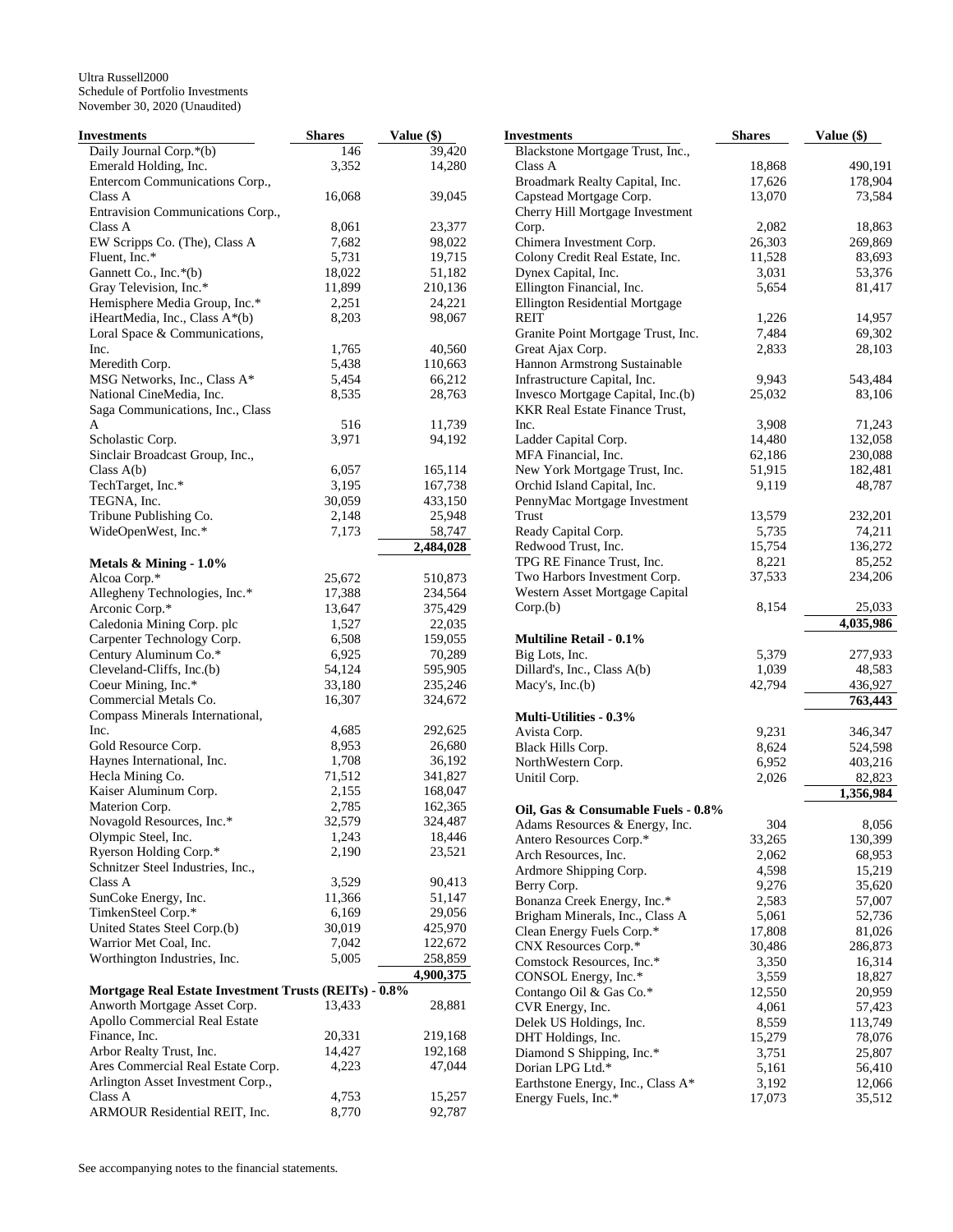| Investments                       | <b>Shares</b> | Value (\$) | <b>Investments</b>                  | <b>Shares</b> | Value (\$) |
|-----------------------------------|---------------|------------|-------------------------------------|---------------|------------|
| Evolution Petroleum Corp.         | 3,887         | 11,816     | Agile Therapeutics, Inc.*(b)        | 9,305         | 26,240     |
| Falcon Minerals Corp.             | 5,237         | 12,045     | Amneal Pharmaceuticals, Inc.*       | 13,587        | 53,669     |
| Frontline Ltd.(b)                 | 16,155        | 100,969    | Amphastar Pharmaceuticals, Inc.*    | 4,991         | 88,640     |
| Golar LNG Ltd.*                   | 12,473        | 113,504    | ANI Pharmaceuticals, Inc.*          | 1,294         | 38,251     |
| Goodrich Petroleum Corp.*         | 1,260         | 14,566     | Aquestive Therapeutics, Inc.*(b)    | 2,722         | 19,217     |
| Green Plains, Inc.*               | 4,685         | 69,244     | Arvinas, Inc.*                      | 4,005         | 96,921     |
| International Seaways, Inc.       | 3,290         | 55,568     | Avenue Therapeutics, Inc.*(b)       | 909           | 3,081      |
| Kosmos Energy Ltd.                | 55,241        | 97,224     | Axsome Therapeutics, Inc.*          | 3,786         | 274,447    |
| Magnolia Oil & Gas Corp., Class   |               |            | Aytu BioScience, Inc.*(b)           | 3,136         | 2,772      |
| $A^*$                             | 16,990        | 106,187    | BioDelivery Sciences International, |               |            |
| Matador Resources Co.*            | 15,123        | 153,952    | $Inc.*$                             | 12,296        | 46,725     |
| NACCO Industries, Inc., Class A   | 507           | 13,562     | Cara Therapeutics, Inc.*            | 5,639         | 82,724     |
| NextDecade Corp.*(b)              | 2,874         | 6,898      | Cassava Sciences, Inc.*(b)          | 3,177         | 24,526     |
| Nordic American Tankers Ltd.(b)   | 19,766        | 63,054     | Cerecor, Inc.*                      | 4,972         | 12,430     |
| Overseas Shipholding Group, Inc., |               |            | Chiasma, Inc.*                      | 6,863         | 29,374     |
| Class A*                          | 9,055         | 18,110     | Collegium Pharmaceutical, Inc.*     | 4,712         | 87,125     |
| Ovintiv, Inc.                     | 35,872        | 457,727    | Corcept Therapeutics, Inc.*         | 13,163        | 298,010    |
| Par Pacific Holdings, Inc.*       | 5,488         | 62,508     | CorMedix, Inc.*(b)                  | 4,232         | 38,088     |
| PBF Energy, Inc., Class A         | 13,232        | 96,064     | Cymabay Therapeutics, Inc.*         | 9,491         | 71,182     |
| PDC Energy, Inc.*                 | 13,666        | 228,496    | Durect Corp.*                       | 27,741        | 51,321     |
|                                   | 8,600         | 11,610     | Eloxx Pharmaceuticals, Inc.*(b)     | 3,649         |            |
| Peabody Energy Corp.*             |               |            |                                     |               | 10,436     |
| Penn Virginia Corp.*              | 1,868         | 16,849     | Endo International plc*             | 31,039        | 157,678    |
| PrimeEnergy Resources Corp.*      | 63            | 3,863      | Eton Pharmaceuticals, Inc.*(b)      | 2,021         | 16,047     |
| Range Resources Corp.             | 29,347        | 214,233    | Evofem Biosciences, Inc.*(b)        | 10,513        | 23,549     |
| Renewable Energy Group, Inc.*     | 5,235         | 304,049    | Evolus, Inc.*(b)                    | 2,979         | 11,112     |
| REX American Resources Corp.*     | 760           | 59,660     | Fulcrum Therapeutics, Inc.*         | 1,971         | 22,529     |
| Scorpio Tankers, Inc.             | 7,013         | 80,930     | Harrow Health, Inc.*                | 3,062         | 17,606     |
| SFL Corp. Ltd.                    | 13,227        | 89,547     | IMARA, Inc.*(b)                     | 680           | 17,347     |
| SM Energy Co.                     | 15,640        | 66,157     | Innoviva, Inc.*                     | 8,693         | 90,885     |
| Southwestern Energy Co.*          | 82,121        | 255,396    | Intersect ENT, Inc.*                | 4,455         | 85,224     |
| Talos Energy, Inc.*               | 1,692         | 14,484     | Intra-Cellular Therapies, Inc.*     | 8,955         | 211,696    |
| Tellurian, Inc.*(b)               | 22,475        | 33,488     | Kala Pharmaceuticals, Inc.*(b)      | 5,419         | 40,426     |
| Uranium Energy Corp.*(b)          | 24,906        | 26,400     | Kaleido Biosciences, Inc.*(b)       | 1,590         | 12,529     |
| W&T Offshore, Inc.*(b)            | 12,922        | 25,327     | Lannett Co., Inc.*                  | 4,360         | 26,858     |
| Whiting Petroleum Corp.*          | 160           | 3,622      | Liquidia Technologies, Inc.*(b)     | 3,707         | 10,343     |
| World Fuel Services Corp.         | 8,561         | 243,304    | Lyra Therapeutics, Inc.*            | 561           | 6,968      |
|                                   |               | 4,301,445  | Marinus Pharmaceuticals, Inc.*(b)   | 3,423         | 54,391     |
| Paper & Forest Products - 0.3%    |               |            | NGM Biopharmaceuticals, Inc.*       | 3,265         | 77,380     |
| Boise Cascade Co.                 | 5,355         | 231,604    | Ocular Therapeutix, Inc.*           | 8,289         | 145,057    |
| Clearwater Paper Corp.*           | 2,206         | 77,011     | Odonate Therapeutics, Inc.*         | 1,791         | 26,901     |
| Domtar Corp.                      | 7,535         | 226,803    | Omeros Corp.*(b)                    | 8,093         | 93,798     |
| Glatfelter Corp.                  | 5,996         | 96,416     | Optinose, Inc.*(b)                  | 4,792         | 19,408     |
| Louisiana-Pacific Corp.           | 15,459        | 529,162    | Osmotica Pharmaceuticals plc*       | 1,775         | 10,863     |
| Neenah, Inc.                      | 2,299         | 111,524    | Pacira BioSciences, Inc.*           | 5,741         | 347,847    |
| Schweitzer-Mauduit International, |               |            | Paratek Pharmaceuticals, Inc.*      | 5,982         | 37,029     |
| Inc.                              | 4,255         | 147,989    | Phathom Pharmaceuticals, Inc.*      | 1,481         | 63,416     |
| Verso Corp., Class A              | 4,290         | 46,375     | Phibro Animal Health Corp., Class   |               |            |
|                                   |               | 1,466,884  | A                                   | 2,794         | 52,779     |
| <b>Personal Products - 0.2%</b>   |               |            | Pliant Therapeutics, Inc.*(b)       | 1,422         | 39,133     |
| BellRing Brands, Inc., Class A*   | 5,452         | 111,221    | Prestige Consumer Healthcare,       |               |            |
| Edgewell Personal Care Co.*       | 7,469         | 259,548    | $Inc.*$                             | 6,903         | 245,540    |
| elf Beauty, Inc.*                 | 6,192         | 134,614    | Provention Bio, Inc.*               | 6,522         | 97,765     |
| Inter Parfums, Inc.               | 2,432         | 132,082    | Recro Pharma, Inc.*                 | 2,657         | 6,350      |
| Lifevantage Corp.*                | 1,872         | 19,899     | Relmada Therapeutics, Inc.*         | 1,976         | 70,267     |
| Medifast, Inc.                    | 1,548         | 316,009    | Revance Therapeutics, Inc.*         | 8,627         | 208,256    |
| Nature's Sunshine Products, Inc.* | 1,217         | 15,127     | Satsuma Pharmaceuticals, Inc.*      | 1,256         | 5,652      |
|                                   |               |            | scPharmaceuticals, Inc.*            | 966           | 8,907      |
| Revlon, Inc., Class $A^*(b)$      | 944           | 12,140     | SIGA Technologies, Inc.*            | 7,141         | 49,487     |
| USANA Health Sciences, Inc.*      | 1,585         | 119,160    | Strongbridge Biopharma plc*         | 4,868         | 13,484     |
| Veru, Inc.*                       | 7,282         | 22,137     | Supernus Pharmaceuticals, Inc.*     | 6,686         | 142,412    |
|                                   |               | 1,141,937  | TherapeuticsMD, Inc.*(b)            | 32,374        | 43,381     |
| <b>Pharmaceuticals - 0.9%</b>     |               |            | Theravance Biopharma, Inc.*         | 6,301         | 104,534    |
| AcelRx Pharmaceuticals, Inc.*(b)  | 10,962        | 16,443     | Tricida, Inc.*                      | 3,882         | 28,377     |
| Aerie Pharmaceuticals, Inc.*      | 5,027         | 62,385     | Verrica Pharmaceuticals, Inc.*(b)   | 1,701         | 15,564     |
|                                   |               |            |                                     |               |            |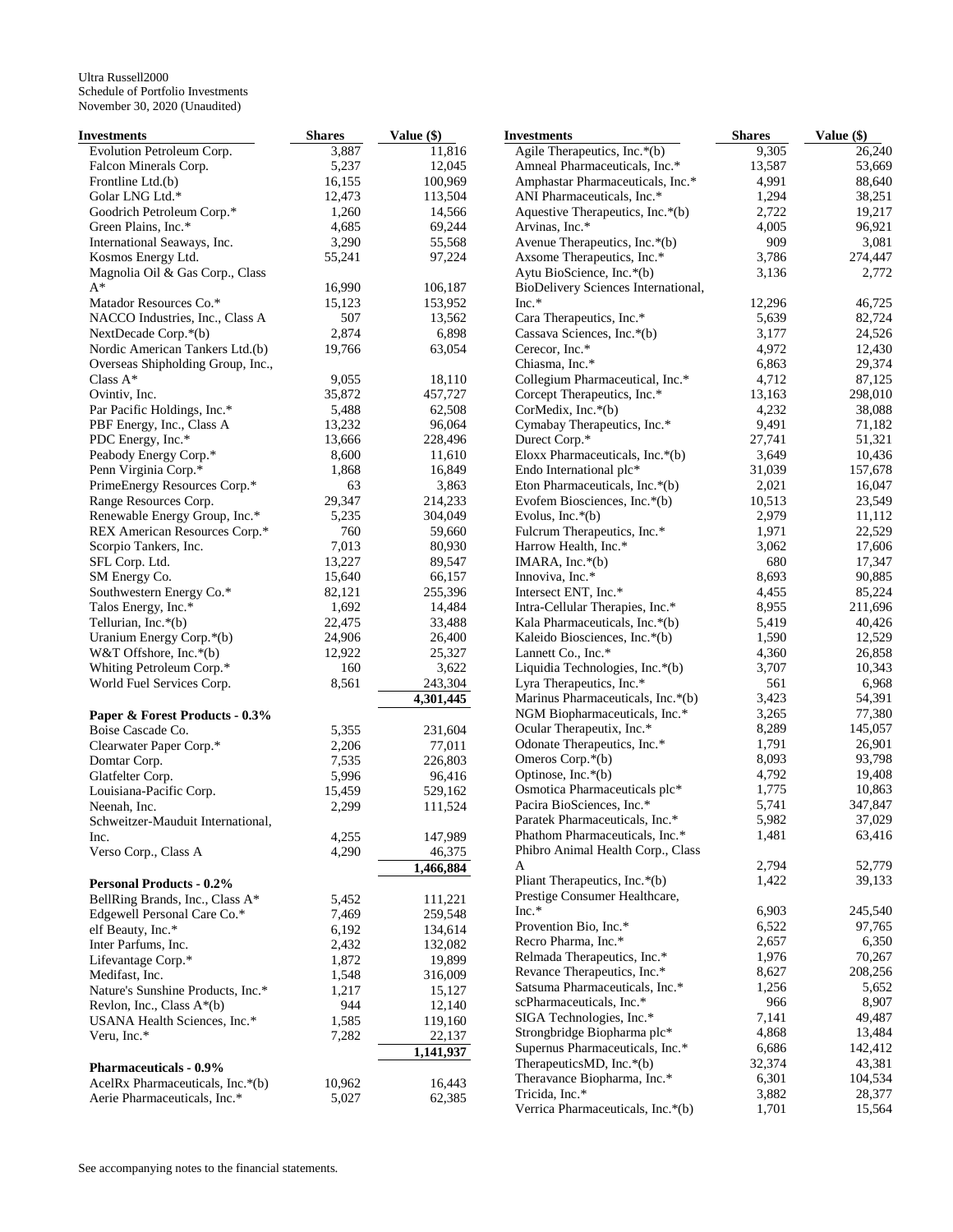| Investments                                 | <b>Shares</b> | Value (\$) | <b>Investments</b>                              | <b>Shares</b> | Value (\$) |
|---------------------------------------------|---------------|------------|-------------------------------------------------|---------------|------------|
| VYNE Therapeutics, Inc.*                    | 19,897        | 33,825     | Covenant Logistics Group, Inc.,                 |               |            |
| WaVe Life Sciences Ltd.*                    | 3,355         | 29,591     | Class $\mathbf{A}^*$                            | 1,600         | 29,584     |
| Xeris Pharmaceuticals, Inc.*                | 6,297         | 27,455     | Daseke, Inc.*                                   | 6,244         | 42,147     |
| Zogenix, Inc.*                              | 7,619         | 163,275    | Heartland Express, Inc.                         | 6,670         | 123,262    |
|                                             |               | 4,446,928  | Marten Transport Ltd.                           | 8,108         | 142,944    |
| <b>Professional Services - 0.8%</b>         |               |            | PAM Transportation Services, Inc.*              | 238           | 10,972     |
| Acacia Research Corp.*                      | 6,518         | 24,051     | Saia, Inc.*                                     | 3,605         | 629,217    |
|                                             |               |            | Universal Logistics Holdings, Inc.              | 1,051         | 22,607     |
| Akerna Corp.*(b)                            | 1,233         | 5,290      | US Xpress Enterprises, Inc., Class              |               |            |
| ASGN, Inc.*                                 | 6,979         | 545,618    | $A^*$                                           | 3,033         | 22,747     |
| Barrett Business Services, Inc.             | 1,044         | 69,645     |                                                 |               |            |
| BG Staffing, Inc.                           | 1,257         | 16,027     | Werner Enterprises, Inc.                        | 8,356         | 334,156    |
| CBIZ, Inc.*                                 | 6,993         | 169,370    |                                                 |               | 1,755,957  |
| CRA International, Inc.                     | 1,037         | 47,546     | Semiconductors & Semiconductor Equipment - 1.8% |               |            |
| Exponent, Inc.                              | 7,035         | 583,975    | Advanced Energy Industries, Inc.*               | 5,206         | 502,171    |
| Forrester Research, Inc.*                   | 1,496         | 61,934     | Alpha & Omega Semiconductor                     |               |            |
| Franklin Covey Co.*                         | 1,717         | 37,722     | $Ltd.*$                                         | 2,816         | 69,949     |
| GP Strategies Corp.*                        | 1,782         | 20,493     | Ambarella, Inc.*                                | 4,534         | 354,241    |
| Heidrick & Struggles International,         |               |            | Amkor Technology, Inc.*                         | 13,672        | 201,525    |
| Inc.                                        | 2,626         | 68,539     | Atomera, Inc.*(b)                               | 2,197         | 20,608     |
| Huron Consulting Group, Inc.*               | 3,103         | 136,749    | Axcelis Technologies, Inc.*                     | 4,552         | 122,813    |
| ICF International, Inc.                     | 2,497         | 180,858    | AXT, Inc.*                                      | 5,345         | 52,114     |
| Insperity, Inc.                             | 4,976         | 425,448    | Brooks Automation, Inc.                         | 9,956         | 726,688    |
| Kelly Services, Inc., Class A               |               | 94,464     |                                                 | 2,973         |            |
|                                             | 4,617         |            | $CEVA$ , Inc. $*$                               |               | 116,779    |
| Kforce, Inc.                                | 2,702         | 110,917    | CMC Materials, Inc.                             | 3,969         | 612,337    |
| Korn Ferry                                  | 7,689         | 307,868    | Cohu, Inc.                                      | 5,629         | 159,807    |
| Mastech Digital, Inc.*                      | 546           | 9,719      | CyberOptics Corp.*                              | 976           | 26,118     |
| Mistras Group, Inc.*                        | 2,489         | 12,993     | Diodes, Inc.*                                   | 5,801         | 394,236    |
| Red Violet, Inc.*(b)                        | 928           | 24,843     | DSP Group, Inc.*                                | 3,040         | 51,163     |
| Resources Connection, Inc.                  | 4,182         | 50,644     | FormFactor, Inc.*                               | 10,583        | 433,903    |
| TriNet Group, Inc.*                         | 5,645         | 423,375    | GSI Technology, Inc.*                           | 2,259         | 15,000     |
| TrueBlue, Inc.*                             | 4,899         | 93,571     | Ichor Holdings Ltd.*                            | 3,027         | 96,561     |
| Upwork, Inc.*                               | 12,717        | 416,100    | Impinj, Inc.*                                   | 2,312         | 96,619     |
| Willdan Group, Inc.*                        | 1,418         | 55,132     | Lattice Semiconductor Corp.*                    | 18,429        | 771,254    |
|                                             |               | 3,992,891  | <b>MACOM Technology Solutions</b>               |               |            |
| Real Estate Management & Development - 0.4% |               |            | Holdings, Inc.*                                 | 6,432         | 287,382    |
| Altisource Portfolio Solutions SA*          | 624           | 8,224      | Maxeon Solar Technologies                       |               |            |
| American Realty Investors, Inc.*            | 141           | 1,297      | Ltd. $*(b)$                                     | 1,314         | 32,088     |
| CTO Realty Growth, Inc., REIT               | 633           | 25,852     | MaxLinear, Inc.*                                | 9,258         | 289,313    |
|                                             | 15,144        | 225,646    | NeoPhotonics Corp.*                             | 6,717         | 54,139     |
| Cushman & Wakefield plc*                    |               |            | NVE Corp.                                       | 651           | 33,325     |
| eXp World Holdings, Inc.*                   | 3,335         | 177,856    | Onto Innovation, Inc.*                          |               |            |
| Fathom Holdings, Inc.*                      | 653           | 14,497     |                                                 | 6,503         | 287,498    |
| Forestar Group, Inc.*                       | 2,281         | 44,388     | PDF Solutions, Inc.*                            | 3,962         | 87,441     |
| FRP Holdings, Inc.*                         | 899           | 41,165     | Photronics, Inc.*                               | 8,666         | 100,439    |
| Griffin Industrial Realty, Inc.             | 354           | 25,226     | Pixelworks, Inc.*                               | 5,343         | 15,922     |
| Kennedy-Wilson Holdings, Inc.               | 16,759        | 267,809    | Power Integrations, Inc.                        | 8,083         | 577,045    |
| Marcus & Millichap, Inc.*                   | 3,193         | 114,469    | Rambus, Inc.*                                   | 15,549        | 244,430    |
| Maui Land & Pineapple Co., Inc.*            | 920           | 11,206     | Semtech Corp.*                                  | 8,850         | 597,110    |
| Newmark Group, Inc., Class A                | 19,573        | 137,402    | Silicon Laboratories, Inc.*                     | 5,938         | 695,993    |
| Rafael Holdings, Inc., Class B*             | 1,253         | 26,839     | SiTime Corp.*                                   | 1,243         | 108,104    |
| RE/MAX Holdings, Inc., Class A              | 2,436         | 76,247     | SMART Global Holdings, Inc.*                    | 1,938         | 59,477     |
| Realogy Holdings Corp.*                     | 15,713        | 193,427    | SunPower Corp.*                                 | 10,488        | 232,414    |
| Redfin Corp.*                               | 13,285        | 636,219    | Synaptics, Inc.*                                | 4,658         | 362,253    |
| RMR Group, Inc. (The), Class A              | 2,085         | 77,228     | Ultra Clean Holdings, Inc.*                     | 5,496         | 173,893    |
| St Joe Co. (The)                            | 4,507         | 148,776    | Veeco Instruments, Inc.*                        | 6,661         | 110,706    |
| Stratus Properties, Inc.*                   | 811           | 19,748     |                                                 |               | 9,172,858  |
|                                             |               |            |                                                 |               |            |
| Tejon Ranch Co.*                            | 2,871         | 41,141     | Software - 3.3%                                 |               |            |
| Transcontinental Realty Investors,          |               |            | 8x8, Inc.*                                      | 14,166        | 280,062    |
| Inc.*                                       | 187           | 4,879      | A10 Networks, Inc.*                             | 8,344         | 66,585     |
|                                             |               | 2,319,541  | ACI Worldwide, Inc.*                            | 15,696        | 511,376    |
| Road & Rail - 0.3%                          |               |            | Agilysys, Inc.*                                 | 2,493         | 93,138     |
| ArcBest Corp.                               | 3,447         | 144,464    | Alarm.com Holdings, Inc.*                       | 6,513         | 494,402    |
| Avis Budget Group, Inc.*                    | 7,218         | 253,857    | Altair Engineering, Inc., Class A*              | 5,809         | 313,105    |
|                                             |               |            | American Software, Inc., Class A                | 4,097         | 67,273     |

Appfolio, Inc., Class A\* 2,245 365,778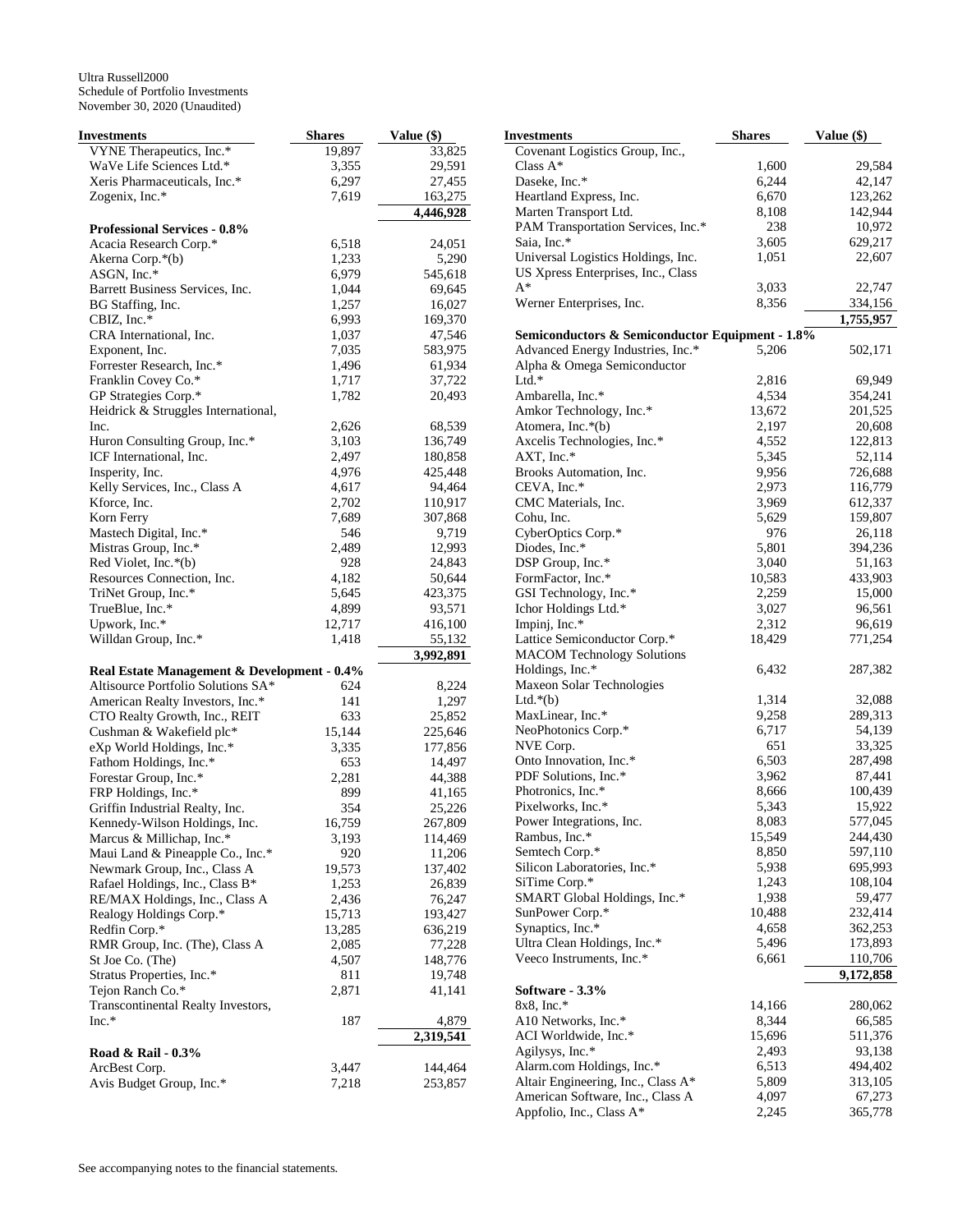| Investments                       | <b>Shares</b>  | Value $(\$)$       | <b>Investments</b>                                    | <b>Shares</b>  | Value (\$)           |
|-----------------------------------|----------------|--------------------|-------------------------------------------------------|----------------|----------------------|
| Appian Corp.*(b)                  | 4,881          | 683,340            | American Eagle Outfitters, Inc.                       | 20,665         | 371,763              |
| Asure Software, Inc.*             | 1,841          | 14,249             | America's Car-Mart, Inc.*                             | 872            | 91,124               |
| Avaya Holdings Corp.*             | 11,340         | 211,037            | Asbury Automotive Group, Inc.*                        | 2,636          | 297,262              |
| Benefitfocus, Inc.*               | 3,964          | 57,042             | At Home Group, Inc.*                                  | 7,360          | 139,398              |
| Blackbaud, Inc.                   | 6,767          | 372,794            | Bed Bath & Beyond, Inc.(b)                            | 17,381         | 364,306              |
| Blackline, Inc.*                  | 6,875          | 844,937            | Boot Barn Holdings, Inc.*                             | 3,905          | 161,120              |
| Bottomline Technologies DE, Inc.* | 5,927          | 270,508            | Buckle, Inc. (The)                                    | 3,973          | 106,556              |
| Box, Inc., Class A*               | 19,004         | 355,185            | Caleres, Inc.                                         | 5,075          | 59,733               |
| Cerence, Inc.*                    | 5,037          | 457,108            | Camping World Holdings, Inc.,                         |                |                      |
| ChannelAdvisor Corp.*             | 3,786          | 55,844             | Class A                                               | 4,496          | 137,802              |
| Cloudera, Inc.*                   | 28,070         | 327,858            | Cato Corp. (The), Class A                             | 2,918          | 23,519               |
| CommVault Systems, Inc.*          | 5,724          | 273,378            | Chico's FAS, Inc.                                     | 16,291         | 24,599               |
| Cornerstone OnDemand, Inc.*       | 8,304          | 366,622            | Children's Place, Inc. (The)                          | 1,938          | 83,295               |
| Digimarc Corp.*                   | 1,643          | 69,055             | Citi Trends, Inc.                                     | 1,366          | 46,294               |
| Digital Turbine, Inc.*            | 11,275         | 507,149            | Conn's, Inc.*                                         | 2,400          | 26,604               |
| Domo, Inc., Class B*              | 3,500          | 132,965            | Container Store Group, Inc. (The)*                    | 2,686          | 24,980               |
| Ebix, Inc.                        | 3,612          | 122,844            | Designer Brands, Inc., Class A                        | 8,453          | 66,779               |
| eGain Corp.*                      | 2,853          | 32,353             | Envela Corp.*(b)                                      | 1,057          | 4,883                |
| Envestnet, Inc.*                  | 7,279          | 584,213            | Express, Inc. $*(b)$                                  | 8,722          | 13,257               |
| GTY Technology Holdings, Inc.*    | 6,086          | 21,788             | GameStop Corp., Class A*(b)                           | 7,838          | 129,797              |
| Intelligent Systems Corp.*        | 1,030          | 40,448             | Genesco, Inc.*                                        | 1,942          | 60,921               |
| J2 Global, Inc.*                  | 6,199          | 555,492            | Group 1 Automotive, Inc.                              | 2,386          | 283,481              |
| LivePerson, Inc.*                 | 8,450          | 493,649<br>360,937 | GrowGeneration Corp.*(b)                              | 4,904          | 172,474              |
| MicroStrategy, Inc., Class A*     | 1,053          |                    | Guess?, Inc.                                          | 5,796          | 97,315               |
| Mimecast Ltd.*                    | 7,822<br>5,491 | 351,834<br>64,684  | Haverty Furniture Cos., Inc.                          | 2,312<br>2,251 | 62,933<br>92,651     |
| Mitek Systems, Inc.*              | 4.672          |                    | Hibbett Sports, Inc.*<br>Lithia Motors, Inc., Class A |                |                      |
| Model N, Inc.*<br>OneSpan, Inc.*  | 4,570          | 160,997<br>90,395  | Lumber Liquidators Holdings, Inc.*                    | 3,500<br>3,908 | 1,012,550<br>112,863 |
| Park City Group, Inc.*            | 1,684          | 7,898              | MarineMax, Inc.*                                      | 2,823          | 92,707               |
| Ping Identity Holding Corp.*      | 5,020          | 112,900            | Michaels Cos., Inc. (The)*                            | 10,201         | 100,888              |
| Progress Software Corp.           | 6,152          | 246,695            | Monro, Inc.                                           | 4,525          | 212,720              |
| PROS Holdings, Inc.*              | 5,381          | 230,791            | Murphy USA, Inc.                                      | 3,786          | 485,365              |
| Q2 Holdings, Inc.*                | 6,804          | 771,369            | National Vision Holdings, Inc.*                       | 11,025         | 471,980              |
| QAD, Inc., Class A                | 1,585          | 90,868             | ODP Corp. (The)                                       | 7,161          | 205,306              |
| Qualys, Inc.*                     | 4,663          | 443,032            | OneWater Marine, Inc., Class A*                       | 714            | 19,963               |
| Rapid7, Inc.*                     | 6,903          | 517,311            | Rent-A-Center, Inc.                                   | 6,639          | 224,531              |
| Rimini Street, Inc.*              | 3,077          | 13,416             | $RH^*$                                                | 2,139          | 969,309              |
| Sailpoint Technologies Holdings,  |                |                    | Sally Beauty Holdings, Inc.*                          | 15,459         | 177,779              |
| $Inc.*$                           | 12,061         | 561,560            | Shoe Carnival, Inc.                                   | 1,275          | 46,627               |
| Sapiens International Corp. NV    | 3,515          | 104,923            | Signet Jewelers Ltd.                                  | 7,148          | 216,513              |
| SeaChange International, Inc.*    | 4,144          | 4,001              | Sleep Number Corp.*                                   | 3,702          | 256,882              |
| SecureWorks Corp., Class A*       | 1,228          | 13,864             | Sonic Automotive, Inc., Class A                       | 3,272          | 132,123              |
| ShotSpotter, Inc.*                | 1,100          | 36,487             | Sportsman's Warehouse Holdings,                       |                |                      |
| Smith Micro Software, Inc.*       | 4,695          | 25,259             | $Inc.*$                                               | 5,864          | 81,686               |
| Sprout Social, Inc., Class A*     | 3,728          | 191,545            | Tilly's, Inc., Class A                                | 3,037          | 27,728               |
| SPS Commerce, Inc.*               | 4,811          | 495,870            | Urban Outfitters, Inc.*                               | 9,455          | 258,878              |
| SVMK, Inc.*                       | 16,597         | 353,184            | Winmark Corp.                                         | 410            | 73,800               |
| Synchronoss Technologies, Inc.*   | 5,614          | 16,617             | Zumiez, Inc.*                                         | 2,869          | 106,411              |
| Telenav, Inc.*                    | 4,535          | 21,541             |                                                       |                | 8,987,670            |
| Tenable Holdings, Inc.*           | 9,544          | 343,679            | Technology Hardware, Storage & Peripherals - 0.1%     |                |                      |
| Upland Software, Inc.*            | 3,570          | 163,328            | 3D Systems Corp.*(b)                                  | 16,167         | 147,928              |
| Varonis Systems, Inc.*            | 4,270          | 515,133            | Avid Technology, Inc.*                                | 4,277          | 51,966               |
| Verint Systems, Inc.*             | 8,777          | 499,938            | Diebold Nixdorf, Inc.*                                | 9,625          | 91,149               |
| Veritone, Inc. $*(b)$             | 3,204          | 85,258             | Eastman Kodak Co.*(b)                                 | 2,108          | 16,084               |
| VirnetX Holding Corp.(b)          | 8,670          | 46,991             | Immersion Corp.*                                      | 2,336          | 19,996               |
| Workiva, Inc.*                    | 5,355          | 401,571            | Intevac, Inc.*                                        | 3,168          | 19,071               |
| Xperi Holding Corp.               | 14,707         | 280,610            | Quantum Corp.*                                        | 4,006          | 22,954               |
| Yext, Inc.*                       | 13,850         | 263,289            | Super Micro Computer, Inc.*                           | 6,159          | 173,746              |
| Zix Corp.*                        | 7,487          | 53,906             |                                                       |                | 542,894              |
| Zuora, Inc., Class A*             | 13,760         | 156,726            | Textiles, Apparel & Luxury Goods - 0.6%               |                |                      |
|                                   |                | 17,139,984         | Crocs, Inc.*                                          | 9,149          | 538,784              |
| <b>Specialty Retail - 1.8%</b>    |                |                    | Deckers Outdoor Corp.*                                | 3,835          | 976,353              |
| Aaron's Holdings Co., Inc.        | 9,233          | 581,033            | Fossil Group, Inc.*                                   | 6,433          | 68,190               |
| Abercrombie & Fitch Co., Class A  | 8,543          | 177,182            | G-III Apparel Group Ltd.*                             | 6,025          | 122,729              |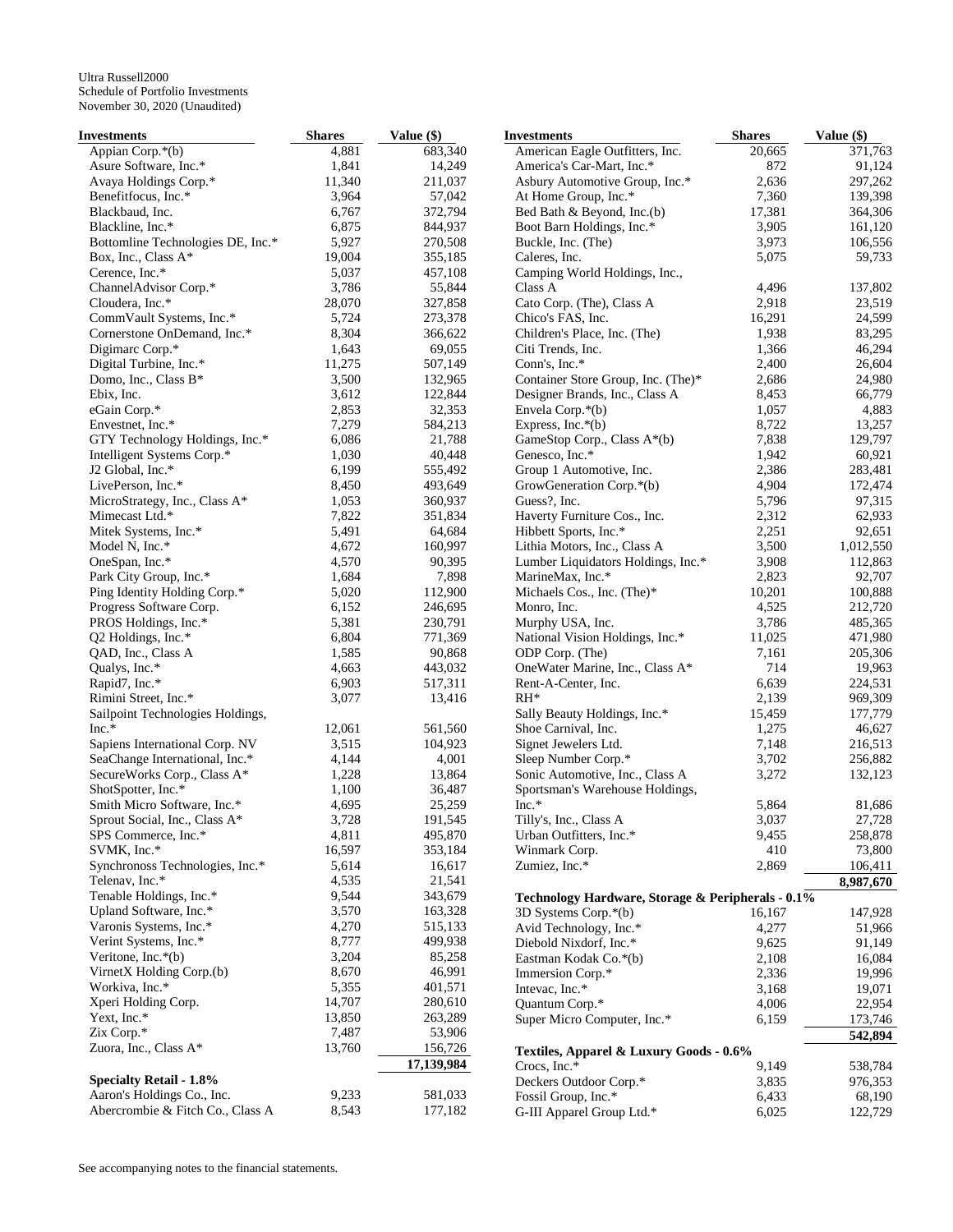| <b>Investments</b>                                                       | <b>Shares</b>   | Value (\$)           |
|--------------------------------------------------------------------------|-----------------|----------------------|
| Kontoor Brands, Inc.                                                     | 7,058           | 294,107              |
| Lakeland Industries, Inc.*(b)                                            | 1,054           | 20,890               |
| Movado Group, Inc.                                                       | 2,155           | 36,484               |
| Oxford Industries, Inc.                                                  | 2,251           | 125,583              |
| Rocky Brands, Inc.                                                       | 944             | 27,376               |
| Steven Madden Ltd.                                                       | 11,281          | 355,013              |
| Superior Group of Cos., Inc.                                             | 1,481           | 32,197               |
| Unifi, Inc.*                                                             | 1,877           | 28,418               |
| Vera Bradley, Inc.*                                                      | 2,812           | 23,846               |
| Wolverine World Wide, Inc.                                               | 10,945          | 315,873<br>2,965,843 |
| Thrifts & Mortgage Finance - 1.0%                                        |                 |                      |
| Axos Financial, Inc.*                                                    | 7,916           | 265,186              |
| Bogota Financial Corp.*                                                  | 789             | 6,904                |
| Bridgewater Bancshares, Inc.*                                            | 3,020           | 35,545               |
| Capitol Federal Financial, Inc.                                          | 18,177          | 223,941              |
| Columbia Financial, Inc.*                                                | 6,743           | 96,897               |
| ESSA Bancorp, Inc.                                                       | 1,240           | 19,617               |
| Essent Group Ltd.                                                        | 15,125          | 663,383              |
| Federal Agricultural Mortgage                                            |                 |                      |
| Corp., Class C                                                           | 1,240           | 83,948               |
| Flagstar Bancorp, Inc.                                                   | 7,114           | 249,275              |
| FS Bancorp, Inc.                                                         | 512             | 27,392               |
| Greene County Bancorp, Inc.                                              | 415             | 10,462               |
| Hingham Institution For Savings                                          |                 |                      |
| (The)                                                                    | 199             | 43,605               |
| Home Bancorp, Inc.<br>HomeStreet, Inc.                                   | 1,053           | 29,537               |
| Kearny Financial Corp.                                                   | 3,049<br>10,970 | 98,635               |
| Luther Burbank Corp.                                                     | 2,513           | 108,493<br>24,703    |
| <b>Merchants Bancorp</b>                                                 | 1,199           | 31,941               |
| Meridian Bancorp, Inc.                                                   | 6,416           | 87,546               |
| Meta Financial Group, Inc.                                               | 4,563           | 151,035              |
| MMA Capital Holdings, Inc.*                                              | 646             | 16,092               |
| Mr Cooper Group, Inc.*                                                   | 10,488          | 279,610              |
| NMI Holdings, Inc., Class A*                                             | 11,270          | 246,926              |
| Northfield Bancorp, Inc.                                                 | 6,533           | 72,712               |
| Northwest Bancshares, Inc.                                               | 16,058          | 189,966              |
| Oconee Federal Financial Corp.(b)                                        | 140             | 3,455                |
| OP Bancorp                                                               | 1,673           | 12,213               |
| PCSB Financial Corp.                                                     | 2,030           | 31,079               |
| PDL Community Bancorp*                                                   | 1,030           | 11,227               |
| PennyMac Financial Services, Inc.                                        | 5,816           | 335,234              |
| Pioneer Bancorp, Inc.*                                                   | 1,591           | 16,578               |
| Premier Financial Corp.                                                  | 5,068           | 104,958              |
| Provident Bancorp, Inc.                                                  | 1,185           | 11,969               |
| Provident Financial Holdings, Inc.<br>Provident Financial Services, Inc. | 816             | 11,750               |
|                                                                          | 9,836<br>1,093  | 154,130              |
| Prudential Bancorp, Inc.                                                 | 26,235          | 14,242<br>495,317    |
| Radian Group, Inc.<br>Riverview Bancorp, Inc.                            | 2,890           | 15,259               |
| Security National Financial Corp.,                                       |                 |                      |
| Class $A^*$                                                              | 1,311           | 10,501               |
| Southern Missouri Bancorp, Inc.                                          | 1,053           | 31,811               |
| Standard AVB Financial Corp.                                             | 527             | 17,270               |
| Sterling Bancorp, Inc.                                                   | 2,241           | 8,762                |
| Territorial Bancorp, Inc.                                                | 1,066           | 23,782               |
| Timberland Bancorp, Inc.                                                 | 1,019           | 24,283               |
| TrustCo Bank Corp.                                                       | 12,984          | 78,813               |
| Walker & Dunlop, Inc.                                                    | 3,883           | 310,679              |
| Washington Federal, Inc.                                                 | 10,350          | 241,880              |
| Waterstone Financial, Inc.                                               | 3,067           | 53,872               |
| Western New England Bancorp,                                             |                 |                      |
| Inc.                                                                     | 3,125           | 20,875               |

| <b>Investments</b>                                 | <b>Shares</b> | Value (\$)  |
|----------------------------------------------------|---------------|-------------|
| WSFS Financial Corp.                               | 6,877         | 262,220     |
|                                                    |               | 5,365,510   |
| <b>Tobacco - 0.1%</b>                              |               |             |
| Turning Point Brands, Inc.                         | 1,627         | 63,485      |
| Universal Corp.                                    | 3,335         | 151,776     |
| Vector Group Ltd.                                  | 19,137        | 215,100     |
|                                                    |               | 430,361     |
| <b>Trading Companies &amp; Distributors - 0.9%</b> |               |             |
| Alta Equipment Group, Inc.*(b)                     | 2,334         | 21,146      |
| Applied Industrial Technologies,                   |               |             |
| Inc.                                               | 5,298         | 415,522     |
| Beacon Roofing Supply, Inc.*                       | 7,486         | 272,416     |
| BMC Stock Holdings, Inc.*                          | 9,215         | 450,982     |
| CAI International, Inc.                            | 2,253         | 71,307      |
| DXP Enterprises, Inc.*                             | 2,253         | 47,448      |
| EVI Industries, Inc. $*(b)$                        | 665           | 22,504      |
| Foundation Building Materials,                     |               |             |
| $Inc.*$                                            | 2,790         | 53,680      |
| GATX Corp.                                         | 4,775         | 380,854     |
| General Finance Corp.*                             | 1,433         | 11,665      |
| GMS, Inc.*                                         | 5,709         | 178,292     |
| H&E Equipment Services, Inc.                       | 4,388         | 117,949     |
| Herc Holdings, Inc.*                               | 3,338         | 191,201     |
| Lawson Products, Inc.*                             | 604           | 28,533      |
| MRC Global, Inc.*                                  | 10,766        | 62,227      |
| Nesco Holdings, Inc.*                              | 1,815         | 8,331       |
| NOW, Inc.*                                         | 15,014        | 83,778      |
| Rush Enterprises, Inc., Class A                    | 5,609         | 214,993     |
| Rush Enterprises, Inc., Class B                    | 899           | 30,557      |
| SiteOne Landscape Supply, Inc.*                    | 6,015         | 830,671     |
| Systemax, Inc.                                     | 1,695         | 52,155      |
| Textainer Group Holdings Ltd.*                     | 7,085         | 130,506     |
| Titan Machinery, Inc.*                             | 2,605         | 47,593      |
| Transcat, Inc.*                                    | 954           | 30,242      |
| Triton International Ltd.                          | 8,287         | 375,070     |
| Veritiv Corp.*                                     | 1,774         | 32,961      |
| WESCO International, Inc.*                         | 6,722         | 438,409     |
| Willis Lease Finance Corp.*                        | 406           | 13,077      |
|                                                    |               | 4,614,069   |
| <b>Water Utilities - 0.3%</b>                      |               |             |
| American States Water Co.                          | 5,059         | 373,455     |
| Artesian Resources Corp., Class A                  | 1,100         | 40,667      |
| Cadiz, Inc.*(b)                                    | 2,729         | 27,399      |
| California Water Service Group                     | 6,767         | 334,831     |
| Consolidated Water Co. Ltd.                        | 1,985         | 21,756      |
| Global Water Resources, Inc.                       | 1,755         | 22,605      |
| Middlesex Water Co.                                | 2,342         | 160,404     |
| Pure Cycle Corp.*                                  | 2,659         | 25,367      |
| SJW Group                                          | 3,612         | 236,947     |
| York Water Co. (The)                               | 1,782         | 80,261      |
|                                                    |               | 1,323,692   |
| <b>Wireless Telecommunication Services - 0.1%</b>  |               |             |
| Boingo Wireless, Inc.*                             | 6,003         | 84,943      |
| Gogo, Inc.*(b)                                     | 7,556         | 79,640      |
| Shenandoah Telecommunications                      |               |             |
| Co.                                                | 6,603         | 293,437     |
| Spok Holdings, Inc.                                | 2,430         | 23,887      |
|                                                    |               | 481,907     |
| <b>TOTAL COMMON STOCKS</b><br>(Cost \$299,951,108) |               | 308,692,746 |
|                                                    |               |             |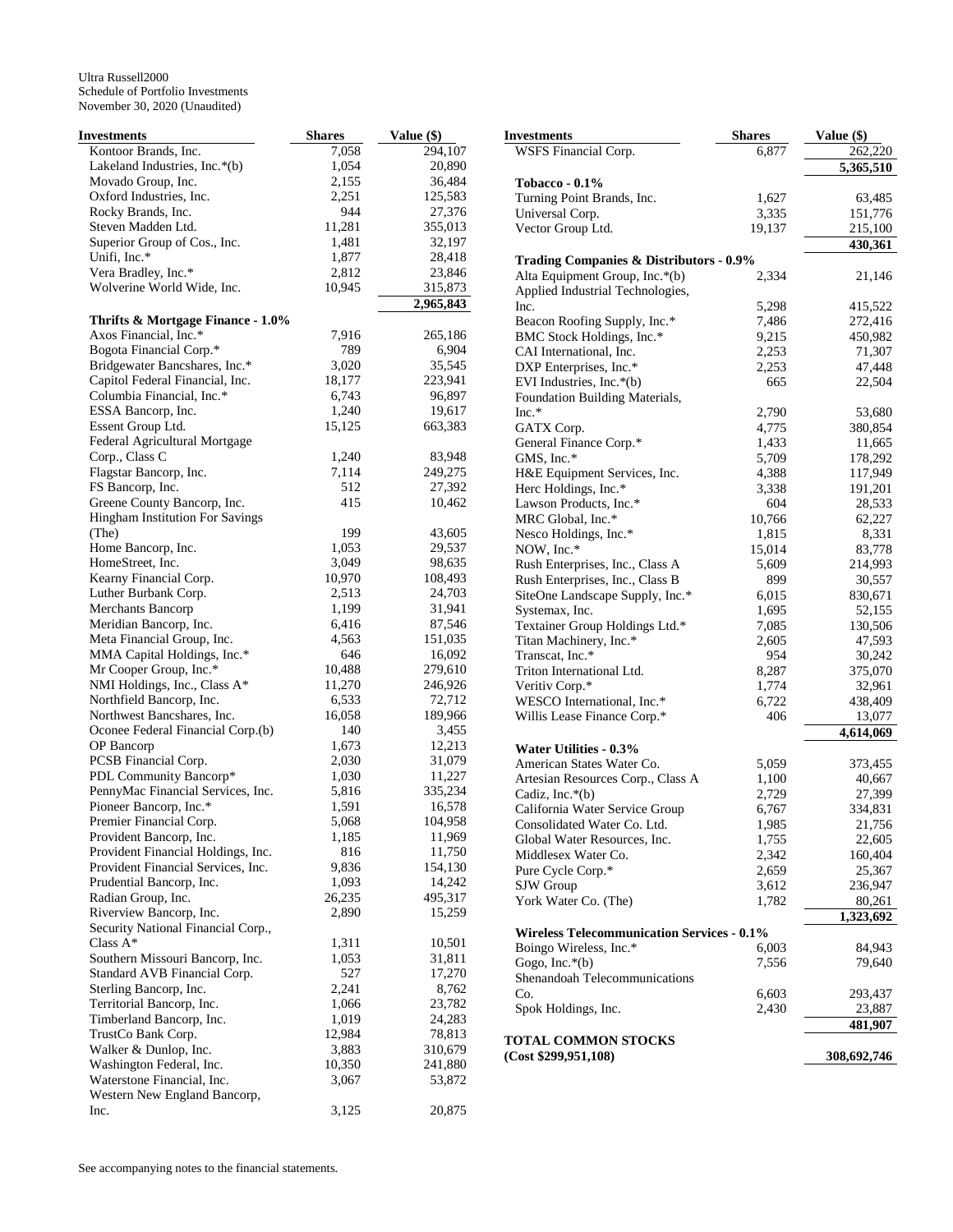| <b>Investments</b>             | Number of<br><b>Rights</b> | <b>Value (\$)</b> |
|--------------------------------|----------------------------|-------------------|
| <b>RIGHTS - 0.0%</b>           |                            |                   |
| Biotechnology - 0.0%           |                            |                   |
| Contra Aduro Biotech I,        |                            |                   |
| $CVR*(e)(f)$                   | 687                        |                   |
| Oncternal Therapeutics, Inc.,  |                            |                   |
| $CVR*(e)(f)$                   | 42                         |                   |
| Tobira Therapeutics, Inc.,     |                            |                   |
| $CVR*(e)(f)$                   | 756                        |                   |
|                                |                            |                   |
| <b>Pharmaceuticals - 0.0%</b>  |                            |                   |
| ANI Pharmaceuticals, Inc.,     |                            |                   |
| $CVR*(e)(f)$                   | $\mathfrak{D}$             |                   |
| Omthera Pharmaceuticals, Inc., |                            |                   |
| $CVR*(e)(f)$                   | 3,327                      |                   |
|                                |                            |                   |
| <b>TOTAL RIGHTS</b>            |                            |                   |
| (Cost \$1,953)                 |                            |                   |
| <b>Investments</b>             | <b>Shares</b>              | <b>Value (\$)</b> |

## **SECURITIES LENDING REINVESTMENTS(g) - 1.4%**

## **INVESTMENT COMPANIES - 1.4%**

BlackRock Liquidity FedFund, Institutional Class

| 0.04% (Cost \$6,937,416) | 6,937,416 | 6,937,416 |
|--------------------------|-----------|-----------|
|                          |           |           |

|             | <b>Principal</b> |              |
|-------------|------------------|--------------|
| Investments | Amount (\$)      | Value $(\$)$ |
|             |                  |              |

## **SHORT-TERM INVESTMENTS - 30.5%**

## **REPURCHASE AGREEMENTS(h) - 30.5%**

| Repurchase Agreements with various  |             |             |
|-------------------------------------|-------------|-------------|
| counterparties, rates 0.07% -       |             |             |
| $0.08\%$ , dated $11/30/2020$ , due |             |             |
| $12/1/2020$ , total to be received  |             |             |
| \$155,811,388                       |             |             |
| (Cost \$155,811,079)                | 155,811,079 | 155,811,079 |

| Total Investments - 92.3%            |              |
|--------------------------------------|--------------|
| (Cost \$462,701,556)                 | 471.441.241  |
| Other assets less liabilities - 7.7% | 39, 361, 764 |
| <b>Net Assets - 100.0%</b>           | 510,803,005  |

Non-income producing security. (a) All or a portion of these securities are segregated in connection with obligations for swaps with a total value of \$15,172,136. (b) The security or a portion of this security is on loan at November 30, 2020. The total value of securities on loan at November 30, 2020 was \$7,928,552, collateralized in the form of cash with a value of \$6,937,416 that was reinvested in the securities shown in the Securities Lending Reinvestment section of the Schedule of Investments and \$1,587,679 of collateral in the form of U.S. Government Treasury Securities, interest rates ranging from 0.00% – 6.13%, and maturity dates ranging from December 10, 2020 – May 15, 2050; a total value of \$8,525,095. (c) Security exempt from registration pursuant to Regulation S under the Securities Act of 1933. Regulation S applies to

- securities offerings that are made outside of the United States and do not involve direct selling efforts in the United States and as such may have restrictions on resale.
- (d) Represents less than 0.05% of net assets.
- (e) Security fair valued as of November 30, 2020 in accordance with procedures approved by the Board of Trustees. Total value of all such securities at November 30, 2020 amounted to \$0, which represents approximately 0.00% of net assets of the Fund.
- (f) Illiquid security.
- (g) The security was purchased with cash collateral held from securities on loan at November 30, 2020. The total value of securities purchased was \$6,937,416.
- (h) The Fund invests in Repurchase Agreements jointly with other funds in the Trust. See "Repurchase Agreements" in the Notes to Financial Statements to view the details of each individual agreement and counterparty as well as a description of the securities subject to repurchase.

# **Abbreviations**

Contingent Value Rights - No defined expiration

As of November 30, 2020, the gross unrealized appreciation (depreciation) of investments based on the aggregate cost of investment securities and derivative instruments, if applicable, for federal income tax purposes was as follows:

| Aggregate gross unrealized appreciation | S | 38.171.988   |
|-----------------------------------------|---|--------------|
| Aggregate gross unrealized depreciation |   | (24,609,959) |
| Net unrealized appreciation             |   | 13.562.029   |
| Federal income tax cost                 |   | 467.474.928  |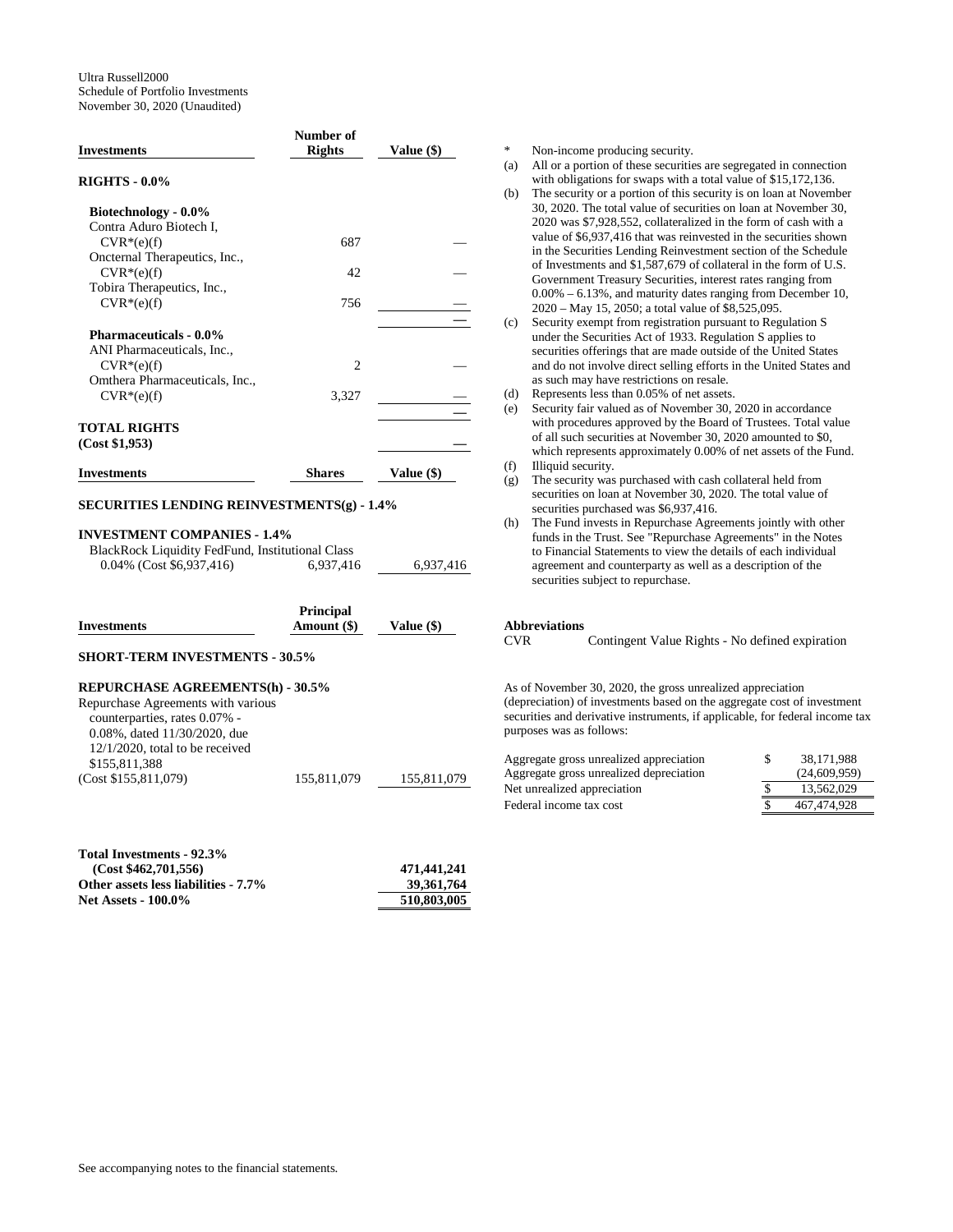## **Futures Contracts Purchased**

Ultra Russell2000 had the following open long futures contracts as of November 30, 2020:

|                           | Number of        | <b>Expiration</b> | Trading  |                        | v alut allu<br><b>Unrealized</b> |
|---------------------------|------------------|-------------------|----------|------------------------|----------------------------------|
|                           | <b>Contracts</b> | Date              | Aurrency | <b>Notional Amount</b> | Appreciation                     |
| Russell 2000 E-Mini Index | 419              | 2/18/2020         | USD      | 38.131.095             | 1.089.17?                        |

**Value and** 

## **Swap Agreements<sup>a</sup>**

Ultra Russell2000 had the following open non-exchange traded total return swap agreements as of November 30, 2020:

| <b>Notional</b><br>Amount (\$) | <b>Termination</b><br>Date <sup>b</sup> | Counterparty                                                                                | <b>Rate Paid</b> | (Received) <sup>c</sup> Underlying Instrument            | <b>Value and</b><br><b>Unrealized</b><br>Appreciation/<br>(Depreciation) <sup>d</sup> Counterparty Counterparty Net Amount <sup>6</sup><br>\$) | <b>Financial</b><br><b>Instruments</b><br>for the<br>Benefit of (the (the Fund)/<br>Fund)/the<br>\$) | Cash<br><b>Collateral for</b><br>the Benefit of<br>the<br>$($)$ | \$)        |
|--------------------------------|-----------------------------------------|---------------------------------------------------------------------------------------------|------------------|----------------------------------------------------------|------------------------------------------------------------------------------------------------------------------------------------------------|------------------------------------------------------------------------------------------------------|-----------------------------------------------------------------|------------|
| 152,349,871                    | 12/6/2021                               | Bank of<br>America NA                                                                       | $(0.37)\%$       | Russell 2000® Index                                      | 3,187,916                                                                                                                                      | (3,187,916)                                                                                          |                                                                 |            |
| 18,411,119                     | 11/8/2021                               | <b>BNP</b> Paribas<br>SA                                                                    | 0.03%            | Russell 2000® Index                                      | 1,281,203                                                                                                                                      | (1,281,203)                                                                                          |                                                                 |            |
| 16,367,461                     | 12/6/2021                               | Citibank NA                                                                                 | 0.24%            | Russell 2000® Index                                      | 2,217,878                                                                                                                                      |                                                                                                      | (2,217,878)                                                     |            |
| 248,580,133                    | 11/8/2021                               | <b>Credit Suisse</b><br>International                                                       | 0.43%            | Russell 2000® Index                                      | (12, 414, 830)                                                                                                                                 |                                                                                                      | 12,414,830                                                      |            |
| 106,565,020                    | 12/7/2020                               | Goldman<br>Sachs<br>International                                                           | 0.35%            | Russell 2000® Index                                      | (424, 931)                                                                                                                                     | 422,371                                                                                              | 2,560                                                           |            |
| 4,356,649                      | 1/6/2021                                | Morgan<br>Stanley & Co.<br>International<br>plc<br>Morgan<br>Stanley & Co.<br>International | $(0.23)$ %       | Russell 2000® Index<br>iShares <sup>®</sup> Russell 2000 | (4,413,048)                                                                                                                                    |                                                                                                      |                                                                 |            |
| 11,030,357                     | 1/6/2021                                | plc                                                                                         | 0.03%            | <b>ETF</b>                                               | 2,341,637                                                                                                                                      |                                                                                                      |                                                                 |            |
| 15,387,006<br>84,454,207       | 1/6/2021                                | Societe<br>Generale                                                                         | 0.43%            | Russell 2000® Index                                      | (2,071,411)<br>16,533,871                                                                                                                      | 155<br>(16, 533, 871)                                                                                | 1,797,775                                                       | (273, 481) |
| 33,049,751                     | 11/8/2021                               | <b>UBS AG</b>                                                                               | 0.13%            | Russell 2000® Index                                      | 196,847                                                                                                                                        | (196, 847)                                                                                           |                                                                 |            |
| 675,164,568                    |                                         |                                                                                             |                  |                                                          | 8,506,543                                                                                                                                      |                                                                                                      |                                                                 |            |
|                                |                                         |                                                                                             |                  | Total<br>Unrealized Appreciation                         | 25,759,352                                                                                                                                     |                                                                                                      |                                                                 |            |
|                                |                                         |                                                                                             |                  | Total<br>Unrealized Depreciation                         | (17, 252, 809)                                                                                                                                 |                                                                                                      |                                                                 |            |

<sup>a</sup> The Fund's Swap Agreements are not accounted for as hedging instruments under ASC 815.<br>  $\frac{b}{a}$  Agreements may be terminated at will by either party without penalty. Payment is due at term

b Agreements may be terminated at will by either party without penalty. Payment is due at termination/maturity.

<sup>c</sup> Reflects the floating financing rate, as of November 30, 2020, on the notional amount of the swap agreement paid to the counterparty or received from the counterparty, excluding any commissions. This amount is included as part of the unrealized appreciation/(depreciation).

- <sup>d</sup> The Fund discloses amounts due to the Fund from the counterparty (unrealized appreciation on swap agreements) at period end as an asset on its Statement of Assets and Liabilities. Amounts due to the counterparty from the Fund (unrealized depreciation on swap agreements) are disclosed as a liability on its Statement of Assets and Liabilities. The Fund presents these amounts on a gross basis and does not offset or "net" these amounts on its Statement of Assets and Liabilities.
- <sup>e</sup> Represents the "uncollateralized" amount due from or (to) the counterparty at period end. These amounts could be due to timing differences between the movement of collateral in relation to market movements, or due to agreement provisions allowing minimum "thresholds" that would need to be exceeded prior to the movement of collateral. To the extent that a net amount is due from a counterparty, the Fund would be exposed to the counterparty by such amount and could suffer losses or delays in recovery of that amount in the event of a counterparty default.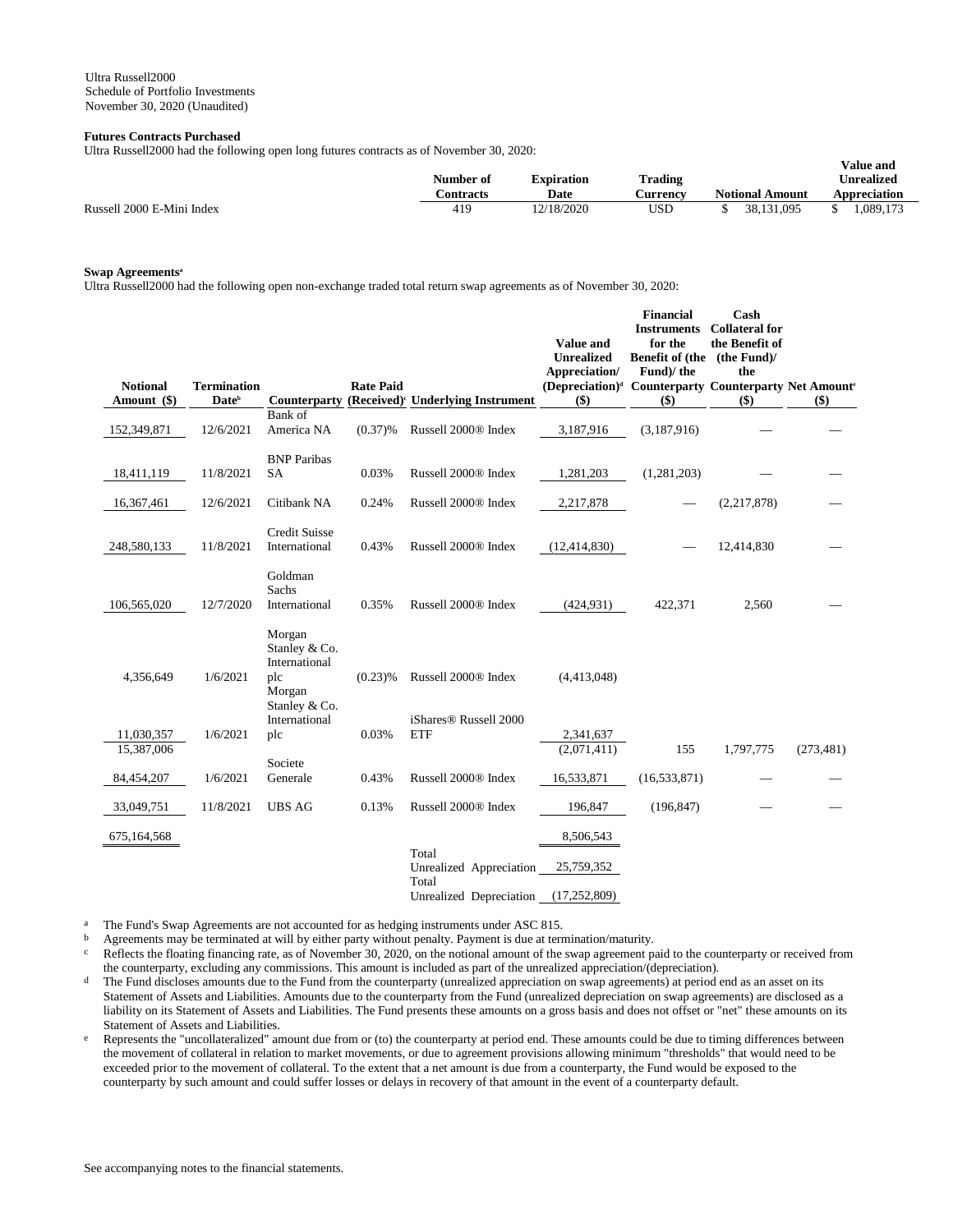## **Abbreviations**

USD U.S. Dollar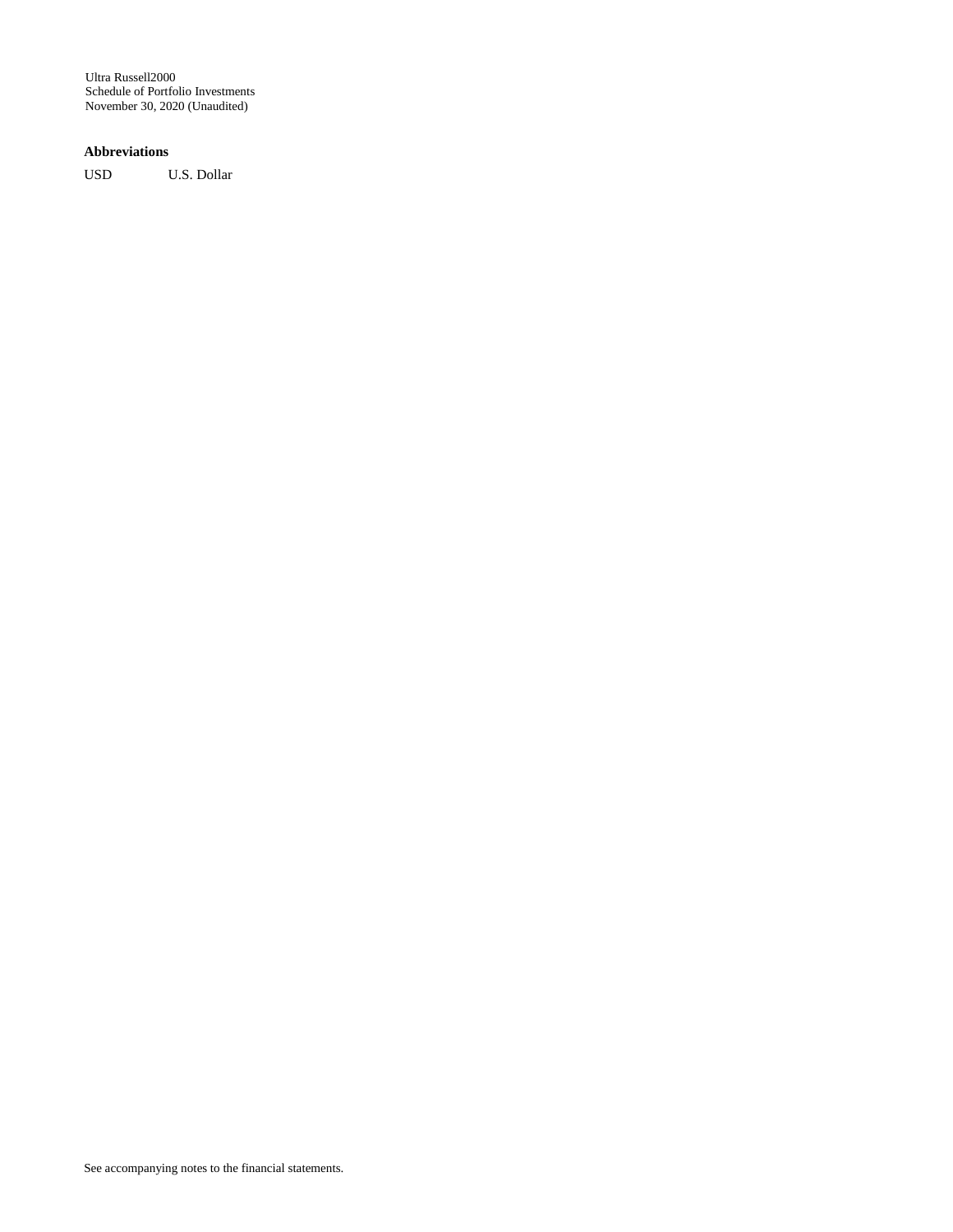| <b>Investments</b>                       | <b>Shares</b> | Value (\$)             |
|------------------------------------------|---------------|------------------------|
| <b>COMMON STOCKS(a) - 79.1%</b>          |               |                        |
| Aerospace & Defense - 1.3%               |               |                        |
| Boeing Co. (The)                         | 40,599        | 8,554,615              |
| General Dynamics Corp.                   | 17,783        | 2,655,891              |
| Howmet Aerospace, Inc.                   | 30,035        | 704,621                |
| Huntington Ingalls Industries, Inc.      | 3,098         | 496,269                |
| L3Harris Technologies, Inc.              | 16,543        | 3,176,091              |
| Lockheed Martin Corp.                    | 18,824        | 6,870,760              |
| Northrop Grumman Corp.                   | 11,863        | 3,585,710              |
| Raytheon Technologies Corp.              | 116,892       | 8,383,494              |
| Teledyne Technologies, Inc.*             | 2,821         | 1,066,169              |
| Textron, Inc.                            | 17,449        | 786,950                |
| TransDigm Group, Inc.                    | 4,147         | 2,401,901              |
|                                          |               | 38,682,471             |
| Air Freight & Logistics - 0.6%           |               |                        |
| CH Robinson Worldwide, Inc.              | 10,316        | 969,394                |
| Expeditors International of              |               |                        |
| Washington, Inc.                         | 12,829        | 1,146,528              |
| FedEx Corp.                              | 18,443        | 5,285,395              |
| United Parcel Service, Inc., Class B     | 54,104        | 9,255,571              |
|                                          |               | 16,656,888             |
| Airlines - 0.2%                          |               |                        |
| Alaska Air Group, Inc.                   | 9,461         | 482,227                |
| American Airlines Group, Inc.(b)         | 41,845        | 591,270                |
| Delta Air Lines, Inc.                    | 48,807        | 1,964,482              |
| Southwest Airlines Co.                   | 45,135        | 2,091,556              |
| United Airlines Holdings, Inc.*          | 22,265        | 1,003,038              |
|                                          |               | 6,132,573              |
| <b>Auto Components - 0.1%</b>            |               |                        |
| Aptiv plc                                | 20,661        | 2,452,461              |
| BorgWarner, Inc.                         | 18,705        | 726,689                |
|                                          |               | 3,179,150              |
| <b>Automobiles - 0.2%</b>                |               |                        |
| Ford Motor Co.                           | 298,995       | 2,714,874              |
| General Motors Co.                       | 96,364        | 4,224,598              |
| <b>Banks</b> - 3.0%                      |               | 6,939,472              |
|                                          | 583,401       |                        |
| Bank of America Corp.<br>Citigroup, Inc. | 159,299       | 16,428,572             |
| Citizens Financial Group, Inc.           | 32,660        | 8,772,596<br>1,066,676 |
| Comerica, Inc.                           | 10,639        | 523,439                |
| Fifth Third Bancorp                      | 54,499        | 1,381,005              |
| First Republic Bank                      | 13,170        | 1,706,305              |
| Huntington Bancshares, Inc.              | 77,842        | 940,331                |
| JPMorgan Chase & Co.                     | 233,196       | 27,489,145             |
| KeyCorp                                  | 74,681        | 1,154,568              |
| M&T Bank Corp.                           | 9,816         | 1,143,466              |
| People's United Financial, Inc.          | 32,503        | 403,037                |
| PNC Financial Services Group, Inc.       |               |                        |
| (The)                                    | 32,482        | 4,484,790              |
| Regions Financial Corp.                  | 73,470        | 1,121,887              |
| SVB Financial Group*                     | 3,961         | 1,365,990              |
| Truist Financial Corp.                   | 103,115       | 4,786,598              |
| US Bancorp                               | 104,889       | 4,532,254              |
| Wells Fargo & Co.                        | 315,255       | 8,622,224              |
| Zions Bancorp NA                         | 12,547        | 484,189                |
|                                          |               | 86,407,072             |
| Beverages - 1.3%                         |               |                        |
| Brown-Forman Corp., Class B              | 13,966        | 1,126,498              |
| Coca-Cola Co. (The)                      | 295,809       | 15,263,744             |
| Constellation Brands, Inc., Class A      | 12,856        | 2,646,279              |

| Investments                         | <b>Shares</b> | Value (\$)   |
|-------------------------------------|---------------|--------------|
| Molson Coors Beverage Co., Class    |               |              |
| В                                   | 14,390        | 661,940      |
| Monster Beverage Corp.*             | 28,248        | 2,394,866    |
| PepsiCo, Inc.                       | 105,948       | 15,280,880   |
|                                     |               | 37,374,207   |
| Biotechnology - 1.5%                |               |              |
| AbbVie, Inc.                        | 135,041       | 14, 122, 588 |
| Alexion Pharmaceuticals, Inc.*      | 16,770        | 2,047,785    |
| Amgen, Inc.                         | 44,816        | 9,950,945    |
| Biogen, Inc.*                       | 12,114        | 2,909,419    |
| Gilead Sciences, Inc.               | 95,932        | 5,820,194    |
| Incyte Corp.*                       | 14,224        | 1,202,497    |
| Regeneron Pharmaceuticals, Inc.*    | 7,999         | 4,127,724    |
| Vertex Pharmaceuticals, Inc.*       | 19,931        | 4,539,285    |
|                                     |               | 44,720,437   |
| <b>Building Products - 0.4%</b>     |               |              |
| A O Smith Corp.                     | 10,359        | 583,315      |
| Allegion plc                        | 7,057         | 804,780      |
| Carrier Global Corp.                | 62,300        | 2,371,761    |
| Fortune Brands Home & Security,     |               |              |
| Inc.                                | 10,571        | 882,679      |
| Johnson Controls International plc  | 56,933        | 2,621,195    |
| Masco Corp.                         | 20,011        | 1,073,990    |
| Trane Technologies plc              | 18,315        | 2,678,386    |
|                                     |               | 11,016,106   |
| <b>Capital Markets - 2.0%</b>       |               |              |
| Ameriprise Financial, Inc.          | 9,203         | 1,704,764    |
| Bank of New York Mellon Corp.       |               |              |
| (The)                               | 62,361        | 2,439,562    |
| BlackRock, Inc.                     | 10,851        | 7,577,796    |
| Cboe Global Markets, Inc.           | 8,322         | 759,965      |
| Charles Schwab Corp. (The)          | 113,379       | 5,530,628    |
| CME Group, Inc.                     | 27,441        | 4,802,998    |
| Franklin Resources, Inc.            | 20,468        | 450,091      |
| Goldman Sachs Group, Inc. (The)     | 7,309         | 1,685,309    |
| Intercontinental Exchange, Inc.     | 42,945        | 4,531,127    |
| Invesco Ltd.                        | 28,810        | 467,586      |
| MarketAxess Holdings, Inc.          | 2,906         | 1,566,857    |
| Moody's Corp.                       | 12,351        | 3,487,181    |
| <b>Morgan Stanley</b>               | 109,273       | 6,756,350    |
| MSCI, Inc.                          | 6,399         | 2,619,879    |
| Nasdaq, Inc.                        | 8,798         | 1,126,056    |
| Northern Trust Corp.                | 15,923        | 1,482,750    |
| Raymond James Financial, Inc.       | 9,341         | 849,564      |
| S&P Global, Inc.                    | 18,440        | 6,486,823    |
| State Street Corp.                  | 26,964        | 1,900,423    |
| T. Rowe Price Group, Inc.           | 17,368        | 2,490,745    |
|                                     |               | 58,716,454   |
| Chemicals - 1.5%                    |               |              |
| Air Products and Chemicals, Inc.    | 16,902        | 4,734,926    |
| Albemarle Corp.                     | 8,138         | 1,106,524    |
| Celanese Corp.                      | 9,051         | 1,170,566    |
| CF Industries Holdings, Inc.        | 16,365        | 610,414      |
| Corteva, Inc.                       | 57,278        | 2,194,893    |
| Dow, Inc.                           | 56,708        | 3,006,091    |
| DuPont de Nemours, Inc.             | 56,150        | 3,562,156    |
| Eastman Chemical Co.                | 10,357        | 1,008,772    |
| Ecolab, Inc.                        | 18,998        | 4,220,406    |
| FMC Corp.                           | 9,914         | 1,150,123    |
| International Flavors & Fragrances, |               |              |
| Inc.                                | 8,182         | 917,202      |
| Linde plc                           | 40,199        | 10,307,828   |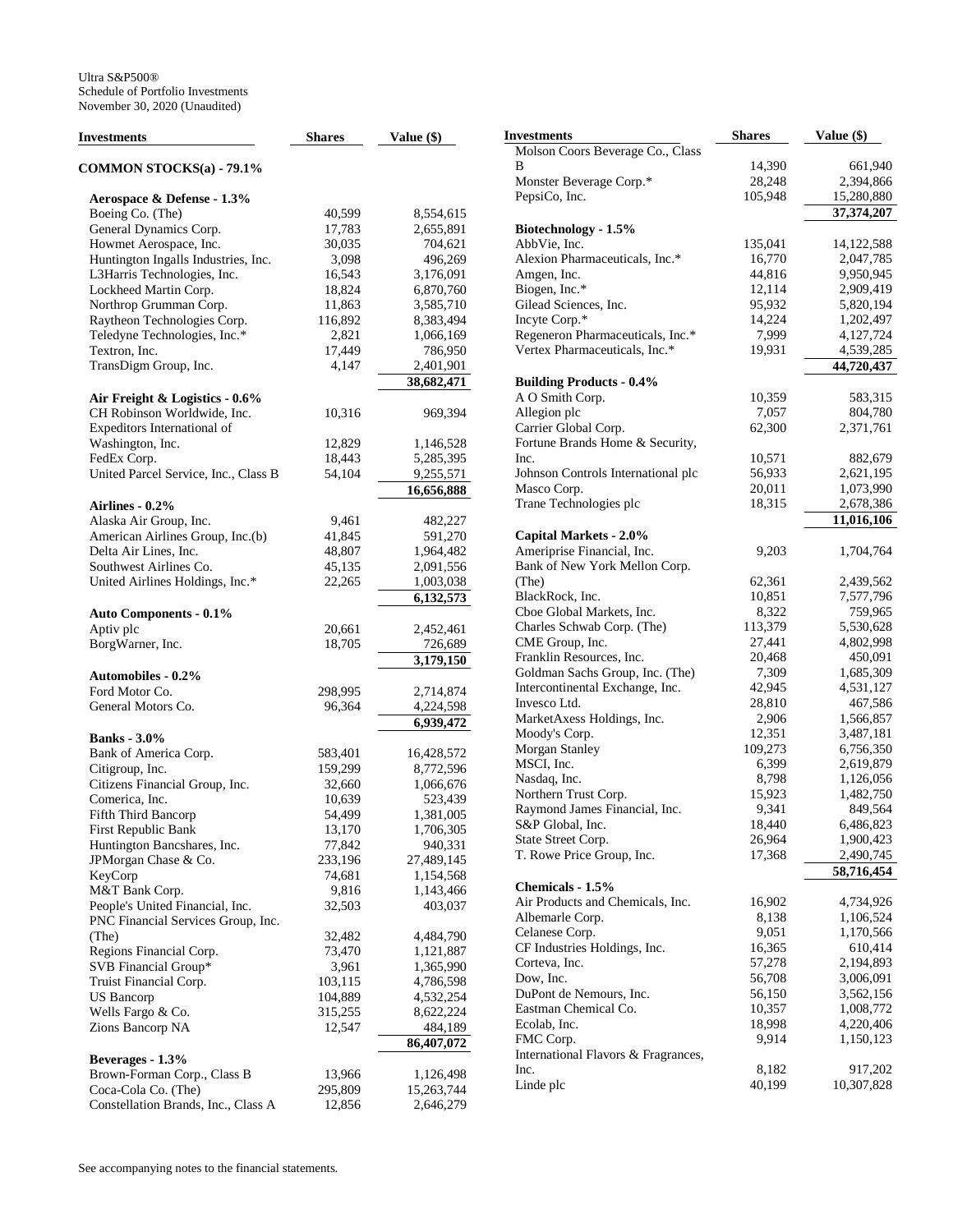| Investments                                             | <b>Shares</b> | Value (\$)             |
|---------------------------------------------------------|---------------|------------------------|
| LyondellBasell Industries NV,                           |               |                        |
| Class A                                                 | 19,669        | 1,673,832              |
| Mosaic Co. (The)                                        | 26,397        | 579,678                |
| PPG Industries, Inc.                                    | 18,056        | 2,650,079              |
| Sherwin-Williams Co. (The)                              | 6,271         | 4,688,388              |
|                                                         |               | 43,581,878             |
| <b>Commercial Services &amp; Supplies - 0.3%</b>        |               |                        |
| Cintas Corp.                                            | 6,653         | 2,363,811              |
| Copart, Inc.*                                           | 15,809        | 1,825,149              |
| Republic Services, Inc.                                 | 16,085        | 1,555,741              |
| Rollins, Inc.                                           | 11,285        | 645,277                |
| Waste Management, Inc.                                  | 29,740        | 3,542,926              |
|                                                         |               | 9,932,904              |
| <b>Communications Equipment - 0.6%</b>                  |               |                        |
| Arista Networks, Inc.*                                  | 4,188         | 1,133,692              |
| Cisco Systems, Inc.                                     | 323,932       | 13,935,555             |
| F5 Networks, Inc.*                                      | 4,680         | 761,951                |
| Juniper Networks, Inc.<br>Motorola Solutions, Inc.      | 25,385        | 552,631                |
|                                                         | 12,991        | 2,228,346              |
|                                                         |               | 18,612,175             |
| <b>Construction &amp; Engineering - 0.1%</b>            |               |                        |
| Jacobs Engineering Group, Inc.                          | 9,963         | 1,074,410              |
| Quanta Services, Inc.                                   | 10,561        | 721,739                |
|                                                         |               | 1,796,149              |
| <b>Construction Materials - 0.1%</b>                    |               |                        |
| Martin Marietta Materials, Inc.<br>Vulcan Materials Co. | 4,764         | 1,265,461              |
|                                                         | 10,134        | 1,415,213              |
|                                                         |               | 2,680,674              |
| <b>Consumer Finance - 0.4%</b><br>American Express Co.  | 49,903        |                        |
| Capital One Financial Corp.                             | 34,941        | 5,917,997<br>2,992,347 |
| <b>Discover Financial Services</b>                      | 23,444        | 1,785,730              |
| <b>Synchrony Financial</b>                              | 41,541        | 1,265,754              |
|                                                         |               | 11,961,828             |
| Containers & Packaging - 0.3%                           |               |                        |
| Amcor plc                                               | 120,017       | 1,359,792              |
| Avery Dennison Corp.                                    | 6,386         | 953,685                |
| Ball Corp.                                              | 24,988        | 2,399,098              |
| International Paper Co.                                 | 30,079        | 1,488,309              |
| Packaging Corp. of America                              | 7,257         | 943,410                |
| Sealed Air Corp.                                        | 11,912        | 536,755                |
| Westrock Co.                                            | 19,867        | 838,586                |
|                                                         |               | 8,519,635              |
| Distributors - 0.1%                                     |               |                        |
| Genuine Parts Co.                                       | 11,039        | 1,085,906              |
| LKQ Corp.*                                              | 21,421        | 754,448                |
| Pool Corp.                                              | 3,066         | 1,061,173              |
|                                                         |               | 2,901,527              |
| <b>Diversified Financial Services - 1.2%</b>            |               |                        |
| Berkshire Hathaway, Inc., Class B*                      | 151,675       | 34,719,924             |
|                                                         |               |                        |
| <b>Diversified Telecommunication Services - 1.2%</b>    |               |                        |
| AT&T, Inc.                                              | 545,187       | 15,674,126             |
| CenturyLink, Inc.                                       | 75,583        | 789,842                |
| Verizon Communications, Inc.                            | 316,555       | 19,123,088             |
|                                                         |               | 35,587,056             |
| <b>Electric Utilities - 1.4%</b>                        |               |                        |
| Alliant Energy Corp.                                    | 19,102        | 1,004,765              |
| American Electric Power Co., Inc.                       | 37,965        | 3,222,849              |
| Duke Energy Corp.                                       | 56,273        | 5,214,256              |
| <b>Edison International</b>                             | 28,940        | 1,775,758              |
| Entergy Corp.                                           | 15,320        | 1,667,582              |
| Evergy, Inc.                                            | 17,356        | 961,696                |

| <b>Investments</b>                                         | <b>Shares</b>    | Value (\$) |
|------------------------------------------------------------|------------------|------------|
| <b>Eversource Energy</b>                                   | 26,220           | 2,294,512  |
| Exelon Corp.                                               | 74,567           | 3,062,467  |
| FirstEnergy Corp.                                          | 41,481           | 1,101,735  |
| NextEra Energy, Inc.                                       | 149,867          | 11,028,713 |
| NRG Energy, Inc.                                           | 18,681           | 611,803    |
| Pinnacle West Capital Corp.                                | 8,612            | 704,892    |
| PPL Corp.                                                  | 58,825           | 1,671,807  |
| Southern Co. (The)                                         | 80,812           | 4,836,598  |
| Xcel Energy, Inc.                                          | 40,197           | 2,707,670  |
| <b>Electrical Equipment - 0.4%</b>                         |                  | 41,867,103 |
| AMETEK, Inc.                                               | 17,571           | 2,082,691  |
| Eaton Corp. plc                                            | 30,615           | 3,707,783  |
| Emerson Electric Co.                                       | 45,726           | 3,512,671  |
| Rockwell Automation, Inc.                                  | 8,874            | 2,267,839  |
|                                                            |                  | 11,570,984 |
| Electronic Equipment, Instruments & Components - 0.5%      |                  |            |
| Amphenol Corp., Class A                                    | 22,831           | 2,986,523  |
| CDW Corp.                                                  |                  |            |
| Corning, Inc.                                              | 10,917<br>58,226 | 1,424,559  |
|                                                            |                  | 2,178,817  |
| FLIR Systems, Inc.                                         | 10,033           | 383,662    |
| IPG Photonics Corp.*                                       | 2,730            | 565,137    |
| Keysight Technologies, Inc.*                               | 14,320           | 1,718,973  |
| TE Connectivity Ltd.                                       | 25,254           | 2,878,198  |
| Vontier Corp.*                                             | 10,317           | 342,215    |
| Zebra Technologies Corp., Class                            |                  |            |
| A*                                                         | 4,082            | 1,544,711  |
|                                                            |                  | 14,022,795 |
| <b>Energy Equipment &amp; Services - 0.2%</b>              |                  |            |
| Baker Hughes Co.                                           | 50,220           | 940,118    |
| Halliburton Co.                                            | 67,218           | 1,115,147  |
| National Oilwell Varco, Inc.                               | 29,711           | 364,257    |
| Schlumberger NV                                            | 106,214          | 2,208,189  |
| TechnipFMC plc                                             | 32,319           | 268,571    |
| Entertainment - 1.6%                                       |                  | 4,896,282  |
| Activision Blizzard, Inc.                                  | 59,062           | 4,694,248  |
| Electronic Arts, Inc.*                                     | 22,098           | 2,823,019  |
| Live Nation Entertainment, Inc.*                           | 10,875           | 713,944    |
| Netflix, Inc.*                                             | 33,745           | 16,558,671 |
| Take-Two Interactive Software,                             |                  |            |
| $Inc.*$                                                    | 8,749            | 1,579,282  |
| Walt Disney Co. (The)                                      | 138,267          | 20,464,899 |
|                                                            |                  | 46,834,063 |
| <b>Equity Real Estate Investment Trusts (REITs) - 1.9%</b> |                  |            |
| Alexandria Real Estate Equities,                           |                  |            |
| Inc.                                                       | 8,975            | 1,469,477  |
| American Tower Corp.                                       | 33,941           | 7,847,159  |
| Apartment Investment and                                   |                  |            |
| Management Co., Class A                                    | 13,865           | 420,803    |
| AvalonBay Communities, Inc.                                | 10,769           | 1,794,008  |
| Boston Properties, Inc.                                    | 10,837           | 1,063,760  |
| Crown Castle International Corp.                           | 32,112           | 5,381,008  |
| Digital Realty Trust, Inc.                                 | 20,582           | 2,773,424  |
| Duke Realty Corp.                                          | 28,354           | 1,079,153  |
| Equinix, Inc.                                              | 6,773            | 4,726,132  |
| <b>Equity Residential</b>                                  | 26,206           | 1,517,852  |
| Essex Property Trust, Inc.                                 | 4,990            | 1,226,941  |
| Extra Space Storage, Inc.                                  | 9,876            | 1,113,321  |
| Federal Realty Investment Trust                            | 5,266            | 459,300    |
| Healthpeak Properties, Inc.                                | 41,191           | 1,188,772  |
| Host Hotels & Resorts, Inc.                                | 53,965           | 757,129    |
| Iron Mountain, Inc.                                        | 22,049           | 606,347    |
|                                                            |                  |            |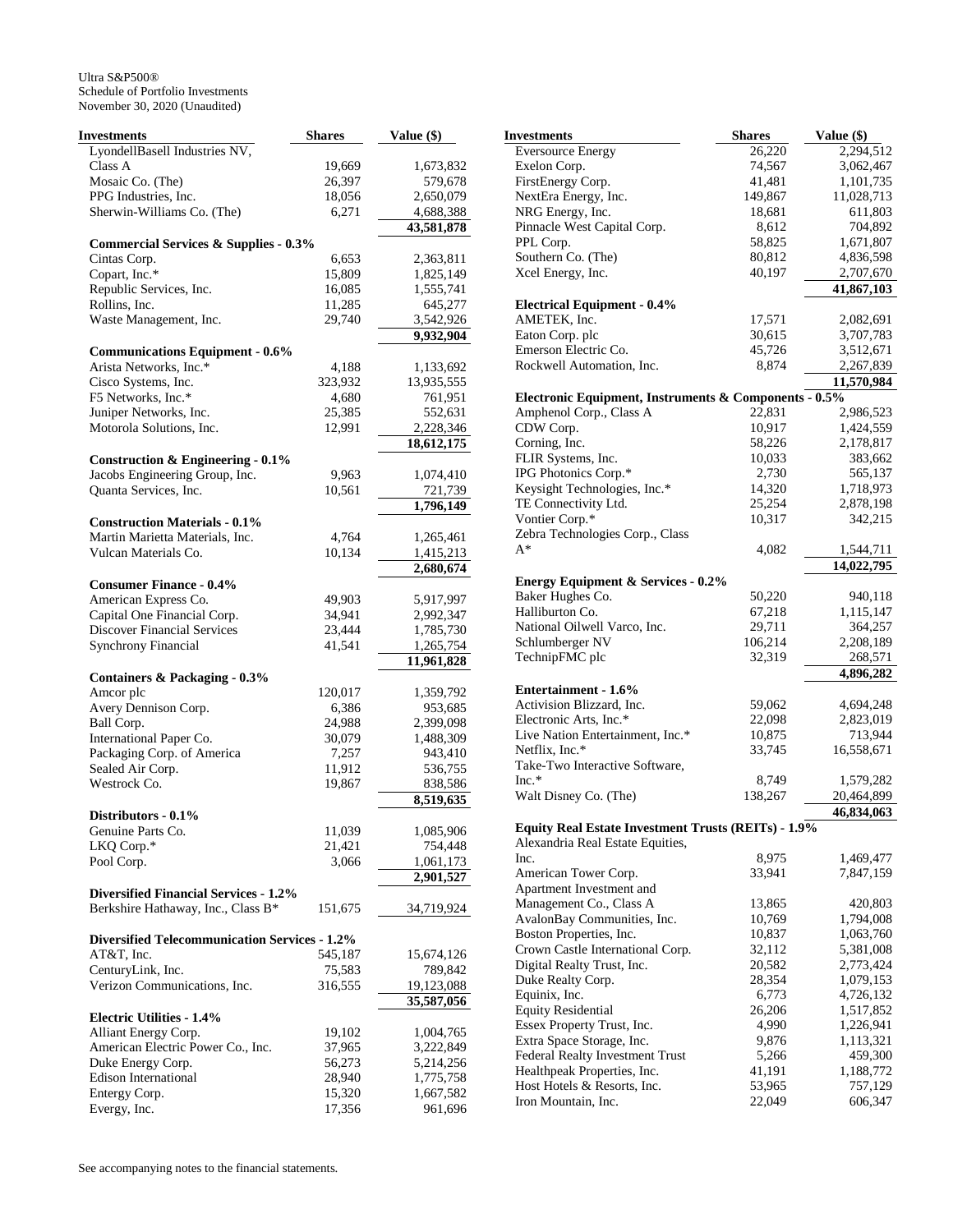| Investments                             | <b>Shares</b> | Value (\$)              |
|-----------------------------------------|---------------|-------------------------|
| Kimco Realty Corp.                      | 33,094        | 477,877                 |
| Mid-America Apartment                   |               |                         |
| Communities, Inc.                       | 8,751         | 1,104,026               |
| Prologis, Inc.                          | 56,495        | 5,652,325               |
| Public Storage                          | 11,637        | 2,612,041               |
| Realty Income Corp.                     | 26,402        | 1,583,328               |
| Regency Centers Corp.                   | 12,079        | 550,561                 |
| SBA Communications Corp.                | 8,565         | 2,459,697               |
| Simon Property Group, Inc.              | 24,886        | 2,054,837               |
| SL Green Realty Corp.                   | 5,605         | 324,529                 |
| UDR, Inc.                               | 22,578        | 868,576                 |
| Ventas, Inc.                            | 28,514        | 1,366,106               |
| Vornado Realty Trust                    | 11,991        | 466,570                 |
| Welltower, Inc.                         | 31,917        | 2,010,133               |
| Weyerhaeuser Co.                        | 57,103        | 1,658,271               |
|                                         |               | 56,613,463              |
| Food & Staples Retailing - 1.3%         |               |                         |
| Costco Wholesale Corp.                  | 33,784        | 13,235,558              |
| Kroger Co. (The)                        | 59,525        | 1,964,325               |
| Sysco Corp.                             | 38,912        | 2,774,036               |
| Walgreens Boots Alliance, Inc.          | 55,033        | 2,091,804               |
| Walmart, Inc.                           | 106,248       | 16,233,632              |
|                                         |               | 36,299,355              |
| Food Products - 0.8%                    |               |                         |
| Archer-Daniels-Midland Co.              | 42,516        | 2,116,021               |
| Campbell Soup Co.                       | 15,488        | 774,710                 |
| Conagra Brands, Inc.                    | 37,378        | 1,366,540               |
| General Mills, Inc.                     | 46,746        | 2,843,092               |
| Hershey Co. (The)                       | 11,279        | 1,668,051               |
| Hormel Foods Corp.                      | 21,471        | 1,013,002               |
| J M Smucker Co. (The)                   | 8,729         | 1,023,039               |
| Kellogg Co.                             | 19,417        | 1,240,940               |
| Kraft Heinz Co. (The)                   | 49,558        | 1,632,441               |
| Lamb Weston Holdings, Inc.              | 11,119        | 804,793                 |
| McCormick & Co., Inc. (Non-             |               |                         |
| Voting)                                 | 9,484         | 1,773,318               |
| Mondelez International, Inc., Class     |               |                         |
| A                                       | 109,283       | 6,278,308               |
| Tyson Foods, Inc., Class A              | 22,516        |                         |
|                                         |               | 1,468,043<br>24,002,298 |
| Gas Utilities - $0.0\%$ (c)             |               |                         |
| Atmos Energy Corp.                      | 9,439         | 905,106                 |
|                                         |               |                         |
| Health Care Equipment & Supplies - 3.0% |               |                         |
| <b>Abbott Laboratories</b>              | 135,489       | 14,662,620              |
| ABIOMED, Inc.*                          | 3,447         | 944,823                 |
| Align Technology, Inc.*                 | 5,486         | 2,640,357               |
| Baxter International, Inc.              | 38,735        | 2,946,571               |
| Becton Dickinson and Co.                | 22,180        | 5,208,751               |
| Boston Scientific Corp.*                | 109,472       | 3,628,997               |
| Cooper Cos., Inc. (The)                 | 3,759         | 1,260,092               |
| Danaher Corp.                           | 48,312        | 10,852,325              |
| DENTSPLY SIRONA, Inc.                   | 16,718        | 850,779                 |
| DexCom, Inc.*                           | 7,326         | 2,341,976               |
| Edwards Lifesciences Corp.*             | 47,574        | 3,990,983               |
| Hologic, Inc.*                          | 19,817        | 1,369,949               |
| IDEXX Laboratories, Inc.*               | 6,508         | 3,000,058               |
| Intuitive Surgical, Inc.*               | 8,955         | 6,501,778               |
| Medtronic plc                           | 102,856       | 11,694,727              |
| ResMed, Inc.                            | 11,088        | 2,324,045               |
| STERIS plc                              | 6,508         | 1,261,315               |
| Stryker Corp.                           | 25,004        | 5,835,934               |
| Teleflex, Inc.                          | 3,559         | 1,362,207               |
|                                         |               |                         |

| Investments                                               | <b>Shares</b>    | Value (\$)              |
|-----------------------------------------------------------|------------------|-------------------------|
| Varian Medical Systems, Inc.*                             | 6,973            | 1,213,162               |
| West Pharmaceutical Services, Inc.                        | 5,650            | 1,554,654               |
| Zimmer Biomet Holdings, Inc.                              | 15,843           | 2,362,508               |
|                                                           |                  | 87,808,611              |
| <b>Health Care Providers &amp; Services - 2.2%</b>        |                  |                         |
| AmerisourceBergen Corp.                                   | 11,246           | 1,159,575               |
| Anthem, Inc.                                              | 19,245           | 5,995,202               |
| Cardinal Health, Inc.                                     | 22,377           | 1,221,560               |
| Centene Corp.*                                            | 44,340           | 2,733,561               |
| Cigna Corp.                                               | 28,098           | 5,876,416               |
| CVS Health Corp.                                          | 100,139          | 6,788,423               |
| DaVita, Inc.*                                             | 5,757            | 632,407                 |
| HCA Healthcare, Inc.                                      | 20,175           | 3,028,469               |
| Henry Schein, Inc.*                                       | 10,924           | 702,522                 |
| Humana, Inc.                                              | 10,122           | 4,054,063               |
| Laboratory Corp. of America                               |                  |                         |
| Holdings*                                                 | 7,452            | 1,489,208               |
| McKesson Corp.                                            | 12,410           | 2,232,683               |
| Quest Diagnostics, Inc.                                   | 10,276           | 1,274,019               |
| UnitedHealth Group, Inc.                                  | 72,717           | 24,457,636              |
| Universal Health Services, Inc.,                          |                  |                         |
| Class B                                                   | 5,945            | 776,298                 |
|                                                           |                  | $\overline{62,}422,042$ |
| <b>Health Care Technology - 0.1%</b>                      |                  |                         |
| Cerner Corp.                                              | 23,367           | 1,748,786               |
|                                                           |                  |                         |
| Hotels, Restaurants & Leisure - 1.3%                      |                  |                         |
| Carnival Corp.                                            | 39,628           | 791,767                 |
| Chipotle Mexican Grill, Inc.*                             | 2,140            | 2,759,380               |
| Darden Restaurants, Inc.                                  | 9,954            | 1,074,833               |
| Domino's Pizza, Inc.                                      | 3,010<br>21,219  | 1,181,636               |
| Hilton Worldwide Holdings, Inc.<br>Las Vegas Sands Corp.  |                  | 2,198,925               |
|                                                           | 25,131           | 1,400,048               |
| Marriott International, Inc., Class A<br>McDonald's Corp. | 20,349           | 2,581,678<br>12,380,381 |
| <b>MGM Resorts International</b>                          | 56,937           |                         |
|                                                           | 31,328           | 885,016                 |
| Norwegian Cruise Line Holdings<br>Ltd.*                   | 24,151           |                         |
| Royal Caribbean Cruises Ltd.                              | 13,633           | 552,333<br>1,074,417    |
| Starbucks Corp.                                           | 89,449           | 8,767,791               |
| Wynn Resorts Ltd.                                         | 7,427            | 746,414                 |
| Yum! Brands, Inc.                                         | 23,063           | 2,440,065               |
|                                                           |                  | 38,834,684              |
| <b>Household Durables - 0.3%</b>                          |                  |                         |
| DR Horton, Inc.                                           |                  |                         |
| Garmin Ltd.                                               | 25,325<br>11,414 | 1,886,712<br>1,332,699  |
| Leggett & Platt, Inc.                                     | 10,130           | 436,603                 |
| Lennar Corp., Class A                                     | 21,014           | 1,594,122               |
| Mohawk Industries, Inc.*                                  | 4,576            | 575,798                 |
| Newell Brands, Inc.                                       | 28,895           | 614,308                 |
| NVR, Inc.*                                                | 267              | 1,067,247               |
| PulteGroup, Inc.                                          | 20,520           | 895,288                 |
| Whirlpool Corp.                                           | 4,766            | 927,511                 |
|                                                           |                  | 9,330,288               |
| <b>Household Products - 1.4%</b>                          |                  |                         |
| Church & Dwight Co., Inc.                                 | 18,923           | 1,660,871               |
| Clorox Co. (The)                                          | 9,657            | 1,959,985               |
| Colgate-Palmolive Co.                                     | 65,606           | 5,618,498               |
| Kimberly-Clark Corp.                                      | 26,096           | 3,635,434               |
| Procter & Gamble Co. (The)                                | 190,500          | 26,454,735              |
|                                                           |                  | 39,329,523              |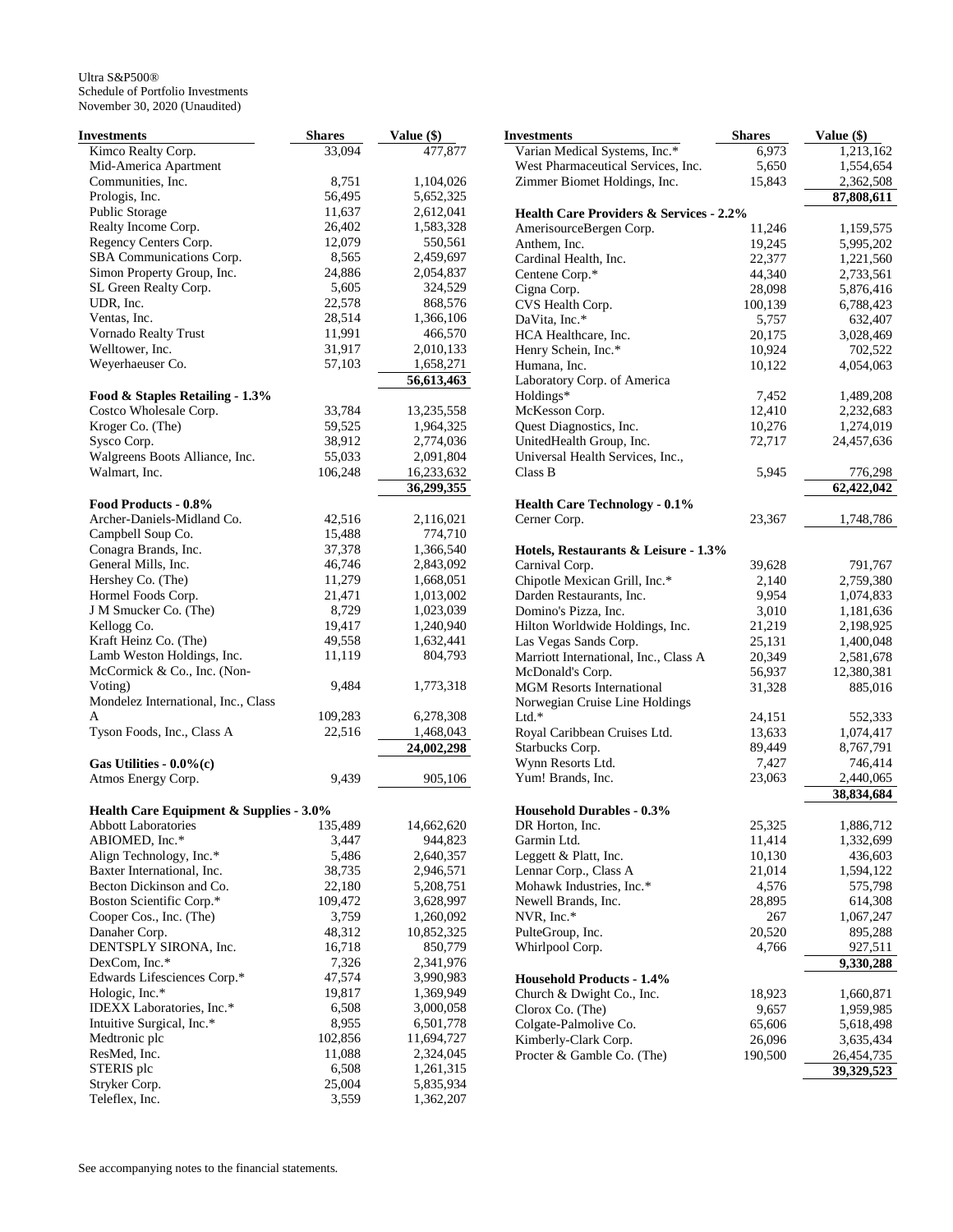| Investments                                                     | <b>Shares</b> | Value (\$)   |
|-----------------------------------------------------------------|---------------|--------------|
| Independent Power and Renewable Electricity Producers - 0.0%(c) |               |              |
| AES Corp. (The)                                                 | 50,894        | 1,040,273    |
|                                                                 |               |              |
| <b>Industrial Conglomerates - 1.0%</b>                          |               |              |
| 3M Co.                                                          | 44,075        | 7,613,075    |
| General Electric Co.                                            | 669,780       | 6,818,360    |
| Honeywell International, Inc.                                   | 53,699        | 10,950,300   |
| Roper Technologies, Inc.                                        | 8,012         | 3,421,124    |
|                                                                 |               | 28,802,859   |
| Insurance - 1.5%                                                |               |              |
| Aflac, Inc.                                                     | 50,732        | 2,228,657    |
| Allstate Corp. (The)                                            | 23,897        | 2,445,858    |
| American International Group, Inc.                              | 65,914        | 2,533,734    |
| Aon plc, Class A                                                | 17,726        | 3,631,880    |
| Arthur J Gallagher & Co.                                        | 14,653        | 1,691,103    |
| Assurant, Inc.                                                  | 4,564         | 589,304      |
| Chubb Ltd.                                                      | 34,538        | 5, 105, 753  |
| Cincinnati Financial Corp.                                      | 11,447        | 873,978      |
| Everest Re Group Ltd.                                           | 3,058         | 695,175      |
| Globe Life, Inc.                                                | 7,498         |              |
|                                                                 |               | 698,064      |
| Hartford Financial Services Group,                              |               |              |
| Inc. (The)                                                      | 27,408        | 1,211,434    |
| Lincoln National Corp.                                          | 13,900        | 656,358      |
| Loews Corp.                                                     | 18,240        | 764,438      |
| Marsh & McLennan Cos., Inc.                                     | 38,758        | 4,443,217    |
| MetLife, Inc.                                                   | 59,034        | 2,725,600    |
| Principal Financial Group, Inc.                                 | 19,535        | 972,648      |
| Progressive Corp. (The)                                         | 44,793        | 3,901,918    |
| Prudential Financial, Inc.                                      | 30,225        | 2,285,614    |
| Travelers Cos., Inc. (The)                                      | 19,374        | 2,511,839    |
| <b>Unum Group</b>                                               | 15,576        | 346,254      |
| W R Berkley Corp.                                               | 10,760        | 700,799      |
| Willis Towers Watson plc                                        | 9,860         | 2,052,753    |
|                                                                 |               | 43,066,378   |
| <b>Interactive Media &amp; Services - 4.6%</b>                  |               |              |
| Alphabet, Inc., Class A*                                        | 22,991        | 40,335,410   |
| Alphabet, Inc., Class C*                                        | 22,465        | 39,555,024   |
| Facebook, Inc., Class A*                                        | 183,937       | 50,945,031   |
| Twitter, Inc.*                                                  | 60,521        | 2,814,832    |
|                                                                 |               | 133,650,297  |
| <b>Internet &amp; Direct Marketing Retail - 4.0%</b>            |               |              |
| Amazon.com, Inc.*                                               | 32,577        | 103,205,239  |
| Booking Holdings, Inc.*                                         | 3,133         | 6,355,134    |
| eBay, Inc.                                                      | 50,876        | 2,565,677    |
| Etsy, Inc.*                                                     | 9,130         | 1,467,191    |
| Expedia Group, Inc.                                             | 10,384        | 1,292,704    |
|                                                                 |               | 114,885,945  |
| IT Services - 4.4%                                              |               |              |
| Accenture plc, Class A                                          | 48,680        | 12, 125, 701 |
| Akamai Technologies, Inc.*                                      | 12,450        | 1,288,700    |
| Automatic Data Processing, Inc.                                 | 32,900        | 5,720,652    |
| Broadridge Financial Solutions,                                 |               |              |
| Inc.                                                            | 8,812         | 1,294,307    |
| <b>Cognizant Technology Solutions</b>                           |               |              |
|                                                                 |               |              |
| Corp., Class A                                                  | 41,491        | 3,241,692    |
| DXC Technology Co.                                              | 19,450        | 426,150      |
| <b>Fidelity National Information</b>                            |               |              |
| Services, Inc.                                                  | 47,410        | 7,036,118    |
| Fiserv, Inc.*                                                   | 42,529        | 4,898,490    |
| FleetCor Technologies, Inc.*                                    | 6,431         | 1,705,566    |
| Gartner, Inc.*                                                  | 6,828         | 1,037,856    |
| Global Payments, Inc.                                           | 22,897        | 4,469,265    |

| Investments                            | <b>Shares</b> | Value (\$)   |
|----------------------------------------|---------------|--------------|
| <b>International Business Machines</b> |               |              |
| Corp.                                  | 68,145        | 8,417,270    |
| Jack Henry & Associates, Inc.          | 5,864         | 943,283      |
| Leidos Holdings, Inc.                  | 10,227        | 1,029,859    |
| Mastercard, Inc., Class A              | 67,592        | 22,745,384   |
| Paychex, Inc.                          | 24,514        | 2,283,479    |
| PayPal Holdings, Inc.*                 | 89,778        | 19,223,265   |
| VeriSign, Inc.*                        | 7,734         | 1,552,369    |
| Visa, Inc., Class A                    | 129,009       | 27, 137, 043 |
| Western Union Co. (The)                | 31,449        | 709,489      |
|                                        |               | 127,285,938  |
| Leisure Products - 0.0%(c)             |               |              |
| Hasbro, Inc.                           | 9,751         | 907,136      |
|                                        |               |              |
| Life Sciences Tools & Services - 1.0%  |               |              |
| Agilent Technologies, Inc.             | 23,591        | 2,757,788    |
| Bio-Rad Laboratories, Inc., Class      |               |              |
| $A^*$                                  | 1,637         | 881,525      |
| Illumina, Inc.*                        | 11,172        | 3,598,389    |
| IQVIA Holdings, Inc.*                  | 14,635        | 2,473,169    |
| Mettler-Toledo International, Inc.*    | 1,835         | 2,110,323    |
| PerkinElmer, Inc.                      | 8,555         | 1,137,815    |
| Thermo Fisher Scientific, Inc.         | 30,270        | 14,074,945   |
| Waters Corp.*                          | 4,738         | 1,099,263    |
|                                        |               | 28, 133, 217 |
| Machinery - 1.4%                       |               |              |
| Caterpillar, Inc.                      | 41,435        | 7,192,702    |
| Cummins, Inc.                          | 11,299        | 2,611,990    |
| Deere & Co.                            | 23,971        | 6,271,293    |
| Dover Corp.                            | 11,016        | 1,344,282    |
| Flowserve Corp.                        | 9,960         | 339,437      |
| Fortive Corp.                          | 25,792        | 1,808,793    |
| IDEX Corp.                             | 5,777         | 1,115,828    |
| Illinois Tool Works, Inc.              | 22,015        | 4,647,146    |
| Ingersoll Rand, Inc.*                  | 28,402        | 1,257,357    |
| Otis Worldwide Corp.                   | 31,150        | 2,085,181    |
| PACCAR, Inc.                           | 26,487        | 2,305,958    |
| Parker-Hannifin Corp.                  | 9,844         | 2,630,907    |
| Pentair plc                            | 12,695        | 657,855      |
| Snap-on, Inc.                          | 4,167         | 732,767      |
| Stanley Black & Decker, Inc.           | 12,219        | 2,252,084    |
| Westinghouse Air Brake                 |               |              |
| Technologies Corp.                     | 13,688        | 1,003,330    |
| Xylem, Inc.                            | 13,770        | 1,321,507    |
|                                        |               | 39,578,417   |
| <b>Media - 1.1%</b>                    |               |              |
| Charter Communications, Inc.,          |               |              |
| Class $A^*$                            | 11,445        | 7,462,025    |
| Comcast Corp., Class A                 | 348,817       | 17,524,566   |
| Discovery, Inc., Class A*(b)           | 12,259        | 329,890      |
| Discovery, Inc., Class C*              | 23,687        | 568,962      |
| DISH Network Corp., Class A*           | 18,877        | 677,118      |
| Fox Corp., Class A                     | 26,298        | 758,434      |
| Fox Corp., Class B                     | 11,986        | 340,163      |
| Interpublic Group of Cos., Inc.        |               |              |
| (The)                                  | 29,836        | 664,746      |
| News Corp., Class A                    | 29,765        | 525,352      |
| News Corp., Class B                    | 9,318         | 165,954      |
| Omnicom Group, Inc.                    | 16,441        | 1,035,783    |
| ViacomCBS, Inc.                        | 43,138        | 1,521,909    |
|                                        |               | 31,574,902   |
| Metals $&$ Mining - $0.3\%$            |               |              |
| Freeport-McMoRan, Inc.                 | 111,120       | 2,599,097    |
|                                        |               |              |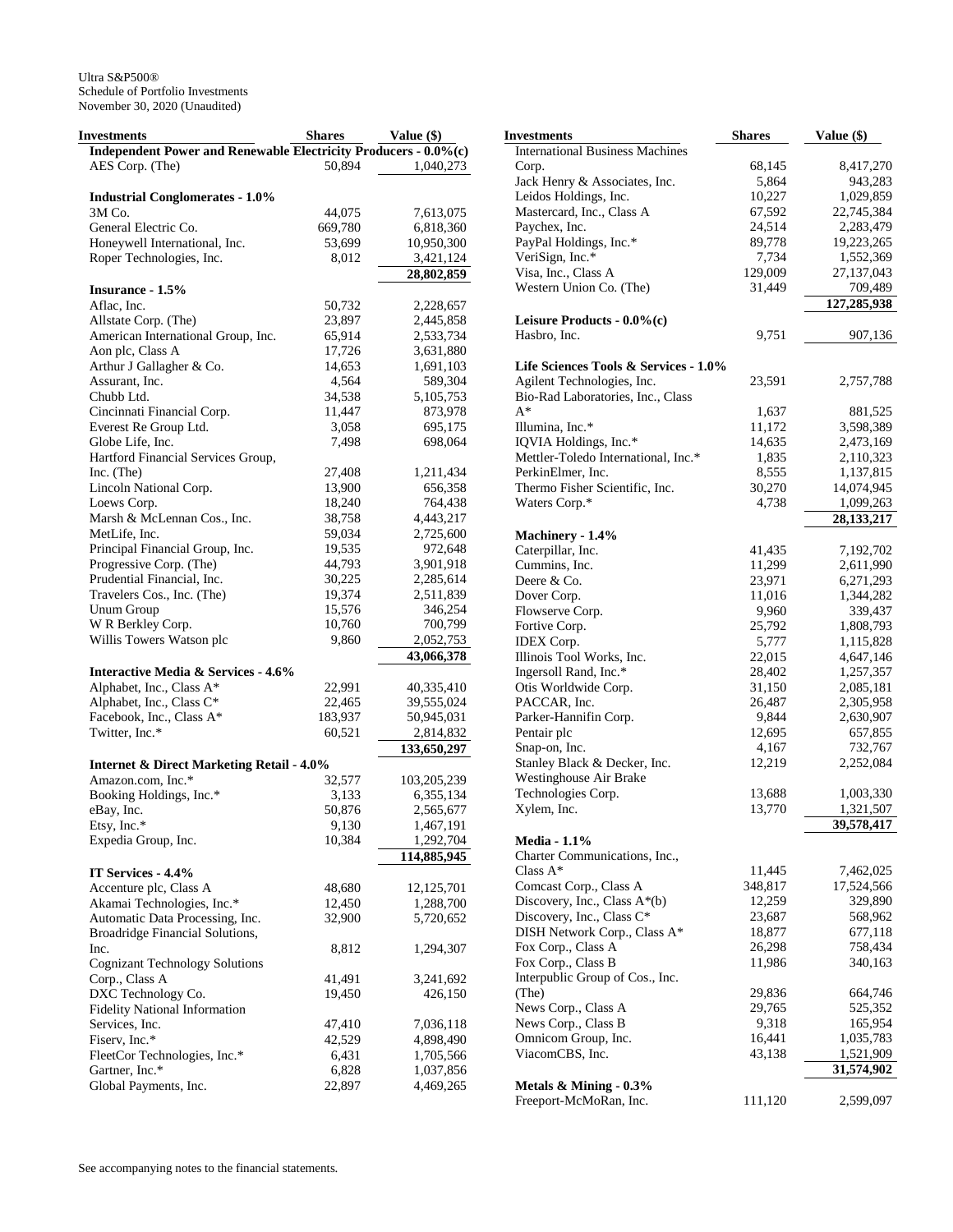| Investments                                 | <b>Shares</b> | Value (\$) |
|---------------------------------------------|---------------|------------|
| Newmont Corp.                               | 61,439        | 3,613,842  |
| Nucor Corp.                                 | 23,101        | 1,240,524  |
|                                             |               | 7,453,463  |
| <b>Multiline Retail - 0.4%</b>              |               |            |
| Dollar General Corp.                        | 19,055        | 4,165,042  |
| Dollar Tree, Inc.*                          | 18,150        | 1,982,706  |
| Target Corp.                                | 38,306        | 6,877,076  |
| <b>Multi-Utilities - 0.7%</b>               |               | 13,024,824 |
| Ameren Corp.                                | 18,906        | 1,470,509  |
| CenterPoint Energy, Inc.                    | 41,688        | 966,745    |
| CMS Energy Corp.                            | 21,906        | 1,348,095  |
| Consolidated Edison, Inc.                   | 25,595        | 1,951,619  |
| Dominion Energy, Inc.                       | 64,285        | 5,045,730  |
| DTE Energy Co.                              | 14,741        | 1,854,565  |
| NiSource, Inc.                              | 29,308        | 709,253    |
| Public Service Enterprise Group,            |               |            |
| Inc.                                        | 38,699        | 2,255,378  |
| Sempra Energy                               | 22,134        | 2,821,642  |
| WEC Energy Group, Inc.                      | 24,136        | 2,291,713  |
|                                             |               | 20,715,249 |
| Oil, Gas & Consumable Fuels - 1.7%          |               |            |
| Apache Corp.                                | 28,882        | 372,289    |
| Cabot Oil & Gas Corp.                       | 30,498        | 534,325    |
| Chevron Corp.                               | 147,300       | 12,841,614 |
| Concho Resources, Inc.                      | 15,051        | 865,131    |
| ConocoPhillips                              | 82,070        | 3,246,689  |
| Devon Energy Corp.                          | 29,290        | 409,767    |
| Diamondback Energy, Inc.                    | 12,087        | 482,997    |
| EOG Resources, Inc.                         | 44,552        | 2,088,598  |
| Exxon Mobil Corp.                           | 323,534       | 12,336,351 |
| Hess Corp.                                  | 20,917        | 986,864    |
| HollyFrontier Corp.                         | 11,405        | 266,763    |
| Kinder Morgan, Inc.                         | 148,953       | 2,141,944  |
| Marathon Oil Corp.                          | 60,406        | 357,603    |
| Marathon Petroleum Corp.                    | 49,790        | 1,935,835  |
| Occidental Petroleum Corp.                  | 64,055        | 1,009,507  |
| ONEOK, Inc.                                 | 33,989        | 1,219,185  |
| Phillips 66                                 | 33,415        | 2,024,281  |
| Pioneer Natural Resources Co.               | 12,570        | 1,264,291  |
| Valero Energy Corp.                         | 31,201        | 1,677,678  |
| Williams Cos., Inc. (The)                   | 92,858        | 1,948,161  |
|                                             |               | 48,009,873 |
| <b>Personal Products - 0.1%</b>             |               |            |
| Estee Lauder Cos., Inc. (The), Class        |               |            |
| A                                           | 17,260        | 4,234,223  |
|                                             |               |            |
| <b>Pharmaceuticals - 3.1%</b>               |               |            |
| Bristol-Myers Squibb Co.<br>Catalent, Inc.* | 172,466       | 10,761,878 |
|                                             | 12,559        | 1,207,422  |
| Eli Lilly and Co.                           | 60,745        | 8,847,509  |
| Johnson & Johnson                           | 201,458       | 29,146,943 |
| Merck & Co., Inc.                           | 193,531       | 15,557,957 |
| Perrigo Co. plc                             | 10,443        | 503,562    |
| Pfizer, Inc.                                | 425,198       | 16,289,335 |
| Viatris, Inc.*                              | 92,314        | 1,552,722  |
| Zoetis, Inc.                                | 36,357        | 5,830,936  |
| <b>Professional Services - 0.3%</b>         |               | 89,698,264 |
| Equifax, Inc.                               | 9,294         | 1,551,168  |
| IHS Markit Ltd.                             | 28,541        | 2,838,688  |
| Nielsen Holdings plc                        | 27,298        | 441,409    |
| Robert Half International, Inc.             | 8,772         | 562,987    |
|                                             |               |            |

|                | <b>Investments</b>                                         | <b>Shares</b>   | Value (\$)              |
|----------------|------------------------------------------------------------|-----------------|-------------------------|
| $12 \text{ }$  | Verisk Analytics, Inc.                                     | 12,425          | 2,464,002               |
| $^{24}$        |                                                            |                 | 7,858,254               |
| 53             | Real Estate Management & Development - 0.1%                |                 |                         |
|                | CBRE Group, Inc., Class A*                                 | 25,655          | 1,568,547               |
| $12 \text{ }$  |                                                            |                 |                         |
| )6             | Road & Rail - 0.8%                                         |                 |                         |
| 76             | CSX Corp.                                                  | 58,540          | 5,271,527               |
| $\frac{24}{1}$ | JB Hunt Transport Services, Inc.                           | 6,377           | 862,681                 |
|                | Kansas City Southern                                       | 7,220           | 1,344,147               |
| )9             | Norfolk Southern Corp.                                     | 19,520          | 4,626,630               |
| 15             | Old Dominion Freight Line, Inc.<br>Union Pacific Corp.     | 7,362<br>51,943 | 1,497,136<br>10,600,528 |
| 95<br>19       |                                                            |                 | 24,202,649              |
| 30             | Semiconductors & Semiconductor Equipment - 4.2%            |                 |                         |
| 55             | Advanced Micro Devices, Inc.*                              | 89,836          | 8,324,204               |
| 53             | Analog Devices, Inc.                                       | 28,278          | 3,932,904               |
|                | Applied Materials, Inc.                                    | 69,882          | 5,763,867               |
| 78             | Broadcom, Inc.                                             | 30,774          | 12,358,223              |
| $12 \text{ }$  | Intel Corp.                                                | 325,429         | 15,734,492              |
| 13             | KLA Corp.                                                  | 11,895          | 2,997,183               |
| 19             | Lam Research Corp.                                         | 11,143          | 5,043,990               |
|                | Maxim Integrated Products, Inc.                            | 20,429          | 1,696,424               |
| 39             | Microchip Technology, Inc.                                 | 19,317          | 2,596,012               |
| 25             | Micron Technology, Inc.*                                   | 85,011          | 5,448,355               |
| l 4            | NVIDIA Corp.                                               | 47,216          | 25,310,609              |
| 31             | Qorvo, Inc.*                                               | 8,745           | 1,370,167               |
| 39             | QUALCOMM, Inc.                                             | 86,332          | 12,705,480              |
| 57             | Skyworks Solutions, Inc.                                   | 12,782          | 1,804,435               |
| 97             | Teradyne, Inc.                                             | 12,705          | 1,401,870               |
| 98             | Texas Instruments, Inc.                                    | 70,086          | 11,301,368              |
| 51             | Xilinx, Inc.                                               | 18,697          | 2,721,348               |
| 54<br>53       | Software - 6.9%                                            |                 | 120,510,931             |
| 14             | Adobe, Inc.*                                               | 36,703          | 17,561,284              |
| $_{\rm{3}}$    | ANSYS, Inc.*                                               | 6,564           | 2,219,026               |
| 35             | Autodesk, Inc.*                                            | 16,778          | 4,701,699               |
| )7             | Cadence Design Systems, Inc.*                              | 21,323          | 2,479,865               |
| 35             | Citrix Systems, Inc.                                       | 9,453           | 1,171,416               |
| 31             | Fortinet, Inc.*                                            | 10,278          | 1,266,558               |
| 91             | Intuit, Inc.                                               | 20,032          | 7,051,665               |
| 78             | Microsoft Corp.                                            | 579,004         | 123,947,386             |
| 51             | NortonLifeLock, Inc.                                       | 45,222          | 824,397                 |
| 73             | Oracle Corp.                                               | 147,929         | 8,538,462               |
|                | Paycom Software, Inc.*                                     | 3,746           | 1,562,382               |
|                | salesforce.com, Inc.*                                      | 69,631          | 17,115,300              |
| 23             | ServiceNow, Inc.*                                          | 14,676          | 7,845,056               |
|                | Synopsys, Inc.*                                            | 11,613          | 2,641,957               |
|                | Tyler Technologies, Inc.*                                  | 3,079           | 1,316,580               |
| 78             |                                                            |                 | 200,243,033             |
| 22<br>)9       | <b>Specialty Retail - 1.8%</b><br>Advance Auto Parts, Inc. | 5,290           | 781,333                 |
| 13             | AutoZone, Inc.*                                            | 1,788           | 2,034,118               |
| 57             | Best Buy Co., Inc.                                         | 17,627          | 1,917,818               |
| 52             | CarMax, Inc.*                                              | 12,478          | 1,166,444               |
| $35^{\circ}$   | Gap, Inc. (The)                                            | 15,722          | 329,533                 |
| $^{22}$        | Home Depot, Inc. (The)                                     | 82,367          | 22,849,430              |
| 36             | L Brands, Inc.                                             | 17,861          | 693,185                 |
| 54             | Lowe's Cos., Inc.                                          | 57,827          | 9,010,603               |
|                | O'Reilly Automotive, Inc.*                                 | 5,668           | 2,507,750               |
| 58             | Ross Stores, Inc.                                          | 27,234          | 2,928,200               |
| 38             | Tiffany & Co.                                              | 8,265           | 1,086,682               |
| )9             | TJX Cos., Inc. (The)                                       | 91,749          | 5,826,979               |
| 37             | Tractor Supply Co.                                         | 8,893           | 1,252,223               |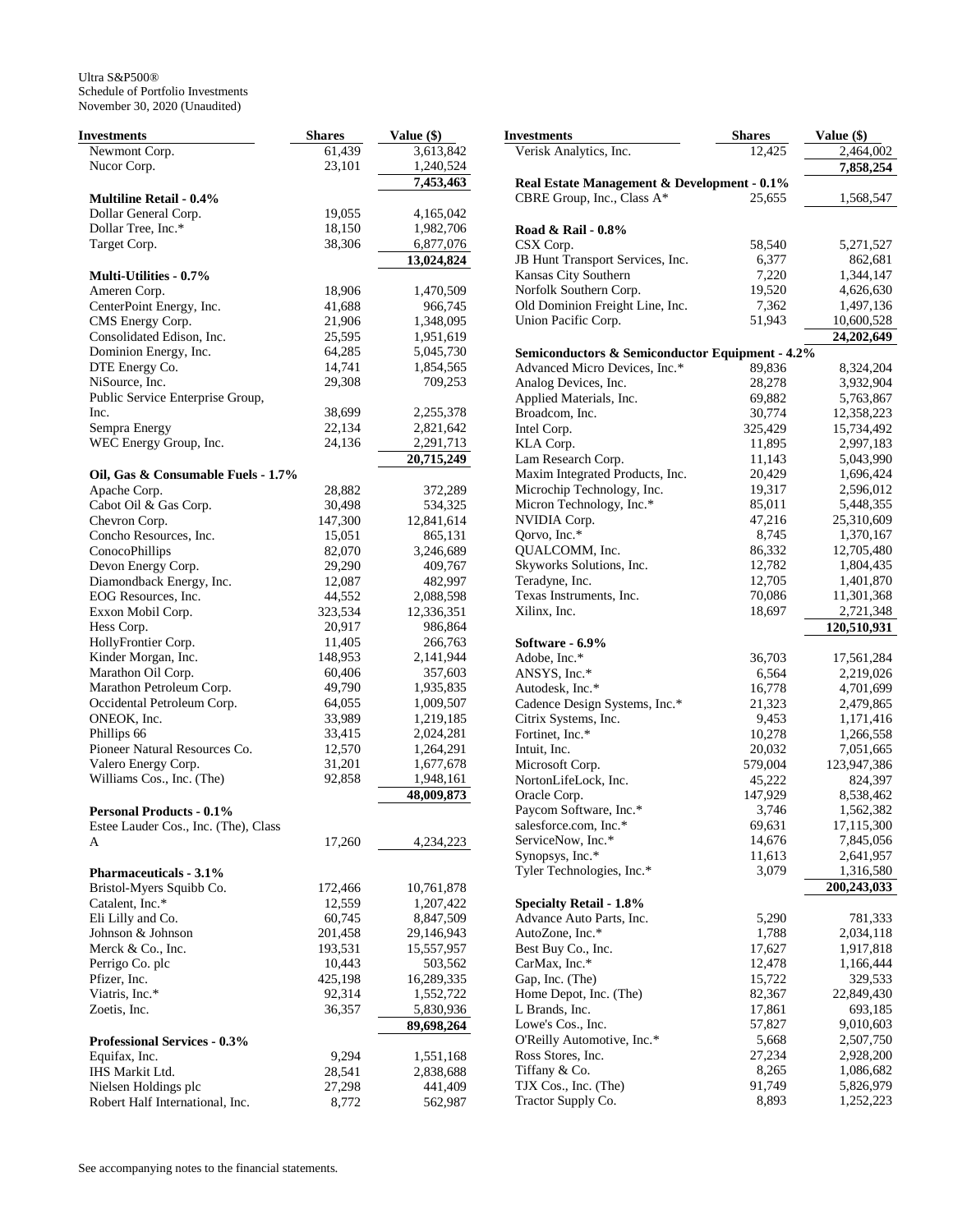| <b>Investments</b>                                | <b>Shares</b> | Value (\$)    |
|---------------------------------------------------|---------------|---------------|
| Ulta Beauty, Inc.*                                | 4,310         | 1,186,974     |
|                                                   |               | 53,571,272    |
| Technology Hardware, Storage & Peripherals - 5.3% |               |               |
| Apple, Inc.                                       | 1,230,125     | 146,446,381   |
| Hewlett Packard Enterprise Co.                    | 98,431        | 1,086,678     |
| HP, Inc.                                          | 105,097       | 2,304,777     |
| NetApp, Inc.                                      | 16,987        | 905,577       |
| Seagate Technology plc                            | 17,078        | 1,004,357     |
| Western Digital Corp.                             | 23,149        | 1,038,927     |
| Xerox Holdings Corp.                              | 13,691        | 299,696       |
|                                                   |               | 153,086,393   |
| Textiles, Apparel & Luxury Goods - 0.6%           |               |               |
| Hanesbrands, Inc.                                 | 26,640        | 378,288       |
| NIKE, Inc., Class B                               | 95,255        | 12,830,848    |
| PVH Corp.                                         | 5,428         | 431,472       |
| Ralph Lauren Corp.                                | 3,685         | 315,989       |
| Tapestry, Inc.                                    | 21,137        | 598,600       |
| Under Armour, Inc., Class A*                      | 14,426        | 239,039       |
| Under Armour, Inc., Class C*                      | 14,880        | 216,504       |
| VF Corp.                                          | 24,448        | 2,038,963     |
|                                                   |               | 17,049,703    |
| Tobacco - $0.5\%$                                 |               |               |
| Altria Group, Inc.                                | 142,200       | 5,663,826     |
| Philip Morris International, Inc.                 | 119,160       | 9,026,370     |
|                                                   |               | 14,690,196    |
| Trading Companies & Distributors - 0.2%           |               |               |
| Fastenal Co.                                      | 43,906        | 2,171,152     |
| United Rentals, Inc.*                             | 5,515         | 1,251,795     |
| WW Grainger, Inc.                                 | 3,444         | 1,440,625     |
|                                                   |               | 4,863,572     |
| <b>Water Utilities - 0.1%</b>                     |               |               |
| American Water Works Co., Inc.                    | 13,866        | 2,126,767     |
|                                                   |               |               |
| <b>Wireless Telecommunication Services - 0.2%</b> |               |               |
| T-Mobile US, Inc.*                                | 44,516        | 5,917,957     |
|                                                   |               |               |
| <b>TOTAL COMMON STOCKS</b>                        |               |               |
| (Cost \$2,219,168,041)                            |               | 2,294,354,495 |

## **SECURITIES LENDING REINVESTMENTS(d) - 0.0%(c)**

## **INVESTMENT COMPANIES - 0.0%(c)**

| BlackRock Liquidity FedFund, Institutional Class |         |         |
|--------------------------------------------------|---------|---------|
| $0.04\%$ (Cost \$628,452)                        | 628.452 | 628,452 |
|                                                  |         |         |

| <b>Principal</b> |            |  |  |
|------------------|------------|--|--|
| Amount (\$)      | Value (\$) |  |  |
|                  |            |  |  |
|                  |            |  |  |

## **SHORT-TERM INVESTMENTS - 1.4%**

## **REPURCHASE AGREEMENTS(e) - 1.4%**

| Repurchase Agreements with various  |            |            |
|-------------------------------------|------------|------------|
| counterparties, rates 0.07% -       |            |            |
| $0.08\%$ , dated $11/30/2020$ , due |            |            |
| $12/1/2020$ , total to be received  |            |            |
| \$41,257,023                        |            |            |
| (Cost \$41,256,942)                 | 41,256,942 | 41.256.942 |
|                                     |            |            |

| <b>Investments</b>                    | <b>Principal</b><br>Amount (\$) | Value (\$)    |
|---------------------------------------|---------------------------------|---------------|
|                                       |                                 |               |
| Total Investments - 80.5%             |                                 |               |
| (Cost \$2,261,053,435)                |                                 | 2.336.239.889 |
| Other assets less liabilities - 19.5% |                                 | 566,849,600   |
| <b>Net Assets - 100.0%</b>            |                                 | 2,903,089,489 |

\* Non-income producing security.

- (a) All or a portion of these securities are segregated in connection with obligations for swaps with a total value of \$356,029,192.
- (b) The security or a portion of this security is on loan at November 30, 2020. The total value of securities on loan at November 30, 2020 was \$654,041, collateralized in the form of cash with a value of \$628,452 that was reinvested in the securities shown in the Securities Lending Reinvestment section of the Schedule of Investments and \$76,379 of collateral in the form of U.S. Government Treasury Securities, interest rates ranging from 0.00% – 3.88%, and maturity dates ranging from December 10, 2020 – February 15, 2050; a total value of \$704,831.
- (c) Represents less than 0.05% of net assets.
- (d) The security was purchased with cash collateral held from securities on loan at November 30, 2020. The total value of securities purchased was \$628,452.
- (e) The Fund invests in Repurchase Agreements jointly with other funds in the Trust. See "Repurchase Agreements" in the Notes to Financial Statements to view the details of each individual agreement and counterparty as well as a description of the securities subject to repurchase.

As of November 30, 2020, the gross unrealized appreciation (depreciation) of investments based on the aggregate cost of investment securities and derivative instruments, if applicable, for federal income tax purposes was as follows:

| Aggregate gross unrealized appreciation | 599.331.818   |
|-----------------------------------------|---------------|
| Aggregate gross unrealized depreciation | (108.548.873) |
| Net unrealized appreciation             | 490.782.945   |
| Federal income tax cost                 | 2.371.791.119 |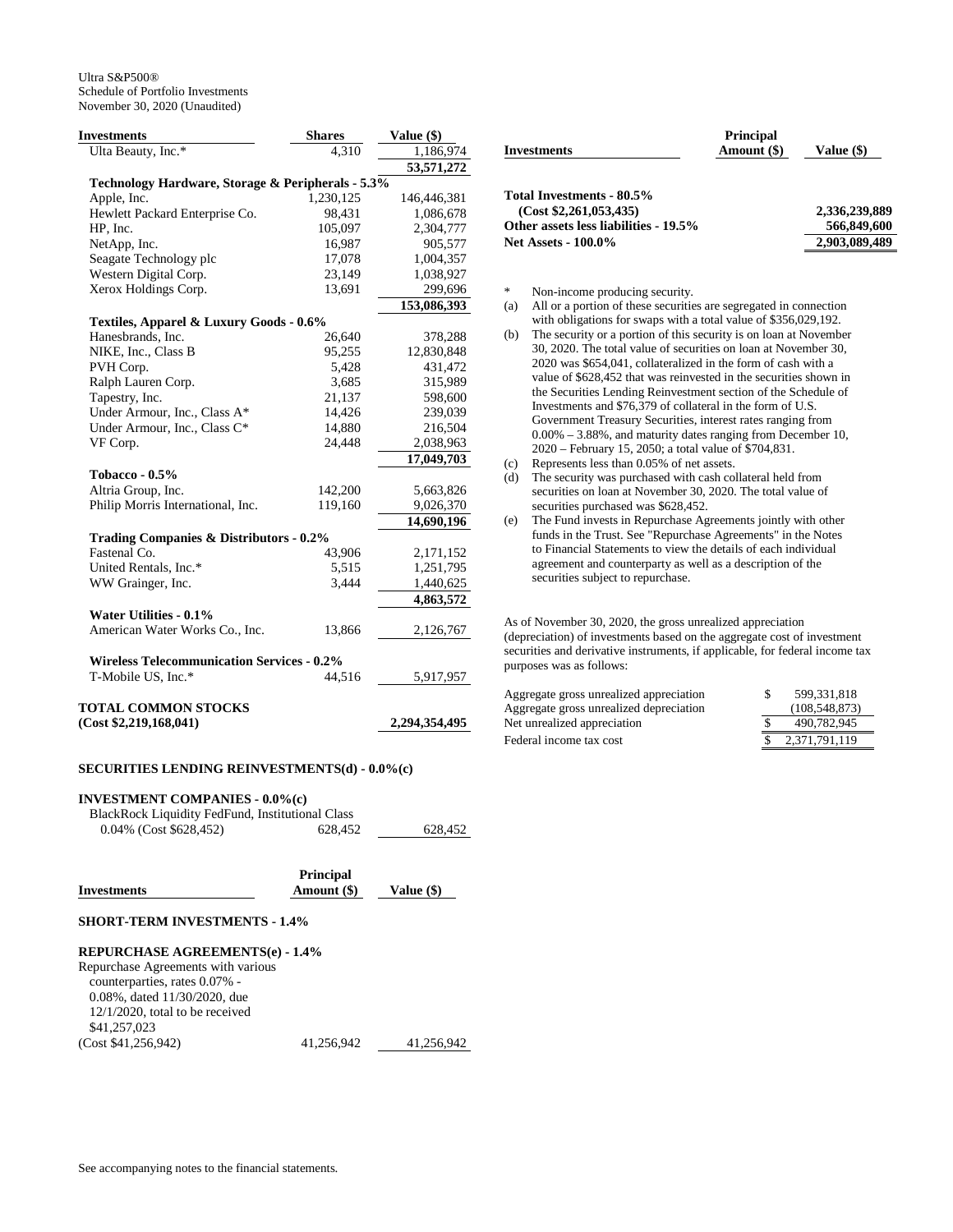## **Futures Contracts Purchased**

Ultra S&P500® had the following open long futures contracts as of November 30, 2020:

|                      | Number of | Expiration | Trading  |                        | v aluc allu<br><b>Unrealized</b> |
|----------------------|-----------|------------|----------|------------------------|----------------------------------|
|                      | Contracts | Date       | ∠urrencv | <b>Notional Amount</b> | <b>Appreciation</b>              |
| S&P 500 E-Mini Index | 909       | 12/18/2020 | USD      | 164,674,440            | 13.124.184                       |

**Value and** 

### **Swap Agreements<sup>a</sup>**

Ultra S&P500® had the following open non-exchange traded total return swap agreements as of November 30, 2020:

| <b>Notional</b><br>Amount (\$) | <b>Termination</b><br>Date <sup>b</sup> | <b>Counterparty</b>                                   | <b>Rate Paid</b> | (Received) <sup>c</sup> Underlying Instrument | <b>Value and</b><br><b>Unrealized</b><br><b>Appreciation</b> <sup>d</sup><br>$($ \$) | <b>Financial</b><br><b>Instruments</b><br>for the<br>Benefit of (the (the Fund)/<br>Fund)/the<br><b>Counterparty Counterparty</b><br>$($ \$) | Cash<br><b>Collateral</b> for<br>the Benefit of<br>the<br>$($ \$) | <b>Net</b><br>Amount <sup>e</sup> (\$) |
|--------------------------------|-----------------------------------------|-------------------------------------------------------|------------------|-----------------------------------------------|--------------------------------------------------------------------------------------|----------------------------------------------------------------------------------------------------------------------------------------------|-------------------------------------------------------------------|----------------------------------------|
|                                |                                         | Bank of                                               |                  |                                               |                                                                                      |                                                                                                                                              |                                                                   |                                        |
| 433,243,091                    | 12/7/2020                               | America NA                                            | 0.43%            | S&P 500®                                      | 75,691,823                                                                           | (75, 691, 823)                                                                                                                               |                                                                   |                                        |
|                                |                                         | <b>BNP</b> Paribas                                    |                  |                                               |                                                                                      |                                                                                                                                              |                                                                   |                                        |
| 499,708,886                    | 11/8/2021                               | <b>SA</b>                                             | 0.68%            | S&P 500®                                      | 30,295,532                                                                           | (30, 295, 532)                                                                                                                               |                                                                   |                                        |
| 96,422,277                     | 12/6/2021                               | Citibank NA                                           | 0.39%            | S&P 500®                                      | 3,096,994                                                                            |                                                                                                                                              | (3,096,994)                                                       |                                        |
| 739,221,764                    | 11/8/2021                               | <b>Credit Suisse</b><br>International                 | 0.63%            | S&P 500®                                      | 59,459,042                                                                           |                                                                                                                                              | (59, 459, 042)                                                    |                                        |
| 168,072,605                    | 3/8/2021                                | Goldman<br>Sachs<br>International<br>Goldman<br>Sachs | 0.65%            | S&P 500®<br>SPDR® S&P 500® ETF                | 96,009,470                                                                           |                                                                                                                                              |                                                                   |                                        |
| 650,469,681<br>818,542,286     | 12/7/2020                               | International                                         | 0.55%            | Trust                                         | 174,394,450<br>270.403.920                                                           | (270, 403, 920)                                                                                                                              |                                                                   |                                        |
| 39,312,794                     | 11/8/2021                               | Morgan<br>Stanley & Co.<br>International<br>plc       | 0.14%            | S&P 500®                                      | 5,827,343                                                                            | (5,827,343)                                                                                                                                  |                                                                   |                                        |
| 310,982,125                    | 1/6/2021                                | Societe<br>Generale                                   | 0.48%            | S&P 500®                                      | 55,306,140                                                                           | (55,306,140)                                                                                                                                 |                                                                   |                                        |
| 410,533,490                    | 12/6/2021                               | <b>UBS AG</b>                                         | 0.63%            | S&P 500®                                      | 13,129,197                                                                           | (8,068,197)                                                                                                                                  | (5,061,000)                                                       |                                        |
| 3,347,966,713                  |                                         |                                                       |                  | Total                                         | 513,209,991                                                                          |                                                                                                                                              |                                                                   |                                        |
|                                |                                         |                                                       |                  | Unrealized Appreciation                       | 513,209,991                                                                          |                                                                                                                                              |                                                                   |                                        |

<sup>a</sup> The Fund's Swap Agreements are not accounted for as hedging instruments under ASC 815.<br>b Agreements may be terminated at will by either party without penalty. Payment is due at term

b Agreements may be terminated at will by either party without penalty. Payment is due at termination/maturity.

c Reflects the floating financing rate, as of November 30, 2020, on the notional amount of the swap agreement paid to the counterparty or received from the counterparty, excluding any commissions. This amount is included as part of the unrealized appreciation/(depreciation).

<sup>d</sup> The Fund discloses amounts due to the Fund from the counterparty (unrealized appreciation on swap agreements) at period end as an asset on its Statement of Assets and Liabilities. Amounts due to the counterparty from the Fund (unrealized depreciation on swap agreements) are disclosed as a liability on its Statement of Assets and Liabilities. The Fund presents these amounts on a gross basis and does not offset or "net" these amounts on its Statement of Assets and Liabilities.

e Represents the "uncollateralized" amount due from or (to) the counterparty at period end. These amounts could be due to timing differences between the movement of collateral in relation to market movements, or due to agreement provisions allowing minimum "thresholds" that would need to be exceeded prior to the movement of collateral. To the extent that a net amount is due from a counterparty, the Fund would be exposed to the counterparty by such amount and could suffer losses or delays in recovery of that amount in the event of a counterparty default.

## **Abbreviations**

USD U.S. Dollar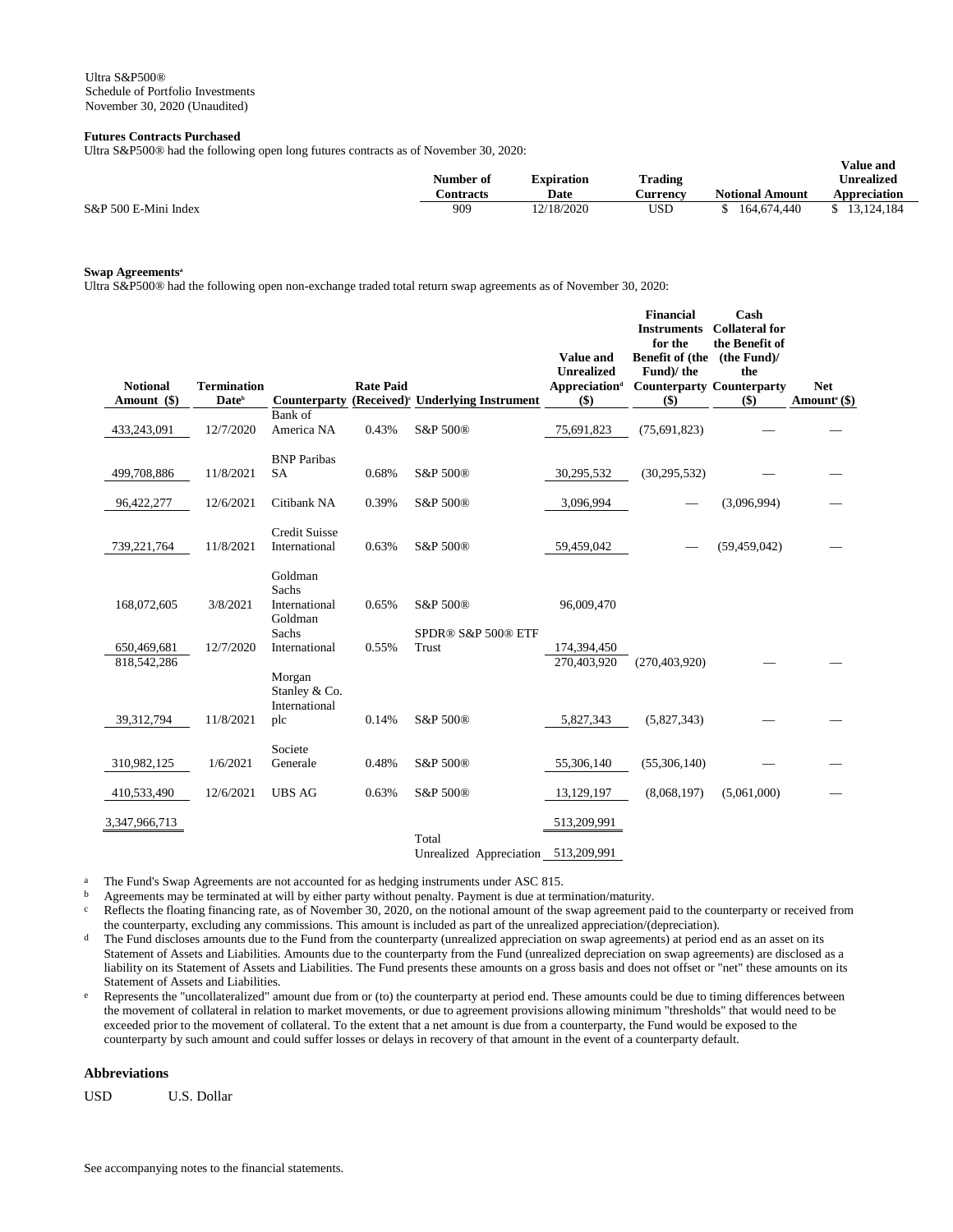| Investments                                                         | <b>Shares</b> | Value (\$)          |
|---------------------------------------------------------------------|---------------|---------------------|
| COMMON STOCKS(a) - 63.0%                                            |               |                     |
| Aerospace & Defense - 1.0%                                          |               |                     |
| AAR Corp.                                                           | 599           | 16,994              |
| Aerojet Rocketdyne Holdings, Inc.*                                  | 1,320         | 49,407              |
| AeroVironment, Inc.*                                                | 396           | 33,814              |
| Cubic Corp.                                                         | 566           | 33,145              |
| Kaman Corp.                                                         | 499           | 26,093              |
| Moog, Inc., Class A                                                 | 542           | 41,929              |
| National Presto Industries, Inc.                                    | 94            | 7,995               |
| Park Aerospace Corp.                                                | 339           | 4,315               |
| Triumph Group, Inc.                                                 | 940           | 12,380              |
|                                                                     |               | 226,072             |
| Air Freight & Logistics - 0.5%<br>Atlas Air Worldwide Holdings,     |               |                     |
| $Inc.*$                                                             | 472           | 26,342              |
| Echo Global Logistics, Inc.*                                        | 480           | 13,627              |
| Forward Air Corp.                                                   | 505           | 36,901              |
| Hub Group, Inc., Class A*                                           | 605           | 33,045              |
|                                                                     |               | 109,915             |
| Airlines - 0.4%<br>Allegiant Travel Co.                             | 235           | 39,995              |
| Hawaiian Holdings, Inc.                                             | 830           | 16,816              |
| SkyWest, Inc.                                                       | 906           | 38,894              |
|                                                                     |               | $\overline{95,705}$ |
| <b>Auto Components - 1.1%</b>                                       |               |                     |
| American Axle & Manufacturing                                       |               |                     |
| Holdings, Inc.*                                                     | 2,045         | 16,278              |
| Cooper Tire & Rubber Co.                                            | 908<br>305    | 36,075<br>10,346    |
| Cooper-Standard Holdings, Inc.*<br>Dorman Products, Inc.*           |               |                     |
| Gentherm, Inc.*                                                     | 521<br>590    | 48,125              |
| <b>LCI</b> Industries                                               | 454           | 33,547              |
| Motorcar Parts of America, Inc.*                                    | 343           | 57,104<br>6,901     |
| Patrick Industries, Inc.                                            | 398           | 25,090              |
| Standard Motor Products, Inc.                                       | 363           | 16,803              |
|                                                                     |               | 250,269             |
| <b>Automobiles - 0.1%</b>                                           |               |                     |
| Winnebago Industries, Inc.                                          | 608           | 32,181              |
| <b>Banks</b> - 5.3%                                                 |               |                     |
| Allegiance Bancshares, Inc.                                         | 339           | 10,733              |
| Ameris Bancorp                                                      | 1,255         | 42,683              |
| Banc of California, Inc.                                            | 799           | 10,627              |
| BancFirst Corp.                                                     | 336           | 18,221              |
| BankUnited, Inc.                                                    | 1,669         | 47,583              |
| Banner Corp.                                                        | 635           | 26,245              |
| Berkshire Hills Bancorp, Inc.<br>Boston Private Financial Holdings, | 910           | 14,924              |
| Inc.                                                                | 1,484         | 10,625              |
| Brookline Bancorp, Inc.                                             | 1,425         | 16,202              |
| Cadence Bancorp                                                     | 2,274         | 31,700              |
| Central Pacific Financial Corp.                                     | 508           | 8,326               |
| City Holding Co.                                                    | 289           | 18,984              |
| Columbia Banking System, Inc.                                       | 1,293         | 40,872              |
| Community Bank System, Inc.                                         | 966           | 60,133              |
| Customers Bancorp, Inc.*                                            | 523           | 8,833               |
| CVB Financial Corp.                                                 | 2,300         | 43,677              |
| Dime Community Bancshares, Inc.                                     | 513           | 7,413               |
| Eagle Bancorp, Inc.                                                 | 582           | 21,406              |
| FB Financial Corp.                                                  | 555           | 17,716              |
| First Bancorp/NC                                                    | 521           | 16,349              |

| Investments                                   | <b>Shares</b> | Value (\$)        |
|-----------------------------------------------|---------------|-------------------|
| First Bancorp/PR                              | 3,939         | 31,276            |
| First Commonwealth Financial                  |               |                   |
| Corp.                                         | 1,772         | 17,135            |
| <b>First Financial Bancorp</b>                | 1,769         | 28,392            |
| First Hawaiian, Inc.                          | 2,346         | 51,424            |
| First Midwest Bancorp, Inc.                   | 2,064         | 28,875            |
| Great Western Bancorp, Inc.                   | 993           | 16,315            |
| Hanmi Financial Corp.                         | 553           | 5,392             |
| Heritage Financial Corp.                      | 648           | 15,079            |
| Hope Bancorp, Inc.                            | 2,225         | 21,093            |
| Independent Bank Corp.                        | 595           | 40,246            |
| Independent Bank Group, Inc.                  | 661           | 37,089            |
| National Bank Holdings Corp.,                 |               |                   |
| Class A                                       | 552           | 17,763            |
| NBT Bancorp, Inc.                             | 787           | 23,571            |
| OFG Bancorp                                   | 927           | 15,527            |
| Old National Bancorp                          | 2,981         | 47,189            |
| Pacific Premier Bancorp, Inc.                 | 1,703         | 49,080            |
| Park National Corp.                           | 256           | 25,884            |
| Preferred Bank                                | 245           | 9,009             |
| Renasant Corp.                                | 1,018         | 31,426            |
| S&T Bancorp, Inc.                             | 709           | 15,875            |
| Seacoast Banking Corp. of Florida*            | 957           | 24,174            |
| ServisFirst Bancshares, Inc.                  | 846           | 31,962            |
| Simmons First National Corp.,<br>Class A      |               |                   |
| Southside Bancshares, Inc.                    | 1,968<br>567  | 38,376<br>16,670  |
| Tompkins Financial Corp.                      | 218           | 13,867            |
| Triumph Bancorp, Inc.*                        | 408           | 18,540            |
| United Community Banks, Inc.                  | 1,561         | 37,323            |
| Veritex Holdings, Inc.                        | 896           | 19,434            |
| Westamerica Bancorp                           | 486           | 26,788            |
|                                               |               | 1,228,026         |
| Beverages - 0.2%                              |               |                   |
| Coca-Cola Consolidated, Inc.                  | 84            | 21,982            |
| MGP Ingredients, Inc.                         | 238           | 10,379            |
| National Beverage Corp.*(b)                   | 211           | 20,685            |
|                                               |               | 53,046            |
| Biotechnology - 0.8%                          |               |                   |
| Anika Therapeutics, Inc.*                     | 256           | 9,677             |
| Coherus Biosciences, Inc.*                    | 1,137         | 20,989            |
| Cytokinetics, Inc.*                           | 1,273         | 21,386            |
| Eagle Pharmaceuticals, Inc.*                  | 219           | 9,964             |
| Enanta Pharmaceuticals, Inc.*                 | 323           | 13,308            |
| Myriad Genetics, Inc.*                        | 1,349         | 23,661            |
| REGENXBIO, Inc.*                              | 539           | 18,779            |
| Spectrum Pharmaceuticals, Inc.*               | 2,631         | 12,392            |
| Vanda Pharmaceuticals, Inc.*<br>Xencor, Inc.* | 987           | 12,051            |
|                                               | 1,033         | 43,717<br>185,924 |
| <b>Building Products - 1.3%</b>               |               |                   |
| AAON, Inc.                                    | 736           | 47,936            |
| American Woodmark Corp.*                      | 307           | 26,866            |
| Apogee Enterprises, Inc.                      | 476           | 12,490            |
| Gibraltar Industries, Inc.*                   | 585           | 38,294            |
| Griffon Corp.                                 | 811           | 16,909            |
| Insteel Industries, Inc.                      | 348           | 8,049             |
| PGT Innovations, Inc.*                        | 1,065         | 19,830            |
| Quanex Building Products Corp.                | 592           | 12,195            |
| Resideo Technologies, Inc.*                   | 2,534         | 46,854            |
| UFP Industries, Inc.                          | 1,104         | 59,230            |
|                                               |               | 288,653           |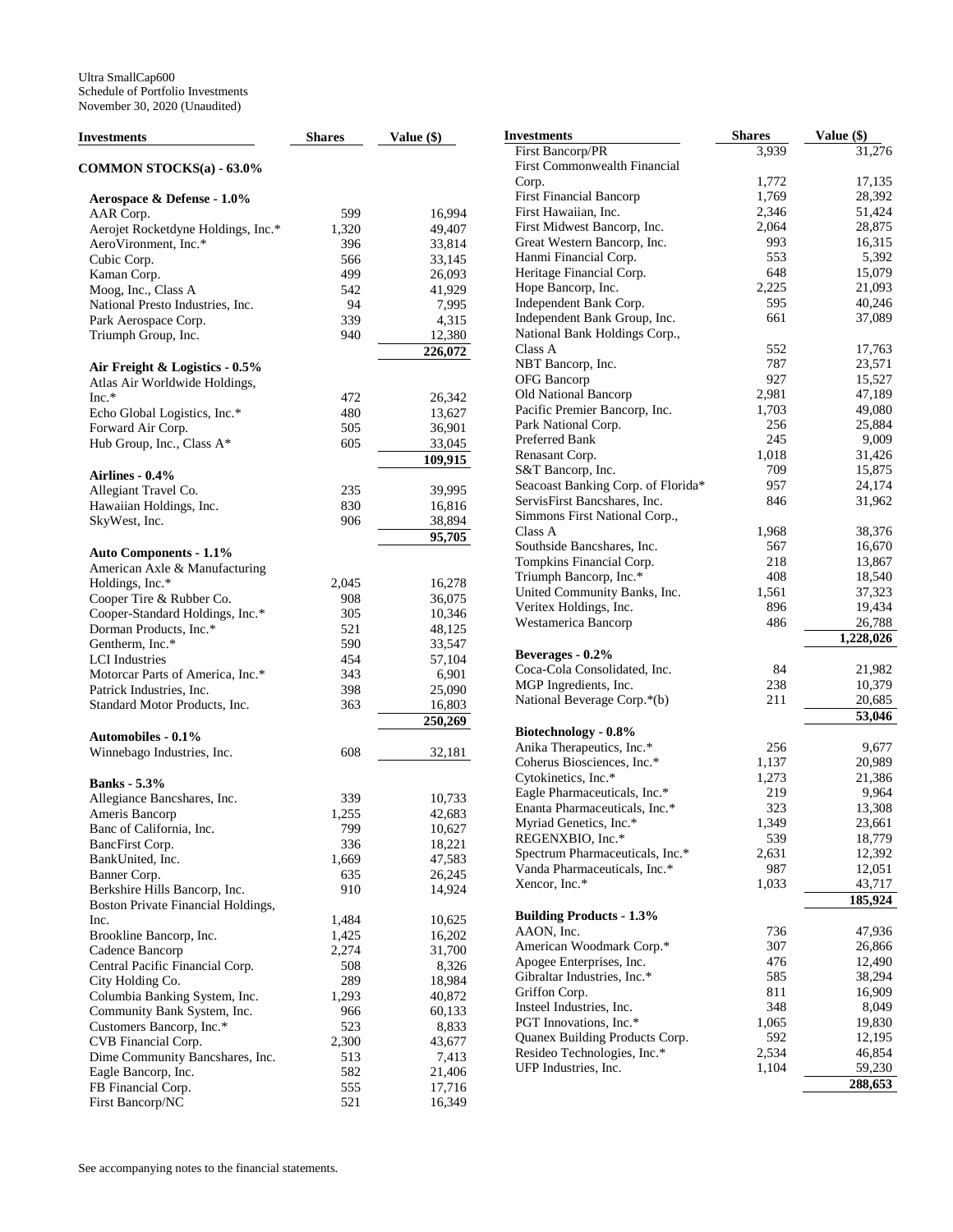| Investments                                      | <b>Shares</b> | Value (\$) |
|--------------------------------------------------|---------------|------------|
| Capital Markets - 0.6%                           |               |            |
| Blucora, Inc.*                                   | 867           | 11,306     |
| Brightsphere Investment Group,                   |               |            |
| Inc.                                             | 1,085         | 19,205     |
| Donnelley Financial Solutions,                   |               |            |
| $Inc.*$                                          | 544           | 8,862      |
| Greenhill & Co., Inc.                            | 257           | 3,346      |
| Piper Sandler Cos.                               | 248           | 22,858     |
| StoneX Group, Inc.*                              | 294           | 18,116     |
| Virtus Investment Partners, Inc.                 | 130           | 23,254     |
| Waddell & Reed Financial, Inc.,                  |               |            |
| Class A                                          | 1,176         | 19,357     |
| WisdomTree Investments, Inc.                     | 2,029         | 8,684      |
|                                                  |               | 134.988    |
| Chemicals - 1.9%                                 |               |            |
| AdvanSix, Inc.*                                  | 506           | 8,992      |
| American Vanguard Corp.                          | 479           | 7,262      |
| Balchem Corp.                                    | 584           | 60,555     |
| Ferro Corp.*                                     | 1,485         | 21,250     |
| FutureFuel Corp.                                 | 466           | 5,587      |
| GCP Applied Technologies, Inc.*                  | 870           | 20,436     |
| Hawkins, Inc.                                    | 171           | 8,581      |
| HB Fuller Co.                                    | 931           | 48,719     |
| Innospec, Inc.                                   | 443           | 36,455     |
| Koppers Holdings, Inc.*                          | 380           | 10,287     |
| Kraton Corp.*                                    | 575           | 15,525     |
| Livent Corp.*                                    | 2,640         | 40,049     |
| Quaker Chemical Corp.                            | 238           | 58,786     |
| Rayonier Advanced Materials,                     |               |            |
| $Inc.*$                                          | 1,144         | 7,402      |
| Stepan Co.                                       | 384           | 44,605     |
| Tredegar Corp.                                   | 466           | 7,367      |
| Trinseo SA                                       | 691           | 26,251     |
|                                                  |               | 428,109    |
| <b>Commercial Services &amp; Supplies - 1.1%</b> |               |            |
| ABM Industries, Inc.                             | 1,204         | 46,354     |
| Brady Corp., Class A                             | 874           | 38,613     |
| Deluxe Corp.                                     | 756           | 19,459     |
| Harsco Corp.*                                    | 1,425         | 24,154     |
| Interface, Inc.                                  | 1,057         | 8,821      |
| Matthews International Corp., Class              |               |            |
| A                                                | 564           | 15,076     |
| Pitney Bowes, Inc.                               | 3,125         | 17,812     |
| RR Donnelley & Sons Co.(b)                       | 1,289         | 1,805      |
| Team, Inc.*                                      | 553           | 4,817      |
| UniFirst Corp.                                   | 275           | 50,842     |
| US Ecology, Inc.                                 | 569           | 19,283     |
| Viad Corp.                                       | 368           | 11,029     |
|                                                  |               | 258,065    |
| <b>Communications Equipment - 0.7%</b>           |               |            |
| ADTRAN, Inc.                                     | 866           | 10,942     |
| Applied Optoelectronics, Inc.*(b)                | 378           | 3,141      |
| CalAmp Corp.*                                    | 620           | 5,654      |
| <b>Comtech Telecommunications</b>                |               |            |
| Corp.                                            | 447           | 8,520      |
| Digi International, Inc.*                        | 524           | 8,992      |
| Extreme Networks, Inc.*                          | 2,212         | 12,432     |
| Harmonic, Inc.*                                  | 1,764         | 11,519     |
| NETGEAR, Inc.*                                   | 540           | 17,177     |
| Plantronics, Inc.                                | 669           | 18,277     |
| Viavi Solutions, Inc.*                           | 4,122         | 55,833     |
|                                                  |               | 152,487    |
|                                                  |               |            |

| Investments                                           | <b>Shares</b> | Value (\$)      |
|-------------------------------------------------------|---------------|-----------------|
| <b>Construction &amp; Engineering - 0.5%</b>          |               |                 |
| Aegion Corp.*                                         | 556           | 9,536           |
| Arcosa, Inc.                                          | 873           | 45,300          |
| Comfort Systems USA, Inc.                             | 659           | 33,207          |
| Granite Construction, Inc.                            | 844           | 20,779          |
| MYR Group, Inc.*                                      | 302           | 15,441          |
|                                                       |               | 124,263         |
| <b>Construction Materials - 0.0%(c)</b>               |               |                 |
| US Concrete, Inc.*                                    | 286           | 10,147          |
| <b>Consumer Finance - 0.6%</b>                        |               |                 |
| Encore Capital Group, Inc.*                           | 566           | 19,323          |
| Enova International, Inc.*                            | 641           | 13,403          |
| EZCORP, Inc., Class A*                                | 941           | 4,790           |
| Green Dot Corp., Class A*                             | 964           | 51,632          |
| PRA Group, Inc.*                                      | 823           | 34,261          |
| World Acceptance Corp.*(b)                            | 82            | 9,259           |
|                                                       |               | 132,668         |
| Containers & Packaging $-0.0\%$ (c)                   |               |                 |
| Myers Industries, Inc.                                | 646           | 10,976          |
| Distributors - 0.1%                                   |               |                 |
| Core-Mark Holding Co., Inc.                           | 814           | 25,389          |
|                                                       |               |                 |
| Diversified Consumer Services - 0.1%                  |               |                 |
| American Public Education, Inc.*                      | 267           | 8,288           |
| Perdoceo Education Corp.*                             | 1,248         | 14,152          |
| Regis Corp.*                                          | 437           | 3,710<br>26,150 |
| <b>Diversified Telecommunication Services - 0.9%</b>  |               |                 |
| ATN International, Inc.                               | 199           | 9,739           |
| Cincinnati Bell, Inc.*                                | 915           | 13,917          |
| Cogent Communications Holdings,                       |               |                 |
| Inc.                                                  | 760           | 44,186          |
| <b>Consolidated Communications</b>                    |               |                 |
| Holdings, Inc.*                                       | 1,319         | 7,386           |
| Iridium Communications, Inc.*                         | 2,106         | 67,582          |
| Vonage Holdings Corp.*                                | 4,167         | 53,588          |
|                                                       |               | 196,398         |
| <b>Electrical Equipment - 0.3%</b>                    |               |                 |
| AZZ, Inc.                                             | 473           | 21,091          |
| Encore Wire Corp.                                     | 372           | 19,221          |
| Powell Industries, Inc.                               | 159           | 4,107           |
| Vicor Corp.*                                          | 379           | 31,063          |
|                                                       |               | 75,482          |
| Electronic Equipment, Instruments & Components - 2.4% |               |                 |
| Arlo Technologies, Inc.*                              | 1,411         | 7,422           |
| Badger Meter, Inc.                                    | 526           | 43,363          |
| Bel Fuse, Inc., Class B                               | 185           | 2,712           |
| Benchmark Electronics, Inc.                           | 659           | 16,027          |
| CTS Corp.                                             | 583           | 17,758          |
| Daktronics, Inc.                                      | 661           | 2,981           |
| ePlus, Inc.*                                          | 245           | 20,656          |
| Fabrinet*                                             | 663           | 45,290          |
| FARO Technologies, Inc.*                              | 321           | 21,224          |
| Insight Enterprises, Inc.*                            | 633           | 45,247          |
| Itron, Inc.*                                          | 728           | 57,228          |
| Knowles Corp.*                                        | 1,655         | 28,102          |
| Methode Electronics, Inc.                             | 678           | 23,744          |
| MTS Systems Corp.                                     | 348           | 12,190          |
| OSI Systems, Inc.*                                    | 304           | 26,782          |
| PC Connection, Inc.                                   | 198           | 9,039           |
| Plexus Corp.*                                         | 528           | 39,447          |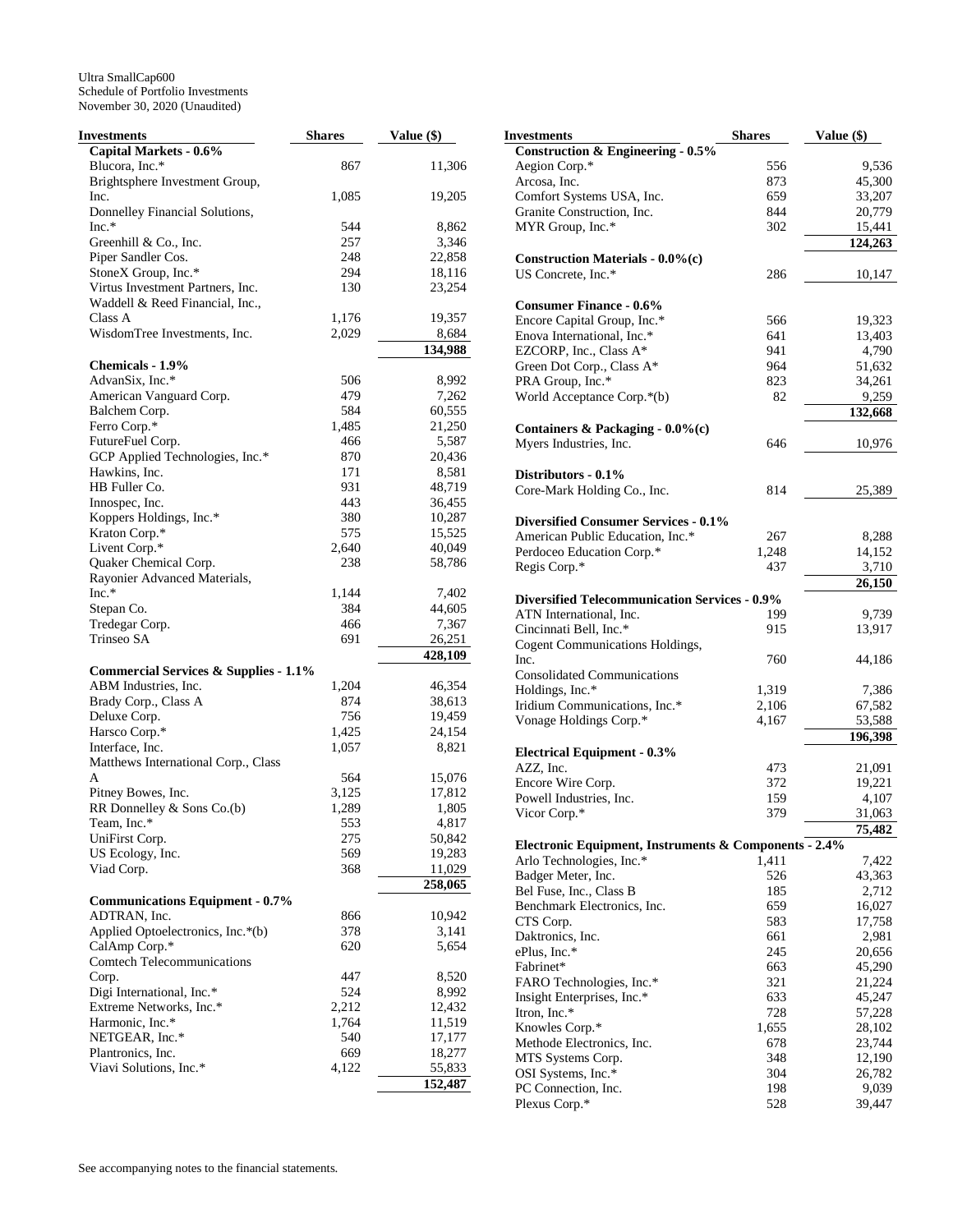| Investments                                                  | <b>Shares</b>  | Value (\$)       |
|--------------------------------------------------------------|----------------|------------------|
| Rogers Corp.*                                                | 337            | 49,509           |
| Sanmina Corp.*                                               | 1,223          | 38,910           |
| ScanSource, Inc.*                                            | 458            | 11,496           |
| TTM Technologies, Inc.*                                      | 1,792          | 23,403           |
|                                                              |                | 542,530          |
| <b>Energy Equipment &amp; Services - 0.9%</b>                |                |                  |
| Archrock, Inc.                                               | 2,320          | 18,026           |
| Bristow Group, Inc.*                                         | 426            | 9,478            |
| Core Laboratories NV                                         | 803            | 17,642           |
| DMC Global, Inc.                                             | 267            | 10,907           |
| Dril-Quip, Inc.*                                             | 633            | 17,990           |
| Exterran Corp.*                                              | 449            | 1,904            |
| Geospace Technologies Corp.*                                 | 247            | 1,534            |
| Helix Energy Solutions Group,                                |                |                  |
| $Inc.*$                                                      | 2,547          | 9,577            |
| Helmerich & Payne, Inc.                                      | 1,940          | 44,174           |
| Matrix Service Co.*                                          | 478            | 4,579            |
| Nabors Industries Ltd.(b)                                    | 116            | 6,077            |
| Oceaneering International, Inc.*                             | 1,793          | 10,883           |
| Oil States International, Inc.*                              | 1,102          | 4,893            |
| Patterson-UTI Energy, Inc.                                   | 3,383          | 14,581           |
| ProPetro Holding Corp.*                                      | 1,457          | 8,407            |
| RPC, Inc.*                                                   | 1,049          | 3,252            |
| SEACOR Holdings, Inc.*                                       | 345            | 11,461           |
| US Silica Holdings, Inc.                                     | 1,334          | 5,763            |
|                                                              |                | 201,128          |
| Entertainment - 0.1%                                         |                |                  |
| Glu Mobile, Inc.*                                            | 2,653          | 26,822           |
| Marcus Corp. (The)                                           | 418            | 4,907            |
|                                                              |                | 31,729           |
| <b>Equity Real Estate Investment Trusts (REITs) - 4.8%</b>   |                |                  |
| <b>Acadia Realty Trust</b>                                   | 1,557          | 22,109           |
| Agree Realty Corp.                                           | 972            | 64,055           |
| Alexander & Baldwin, Inc.                                    | 1,306          | 20,439           |
| American Assets Trust, Inc.                                  | 900            | 25,821           |
| Armada Hoffler Properties, Inc.                              | 1,046          | 11,098           |
| <b>Brandywine Realty Trust</b>                               | 3,080          | 34,280           |
| CareTrust REIT, Inc.                                         | 1,728          | 33,575           |
| <b>Chatham Lodging Trust</b>                                 | 848            | 9,337            |
| Community Healthcare Trust, Inc.                             | 386            | 17,432           |
| CoreCivic, Inc.                                              | 2,160          | 15,314           |
| DiamondRock Hospitality Co.                                  | 3,605          | 27,110           |
| Diversified Healthcare Trust                                 | 4,296          | 18,945           |
| Easterly Government Properties,                              | 1,439          | 31,169           |
| Inc.<br><b>Essential Properties Realty Trust,</b>            |                |                  |
| Inc.                                                         | 1,838          | 37,753           |
|                                                              | 1,272          | 35,629           |
| Four Corners Property Trust, Inc.                            | 1,744          | 8,092            |
| Franklin Street Properties Corp.<br>GEO Group, Inc. (The)(b) | 2,182          | 20,620           |
| Getty Realty Corp.                                           | 636            |                  |
| Global Net Lease, Inc.                                       | 1,616          | 18,056<br>26,971 |
| Hersha Hospitality Trust                                     | 658            | 5,330            |
| Independence Realty Trust, Inc.                              | 1,711          | 22,038           |
| <b>Industrial Logistics Properties Trust</b>                 |                | 25,576           |
| Innovative Industrial Properties,                            | 1,177          |                  |
| Inc.                                                         |                | 60,235           |
| <b>Investors Real Estate Trust</b>                           | 392<br>232     |                  |
| iStar, Inc.                                                  | 1,357          | 16,101<br>19,134 |
| Kite Realty Group Trust                                      |                | 21,888           |
| <b>Lexington Realty Trust</b>                                | 1,520<br>4,997 | 51,019           |
| LTC Properties, Inc.                                         | 709            | 26,261           |
| Mack-Cali Realty Corp.                                       | 1,556          | 21,255           |
|                                                              |                |                  |

| Investments                                                     | <b>Shares</b> | Value (\$)       |
|-----------------------------------------------------------------|---------------|------------------|
| National Storage Affiliates Trust                               | 1,118         | 37,990           |
| NexPoint Residential Trust, Inc.                                | 397           | 17,591           |
| Office Properties Income Trust                                  | 871           | 19,902           |
| <b>Retail Opportunity Investments</b>                           |               |                  |
| Corp.                                                           | 2,129         | 27,634           |
| Retail Properties of America, Inc.,                             |               |                  |
| Class A                                                         | 3,868         | 31,331           |
| <b>RPT</b> Realty                                               | 1,461         | 10,709           |
| Safehold, Inc.                                                  | 249           | 16,949           |
| Saul Centers, Inc.                                              | 230           | 7,176            |
| SITE Centers Corp.                                              | 2,721         | 27,455           |
| Summit Hotel Properties, Inc.<br>Tanger Factory Outlet Centers, | 1,908         | 16,581           |
| Inc.(b)                                                         | 1,689         | 15,961           |
| Uniti Group, Inc.                                               | 3,505         | 36,031           |
| Universal Health Realty Income                                  |               |                  |
| Trust                                                           | 231           | 13,959           |
| Urstadt Biddle Properties, Inc.,                                |               |                  |
| Class A                                                         | 542           | 7,610            |
| <b>Washington REIT</b>                                          | 1,487         | 34,513           |
| Whitestone REIT                                                 | 719           | 5,407            |
| Xenia Hotels & Resorts, Inc.                                    | 2,053         | 28,927           |
|                                                                 |               | 1,102,368        |
| Food & Staples Retailing - 0.4%                                 |               |                  |
| Andersons, Inc. (The)                                           | 554           | 12,592           |
| Chefs' Warehouse, Inc. (The)*                                   | 587           | 13,528           |
| PriceSmart, Inc.                                                | 421           | 34,219           |
| SpartanNash Co.                                                 | 647           | 12,215           |
| United Natural Foods, Inc.*                                     | 987           | 17,026           |
|                                                                 |               | 89,580           |
| Food Products - 0.6%                                            |               |                  |
| B&G Foods, Inc.(b)                                              | 1,159         | 32,093           |
| Calavo Growers, Inc.<br>Cal-Maine Foods, Inc.*                  | 299<br>671    | 21,417           |
| Fresh Del Monte Produce, Inc.                                   | 547           | 26,256<br>13,888 |
| J & J Snack Foods Corp.                                         | 269           | 39,110           |
| John B Sanfilippo & Son, Inc.                                   | 159           | 11,799           |
| Seneca Foods Corp., Class A*                                    | 121           | 5,068            |
|                                                                 |               | 149,631          |
| Gas Utilities - 0.4%                                            |               |                  |
| Chesapeake Utilities Corp.                                      | 300           | 31,203           |
| Northwest Natural Holding Co.                                   | 552           | 26,452           |
| South Jersey Industries, Inc.                                   | 1,816         | 41,804           |
|                                                                 |               | 99,459           |
| <b>Health Care Equipment &amp; Supplies - 1.9%</b>              |               |                  |
| AngioDynamics, Inc.*                                            | 684           | 9,727            |
| Cardiovascular Systems, Inc.*                                   | 716           | 24,673           |
| CONMED Corp.                                                    | 516           | 52,575           |
| CryoLife, Inc.*                                                 | 683           | 14,220           |
| Cutera, Inc.*                                                   | 318           | 7,956            |
| Glaukos Corp.*                                                  | 807<br>161    | 54,456<br>20,125 |
| Heska Corp.*<br>Inogen, Inc.*                                   | 331           | 11,608           |
| Integer Holdings Corp.*                                         | 593           | 42,749           |
| Invacare Corp.                                                  | 621           | 5,297            |
| Lantheus Holdings, Inc.*                                        | 1,206         | 15,871           |
| LeMaitre Vascular, Inc.                                         | 303           | 11,935           |
| Meridian Bioscience, Inc.*                                      | 774           | 14,629           |
| Merit Medical Systems, Inc.*                                    | 882           | 48,572           |
| Mesa Laboratories, Inc.                                         | 88            | 23,915           |
| Natus Medical, Inc.*                                            | 612           | 12,803           |
| OraSure Technologies, Inc.*                                     | 1,293         | 15,516           |
| Orthofix Medical, Inc.*                                         | 349           | 12,829           |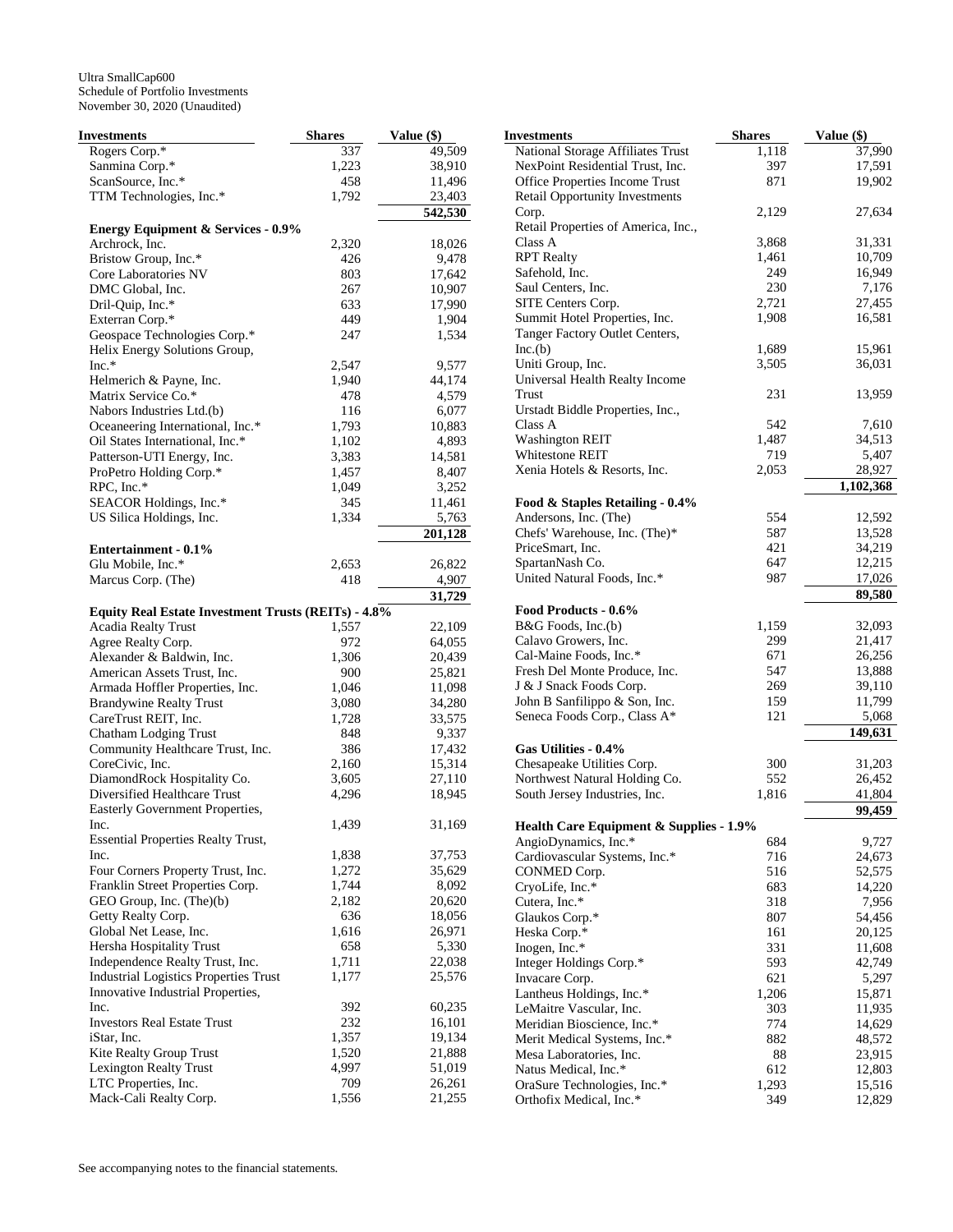| <b>Investments</b>                                        | <b>Shares</b> | Value (\$)       |
|-----------------------------------------------------------|---------------|------------------|
| Surmodics, Inc.*                                          | 246           | 9,210            |
| Tactile Systems Technology, Inc.*                         | 350           | 15,089           |
| Varex Imaging Corp.*                                      | 705           | 11,760           |
| Zynex, Inc.*(b)                                           | 351           | 4,900            |
|                                                           |               | 440,415          |
| Health Care Providers & Services - 2.5%                   |               |                  |
| Addus HomeCare Corp.*<br>AMN Healthcare Services, Inc.*   | 269<br>848    | 26,698<br>55,256 |
| BioTelemetry, Inc.*                                       | 617           | 34,188           |
| Community Health Systems, Inc.*                           | 2,030         | 16,605           |
| CorVel Corp.*                                             | 165           | 14,776           |
| Covetrus, Inc.*                                           | 1,772         | 47,871           |
| Cross Country Healthcare, Inc.*                           | 631           | 5,490            |
| Ensign Group, Inc. (The)                                  | 913           | 65,617           |
| Fulgent Genetics, Inc.*(b)                                | 213           | 9,568            |
| Hanger, Inc.*                                             | 688           | 15,611           |
| Magellan Health, Inc.*                                    | 407           | 32,173           |
| MEDNAX, Inc.*                                             | 1,537         | 31,063           |
| Owens & Minor, Inc.                                       | 1,304         | 33,591           |
| Pennant Group, Inc. (The)*                                | 455           | 23,064           |
| Providence Service Corp. (The)*                           | 221           | 30,010           |
| R1 RCM, Inc.*<br>RadNet, Inc.*                            | 2,087<br>773  | 42,324<br>14,393 |
| Select Medical Holdings Corp.*                            | 1,935         | 46,633           |
| Tivity Health, Inc.*                                      | 675           | 12,440           |
| US Physical Therapy, Inc.                                 | 232           | 24,643           |
|                                                           |               | 582,014          |
| <b>Health Care Technology - 1.0%</b>                      |               |                  |
| Allscripts Healthcare Solutions,                          |               |                  |
| $Inc.*$                                                   | 2,942         | 40,247           |
| Computer Programs and Systems,                            |               |                  |
| Inc.                                                      | 228           | 6,482            |
| HealthStream, Inc.*                                       | 462           | 8,630            |
| HMS Holdings Corp.*                                       | 1,598         | 50,209           |
| NextGen Healthcare, Inc.*<br>Omnicell, Inc.*              | 1,000<br>772  | 17,740<br>80,944 |
| Simulations Plus, Inc.                                    | 273           | 15,280           |
| Tabula Rasa HealthCare, Inc.*                             | 377           | 12,991           |
|                                                           |               | 232,523          |
| Hotels, Restaurants & Leisure - 1.1%                      |               |                  |
| BJ's Restaurants, Inc.                                    | 402           | 13,278           |
| Bloomin' Brands, Inc.                                     | 1,438         | 25,165           |
| Brinker International, Inc.                               | 814           | 40,790           |
| Cheesecake Factory, Inc. (The)                            | 755           | 28,297           |
| Chuy's Holdings, Inc.*                                    | 355           | 8,413            |
| Dave & Buster's Entertainment, Inc.                       | 857           | 21,699           |
| Dine Brands Global, Inc.<br>El Pollo Loco Holdings, Inc.* | 296           | 18,639           |
| Fiesta Restaurant Group, Inc.*                            | 337<br>314    | 5,281<br>3,689   |
| Monarch Casino & Resort, Inc.*                            | 230           | 12,701           |
| Red Robin Gourmet Burgers, Inc.*                          | 281           | 5,651            |
| Ruth's Hospitality Group, Inc.                            | 575           | 8,953            |
| Shake Shack, Inc., Class A*                               | 642           | 52,426           |
|                                                           |               | 244,982          |
| <b>Household Durables - 1.7%</b>                          |               |                  |
| Cavco Industries, Inc.*                                   | 154           | 27,722           |
| Century Communities, Inc.*<br>Ethan Allen Interiors, Inc. | 524<br>394    | 23,318<br>7,198  |
| Installed Building Products, Inc.*                        | 409           | 40,417           |
| $i$ Robot Corp. $*(b)$                                    | 503           | 39,450           |
| La-Z-Boy, Inc.                                            | 830           | 30,743           |
| LGI Homes, Inc.*                                          | 399           | 43,112           |
| M/I Homes, Inc.*                                          | 515           | 23,407           |

| Investments                                                      | <b>Shares</b> | Value (\$)       |
|------------------------------------------------------------------|---------------|------------------|
| MDC Holdings, Inc.                                               | 904           | 43,636           |
| Meritage Homes Corp.*                                            | 679           | 61,212           |
| Tupperware Brands Corp.*                                         | 887           | 29,848           |
| Universal Electronics, Inc.*                                     | 252           | 13,270           |
|                                                                  |               | 383,333          |
| <b>Household Products - 0.4%</b>                                 |               |                  |
| Central Garden & Pet Co.*                                        | 175           | 7,007            |
| Central Garden & Pet Co., Class A*                               | 701           | 25,860           |
| WD-40 Co.                                                        | 247           | 62,815<br>95,682 |
|                                                                  |               |                  |
| <b>Industrial Conglomerates - 0.1%</b><br>Raven Industries, Inc. | 647           |                  |
|                                                                  |               | 16,317           |
| Insurance - 2.1%                                                 |               |                  |
| Ambac Financial Group, Inc.*                                     | 827           | 12,107           |
| American Equity Investment Life                                  |               |                  |
| Holding Co.                                                      | 1,660         | 43,625           |
| AMERISAFE, Inc.                                                  | 349           | 19,101           |
| Assured Guaranty Ltd.                                            | 1,513         | 45,587           |
| eHealth, Inc.*                                                   | 465           | 35,335           |
| Employers Holdings, Inc.                                         | 528           | 16,109           |
| HCI Group, Inc.                                                  | 111           | 5,789            |
| Horace Mann Educators Corp.                                      | 746           | 29,780           |
| James River Group Holdings Ltd.                                  | 552           | 25,160           |
| Kinsale Capital Group, Inc.                                      | 383           | 91,981           |
| Palomar Holdings, Inc.*                                          | 391           | 25,845           |
| ProAssurance Corp.                                               | 973           | 15,481           |
| Safety Insurance Group, Inc.                                     | 259           | 18,454           |
| Stewart Information Services Corp.                               | 483           | 20,223           |
| Third Point Reinsurance Ltd.*                                    | 1,474         | 14,062           |
| Trupanion, Inc.*                                                 | 586           | 59,409           |
| United Fire Group, Inc.<br>United Insurance Holdings Corp.       | 388<br>373    | 8,486<br>1,652   |
| Universal Insurance Holdings, Inc.                               | 523           | 7,301            |
|                                                                  |               | 495,487          |
| <b>Interactive Media &amp; Services - 0.1%</b>                   |               |                  |
| QuinStreet, Inc.*                                                | 875           | 15,614           |
|                                                                  |               |                  |
| <b>Internet &amp; Direct Marketing Retail - 0.4%</b>             |               |                  |
| Liquidity Services, Inc.*                                        | 473           | 4,498            |
| PetMed Express, Inc.                                             | 366           | 11,236           |
| Shutterstock, Inc.                                               | 399           | 27,436           |
| Stamps.com, Inc.*                                                | 317           | 59,425           |
|                                                                  |               | 102,595          |
| IT Services - 1.4%                                               |               |                  |
| Cardtronics plc, Class A*                                        | 642           | 15,588           |
| CSG Systems International, Inc.<br>EVERTEC, Inc.                 | 597<br>1,077  | 25,898<br>40,032 |
| ExlService Holdings, Inc.*                                       | 617           | 51,372           |
| ManTech International Corp., Class                               |               |                  |
| A                                                                | 490           | 37,715           |
| NIC, Inc.                                                        | 1,210         | 28,356           |
| Perficient, Inc.*                                                | 600           | 27,318           |
| Sykes Enterprises, Inc.*                                         | 723           | 27,207           |
| TTEC Holdings, Inc.                                              | 329           | 22,260           |
| Unisys Corp.*                                                    | 1,138         | 16,592           |
| Virtusa Corp.*                                                   | 513           | 25,691           |
|                                                                  |               | 318,029          |
| <b>Leisure Products - 0.7%</b>                                   |               |                  |
| Callaway Golf Co.                                                | 1,700         | 36,125           |
| Sturm Ruger & Co., Inc.                                          | 316           | 19,352           |
| Vista Outdoor, Inc.*                                             | 1,048         | 21,620           |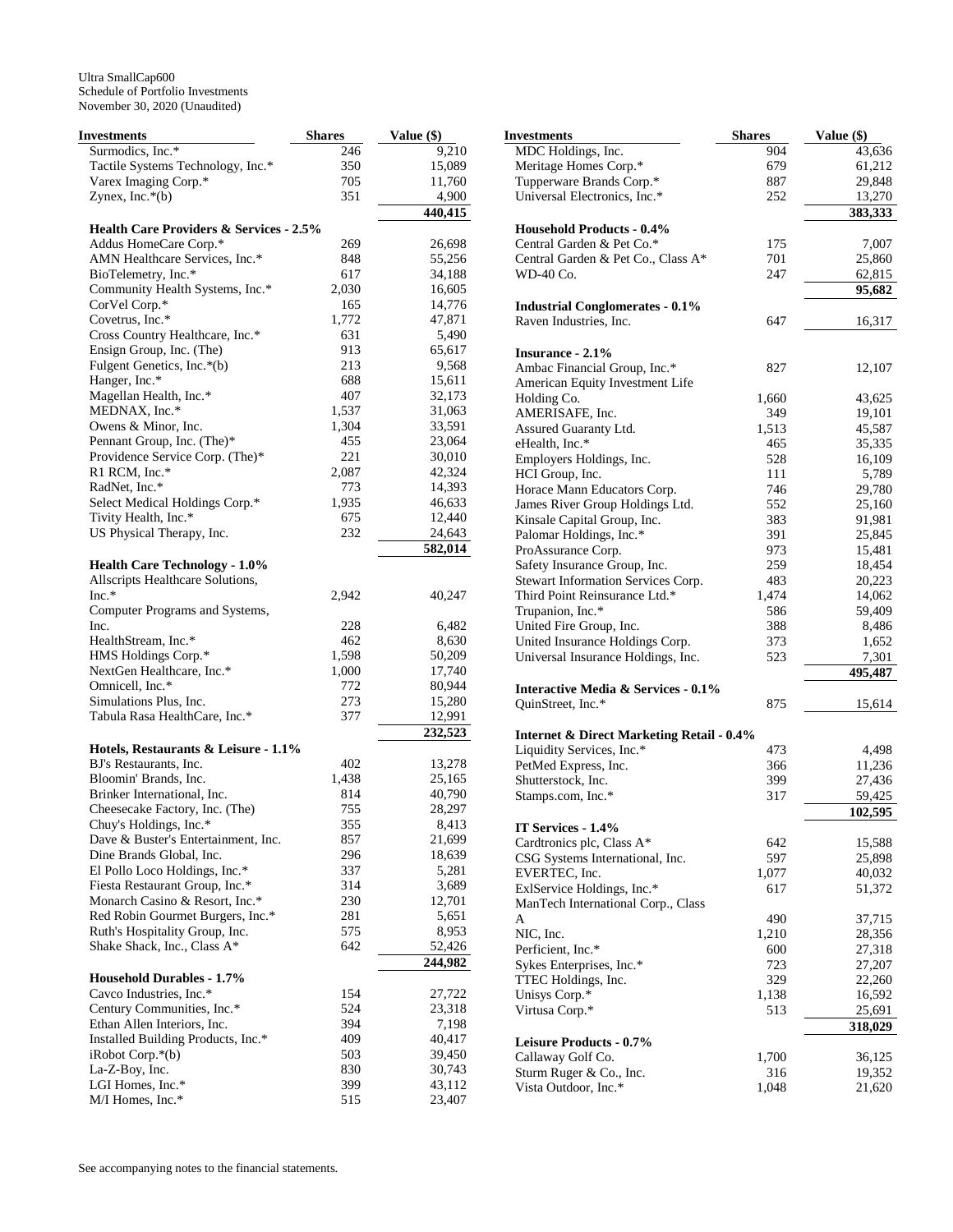| <b>Investments</b>                                    | <b>Shares</b> | Value (\$)      |
|-------------------------------------------------------|---------------|-----------------|
| YETI Holdings, Inc.*                                  | 1,351         | 85,343          |
|                                                       |               | 162,440         |
| Life Sciences Tools & Services - 0.5%                 |               |                 |
| Luminex Corp.                                         | 778           | 18,462          |
| NeoGenomics, Inc.*                                    | 1,994         | 94,875          |
|                                                       |               | 113,337         |
| Machinery - 3.8%                                      |               |                 |
| Alamo Group, Inc.                                     | 178           | 24,158          |
| Albany International Corp., Class A                   | 555           | 38,034          |
| Astec Industries, Inc.                                | 408           | 23,664          |
| Barnes Group, Inc.                                    | 839           | 38,602          |
| Chart Industries, Inc.*                               | 636           | 65,737          |
| CIRCOR International, Inc.*                           | 361           | 11,938          |
| Enerpac Tool Group Corp.                              | 1,079         | 24,159          |
| EnPro Industries, Inc.                                | 370           | 26,200          |
| ESCO Technologies, Inc.                               | 470           | 46,483          |
| Federal Signal Corp.                                  | 1,091         | 33,854          |
| Franklin Electric Co., Inc.                           | 692           | 46,772          |
| Greenbrier Cos., Inc. (The)                           | 590           | 19,688          |
| Hillenbrand, Inc.                                     | 1,349         | 50,547          |
| John Bean Technologies Corp.                          | 573<br>196    | 63,351          |
| Lindsay Corp.<br>Lydall, Inc.*                        | 305           | 22,701<br>8,357 |
| Meritor, Inc.*                                        | 1,305         | 34,452          |
| Mueller Industries, Inc.                              | 1,025         | 33,579          |
| Proto Labs, Inc.*                                     | 482           | 66,593          |
| SPX Corp.*                                            | 807           | 41,343          |
| SPX FLOW, Inc.*                                       | 766           | 41,042          |
| Standex International Corp.                           | 224           | 16,903          |
| Tennant Co.                                           | 333           | 22,364          |
| Titan International, Inc.                             | 902           | 4,528           |
| Wabash National Corp.                                 | 955           | 16,885          |
| Watts Water Technologies, Inc.,                       |               |                 |
| Class A                                               | 496           | 58,107          |
|                                                       |               | 880,041         |
| <b>Marine - 0.2%</b>                                  |               |                 |
| Matson, Inc.                                          | 778           | 45,225          |
|                                                       |               |                 |
| <b>Media - 0.3%</b>                                   |               |                 |
| EW Scripps Co. (The), Class A                         | 1,030         | 13,143          |
| Gannett Co., Inc.*(b)                                 | 2,338         | 6,640           |
| Meredith Corp.                                        | 728           | 14,814          |
| Scholastic Corp.                                      | 540           | 12,809          |
| TechTarget, Inc.*                                     | 418           | 21,945          |
|                                                       |               | 69,351          |
| Metals & Mining - 1.2%                                |               |                 |
| Allegheny Technologies, Inc.*                         | 2,286         | 30,838          |
| Arconic Corp.*                                        | 1,753         | 48,225          |
| Carpenter Technology Corp.                            | 866           | 21,165          |
| Century Aluminum Co.*                                 | 905           | 9,186           |
| Cleveland-Cliffs, Inc.(b)                             | 7,207         | 79,349          |
| Haynes International, Inc.                            | 227           | 4,810           |
| Kaiser Aluminum Corp.                                 | 285           | 22,224          |
| Materion Corp.                                        | 367           | 21,396          |
| Olympic Steel, Inc.                                   | 164           | 2,434           |
| SunCoke Energy, Inc.                                  | 1,494         | 6,723           |
| TimkenSteel Corp.*                                    | 683           | 3,217           |
| Warrior Met Coal, Inc.                                | 924           | 16,096          |
|                                                       |               | 265,663         |
| Mortgage Real Estate Investment Trusts (REITs) - 0.7% |               |                 |
| Apollo Commercial Real Estate                         |               |                 |
| Finance, Inc.                                         | 2,453         | 26,443          |
| ARMOUR Residential REIT, Inc.                         | 1,168         | 12,358          |

| Investments                                | <b>Shares</b> | Value (\$)      |
|--------------------------------------------|---------------|-----------------|
| Capstead Mortgage Corp.                    | 1,742         | 9,808           |
| Granite Point Mortgage Trust, Inc.         | 997           | 9,232           |
| Invesco Mortgage Capital, Inc.(b)          | 3,274         | 10,870          |
| <b>KKR Real Estate Finance Trust,</b>      |               |                 |
| Inc.                                       | 490           | 8,933           |
| New York Mortgage Trust, Inc.              | 6,820         | 23,972          |
| PennyMac Mortgage Investment<br>Trust      | 1,792         | 30,643          |
| Ready Capital Corp.                        | 743           | 9,614           |
| Redwood Trust, Inc.                        | 2,075         | 17,949          |
|                                            |               | 159,822         |
| <b>Multiline Retail - 0.4%</b>             |               |                 |
| Big Lots, Inc.                             | 645           | 33,327          |
| Macy's, $Inc.(b)$                          | 5,601         | 57,186          |
|                                            |               | 90,513          |
| <b>Multi-Utilities - 0.2%</b>              |               |                 |
| Avista Corp.                               | 1,226         | 46,000          |
| Oil, Gas & Consumable Fuels - 1.1%         |               |                 |
| Bonanza Creek Energy, Inc.*                | 335           | 7,393           |
| Callon Petroleum Co.*(b)                   | 718           | 6,828           |
| CONSOL Energy, Inc.*                       | 470           | 2,486           |
| Dorian LPG Ltd.*                           | 608           | 6,645           |
| Green Plains, Inc.*                        | 605           | 8,942           |
| Laredo Petroleum, Inc.*                    | 162           | 1,913           |
| Matador Resources Co.*                     | 1,985         | 20,207          |
| Par Pacific Holdings, Inc.*                | 721           | 8,212           |
| PBF Energy, Inc., Class A                  | 1,735         | 12,596          |
| PDC Energy, Inc.*                          | 1,798         | 30,063          |
| Penn Virginia Corp.*                       | 274           | 2,472           |
| QEP Resources, Inc.                        | 4,375         | 7,044           |
| Range Resources Corp.                      | 4,623         | 33,748          |
| Renewable Energy Group, Inc.*              | 709           | 41,179          |
| REX American Resources Corp.*              | 98            | 7,693           |
| SM Energy Co.                              | 1,922         | 8,130           |
| Southwestern Energy Co.*                   | 10,932        | 33,999          |
| Talos Energy, Inc.*                        | 422           | 3,612           |
|                                            |               | 243,162         |
| Paper & Forest Products - 0.4%             |               |                 |
| Boise Cascade Co.                          | 708           | 30,621          |
| Clearwater Paper Corp.*                    | 299           | 10,438          |
| Glatfelter Corp.                           | 804           | 12,928          |
| Mercer International, Inc.<br>Neenah, Inc. | 714<br>303    | 5,848<br>14,699 |
| Schweitzer-Mauduit International,          |               |                 |
| Inc.                                       | 566           | 19,685          |
|                                            |               | 94,219          |
| <b>Personal Products - 0.3%</b>            |               |                 |
| Inter Parfums, Inc.                        | 319           | 17,325          |
| Medifast, Inc.                             | 212           | 43,277          |
| USANA Health Sciences, Inc.*               | 216           | 16,239          |
| <b>Pharmaceuticals - 0.7%</b>              |               | 76,841          |
| Amphastar Pharmaceuticals, Inc.*           | 660           | 11,722          |
| ANI Pharmaceuticals, Inc.*                 | 173           | 5,114           |
| Corcept Therapeutics, Inc.*                | 1,878         | 42,518          |
| Endo International plc*                    | 4,149         | 21,077          |
| Innoviva, Inc.*                            | 1,135         | 11,866          |
| Lannett Co., Inc.*                         | 617           | 3,801           |
| Pacira BioSciences, Inc.*                  | 772           | 46,775          |
| Phibro Animal Health Corp., Class          |               |                 |
| A                                          | 366           | 6,914           |
|                                            |               |                 |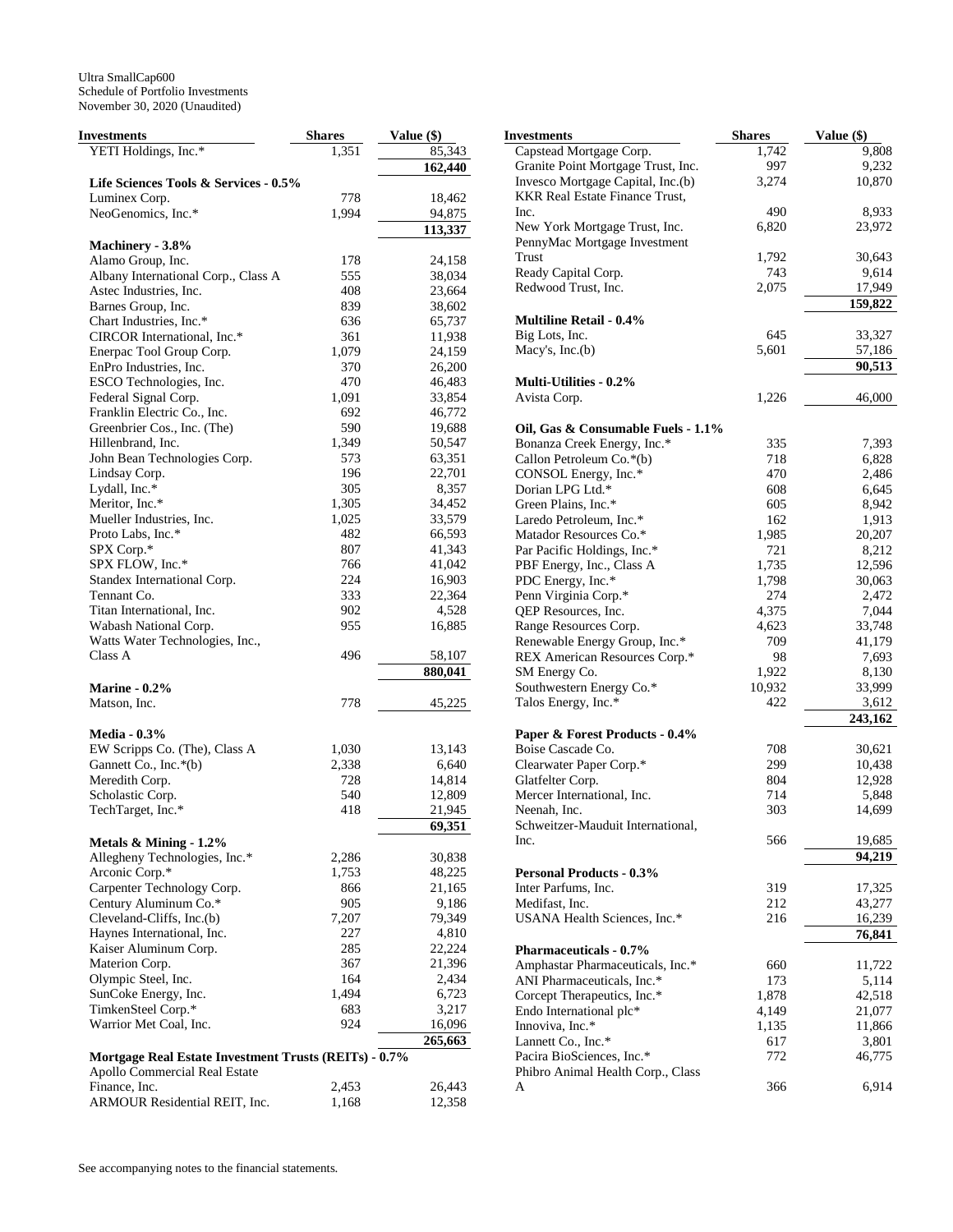| <b>Investments</b>                                          | <b>Shares</b> | Value (\$)       |
|-------------------------------------------------------------|---------------|------------------|
| Supernus Pharmaceuticals, Inc.*                             | 951           | 20,256           |
|                                                             |               | 170,043          |
| <b>Professional Services - 0.7%</b>                         |               |                  |
| Exponent, Inc.                                              | 932           | 77,365           |
| Forrester Research, Inc.*                                   | 198           | 8,197            |
| Heidrick & Struggles International,                         |               |                  |
| Inc.                                                        | 349           | 9,109            |
| Kelly Services, Inc., Class A                               | 606           | 12,399           |
| Korn Ferry                                                  | 1,017         | 40,721           |
| Resources Connection, Inc.                                  | 546           | 6,612            |
| TrueBlue, Inc.*                                             | 651           | 12,434           |
|                                                             |               | 166,837          |
| Real Estate Management & Development - 0.3%                 | 433           |                  |
| Marcus & Millichap, Inc.*<br>RE/MAX Holdings, Inc., Class A | 327           | 15,523<br>10,235 |
| Realogy Holdings Corp.*                                     | 2,084         | 25,654           |
| St Joe Co. (The)                                            | 563           | 18,585           |
|                                                             |               | 69,997           |
| Road & Rail - 0.6%                                          |               |                  |
| ArcBest Corp.                                               | 459           | 19,237           |
| Heartland Express, Inc.                                     | 896           | 16,558           |
| Marten Transport Ltd.                                       | 1,060         | 18,688           |
| Saia, Inc.*                                                 | 472           | 82,383           |
|                                                             |               | 136,866          |
| Semiconductors & Semiconductor Equipment - 2.8%             |               |                  |
| Advanced Energy Industries, Inc.*                           | 692           | 66,750           |
| Axcelis Technologies, Inc.*                                 | 604           | 16,296           |
| Brooks Automation, Inc.                                     | 1,332         | 97,223           |
| CEVA, Inc.*                                                 | 400           | 15,712           |
| Cohu, Inc.                                                  | 756           | 21,463           |
| Diodes, Inc.*                                               | 758           | 51,514           |
| DSP Group, Inc.*                                            | 395           | 6,648            |
| FormFactor, Inc.*                                           | 1,391         | 57,031           |
| Ichor Holdings Ltd.*                                        | 415           | 13,238           |
| Kulicke & Soffa Industries, Inc.                            | 1,116         | 33,982           |
| MaxLinear, Inc.*                                            | 1,201         | 37,531           |
| Onto Innovation, Inc.*                                      | 881           | 38,949           |
| PDF Solutions, Inc.*<br>Photronics, Inc.*                   | 527<br>1,185  | 11,631           |
| Power Integrations, Inc.                                    | 1,079         | 13,734<br>77,030 |
| Rambus, Inc.*                                               | 2,054         | 32,289           |
| SMART Global Holdings, Inc.*                                | 249           | 7,642            |
| Ultra Clean Holdings, Inc.*                                 | 720           | 22,781           |
| Veeco Instruments, Inc.*                                    | 896           | 14,891           |
|                                                             |               | 636,335          |
| Software - 1.8%                                             |               |                  |
| $8x8$ , Inc.*                                               | 1,882         | 37,207           |
| Agilysys, Inc.*                                             | 366           | 13,674           |
| Alarm.com Holdings, Inc.*                                   | 804           | 61,032           |
| Bottomline Technologies DE, Inc.*                           | 699           | 31,902           |
| Ebix, Inc.                                                  | 424           | 14,420           |
| LivePerson, Inc.*                                           | 1,111         | 64,905           |
| MicroStrategy, Inc., Class A*                               | 131           | 44,903           |
| OneSpan, Inc.*                                              | 612           | 12,105           |
| Progress Software Corp.                                     | 813           | 32,601           |
| SPS Commerce, Inc.*                                         | 634           | 65,346           |
| Xperi Holding Corp.                                         | 1,958         | 37,359           |
|                                                             |               | 415,454          |
| <b>Specialty Retail - 2.3%</b>                              |               |                  |
| Abercrombie & Fitch Co., Class A                            | 1,127         | 23,374           |
| America's Car-Mart, Inc.*<br>Asbury Automotive Group, Inc.* | 115<br>348    | 12,017<br>39,244 |
| Barnes & Noble Education, Inc.*                             | 544           | 1,975            |
|                                                             |               |                  |

| Investments                                           | <b>Shares</b> | Value (\$)       |
|-------------------------------------------------------|---------------|------------------|
| Bed Bath & Beyond, Inc.(b)                            | 2,275         | 47,684           |
| Boot Barn Holdings, Inc.*                             | 521           | 21,496           |
| Buckle, Inc. (The)                                    | 517           | 13,866           |
| Caleres, Inc.                                         | 700           | 8,239            |
| Cato Corp. (The), Class A                             | 373           | 3,006            |
| Chico's FAS, Inc.                                     | 2,165         | 3,269            |
| Children's Place, Inc. (The)                          | 263           | 11,304           |
| Conn's, Inc.*                                         | 347           | 3,846            |
| Designer Brands, Inc., Class A                        | 1,061         | 8,382            |
| GameStop Corp., Class A*(b)                           | 982           | 16,262           |
| Genesco, Inc.*                                        | 252           | 7,905            |
| Group 1 Automotive, Inc.                              | 310           | 36,831           |
| Guess?, Inc.                                          | 678<br>312    | 11,384           |
| Haverty Furniture Cos., Inc.<br>Hibbett Sports, Inc.* | 299           | 8,493<br>12,307  |
| Lumber Liquidators Holdings, Inc.*                    | 521           | 15,046           |
| MarineMax, Inc.*                                      | 390           | 12,808           |
| Michaels Cos., Inc. (The)*                            | 1,331         | 13,164           |
| Monro, Inc.                                           | 601           | 28,253           |
| ODP Corp. (The)                                       | 951           | 27,265           |
| Rent-A-Center, Inc.                                   | 875           | 29,593           |
| Sally Beauty Holdings, Inc.*                          | 2,044         | 23,506           |
| Shoe Carnival, Inc.                                   | 155           | 5,668            |
| Signet Jewelers Ltd.                                  | 945           | 28,624           |
| Sleep Number Corp.*                                   | 501           | 34,764           |
| Sonic Automotive, Inc., Class A                       | 436           | 17,606           |
| Zumiez, Inc.*                                         | 376           | 13,946           |
|                                                       |               | 541,127          |
| Technology Hardware, Storage & Peripherals - 0.1%     |               |                  |
| 3D Systems Corp.*(b)                                  | 2,187         | 20,011           |
| Diebold Nixdorf, Inc.*                                | 1,402         | 13,277           |
|                                                       |               | 33,288           |
| Textiles, Apparel & Luxury Goods - 1.5%               |               |                  |
| Capri Holdings Ltd.*                                  | 2,714         | 96,021           |
| Crocs, Inc.*                                          | 1,218         | 71,728           |
| Fossil Group, Inc.*                                   | 843<br>781    | 8,936            |
| G-III Apparel Group Ltd.*<br>Kontoor Brands, Inc.     | 845           | 15,909<br>35,211 |
| Movado Group, Inc.                                    | 299           | 5,062            |
| Oxford Industries, Inc.                               | 302           | 16,849           |
| Steven Madden Ltd.                                    | 1,396         | 43,932           |
| Unifi, Inc.*                                          | 270           | 4,088            |
| Vera Bradley, Inc.*                                   | 398           | 3,375            |
| Wolverine World Wide, Inc.                            | 1,478         | 42,655           |
|                                                       |               | 343,766          |
| Thrifts & Mortgage Finance - 1.3%                     |               |                  |
| Axos Financial, Inc.*                                 | 935           | 31,322           |
| Capitol Federal Financial, Inc.                       | 2,384         | 29,371           |
| Flagstar Bancorp, Inc.                                | 925           | 32,412           |
| HomeStreet, Inc.                                      | 410           | 13,264           |
| Meta Financial Group, Inc.                            | 625           | 20,688           |
| Mr Cooper Group, Inc.*                                | 1,312         | 34,978           |
| NMI Holdings, Inc., Class A*                          | 1,531         | 33,544           |
| Northfield Bancorp, Inc.                              | 863           | 9,605            |
| Northwest Bancshares, Inc.                            | 2,307         | 27,292           |
| Provident Financial Services, Inc.                    | 1,321         | 20,700           |
| TrustCo Bank Corp.                                    | 1,741         | 10,568           |
| Walker & Dunlop, Inc.                                 | 522           | 41,765           |
|                                                       |               | 305,509          |
| Tobacco - 0.2%                                        |               |                  |
| Universal Corp.                                       | 442           | 20,116           |
| Vector Group Ltd.                                     | 2,297         | 25,818           |
|                                                       |               | 45,934           |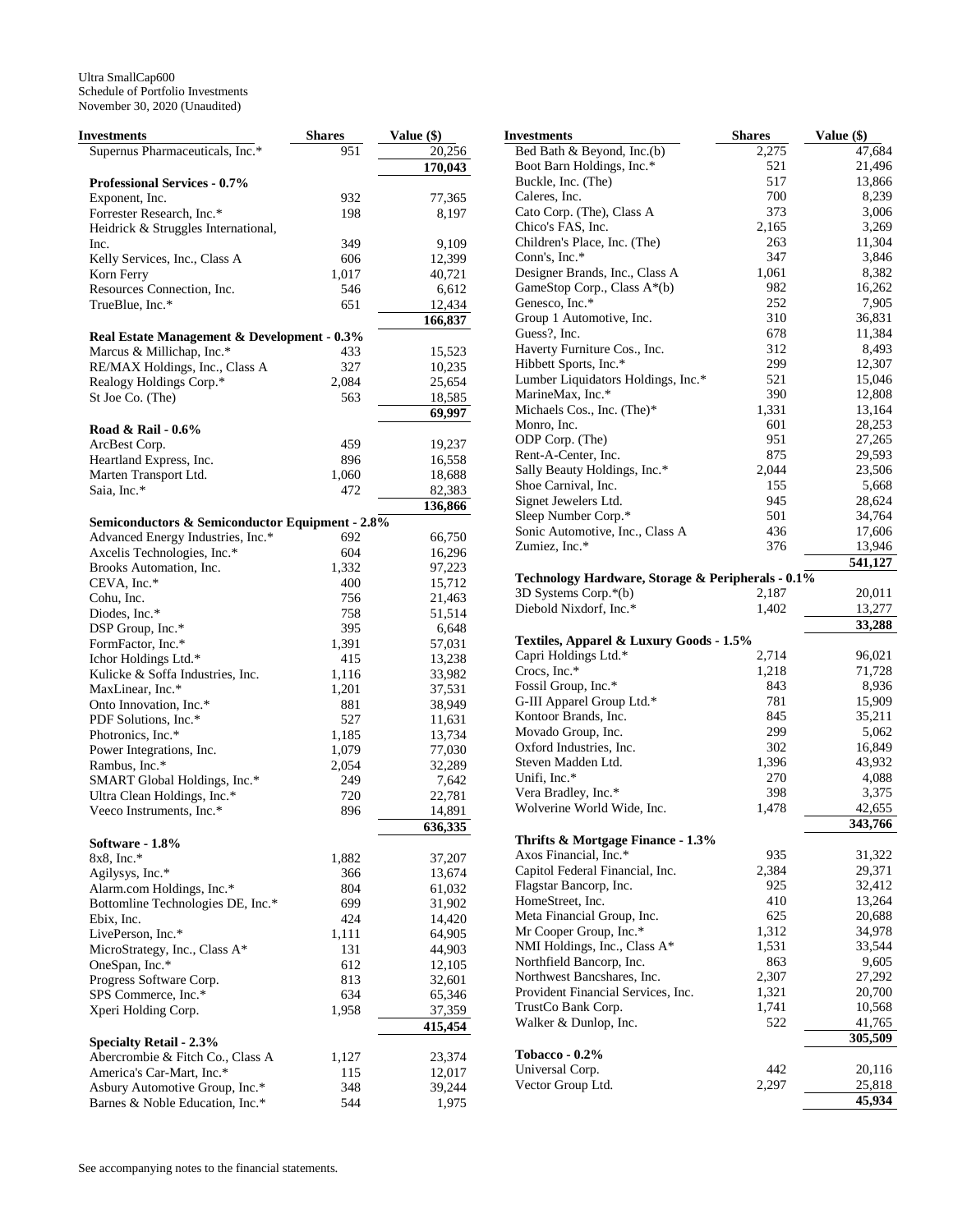| <b>Investments</b>                                | <b>Shares</b> | Value (\$) |
|---------------------------------------------------|---------------|------------|
| Trading Companies & Distributors - 0.5%           |               |            |
| Applied Industrial Technologies,                  |               |            |
| Inc.                                              | 699           | 54,823     |
| DXP Enterprises, Inc.*                            | 295           | 6,213      |
| Foundation Building Materials,                    |               |            |
| $Inc.*$                                           | 406           | 7,811      |
| GMS, Inc.*                                        | 772           | 24,110     |
| NOW, Inc.*                                        | 1,975         | 11,020     |
| Veritiv Corp.*                                    | 224           | 4,162      |
|                                                   |               | 108,139    |
| Water Utilities - 0.4%                            |               |            |
| American States Water Co.                         | 666           | 49,164     |
| California Water Service Group                    | 892           | 44,136     |
|                                                   |               | 93,300     |
| <b>Wireless Telecommunication Services - 0.2%</b> |               |            |
| Shenandoah Telecommunications                     |               |            |
| Co.                                               | 900           | 39,996     |
| Spok Holdings, Inc.                               | 316           | 3,106      |
|                                                   |               | 43,102     |
| <b>TOTAL COMMON STOCKS</b>                        |               |            |
| (Cost \$14,126,003)                               |               | 14,544,640 |
|                                                   |               |            |

## **SECURITIES LENDING REINVESTMENTS(d) - 0.8%**

| <b>INVESTMENT COMPANIES - 0.8%</b> |  |
|------------------------------------|--|
|                                    |  |

| BlackRock Liquidity FedFund, Institutional Class |         |         |
|--------------------------------------------------|---------|---------|
| $0.04\%$ (Cost \$185,763)                        | 185.763 | 185.763 |

|                    | <b>Principal</b> |              |
|--------------------|------------------|--------------|
| <b>Investments</b> | Amount (\$)      | Value $(\$)$ |

### **SHORT-TERM INVESTMENTS - 23.6%**

#### **REPURCHASE AGREEMENTS(e) - 23.6%**

| Repurchase Agreements with various  |           |           |
|-------------------------------------|-----------|-----------|
| counterparties, rates 0.07% -       |           |           |
| $0.08\%$ , dated $11/30/2020$ , due |           |           |
| $12/1/2020$ , total to be received  |           |           |
| \$5,451,106                         |           |           |
| (Cost \$5,451,097)                  | 5.451,097 | 5.451.097 |

| Total Investments - 87.4%             |            |
|---------------------------------------|------------|
| (Cost \$19.762.863)                   | 20.181.500 |
| Other assets less liabilities - 12.6% | 2.903.845  |
| <b>Net Assets - 100.0%</b>            | 23,085,345 |

\* Non-income producing security.

- (a) All or a portion of these securities are segregated in connection with obligations for swaps with a total value of \$492,894.
- (b) The security or a portion of this security is on loan at November 30, 2020. The total value of securities on loan at November 30, 2020 was \$324,333, collateralized in the form of cash with a value of \$185,763 that was reinvested in the securities shown in the Securities Lending Reinvestment section of the Schedule of Investments and \$155,066 of collateral in the form of U.S. Government Treasury Securities, interest rates ranging from 0.00% – 6.13%, and maturity dates ranging from December 10, 2020 – May 15, 2050; a total value of \$340,829.
- (c) Represents less than 0.05% of net assets.
- (d) The security was purchased with cash collateral held from securities on loan at November 30, 2020. The total value of securities purchased was \$185,763.
- (e) The Fund invests in Repurchase Agreements jointly with other funds in the Trust. See "Repurchase Agreements" in the Notes to Financial Statements to view the details of each individual agreement and counterparty as well as a description of the securities subject to repurchase.

As of November 30, 2020, the gross unrealized appreciation (depreciation) of investments based on the aggregate cost of investment securities and derivative instruments, if applicable, for federal income tax purposes was as follows:

| Aggregate gross unrealized appreciation | S | 4.422.387   |
|-----------------------------------------|---|-------------|
| Aggregate gross unrealized depreciation |   | (2.907.752) |
| Net unrealized appreciation             |   | 1.514.635   |
| Federal income tax cost                 |   | 19,775,809  |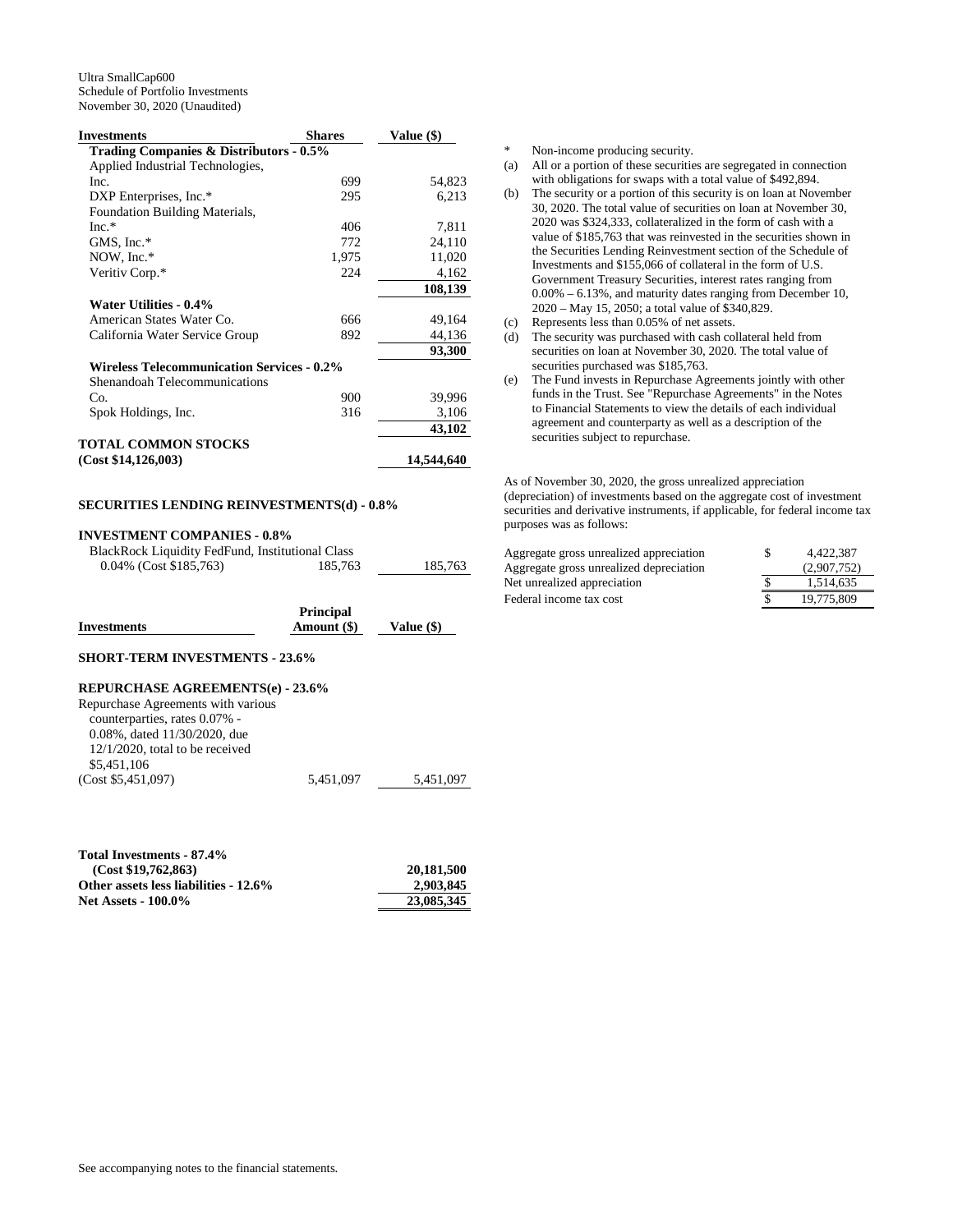## **Swap Agreements<sup>a</sup>**

Ultra SmallCap600 had the following open non-exchange traded total return swap agreements as of November 30, 2020:

| <b>Notional</b><br>Amount (\$) | <b>Termination</b><br>Date <sup>b</sup> | <b>Counterparty</b>                                       | <b>Rate Paid</b> | (Received) <sup>c</sup> Underlying Instrument | <b>Value and</b><br><b>Unrealized</b><br>Appreciation/<br>(Depreciation) <sup>d</sup><br>$($)$ | <b>Financial</b><br><b>Instruments</b><br>for the<br><b>Benefit of (the</b><br>Fund)/the<br><b>Counterparty Counterparty Net Amounter</b><br>$($)$ | Cash<br><b>Collateral for</b><br>the Benefit of<br>(the Fund)<br>the<br>$($)$ | $($ \$    |
|--------------------------------|-----------------------------------------|-----------------------------------------------------------|------------------|-----------------------------------------------|------------------------------------------------------------------------------------------------|----------------------------------------------------------------------------------------------------------------------------------------------------|-------------------------------------------------------------------------------|-----------|
|                                |                                         | Bank of                                                   |                  |                                               |                                                                                                |                                                                                                                                                    |                                                                               |           |
| 5,021,512                      | 12/6/2021                               | America NA                                                | 0.40%            | S&P SmallCap 600®                             | 299,142                                                                                        | (299, 142)                                                                                                                                         |                                                                               |           |
| 2,148,677                      | 1/20/2021                               | Citibank NA<br>Credit Suisse                              | 0.45%            | S&P SmallCap 600 <sup>®</sup>                 | 103,992                                                                                        |                                                                                                                                                    |                                                                               | 103,992   |
| 1,982,121                      | 11/8/2021                               | International<br>Morgan<br>Stanley & Co.<br>International | 0.68%            | S&P SmallCap 600 <sup>®</sup>                 | (314, 179)                                                                                     |                                                                                                                                                    | 314,179                                                                       |           |
| 3,981,829                      | 1/6/2021                                | plc<br>Societe                                            | (0.07)%          | S&P SmallCap 600 <sup>®</sup>                 | (689, 336)                                                                                     | 13                                                                                                                                                 | 556,608                                                                       | (132,715) |
| 8,068,143                      | 11/22/2021                              | Generale                                                  | 0.53%            | S&P SmallCap 600 <sup>®</sup>                 | 858,464                                                                                        | (858, 464)                                                                                                                                         |                                                                               |           |
| 10,426,826                     | 12/6/2021                               | <b>UBS AG</b>                                             | 0.43%            | S&P SmallCap 600®                             | 850,861                                                                                        | (850, 861)                                                                                                                                         |                                                                               |           |
| 31,629,108                     |                                         |                                                           |                  |                                               | 1,108,944                                                                                      |                                                                                                                                                    |                                                                               |           |
|                                |                                         |                                                           |                  | Total<br>Unrealized Appreciation<br>Total     | 2,112,459                                                                                      |                                                                                                                                                    |                                                                               |           |
|                                |                                         |                                                           |                  | Unrealized Depreciation                       | (1,003,515)                                                                                    |                                                                                                                                                    |                                                                               |           |

<sup>a</sup> The Fund's Swap Agreements are not accounted for as hedging instruments under ASC 815.<br>  $\frac{b}{a}$  Agreements may be terminated at will by either party without penalty. Payment is due at term

b Agreements may be terminated at will by either party without penalty. Payment is due at termination/maturity.<br>Reflects the floating financing rate, as of November 30, 2020, on the notional amount of the swap agreement p

Reflects the floating financing rate, as of November 30, 2020, on the notional amount of the swap agreement paid to the counterparty or received from the counterparty, excluding any commissions. This amount is included as part of the unrealized appreciation/(depreciation).

- d The Fund discloses amounts due to the Fund from the counterparty (unrealized appreciation on swap agreements) at period end as an asset on its Statement of Assets and Liabilities. Amounts due to the counterparty from the Fund (unrealized depreciation on swap agreements) are disclosed as a liability on its Statement of Assets and Liabilities. The Fund presents these amounts on a gross basis and does not offset or "net" these amounts on its Statement of Assets and Liabilities.
- e Represents the "uncollateralized" amount due from or (to) the counterparty at period end. These amounts could be due to timing differences between the movement of collateral in relation to market movements, or due to agreement provisions allowing minimum "thresholds" that would need to be exceeded prior to the movement of collateral. To the extent that a net amount is due from a counterparty, the Fund would be exposed to the counterparty by such amount and could suffer losses or delays in recovery of that amount in the event of a counterparty default.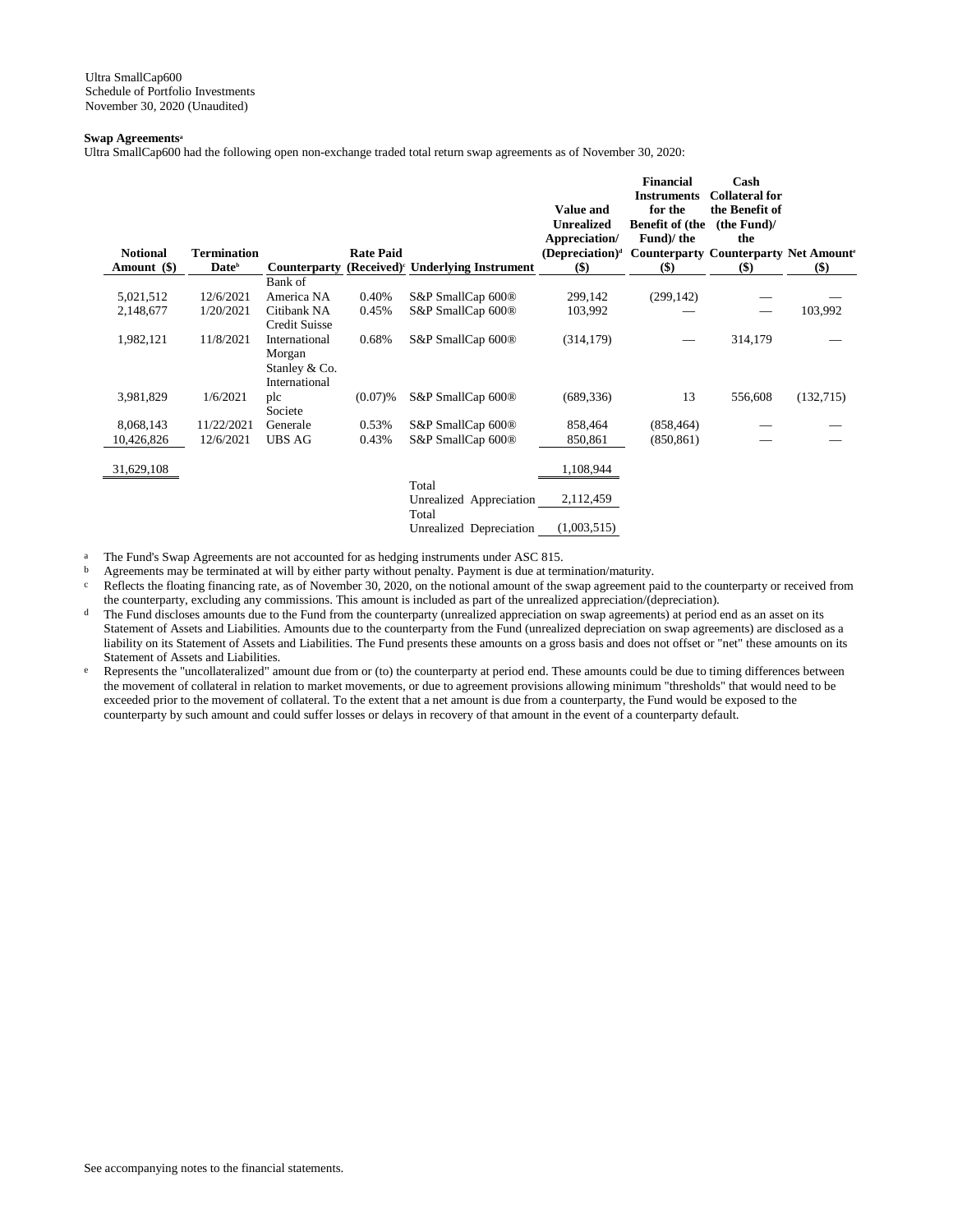| Investments                                    | <b>Shares</b> | Value $(\$)$           | <b>Investments</b>                               | <b>Shares</b> | Value (\$)        |
|------------------------------------------------|---------------|------------------------|--------------------------------------------------|---------------|-------------------|
|                                                |               |                        | Beverages - 0.3%                                 |               |                   |
| COMMON STOCKS(a) - 56.5%                       |               |                        | Boston Beer Co., Inc. (The), Class               |               |                   |
|                                                |               |                        | $A^*$                                            | 95            | 88,430            |
| Aerospace & Defense - 0.6%                     |               |                        |                                                  |               |                   |
| Axon Enterprise, Inc.*                         | 667           | 83,835                 | Biotechnology - 0.8%                             |               |                   |
| Curtiss-Wright Corp.                           | 437           | 50,369                 | Arrowhead Pharmaceuticals, Inc.*                 | 1,075         | 67,220            |
| Hexcel Corp.                                   | 878           | 43,479                 | Emergent BioSolutions, Inc.*                     | 473           | 38,753            |
| Mercury Systems, Inc.*                         | 588           | 41,877                 | Exelixis, Inc.*                                  | 3,247         | 62,212            |
|                                                |               | 219,560                | Halozyme Therapeutics, Inc.*                     | 1,348         | 52,707            |
| Air Freight & Logistics - 0.3%                 |               |                        | Ligand Pharmaceuticals, Inc.*(b)                 | 170           | 14,343            |
| XPO Logistics, Inc.*                           | 960           | 102,413                | United Therapeutics Corp.*                       | 467           | 61,943            |
|                                                |               |                        |                                                  |               | 297,178           |
| Airlines - 0.1%                                |               |                        | <b>Building Products - 1.0%</b>                  |               |                   |
| JetBlue Airways Corp.*                         | 2,863         | 43,203                 | Builders FirstSource, Inc.*                      | 1,226         | 45,865            |
|                                                |               |                        | Lennox International, Inc.                       | 366           | 105,346           |
| <b>Auto Components - 0.9%</b>                  |               |                        | Owens Corning                                    | 1,135         | 82,707            |
| Adient plc*                                    | 986           | 30,852                 | Simpson Manufacturing Co., Inc.                  | 458           | 42,090            |
| Dana, Inc.                                     | 1,518         | 25,563                 | Trex Co., Inc.*                                  | 1,216         | 90,981            |
| Fox Factory Holding Corp.*                     | 435           | 37,963                 |                                                  |               | 366,989           |
| Gentex Corp.                                   | 2,582         | 84,173                 | Capital Markets - 1.5%                           |               |                   |
| Goodyear Tire & Rubber Co. (The)               | 2,448         | 25,508                 | Affiliated Managers Group, Inc.                  | 489           | 42,602            |
| Lear Corp.                                     | 573           | 81,910                 | Eaton Vance Corp.                                | 1,199         | 80,309            |
| Visteon Corp.*                                 | 293           | 35,409                 | Evercore, Inc., Class A                          | 427           | 38,827            |
|                                                |               | 321,378                | FactSet Research Systems, Inc.                   | 399           | 133,170           |
| <b>Automobiles - 0.3%</b>                      |               |                        | Federated Hermes, Inc., Class B                  | 1,000         | 26,840            |
|                                                | 1,610         | 64,867                 | Interactive Brokers Group, Inc.,                 |               |                   |
| Harley-Davidson, Inc.<br>Thor Industries, Inc. |               |                        | Class A                                          | 830           | 43,791            |
|                                                | 580           | 55,976                 | Janus Henderson Group plc                        | 1,585         | 45,220            |
|                                                |               | 120,843                | SEI Investments Co.                              | 1,277         | 67,362            |
| <b>Banks</b> - 3.4%                            |               |                        | Stifel Financial Corp.                           | 720           | 49,896            |
| Associated Banc-Corp.                          | 1,614         | 24,726                 |                                                  |               | 528,017           |
| <b>BancorpSouth Bank</b>                       | 1,013         | 25,680                 | Chemicals - 1.5%                                 |               |                   |
| Bank of Hawaii Corp.                           | 420           | 31,450                 | Ashland Global Holdings, Inc.                    | 572           | 42,997            |
| <b>Bank OZK</b>                                | 1,270         | 35,509                 | Avient Corp.                                     | 961           | 35,125            |
| Cathay General Bancorp                         | 786           | 22,205                 | Cabot Corp.                                      | 594           | 24,597            |
| CIT Group, Inc.                                | 1,035         | 34,662                 | Chemours Co. (The)                               | 1,726         | 41,994            |
| Commerce Bancshares, Inc.                      | 1,054         | 69,522                 | Ingevity Corp.*                                  | 433           | 28,829            |
| Cullen/Frost Bankers, Inc.                     | 586           | 49,171                 |                                                  | 358           | 21,720            |
| East West Bancorp, Inc.                        | 1,488         | 63,567                 | Minerals Technologies, Inc.<br>NewMarket Corp.   | 77            | 28,471            |
| First Financial Bankshares, Inc.               | 1,494         | 49,929                 |                                                  | 1,493         | 32,682            |
| First Horizon Corp.                            | 5,814         | 71,047                 | Olin Corp.<br>RPM International, Inc.            | 1,366         | 120,222           |
| FNB Corp.                                      | 3,397         | 29,996                 |                                                  | 428           |                   |
| Fulton Financial Corp.                         | 1,703         | 20,981                 | Scotts Miracle-Gro Co. (The)                     |               | 75,230            |
| Glacier Bancorp, Inc.                          | 1,002         | 40,852                 | Sensient Technologies Corp.                      | 445<br>1,944  | 31,915            |
| Hancock Whitney Corp.                          | 908           | 25,506                 | Valvoline, Inc.                                  |               | 44,304<br>528,086 |
| Home BancShares, Inc.                          | 1,598         | 29,579                 |                                                  |               |                   |
| International Bancshares Corp.                 | 584           | 18,927                 | <b>Commercial Services &amp; Supplies - 1.2%</b> |               |                   |
| PacWest Bancorp                                | 1,227         | 28,540                 | Brink's Co. (The)                                | 531           | 35,630            |
| Pinnacle Financial Partners, Inc.              | 797           | 43,166                 | Clean Harbors, Inc.*                             | 538           | 38,935            |
| Prosperity Bancshares, Inc.                    | 974           | 61,196                 | Healthcare Services Group, Inc.                  | 783           | 18,534            |
| Signature Bank                                 | 562           | 63,051                 | Herman Miller, Inc.                              | 618           | 22,026            |
| <b>Sterling Bancorp</b>                        | 2,044         | 32,663                 | HNI Corp.                                        | 448           | 16,334            |
| Synovus Financial Corp.                        | 1,548         | 48,870                 | IAA, Inc.*                                       | 1,408         | 84,367            |
| TCF Financial Corp.                            | 1,600         | 53,760                 | KAR Auction Services, Inc.                       | 1,358         | 24,512            |
| Texas Capital Bancshares, Inc.*                | 530           | 29,627                 | MSA Safety, Inc.                                 | 380           | 56,787            |
| Trustmark Corp.                                | 666           | 16,530                 | Stericycle, Inc.*                                | 961           | 67,693            |
| UMB Financial Corp.                            | 454           | 30,877                 | Tetra Tech, Inc.                                 | 566           | 67,495            |
| Umpqua Holdings Corp.                          | 2,314         | 32,141                 |                                                  |               | 432,313           |
| United Bankshares, Inc.                        | 1,363         | 39,909                 | <b>Communications Equipment - 0.6%</b>           |               |                   |
| Valley National Bancorp                        | 4,243         | 38,781                 | Ciena Corp.*                                     | 1,614         | 72,307            |
| Webster Financial Corp.                        | 948           | 35,872                 | InterDigital, Inc.                               | 324           | 19,411            |
| Wintrust Financial Corp.                       | 606           | 33,021                 | Lumentum Holdings, Inc.*                         | 790           | 68,240            |
|                                                |               | $\overline{1,}231,313$ | NetScout Systems, Inc.*                          | 761           | 17,823            |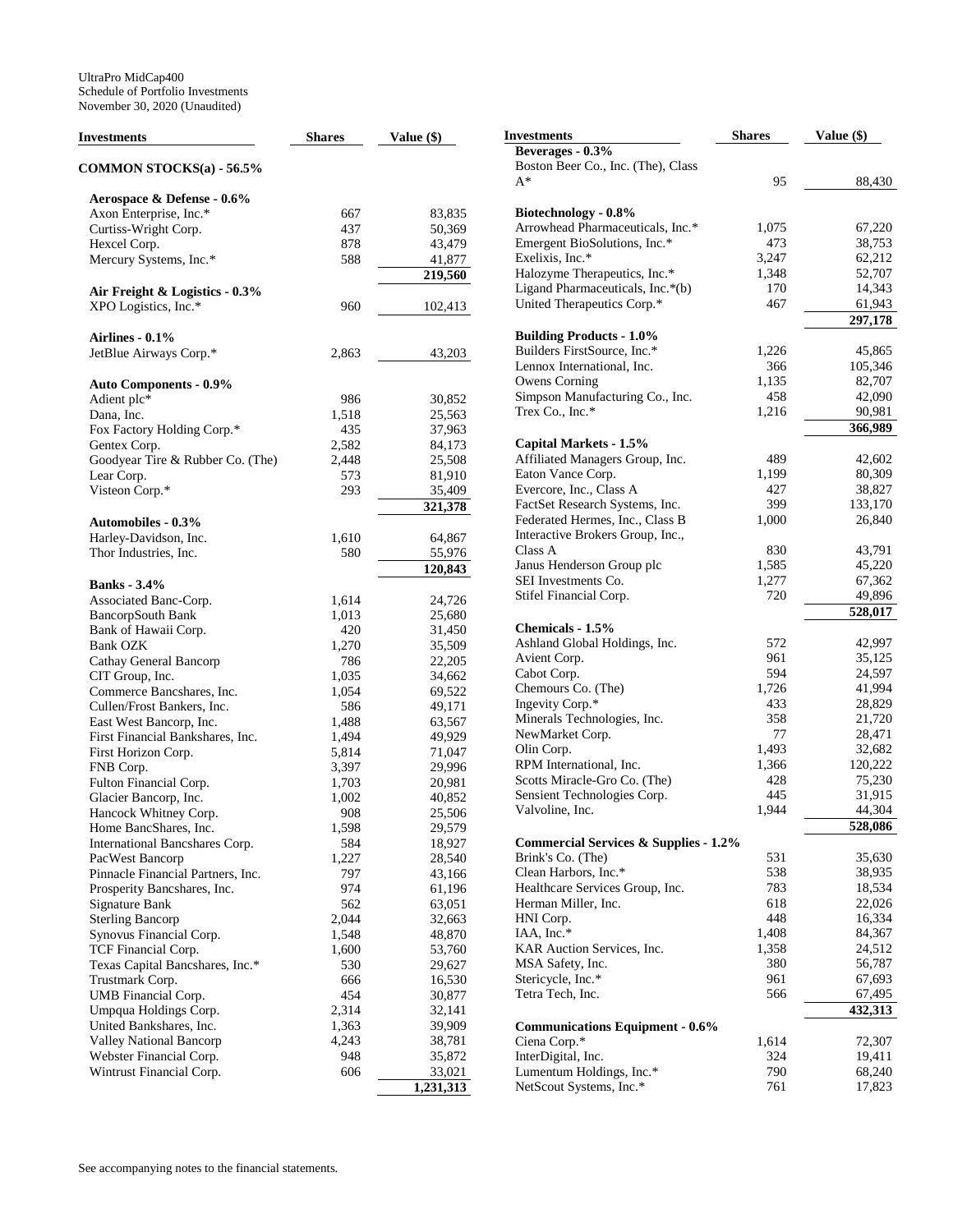| Investments                                           | <b>Shares</b> | <b>Value (\$)</b>    |
|-------------------------------------------------------|---------------|----------------------|
| ViaSat, Inc.*                                         | 674           | 22,916               |
|                                                       |               | 200,697              |
| Construction & Engineering - $0.7\%$                  |               |                      |
| AECOM*                                                | 1,686         | 87,487               |
| Dycom Industries, Inc.*                               | 334           | 20,995               |
| EMCOR Group, Inc.                                     | 577           | 49,726               |
| Fluor Corp.                                           | 1,311         | 22,641               |
| MasTec, Inc.*                                         | 589           | 33,402               |
| Valmont Industries, Inc.                              | 224           |                      |
|                                                       |               | 36,507               |
|                                                       |               | 250,758              |
| <b>Construction Materials - 0.1%</b>                  |               |                      |
| Eagle Materials, Inc.                                 | 439           | 39,945               |
|                                                       |               |                      |
| <b>Consumer Finance - 0.3%</b>                        |               |                      |
| FirstCash, Inc.                                       | 435           | 27,945               |
| LendingTree, Inc.*                                    | 114           | 29,136               |
| Navient Corp.                                         | 2,038         | 19,096               |
| SLM Corp.                                             | 3,943         | 41,835               |
|                                                       |               | 118,012              |
| Containers & Packaging - 0.6%                         |               |                      |
| AptarGroup, Inc.                                      | 677           | 85,519               |
| Greif, Inc., Class A                                  | 278           | 13,513               |
|                                                       |               |                      |
| O-I Glass, Inc.                                       | 1,653         | 18,712               |
| Silgan Holdings, Inc.                                 | 827           | 27,953               |
| Sonoco Products Co.                                   | 1,054         | 61,195               |
|                                                       |               | 206,892              |
| <b>Diversified Consumer Services - 0.7%</b>           |               |                      |
| Adtalem Global Education, Inc.*                       | 545           | 15,603               |
| Graham Holdings Co., Class B                          | 44            | 19,669               |
| Grand Canyon Education, Inc.*                         | 496           | 41,401               |
| H&R Block, Inc.                                       | 2,027         | 38,108               |
| Service Corp. International                           | 1,852         | 90,081               |
| Strategic Education, Inc.                             | 257           | 24,130               |
| WW International, Inc.*                               |               | 14,548               |
|                                                       | 493           | 243,540              |
|                                                       |               |                      |
| <b>Diversified Financial Services - 0.1%</b>          |               |                      |
| Jefferies Financial Group, Inc.                       | 2,269         | 51,574               |
|                                                       |               |                      |
| <b>Electric Utilities - 0.6%</b>                      |               |                      |
| ALLETE, Inc.                                          | 546           | 30,707               |
| Hawaiian Electric Industries, Inc.                    | 1,148         | 41,133               |
| IDACORP, Inc.                                         | 530           | 48,007               |
| OGE Energy Corp.                                      | 2,104         | 68,149               |
| PNM Resources, Inc.                                   | 837           | 41,105               |
|                                                       |               | $\overline{229,}101$ |
| <b>Electrical Equipment - 1.4%</b>                    |               |                      |
| Acuity Brands, Inc.                                   | 417           | 49,506               |
| EnerSys                                               | 446           | 36,487               |
|                                                       |               |                      |
| Generac Holdings, Inc.*                               | 660           | 142,296              |
| Hubbell, Inc.                                         | 570           | 92,107               |
| nVent Electric plc                                    | 1,786         | 41,078               |
| Regal Beloit Corp.                                    | 427           | 50,830               |
| Sunrun, Inc.*                                         | 1,627         | 104,258              |
|                                                       |               | 516,562              |
| Electronic Equipment, Instruments & Components - 2.2% |               |                      |
| Arrow Electronics, Inc.*                              | 816           | 74,786               |
| Avnet, Inc.                                           | 1,038         | 31,503               |
| Belden, Inc.                                          | 468           | 18,009               |
| Cognex Corp.                                          | 1,818         | 136,605              |
| Coherent, Inc.*                                       | 255           |                      |
|                                                       |               | 31,054               |
| II-VI, Inc.*                                          | 1,089         | 73,671               |
| Jabil, Inc.                                           | 1,425         | 54,464               |
| Littelfuse, Inc.                                      | 256           | 61,576               |

| Investments                                                      | <b>Shares</b> | Value (\$)          |
|------------------------------------------------------------------|---------------|---------------------|
| National Instruments Corp.                                       | 1,382         | 51,728              |
| SYNNEX Corp.                                                     | 433           | 69,414              |
| Trimble, Inc.*                                                   | 2,630         | 157,458             |
| Vishay Intertechnology, Inc.                                     | 1,393         | 26,968              |
|                                                                  |               | 787,236             |
| <b>Energy Equipment &amp; Services - 0.1%</b>                    |               |                     |
| ChampionX Corp.*                                                 | 1,953         | 23,202              |
|                                                                  |               |                     |
| Entertainment - 0.1%                                             |               |                     |
| Cinemark Holdings, Inc.(b)<br>World Wrestling Entertainment,     | 1,125         | 17,381              |
| Inc., Class A                                                    | 491           | 21,133              |
|                                                                  |               | 38,514              |
| <b>Equity Real Estate Investment Trusts (REITs) - 4.9%</b>       |               |                     |
| American Campus Communities,                                     |               |                     |
| Inc.                                                             | 1,447         | 57,591              |
| Brixmor Property Group, Inc.                                     | 3,118         | 47,612              |
| <b>Camden Property Trust</b>                                     | 1,024         | 101,202             |
| CoreSite Realty Corp.                                            | 447           | 56,049              |
| Corporate Office Properties Trust                                | 1,179         | 31,397              |
| Cousins Properties, Inc.                                         | 1,562         | 52,186              |
| CyrusOne, Inc.                                                   | 1,228         | 85,849              |
| Douglas Emmett, Inc.                                             | 1,733         | 53,671              |
| EastGroup Properties, Inc.                                       | 413           | 56,304              |
| <b>EPR</b> Properties                                            | 786           | 28,312              |
| First Industrial Realty Trust, Inc.                              | 1,337         | 55,993              |
| Healthcare Realty Trust, Inc.                                    | 1,430         | 42,185              |
| Highwoods Properties, Inc.                                       | 1,092         | 41,824              |
| Hudson Pacific Properties, Inc.                                  | 1,611         | 41,886              |
| <b>JBG SMITH Properties</b>                                      | 1,181         | 36,304              |
| Kilroy Realty Corp.<br>Lamar Advertising Co., Class A            | 1,101<br>909  | 67,337<br>72,365    |
| Life Storage, Inc.                                               | 494           | 54,202              |
| Macerich Co. (The)(b)                                            | 1,177         | 11,770              |
| Medical Properties Trust, Inc.                                   | 5,557         | 107,806             |
| National Retail Properties, Inc.                                 | 1,823         | 68,727              |
| Omega Healthcare Investors, Inc.                                 | 2,385         | 84,000              |
| Park Hotels & Resorts, Inc.                                      | 2,476         | 40,408              |
| Pebblebrook Hotel Trust                                          | 1,376         | 25,456              |
| Physicians Realty Trust                                          | 2,188         | 37,962              |
| PotlatchDeltic Corp.                                             | 703           | 32,718              |
| PS Business Parks, Inc.                                          | 211           | 27,810              |
| Rayonier, Inc.                                                   | 1,434         | 40,396              |
| Rexford Industrial Realty, Inc.                                  | 1,300         | 62,296              |
| Sabra Health Care REIT, Inc.                                     | 2,160         | 35,597              |
| <b>Service Properties Trust</b>                                  | 1,730         | 20,518              |
| Spirit Realty Capital, Inc.                                      | 1,084         | 39,935              |
| STORE Capital Corp.                                              | 2,397         | 78,046              |
| Taubman Centers, Inc.                                            | 648           | 27,682              |
| <b>Urban Edge Properties</b>                                     | 1,153         | 14,966              |
| Weingarten Realty Investors                                      | 1,265         | 26,451<br>1,764,813 |
|                                                                  |               |                     |
| Food & Staples Retailing - 0.5%<br>BJ's Wholesale Club Holdings, |               |                     |
| Inc.*                                                            | 1,450         | 59,435              |
| Casey's General Stores, Inc.                                     | 388           | 70,492              |
| Grocery Outlet Holding Corp.*                                    | 876           | 33,831              |
| Sprouts Farmers Market, Inc.*                                    | 1,239         | 26,230              |
|                                                                  |               | 189,988             |
| Food Products - 1.1%                                             |               |                     |
| Darling Ingredients, Inc.*                                       | 1,701         | 82,124              |
| Flowers Foods, Inc.                                              | 2,067         | 45,867              |
| Hain Celestial Group, Inc. (The)*                                | 878           | 33,803              |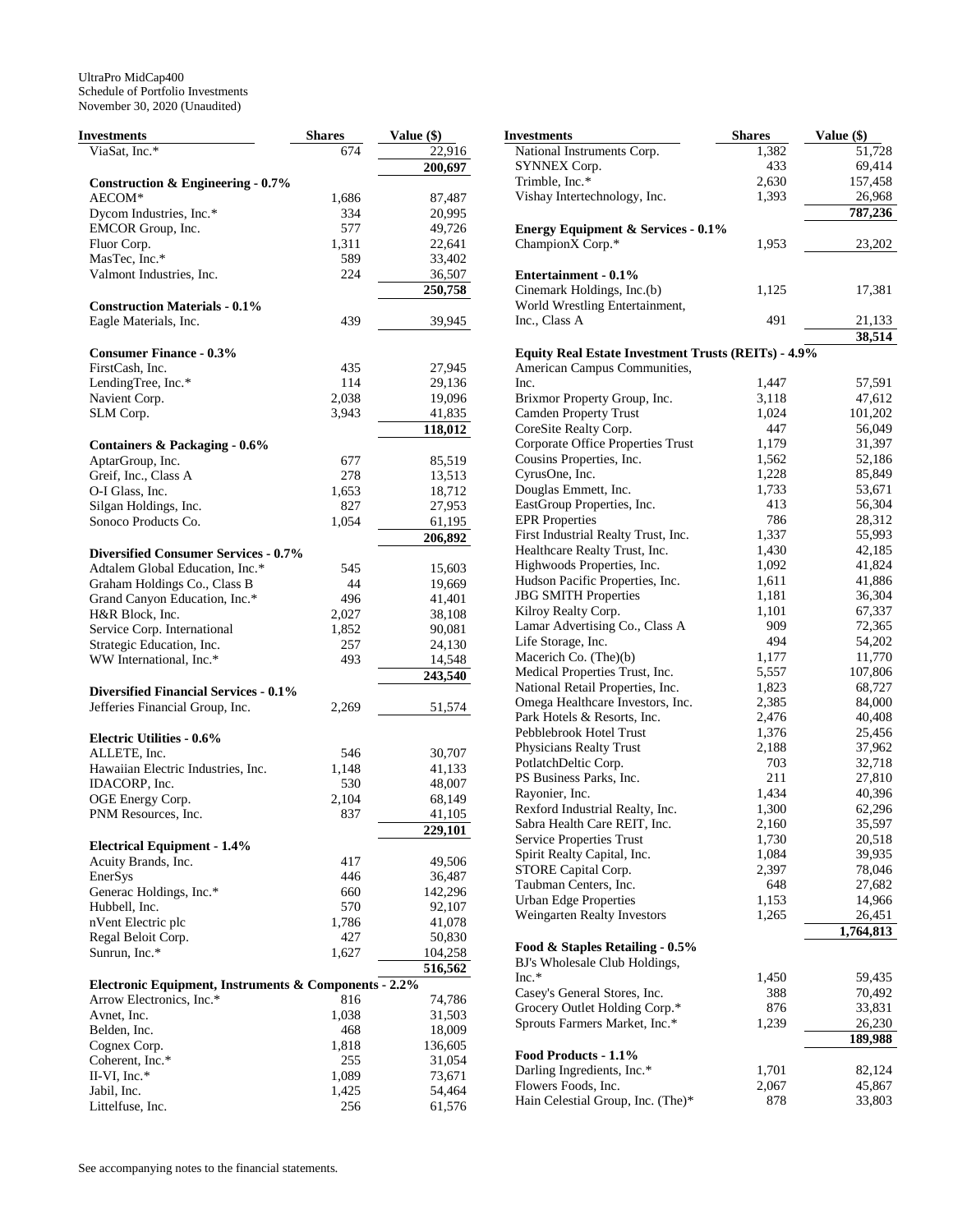| <b>Investments</b>                                   | <b>Shares</b> | Value (\$)       |
|------------------------------------------------------|---------------|------------------|
| Ingredion, Inc.                                      | 704           | 54,314           |
| Lancaster Colony Corp.                               | 206           | 34,882           |
| Pilgrim's Pride Corp.*                               | 513           | 9,691            |
| Post Holdings, Inc.*                                 | 662           | 62,532           |
| Sanderson Farms, Inc.                                | 207           | 28,303           |
| Tootsie Roll Industries, Inc.(b)                     | 183           | 5,668            |
| TreeHouse Foods, Inc.*                               | 594           | 24,431           |
|                                                      |               | 381,615          |
| Gas Utilities - 0.7%                                 |               |                  |
| National Fuel Gas Co.                                | 956           | 39,359           |
| New Jersey Resources Corp.                           | 1,009         | 33,327           |
| ONE Gas, Inc.                                        | 556           | 44,024           |
| Southwest Gas Holdings, Inc.                         | 587           | 37,715           |
| Spire, Inc.                                          | 541           | 34,602           |
| UGI Corp.                                            | 2,190         | 77,701           |
|                                                      |               | 266,728          |
| <b>Health Care Equipment &amp; Supplies - 1.9%</b>   |               |                  |
| Avanos Medical, Inc.*<br>Cantel Medical Corp.        | 503           | 21,322           |
|                                                      | 395<br>792    | 23,475<br>47,583 |
| Globus Medical, Inc., Class A*<br>Haemonetics Corp.* | 533           |                  |
| Hill-Rom Holdings, Inc.                              | 699           | 60,149<br>66,307 |
| ICU Medical, Inc.*                                   | 205           | 38,684           |
| <b>Integra LifeSciences Holdings</b>                 |               |                  |
| Corp.*                                               | 744           | 40,719           |
| LivaNova plc*                                        | 511           | 27,006           |
| Masimo Corp.*                                        | 531           | 135,134          |
| Neogen Corp.*                                        | 559           | 41,489           |
| NuVasive, Inc.*                                      | 539           | 24,967           |
| Penumbra, Inc.*                                      | 353           | 78,331           |
| Quidel Corp.*                                        | 401           | 78,215           |
|                                                      |               | 683,381          |
| Health Care Providers & Services - 1.7%              |               |                  |
| Acadia Healthcare Co., Inc.*                         | 936           | 39,733           |
| Amedisys, Inc.*                                      | 341           | 83,474           |
| Chemed Corp.                                         | 168           | 80,346           |
| Encompass Health Corp.                               | 1,045         | 84,206           |
| HealthEquity, Inc.*                                  | 806           | 57,782           |
| LHC Group, Inc.*                                     | 332           | 65,178           |
| Molina Healthcare, Inc.*                             | 623           | 127,173          |
| Patterson Cos., Inc.                                 | 911           | 25,289           |
| Tenet Healthcare Corp.*                              | 1,108         | 34,825           |
|                                                      |               | 598,006          |
| Hotels, Restaurants & Leisure - 2.5%                 |               |                  |
| Boyd Gaming Corp.                                    | 842           | 32,409           |
| Caesars Entertainment, Inc.*                         | 2,092         | 142,507          |
| Choice Hotels International, Inc.                    | 303           | 30,194           |
| Churchill Downs, Inc.                                | 373           | 67,110           |
| Cracker Barrel Old Country Store,                    |               |                  |
| Inc.<br>Dunkin' Brands Group, Inc.                   | 249           | 34,755<br>91,878 |
| Jack in the Box, Inc.                                | 864<br>239    | 21,986           |
| Marriott Vacations Worldwide                         |               |                  |
|                                                      | 432           | 55,008           |
| Corp.<br>Papa John's International, Inc.             | 345           | 27,724           |
| Penn National Gaming, Inc.*                          | 1,513         | 105,910          |
| Scientific Games Corp.*                              | 587           | 21,883           |
| Six Flags Entertainment Corp.                        | 793           | 24,369           |
| Texas Roadhouse, Inc.                                | 685           | 51,923           |
| Wendy's Co. (The)                                    | 1,881         | 41,363           |
| Wingstop, Inc.                                       | 311           | 39,593           |
| Wyndham Destinations, Inc.                           | 897           | 37,728           |
|                                                      |               |                  |

| Investments                                                         | Shares         | Value $(\$)$     |
|---------------------------------------------------------------------|----------------|------------------|
| Wyndham Hotels & Resorts, Inc.                                      | 979            | 56,293           |
|                                                                     |                | 882,633          |
| <b>Household Durables - 0.9%</b>                                    |                |                  |
| Helen of Troy Ltd.*                                                 | 266            | 53,729           |
| KB Home                                                             | 925            | 32,560           |
| Taylor Morrison Home Corp., Class<br>A*                             |                |                  |
| Tempur Sealy International, Inc.*                                   | 1,363<br>2,020 | 34,457<br>50,884 |
| Toll Brothers, Inc.                                                 | 1,208          | 57,199           |
| TopBuild Corp.*                                                     | 348            | 60,632           |
| TRI Pointe Group, Inc.*                                             | 1,369          | 23,930           |
|                                                                     |                | 313,391          |
| <b>Household Products - 0.1%</b>                                    |                |                  |
| Energizer Holdings, Inc.                                            | 612            | 25,637           |
|                                                                     |                |                  |
| <b>Industrial Conglomerates - 0.2%</b>                              |                |                  |
| Carlisle Cos., Inc.                                                 | 574            | 83,132           |
|                                                                     |                |                  |
| <b>Insurance - 2.4%</b>                                             |                |                  |
| Alleghany Corp.                                                     | 151            | 86,855           |
| American Financial Group, Inc.                                      | 753            | 67,326           |
| Brighthouse Financial, Inc.*                                        | 977            | 34,293           |
| Brown & Brown, Inc.                                                 | 2,467          | 111,089          |
| CNO Financial Group, Inc.                                           | 1,489          | 31,686           |
| First American Financial Corp.                                      | 1,172          | 56,772           |
| Genworth Financial, Inc., Class A*<br>Hanover Insurance Group, Inc. | 5,318          | 24,144           |
| (The)                                                               | 395            | 44,378           |
| Kemper Corp.                                                        | 646            | 48,418           |
| Mercury General Corp.                                               | 280            | 12,451           |
| Old Republic International Corp.                                    | 2,970          | 53,222           |
| Primerica, Inc.                                                     | 416            | 54,192           |
| Reinsurance Group of America,                                       |                |                  |
| Inc.                                                                | 714            | 82,310           |
| RenaissanceRe Holdings Ltd.                                         | 538            | 88,576           |
| RLI Corp.                                                           | 416            | 39,824           |
| Selective Insurance Group, Inc.                                     | 629            | 38,885           |
|                                                                     |                | 874,421          |
| Interactive Media & Services - 0.1%                                 |                |                  |
| TripAdvisor, Inc.*                                                  | 1,010          | 26,361           |
| Yelp, Inc.*                                                         | 722            | 23,061           |
|                                                                     |                | 49,422           |
| <b>Internet &amp; Direct Marketing Retail - 0.2%</b>                |                |                  |
| Grubhub, Inc.*                                                      | 970            | 68,230           |
| IT Services - 1.2%                                                  |                |                  |
| Alliance Data Systems Corp.                                         | 501            | 36,643           |
| CACI International, Inc., Class A*                                  | 263            | 62,407           |
| KBR, Inc.                                                           | 1,496          | 41,544           |
| LiveRamp Holdings, Inc.*                                            | 693            | 40,547           |
| MAXIMUS, Inc.                                                       | 644            | 46,246           |
| Perspecta, Inc.                                                     | 1,436          | 32,195           |
| Sabre Corp.                                                         | 3,274          | 36,833           |
| Science Applications International                                  |                |                  |
| Corp.                                                               | 611            | 56,542           |
| WEX, Inc.*                                                          | 463            | 80,210           |
|                                                                     |                | 433,167          |
| <b>Leisure Products - 0.5%</b>                                      |                |                  |
| Brunswick Corp.                                                     | 832            | 62,100           |
| Mattel, Inc.*                                                       | 3,648          | 56,508           |
| Polaris, Inc.                                                       | 607            | 58,272           |
|                                                                     |                | 176,880          |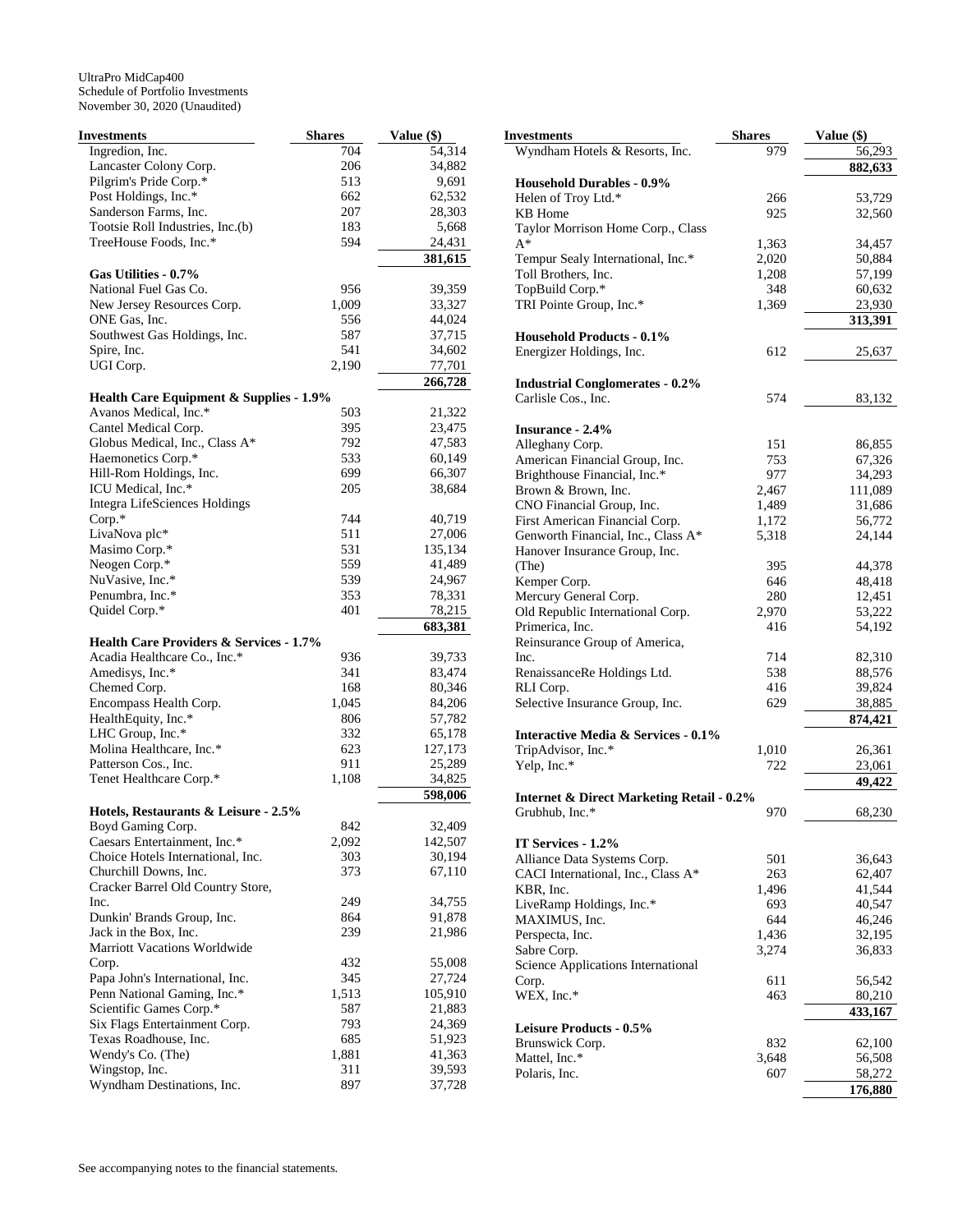| Investments                           | <b>Shares</b> | Value (\$) |
|---------------------------------------|---------------|------------|
| Life Sciences Tools & Services - 1.4% |               |            |
| Bio-Techne Corp.                      | 406           | 123,144    |
| <b>Charles River Laboratories</b>     |               |            |
| International, Inc.*                  | 521           | 122,185    |
| Medpace Holdings, Inc.*               | 286           | 36,711     |
| PRA Health Sciences, Inc.*            | 672           | 75,398     |
| Repligen Corp.*                       | 513           | 97,301     |
| Syneos Health, Inc.*                  | 733           | 48,261     |
|                                       |               | 503,000    |
| Machinery - 2.8%                      |               |            |
| AGCO Corp.                            | 646           | 59,761     |
| Colfax Corp.*                         | 1,058         | 38,173     |
| Crane Co.                             | 518           | 36,017     |
| Donaldson Co., Inc.                   | 1,325         | 70,543     |
| Graco, Inc.                           | 1,751         | 118,613    |
| ITT, Inc.                             | 909           | 66,021     |
| Kennametal, Inc.                      | 872           | 30,511     |
| Lincoln Electric Holdings, Inc.       | 624           | 71,760     |
| Middleby Corp. (The)*                 | 585           | 79,554     |
| Nordson Corp.                         | 567           | 115,560    |
| Oshkosh Corp.                         | 716           | 57,638     |
| Terex Corp.                           | 729           | 22,599     |
| Timken Co. (The)                      | 710           | 52,142     |
| Toro Co. (The)                        | 1,127         | 102,230    |
| Trinity Industries, Inc.              | 936           | 21,388     |
| Woodward, Inc.                        | 609           | 68,104     |
|                                       |               | 1,010,614  |
| <b>Marine - 0.1%</b>                  |               |            |
| Kirby Corp.*                          | 631           | 31,929     |
|                                       |               |            |
| <b>Media - 0.7%</b>                   |               |            |
| AMC Networks, Inc., Class A*(b)       | 311           | 10,254     |
| Cable One, Inc.                       | 57            | 112,898    |
| John Wiley & Sons, Inc., Class A      | 458           | 15,819     |
| New York Times Co. (The), Class       |               |            |
| A                                     | 1,517         | 65,095     |
| TEGNA, Inc.                           | 2,301         | 33,157     |
|                                       |               | 237,223    |
| Metals & Mining - 0.9%                |               |            |
| Commercial Metals Co.                 | 1,251         | 24,907     |
| Compass Minerals International,       |               |            |
| Inc.                                  | 358           | 22,361     |
| Reliance Steel & Aluminum Co.         | 670           | 78,926     |
| Royal Gold, Inc.                      | 689           | 76,114     |
| Steel Dynamics, Inc.                  | 2,100         | 76,041     |
| United States Steel Corp.(b)          | 2,316         | 32,864     |
| Worthington Industries, Inc.          | 379           | 19,602     |
|                                       |               | 330,815    |
| <b>Multiline Retail - 0.4%</b>        |               |            |
| Kohl's Corp.                          | 1,658         | 53,387     |
| Nordstrom, Inc.(b)                    | 1,140         | 29,549     |
| Ollie's Bargain Outlet Holdings,      |               |            |
| $Inc.*$                               | 597           | 52,572     |
|                                       |               | 135,508    |
| <b>Multi-Utilities - 0.3%</b>         |               |            |
|                                       |               |            |
| Black Hills Corp.                     | 660           | 40,148     |
| MDU Resources Group, Inc.             | 2,107         | 52,548     |
| NorthWestern Corp.                    | 531           | 30,798     |
|                                       |               | 123,494    |
| Oil, Gas & Consumable Fuels - 0.6%    |               |            |
| Antero Midstream Corp.                | 3,005         | 20,254     |
| Cimarex Energy Co.                    | 1,073         | 38,574     |
| CNX Resources Corp.*                  | 2,359         | 22,198     |

| <b>Investments</b>                                                     | <b>Shares</b> | Value (\$)       |
|------------------------------------------------------------------------|---------------|------------------|
| EQT Corp.                                                              | 2,893         | 43,048           |
| Equitrans Midstream Corp.                                              | 4,272         | 34,860           |
| Murphy Oil Corp.                                                       | 1,517         | 15,261           |
| World Fuel Services Corp.                                              | 667           | 18,956           |
| WPX Energy, Inc.*                                                      | 4,244         | 30,217           |
|                                                                        |               | 223,368          |
| Paper & Forest Products - 0.2%                                         |               |                  |
| Domtar Corp.                                                           | 580           | 17,458           |
| Louisiana-Pacific Corp.                                                | 1,180         | 40,391           |
|                                                                        |               | 57,849           |
| <b>Personal Products - 0.2%</b>                                        |               |                  |
| Coty, Inc., Class A                                                    | 2,974         | 21,383           |
| Edgewell Personal Care Co.*                                            | 572           | 19,877           |
| Nu Skin Enterprises, Inc., Class A                                     | 540           | 27,815<br>69,075 |
| <b>Pharmaceuticals - 0.4%</b>                                          |               |                  |
| Jazz Pharmaceuticals plc*                                              | 583           | 82,034           |
| Nektar Therapeutics*                                                   | 1,879         | 30,797           |
| Prestige Consumer Healthcare,                                          |               |                  |
| $Inc.*$                                                                | 528           | 18,781           |
|                                                                        |               | 131,612          |
| <b>Professional Services - 0.7%</b>                                    |               |                  |
| ASGN, Inc.*                                                            | 551           | 43,077           |
| CoreLogic, Inc.                                                        | 835           | 64,712           |
| FTI Consulting, Inc.*                                                  | 384           | 40,328           |
| Insperity, Inc.                                                        | 379           | 32,405           |
| ManpowerGroup, Inc.                                                    | 610           | 52,856           |
|                                                                        |               | 233,378          |
| Real Estate Management & Development - 0.2%                            |               |                  |
| Jones Lang LaSalle, Inc.*                                              | 544           | 71,966           |
|                                                                        |               |                  |
| Road & Rail - 0.5%                                                     |               |                  |
| Avis Budget Group, Inc.*                                               | 542           | 19,062           |
| Knight-Swift Transportation                                            |               |                  |
| Holdings, Inc.                                                         | 1,324         | 54,668           |
| Landstar System, Inc.                                                  | 404           | 53,094           |
| Ryder System, Inc.                                                     | 565           | 33,459           |
| Werner Enterprises, Inc.                                               | 609           | 24,354           |
|                                                                        |               | 184,637          |
| Semiconductors & Semiconductor Equipment - 3.0%<br>Cirrus Logic, Inc.* | 614           | 49,181           |
| CMC Materials, Inc.                                                    | 306           | 47,210           |
| Cree, Inc.*                                                            | 1,153         | 104,220          |
| Enphase Energy, Inc.*                                                  | 1,324         | 180,819          |
| First Solar, Inc.*                                                     | 890           | 83,153           |
| MKS Instruments, Inc.                                                  | 579           | 79,890           |
| Monolithic Power Systems, Inc.                                         | 444           | 142,062          |
| Semtech Corp.*                                                         | 685           | 46,217           |
| Silicon Laboratories, Inc.*                                            | 460           | 53,917           |
| SolarEdge Technologies, Inc.*                                          | 527           | 146,495          |
| Synaptics, Inc.*                                                       | 360           | 27,997           |
| Universal Display Corp.                                                | 451           | 103,297          |
|                                                                        |               | 1,064,458        |
| Software - 2.3%                                                        |               |                  |
| ACI Worldwide, Inc.*                                                   | 1,224         | 39,878           |
| Blackbaud, Inc.                                                        | 521           | 28,702           |
| CDK Global, Inc.                                                       | 1,276         | 61,120           |
| Ceridian HCM Holding, Inc.*                                            | 1,364         | 131,517          |
| CommVault Systems, Inc.*                                               | 487           | 23,259           |
| Fair Isaac Corp.*                                                      | 306           | 144,671          |
| J2 Global, Inc.*                                                       | 471           | 42,206           |
| Manhattan Associates, Inc.*                                            | 668           | 68,296           |
| Paylocity Holding Corp.*                                               | 390           | 76,674           |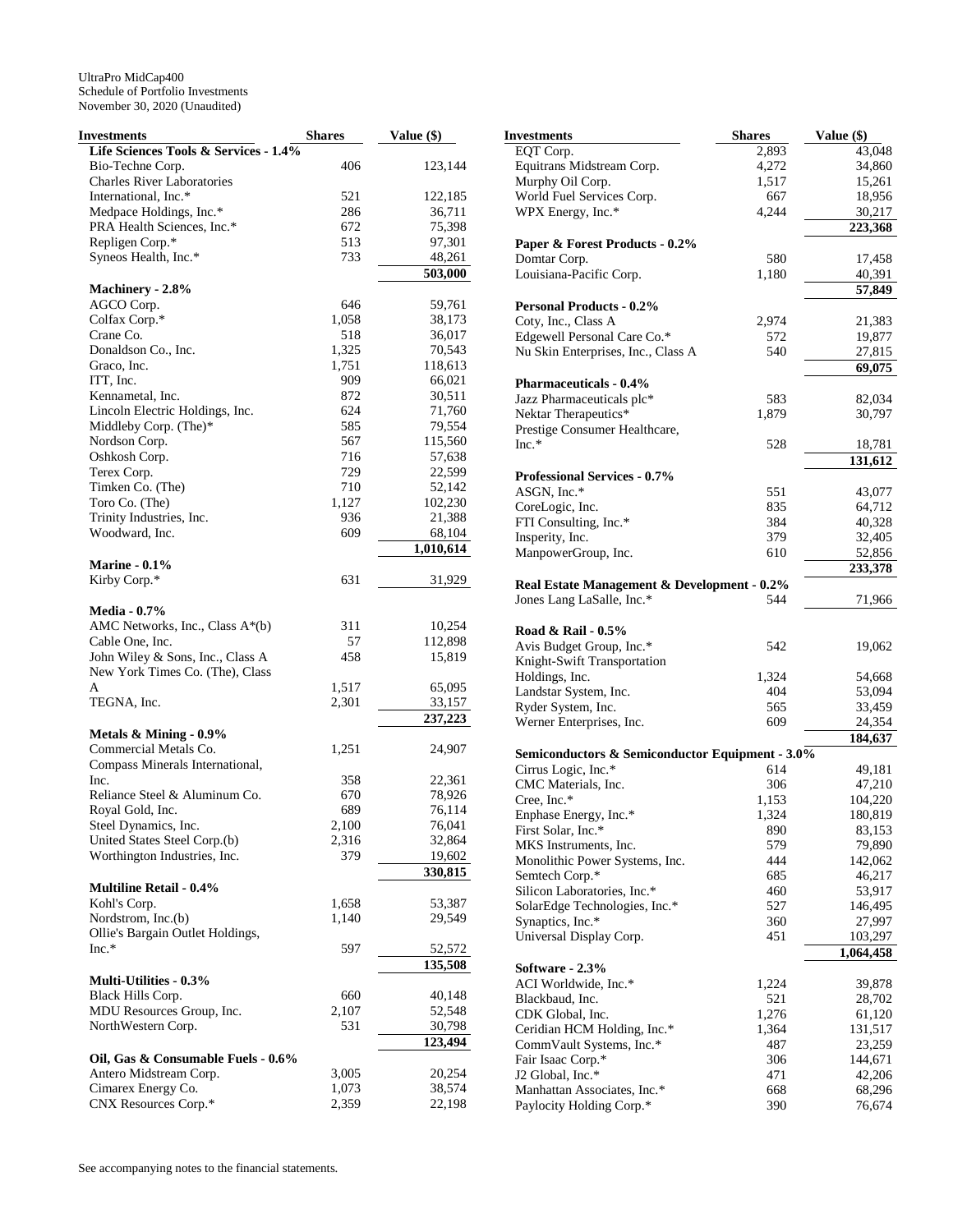| <b>Investments</b>                                | <b>Shares</b> | Value (\$) |
|---------------------------------------------------|---------------|------------|
| PTC, Inc.*                                        | 1,097         | 118,311    |
| Qualys, Inc.*                                     | 355           | 33,729     |
| Sailpoint Technologies Holdings,                  |               |            |
| $Inc.*$                                           | 950           | 44,232     |
| Teradata Corp.*                                   | 1,145         | 25,110     |
|                                                   |               | 837,705    |
| <b>Specialty Retail - 1.6%</b>                    |               |            |
| Aaron's Holdings Co., Inc.                        | 706           | 44,429     |
| American Eagle Outfitters, Inc.                   | 1,565         | 28,154     |
| AutoNation, Inc.*                                 | 614           | 37,632     |
| Dick's Sporting Goods, Inc.                       | 685           | 38,915     |
| Five Below, Inc.*                                 | 587           | 91,807     |
| Foot Locker, Inc.                                 | 1,096         | 40,990     |
| Lithia Motors, Inc., Class A                      | 268           | 77,532     |
| Murphy USA, Inc.                                  | 284           | 36,409     |
| $RH^*$                                            | 162           | 73,412     |
| Urban Outfitters, Inc.*                           | 720           | 19,714     |
| Williams-Sonoma, Inc.                             | 818           | 89,546     |
|                                                   |               | 578,540    |
| Technology Hardware, Storage & Peripherals - 0.1% |               |            |
| NCR Corp.*                                        | 1,350         | 37,354     |
|                                                   |               |            |
| Textiles, Apparel & Luxury Goods - 0.5%           |               |            |
| Carter's, Inc.                                    | 458           | 40,757     |
| Columbia Sportswear Co.                           | 320           | 26,218     |
| Deckers Outdoor Corp.*                            | 295           | 75,104     |
| Skechers USA, Inc., Class A*                      | 1,432         | 47,929     |
|                                                   |               | 190,008    |
| Thrifts & Mortgage Finance - 0.4%                 |               |            |
| Essent Group Ltd.                                 | 1,181         | 51,799     |
| MGIC Investment Corp.                             | 3,543         | 42,374     |
| New York Community Bancorp,                       |               |            |
| Inc.                                              | 4,875         | 47,239     |
| Washington Federal, Inc.                          | 796           | 18,602     |
|                                                   |               | 160,014    |
| Trading Companies & Distributors - 0.5%           |               |            |
| GATX Corp.                                        | 368           | 29,352     |
| MSC Industrial Direct Co., Inc.,                  |               |            |
| Class A                                           | 478           | 39,827     |
| Univar Solutions, Inc.*                           | 1,777         | 31,808     |
| Watsco, Inc.                                      | 345           | 78,439     |
|                                                   |               | 179,426    |
| Water Utilities - 0.3%                            |               |            |
| Essential Utilities, Inc.                         | 2,344         |            |
|                                                   |               | 106,136    |
| <b>Wireless Telecommunication Services - 0.1%</b> |               |            |
|                                                   | 1,046         |            |
| Telephone and Data Systems, Inc.                  |               | 19,853     |
| <b>TOTAL COMMON STOCKS</b>                        |               |            |
| (Cost \$18,188,971)                               |               | 20,295,162 |
|                                                   |               |            |

## **SECURITIES LENDING REINVESTMENTS(c) - 0.2%**

| <b>INVESTMENT COMPANIES - 0.2%</b>               |        |        |
|--------------------------------------------------|--------|--------|
| BlackRock Liquidity FedFund, Institutional Class |        |        |
| $0.04\%$ (Cost \$59,933)                         | 59.933 | 59.933 |

| 0.04% (Cost \$59,933) |  |
|-----------------------|--|

**Investments Principal Amount (\$) Value (\$) SHORT-TERM INVESTMENTS - 6.2% REPURCHASE AGREEMENTS(d) - 6.2%**  Repurchase Agreements with various counterparties, rates 0.07% - 0.08%, dated 11/30/2020, due 12/1/2020, total to be received

\$2,242,145 (Cost \$2,242,142) 2,242,142 2,242,142

## **Total Investments - 62.9% (Cost \$20,491,046)** 22,597,237<br>ther assets less liabilities - 37.1% 13,328,322 Other assets less liabilities - 37.1% **Net Assets - 100.0% 35,925,559**

\* Non-income producing security.

- (a) All or a portion of these securities are segregated in connection with obligations for swaps with a total value of \$3,444,077.
- (b) The security or a portion of this security is on loan at November 30, 2020. The total value of securities on loan at November 30, 2020 was \$74,542, collateralized in the form of cash with a value of \$59,933 that was reinvested in the securities shown in the Securities Lending Reinvestment section of the Schedule of Investments and \$20,236 of collateral in the form of U.S. Government Treasury Securities, interest rates ranging from 0.00% – 3.88%, and maturity dates ranging from December 10, 2020 – February 15, 2050; a total value of \$80,169.
- (c) The security was purchased with cash collateral held from securities on loan at November 30, 2020. The total value of securities purchased was \$59,933.
- (d) The Fund invests in Repurchase Agreements jointly with other funds in the Trust. See "Repurchase Agreements" in the Notes to Financial Statements to view the details of each individual agreement and counterparty as well as a description of the securities subject to repurchase.

As of November 30, 2020, the gross unrealized appreciation (depreciation) of investments based on the aggregate cost of investment securities and derivative instruments, if applicable, for federal income tax purposes was as follows:

| 12.511.947 |
|------------|
| (819.971)  |
| 11.691.976 |
| 21.464.612 |
|            |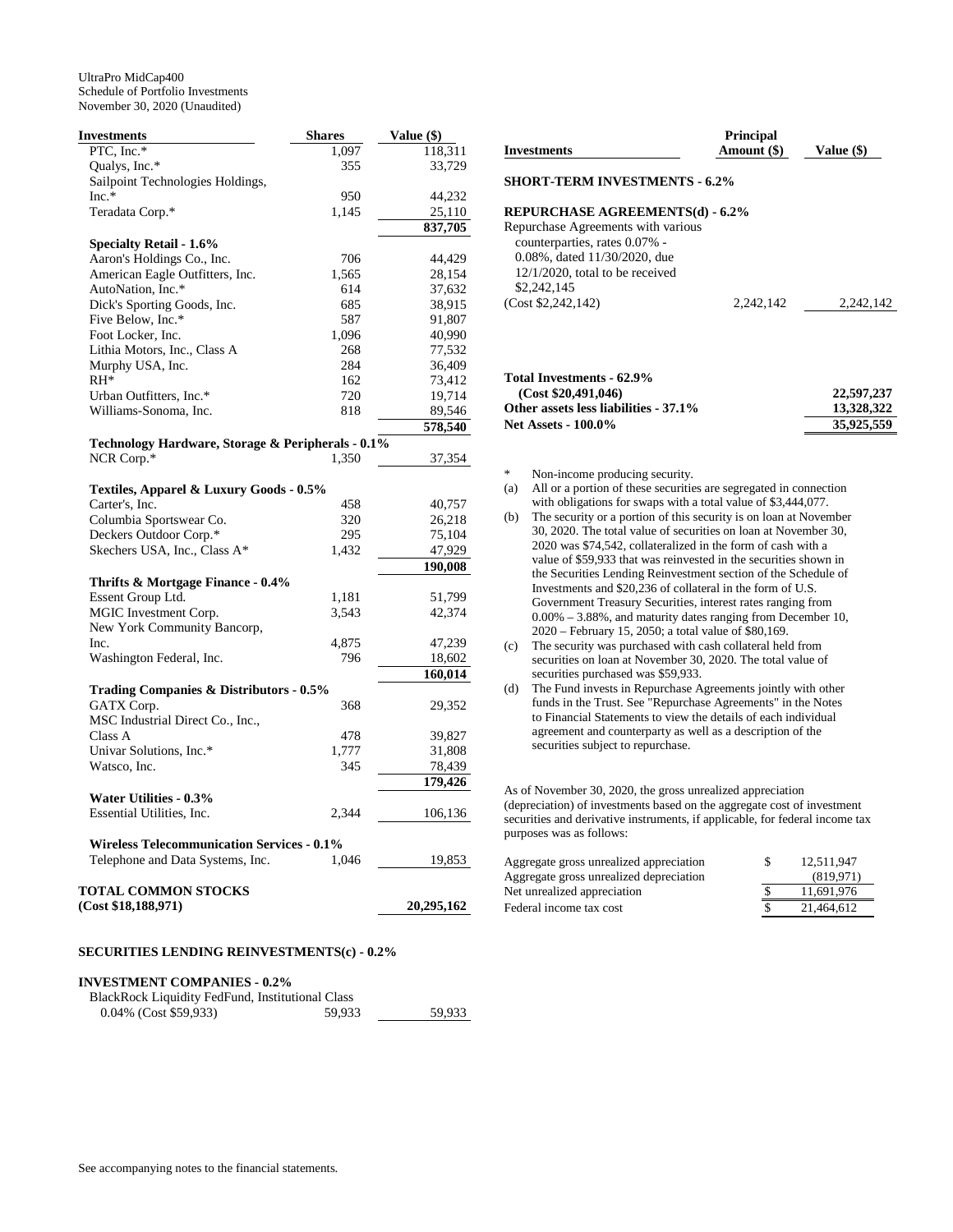## **Futures Contracts Purchased**

UltraPro MidCap400 had the following open long futures contracts as of November 30, 2020:

|                             | Number of | <b>Expiration</b> | <b>Trading</b> | v alue allu<br><b>Unrealized</b> |                        |  |              |
|-----------------------------|-----------|-------------------|----------------|----------------------------------|------------------------|--|--------------|
|                             | `ontracts | Date              | Aurrency       |                                  | <b>Notional Amount</b> |  | Appreciation |
| S&P Midcap 400 E-Mini Index |           | 12/18/2020        | USD            |                                  | :686.280               |  | 250.482      |

**Value and** 

## **Swap Agreements<sup>a</sup>**

UltraPro MidCap400 had the following open non-exchange traded total return swap agreements as of November 30, 2020:

| <b>Notional</b> | <b>Termination</b>       |                                                           | <b>Rate Paid</b> |                                               | Value and<br>Unrealized<br><b>Appreciation</b> <sup>d</sup> | <b>Financial</b><br><b>Instruments</b><br>for the Benefit the Benefit of<br>of (the Fund)/<br>the | Cash<br><b>Collateral for</b><br>(the Fund)/<br>the<br><b>Counterparty Counterparty Net Amounter</b> |        |
|-----------------|--------------------------|-----------------------------------------------------------|------------------|-----------------------------------------------|-------------------------------------------------------------|---------------------------------------------------------------------------------------------------|------------------------------------------------------------------------------------------------------|--------|
| Amount (\$)     | <b>Date</b> <sup>b</sup> | <b>Counterparty</b>                                       |                  | (Received) <sup>c</sup> Underlying Instrument | \$)                                                         | $($)$                                                                                             | $($)$                                                                                                | $($)$  |
| 20,521,908      | 12/7/2020                | Bank of<br>America NA<br><b>BNP</b> Paribas               | 0.53%            | S&P MidCap 400 <sup>®</sup>                   | 3,040,098                                                   | (3,040,098)                                                                                       |                                                                                                      |        |
| 11,939,761      | 11/8/2021                | SA                                                        | 0.53%            | S&P MidCap 400 <sup>®</sup>                   | 762,688                                                     | (762, 688)                                                                                        |                                                                                                      |        |
| 275,400         | 12/6/2021                | Citibank NA<br><b>Credit Suisse</b>                       | 0.50%            | S&P MidCap 400 <sup>®</sup>                   | 18,210                                                      |                                                                                                   |                                                                                                      | 18,210 |
| 12,774,634      | 11/8/2021                | International<br>Goldman<br>Sachs                         | 0.63%            | S&P MidCap 400 <sup>®</sup>                   | 1,173,691                                                   |                                                                                                   | (1,173,691)                                                                                          |        |
| 15,601,308      | 12/7/2020                | International<br>Morgan<br>Stanley & Co.<br>International | 0.55%            | S&P MidCap 400 <sup>®</sup>                   | 1,844,748                                                   | (1,844,748)                                                                                       |                                                                                                      |        |
| 4,675,286       | 1/6/2021                 | plc<br>Societe                                            | $(0.04)$ %       | S&P MidCap 400 <sup>®</sup>                   | 741,776                                                     | (741, 776)                                                                                        |                                                                                                      |        |
| 3,532,487       | 1/6/2021                 | Generale                                                  | 0.35%            | S&P MidCap 400 <sup>®</sup>                   | 2,097,781                                                   | (2,047,097)                                                                                       |                                                                                                      | 50,684 |
| 14,481,243      | 11/8/2021                | <b>UBS AG</b>                                             | 0.48%            | S&P MidCap 400 <sup>®</sup>                   | 629,877                                                     | (620, 776)                                                                                        | (9,101)                                                                                              |        |
| 83,802,027      |                          |                                                           |                  | Total                                         | 10,308,869                                                  |                                                                                                   |                                                                                                      |        |

Unrealized Appreciation 10,308,869

a The Fund's Swap Agreements are not accounted for as hedging instruments under ASC 815.

<sup>b</sup> Agreements may be terminated at will by either party without penalty. Payment is due at termination/maturity.

 $c$  Reflects the floating financing rate, as of November 30, 2020, on the notional amount of the swap agreement paid to the counterparty or received from the counterparty, excluding any commissions. This amount is included as part of the unrealized appreciation/(depreciation).

- <sup>d</sup> The Fund discloses amounts due to the Fund from the counterparty (unrealized appreciation on swap agreements) at period end as an asset on its Statement of Assets and Liabilities. Amounts due to the counterparty from the Fund (unrealized depreciation on swap agreements) are disclosed as a liability on its Statement of Assets and Liabilities. The Fund presents these amounts on a gross basis and does not offset or "net" these amounts on its Statement of Assets and Liabilities.
- e Represents the "uncollateralized" amount due from or (to) the counterparty at period end. These amounts could be due to timing differences between the movement of collateral in relation to market movements, or due to agreement provisions allowing minimum "thresholds" that would need to be exceeded prior to the movement of collateral. To the extent that a net amount is due from a counterparty, the Fund would be exposed to the counterparty by such amount and could suffer losses or delays in recovery of that amount in the event of a counterparty default.

## **Abbreviations**

USD U.S. Dollar

See accompanying notes to the financial statements.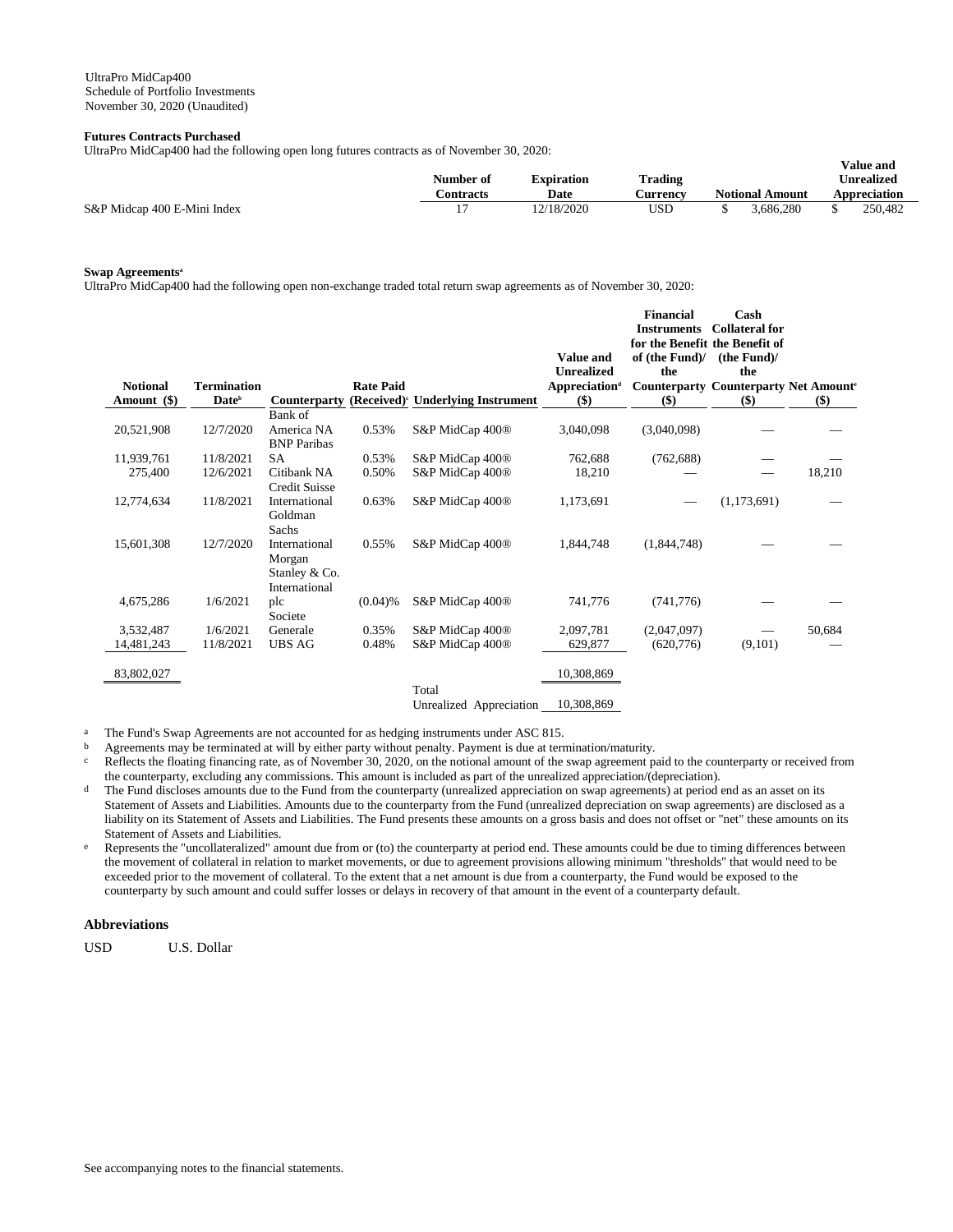| <b>Investments</b>                  | <b>Shares</b> | Value $(\$)$ | <b>Investments</b>                 | <b>Shares</b> | Value (\$) |
|-------------------------------------|---------------|--------------|------------------------------------|---------------|------------|
|                                     |               |              | <b>Banks</b> - 5.2%                |               |            |
| <b>COMMON STOCKS(a) - 67.1%</b>     |               |              | 1st Constitution Bancorp           | 699           | 11,422     |
|                                     |               |              | 1st Source Corp.                   | 1,265         | 47,210     |
| Aerospace & Defense - 0.6%          |               |              | ACNB Corp.                         | 654           | 16,291     |
| AAR Corp.                           | 2,587         | 73,393       | Allegiance Bancshares, Inc.        | 1,461         | 46,255     |
| Aerojet Rocketdyne Holdings, Inc.*  | 5,669         | 212,191      | Altabancorp                        | 1,227         | 33,620     |
| AeroVironment, Inc.*                | 1,672         | 142,772      | Amalgamated Bank, Class A          | 1,045         | 13,292     |
| Astronics Corp.*                    | 1,807         | 20,636       | Amerant Bancorp, Inc.*             | 1,751         | 26,002     |
| Cubic Corp.                         | 2,427         | 142,125      | American National Bankshares,      |               |            |
| Ducommun, Inc.*                     | 832           | 41,367       | Inc.                               | 823           | 21,382     |
| Kaman Corp.                         | 2,130         | 111,378      | Ameris Bancorp                     | 5,122         | 174,199    |
| Kratos Defense & Security           |               |              | Ames National Corp.                | 678           | 14,584     |
| Solutions, Inc.*                    | 9,376         | 198,490      | Arrow Financial Corp.              | 1,023         | 30,444     |
| Maxar Technologies, Inc.            | 4,719         | 131,235      | Atlantic Capital Bancshares, Inc.* | 1,612         | 22,632     |
| Moog, Inc., Class A                 | 2,298         | 177,773      | Atlantic Union Bankshares Corp.    | 6,020         | 180,058    |
| National Presto Industries, Inc.    | 394           | 33,510       | Auburn National Bancorp, Inc.      | 180           | 7,535      |
| PAE, Inc.*                          | 4,561         | 43,831       | Banc of California, Inc.           | 3,446         | 45,832     |
| Park Aerospace Corp.                | 1,521         | 19,362       | BancFirst Corp.                    | 1,450         | 78,633     |
| Parsons Corp.*                      | 1,742         | 56,964       | Bancorp, Inc. (The)*               | 3,979         | 46,952     |
| Triumph Group, Inc.                 | 3,977         | 52,377       | <b>BancorpSouth Bank</b>           | 7,648         | 193,877    |
| Vectrus, Inc.*                      | 885           | 42,188       | Bank First Corp.(b)                | 484           | 33,473     |
|                                     |               | 1,499,592    | <b>Bank of Commerce Holdings</b>   | 1,228         | 11,555     |
| Air Freight & Logistics - 0.2%      |               |              | <b>Bank of Marin Bancorp</b>       | 1,021         | 35,429     |
| Air Transport Services Group, Inc.* | 4,540         | 139,560      | Bank of NT Butterfield & Son Ltd.  |               |            |
| Atlas Air Worldwide Holdings,       |               |              | (The)                              | 3,924         | 124,234    |
| Inc.*                               | 1,988         | 110,950      | Bank of Princeton (The)            | 440           | 10,485     |
| Echo Global Logistics, Inc.*        | 2,022         | 57,405       | Bank7 Corp.                        | 218           | 2,651      |
| Forward Air Corp.                   | 2,148         | 156,954      | BankFinancial Corp.                | 1,023         | 8,256      |
| Hub Group, Inc., Class A*           | 2,530         | 138,189      | BankUnited, Inc.                   | 7,087         | 202,050    |
| Radiant Logistics, Inc.*            | 3,022         | 17,890       | Bankwell Financial Group, Inc.     | 512           | 9,370      |
|                                     |               | 620,948      | Banner Corp.                       | 2,685         | 110,971    |
| Airlines - 0.2%                     |               |              | <b>Bar Harbor Bankshares</b>       | 1,152         | 26,554     |
| Allegiant Travel Co.                | 1,012         | 172,232      | BayCom Corp.*                      | 878           | 12,643     |
| Hawaiian Holdings, Inc.             | 3,512         | 71,153       | BCB Bancorp, Inc.                  | 1,112         | 11,309     |
| Mesa Air Group, Inc.*               | 2,277         | 14,527       | Berkshire Hills Bancorp, Inc.      | 3,452         | 56,613     |
| SkyWest, Inc.                       | 3,807         | 163,435      | Boston Private Financial Holdings, |               |            |
| Spirit Airlines, Inc.*(b)           | 6,881         | 155,717      | Inc.                               | 6,329         | 45,316     |
|                                     |               | 577,064      | Bridge Bancorp, Inc.               | 1,290         | 28,793     |
| <b>Auto Components - 1.0%</b>       |               |              | Brookline Bancorp, Inc.            | 5,988         | 68,084     |
| Adient plc*                         | 6,795         | 212,615      | Bryn Mawr Bank Corp.               | 1,524         | 45,446     |
| American Axle & Manufacturing       |               |              | Business First Bancshares, Inc.    | 1,490         | 27,818     |
| Holdings, Inc.*                     | 8,681         | 69,101       | Byline Bancorp, Inc.               | 1,875         | 28,744     |
| Cooper Tire & Rubber Co.            | 3,894         | 154,709      | C&F Financial Corp.                | 268           | 10,050     |
| Cooper-Standard Holdings, Inc.*     | 1,295         | 43,926       | Cadence Bancorp                    | 9,523         | 132,751    |
| Dana, Inc.                          | 11,175        | 188,187      | California Bancorp*                | 584           | 9,402      |
| Dorman Products, Inc.*              | 2,055         | 189,820      | Cambridge Bancorp                  | 492           | 33,259     |
| Fox Factory Holding Corp.*          | 3,197         | 279,002      | Camden National Corp.              | 1,141         | 39,193     |
| Gentherm, Inc.*                     | 2,530         | 143,856      | Capital Bancorp, Inc.*             | 613           | 7,289      |
| Goodyear Tire & Rubber Co. (The)    | 17,855        | 186,049      | Capital City Bank Group, Inc.      | 1,034         | 23,544     |
| <b>LCI</b> Industries               | 1,903         | 239,359      | Capstar Financial Holdings, Inc.   | 1,234         | 14,870     |
| Modine Manufacturing Co.*           | 3,825         | 41,769       | Carter Bankshares, Inc.            | 1,751         | 16,407     |
| Motorcar Parts of America, Inc.*    | 1,452         | 29,214       | Cathay General Bancorp             | 5,865         | 165,686    |
| Patrick Industries, Inc.            | 1,724         | 108,681      | CB Financial Services, Inc.        | 380           | 8,508      |
| Standard Motor Products, Inc.       | 1,630         | 75,453       | CBTX, Inc.                         | 1,363         | 29,918     |
| Stoneridge, Inc.*                   | 2,007         | 53,908       | Central Pacific Financial Corp.    | 2,120         | 34,747     |
| Tenneco, Inc., Class A*             | 3,941         | 41,972       | <b>Central Valley Community</b>    |               |            |
| Visteon Corp.*                      | 2,141         | 258,740      | Bancorp                            | 816           | 11,628     |
| Workhorse Group, Inc.*(b)           | 7,280         | 184,694      | Century Bancorp, Inc., Class A     | 215           | 15,889     |
| $XPEL, Inc.*(c)$                    | 1,290         | 48,865       | Chemung Financial Corp.            | 277           | 9,293      |
|                                     |               | 2,549,920    | ChoiceOne Financial Services, Inc. | 566           | 16,771     |
| Automobiles - 0.1%                  |               |              | CIT Group, Inc.                    | 7,620         | 255,194    |
| Winnebago Industries, Inc.          | 2,405         | 127,297      | Citizens & Northern Corp.          | 1,030         | 18,695     |
|                                     |               |              | Citizens Holding Co.               | 362           | 7,417      |
|                                     |               |              | City Holding Co.                   | 1,218         | 80,010     |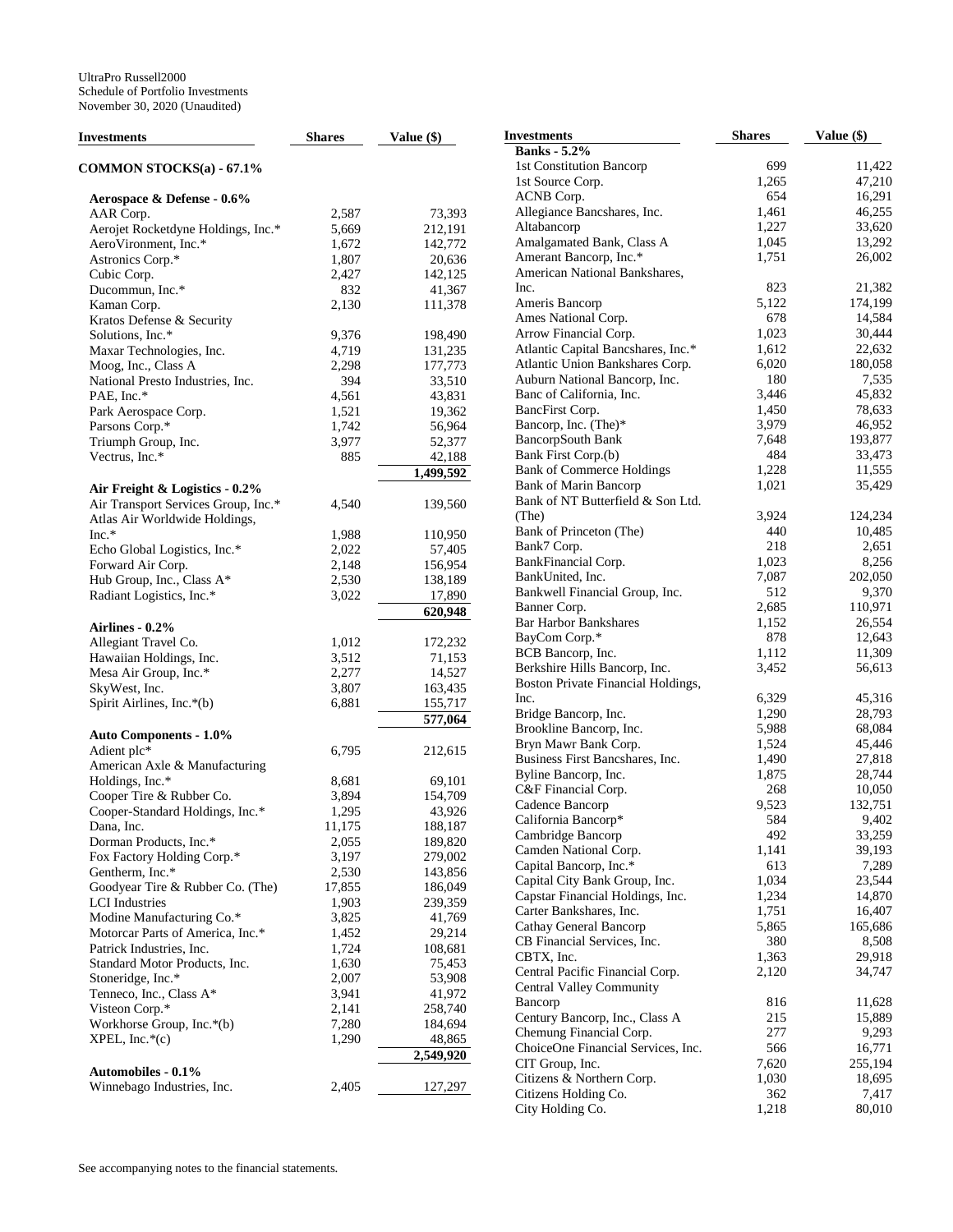| <b>Investments</b>                                      | <b>Shares</b> | Value (\$) | <b>Investments</b>                              | <b>Shares</b> | Value (\$)      |
|---------------------------------------------------------|---------------|------------|-------------------------------------------------|---------------|-----------------|
| Civista Bancshares, Inc.                                | 1,220         | 20,533     | Glacier Bancorp, Inc.                           | 7,397         | 301,576         |
| CNB Financial Corp.                                     | 1,144         | 22,514     | Great Southern Bancorp, Inc.                    | 850           | 39,015          |
| Coastal Financial Corp.*                                | 703           | 13,863     | Great Western Bancorp, Inc.                     | 4,272         | 70,189          |
| Codorus Valley Bancorp, Inc.                            | 724           | 12,156     | Guaranty Bancshares, Inc.                       | 542           | 15,615          |
| Colony Bankcorp, Inc.                                   | 598           | 8,527      | Hancock Whitney Corp.                           | 6,662         | 187,136         |
| Columbia Banking System, Inc.                           | 5,546         | 175,309    | Hanmi Financial Corp.                           | 2,360         | 23,010          |
| Community Bank System, Inc.                             | 4,084         | 254,229    | HarborOne Bancorp, Inc.                         | 4,087         | 40,093          |
| Community Bankers Trust Corp.                           | 1,682         | 10,933     | Hawthorn Bancshares, Inc.                       | 449           | 9,878           |
| Community Financial Corp. (The)                         | 403           | 11,038     | HBT Financial, Inc.                             | 757           | 10,583          |
| Community Trust Bancorp, Inc.                           | 1,198         | 40,552     | Heartland Financial USA, Inc.                   | 2,685         | 104,661         |
| ConnectOne Bancorp, Inc.                                | 2,864         | 50,779     | Heritage Commerce Corp.                         | 4,490         | 37,806          |
| County Bancorp, Inc.                                    | 377           | 8,090      | Heritage Financial Corp.                        | 2,782         | 64,737          |
| CrossFirst Bankshares, Inc.*                            | 3,702         | 33,688     | Hilltop Holdings, Inc.                          | 5,567         | 134,109         |
| Customers Bancorp, Inc.*                                | 2,217         | 37,445     | Home BancShares, Inc.                           | 11,816        | 218,714         |
| CVB Financial Corp.                                     | 9,981         | 189,539    | HomeTrust Bancshares, Inc.                      | 1,206         | 20,538          |
| Dime Community Bancshares, Inc.                         | 2,213         | 31,978     | Hope Bancorp, Inc.                              | 9,064         | 85,927          |
| Eagle Bancorp Montana, Inc.                             | 486           | 10,016     | Horizon Bancorp, Inc.                           | 3,303         | 47,233          |
| Eagle Bancorp, Inc.                                     | 2,470         | 90,847     | Howard Bancorp, Inc.*                           | 1,015         | 12,525          |
| Enterprise Bancorp, Inc.                                | 694           | 17,961     | Independent Bank Corp.                          | 2,539         | 171,738         |
| Enterprise Financial Services Corp.                     | 1,858         | 63,191     | Independent Bank Corp./MI                       | 1,632         | 27,760          |
| Equity Bancshares, Inc., Class A*                       | 1,121         | 22,728     | Independent Bank Group, Inc.                    | 2,860         | 160,475         |
| Esquire Financial Holdings, Inc.*                       | 519           | 9,705      | International Bancshares Corp.                  | 4,123         | 133,626         |
| Evans Bancorp, Inc.                                     | 369           | 9,956      | Investar Holding Corp.                          | 783           | 12,732          |
| Farmers & Merchants Bancorp, Inc.                       | 780           | 17,846     | Investors Bancorp, Inc.                         | 17,815        | 172,449         |
| Farmers National Banc Corp.                             | 2,002         | 25,105     | Lakeland Bancorp, Inc.                          | 3,765         | 45,255          |
| FB Financial Corp.                                      | 2,401         | 76,640     | Lakeland Financial Corp.                        | 1,909         | 96,958          |
| Fidelity D&D Bancorp, Inc.(b)                           | 305           | 17,791     | Landmark Bancorp, Inc.                          | 299           | 7,439           |
| Financial Institutions, Inc.                            | 1,224         | 24,492     | LCNB Corp.                                      | 941           | 13,927          |
| First Bancorp, Inc. (The)                               | 780           | 18,899     | Level One Bancorp, Inc.                         | 395           | 7,533           |
| First Bancorp/NC                                        | 2,217         | 69,569     | Limestone Bancorp, Inc.*                        | 405           | 4,925           |
| First Bancorp/PR                                        | 16,627        | 132,018    | Live Oak Bancshares, Inc.                       | 2,166         | 89,066          |
| First Bancshares, Inc. (The)                            | 1,596         | 43,667     | Macatawa Bank Corp.                             | 2,024         | 15,706          |
| <b>First Bank</b>                                       | 1,237         | 11,492     | Mackinac Financial Corp.                        | 689           | 8,385           |
|                                                         | 3,893         | 77,899     | MainStreet Bancshares, Inc.*                    | 548           |                 |
| First Busey Corp.<br>First Business Financial Services, |               |            | Mercantile Bank Corp.                           | 1,221         | 8,883<br>30,317 |
| Inc.                                                    | 628           | 11,863     |                                                 | 414           | 7,700           |
|                                                         | 251           | 16,631     | Meridian Corp.<br>Metrocity Bankshares, Inc.(b) | 1,336         | 18,504          |
| First Capital, Inc.(b)<br><b>First Choice Bancorp</b>   | 801           | 13,241     | Metropolitan Bank Holding Corp.*                | 544           | 17,996          |
| First Commonwealth Financial                            |               |            |                                                 | 536           |                 |
|                                                         | 7,534         | 72,854     | Mid Penn Bancorp, Inc.                          | 462           | 12,457<br>9,887 |
| Corp.                                                   |               |            | Middlefield Banc Corp.                          |               |                 |
| First Community Bankshares, Inc.                        | 1,336         | 28,150     | Midland States Bancorp, Inc.                    | 1,653         | 28,018          |
| First Community Corp.                                   | 552           | 9,528      | MidWestOne Financial Group, Inc.                | 1,132<br>761  | 26,330          |
| <b>First Financial Bancorp</b>                          | 7,490         | 120,214    | MVB Financial Corp.                             |               | 15,319          |
| First Financial Bankshares, Inc.                        | 9,970         | 333,197    | National Bank Holdings Corp.,                   |               |                 |
| First Financial Corp.                                   | 1,041         | 39,423     | Class A                                         | 2,274         | 73,177          |
| First Foundation, Inc.                                  | 3,045         | 54,079     | National Bankshares, Inc.                       | 494           | 14,879          |
| First Guaranty Bancshares, Inc.                         | 281           | 4,726      | NBT Bancorp, Inc.                               | 3,284         | 98,356          |
| First Internet Bancorp                                  | 729           | 18,648     | Nicolet Bankshares, Inc.*                       | 723           | 48,087          |
| First Interstate BancSystem, Inc.,                      |               |            | Northeast Bank                                  | 593           | 12,916          |
| Class A                                                 | 3,239         | 123,244    | Northrim Bancorp, Inc.                          | 483           | 15,345          |
| First Merchants Corp.                                   | 4,168         | 138,878    | Norwood Financial Corp.                         | 448           | 12,078          |
| First Mid Bancshares, Inc.                              | 1,128         | 33,896     | Oak Valley Bancorp                              | 528           | 9,462           |
| First Midwest Bancorp, Inc.                             | 8,807         | 123,210    | OceanFirst Financial Corp.                      | 4,583         | 72,274          |
| <b>First Northwest Bancorp</b>                          | 669           | 10,035     | OFG Bancorp                                     | 3,907         | 65,442          |
| First of Long Island Corp. (The)                        | 1,761         | 29,602     | Ohio Valley Banc Corp.                          | 331           | 7,630           |
| First Savings Financial Group, Inc.                     | 144           | 9,072      | Old National Bancorp                            | 12,663        | 200,455         |
| First United Corp.                                      | 518           | 7,915      | Old Second Bancorp, Inc.                        | 2,222         | 21,465          |
| First Western Financial, Inc.*                          | 483           | 8,163      | Origin Bancorp, Inc.                            | 1,700         | 43,707          |
| Flushing Financial Corp.                                | 2,084         | 29,593     | Orrstown Financial Services, Inc.               | 838           | 13,509          |
| FNCB Bancorp, Inc.                                      | 1,321         | 8,864      | Pacific Premier Bancorp, Inc.                   | 6,176         | 177,992         |
| Franklin Financial Services Corp.                       | 318           | 9,047      | Park National Corp.                             | 1,109         | 112,131         |
| Fulton Financial Corp.                                  | 12,262        | 151,068    | Parke Bancorp, Inc.                             | 816           | 11,718          |
| FVCBankcorp, Inc.*                                      | 910           | 11,830     | Partners Bancorp                                | 764           | 5,004           |
| German American Bancorp, Inc.                           | 1,902         | 60,750     | PCB Bancorp                                     | 960           | 10,454          |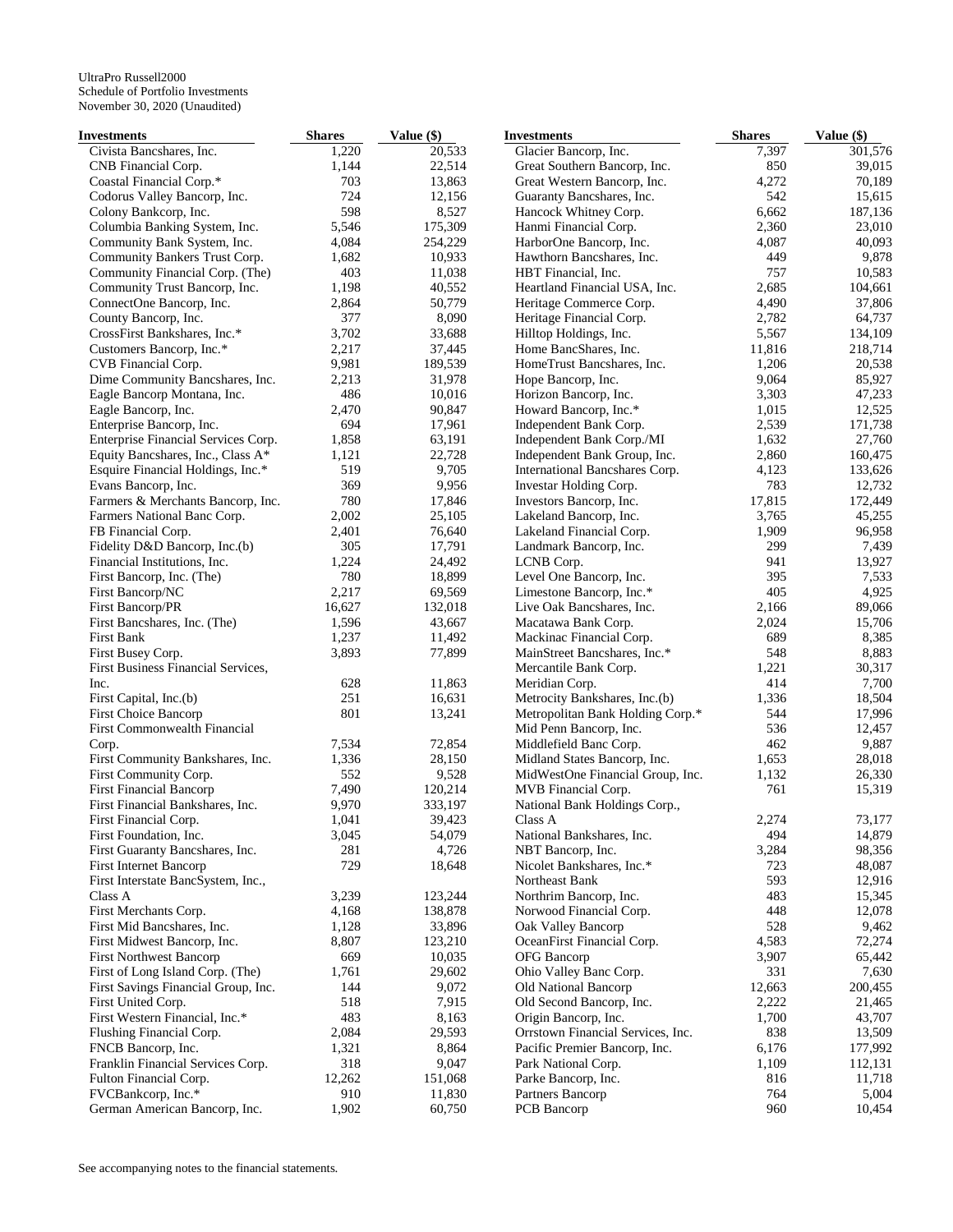| Investments                                | <b>Shares</b> | Value (\$) | <b>Investments</b>                             | <b>Shares</b> | Value (\$) |
|--------------------------------------------|---------------|------------|------------------------------------------------|---------------|------------|
| Peapack-Gladstone Financial Corp.          | 1,413         | 31,100     | MGP Ingredients, Inc.                          | 997           | 43,479     |
| Penns Woods Bancorp, Inc.                  | 530           | 13,547     | National Beverage Corp.*(b)                    | 912           | 89,404     |
| Peoples Bancorp of North Carolina,         |               |            | NewAge, Inc.*(b)                               | 7,318         | 25,101     |
| Inc.                                       | 345           | 8,584      | Primo Water Corp.                              | 12,067        | 181,367    |
| Peoples Bancorp, Inc.                      | 1,425         | 35,597     |                                                |               | 520,165    |
| Peoples Financial Services Corp.           | 542           | 20,498     | Biotechnology - 7.5%                           |               |            |
| Plumas Bancorp                             | 360           | 8,586      | 89bio, Inc.*                                   | 501           | 13,532     |
| Preferred Bank                             | 1,065         | 39,160     |                                                | 4,664         | 7,556      |
| Premier Financial Bancorp, Inc.            | 1,009         | 13,430     | Abeona Therapeutics, Inc.*                     |               |            |
|                                            |               |            | ADMA Biologics, Inc.*(b)                       | 4,652         | 9,490      |
| Professional Holding Corp., Class<br>$A^*$ |               |            | Adverum Biotechnologies, Inc.*                 | 6,708         | 91,162     |
|                                            | 881           | 12,510     | Aeglea BioTherapeutics, Inc.*                  | 3,242         | 27,752     |
| QCR Holdings, Inc.                         | 1,144         | 39,891     | Affimed NV*                                    | 6,282         | 33,546     |
| <b>RBB</b> Bancorp                         | 1,283         | 19,040     | Agenus, Inc.*                                  | 11,718        | 43,357     |
| Red River Bancshares, Inc.                 | 380           | 18,901     | Akebia Therapeutics, Inc.*                     | 11,063        | 36,619     |
| Reliant Bancorp, Inc.                      | 1,158         | 20,485     | Akero Therapeutics, Inc.*                      | 1,047         | 30,133     |
| Renasant Corp.                             | 4,206         | 129,839    | Akouos, Inc.*                                  | 1,121         | 23,182     |
| Republic Bancorp, Inc., Class A            | 751           | 26,510     | Albireo Pharma, Inc.*                          | 1,026         | 38,177     |
| Republic First Bancorp, Inc.*              | 3,513         | 10,925     | Alector, Inc.*                                 | 3,575         | 46,868     |
| Richmond Mutual Bancorp, Inc.              | 950           | 11,913     | Allakos, Inc.*                                 | 1,880         | 201,216    |
| S&T Bancorp, Inc.                          | 2,984         | 66,812     | Allogene Therapeutics, Inc.*                   | 4,163         | 129,261    |
| Salisbury Bancorp, Inc.                    | 197           | 7,693      | Allovir, Inc.*                                 | 1,385         | 54,860     |
| Sandy Spring Bancorp, Inc.                 | 3,560         | 104,878    | ALX Oncology Holdings, Inc.*                   | 739           | 56,851     |
| SB Financial Group, Inc.                   | 549           | 9,399      | Amicus Therapeutics, Inc.*                     | 19,636        | 449,468    |
| Seacoast Banking Corp. of Florida*         | 3,987         | 100,712    |                                                |               |            |
| Select Bancorp, Inc.*                      | 1,212         | 11,090     | AnaptysBio, Inc.*                              | 1,653         | 42,631     |
|                                            |               |            | Anavex Life Sciences Corp.*(b)                 | 4,055         | 21,613     |
| ServisFirst Bancshares, Inc.               | 3,763         | 142,166    | Anika Therapeutics, Inc.*                      | 1,078         | 40,748     |
| Shore Bancshares, Inc.                     | 956           | 13,241     | Annexon, Inc.*                                 | 1,139         | 27,564     |
| Sierra Bancorp                             | 1,078         | 23,716     | Apellis Pharmaceuticals, Inc.*                 | 4,638         | 218,635    |
| Silvergate Capital Corp., Class A*         | 1,211         | 43,099     | Applied Genetic Technologies                   |               |            |
| Simmons First National Corp.,              |               |            | $Corp.*$                                       | 1,883         | 8,361      |
| Class A                                    | 8,360         | 163,020    | Applied Molecular Transport,                   |               |            |
| SmartFinancial, Inc.                       | 1,081         | 19,090     | $Inc.*(b)$                                     | 957           | 29,696     |
| South Plains Financial, Inc.               | 818           | 14,438     | Applied Therapeutics, Inc.*                    | 1,051         | 24,341     |
| South State Corp.                          | 5,406         | 359,365    | Aprea Therapeutics, Inc.*                      | 553           | 13,958     |
| Southern First Bancshares, Inc.*           | 560           | 17,864     | Aptinyx, Inc.*(b)                              | 1,959         | 7,777      |
| Southern National Bancorp of               |               |            | Aravive, Inc.*(b)                              | 941           | 5,467      |
| Virginia, Inc.                             | 1,531         | 16,749     | Arcturus Therapeutics Holdings,                |               |            |
| Southside Bancshares, Inc.                 | 2,443         | 71,824     | Inc.*                                          | 1,236         | 113,415    |
| Spirit of Texas Bancshares, Inc.           | 1,013         | 15,823     | Arcus Biosciences, Inc.*                       | 3,256         | 88,661     |
| Stock Yards Bancorp, Inc.                  | 1,579         | 62,907     | Arcutis Biotherapeutics, Inc.*                 | 1,396         | 37,860     |
| Summit Financial Group, Inc.               | 872           | 18,260     |                                                |               | 35,532     |
| Texas Capital Bancshares, Inc.*            | 3,906         | 218,345    | Ardelyx, Inc.*<br>Arena Pharmaceuticals, Inc.* | 5,640         |            |
| Tompkins Financial Corp.                   | 1,109         | 70,543     |                                                | 4,489         | 295,690    |
| Towne Bank                                 | 5,171         | 112,469    | Arrowhead Pharmaceuticals, Inc.*               | 7,752         | 484,733    |
|                                            |               |            | Assembly Biosciences, Inc.*                    | 2,371         | 13,669     |
| <b>TriCo Bancshares</b>                    | 2,043         | 66,929     | Atara Biotherapeutics, Inc.*                   | 5,587         | 129,563    |
| TriState Capital Holdings, Inc.*           | 2,129         | 31,701     | Athenex, Inc.*                                 | 4,786         | 65,233     |
| Triumph Bancorp, Inc.*                     | 1,752         | 79,611     | Athersys, Inc.*(b)                             | 13,396        | 24,783     |
| Trustmark Corp.                            | 4,867         | 120,799    | Atreca, Inc., Class A*                         | 2,173         | 33,768     |
| UMB Financial Corp.                        | 3,370         | 229,194    | AVEO Pharmaceuticals, Inc.*(b)                 | 1,688         | 9,081      |
| United Bankshares, Inc.                    | 9,562         | 279,975    | Avid Bioservices, Inc.*                        | 4,354         | 39,708     |
| United Community Banks, Inc.               | 6,033         | 144,249    | Avidity Biosciences, Inc.*                     | 1,292         | 38,682     |
| United Security Bancshares                 | 1,040         | 7,332      | Avrobio, Inc.*                                 | 2,412         | 33,213     |
| Unity Bancorp, Inc.                        | 601           | 10,572     | Axcella Health, Inc.*                          | 1,163         | 6,629      |
| Univest Financial Corp.                    | 2,224         | 40,721     | Beam Therapeutics, Inc.*                       | 2,729         | 136,450    |
| Valley National Bancorp                    | 30,774        | 281,274    | Beyondspring, Inc.*(b)                         | 1,133         | 12,667     |
| Veritex Holdings, Inc.                     | 3,666         | 79,516     | BioCryst Pharmaceuticals, Inc.*                | 13,641        | 69,705     |
| Washington Trust Bancorp, Inc.             | 1,318         | 51,824     | <b>Biohaven Pharmaceutical Holding</b>         |               |            |
| WesBanco, Inc.                             | 5,034         | 144,123    | Co. Ltd.*                                      | 3,717         | 330,627    |
| West Bancorp, Inc.                         | 1,239         | 23,888     | BioSpecifics Technologies Corp.*               | 483           | 42,697     |
| Westamerica Bancorp                        | 2,017         | 111,177    |                                                | 906           |            |
|                                            |               |            | Bioxcel Therapeutics, Inc.*                    |               | 39,864     |
|                                            |               | 13,428,966 | Black Diamond Therapeutics,                    |               |            |
| Beverages - 0.2%                           |               |            | $Inc.*(b)$                                     | 1,396         | 46,543     |
| Celsius Holdings, Inc.*                    | 2,653         | 85,559     | Blueprint Medicines Corp.*                     | 4,275         | 462,042    |
| Coca-Cola Consolidated, Inc.               | 364           | 95,255     |                                                |               |            |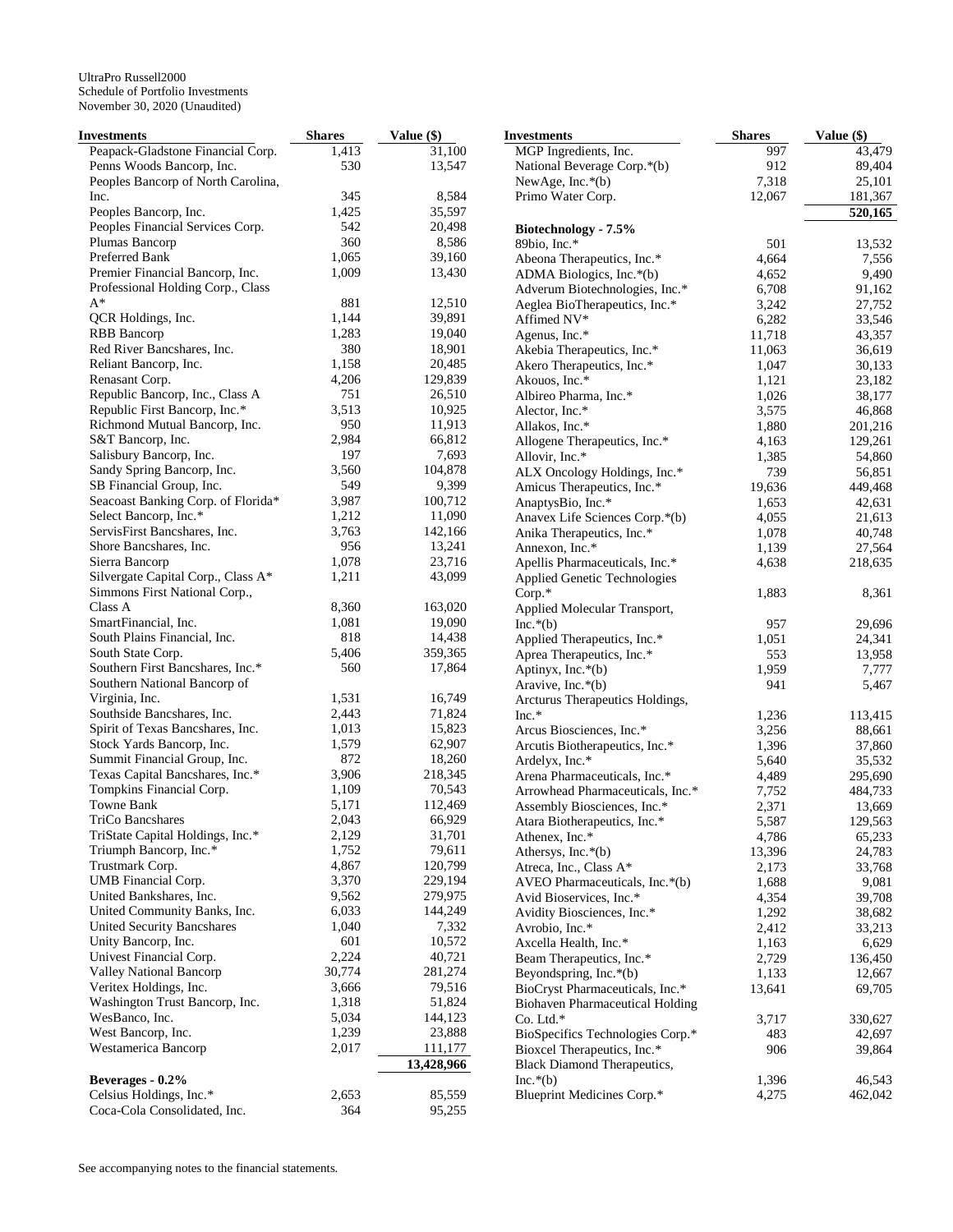| Investments                        | <b>Shares</b> | Value (\$) | <b>Investments</b>                  | <b>Shares</b> | Value (\$) |
|------------------------------------|---------------|------------|-------------------------------------|---------------|------------|
| BrainStorm Cell Therapeutics,      |               |            | Generation Bio Co.*                 | 949           | 45,761     |
| $Inc.*(b)$                         | 2,208         | 12,199     | Genprex, Inc.*(b)                   | 2,207         | 7,129      |
| Bridgebio Pharma, Inc.*(b)         | 5,623         | 282,500    | Geron Corp.*                        | 22,188        | 41,381     |
| Cabaletta Bio, Inc.*               | 998           | 14,850     | GlycoMimetics, Inc.*                | 2,864         | 10,769     |
| Calithera Biosciences, Inc.*       | 5,079         | 24,938     | Gossamer Bio, Inc.*                 | 4,377         | 38,693     |
| Calyxt, Inc. $*(b)$                | 800           | 2,976      | Gritstone Oncology, Inc.*           | 2,328         | 7,100      |
| CareDx, Inc.*                      | 3,698         | 211,415    | Halozyme Therapeutics, Inc.*        | 10,489        | 410,120    |
| CASI Pharmaceuticals, Inc.*        | 5,108         | 12,719     | Harpoon Therapeutics, Inc.*         | 816           | 12,175     |
| Catabasis Pharmaceuticals, Inc.*   | 1,489         | 2,457      | Heron Therapeutics, Inc.*           | 6,767         | 117,272    |
| Catalyst Biosciences, Inc.*        | 1,707         | 10,583     | Homology Medicines, Inc.*           | 2,625         | 25,830     |
| Catalyst Pharmaceuticals, Inc.*    | 7,497         | 27,439     | Hookipa Pharma, Inc.*               | 959           | 11,124     |
|                                    | 953           | 17,526     | iBio, Inc.*                         | 4,458         | 6,642      |
| Cellular Biomedicine Group, Inc.*  |               |            |                                     |               |            |
| CEL-SCI Corp.*(b)                  | 2,606         | 32,575     | Ideaya Biosciences, Inc.*           | 1,229         | 17,132     |
| Centogene NV*                      | 657           | 8,239      | IGM Biosciences, Inc.*(b)           | 549           | 36,662     |
| Checkmate Pharmaceuticals,         |               |            | Immunic, Inc.*                      | 431           | 8,073      |
| $Inc.*(b)$                         | 389           | 4,719      | ImmunoGen, Inc.*                    | 13,271        | 72,327     |
| Checkpoint Therapeutics, Inc.*(b)  | 3,485         | 8,364      | Immunovant, Inc.*                   | 2,694         | 132,518    |
| ChemoCentryx, Inc.*                | 3,831         | 211,280    | Inovio Pharmaceuticals, Inc.*(b)    | 12,108        | 147,960    |
| Chimerix, Inc.*                    | 3,738         | 14,092     | Inozyme Pharma, Inc.*(b)            | 626           | 16,289     |
| Chinook Therapeutics, Inc.*        | 1,024         | 14,316     | Insmed, Inc.*                       | 7,819         | 305,019    |
| Cidara Therapeutics, Inc.*         | 2,726         | 6,379      | Intellia Therapeutics, Inc.*        | 3,870         | 151,975    |
| Clovis Oncology, Inc.*(b)          | 6,408         | 31,527     | Intercept Pharmaceuticals, Inc.*    | 2,001         | 71,055     |
| Cohbar, Inc.* $(b)(c)$             | 2,002         | 2,703      | Invitae Corp.*(b)                   | 8,914         | 442,580    |
| Coherus Biosciences, Inc.*         | 4,471         | 82,535     | Ironwood Pharmaceuticals, Inc.*     | 12,325        | 141,984    |
| Concert Pharmaceuticals, Inc.*     | 2,209         | 25,183     | iTeos Therapeutics, Inc.*           | 826           | 22,129     |
| Constellation Pharmaceuticals,     |               |            | IVERIC bio, Inc.*                   | 6,205         | 42,318     |
| Inc.*                              | 2,370         | 60,056     | Jounce Therapeutics, Inc.*          | 1,333         | 9,531      |
| ContraFect Corp.*                  | 1,888         | 11,932     | Kadmon Holdings, Inc.*              | 13,326        | 58,101     |
| Corbus Pharmaceuticals Holdings,   |               |            | KalVista Pharmaceuticals, Inc.*     | 1,052         | 19,683     |
| $Inc.*(b)$                         | 5,770         | 7,039      | Karuna Therapeutics, Inc.*          | 1,220         | 121,719    |
| Cortexyme, Inc.*(b)                | 1,215         | 59,049     | Karyopharm Therapeutics, Inc.*      | 5,413         | 91,967     |
|                                    | 2,090         |            |                                     | 538           |            |
| Crinetics Pharmaceuticals, Inc.*   |               | 27,943     | Keros Therapeutics, Inc.*           |               | 40,678     |
| Cue Biopharma, Inc.*               | 2,222         | 31,075     | Kezar Life Sciences, Inc.*          | 2,418         | 15,910     |
| Cyclerion Therapeutics, Inc.*      | 1,713         | 5,276      | Kindred Biosciences, Inc.*          | 2,879         | 11,199     |
| Cytokinetics, Inc.*                | 5,123         | 86,066     | Kiniksa Pharmaceuticals Ltd., Class |               |            |
| CytomX Therapeutics, Inc.*         | 3,488         | 26,230     | $A^*$                               | 2,064         | 38,514     |
| Deciphera Pharmaceuticals, Inc.*   | 2,889         | 178,540    | Kodiak Sciences, Inc.*              | 2,487         | 339,898    |
| Denali Therapeutics, Inc.*         | 4,857         | 296,131    | Krystal Biotech, Inc.*              | 1,045         | 57,412     |
| DermTech, Inc.*                    | 625           | 7,737      | Kura Oncology, Inc.*                | 4,094         | 148,612    |
| Dicerna Pharmaceuticals, Inc.*     | 5,016         | 126,754    | La Jolla Pharmaceutical Co.*        | 1,394         | 6,928      |
| Dyadic International, Inc.*(b)     | 1,489         | 8,726      | Lexicon Pharmaceuticals, Inc.*(b)   | 3,192         | 4,884      |
| Dynavax Technologies Corp.*        | 8,208         | 41,697     | Ligand Pharmaceuticals, Inc.*(b)    | 1,115         | 94,073     |
| Eagle Pharmaceuticals, Inc.*       | 841           | 38,265     | LogicBio Therapeutics, Inc.*        | 942           | 6,566      |
| Editas Medicine, Inc.*             | 4,851         | 148,392    | MacroGenics, Inc.*                  | 4,078         | 94,079     |
| Eidos Therapeutics, Inc. $*(b)$    | 844           | 77,699     | Madrigal Pharmaceuticals, Inc.*     | 674           | 78,716     |
| Eiger BioPharmaceuticals, Inc.*    | 2,122         | 19,395     | Magenta Therapeutics, Inc.*         | 1,598         | 11,426     |
| Emergent BioSolutions, Inc.*       | 3,446         | 282,331    | MannKind Corp.*                     | 17,015        | 50,705     |
| Enanta Pharmaceuticals, Inc.*      | 1,471         | 60,605     | Marker Therapeutics, Inc.*(b)       | 2,282         | 3,879      |
| Enochian Biosciences, Inc.*(b)     | 1,069         | 3,100      | MediciNova, Inc. $*(b)$             | 3,255         | 19,335     |
| Epizyme, Inc.*                     | 6,889         | 94,655     | MEI Pharma, Inc.*                   | 7,981         | 22,985     |
| Esperion Therapeutics, Inc.*(b)    | 1,999         | 56,612     | MeiraGTx Holdings plc*              | 1,589         | 22,437     |
| Evelo Biosciences, Inc.*(b)        | 1,545         | 7,926      | Mersana Therapeutics, Inc.*         | 4,112         | 104,774    |
|                                    |               |            | Minerva Neurosciences, Inc.*        |               |            |
| Exicure, Inc.*                     | 4,584         | 7,151      |                                     | 2,644         | 10,285     |
| Fate Therapeutics, Inc.*           | 5,532         | 323,428    | Mirati Therapeutics, Inc.*          | 3,187         | 758,028    |
| Fennec Pharmaceuticals, Inc.*      | 1,651         | 12,911     | Mirum Pharmaceuticals, Inc.*(b)     | 400           | 9,380      |
| FibroGen, Inc.*                    | 6,508         | 268,855    | Molecular Templates, Inc.*          | 2,045         | 18,303     |
| Five Prime Therapeutics, Inc.*     | 2,069         | 38,897     | Morphic Holding, Inc.*              | 1,058         | 33,189     |
| Flexion Therapeutics, Inc.*        | 3,382         | 36,221     | Mustang Bio, Inc.*                  | 2,215         | 8,195      |
| Forma Therapeutics Holdings, Inc.* | 1,244         | 54,413     | Myriad Genetics, Inc.*              | 5,498         | 96,435     |
| Fortress Biotech, Inc.*            | 4,852         | 13,343     | NantKwest, Inc.*(b)                 | 2,433         | 23,308     |
| Frequency Therapeutics, Inc.*(b)   | 1,938         | 55,621     | Natera, Inc.*                       | 5,468         | 482,660    |
| G1 Therapeutics, Inc.*             | 2,634         | 48,097     | Neoleukin Therapeutics, Inc.*       | 2,487         | 31,560     |
| Galectin Therapeutics, Inc.*(b)    | 2,874         | 7,472      | NeuBase Therapeutics, Inc.*         | 1,298         | 9,956      |
| Galera Therapeutics, Inc.*         | 674           | 7,360      | NeuroBo Pharmaceuticals, Inc.*(b)   | 331           | 1,791      |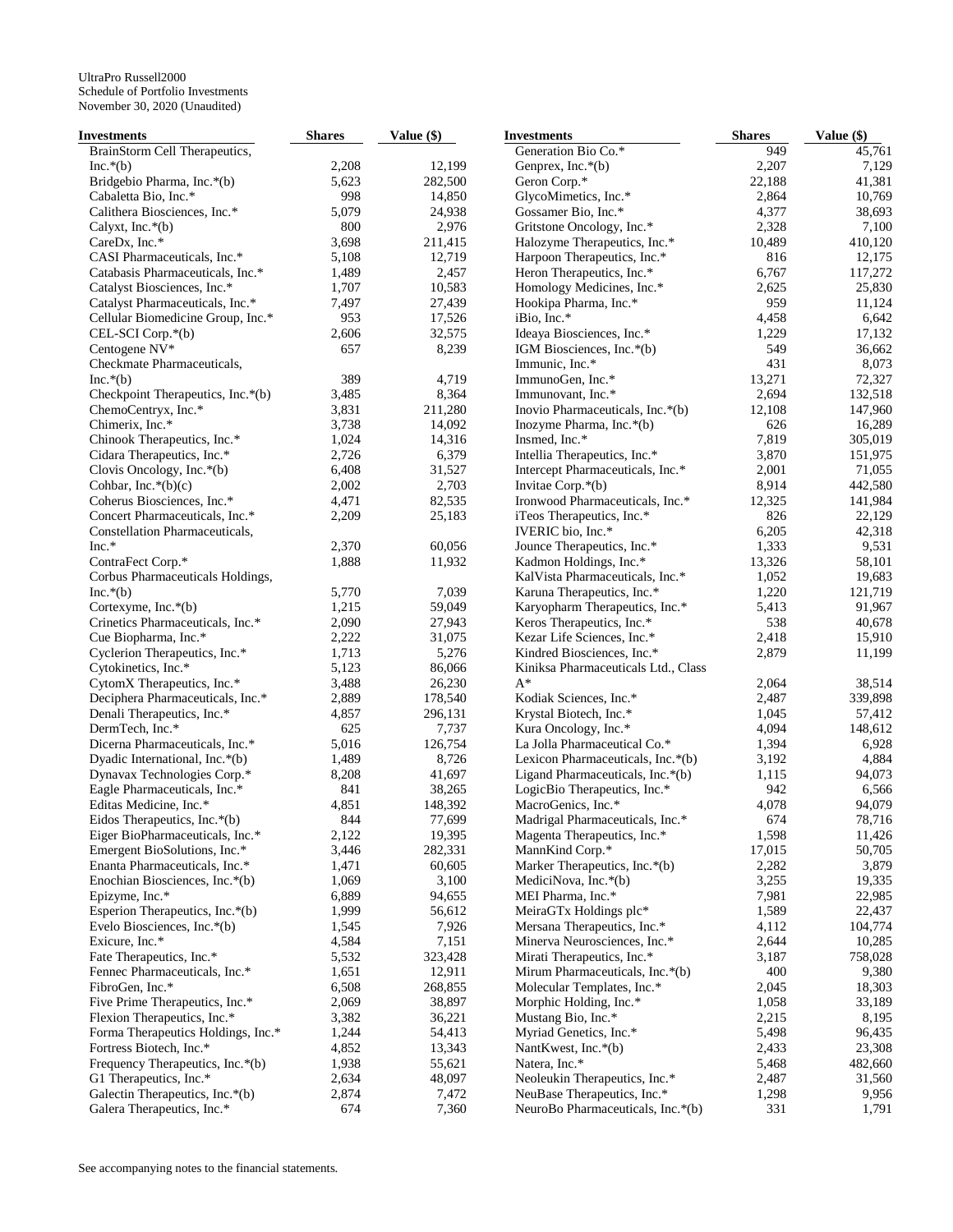| Investments                                                   | <b>Shares</b> | Value (\$) | <b>Investments</b>                  | <b>Shares</b>  | Value (\$) |
|---------------------------------------------------------------|---------------|------------|-------------------------------------|----------------|------------|
| NextCure, Inc.*                                               | 1,272         | 12,873     | VBI Vaccines, Inc.*(b)              | 13,264         | 45,429     |
| Nkarta, Inc.*(b)                                              | 1,255         | 41,766     | Veracyte, Inc.*                     | 4,425          | 241,207    |
| Novavax, Inc.*                                                | 4,762         | 664,299    | Verastem, Inc. $*(b)$               | 13,176         | 26,484     |
| Nurix Therapeutics, Inc.*                                     | 857           | 36,525     | Vericel Corp.*                      | 3,475          | 88,751     |
| Nymox Pharmaceutical Corp.*                                   | 3,234         | 6,500      | Viela Bio, Inc.*                    | 1,671          | 64,066     |
| Oncocyte Corp.*(b)                                            | 4,862         | 9,384      | Viking Therapeutics, Inc.*(b)       | 5,064          | 32,562     |
| OPKO Health, Inc.*                                            | 30,719        | 142,536    | Vir Biotechnology, Inc.*            | 4,137          | 131,888    |
| Organogenesis Holdings, Inc.*                                 | 1,567         | 8,070      | Voyager Therapeutics, Inc.*         | 1,998          | 16,623     |
| Orgenesis, Inc.*                                              | 1,398         | 6,794      | vTv Therapeutics, Inc., Class A*(b) | 809            | 1,683      |
| ORIC Pharmaceuticals, Inc.*                                   | 672           | 22,788     | X4 Pharmaceuticals, Inc.*           | 1,243          | 8,204      |
| Ovid therapeutics, Inc.*                                      | 3,307         | 22,620     | XBiotech, Inc.*                     | 1,101          | 20,985     |
| Oyster Point Pharma, Inc.*                                    | 467           | 10,241     | Xencor, Inc.*                       | 4,283          | 181,257    |
| Pandion Therapeutics, Inc.*                                   | 579           | 10,196     |                                     | 469            |            |
|                                                               |               |            | $XOMA$ Corp. $*(b)$                 |                | 15,529     |
| Passage Bio, Inc.*                                            | 1,049         | 21,515     | Y-mAbs Therapeutics, Inc.*          | 2,311          | 117,561    |
| PDL BioPharma, Inc.*                                          | 8,603         | 21,766     | Zentalis Pharmaceuticals, Inc.*     | 892            | 45,456     |
| PhaseBio Pharmaceuticals, Inc.*(b)                            | 1,183         | 4,495      | ZIOPHARM Oncology, Inc.*(b)         | 16,465         | 46,102     |
| Pieris Pharmaceuticals, Inc.*                                 | 3,835         | 11,198     |                                     |                | 19,349,396 |
| Poseida Therapeutics, Inc.*                                   | 1,036         | 12,028     | <b>Building Products - 1.0%</b>     |                |            |
| Precigen, Inc.*(b)                                            | 5,116         | 40,519     | AAON, Inc.                          | 3,171          | 206,527    |
| Precision BioSciences, Inc.*                                  | 3,592         | 44,792     | Advanced Drainage Systems, Inc.     | 4,293          | 299,437    |
| Prevail Therapeutics, Inc.*                                   | 1,102         | 11,318     | Alpha Pro Tech Ltd.*(b)             | 945            | 11,945     |
| Protagonist Therapeutics, Inc.*                               | 2,341         | 56,559     | American Woodmark Corp.*            | 1,305          | 114,200    |
| Protara Therapeutics, Inc.*                                   | 155           | 3,728      | Apogee Enterprises, Inc.            | 1,987          | 52,139     |
| Prothena Corp. plc*                                           | 2,376         | 26,896     | Builders FirstSource, Inc.*         | 8,931          | 334,109    |
| PTC Therapeutics, Inc.*                                       | 4,774         | 298,709    | Caesarstone Ltd.(b)                 | 1,716          | 20,489     |
| Puma Biotechnology, Inc.*                                     | 2,359         | 26,539     | Cornerstone Building Brands, Inc.*  | 3,378          | 29,524     |
| Radius Health, Inc.*                                          | 3,510         | 55,388     | CSW Industrials, Inc.               | 1,058          | 113,513    |
| RAPT Therapeutics, Inc.*                                      | 846           | 18,333     | Gibraltar Industries, Inc.*         | 2,517          | 164,763    |
| REGENXBIO, Inc.*                                              | 2,630         | 91,629     | Griffon Corp.                       | 3,326          | 69,347     |
| Relay Therapeutics, Inc.*                                     | 2,484         | 132,422    | Insteel Industries, Inc.            | 1,433          | 33,145     |
| Replimune Group, Inc.*                                        | 1,610         | 83,205     | JELD-WEN Holding, Inc.*             |                | 126,828    |
| REVOLUTION Medicines, Inc.*                                   | 2,981         | 130,061    |                                     | 5,243<br>1,880 |            |
| Rhythm Pharmaceuticals, Inc.*                                 | 2,595         | 80,315     | Masonite International Corp.*       |                | 188,094    |
|                                                               | 13,125        | 39,769     | PGT Innovations, Inc.*              | 4,403          | 81,984     |
| Rigel Pharmaceuticals, Inc.*<br>Rocket Pharmaceuticals, Inc.* | 2,631         |            | Quanex Building Products Corp.      | 2,537          | 52,262     |
|                                                               |               | 81,456     | Resideo Technologies, Inc.*         | 10,887         | 201,301    |
| Rubius Therapeutics, Inc.*(b)                                 | 2,768         | 17,355     | Simpson Manufacturing Co., Inc.     | 3,368          | 309,519    |
| Sangamo Therapeutics, Inc.*                                   | 8,892         | 88,831     | UFP Industries, Inc.                | 4,619          | 247,809    |
| Savara, Inc.*                                                 | 3,723         | 4,989      |                                     |                | 2,656,935  |
| Scholar Rock Holding Corp.*                                   | 1,754         | 87,384     | Capital Markets - 1.0%              |                |            |
| Selecta Biosciences, Inc.*(b)                                 | 5,238         | 17,600     | <b>Artisan Partners Asset</b>       |                |            |
| Seres Therapeutics, Inc.*                                     | 4,099         | 113,173    | Management, Inc., Class A           | 4,249          | 191,205    |
| Soleno Therapeutics, Inc.*(b)                                 | 4,603         | 9,022      | Assetmark Financial Holdings,       |                |            |
| Solid Biosciences, Inc.*                                      | 1,912         | 6,329      | Inc.*                               | 1,263          | 30,034     |
| Sorrento Therapeutics, Inc.*(b)                               | 17,096        | 140,187    | Associated Capital Group, Inc.,     |                |            |
| Spectrum Pharmaceuticals, Inc.*                               | 11,140        | 52,469     | Class A                             | 143            | 5,470      |
| Spero Therapeutics, Inc.*                                     | 1,142         | 18,923     | B Riley Financial, Inc.             | 1,467          | 53,017     |
| SpringWorks Therapeutics, Inc.*                               | 1,637         | 107,125    | BGC Partners, Inc., Class A         | 23,544         | 97,472     |
| Stoke Therapeutics, Inc.*                                     | 944           | 49,173     | Blucora, Inc.*                      | 3,721          | 48,522     |
| Sutro Biopharma, Inc.*                                        | 2,001         | 34,217     | Brightsphere Investment Group,      |                |            |
| Syndax Pharmaceuticals, Inc.*                                 | 2,079         | 48,170     | Inc.                                | 4,738          | 83,863     |
| Syros Pharmaceuticals, Inc.*                                  | 3,207         | 26,137     |                                     |                | 133,472    |
| TCR2 Therapeutics, Inc.*                                      | 1,963         | 53,482     | Cohen & Steers, Inc.                | 1,886          |            |
| TG Therapeutics, Inc.*                                        | 8,576         | 251,620    | Cowen, Inc., Class A                | 2,062          | 49,406     |
| Translate Bio, Inc.*                                          | 5,264         | 116,966    | Diamond Hill Investment Group,      |                |            |
|                                                               | 3,779         |            | Inc.                                | 241            | 32,974     |
| Travere Therapeutics, Inc.*                                   |               | 86,652     | Donnelley Financial Solutions,      |                |            |
| Turning Point Therapeutics, Inc.*                             | 2,799         | 298,093    | $Inc.*$                             | 2,320          | 37,793     |
| Twist Bioscience Corp.*                                       | 2,525         | 282,143    | Federated Hermes, Inc., Class B     | 7,460          | 200,226    |
| Tyme Technologies, Inc.*(b)                                   | 5,232         | 5,494      | Focus Financial Partners, Inc.,     |                |            |
| Ultragenyx Pharmaceutical, Inc.*                              | 4,768         | 565,199    | Class $A^*$                         | 2,430          | 96,252     |
| UNITY Biotechnology, Inc.*(b)                                 | 2,693         | 16,239     | GAMCO Investors, Inc., Class A      | 419            | 5,983      |
| UroGen Pharma Ltd.*                                           | 1,496         | 31,042     | Greenhill & Co., Inc.               | 1,094          | 14,244     |
| Vanda Pharmaceuticals, Inc.*                                  | 4,149         | 50,659     | Hamilton Lane, Inc., Class A        | 2,327          | 162,611    |
| Vaxart, Inc. $*(b)$                                           | 4,048         | 32,303     | Houlihan Lokey, Inc.                | 3,952          | 256,011    |
| Vaxcyte, $Inc.*(b)$                                           | 1,406         | 45,133     | Moelis & Co., Class A               | 4,079          | 160,060    |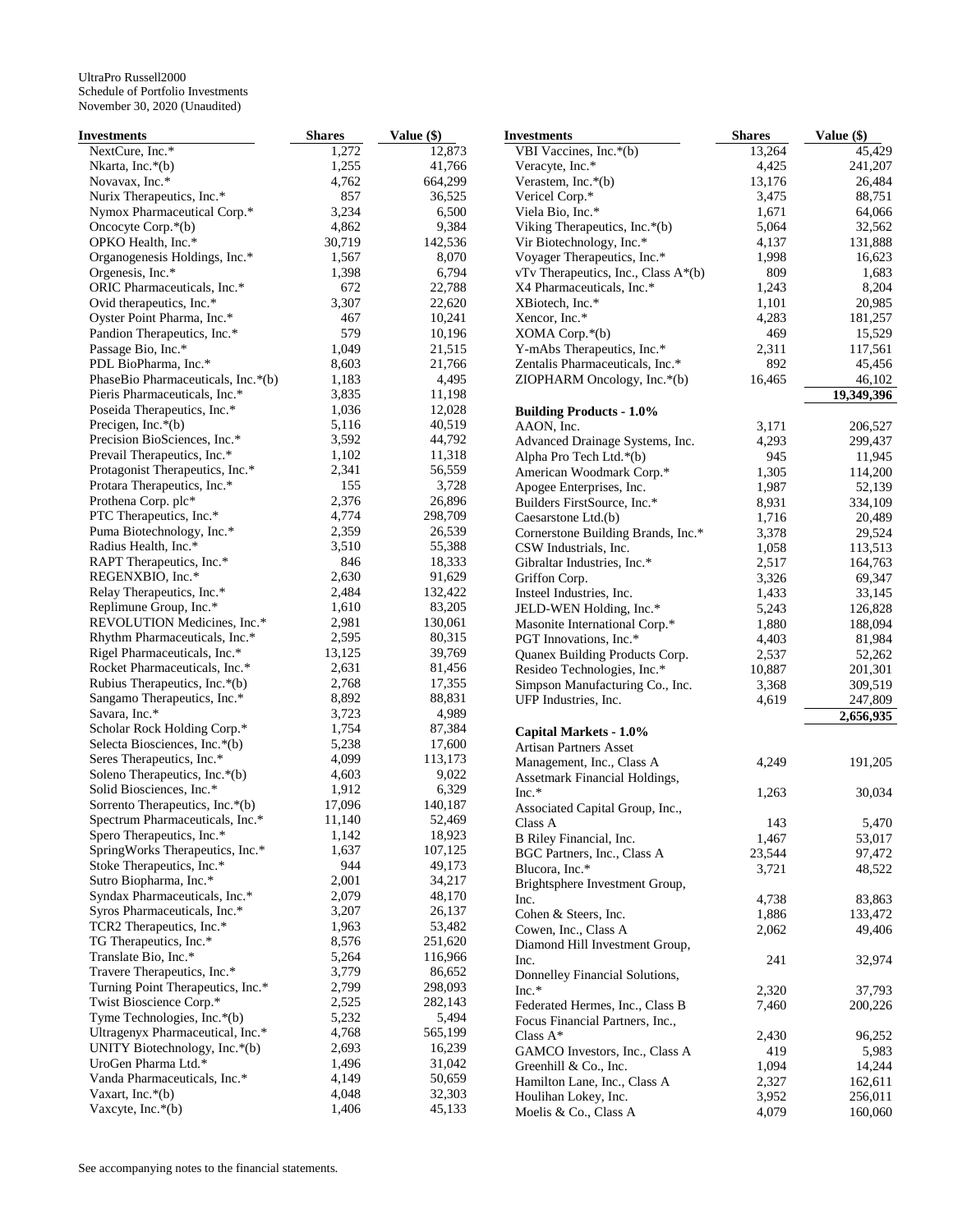| Investments                                      | <b>Shares</b> | Value $(\$)$ | <b>Investments</b>                     | <b>Shares</b> | Value (\$) |
|--------------------------------------------------|---------------|--------------|----------------------------------------|---------------|------------|
| Oppenheimer Holdings, Inc., Class                |               |              | CECO Environmental Corp.*              | 2,393         | 17,708     |
| A                                                | 719           | 21,203       | Cimpress plc*                          | 1,371         | 122,883    |
| Piper Sandler Cos.                               | 1,348         | 124,245      | CompX International, Inc.              | 128           | 1,856      |
| PJT Partners, Inc., Class A                      | 1,818         | 125,951      | Covanta Holding Corp.                  | 9,158         | 113,559    |
| Pzena Investment Management,                     |               |              | Deluxe Corp.                           | 3,223         | 82,960     |
| Inc., Class A                                    | 1,307         | 8,705        | Ennis, Inc.                            | 1,980         | 32,413     |
| Safeguard Scientifics, Inc.                      | 1,510         | 9,679        | Harsco Corp.*                          | 6,039         | 102,361    |
| Sculptor Capital Management, Inc.,               |               |              | Healthcare Services Group, Inc.        | 5,767         | 136,505    |
| Class A                                          | 1,426         | 20,078       | Heritage-Crystal Clean, Inc.*          | 1,170         | 22,546     |
| Siebert Financial Corp.*(b)                      | 882           | 3,131        | Herman Miller, Inc.                    | 4,555         | 162,340    |
| <b>Silvercrest Asset Management</b>              |               |              | HNI Corp.                              | 3,293         | 120,063    |
| Group, Inc., Class A                             | 737           | 9,795        | IBEX Holdings Ltd.*                    | 374           | 7,443      |
| Stifel Financial Corp.                           | 5,145         | 356,548      | Interface, Inc.                        | 4,503         | 37,578     |
|                                                  | 1,262         | 77,764       | KAR Auction Services, Inc.             | 9,977         | 180,085    |
| StoneX Group, Inc.*                              |               |              |                                        |               |            |
| Value Line, Inc.                                 | 79            | 2,172        | Kimball International, Inc., Class B   | 2,785         | 30,440     |
| Virtus Investment Partners, Inc.                 | 568           | 101,604      | Knoll, Inc.                            | 3,868         | 52,837     |
| Waddell & Reed Financial, Inc.,                  |               |              | Matthews International Corp., Class    |               |            |
| Class A                                          | 4,977         | 81,921       | A                                      | 2,353         | 62,896     |
| Westwood Holdings Group, Inc.                    | 604           | 7,200        | McGrath RentCorp                       | 1,864         | 118,625    |
| WisdomTree Investments, Inc.                     | 10,750        | 46,010       | Montrose Environmental Group,          |               |            |
|                                                  |               | 2,654,621    | Inc.*                                  | 846           | 23,172     |
| Chemicals - 1.2%                                 |               |              | NL Industries, Inc.                    | 647           | 3,028      |
| Advanced Emissions Solutions, Inc.               | 1,226         | 6,927        | PICO Holdings, Inc.*                   | 1,303         | 11,362     |
| AdvanSix, Inc.*                                  | 2,113         | 37,548       | Pitney Bowes, Inc.                     | 13,384        | 76,289     |
| AgroFresh Solutions, Inc.*                       | 2,377         | 5,467        | Quad/Graphics, Inc.                    | 2,571         | 7,970      |
| American Vanguard Corp.                          | 2,227         | 33,761       | SP Plus Corp.*                         | 1,776         | 50,509     |
| Amyris, Inc.*(b)                                 | 8,237         | 24,052       | Steelcase, Inc., Class A               | 6,663         | 80,955     |
| Avient Corp.                                     | 7,057         | 257,933      | Team, Inc.*                            | 2,318         | 20,190     |
| Balchem Corp.                                    | 2,484         | 257,566      | Tetra Tech, Inc.                       | 4,162         | 496,318    |
| Chase Corp.                                      | 569           | 60,286       | UniFirst Corp.                         | 1,165         | 215,385    |
| Ferro Corp.*                                     | 6,324         | 90,497       | US Ecology, Inc.                       | 2,439         | 82,646     |
| FutureFuel Corp.                                 | 1,998         | 23,956       | Viad Corp.                             | 1,559         | 46,723     |
| GCP Applied Technologies, Inc.*                  | 3,774         | 88,651       | VSE Corp.                              | 686           | 23,461     |
| Hawkins, Inc.                                    | 747           |              |                                        |               | 3,475,565  |
|                                                  | 3,974         | 37,485       |                                        |               |            |
| HB Fuller Co.                                    |               | 207,959      | <b>Communications Equipment - 0.6%</b> |               |            |
| Ingevity Corp.*                                  | 3,208         | 213,589      | Acacia Communications, Inc.*           | 3,001         | 209,110    |
| Innospec, Inc.                                   | 1,889         | 155,446      | ADTRAN, Inc.                           | 3,694         | 46,674     |
| Intrepid Potash, Inc.*                           | 743           | 9,614        | Applied Optoelectronics, Inc.*(b)      | 1,671         | 13,886     |
| Koppers Holdings, Inc.*                          | 1,593         | 43,123       | CalAmp Corp.*                          | 2,587         | 23,593     |
| Kraton Corp.*                                    | 2,410         | 65,070       | Calix, Inc.*                           | 4,065         | 96,259     |
| Kronos Worldwide, Inc.                           | 1,729         | 23,774       | Cambium Networks Corp.*                | 432           | 11,690     |
| Livent Corp.*                                    | 11,331        | 171,891      | Casa Systems, Inc.*                    | 2,449         | 13,004     |
| Marrone Bio Innovations, Inc.*                   | 5,202         | 6,190        | Clearfield, Inc.*                      | 863           | 20,522     |
| Minerals Technologies, Inc.                      | 2,634         | 159,805      | <b>Comtech Telecommunications</b>      |               |            |
| Orion Engineered Carbons SA                      | 4,658         | 72,479       | Corp.                                  | 1,879         | 35,814     |
| PQ Group Holdings, Inc.*                         | 2,964         | 37,910       | Digi International, Inc.*              | 2,215         | 38,009     |
| Quaker Chemical Corp.                            | 1,026         | 253,422      | DZS, Inc.*                             | 929           | 11,956     |
| Rayonier Advanced Materials,                     |               |              | Extreme Networks, Inc.*                | 9,155         | 51,451     |
| $Inc.*$                                          | 4,785         | 30,959       | Genasys, Inc.*                         | 2,570         | 18,196     |
| Sensient Technologies Corp.                      | 3,275         | 234,883      | Harmonic, Inc.*                        | 7,330         | 47,865     |
| Stepan Co.                                       | 1,664         | 193,290      | Infinera Corp.*                        | 12,297        | 104,033    |
| Trecora Resources*                               | 1,868         | 12,646       | Inseego Corp. $*(b)$                   | 5,264         | 52,271     |
| Tredegar Corp.                                   | 2,019         | 31,920       | InterDigital, Inc.                     | 2,378         | 142,466    |
| Trinseo SA                                       | 2,957         | 112,336      | KVH Industries, Inc.*                  | 1,297         | 13,359     |
| Tronox Holdings plc, Class A                     | 6,914         | 87,462       | NETGEAR, Inc.*                         | 2,286         | 72,718     |
|                                                  |               | 3,047,897    | NetScout Systems, Inc.*                | 5,368         | 125,719    |
|                                                  |               |              | PCTEL, Inc.*                           | 1,360         | 8,554      |
| <b>Commercial Services &amp; Supplies - 1.3%</b> |               |              |                                        |               |            |
| ABM Industries, Inc.                             | 5,178         | 199,353      | Plantronics, Inc.                      | 2,641         | 72,152     |
| ACCO Brands Corp.                                | 7,136         | 54,662       | Resonant, Inc. $*(b)$                  | 3,869         | 8,589      |
| Brady Corp., Class A                             | 3,638         | 160,727      | Ribbon Communications, Inc.*           | 5,264         | 36,111     |
| BrightView Holdings, Inc.*                       | 3,157         | 43,061       | Viavi Solutions, Inc.*                 | 17,649        | 239,056    |
| Brink's Co. (The)                                | 3,881         | 260,415      |                                        |               | 1,513,057  |
| Casella Waste Systems, Inc., Class               |               |              | Construction & Engineering - $0.9\%$   |               |            |
| $A^*$                                            | 3,560         | 214,241      | Aegion Corp.*                          | 2,342         | 40,165     |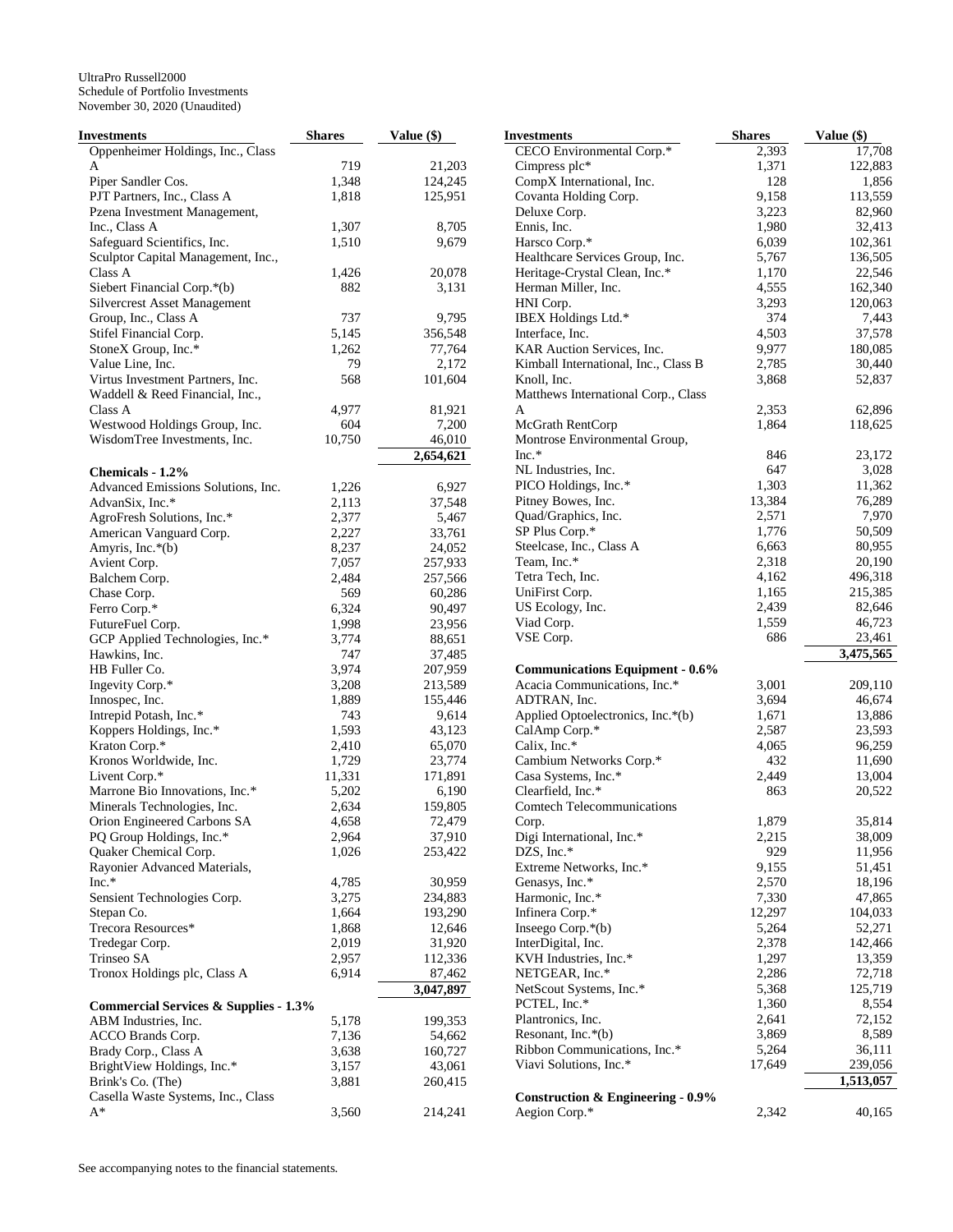| <b>Investments</b>                   | <b>Shares</b> | Value (\$) | <b>Investments</b>                                   | <b>Shares</b> | Value (\$) |
|--------------------------------------|---------------|------------|------------------------------------------------------|---------------|------------|
| Ameresco, Inc., Class A*             | 1,884         | 83,932     | <b>Diversified Consumer Services - 0.4%</b>          |               |            |
| API Group Corp.*(c)                  | 10,814        | 167,617    | Adtalem Global Education, Inc.*                      | 4,021         | 115,121    |
| Arcosa, Inc.                         | 3,751         | 194,639    | American Public Education, Inc.*                     | 1,115         | 34,610     |
| Argan, Inc.                          | 1,136         | 52,245     | Aspen Group, Inc.*                                   | 1,467         | 17,824     |
| Comfort Systems USA, Inc.            | 2,776         | 139,883    | Carriage Services, Inc.                              | 1,271         | 34,584     |
| Concrete Pumping Holdings, Inc.*     | 2,071         | 8,077      | Collectors Universe, Inc.                            | 704           | 54,314     |
| Construction Partners, Inc., Class   |               |            | Franchise Group, Inc.                                | 1,686         | 45,168     |
| $A^*$                                | 2,035         | 53,521     | Houghton Mifflin Harcourt Co.*                       | 8,155         | 24,546     |
|                                      | 2,371         | 149,041    | $K12$ , Inc.*                                        | 3,084         | 71,950     |
| Dycom Industries, Inc.*              |               |            |                                                      |               |            |
| EMCOR Group, Inc.                    | 4,197         | 361,697    | Laureate Education, Inc., Class A*                   | 8,306         | 117,945    |
| Fluor Corp.                          | 10,882        | 187,932    | OneSpaWorld Holdings Ltd.                            | 3,491         | 30,860     |
| Granite Construction, Inc.           | 3,618         | 89,075     | Perdoceo Education Corp.*                            | 5,347         | 60,635     |
| Great Lakes Dredge & Dock Corp.*     | 4,908         | 55,411     | Regis Corp.*                                         | 1,818         | 15,435     |
| HC2 Holdings, Inc.*                  | 4,528         | 15,169     | Strategic Education, Inc.                            | 1,864         | 175,011    |
| IES Holdings, Inc.*                  | 628           | 23,161     | Universal Technical Institute, Inc.*                 | 2,227         | 14,609     |
| MasTec, Inc.*                        | 4,379         | 248,333    | Vivint Smart Home, Inc.*                             | 5,626         | 123,941    |
| MYR Group, Inc.*                     | 1,257         | 64,270     | WW International, Inc.*                              | 3,646         | 107,593    |
| Northwest Pipe Co.*                  | 742           | 21,355     |                                                      |               | 1,044,146  |
| NV5 Global, Inc.*                    | 841           | 61,477     | <b>Diversified Financial Services - 0.1%</b>         |               |            |
| Primoris Services Corp.              | 3,705         | 89,846     | Alerus Financial Corp.                               | 1,142         | 27,442     |
| Sterling Construction Co., Inc.*     | 2,135         | 34,139     | A-Mark Precious Metals, Inc.                         | 377           | 11,532     |
| Tutor Perini Corp.*                  | 3,151         | 42,602     | Banco Latinoamericano de                             |               |            |
| WillScot Mobile Mini Holdings        |               |            | Comercio Exterior SA, Class E                        | 2,392         | 35,330     |
| $Corp.*$                             | 12,384        | 266,380    | Cannae Holdings, Inc.*                               | 6,661         | 262,577    |
|                                      |               | 2,449,967  |                                                      |               |            |
|                                      |               |            | GWG Holdings, Inc.*(b)                               | 248           | 1,885      |
| <b>Construction Materials - 0.1%</b> |               |            | Marlin Business Services Corp.                       | 648           | 6,733      |
| Forterra, Inc.*                      | 1,468         | 27,231     | SWK Holdings Corp.*                                  | 274           | 3,551      |
| Summit Materials, Inc., Class A*     | 8,853         | 168,207    |                                                      |               | 349,050    |
| United States Lime & Minerals,       |               |            | <b>Diversified Telecommunication Services - 0.5%</b> |               |            |
| Inc.                                 | 155           | 17,159     | Alaska Communications Systems                        |               |            |
| US Concrete, Inc.*                   | 1,234         | 43,782     | Group, Inc.                                          | 4,010         | 12,271     |
|                                      |               | 256,379    | Anterix, Inc.*                                       | 838           | 25,081     |
| <b>Consumer Finance - 0.4%</b>       |               |            | ATN International, Inc.                              | 864           | 42,284     |
| Atlanticus Holdings Corp.*           | 389           | 5,835      | Bandwidth, Inc., Class A*                            | 1,483         | 225,090    |
| Curo Group Holdings Corp.            | 1,416         | 12,234     | Cincinnati Bell, Inc.*                               | 3,871         | 58,878     |
| Encore Capital Group, Inc.*          | 2,410         | 82,277     | Cogent Communications Holdings,                      |               |            |
| Enova International, Inc.*           | 2,674         | 55,913     | Inc.                                                 | 3,282         | 190,816    |
| EZCORP, Inc., Class A*               | 3,696         | 18,813     | <b>Consolidated Communications</b>                   |               |            |
| FirstCash, Inc.                      | 3,141         | 201,778    | Holdings, Inc.*                                      | 5,619         | 31,466     |
|                                      | 3,934         |            | IDT Corp., Class B*                                  | 1,172         | 13,970     |
| Green Dot Corp., Class A*            |               | 210,705    |                                                      |               |            |
| LendingClub Corp.*                   | 5,453         | 43,515     | Iridium Communications, Inc.*                        | 9,083         | 291,474    |
| Navient Corp.                        | 14,782        | 138,507    | Liberty Latin America Ltd., Class                    |               |            |
| Nelnet, Inc., Class A                | 1,331         | 90,375     | $A^*$                                                | 3,563         | 40,440     |
| Oportun Financial Corp.*             | 1,502         | 25,399     | Liberty Latin America Ltd., Class                    |               |            |
| PRA Group, Inc.*                     | 3,487         | 145,164    | $C^*$                                                | 11,982        | 135,516    |
| Regional Management Corp.            | 661           | 17,669     | Ooma, Inc.*                                          | 1,602         | 25,007     |
| World Acceptance Corp.*(b)           | 364           | 41,099     | ORBCOMM, Inc.*                                       | 5,717         | 32,701     |
|                                      |               | 1,089,283  | Vonage Holdings Corp.*                               | 17,888        | 230,040    |
| Containers & Packaging - 0.1%        |               |            |                                                      |               | 1,355,034  |
| Greif, Inc., Class A                 | 1,985         | 96,491     | <b>Electric Utilities - 0.4%</b>                     |               |            |
| Greif, Inc., Class B                 | 462           | 22,777     | ALLETE, Inc.                                         | 4,022         | 226,197    |
| Myers Industries, Inc.               | 2,767         | 47,011     | Genie Energy Ltd., Class B                           | 1,015         | 8,425      |
| O-I Glass, Inc.                      | 12,106        | 137,040    | MGE Energy, Inc.                                     | 2,814         | 193,237    |
|                                      |               |            | Otter Tail Corp.                                     |               | 124,756    |
| Ranpak Holdings Corp.*               | 2,236         | 25,289     |                                                      | 3,133         |            |
| UFP Technologies, Inc.*              | 531           | 23,401     | PNM Resources, Inc.                                  | 6,136         | 301,339    |
|                                      |               | 352,009    | Portland General Electric Co.                        | 6,950         | 287,591    |
| Distributors - 0.1%                  |               |            | Spark Energy, Inc., Class A                          | 926           | 8,593      |
| Core-Mark Holding Co., Inc.          | 3,447         | 107,512    |                                                      |               | 1,150,138  |
| Funko, Inc., Class $A^*(b)$          | 1,881         | 16,515     | <b>Electrical Equipment - 1.1%</b>                   |               |            |
| Greenlane Holdings, Inc., Class A*   | 796           | 3,303      | Allied Motion Technologies, Inc.                     | 566           | 22,963     |
| Weyco Group, Inc.                    | 465           | 8,333      | American Superconductor Corp.*                       | 1,735         | 34,492     |
|                                      |               | 135,663    | Atkore International Group, Inc.*                    | 3,655         | 142,472    |
|                                      |               |            | AZZ, Inc.                                            | 2,011         | 89,670     |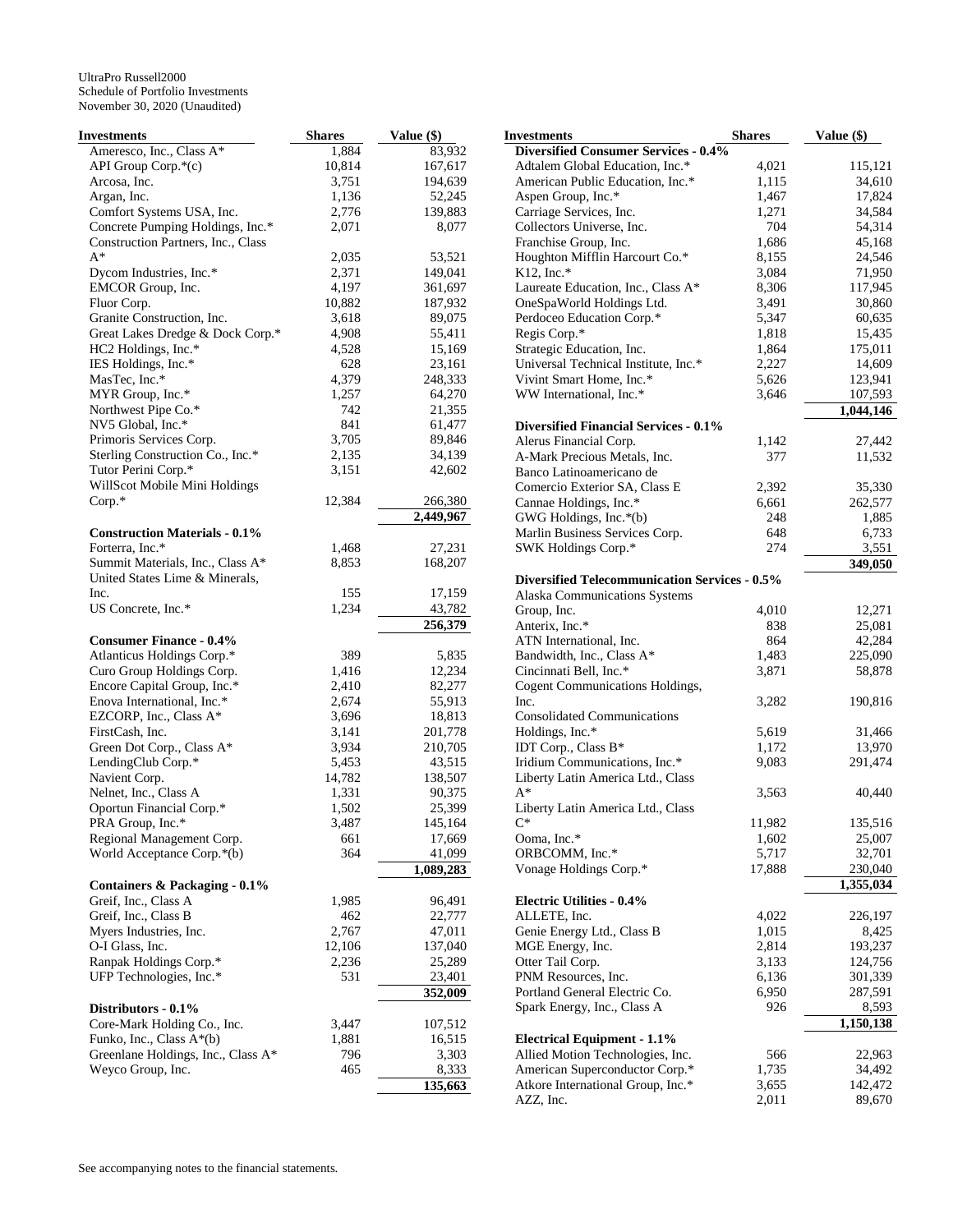| Investments                                           | <b>Shares</b>   | Value (\$)         |
|-------------------------------------------------------|-----------------|--------------------|
| Bloom Energy Corp., Class A*(b)                       | 6,852           | 168,011            |
| Encore Wire Corp.                                     | 1,574           | 81,329             |
| EnerSys                                               | 3,284           | 268,664            |
| FuelCell Energy, Inc.*(b)                             | 16,443          | 167,719            |
| LSI Industries, Inc.                                  | 1,981           | 15,491             |
| Orion Energy Systems, Inc.*                           | 2,088           | 21,548             |
| Plug Power, Inc.*                                     | 29,044          | 766,471            |
| Powell Industries, Inc.                               | 691             | 17,849             |
| Preformed Line Products Co.                           | 234             | 14,192             |
| Sunrun, Inc.*                                         | 11,273          | 722,374            |
| Thermon Group Holdings, Inc.*                         | 2,530           | 35,774             |
| TPI Composites, Inc.*                                 | 2,343           | 94,259             |
| Ultralife Corp.*                                      | 702             | 4,738              |
| Vicor Corp.*                                          | 1,489           | 122,038            |
|                                                       |                 | 2,790,054          |
| Electronic Equipment, Instruments & Components - 1.5% |                 |                    |
| Akoustis Technologies, Inc.*(b)                       | 2,397           | 18,241             |
| Arlo Technologies, Inc.*                              | 6,048           | 31,813             |
| Badger Meter, Inc.                                    | 2,251           | 185,572            |
| Bel Fuse, Inc., Class B                               | 775             | 11,362             |
| Belden, Inc.                                          | 3,409           | 131,178            |
| Benchmark Electronics, Inc.                           | 2,818           | 68,534             |
| CTS Corp.                                             | 2,457           | 74,840             |
| Daktronics, Inc.                                      | 2,824           | 12,736             |
| ePlus, Inc.*                                          | 1,026           | 86,502             |
| Fabrinet*                                             | 2,836           | 193,727            |
| FARO Technologies, Inc.*                              | 1,369<br>18,788 | 90,518             |
| Fitbit, Inc., Class A*<br>II-VI, Inc. $*$             |                 | 134,898<br>526,655 |
| Insight Enterprises, Inc.*                            | 7,785<br>2,678  | 191,423            |
| Intellicheck, Inc.*(b)                                | 1,388           | 13,630             |
| Iteris, Inc.*                                         | 3,113           | 15,191             |
| Itron, Inc.*                                          | 3,098           | 243,534            |
| Kimball Electronics, Inc.*                            | 1,858           | 28,632             |
| Knowles Corp.*                                        | 6,840           | 116,143            |
| Luna Innovations, Inc.*                               | 2,259           | 22,647             |
| Methode Electronics, Inc.                             | 2,835           | 99,282             |
| MTS Systems Corp.                                     | 1,491           | 52,230             |
| Napco Security Technologies, Inc.*                    | 897             | 27,359             |
| nLight, Inc.*                                         | 2,689           | 80,724             |
| Novanta, Inc.*                                        | 2,643           | 317,107            |
| OSI Systems, Inc.*                                    | 1,306           | 115,059            |
| PAR Technology Corp.*(b)                              | 1,244           | 67,151             |
| PC Connection, Inc.                                   | 851             | 38,848             |
| Plexus Corp.*                                         | 2,217           | 165,632            |
| Powerfleet, Inc.*                                     | 2,198           | 15,122             |
| Research Frontiers, Inc.*(b)                          | 2,054           | 6,018              |
| Rogers Corp.*                                         | 1,438           | 211,257            |
| Sanmina Corp.*                                        | 5,187           | 165,024            |
| ScanSource, Inc.*                                     | 1,952           | 48,995             |
| TTM Technologies, Inc.*                               | 7,719           | 100,810            |
| Vishay Intertechnology, Inc.                          | 10,268          | 198,789            |
| Vishay Precision Group, Inc.*                         | 959             | 28,051             |
| Wrap Technologies, Inc.*(b)                           | 885             | 5,089              |
|                                                       |                 | 3,940,323          |
| <b>Energy Equipment &amp; Services - 0.4%</b>         |                 |                    |
| Archrock, Inc.                                        | 10,022          | 77,871             |
| Aspen Aerogels, Inc.*                                 | 1,579           | 22,295             |
| Bristow Group, Inc.*                                  | 510             | 11,347             |
| Cactus, Inc., Class A                                 | 3,674           | 85,237             |
| ChampionX Corp.*                                      | 14,351          | 170,490            |
| DMC Global, Inc.                                      | 1,125           | 45,956             |
| Dril-Quip, Inc.*                                      | 2,697           | 76,649             |
| Exterran Corp.*                                       | 2,013           | 8,535              |

| Frank's International NV*<br>11,970<br>26,693<br>Helix Energy Solutions Group,<br>$Inc.*$<br>11,021<br>41,439<br>Liberty Oilfield Services, Inc.,<br>Class A<br>5,013<br>46,621<br>Matrix Service Co.*<br>19,160<br>2,000<br>Nabors Industries Ltd.(b)<br>545<br>28,553<br>National Energy Services Reunited<br>Corp.*<br>1,595<br>13,940<br>Newpark Resources, Inc.*<br>10,302<br>6,868<br>NexTier Oilfield Solutions, Inc.*<br>12,500<br>35,000<br>Oceaneering International, Inc.*<br>7,666<br>46,533<br>Oil States International, Inc.*<br>4,652<br>20,655<br>Patterson-UTI Energy, Inc.<br>14,144<br>60,961<br>ProPetro Holding Corp.*<br>6,191<br>35,722<br>RPC, Inc.*<br>4,442<br>13,770<br>SEACOR Holdings, Inc.*<br>1,483<br>49,265<br>Select Energy Services, Inc., Class<br>$A^*$<br>4,551<br>19,251<br>Solaris Oilfield Infrastructure, Inc.,<br>Class A<br>2,226<br>14,959<br>Tidewater, Inc.*<br>3,121<br>29,681<br>83,553<br>Transocean Ltd.*(b)<br>45,164<br>US Silica Holdings, Inc.<br>5,697<br>24,611<br>1,119,049<br><b>Entertainment - 0.2%</b><br>AMC Entertainment Holdings, Inc.,<br>4,022<br>17,174<br>Class $A(b)$<br>Cinemark Holdings, Inc.(b)<br>127,555<br>8,256<br>Eros STX Global Corp.*(b)<br>11,677<br>24,872<br>Gaia, Inc.*<br>936<br>9,332<br>Glu Mobile, Inc.*<br>11,285<br>114,091<br>IMAX Corp.*<br>3,822<br>56,680<br>Liberty Media Corp.-Liberty<br>Braves, Class A*<br>775<br>19,507<br>Liberty Media Corp.-Liberty<br>Braves, Class C*<br>2,804<br>70,100<br>LiveXLive Media, Inc.*(b)<br>3,557<br>8,893<br>Marcus Corp. (The)<br>1,732<br>20,334<br>468,538<br>Equity Real Estate Investment Trusts (REITs) - 3.8%<br><b>Acadia Realty Trust</b><br>6,554<br>93,067<br>Agree Realty Corp.<br>4,112<br>270,981<br>Alexander & Baldwin, Inc.<br>5,568<br>87,139<br>Alexander's, Inc.<br>165<br>45,104<br>Alpine Income Property Trust, Inc.<br>8,261<br>516<br>American Assets Trust, Inc.<br>3,886<br>111,489<br>American Finance Trust, Inc.<br>62,243<br>8,434<br>Armada Hoffler Properties, Inc.<br>4,442<br>47,130<br>Bluerock Residential Growth REIT,<br>Inc.<br>1,900<br>19,380<br>BRT Apartments Corp.<br>813<br>10,618<br>CareTrust REIT, Inc.<br>7,378<br>143,355<br>CatchMark Timber Trust, Inc.,<br>Class A<br>3,765<br>36,106<br>Chatham Lodging Trust<br>3,580<br>39,416<br>CIM Commercial Trust Corp.<br>10,600<br>871<br>City Office REIT, Inc.<br>3,307<br>29,002<br>Clipper Realty, Inc.<br>1,147<br>7,283<br>Colony Capital, Inc.<br>37,095<br>160,250<br>Columbia Property Trust, Inc.<br>8,845<br>123,653<br>Community Healthcare Trust, Inc.<br>75,327<br>1,668<br>CoreCivic, Inc.<br>9,237<br>65,490<br>CorEnergy Infrastructure Trust, Inc.<br>1,063<br>6,323 | Investments | <b>Shares</b> | Value (\$) |
|----------------------------------------------------------------------------------------------------------------------------------------------------------------------------------------------------------------------------------------------------------------------------------------------------------------------------------------------------------------------------------------------------------------------------------------------------------------------------------------------------------------------------------------------------------------------------------------------------------------------------------------------------------------------------------------------------------------------------------------------------------------------------------------------------------------------------------------------------------------------------------------------------------------------------------------------------------------------------------------------------------------------------------------------------------------------------------------------------------------------------------------------------------------------------------------------------------------------------------------------------------------------------------------------------------------------------------------------------------------------------------------------------------------------------------------------------------------------------------------------------------------------------------------------------------------------------------------------------------------------------------------------------------------------------------------------------------------------------------------------------------------------------------------------------------------------------------------------------------------------------------------------------------------------------------------------------------------------------------------------------------------------------------------------------------------------------------------------------------------------------------------------------------------------------------------------------------------------------------------------------------------------------------------------------------------------------------------------------------------------------------------------------------------------------------------------------------------------------------------------------------------------------------------------------------------------------------------------------------------------------------------------------------------------------------------------------------------------------------|-------------|---------------|------------|
|                                                                                                                                                                                                                                                                                                                                                                                                                                                                                                                                                                                                                                                                                                                                                                                                                                                                                                                                                                                                                                                                                                                                                                                                                                                                                                                                                                                                                                                                                                                                                                                                                                                                                                                                                                                                                                                                                                                                                                                                                                                                                                                                                                                                                                                                                                                                                                                                                                                                                                                                                                                                                                                                                                                                  |             |               |            |
|                                                                                                                                                                                                                                                                                                                                                                                                                                                                                                                                                                                                                                                                                                                                                                                                                                                                                                                                                                                                                                                                                                                                                                                                                                                                                                                                                                                                                                                                                                                                                                                                                                                                                                                                                                                                                                                                                                                                                                                                                                                                                                                                                                                                                                                                                                                                                                                                                                                                                                                                                                                                                                                                                                                                  |             |               |            |
|                                                                                                                                                                                                                                                                                                                                                                                                                                                                                                                                                                                                                                                                                                                                                                                                                                                                                                                                                                                                                                                                                                                                                                                                                                                                                                                                                                                                                                                                                                                                                                                                                                                                                                                                                                                                                                                                                                                                                                                                                                                                                                                                                                                                                                                                                                                                                                                                                                                                                                                                                                                                                                                                                                                                  |             |               |            |
|                                                                                                                                                                                                                                                                                                                                                                                                                                                                                                                                                                                                                                                                                                                                                                                                                                                                                                                                                                                                                                                                                                                                                                                                                                                                                                                                                                                                                                                                                                                                                                                                                                                                                                                                                                                                                                                                                                                                                                                                                                                                                                                                                                                                                                                                                                                                                                                                                                                                                                                                                                                                                                                                                                                                  |             |               |            |
|                                                                                                                                                                                                                                                                                                                                                                                                                                                                                                                                                                                                                                                                                                                                                                                                                                                                                                                                                                                                                                                                                                                                                                                                                                                                                                                                                                                                                                                                                                                                                                                                                                                                                                                                                                                                                                                                                                                                                                                                                                                                                                                                                                                                                                                                                                                                                                                                                                                                                                                                                                                                                                                                                                                                  |             |               |            |
|                                                                                                                                                                                                                                                                                                                                                                                                                                                                                                                                                                                                                                                                                                                                                                                                                                                                                                                                                                                                                                                                                                                                                                                                                                                                                                                                                                                                                                                                                                                                                                                                                                                                                                                                                                                                                                                                                                                                                                                                                                                                                                                                                                                                                                                                                                                                                                                                                                                                                                                                                                                                                                                                                                                                  |             |               |            |
|                                                                                                                                                                                                                                                                                                                                                                                                                                                                                                                                                                                                                                                                                                                                                                                                                                                                                                                                                                                                                                                                                                                                                                                                                                                                                                                                                                                                                                                                                                                                                                                                                                                                                                                                                                                                                                                                                                                                                                                                                                                                                                                                                                                                                                                                                                                                                                                                                                                                                                                                                                                                                                                                                                                                  |             |               |            |
|                                                                                                                                                                                                                                                                                                                                                                                                                                                                                                                                                                                                                                                                                                                                                                                                                                                                                                                                                                                                                                                                                                                                                                                                                                                                                                                                                                                                                                                                                                                                                                                                                                                                                                                                                                                                                                                                                                                                                                                                                                                                                                                                                                                                                                                                                                                                                                                                                                                                                                                                                                                                                                                                                                                                  |             |               |            |
|                                                                                                                                                                                                                                                                                                                                                                                                                                                                                                                                                                                                                                                                                                                                                                                                                                                                                                                                                                                                                                                                                                                                                                                                                                                                                                                                                                                                                                                                                                                                                                                                                                                                                                                                                                                                                                                                                                                                                                                                                                                                                                                                                                                                                                                                                                                                                                                                                                                                                                                                                                                                                                                                                                                                  |             |               |            |
|                                                                                                                                                                                                                                                                                                                                                                                                                                                                                                                                                                                                                                                                                                                                                                                                                                                                                                                                                                                                                                                                                                                                                                                                                                                                                                                                                                                                                                                                                                                                                                                                                                                                                                                                                                                                                                                                                                                                                                                                                                                                                                                                                                                                                                                                                                                                                                                                                                                                                                                                                                                                                                                                                                                                  |             |               |            |
|                                                                                                                                                                                                                                                                                                                                                                                                                                                                                                                                                                                                                                                                                                                                                                                                                                                                                                                                                                                                                                                                                                                                                                                                                                                                                                                                                                                                                                                                                                                                                                                                                                                                                                                                                                                                                                                                                                                                                                                                                                                                                                                                                                                                                                                                                                                                                                                                                                                                                                                                                                                                                                                                                                                                  |             |               |            |
|                                                                                                                                                                                                                                                                                                                                                                                                                                                                                                                                                                                                                                                                                                                                                                                                                                                                                                                                                                                                                                                                                                                                                                                                                                                                                                                                                                                                                                                                                                                                                                                                                                                                                                                                                                                                                                                                                                                                                                                                                                                                                                                                                                                                                                                                                                                                                                                                                                                                                                                                                                                                                                                                                                                                  |             |               |            |
|                                                                                                                                                                                                                                                                                                                                                                                                                                                                                                                                                                                                                                                                                                                                                                                                                                                                                                                                                                                                                                                                                                                                                                                                                                                                                                                                                                                                                                                                                                                                                                                                                                                                                                                                                                                                                                                                                                                                                                                                                                                                                                                                                                                                                                                                                                                                                                                                                                                                                                                                                                                                                                                                                                                                  |             |               |            |
|                                                                                                                                                                                                                                                                                                                                                                                                                                                                                                                                                                                                                                                                                                                                                                                                                                                                                                                                                                                                                                                                                                                                                                                                                                                                                                                                                                                                                                                                                                                                                                                                                                                                                                                                                                                                                                                                                                                                                                                                                                                                                                                                                                                                                                                                                                                                                                                                                                                                                                                                                                                                                                                                                                                                  |             |               |            |
|                                                                                                                                                                                                                                                                                                                                                                                                                                                                                                                                                                                                                                                                                                                                                                                                                                                                                                                                                                                                                                                                                                                                                                                                                                                                                                                                                                                                                                                                                                                                                                                                                                                                                                                                                                                                                                                                                                                                                                                                                                                                                                                                                                                                                                                                                                                                                                                                                                                                                                                                                                                                                                                                                                                                  |             |               |            |
|                                                                                                                                                                                                                                                                                                                                                                                                                                                                                                                                                                                                                                                                                                                                                                                                                                                                                                                                                                                                                                                                                                                                                                                                                                                                                                                                                                                                                                                                                                                                                                                                                                                                                                                                                                                                                                                                                                                                                                                                                                                                                                                                                                                                                                                                                                                                                                                                                                                                                                                                                                                                                                                                                                                                  |             |               |            |
|                                                                                                                                                                                                                                                                                                                                                                                                                                                                                                                                                                                                                                                                                                                                                                                                                                                                                                                                                                                                                                                                                                                                                                                                                                                                                                                                                                                                                                                                                                                                                                                                                                                                                                                                                                                                                                                                                                                                                                                                                                                                                                                                                                                                                                                                                                                                                                                                                                                                                                                                                                                                                                                                                                                                  |             |               |            |
|                                                                                                                                                                                                                                                                                                                                                                                                                                                                                                                                                                                                                                                                                                                                                                                                                                                                                                                                                                                                                                                                                                                                                                                                                                                                                                                                                                                                                                                                                                                                                                                                                                                                                                                                                                                                                                                                                                                                                                                                                                                                                                                                                                                                                                                                                                                                                                                                                                                                                                                                                                                                                                                                                                                                  |             |               |            |
|                                                                                                                                                                                                                                                                                                                                                                                                                                                                                                                                                                                                                                                                                                                                                                                                                                                                                                                                                                                                                                                                                                                                                                                                                                                                                                                                                                                                                                                                                                                                                                                                                                                                                                                                                                                                                                                                                                                                                                                                                                                                                                                                                                                                                                                                                                                                                                                                                                                                                                                                                                                                                                                                                                                                  |             |               |            |
|                                                                                                                                                                                                                                                                                                                                                                                                                                                                                                                                                                                                                                                                                                                                                                                                                                                                                                                                                                                                                                                                                                                                                                                                                                                                                                                                                                                                                                                                                                                                                                                                                                                                                                                                                                                                                                                                                                                                                                                                                                                                                                                                                                                                                                                                                                                                                                                                                                                                                                                                                                                                                                                                                                                                  |             |               |            |
|                                                                                                                                                                                                                                                                                                                                                                                                                                                                                                                                                                                                                                                                                                                                                                                                                                                                                                                                                                                                                                                                                                                                                                                                                                                                                                                                                                                                                                                                                                                                                                                                                                                                                                                                                                                                                                                                                                                                                                                                                                                                                                                                                                                                                                                                                                                                                                                                                                                                                                                                                                                                                                                                                                                                  |             |               |            |
|                                                                                                                                                                                                                                                                                                                                                                                                                                                                                                                                                                                                                                                                                                                                                                                                                                                                                                                                                                                                                                                                                                                                                                                                                                                                                                                                                                                                                                                                                                                                                                                                                                                                                                                                                                                                                                                                                                                                                                                                                                                                                                                                                                                                                                                                                                                                                                                                                                                                                                                                                                                                                                                                                                                                  |             |               |            |
|                                                                                                                                                                                                                                                                                                                                                                                                                                                                                                                                                                                                                                                                                                                                                                                                                                                                                                                                                                                                                                                                                                                                                                                                                                                                                                                                                                                                                                                                                                                                                                                                                                                                                                                                                                                                                                                                                                                                                                                                                                                                                                                                                                                                                                                                                                                                                                                                                                                                                                                                                                                                                                                                                                                                  |             |               |            |
|                                                                                                                                                                                                                                                                                                                                                                                                                                                                                                                                                                                                                                                                                                                                                                                                                                                                                                                                                                                                                                                                                                                                                                                                                                                                                                                                                                                                                                                                                                                                                                                                                                                                                                                                                                                                                                                                                                                                                                                                                                                                                                                                                                                                                                                                                                                                                                                                                                                                                                                                                                                                                                                                                                                                  |             |               |            |
|                                                                                                                                                                                                                                                                                                                                                                                                                                                                                                                                                                                                                                                                                                                                                                                                                                                                                                                                                                                                                                                                                                                                                                                                                                                                                                                                                                                                                                                                                                                                                                                                                                                                                                                                                                                                                                                                                                                                                                                                                                                                                                                                                                                                                                                                                                                                                                                                                                                                                                                                                                                                                                                                                                                                  |             |               |            |
|                                                                                                                                                                                                                                                                                                                                                                                                                                                                                                                                                                                                                                                                                                                                                                                                                                                                                                                                                                                                                                                                                                                                                                                                                                                                                                                                                                                                                                                                                                                                                                                                                                                                                                                                                                                                                                                                                                                                                                                                                                                                                                                                                                                                                                                                                                                                                                                                                                                                                                                                                                                                                                                                                                                                  |             |               |            |
|                                                                                                                                                                                                                                                                                                                                                                                                                                                                                                                                                                                                                                                                                                                                                                                                                                                                                                                                                                                                                                                                                                                                                                                                                                                                                                                                                                                                                                                                                                                                                                                                                                                                                                                                                                                                                                                                                                                                                                                                                                                                                                                                                                                                                                                                                                                                                                                                                                                                                                                                                                                                                                                                                                                                  |             |               |            |
|                                                                                                                                                                                                                                                                                                                                                                                                                                                                                                                                                                                                                                                                                                                                                                                                                                                                                                                                                                                                                                                                                                                                                                                                                                                                                                                                                                                                                                                                                                                                                                                                                                                                                                                                                                                                                                                                                                                                                                                                                                                                                                                                                                                                                                                                                                                                                                                                                                                                                                                                                                                                                                                                                                                                  |             |               |            |
|                                                                                                                                                                                                                                                                                                                                                                                                                                                                                                                                                                                                                                                                                                                                                                                                                                                                                                                                                                                                                                                                                                                                                                                                                                                                                                                                                                                                                                                                                                                                                                                                                                                                                                                                                                                                                                                                                                                                                                                                                                                                                                                                                                                                                                                                                                                                                                                                                                                                                                                                                                                                                                                                                                                                  |             |               |            |
|                                                                                                                                                                                                                                                                                                                                                                                                                                                                                                                                                                                                                                                                                                                                                                                                                                                                                                                                                                                                                                                                                                                                                                                                                                                                                                                                                                                                                                                                                                                                                                                                                                                                                                                                                                                                                                                                                                                                                                                                                                                                                                                                                                                                                                                                                                                                                                                                                                                                                                                                                                                                                                                                                                                                  |             |               |            |
|                                                                                                                                                                                                                                                                                                                                                                                                                                                                                                                                                                                                                                                                                                                                                                                                                                                                                                                                                                                                                                                                                                                                                                                                                                                                                                                                                                                                                                                                                                                                                                                                                                                                                                                                                                                                                                                                                                                                                                                                                                                                                                                                                                                                                                                                                                                                                                                                                                                                                                                                                                                                                                                                                                                                  |             |               |            |
|                                                                                                                                                                                                                                                                                                                                                                                                                                                                                                                                                                                                                                                                                                                                                                                                                                                                                                                                                                                                                                                                                                                                                                                                                                                                                                                                                                                                                                                                                                                                                                                                                                                                                                                                                                                                                                                                                                                                                                                                                                                                                                                                                                                                                                                                                                                                                                                                                                                                                                                                                                                                                                                                                                                                  |             |               |            |
|                                                                                                                                                                                                                                                                                                                                                                                                                                                                                                                                                                                                                                                                                                                                                                                                                                                                                                                                                                                                                                                                                                                                                                                                                                                                                                                                                                                                                                                                                                                                                                                                                                                                                                                                                                                                                                                                                                                                                                                                                                                                                                                                                                                                                                                                                                                                                                                                                                                                                                                                                                                                                                                                                                                                  |             |               |            |
|                                                                                                                                                                                                                                                                                                                                                                                                                                                                                                                                                                                                                                                                                                                                                                                                                                                                                                                                                                                                                                                                                                                                                                                                                                                                                                                                                                                                                                                                                                                                                                                                                                                                                                                                                                                                                                                                                                                                                                                                                                                                                                                                                                                                                                                                                                                                                                                                                                                                                                                                                                                                                                                                                                                                  |             |               |            |
|                                                                                                                                                                                                                                                                                                                                                                                                                                                                                                                                                                                                                                                                                                                                                                                                                                                                                                                                                                                                                                                                                                                                                                                                                                                                                                                                                                                                                                                                                                                                                                                                                                                                                                                                                                                                                                                                                                                                                                                                                                                                                                                                                                                                                                                                                                                                                                                                                                                                                                                                                                                                                                                                                                                                  |             |               |            |
|                                                                                                                                                                                                                                                                                                                                                                                                                                                                                                                                                                                                                                                                                                                                                                                                                                                                                                                                                                                                                                                                                                                                                                                                                                                                                                                                                                                                                                                                                                                                                                                                                                                                                                                                                                                                                                                                                                                                                                                                                                                                                                                                                                                                                                                                                                                                                                                                                                                                                                                                                                                                                                                                                                                                  |             |               |            |
|                                                                                                                                                                                                                                                                                                                                                                                                                                                                                                                                                                                                                                                                                                                                                                                                                                                                                                                                                                                                                                                                                                                                                                                                                                                                                                                                                                                                                                                                                                                                                                                                                                                                                                                                                                                                                                                                                                                                                                                                                                                                                                                                                                                                                                                                                                                                                                                                                                                                                                                                                                                                                                                                                                                                  |             |               |            |
|                                                                                                                                                                                                                                                                                                                                                                                                                                                                                                                                                                                                                                                                                                                                                                                                                                                                                                                                                                                                                                                                                                                                                                                                                                                                                                                                                                                                                                                                                                                                                                                                                                                                                                                                                                                                                                                                                                                                                                                                                                                                                                                                                                                                                                                                                                                                                                                                                                                                                                                                                                                                                                                                                                                                  |             |               |            |
|                                                                                                                                                                                                                                                                                                                                                                                                                                                                                                                                                                                                                                                                                                                                                                                                                                                                                                                                                                                                                                                                                                                                                                                                                                                                                                                                                                                                                                                                                                                                                                                                                                                                                                                                                                                                                                                                                                                                                                                                                                                                                                                                                                                                                                                                                                                                                                                                                                                                                                                                                                                                                                                                                                                                  |             |               |            |
|                                                                                                                                                                                                                                                                                                                                                                                                                                                                                                                                                                                                                                                                                                                                                                                                                                                                                                                                                                                                                                                                                                                                                                                                                                                                                                                                                                                                                                                                                                                                                                                                                                                                                                                                                                                                                                                                                                                                                                                                                                                                                                                                                                                                                                                                                                                                                                                                                                                                                                                                                                                                                                                                                                                                  |             |               |            |
|                                                                                                                                                                                                                                                                                                                                                                                                                                                                                                                                                                                                                                                                                                                                                                                                                                                                                                                                                                                                                                                                                                                                                                                                                                                                                                                                                                                                                                                                                                                                                                                                                                                                                                                                                                                                                                                                                                                                                                                                                                                                                                                                                                                                                                                                                                                                                                                                                                                                                                                                                                                                                                                                                                                                  |             |               |            |
|                                                                                                                                                                                                                                                                                                                                                                                                                                                                                                                                                                                                                                                                                                                                                                                                                                                                                                                                                                                                                                                                                                                                                                                                                                                                                                                                                                                                                                                                                                                                                                                                                                                                                                                                                                                                                                                                                                                                                                                                                                                                                                                                                                                                                                                                                                                                                                                                                                                                                                                                                                                                                                                                                                                                  |             |               |            |
|                                                                                                                                                                                                                                                                                                                                                                                                                                                                                                                                                                                                                                                                                                                                                                                                                                                                                                                                                                                                                                                                                                                                                                                                                                                                                                                                                                                                                                                                                                                                                                                                                                                                                                                                                                                                                                                                                                                                                                                                                                                                                                                                                                                                                                                                                                                                                                                                                                                                                                                                                                                                                                                                                                                                  |             |               |            |
|                                                                                                                                                                                                                                                                                                                                                                                                                                                                                                                                                                                                                                                                                                                                                                                                                                                                                                                                                                                                                                                                                                                                                                                                                                                                                                                                                                                                                                                                                                                                                                                                                                                                                                                                                                                                                                                                                                                                                                                                                                                                                                                                                                                                                                                                                                                                                                                                                                                                                                                                                                                                                                                                                                                                  |             |               |            |
|                                                                                                                                                                                                                                                                                                                                                                                                                                                                                                                                                                                                                                                                                                                                                                                                                                                                                                                                                                                                                                                                                                                                                                                                                                                                                                                                                                                                                                                                                                                                                                                                                                                                                                                                                                                                                                                                                                                                                                                                                                                                                                                                                                                                                                                                                                                                                                                                                                                                                                                                                                                                                                                                                                                                  |             |               |            |
|                                                                                                                                                                                                                                                                                                                                                                                                                                                                                                                                                                                                                                                                                                                                                                                                                                                                                                                                                                                                                                                                                                                                                                                                                                                                                                                                                                                                                                                                                                                                                                                                                                                                                                                                                                                                                                                                                                                                                                                                                                                                                                                                                                                                                                                                                                                                                                                                                                                                                                                                                                                                                                                                                                                                  |             |               |            |
|                                                                                                                                                                                                                                                                                                                                                                                                                                                                                                                                                                                                                                                                                                                                                                                                                                                                                                                                                                                                                                                                                                                                                                                                                                                                                                                                                                                                                                                                                                                                                                                                                                                                                                                                                                                                                                                                                                                                                                                                                                                                                                                                                                                                                                                                                                                                                                                                                                                                                                                                                                                                                                                                                                                                  |             |               |            |
|                                                                                                                                                                                                                                                                                                                                                                                                                                                                                                                                                                                                                                                                                                                                                                                                                                                                                                                                                                                                                                                                                                                                                                                                                                                                                                                                                                                                                                                                                                                                                                                                                                                                                                                                                                                                                                                                                                                                                                                                                                                                                                                                                                                                                                                                                                                                                                                                                                                                                                                                                                                                                                                                                                                                  |             |               |            |
|                                                                                                                                                                                                                                                                                                                                                                                                                                                                                                                                                                                                                                                                                                                                                                                                                                                                                                                                                                                                                                                                                                                                                                                                                                                                                                                                                                                                                                                                                                                                                                                                                                                                                                                                                                                                                                                                                                                                                                                                                                                                                                                                                                                                                                                                                                                                                                                                                                                                                                                                                                                                                                                                                                                                  |             |               |            |
|                                                                                                                                                                                                                                                                                                                                                                                                                                                                                                                                                                                                                                                                                                                                                                                                                                                                                                                                                                                                                                                                                                                                                                                                                                                                                                                                                                                                                                                                                                                                                                                                                                                                                                                                                                                                                                                                                                                                                                                                                                                                                                                                                                                                                                                                                                                                                                                                                                                                                                                                                                                                                                                                                                                                  |             |               |            |
|                                                                                                                                                                                                                                                                                                                                                                                                                                                                                                                                                                                                                                                                                                                                                                                                                                                                                                                                                                                                                                                                                                                                                                                                                                                                                                                                                                                                                                                                                                                                                                                                                                                                                                                                                                                                                                                                                                                                                                                                                                                                                                                                                                                                                                                                                                                                                                                                                                                                                                                                                                                                                                                                                                                                  |             |               |            |
|                                                                                                                                                                                                                                                                                                                                                                                                                                                                                                                                                                                                                                                                                                                                                                                                                                                                                                                                                                                                                                                                                                                                                                                                                                                                                                                                                                                                                                                                                                                                                                                                                                                                                                                                                                                                                                                                                                                                                                                                                                                                                                                                                                                                                                                                                                                                                                                                                                                                                                                                                                                                                                                                                                                                  |             |               |            |
|                                                                                                                                                                                                                                                                                                                                                                                                                                                                                                                                                                                                                                                                                                                                                                                                                                                                                                                                                                                                                                                                                                                                                                                                                                                                                                                                                                                                                                                                                                                                                                                                                                                                                                                                                                                                                                                                                                                                                                                                                                                                                                                                                                                                                                                                                                                                                                                                                                                                                                                                                                                                                                                                                                                                  |             |               |            |
|                                                                                                                                                                                                                                                                                                                                                                                                                                                                                                                                                                                                                                                                                                                                                                                                                                                                                                                                                                                                                                                                                                                                                                                                                                                                                                                                                                                                                                                                                                                                                                                                                                                                                                                                                                                                                                                                                                                                                                                                                                                                                                                                                                                                                                                                                                                                                                                                                                                                                                                                                                                                                                                                                                                                  |             |               |            |
|                                                                                                                                                                                                                                                                                                                                                                                                                                                                                                                                                                                                                                                                                                                                                                                                                                                                                                                                                                                                                                                                                                                                                                                                                                                                                                                                                                                                                                                                                                                                                                                                                                                                                                                                                                                                                                                                                                                                                                                                                                                                                                                                                                                                                                                                                                                                                                                                                                                                                                                                                                                                                                                                                                                                  |             |               |            |
|                                                                                                                                                                                                                                                                                                                                                                                                                                                                                                                                                                                                                                                                                                                                                                                                                                                                                                                                                                                                                                                                                                                                                                                                                                                                                                                                                                                                                                                                                                                                                                                                                                                                                                                                                                                                                                                                                                                                                                                                                                                                                                                                                                                                                                                                                                                                                                                                                                                                                                                                                                                                                                                                                                                                  |             |               |            |
|                                                                                                                                                                                                                                                                                                                                                                                                                                                                                                                                                                                                                                                                                                                                                                                                                                                                                                                                                                                                                                                                                                                                                                                                                                                                                                                                                                                                                                                                                                                                                                                                                                                                                                                                                                                                                                                                                                                                                                                                                                                                                                                                                                                                                                                                                                                                                                                                                                                                                                                                                                                                                                                                                                                                  |             |               |            |
|                                                                                                                                                                                                                                                                                                                                                                                                                                                                                                                                                                                                                                                                                                                                                                                                                                                                                                                                                                                                                                                                                                                                                                                                                                                                                                                                                                                                                                                                                                                                                                                                                                                                                                                                                                                                                                                                                                                                                                                                                                                                                                                                                                                                                                                                                                                                                                                                                                                                                                                                                                                                                                                                                                                                  |             |               |            |
|                                                                                                                                                                                                                                                                                                                                                                                                                                                                                                                                                                                                                                                                                                                                                                                                                                                                                                                                                                                                                                                                                                                                                                                                                                                                                                                                                                                                                                                                                                                                                                                                                                                                                                                                                                                                                                                                                                                                                                                                                                                                                                                                                                                                                                                                                                                                                                                                                                                                                                                                                                                                                                                                                                                                  |             |               |            |
|                                                                                                                                                                                                                                                                                                                                                                                                                                                                                                                                                                                                                                                                                                                                                                                                                                                                                                                                                                                                                                                                                                                                                                                                                                                                                                                                                                                                                                                                                                                                                                                                                                                                                                                                                                                                                                                                                                                                                                                                                                                                                                                                                                                                                                                                                                                                                                                                                                                                                                                                                                                                                                                                                                                                  |             |               |            |
|                                                                                                                                                                                                                                                                                                                                                                                                                                                                                                                                                                                                                                                                                                                                                                                                                                                                                                                                                                                                                                                                                                                                                                                                                                                                                                                                                                                                                                                                                                                                                                                                                                                                                                                                                                                                                                                                                                                                                                                                                                                                                                                                                                                                                                                                                                                                                                                                                                                                                                                                                                                                                                                                                                                                  |             |               |            |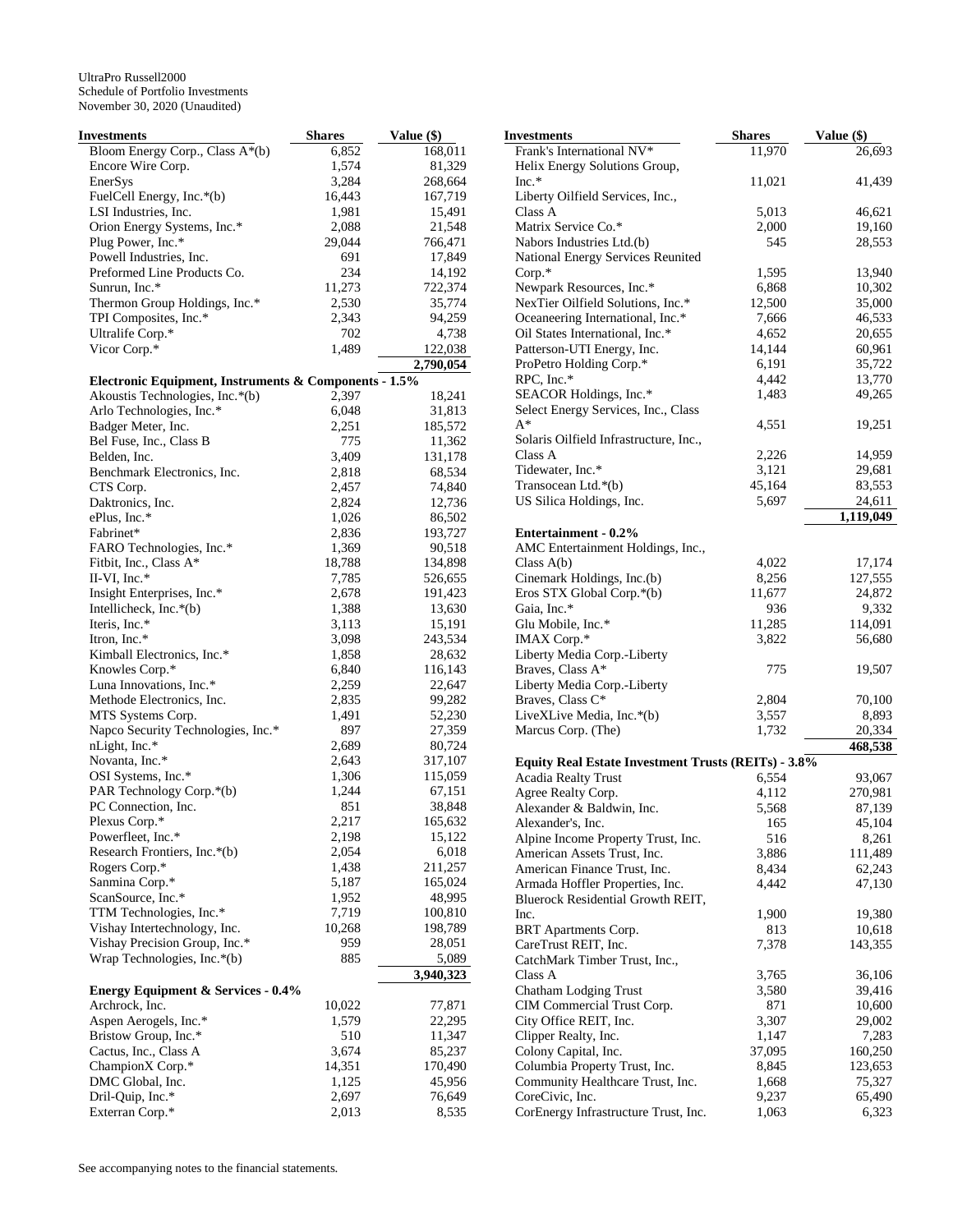| <b>Investments</b>                                        | <b>Shares</b>   | Value (\$)         | <b>Investments</b>                                   | <b>Shares</b>   | Value (\$)        |
|-----------------------------------------------------------|-----------------|--------------------|------------------------------------------------------|-----------------|-------------------|
| CorePoint Lodging, Inc.                                   | 3,033           | 19,745             | SITE Centers Corp.                                   | 11,830          | 119,365           |
| DiamondRock Hospitality Co.                               | 15,426          | 116,004            | STAG Industrial, Inc.                                | 11,577          | 344,763           |
| Diversified Healthcare Trust                              | 18,319          | 80,787             | Summit Hotel Properties, Inc.                        | 7,987           | 69,407            |
| Easterly Government Properties,                           |                 |                    | Sunstone Hotel Investors, Inc.                       | 16,603          | 174,332           |
| Inc.                                                      | 6,181           | 133,880            | Tanger Factory Outlet Centers,                       |                 |                   |
| EastGroup Properties, Inc.                                | 2,984           | 406,809            | Inc.(b)                                              | 6,995           | 66,103            |
| <b>Essential Properties Realty Trust,</b>                 |                 |                    | Terreno Realty Corp.                                 | 5,151           | 298,449           |
| Inc.                                                      | 7,140           | 146,656            | UMH Properties, Inc.                                 | 2,830           | 40,554            |
| Farmland Partners, Inc.(b)                                | 2,017           | 16,096             | Uniti Group, Inc.                                    | 14,928          | 153,460           |
| Four Corners Property Trust, Inc.                         | 5,435           | 152,234            | Universal Health Realty Income                       |                 |                   |
| Franklin Street Properties Corp.                          | 8,023           | 37,227             | Trust                                                | 991             | 59,886            |
| Front Yard Residential Corp.                              | 3,868           | 63,126             | <b>Urban Edge Properties</b>                         | 8,963           | 116,340           |
| GEO Group, Inc. (The)(b)                                  | 9,099           | 85,986             | Urstadt Biddle Properties, Inc.,                     |                 |                   |
| Getty Realty Corp.                                        | 2,639           | 74,921             | Class A                                              | 2,295           | 32,222            |
| Gladstone Commercial Corp.                                | 2,599           | 47,016             | <b>Washington REIT</b>                               | 6,374           | 147,941           |
| Gladstone Land Corp.                                      | 1,510           | 21,970             | Whitestone REIT                                      | 3,078           | 23,147            |
| Global Medical REIT, Inc.                                 | 3,258           | 44,602             | Xenia Hotels & Resorts, Inc.                         | 8,752           | 123,316           |
| Global Net Lease, Inc.                                    | 6,966           | 116,263            |                                                      |                 | 9,746,784         |
| Healthcare Realty Trust, Inc.                             | 10,438          | 307,921            | Food & Staples Retailing - 0.6%                      |                 |                   |
| Hersha Hospitality Trust                                  | 2,632           | 21,319             | Andersons, Inc. (The)                                | 2,407           | 54,711            |
| Independence Realty Trust, Inc.                           | 7,319           | 94,269             | BJ's Wholesale Club Holdings,                        |                 |                   |
| <b>Industrial Logistics Properties Trust</b>              | 5,014           | 108,954            | $Inc.*$                                              | 10,577          | 433,551           |
| Innovative Industrial Properties,                         |                 |                    | Chefs' Warehouse, Inc. (The)*                        | 2,334           | 53,787            |
| Inc.                                                      | 1,643           | 252,463            | HF Foods Group, Inc.*(b)                             | 2,749           | 21,360            |
| <b>Investors Real Estate Trust</b>                        | 994             | 68,984             | Ingles Markets, Inc., Class A                        | 1,102           | 41,424            |
| iStar, Inc.                                               | 5,634           | 79,439             | Natural Grocers by Vitamin                           |                 |                   |
| Kite Realty Group Trust                                   | 6,416           | 92,390             | Cottage, Inc.                                        | 705             | 10,265            |
| <b>Lexington Realty Trust</b>                             | 21,128          | 215,717            | Performance Food Group Co.*                          | 10,119          | 438,962           |
| LTC Properties, Inc.                                      | 3,001<br>11,575 | 111,157<br>115,750 | PriceSmart, Inc.                                     | 1,758           | 142,890           |
| Macerich Co. (The)(b)                                     | 6,705           | 91,590             | Rite Aid Corp.*                                      | 4,227           | 55,797            |
| Mack-Cali Realty Corp.<br>Monmouth Real Estate Investment |                 |                    | SpartanNash Co.                                      | 2,744           | 51,807            |
| Corp.                                                     | 7,332           | 108,734            | United Natural Foods, Inc.*                          | 4,212<br>662    | 72,657            |
| National Health Investors, Inc.                           | 3,325           | 214,994            | Village Super Market, Inc., Class A                  | 737             | 15,332<br>35,103  |
| National Storage Affiliates Trust                         | 4,836           | 164,327            | Weis Markets, Inc.                                   |                 |                   |
| NETSTREIT Corp.                                           | 927             | 17,585             |                                                      |                 | 1,427,646         |
| New Senior Investment Group, Inc.                         | 6,333           | 35,021             | Food Products - 1.0%                                 | 403             |                   |
| NexPoint Residential Trust, Inc.                          | 1,674           | 74,175             | Alico, Inc.                                          |                 | 12,489            |
| Office Properties Income Trust                            | 3,695           | 84,431             | B&G Foods, Inc.(b)                                   | 4,928           | 136,456           |
| One Liberty Properties, Inc.                              | 1,239           | 22,029             | Bridgford Foods Corp.*<br>Calavo Growers, Inc.       | 132<br>1,270    | 2,462<br>90,970   |
| Pebblebrook Hotel Trust                                   | 10,051          | 185,943            |                                                      |                 |                   |
| Physicians Realty Trust                                   | 16,120          | 279,682            | Cal-Maine Foods, Inc.*<br>Darling Ingredients, Inc.* | 2,418<br>12,426 | 94,616<br>599,927 |
| Piedmont Office Realty Trust, Inc.,                       |                 |                    | Farmer Bros Co.*                                     | 1,243           | 5,531             |
| Class A                                                   | 9,746           | 152,330            | Fresh Del Monte Produce, Inc.                        | 2,401           | 60,961            |
| Plymouth Industrial REIT, Inc.                            | 1,226           | 16,110             | Freshpet, Inc.*                                      | 2,992           | 409,545           |
| PotlatchDeltic Corp.                                      | 5,064           | 235,679            | Hostess Brands, Inc.*                                | 9,450           | 128,048           |
| Preferred Apartment Communities,                          |                 |                    | J & J Snack Foods Corp.                              | 1,155           | 167,926           |
| Inc., Class A                                             | 3,674           | 28,694             | John B Sanfilippo & Son, Inc.                        | 679             | 50,389            |
| PS Business Parks, Inc.                                   | 1,554           | 204,817            | Lancaster Colony Corp.                               | 1,464           | 247,899           |
| QTS Realty Trust, Inc., Class A                           | 4,729           | 280,950            | Landec Corp.*                                        | 2,000           | 20,700            |
| <b>Retail Opportunity Investments</b>                     |                 |                    | Limoneira Co.                                        | 1,256           | 18,375            |
| Corp.                                                     | 8,937           | 116,002            | Sanderson Farms, Inc.                                | 1,558           | 213,025           |
| Retail Properties of America, Inc.,                       |                 |                    | Seneca Foods Corp., Class A*                         | 501             | 20,982            |
| Class A                                                   | 16,564          | 134,168            | Simply Good Foods Co. (The)*                         | 6,579           | 143,028           |
| Retail Value, Inc.*                                       | 1,265           | 19,481             | Tootsie Roll Industries, Inc.                        | 1,245           | 38,554            |
| <b>RLJ</b> Lodging Trust                                  | 12,680          | 156,344            | Vital Farms, Inc.*(b)                                | 792             | 23,475            |
| <b>RPT</b> Realty                                         | 6,232           | 45,681             |                                                      |                 | 2,485,358         |
| Ryman Hospitality Properties, Inc.                        | 3,900           | 250,341            | Gas Utilities - 0.7%                                 |                 |                   |
| Sabra Health Care REIT, Inc.                              | 15,867          | 261,488            | Brookfield Infrastructure Corp.,                     |                 |                   |
| Safehold, Inc.                                            | 1,334           | 90,805             | Class $A(b)$                                         | 2,514           | 167,558           |
| Saul Centers, Inc.                                        | 921             | 28,735             | Chesapeake Utilities Corp.                           | 1,247           | 129,700           |
| Seritage Growth Properties, Class                         |                 |                    | New Jersey Resources Corp.                           | 7,362           | 243,167           |
| $A^*(b)$                                                  | 2,630           | 43,290             | Northwest Natural Holding Co.                        | 2,351           | 112,660           |
| Service Properties Trust                                  | 12,662          | 150,171            |                                                      |                 |                   |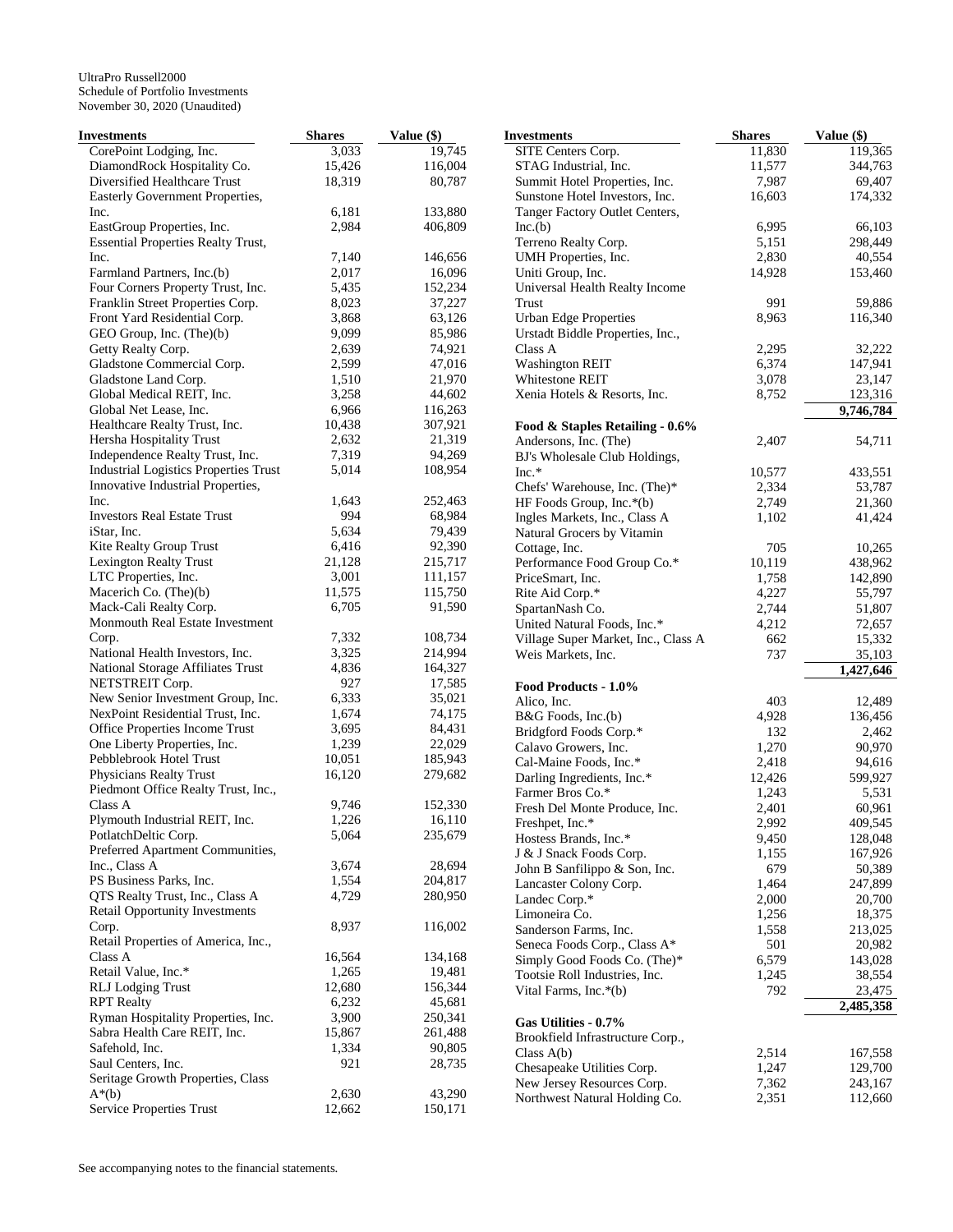| Investments                                        | <b>Shares</b> | Value (\$) | <b>Investments</b>                                 | <b>Shares</b> | Value (\$) |
|----------------------------------------------------|---------------|------------|----------------------------------------------------|---------------|------------|
| ONE Gas, Inc.                                      | 4,048         | 320,521    | OrthoPediatrics Corp.*                             | 1,012         | 46,309     |
| RGC Resources, Inc.                                | 588           | 14,265     | PAV med, Inc. $*(b)$                               | 2,824         | 5,479      |
| South Jersey Industries, Inc.                      | 7,788         | 179,280    | Pulse Biosciences, Inc.*(b)                        | 1,059         | 15,779     |
| Southwest Gas Holdings, Inc.                       | 4,326         | 277,945    | Quotient Ltd.*                                     | 4,449         | 30,876     |
| Spire, Inc.                                        | 3,878         | 248,037    | Repro-Med Systems, Inc.*                           | 2,083         | 9,374      |
|                                                    |               | 1,693,133  | Retractable Technologies, Inc.*(b)                 | 1,024         | 11,858     |
| <b>Health Care Equipment &amp; Supplies - 2.2%</b> |               |            | Rockwell Medical, Inc.*(b)                         | 5,386         | 5,655      |
| Accelerate Diagnostics, Inc.*(b)                   | 2,402         | 18,808     | SeaSpine Holdings Corp.*                           | 2,044         | 29,066     |
| Accuray, Inc.*                                     | 6,915         | 30,841     | Shockwave Medical, Inc.*                           | 2,197         | 214,933    |
| Acutus Medical, Inc.*                              | 759           | 21,571     | SI-BONE, Inc.*                                     | 1,958         | 45,347     |
| Alphatec Holdings, Inc.*                           | 3,488         | 36,624     | Sientra, Inc.*                                     | 3,587         | 18,545     |
| AngioDynamics, Inc.*                               | 2,832         | 40,271     | Silk Road Medical, Inc.*                           | 2,077         | 119,012    |
| Antares Pharma, Inc.*                              | 12,695        | 39,608     | Soliton, Inc. $*(b)$                               | 540           | 4,957      |
| Apyx Medical Corp.*                                | 2,582         | 19,752     | STAAR Surgical Co.*                                | 3,540         | 252,296    |
| Aspira Women's Health, Inc.*(b)                    | 6,121         | 29,748     | Stereotaxis, Inc.*                                 | 3,416         | 14,689     |
|                                                    | 3,378         | 146,875    | Surgalign Holdings, Inc.*                          | 4,515         | 10,204     |
| AtriCure, Inc.*                                    | 108           | 64,800     | Surmodics, Inc.*                                   | 1,022         | 38,264     |
| Atrion Corp.                                       |               |            | Tactile Systems Technology, Inc.*                  | 1,418         | 61,130     |
| Avanos Medical, Inc.*                              | 3,675         | 155,783    | Tela Bio, Inc.*                                    | 531           | 8,692      |
| Axogen, Inc.*                                      | 2,809         | 40,141     | TransMedics Group, Inc.*                           | 1,940         | 28,848     |
| Axonics Modulation Technologies,                   |               |            | Utah Medical Products, Inc.                        |               |            |
| $Inc.*$                                            | 2,338         | 102,615    |                                                    | 263           | 22,705     |
| Bellerophon Therapeutics, Inc.*                    | 347           | 2,485      | Vapotherm, Inc. $*(b)$                             | 1,515         | 38,117     |
| Beyond Air, Inc.*(b)                               | 1,077         | 5,751      | Varex Imaging Corp.*                               | 2,948         | 49,173     |
| BioLife Solutions, Inc.*                           | 1,062         | 38,221     | Venus Concept, Inc.*(b)                            | 1,478         | 3,518      |
| BioSig Technologies, Inc.*(b)                      | 1,862         | 8,565      | ViewRay, Inc.*                                     | 8,608         | 33,055     |
| Cantel Medical Corp.                               | 2,928         | 174,011    | VolitionRX Ltd.*(b)                                | 2,115         | 6,937      |
| Cardiovascular Systems, Inc.*                      | 2,985         | 102,863    | Zynex, Inc. $*(b)$                                 | 1,439         | 20,088     |
| Cerus Corp.*                                       | 12,682        | 84,335     |                                                    |               | 5,827,617  |
| Chembio Diagnostics, Inc.*(b)                      | 1,527         | 8,765      | <b>Health Care Providers &amp; Services - 1.8%</b> |               |            |
| Co-Diagnostics, Inc.*(b)                           | 2,052         | 24,049     | 1Life Healthcare, Inc.*                            | 6,072         | 199,587    |
| CONMED Corp.                                       | 2,100         | 213,969    | AdaptHealth Corp.*                                 | 1,931         | 57,660     |
| CryoLife, Inc.*                                    | 2,844         | 59,212     | Addus HomeCare Corp.*                              | 1,068         | 105,999    |
| $CryoPort, Inc.*(b)$                               | 2,636         | 128,241    | American Renal Associates                          |               |            |
| Cutera, Inc.*                                      | 1,334         | 33,377     | Holdings, Inc.*                                    | 1,112         | 12,688     |
| CytoSorbents Corp.*                                | 3,171         | 26,605     | AMN Healthcare Services, Inc.*                     | 3,603         | 234,771    |
| Electromed, Inc.*                                  | 538           | 5,428      | Apollo Medical Holdings, Inc.*                     | 1,530         | 27,877     |
| ESC Co.*(d)                                        | 7,530         |            | Avalon GloboCare Corp.*                            | 1,531         | 1,929      |
| FONAR Corp.*                                       | 488           | 9,374      | BioTelemetry, Inc.*                                | 2,590         | 143,512    |
| GenMark Diagnostics, Inc.*                         | 5,377         | 71,891     | Brookdale Senior Living, Inc.*                     | 14,186        | 60,149     |
| Glaukos Corp.*                                     | 3,299         | 222,617    | Castle Biosciences, Inc.*                          | 906           | 43,089     |
| Heska Corp.*                                       | 537           | 67,125     | Community Health Systems, Inc.*                    | 6,580         | 53,824     |
| Inari Medical, Inc.*(b)                            | 595           | 41,097     | CorVel Corp.*                                      | 686           | 61,431     |
| Inogen, Inc.*                                      | 1,421         | 49,834     | Covetrus, Inc.*                                    | 7,577         | 204,693    |
| Integer Holdings Corp.*                            | 2,525         | 182,027    | Cross Country Healthcare, Inc.*                    | 2,766         | 24,064     |
| IntriCon Corp.*                                    | 654           | 11,340     | Ensign Group, Inc. (The)                           | 3,951         | 283,958    |
| Invacare Corp.                                     | 2,609         | 22,255     | Enzo Biochem, Inc.*                                | 3,435         | 7,454      |
| iRadimed Corp.*                                    | 455           | 11,152     | Exagen, Inc.*                                      | 371           | 5,513      |
| iRhythm Technologies, Inc.*                        | 2,116         | 517,383    | Five Star Senior Living, Inc.*                     | 1,460         | 8,614      |
| Lantheus Holdings, Inc.*                           | 5,125         | 67,445     | Fulgent Genetics, Inc.*(b)                         | 746           | 33,510     |
| LeMaitre Vascular, Inc.                            | 1,284         | 50,577     | Hanger, Inc.*                                      | 2,860         | 64,893     |
| LENSAR, Inc.*                                      | 653           | 5,596      | HealthEquity, Inc.*                                | 5,818         | 417,092    |
| LivaNova plc*                                      |               |            |                                                    |               |            |
|                                                    | 3,773         | 199,403    | InfuSystem Holdings, Inc.*                         | 1,118         | 17,888     |
| Meridian Bioscience, Inc.*                         | 3,269         | 61,784     | Joint Corp. (The)*                                 | 1,023         | 25,677     |
| Merit Medical Systems, Inc.*                       | 4,184         | 230,413    | LHC Group, Inc.*                                   | 2,343         | 459,978    |
| Mesa Laboratories, Inc.                            | 368           | 100,008    | Magellan Health, Inc.*                             | 1,831         | 144,741    |
| Milestone Scientific, Inc.*(b)                     | 3,269         | 5,492      | MEDNAX, Inc.*                                      | 5,757         | 116,349    |
| Misonix, Inc.*                                     | 928           | 12,936     | National HealthCare Corp.                          | 968           | 60,229     |
| Natus Medical, Inc.*                               | 2,599         | 54,371     | National Research Corp.                            | 1,043         | 53,516     |
| Nemaura Medical, Inc.*(b)                          | 572           | 2,345      | Ontrak, Inc.*(b)                                   | 616           | 30,584     |
| Neogen Corp.*                                      | 4,076         | 302,521    | Option Care Health, Inc.*                          | 3,392         | 53,424     |
| Nevro Corp.*                                       | 2,591         | 417,799    | Owens & Minor, Inc.                                | 4,867         | 125,374    |
| NuVasive, Inc.*                                    | 3,968         | 183,798    | Patterson Cos., Inc.                               | 6,554         | 181,939    |
| OraSure Technologies, Inc.*                        | 5,490         | 65,880     | Pennant Group, Inc. (The)*                         | 1,969         | 99,809     |
| Orthofix Medical, Inc.*                            | 1,440         | 52,934     | PetIQ, Inc.*                                       | 1,629         | 46,883     |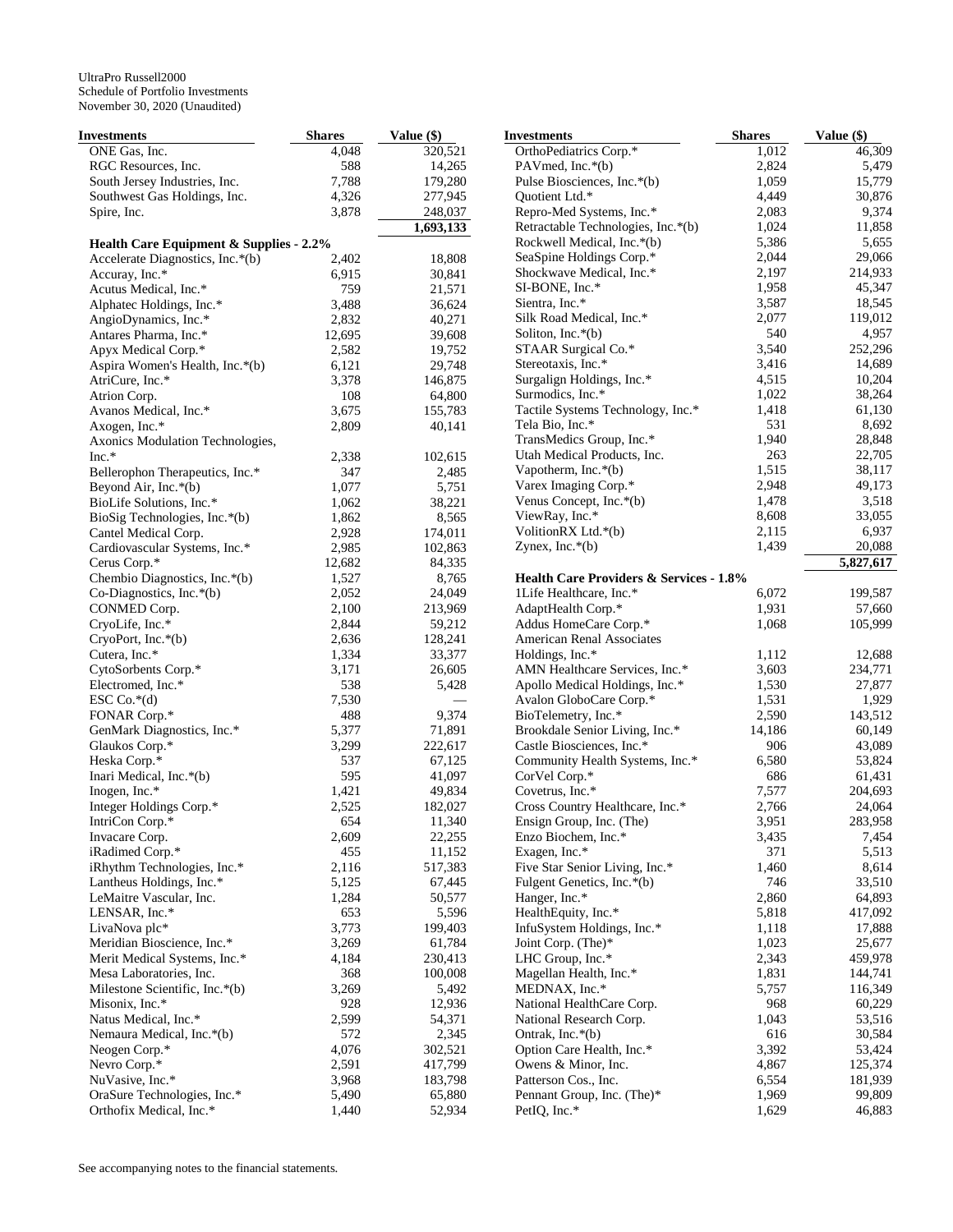| Investments                                     | <b>Shares</b>  | Value (\$)        |
|-------------------------------------------------|----------------|-------------------|
| Progenity, Inc.*(b)                             | 269            | 1,079             |
| Progyny, Inc.*                                  | 2,061          | 73,145            |
| Providence Service Corp. (The)*                 | 935            | 126,964           |
| $R1$ RCM, Inc.*                                 | 8,255          | 167,411           |
| RadNet, Inc.*                                   | 3,361          | 62,582            |
| Select Medical Holdings Corp.*                  | 8,388          | 202,151           |
| Sharps Compliance Corp.*                        | 1,102          | 8,761             |
| Surgery Partners, Inc.*                         | 1,740          | 42,508            |
| Tenet Healthcare Corp.*                         | 8,067          | 253,546           |
| Tivity Health, Inc.*                            | 3,346          | 61,667            |
| Triple-S Management Corp., Class                |                |                   |
| B*                                              | 1,751          | 39,240            |
| US Physical Therapy, Inc.                       | 979            | 103,989           |
| Viemed Healthcare, Inc.*                        | 2,694          | 26,267            |
|                                                 |                | 4,638,008         |
| <b>Health Care Technology - 0.8%</b>            |                |                   |
| Accolade, Inc.*                                 | 897            | 46,563            |
| Allscripts Healthcare Solutions,                |                |                   |
| $Inc.*$                                         | 12,492         | 170,891           |
| Computer Programs and Systems,                  |                |                   |
| Inc.                                            | 992            | 28,203            |
| Evolent Health, Inc., Class A*                  | 5,829          | 84,695            |
| Health Catalyst, Inc.*(b)                       | 2,596          | 92,548            |
| HealthStream, Inc.*                             | 1,993          | 37,229            |
| HMS Holdings Corp.*                             | 6,803          | 213,750           |
| $iCAD, Inc.*(b)$                                | 1,554          | 15,571            |
| Inovalon Holdings, Inc., Class A*               | 5,696          | 106,344           |
| Inspire Medical Systems, Inc.*                  | 2,021          | 375,381           |
| NantHealth, Inc.*(b)                            | 2,086          | 4,798             |
| NextGen Healthcare, Inc.*                       | 4,312          | 76,495            |
| Omnicell, Inc.*                                 | 3,279          | 343,803           |
| OptimizeRx Corp.*                               | 1,127          | 29,775            |
| Phreesia, Inc.*                                 | 2,208          | 97,505            |
| Schrodinger, Inc.*                              | 2,255          | 156,903           |
| Simulations Plus, Inc.                          | 1,087          | 60,840            |
| Tabula Rasa HealthCare, Inc.*(b)                | 1,581          | 54,481            |
| Vocera Communications, Inc.*                    | 2,481          | 83,932            |
|                                                 |                | 2,079,707         |
| Hotels, Restaurants & Leisure - 2.4%            |                |                   |
| Accel Entertainment, Inc.*                      | 3,432          | 35,830            |
| Bally's Corp.                                   | 1,384          | 61,491            |
| Biglari Holdings, Inc., Class A*                | 5              | 2,935             |
| Biglari Holdings, Inc., Class B*                | 71             | 7,952             |
| BJ's Restaurants, Inc.                          | 1,704          | 56,283            |
| Bloomin' Brands, Inc.                           | 6,761          | 118,317           |
| Bluegreen Vacations Corp.                       | 400            | 2,544             |
| Bluegreen Vacations Holding Corp.               | 962            | 12,227            |
| Boyd Gaming Corp.                               | 6,278          | 241,640           |
| Brinker International, Inc.                     | 3,462          | 173,481           |
| Caesars Entertainment, Inc.*                    | 12,810         | 872,617           |
| Carrols Restaurant Group, Inc.*                 | 2,729          | 18,557            |
| Century Casinos, Inc.*                          | 2,093          | 12,370            |
| Cheesecake Factory, Inc. (The)(b)               | 3,272          | 122,635           |
| Churchill Downs, Inc.<br>Chuy's Holdings, Inc.* | 2,935<br>1,512 | 528,065<br>35,834 |
| Cracker Barrel Old Country Store,               |                |                   |
| Inc.                                            | 1,831          | 255,571           |
| Dave & Buster's Entertainment, Inc.             | 3,411          | 86,367            |
| Del Taco Restaurants, Inc.*                     | 2,304          | 20,390            |
| Denny's Corp.*                                  | 4,797          | 55,213            |
| Dine Brands Global, Inc.                        | 1,200          | 75,564            |
| El Pollo Loco Holdings, Inc.*                   | 1,419          | 22,236            |
| Everi Holdings, Inc.*                           | 6,340          | 67,458            |
| Fiesta Restaurant Group, Inc.*                  | 1,390          | 16,333            |
|                                                 |                |                   |

| <b>Investments</b>                  | <b>Shares</b> | Value (\$) |
|-------------------------------------|---------------|------------|
| GAN Ltd.*(b)                        | 570           | 9,263      |
| Golden Entertainment, Inc.*         | 1,296         | 21,578     |
| Hilton Grand Vacations, Inc.*       | 6,579         | 182,501    |
| International Game Technology plc   | 7,676         | 96,641     |
| Jack in the Box, Inc.               | 1,750         | 160,982    |
| Kura Sushi USA, Inc., Class A*(b)   | 263           | 4,332      |
| Lindblad Expeditions Holdings,      |               |            |
| $Inc.*$                             | 1,990         | 25,492     |
| <b>Marriott Vacations Worldwide</b> |               |            |
| Corp.                               | 3,128         | 398,290    |
| Monarch Casino & Resort, Inc.*      | 974           | 53,784     |
| Nathan's Famous, Inc.               | 218           | 12,382     |
| Noodles & Co.*                      | 2,412         | 19,175     |
| Papa John's International, Inc.     | 2,525         | 202,909    |
| Penn National Gaming, Inc.*         | 11,748        | 822,360    |
| PlayAGS, Inc.*                      | 2,056         | 10,116     |
| RCI Hospitality Holdings, Inc.      | 655           | 19,329     |
| Red Robin Gourmet Burgers, Inc.*    | 1,193         | 23,991     |
| Red Rock Resorts, Inc., Class A     | 5,084         | 110,552    |
| Ruth's Hospitality Group, Inc.      | 2,504         | 38,987     |
| Scientific Games Corp.*             | 4,414         | 164,554    |
| SeaWorld Entertainment, Inc.*       | 3,924         | 109,480    |
| Shake Shack, Inc., Class A*         | 2,710         | 221,299    |
| Target Hospitality Corp.*(b)        | 2,291         | 3,620      |
| Texas Roadhouse, Inc.               | 5,073         | 384,533    |
| Wingstop, Inc.                      | 2,288         | 291,285    |
|                                     |               | 6,289,345  |
| <b>Household Durables - 1.4%</b>    |               |            |
| Beazer Homes USA, Inc.*             | 2,203         | 32,626     |
| Casper Sleep, Inc.*(b)              | 1,956         | 12,303     |
| Cavco Industries, Inc.*             | 709           | 127,627    |
| Century Communities, Inc.*          | 2,257         | 100,437    |
| Ethan Allen Interiors, Inc.         | 1,748         | 31,936     |
| GoPro, Inc., Class A*               | 9,980         | 69,760     |
| Green Brick Partners, Inc.*         | 1,834         | 39,926     |
| Hamilton Beach Brands Holding       |               |            |
| Co., Class A                        | 528           | 9,916      |
| Helen of Troy Ltd.*                 | 1,952         | 394,284    |
| Hooker Furniture Corp.              | 900           | 27,243     |
| Installed Building Products, Inc.*  | 1,765         | 174,417    |
| $i$ Robot Corp. $*(b)$              | 2,130         | 167,056    |
| KB Home                             | 6,813         | 239,818    |
| La-Z-Boy, Inc.                      | 3,442         | 127,492    |
| Legacy Housing Corp.*               | 640           | 9,536      |
| LGI Homes, Inc.*                    | 1,719         | 185,738    |
| Lifetime Brands, Inc.               | 935           | 12,594     |
| Lovesac Co. (The)*                  | 758           | 24,165     |
| M/I Homes, Inc.*                    | 2,155         | 97,945     |
| MDC Holdings, Inc.                  | 3,927         | 189,556    |
| Meritage Homes Corp.*               | 2,871         | 258,821    |
| Purple Innovation, Inc.*            | 1,710         | 50,992     |
| Skyline Champion Corp.*             | 4,060         | 124,764    |
| Sonos, Inc.*                        | 6,226         | 138,466    |
| Taylor Morrison Home Corp., Class   |               |            |
| A*                                  | 9,750         | 246,480    |
| TopBuild Corp.*                     | 2,555         | 445,158    |
| TRI Pointe Group, Inc.*             | 10,008        | 174,940    |
| Tupperware Brands Corp.*            | 3,789         | 127,500    |
| Turtle Beach Corp.*                 | 1,042         | 19,475     |
| Universal Electronics, Inc.*        | 1,042         | 54,872     |
| VOXX International Corp.*           | 1,532         | 19,717     |
|                                     |               | 3,735,560  |
| <b>Household Products - 0.2%</b>    |               |            |
| Central Garden & Pet Co.*           | 745           | 29,830     |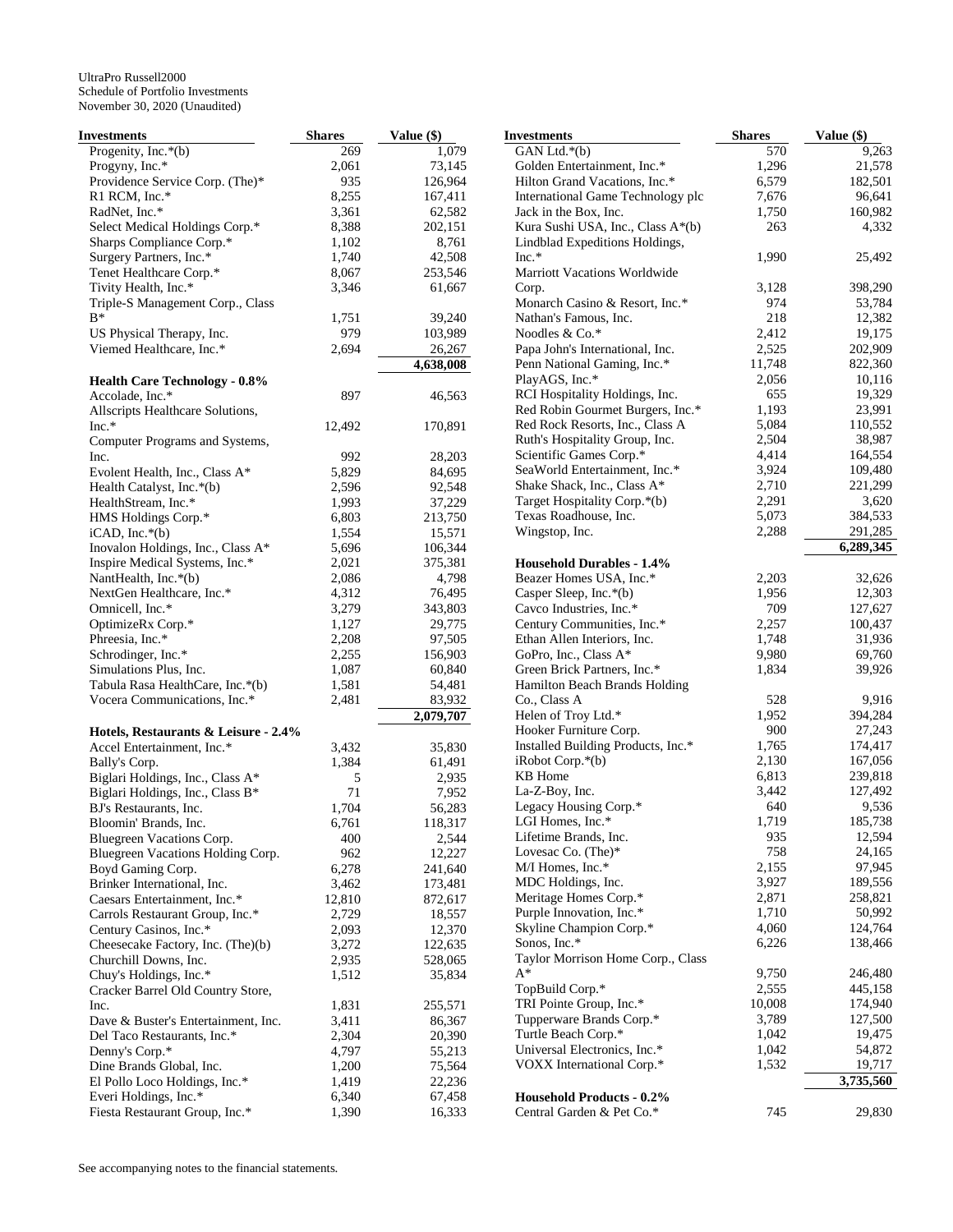| Investments                                                         | <b>Shares</b> | Value (\$) | <b>Investments</b>                                   | <b>Shares</b> | Value (\$) |
|---------------------------------------------------------------------|---------------|------------|------------------------------------------------------|---------------|------------|
| Central Garden & Pet Co., Class A*                                  | 3,051         | 112,551    | United Fire Group, Inc.                              | 1,619         | 35,408     |
| Oil-Dri Corp. of America                                            | 392           | 13,497     | United Insurance Holdings Corp.                      | 1,573         | 6,968      |
| WD-40 Co.                                                           | 1,052         | 267,534    | Universal Insurance Holdings, Inc.                   | 2,135         | 29,805     |
|                                                                     |               | 423,412    | Vericity, Inc.(b)                                    | 142           | 1,556      |
| <b>Independent Power and Renewable Electricity Producers - 0.4%</b> |               |            | Watford Holdings Ltd.*                               | 1,322         | 45,900     |
| Atlantic Power Corp.*                                               | 6,720         | 13,843     |                                                      |               | 3,913,575  |
| Brookfield Renewable Corp.                                          | 5,284         | 418,229    | <b>Interactive Media &amp; Services - 0.3%</b>       |               |            |
| Clearway Energy, Inc., Class A                                      | 2,691         | 73,034     | Cargurus, Inc.*                                      | 6,672         | 167,133    |
| Clearway Energy, Inc., Class C                                      | 6,256         | 183,113    | Cars.com, Inc.*                                      | 5,209         | 58,184     |
| Ormat Technologies, Inc.                                            | 3,091         | 243,602    | DHI Group, Inc.*                                     | 3,756         | 7,211      |
| Sunnova Energy International,                                       |               |            | Eventbrite, Inc., Class A*(b)                        | 4,906         | 82,274     |
| $Inc.*$                                                             | 4,099         | 166,050    | EverQuote, Inc., Class A*                            | 1,083         | 40,786     |
|                                                                     |               | 1,097,871  | Liberty TripAdvisor Holdings, Inc.,                  |               |            |
| <b>Industrial Conglomerates - 0.0%(e)</b>                           |               |            | Class $A^*$                                          | 5,617         | 15,447     |
| Raven Industries, Inc.                                              | 2,752         | 69,405     | QuinStreet, Inc.*                                    | 3,653         | 65,188     |
|                                                                     |               |            | TrueCar, Inc.*                                       | 8,185         | 33,395     |
| Insurance - 1.5%                                                    |               |            | Yelp, Inc.*                                          | 5,499         | 175,638    |
| Ambac Financial Group, Inc.*                                        | 3,499         | 51,225     |                                                      |               | 645,256    |
| American Equity Investment Life                                     |               |            | <b>Internet &amp; Direct Marketing Retail - 0.5%</b> |               |            |
| Holding Co.                                                         | 7,008         | 184,170    | 1-800-Flowers.com, Inc., Class A*                    | 1,921         | 45,028     |
| AMERISAFE, Inc.                                                     | 1,476         | 80,782     | CarParts.com, Inc.*(b)                               | 1,630         | 24,564     |
| Argo Group International Holdings                                   |               |            | Duluth Holdings, Inc., Class B*(b)                   | 853           | 12,539     |
| Ltd.                                                                | 2,509         | 98,328     | Groupon, Inc.*                                       | 1,797         | 54,198     |
|                                                                     |               |            | Lands' End, Inc.*                                    | 896           | 22,346     |
| BRP Group, Inc., Class A*<br>Citizens, Inc.*(b)                     | 2,606         | 76,747     | Liquidity Services, Inc.*                            | 2,147         | 20,418     |
|                                                                     | 3,829         | 24,276     |                                                      |               |            |
| CNO Financial Group, Inc.                                           | 10,921        | 232,399    | Magnite, Inc.*                                       | 8,180         | 155,420    |
| Crawford & Co., Class A                                             | 1,255         | 9,224      | Overstock.com, Inc.*                                 | 3,296         | 222,447    |
| Donegal Group, Inc., Class A                                        | 843           | 11,785     | PetMed Express, Inc.                                 | 1,509         | 46,326     |
| eHealth, Inc.*                                                      | 1,969         | 149,624    | Quotient Technology, Inc.*                           | 6,637         | 49,446     |
| Employers Holdings, Inc.                                            | 2,224         | 67,854     | RealReal, Inc. (The)*                                | 4,817         | 66,716     |
| Enstar Group Ltd.*                                                  | 929           | 175,841    | Shutterstock, Inc.                                   | 1,692         | 116,342    |
| FBL Financial Group, Inc., Class A                                  | 742           | 38,584     | Stamps.com, Inc.*                                    | 1,313         | 246,135    |
| FedNat Holding Co.                                                  | 956           | 5,392      | Stitch Fix, Inc., Class $A^*(b)$                     | 4,342         | 175,851    |
| Genworth Financial, Inc., Class A*                                  | 38,964        | 176,897    | Waitr Holdings, Inc.*                                | 6,466         | 21,467     |
| Goosehead Insurance, Inc., Class A                                  | 997           | 122,741    |                                                      |               | 1,279,243  |
| Greenlight Capital Re Ltd., Class                                   |               |            | IT Services - 1.3%                                   |               |            |
| $A^*$                                                               | 2,150         | 16,577     | Brightcove, Inc.*                                    | 3,047         | 50,885     |
| HCI Group, Inc.                                                     | 469           | 24,458     | Cardtronics plc, Class A*                            | 2,780         | 67,498     |
| Heritage Insurance Holdings, Inc.                                   | 1,938         | 20,039     | Cass Information Systems, Inc.                       | 1,099         | 46,631     |
| Horace Mann Educators Corp.                                         | 3,202         | 127,824    | Conduent, Inc.*                                      | 12,746        | 53,788     |
| Independence Holding Co.                                            | 356           | 14,037     | CSG Systems International, Inc.                      | 2,523         | 109,448    |
| Investors Title Co.                                                 | 100           | 17,000     | <b>Endurance International Group</b>                 |               |            |
| James River Group Holdings Ltd.                                     | 2,307         | 105,153    | Holdings, Inc.*                                      | 5,107         | 48,414     |
| Kinsale Capital Group, Inc.                                         | 1,633         | 392,181    | EVERTEC, Inc.                                        | 4,650         | 172,841    |
| $MBIA$ , Inc.*                                                      | 4,106         | 26,155     | Evo Payments, Inc., Class A*                         | 3,151         | 79,216     |
| National General Holdings Corp.                                     | 5,268         | 179,533    | ExlService Holdings, Inc.*                           | 2,593         | 215,893    |
| National Western Life Group, Inc.,                                  |               |            | GreenSky, Inc., Class A*                             | 4,799         | 20,444     |
| Class A                                                             | 200           | 37,216     | Grid Dynamics Holdings, Inc.*(b)                     | 1,676         | 18,084     |
| NI Holdings, Inc.*                                                  | 699           | 11,953     | GTT Communications, Inc.*(b)                         | 2,462         | 11,177     |
| Palomar Holdings, Inc.*                                             | 1,565         | 103,447    | Hackett Group, Inc. (The)                            | 1,932         | 27,203     |
| ProAssurance Corp.                                                  | 4,140         | 65,867     | 13 Verticals, Inc., Class A*                         | 1,142         | 31,862     |
| ProSight Global, Inc.*                                              | 722           | 9,206      | Information Services Group, Inc.*                    | 2,781         | 8,399      |
| Protective Insurance Corp., Class B                                 | 694           | 9,917      | International Money Express, Inc.*                   | 1,825         | 28,726     |
| RLI Corp.                                                           | 3,056         | 292,551    | KBR, Inc.                                            | 11,001        | 305,498    |
| Safety Insurance Group, Inc.                                        | 1,118         | 79,658     | Limelight Networks, Inc.*                            | 9,147         | 40,521     |
| Selective Insurance Group, Inc.                                     | 4,567         | 282,332    | LiveRamp Holdings, Inc.*                             | 4,951         | 289,683    |
| Selectquote, Inc.*(b)                                               | 2,457         | 52,703     | ManTech International Corp., Class                   |               |            |
| State Auto Financial Corp.                                          | 1,357         | 20,382     | A                                                    | 2,098         | 161,483    |
| Stewart Information Services Corp.                                  | 2,035         | 85,205     | MAXIMUS, Inc.                                        | 4,721         | 339,015    |
| Third Point Reinsurance Ltd.*                                       | 6,221         | 59,348     | MoneyGram International, Inc.*                       | 4,790         | 32,476     |
| Tiptree, Inc.                                                       | 1,891         | 9,625      | NIC, Inc.                                            | 5,081         | 119,073    |
| Trean Insurance Group, Inc.*                                        | 929           | 13,238     | Paysign, Inc. $*(b)$                                 | 2,380         | 11,638     |
| Trupanion, Inc.*                                                    | 2,293         | 232,464    | Perficient, Inc.*                                    | 2,517         | 114,599    |

| Investments                                                                               | <b>Shares</b>  | Value (\$)         |
|-------------------------------------------------------------------------------------------|----------------|--------------------|
| United Fire Group, Inc.                                                                   | 1,619          | 35,408             |
| United Insurance Holdings Corp.                                                           | 1,573          | 6,968              |
| Universal Insurance Holdings, Inc.                                                        | 2,135          | 29,805             |
| Vericity, Inc.(b)                                                                         | 142            | 1,556              |
| Watford Holdings Ltd.*                                                                    | 1,322          | 45,900             |
|                                                                                           |                | 3,913,575          |
| <b>Interactive Media &amp; Services - 0.3%</b>                                            |                |                    |
| Cargurus, Inc.*                                                                           | 6,672          | 167,133            |
| Cars.com, Inc.*                                                                           | 5,209          | 58,184             |
| DHI Group, Inc.*                                                                          | 3,756          | 7,211              |
| Eventbrite, Inc., Class A*(b)                                                             | 4,906          | 82,274             |
| EverQuote, Inc., Class A*                                                                 | 1,083          | 40,786             |
| Liberty TripAdvisor Holdings, Inc.,                                                       |                |                    |
| Class $A^*$                                                                               | 5,617          | 15,447             |
| QuinStreet, Inc.*                                                                         | 3,653          | 65,188             |
| TrueCar, Inc.*                                                                            | 8,185          | 33,395             |
| Yelp, Inc.*                                                                               | 5,499          | 175,638            |
|                                                                                           |                | 645,256            |
| <b>Internet &amp; Direct Marketing Retail - 0.5%</b><br>1-800-Flowers.com, Inc., Class A* |                |                    |
| CarParts.com, Inc.*(b)                                                                    | 1,921<br>1,630 | 45,028<br>24,564   |
| Duluth Holdings, Inc., Class B*(b)                                                        |                | 12,539             |
| Groupon, Inc.*                                                                            | 853<br>1,797   | 54,198             |
| Lands' End, Inc.*                                                                         | 896            | 22,346             |
|                                                                                           | 2,147          | 20,418             |
| Liquidity Services, Inc.*<br>Magnite, Inc.*                                               | 8,180          | 155,420            |
| Overstock.com, Inc.*                                                                      | 3,296          | 222,447            |
| PetMed Express, Inc.                                                                      | 1,509          | 46,326             |
| Quotient Technology, Inc.*                                                                | 6,637          | 49,446             |
| RealReal, Inc. (The)*                                                                     | 4,817          | 66,716             |
| Shutterstock, Inc.                                                                        | 1,692          | 116,342            |
| Stamps.com, Inc.*                                                                         | 1,313          | 246,135            |
| Stitch Fix, Inc., Class A*(b)                                                             | 4,342          | 175,851            |
| Waitr Holdings, Inc.*                                                                     | 6,466          | 21,467             |
|                                                                                           |                | 1,279,243          |
| IT Services - 1.3%                                                                        |                |                    |
| Brightcove, Inc.*                                                                         | 3,047          | 50,885             |
| Cardtronics plc, Class A*                                                                 | 2,780          | 67,498             |
| Cass Information Systems, Inc.                                                            | 1,099          | 46,631             |
| Conduent, Inc.*                                                                           | 12,746         | 53,788             |
| CSG Systems International, Inc.                                                           | 2,523          | 109,448            |
| <b>Endurance International Group</b>                                                      |                |                    |
| Holdings, Inc.*                                                                           | 5,107          | 48,414             |
| EVERTEC, Inc.                                                                             | 4,650          | 172,841            |
| Evo Payments, Inc., Class A*                                                              | 3,151          | 79,216             |
| ExlService Holdings, Inc.*                                                                | 2,593          | 215,893            |
| GreenSky, Inc., Class A*                                                                  | 4,799          | 20,444             |
| Grid Dynamics Holdings, Inc.*(b)                                                          | 1,676          | 18,084             |
| GTT Communications, Inc.*(b)                                                              | 2,462          | 11,177             |
| Hackett Group, Inc. (The)                                                                 | 1,932          | 27,203             |
| I3 Verticals, Inc., Class A*                                                              | 1,142          | 31,862             |
| Information Services Group, Inc.*                                                         | 2,781          | 8,399              |
| International Money Express, Inc.*                                                        | 1,825          | 28,726             |
| KBR, Inc.                                                                                 | 11,001         | 305,498            |
| Limelight Networks, Inc.*                                                                 | 9,147          | 40,521             |
| LiveRamp Holdings, Inc.*                                                                  | 4,951          | 289,683            |
| ManTech International Corp., Class                                                        |                |                    |
| A<br>MAXIMUS, Inc.                                                                        | 2,098<br>4,721 | 161,483<br>339,015 |
| MoneyGram International, Inc.*                                                            | 4,790          | 32,476             |
| NIC, Inc.                                                                                 | 5,081          | 119,073            |
| Paysign, Inc.*(b)                                                                         | 2,380          | 11,638             |
| Perficient Inc <sup>*</sup>                                                               | 2517           | 114.599            |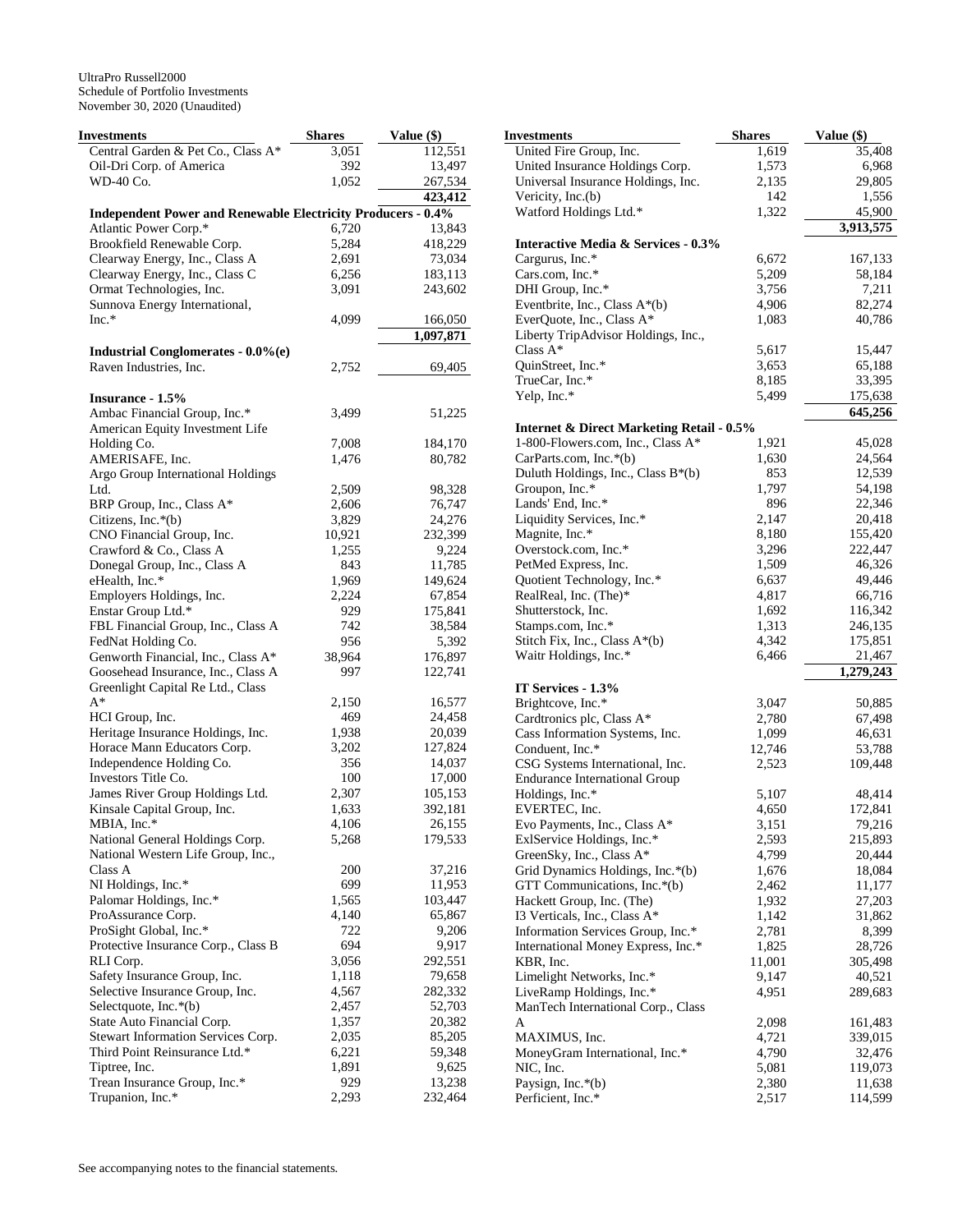| Investments                                                 | <b>Shares</b>   | Value (\$)        |
|-------------------------------------------------------------|-----------------|-------------------|
| Perspecta, Inc.                                             | 10,753          | 241,082           |
| PFSweb, Inc.*                                               | 1,232           | 8,365             |
| Priority Technology Holdings,                               |                 |                   |
| $Inc.*$                                                     | 593             | 2,894             |
| Rackspace Technology, Inc.*(b)                              | 2,611<br>4,596  | 46,894            |
| Repay Holdings Corp.*<br>ServiceSource International, Inc.* | 6,713           | 110,901<br>10,338 |
| StarTek, Inc.*                                              | 1,348           | 10,541            |
| Sykes Enterprises, Inc.*                                    | 2,985           | 112,326           |
| TTEC Holdings, Inc.                                         | 1,402           | 94,859            |
| Tucows, Inc., Class $A^*(b)$                                | 724             | 52,490            |
| Unisys Corp.*                                               | 4,778           | 69,663            |
| Verra Mobility Corp.*                                       | 10,325          | 125,965           |
| Virtusa Corp.*                                              | 2,251           | 112,730           |
|                                                             |                 | 3,403,543         |
| Leisure Products - 0.4%                                     |                 |                   |
| Acushnet Holdings Corp.                                     | 2,645           | 99,716            |
| American Outdoor Brands, Inc.*                              | 1,052           | 14,607            |
| Callaway Golf Co.<br>Clarus Corp.                           | 7,213<br>1,804  | 153,276<br>25,978 |
| Escalade, Inc.                                              | 797             | 15,358            |
| Johnson Outdoors, Inc., Class A                             | 405             | 33,858            |
| Malibu Boats, Inc., Class A*                                | 1,589           | 90,557            |
| Marine Products Corp.                                       | 552             | 8,512             |
| MasterCraft Boat Holdings, Inc.*                            | 1,431           | 30,995            |
| Nautilus, Inc.*                                             | 2,288           | 48,277            |
| Smith & Wesson Brands, Inc.                                 | 4,214           | 66,413            |
| Sturm Ruger & Co., Inc.                                     | 1,300           | 79,612            |
| Vista Outdoor, Inc.*                                        | 4,504           | 92,918            |
| YETI Holdings, Inc.*                                        | 6,179           | 390,327           |
| Life Sciences Tools & Services - 0.5%                       |                 | 1,150,404         |
| Champions Oncology, Inc.*                                   | 557             | 6,333             |
| ChromaDex Corp.*                                            | 3,149           | 15,619            |
| Codexis, Inc.*                                              | 4,141           | 76,691            |
| Fluidigm Corp.*                                             | 5,453           | 34,136            |
| Harvard Bioscience, Inc.*                                   | 2,959           | 11,599            |
| Luminex Corp.                                               | 3,321           | 78,807            |
| Medpace Holdings, Inc.*                                     | 2,111           | 270,968           |
| NanoString Technologies, Inc.*                              | 2,920           | 144,949           |
| NeoGenomics, Inc.*                                          | 8,000           | 380,640           |
| Pacific Biosciences of California,                          |                 |                   |
| $Inc.*$<br>Personalis, Inc.*                                | 12,885<br>1,829 | 203,712<br>50,353 |
| Quanterix Corp.*                                            | 1,626           | 70,227            |
|                                                             |                 | 1,344,034         |
| Machinery - 2.5%                                            |                 |                   |
| Alamo Group, Inc.                                           | 764             | 103,690           |
| Albany International Corp., Class A                         | 2,376           | 162,827           |
| Altra Industrial Motion Corp.                               | 4,981           | 282,722           |
| Astec Industries, Inc.                                      | 1,733           | 100,514           |
| Barnes Group, Inc.                                          | 3,629           | 166,970           |
| Blue Bird Corp.*                                            | 1,187           | 19,479            |
| Chart Industries, Inc.*                                     | 2,789           | 288,271           |
| CIRCOR International, Inc.*                                 | 1,540           | 50,928            |
| Columbus McKinnon Corp.<br>Douglas Dynamics, Inc.           | 1,790<br>1,742  | 67,644<br>68,147  |
| Eastern Co. (The)                                           | 416             | 9,194             |
| Energy Recovery, Inc.*                                      | 3,099           | 33,066            |
| Enerpac Tool Group Corp.                                    | 4,186           | 93,724            |
| EnPro Industries, Inc.                                      | 1,597           | 113,084           |
| ESCO Technologies, Inc.                                     | 1,976           | 195,426           |
| Evoqua Water Technologies Corp.*                            | 7,052           | 183,987           |

| Investments                         | <b>Shares</b> | Value (\$) |
|-------------------------------------|---------------|------------|
| ExOne Co. (The)*(b)                 | 893           | 10,645     |
| Federal Signal Corp.                | 4,622         | 143,421    |
| Franklin Electric Co., Inc.         | 3,559         | 240,553    |
| Gencor Industries, Inc.*            | 707           | 8,526      |
| Gorman-Rupp Co. (The)               | 1,361         | 44,777     |
| Graham Corp.                        | 745           | 11,763     |
| Greenbrier Cos., Inc. (The)         | 2,488         | 83,025     |
| Helios Technologies, Inc.           | 2,403         | 118,300    |
| Hillenbrand, Inc.                   | 5,722         | 214,403    |
| Hurco Cos., Inc.                    | 481           | 14,339     |
| Hyster-Yale Materials Handling,     |               |            |
| Inc.                                | 765           | 42,106     |
| John Bean Technologies Corp.        | 2,417         | 267,223    |
| Kadant, Inc.                        | 884           | 113,072    |
| Kennametal, Inc.                    | 6,416         | 224,496    |
| L B Foster Co., Class A*            | 781           | 11,371     |
| Lindsay Corp.                       | 838           | 97,057     |
| Luxfer Holdings plc                 | 2,229         | 33,502     |
| Lydall, Inc.*                       | 1,320         | 36,168     |
| Manitowoc Co., Inc. (The)*          | 2,619         | 29,097     |
| Mayville Engineering Co., Inc.*     | 567           | 6,248      |
| Meritor, Inc.*                      | 5,356         | 141,398    |
| Miller Industries, Inc.             | 857           | 28,615     |
| Mueller Industries, Inc.            | 4,318         | 141,458    |
| Mueller Water Products, Inc., Class |               |            |
| A                                   | 12,107        | 143,710    |
| Navistar International Corp.*       | 3,853         | 170,534    |
| NN, Inc.*                           | 3,241         | 20,305     |
| Omega Flex, Inc.                    | 225           | 31,887     |
| Park-Ohio Holdings Corp.            | 673           | 18,905     |
| Proto Labs, Inc.*                   | 2,064         | 285,162    |
| RBC Bearings, Inc.*                 | 1,903         | 321,302    |
| REV Group, Inc.                     | 2,121         | 19,598     |
| Rexnord Corp.                       | 9,419         | 353,307    |
| Shyft Group, Inc. (The)             | 2,661         | 69,000     |
| SPX Corp.*                          | 3,321         | 170,135    |
| SPX FLOW, Inc.*                     | 3,286         | 176,064    |
| Standex International Corp.         | 950           | 71,687     |
| Tennant Co.                         | 1,411         | 94,763     |
| Terex Corp.                         | 5,199         | 161,169    |
| TriMas Corp.*                       | 3,342         | 89,332     |
| Wabash National Corp.               | 4,084         | 72,205     |
| Watts Water Technologies, Inc.,     |               |            |
| Class A                             | 2,115         | 247,772    |
| Welbilt, Inc.*                      | 10,070        | 95.161     |
|                                     |               | 6,613,234  |
| <b>Marine - 0.1%</b>                |               |            |
| Costamare, Inc.                     | 3,832         | 27,514     |
| Eagle Bulk Shipping, Inc.*          | 488           | 9,091      |
| Genco Shipping & Trading Ltd.       | 1,321         | 9,960      |
| Matson, Inc.                        | 3,304         | 192,062    |
| Pangaea Logistics Solutions Ltd.*   | 819           | 2,162      |
|                                     | 4,011         |            |
| Safe Bulkers, Inc.*                 | 690           | 4,813      |
| Scorpio Bulkers, Inc.               |               | 11,827     |
|                                     |               | 257,429    |
| <b>Media - 0.5%</b>                 |               |            |
| AMC Networks, Inc., Class A*(b)     | 2,992         | 98,646     |
| Boston Omaha Corp., Class A*        | 1,013         | 23,481     |
| Cardlytics, Inc.*                   | 2,021         | 239,852    |
| comScore, Inc.*                     | 4,579         | 11,677     |
| Daily Journal Corp.*(b)             | 86            | 23,220     |
| Emerald Holding, Inc.               | 1,890         | 8,052      |
| Entercom Communications Corp.,      |               |            |
| Class A                             | 9,059         | 22,013     |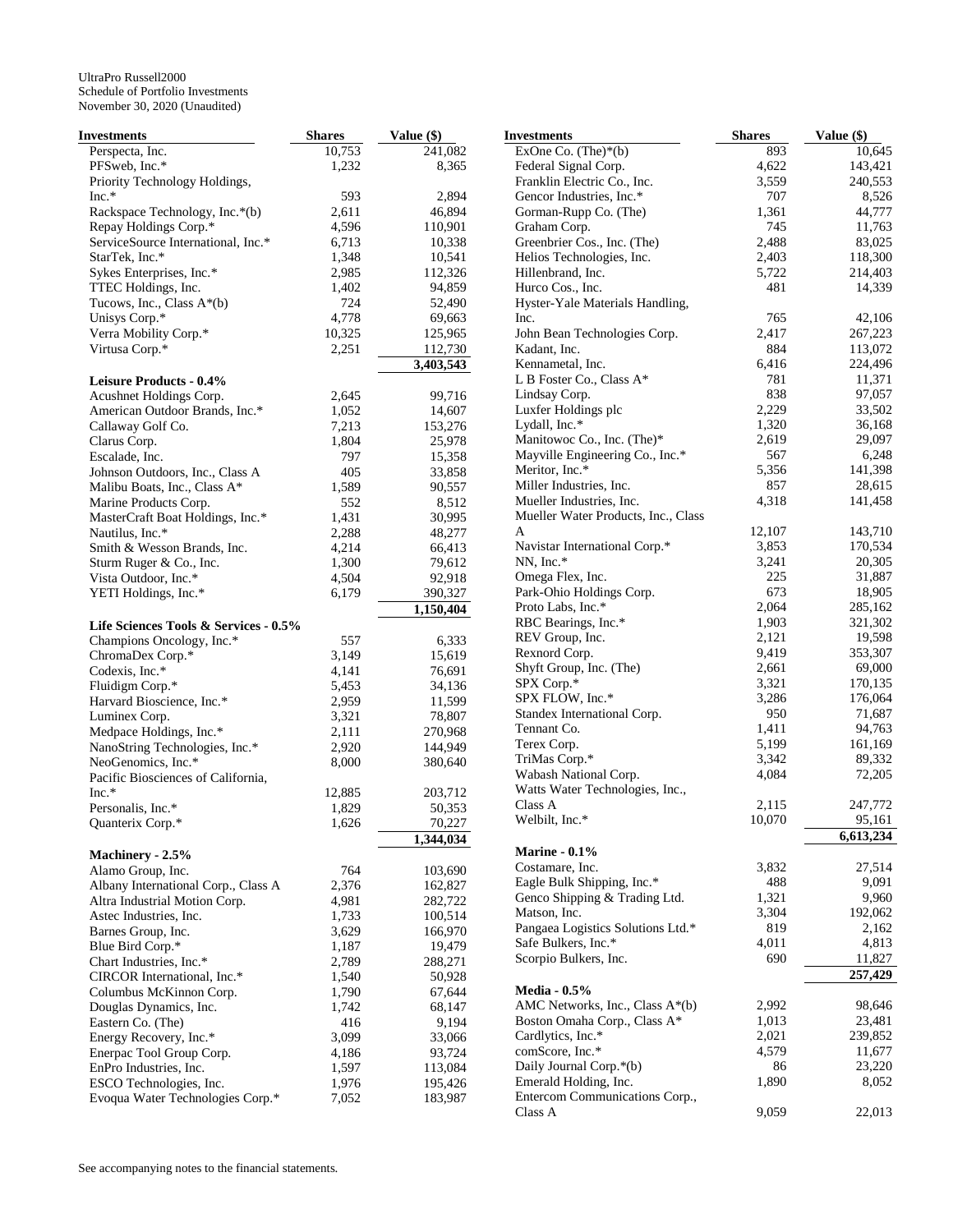| Investments                                           | <b>Shares</b> | Value (\$) |
|-------------------------------------------------------|---------------|------------|
| Entravision Communications Corp.,                     |               |            |
| Class A                                               | 4,544         | 13,178     |
| EW Scripps Co. (The), Class A                         | 4,328         | 55,225     |
| Fluent, Inc.*                                         | 3,233         | 11,122     |
| Gannett Co., Inc.*(b)                                 | 10,156        | 28,843     |
| Gray Television, Inc.*                                | 6,705         | 118,410    |
| Hemisphere Media Group, Inc.*                         | 1,265         | 13,611     |
| iHeartMedia, Inc., Class A*(b)                        | 4,624         | 55,280     |
| Loral Space & Communications,                         |               |            |
| Inc.                                                  | 992           | 22,796     |
| Meredith Corp.                                        | 3,063         | 62,332     |
| MSG Networks, Inc., Class A*                          | 3,077         | 37,355     |
| National CineMedia, Inc.                              | 4,811         | 16,213     |
| Saga Communications, Inc., Class                      |               |            |
| A                                                     | 293           | 6,666      |
| Scholastic Corp.                                      | 2,243         | 53,204     |
| Sinclair Broadcast Group, Inc.,                       |               |            |
| Class $A(b)$                                          | 3,411         | 92,984     |
| TechTarget, Inc.*                                     | 1,802         | 94,605     |
| TEGNA, Inc.                                           | 16,943        | 244,149    |
| Tribune Publishing Co.                                | 1,205         | 14,556     |
| WideOpenWest, Inc.*                                   | 4,041         | 33,096     |
|                                                       |               | 1,400,566  |
| Metals & Mining - 1.1%                                |               |            |
| Alcoa Corp.*                                          | 14,468        | 287,913    |
| Allegheny Technologies, Inc.*                         | 9,801         | 132,216    |
|                                                       |               | 211,469    |
| Arconic Corp.*                                        | 7,687         |            |
| Caledonia Mining Corp. plc                            | 861           | 12,424     |
| Carpenter Technology Corp.                            | 3,668         | 89,646     |
| Century Aluminum Co.*                                 | 3,902         | 39,605     |
| Cleveland-Cliffs, Inc.(b)                             | 30,510        | 335,915    |
| Coeur Mining, Inc.*                                   | 18,704        | 132,611    |
| Commercial Metals Co.                                 | 9,184         | 182,853    |
| Compass Minerals International,                       |               |            |
| Inc.                                                  | 2,638         | 164,770    |
| Gold Resource Corp.                                   | 5,047         | 15,040     |
| Haynes International, Inc.                            | 963           | 20,406     |
| Hecla Mining Co.                                      | 40,308        | 192,672    |
| Kaiser Aluminum Corp.                                 | 1,215         | 94,746     |
| Materion Corp.                                        | 1,568         | 91,414     |
| Novagold Resources, Inc.*                             | 18,357        | 182,836    |
| Olympic Steel, Inc.                                   | 705           | 10,462     |
| Ryerson Holding Corp.*                                | 1,236         | 13,275     |
| Schnitzer Steel Industries, Inc.,                     |               |            |
| Class A                                               | 1,993         | 51,061     |
| SunCoke Energy, Inc.                                  | 6,415         | 28,868     |
| TimkenSteel Corp.*                                    | 3,474         | 16,363     |
| United States Steel Corp.(b)                          | 16,922        | 240,123    |
| Warrior Met Coal, Inc.                                | 3,971         | 69,175     |
| Worthington Industries, Inc.                          | 2,821         | 145,902    |
|                                                       |               | 2,761,765  |
| Mortgage Real Estate Investment Trusts (REITs) - 0.9% |               |            |
| Anworth Mortgage Asset Corp.                          | 7,571         | 16,278     |
| Apollo Commercial Real Estate                         |               |            |
| Finance, Inc.                                         | 11,461        | 123,550    |
| Arbor Realty Trust, Inc.                              | 8,134         | 108,345    |
| Ares Commercial Real Estate Corp.                     | 2,376         | 26,469     |
| Arlington Asset Investment Corp.,                     |               |            |
| Class A                                               | 2,685         | 8,619      |
| ARMOUR Residential REIT, Inc.                         | 4,945         | 52,318     |
| Blackstone Mortgage Trust, Inc.,                      |               |            |
| Class A                                               | 10,637        | 276,349    |
| Broadmark Realty Capital, Inc.                        | 9,937         | 100,861    |
| Capstead Mortgage Corp.                               | 7,364         | 41,459     |

|       | <b>Investments</b>                    | <b>Shares</b> | Value (\$) |
|-------|---------------------------------------|---------------|------------|
|       | Cherry Hill Mortgage Investment       |               |            |
| 3,178 | Corp.                                 | 1,175         | 10,645     |
| ,225  | Chimera Investment Corp.              | 14,825        | 152,104    |
| ,122  | Colony Credit Real Estate, Inc.       | 6,496         | 47,161     |
| 3,843 | Dynex Capital, Inc.                   | 1,708         | 30,078     |
| 3,410 | Ellington Financial, Inc.             | 3,187         | 45,893     |
| 3,611 | Ellington Residential Mortgage        |               |            |
| ,280  | REIT                                  | 696           | 8,491      |
|       | Granite Point Mortgage Trust, Inc.    | 4,218         | 39,059     |
| 2,796 | Great Ajax Corp.                      | 1,597         | 15,842     |
| ,332  | Hannon Armstrong Sustainable          |               |            |
|       | Infrastructure Capital, Inc.          |               |            |
| ',355 |                                       | 5,604         | 306,315    |
| 5,213 | Invesco Mortgage Capital, Inc.(b)     | 14,110        | 46,845     |
|       | <b>KKR Real Estate Finance Trust,</b> |               |            |
| 5,666 | Inc.                                  | 2,206         | 40,215     |
| 3,204 | Ladder Capital Corp.                  | 8,165         | 74,465     |
|       | MFA Financial, Inc.                   | 35,052        | 129,692    |
| ,984  | New York Mortgage Trust, Inc.         | 29,261        | 102,852    |
| l,605 | Orchid Island Capital, Inc.           | 5,139         | 27,494     |
| l,149 | PennyMac Mortgage Investment          |               |            |
| 1,556 | Trust                                 | 7,659         | 130,969    |
| ,096  | Ready Capital Corp.                   | 3,232         | 41,822     |
| ,566  | Redwood Trust, Inc.                   | 8,879         | 76,803     |
|       | TPG RE Finance Trust, Inc.            | 4,634         | 48,055     |
| ,913  | Two Harbors Investment Corp.          | 21,154        | 132,001    |
| 2,216 | Western Asset Mortgage Capital        |               |            |
| ,469  | Corp.                                 | 4,600         | 14,122     |
| 424.  |                                       |               | 2,275,171  |
| ,646  | <b>Multiline Retail - 0.2%</b>        |               |            |
| ,605  | Big Lots, Inc.                        | 3,033         | 156,715    |
| 5,915 | Dillard's, Inc., Class A(b)           | 583           | 27,261     |
| 2,611 | Macy's, $Inc.(b)$                     | 24,120        | 246,265    |
| 2,853 |                                       |               |            |
|       |                                       |               | 430,241    |
| 4,770 | <b>Multi-Utilities - 0.3%</b>         |               |            |
|       | Avista Corp.                          | 5,200         | 195,104    |
| ,040  | Black Hills Corp.                     | 4,858         | 295,512    |
| ,406  | NorthWestern Corp.                    | 3,920         | 227,360    |
| 2,672 | Unitil Corp.                          | 1,139         | 46,562     |
| ,746  |                                       |               | 764,538    |
| ,414  | Oil, Gas & Consumable Fuels - 0.9%    |               |            |
| 2,836 | Adams Resources & Energy, Inc.        | 170           | 4,505      |
| ),462 | Antero Resources Corp.*               | 18,750        | 73,500     |
| 3,275 | Arch Resources, Inc.                  | 1,166         | 38,991     |
|       | Ardmore Shipping Corp.                | 2,593         | 8,583      |
| ,061  | Berry Corp.                           | 5,233         | 20,095     |
| 3,868 | Bonanza Creek Energy, Inc.*           | 1,454         | 32,090     |
| 5,363 | Brigham Minerals, Inc., Class A       | 2,852         | 29,718     |
| 0,123 | Clean Energy Fuels Corp.*             | 10,040        | 45,682     |
| ,175  | CNX Resources Corp.*                  | 17,183        | 161,692    |
| 5,902 | Comstock Resources, Inc.*             | 1,887         | 9,190      |
| ,765  | CONSOL Energy, Inc.*                  | 2,008         | 10,622     |
|       |                                       | 7,073         | 11,812     |
| 5,278 | Contango Oil & Gas Co.*               |               | 32,324     |
|       | CVR Energy, Inc.                      | 2,286         |            |
|       | Delek US Holdings, Inc.               | 4,828         | 64,163     |
| 1,550 | DHT Holdings, Inc.                    | 8,611         | 44,002     |
| 3,345 | Diamond S Shipping, Inc.*             | 2,113         | 14,537     |
| 5,469 | Dorian LPG Ltd.*                      | 2,914         | 31,850     |
|       | Earthstone Energy, Inc., Class A*     | 1,800         | 6,804      |
| 3,619 | Energy Fuels, Inc.*                   | 9,628         | 20,026     |
| 2,318 | Evolution Petroleum Corp.             | 2,187         | 6,649      |
|       | Falcon Minerals Corp.                 | 2,953         | 6,792      |
| 5,349 | Frontline Ltd.(b)                     | 9,112         | 56,950     |
| ),861 | Golar LNG Ltd.*                       | 7,031         | 63,982     |
|       |                                       |               |            |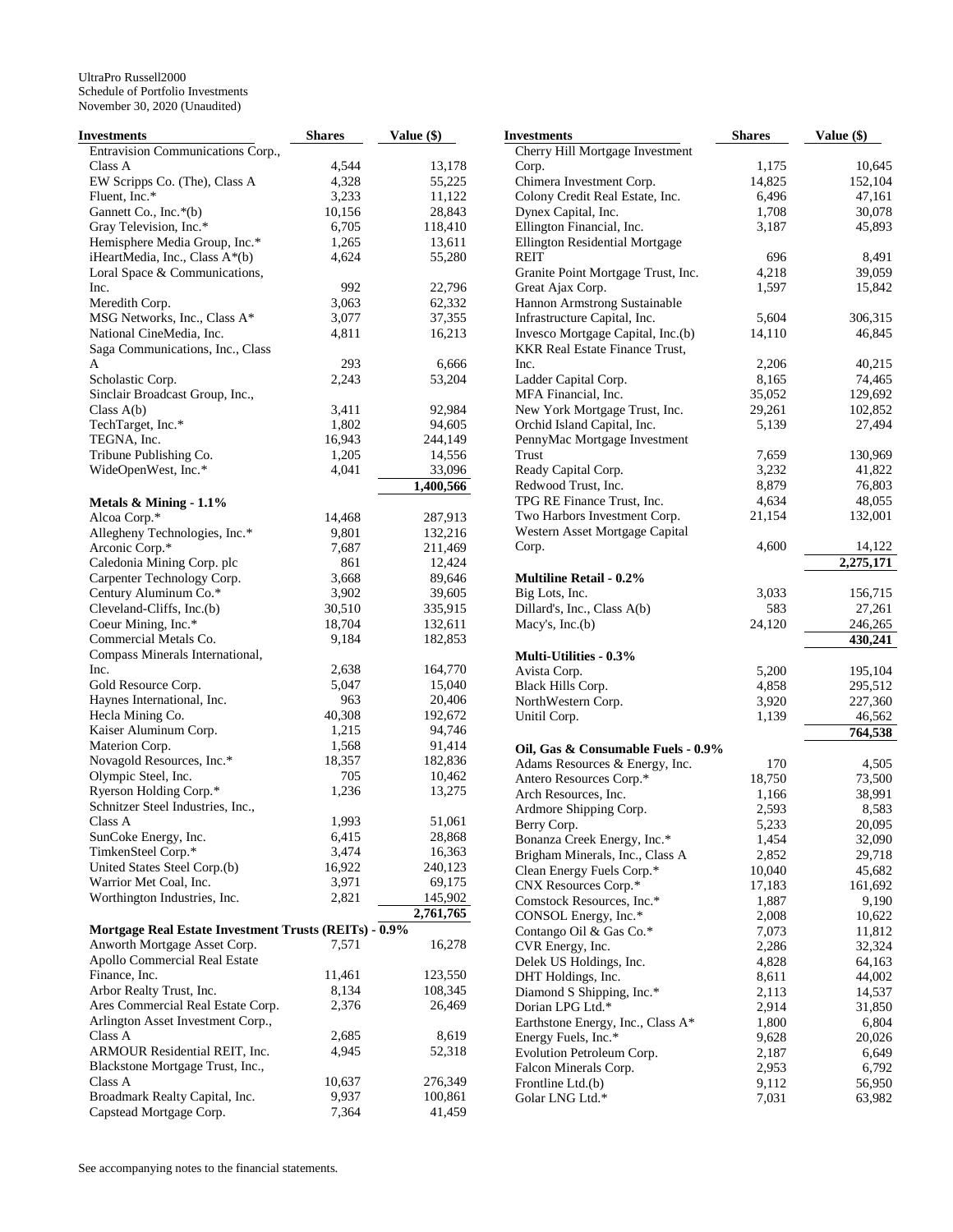| <b>Investments</b>                | <b>Shares</b> | Value (\$) | <b>Investments</b>                                       | <b>Shares</b> | Value (\$) |
|-----------------------------------|---------------|------------|----------------------------------------------------------|---------------|------------|
| Goodrich Petroleum Corp.*         | 714           | 8,254      | Aquestive Therapeutics, Inc.*(b)                         | 1,534         | 10,830     |
| Green Plains, Inc.*               | 2,639         | 39,004     | Arvinas, Inc.*                                           | 2,258         | 54,644     |
| International Seaways, Inc.       | 1,856         | 31,348     | Avenue Therapeutics, Inc.*(b)                            | 519           | 1,759      |
| Kosmos Energy Ltd.                | 31,139        | 54,805     | Axsome Therapeutics, Inc.*                               | 2,140         | 155,129    |
| Magnolia Oil & Gas Corp., Class   |               |            | Aytu BioScience, Inc.*(b)                                | 1,770         | 1,564      |
| $A^*$                             | 9,575         | 59,844     | BioDelivery Sciences International,                      |               |            |
| Matador Resources Co.*            | 8,524         | 86,774     | $Inc.*$                                                  | 6,933         | 26,345     |
| NACCO Industries, Inc., Class A   | 288           | 7,704      | Cara Therapeutics, Inc.*                                 | 3,178         | 46,621     |
| NextDecade Corp.*(b)              | 1,628         | 3,907      | Cassava Sciences, Inc.*(b)                               | 1,790         | 13,819     |
| Nordic American Tankers Ltd.(b)   | 11,138        | 35,530     | Cerecor, Inc.*                                           | 2,803         | 7,007      |
| Overseas Shipholding Group, Inc., |               |            | Chiasma, Inc.*                                           | 3,872         | 16,572     |
| Class $A^*$                       | 5,102         | 10,204     | Collegium Pharmaceutical, Inc.*                          | 2,652         | 49,035     |
| Ovintiv, Inc.                     | 20,220        | 258,007    | Corcept Therapeutics, Inc.*                              | 7,414         | 167,853    |
| Par Pacific Holdings, Inc.*       | 3,091         | 35,207     | CorMedix, Inc.*(b)                                       | 2,384         | 21,456     |
| PBF Energy, Inc., Class A         | 7,459         | 54,152     | Cymabay Therapeutics, Inc.*                              | 5,350         | 40,125     |
| PDC Energy, Inc.*                 | 7,706         | 128,844    | Durect Corp.*                                            | 15,643        | 28,940     |
| Peabody Energy Corp.*             | 4,847         | 6,544      | Eloxx Pharmaceuticals, Inc.*                             | 2,061         | 5,894      |
| Penn Virginia Corp.*              | 1,051         | 9,480      | Endo International plc*                                  | 17,495        | 88,875     |
| PrimeEnergy Resources Corp.*      | 38            | 2,330      | Eton Pharmaceuticals, Inc.*(b)                           | 1,139         | 9,044      |
| Range Resources Corp.             | 16,540        | 120,742    | Evofem Biosciences, Inc.*(b)                             | 5,926         | 13,274     |
| Renewable Energy Group, Inc.*     | 2,953         | 171,510    | Evolus, Inc. $*(b)$                                      | 1,685         | 6,285      |
| REX American Resources Corp.*     | 428           | 33,598     | Fulcrum Therapeutics, Inc.*                              | 1,107         | 12,653     |
| Scorpio Tankers, Inc.             | 3,952         | 45,606     | Harrow Health, Inc.*                                     | 1,730         | 9,947      |
| SFL Corp. Ltd.                    | 7,455         | 50,470     | IMARA, Inc.*                                             | 380           | 9,694      |
| SM Energy Co.                     | 8,818         | 37,300     | Innoviva, Inc.*                                          | 4,899         | 51,219     |
| Southwestern Energy Co.*          | 49,375        | 153,556    | Intersect ENT, Inc.*                                     | 2,513         | 48,074     |
| Talos Energy, Inc.*               | 955           | 8,175      | Intra-Cellular Therapies, Inc.*                          | 5,049         | 119,358    |
| Tellurian, Inc.*(b)               | 12,671        | 18,880     | Kala Pharmaceuticals, Inc.*(b)                           | 3,058         | 22,813     |
| Uranium Energy Corp.*(b)          | 14,031        | 14,873     | Kaleido Biosciences, Inc.*(b)                            | 896           | 7,060      |
| W&T Offshore, Inc.*(b)            | 7,284         | 14,277     | Lannett Co., Inc.*                                       | 2,460         | 15,154     |
| Whiting Petroleum Corp.*          | 92            | 2,083      | Liquidia Technologies, Inc.*(b)                          | 2,096         | 5,848      |
| World Fuel Services Corp.         | 4,827         | 137,183    | Lyra Therapeutics, Inc.*                                 | 319           | 3,962      |
|                                   |               | 2,434,750  | Marinus Pharmaceuticals, Inc.*(b)                        | 1,932         | 30,703     |
| Paper & Forest Products - 0.3%    |               |            | NGM Biopharmaceuticals, Inc.*                            | 1,842         | 43,655     |
| Boise Cascade Co.                 | 3,020         | 130,615    | Ocular Therapeutix, Inc.*                                | 4,672         | 81,760     |
| Clearwater Paper Corp.*           | 1,244         | 43,428     | Odonate Therapeutics, Inc.*                              | 1,012         | 15,200     |
| Domtar Corp.                      | 4,247         | 127,835    | Omeros Corp.*(b)                                         | 4,562         | 52,874     |
| Glatfelter Corp.                  | 3,385         | 54,431     | Optinose, Inc.*(b)                                       | 2,700         | 10,935     |
| Louisiana-Pacific Corp.           | 8,710         | 298,143    | Osmotica Pharmaceuticals plc*                            | 1,001         | 6,126      |
| Neenah, Inc.                      | 1,297         | 62,918     | Pacira BioSciences, Inc.*                                | 3,240         | 196,312    |
| Schweitzer-Mauduit International, |               |            | Paratek Pharmaceuticals, Inc.*                           | 3,369         | 20,854     |
| Inc.                              | 2,398         | 83,402     | Phathom Pharmaceuticals, Inc.*                           | 830           | 35,541     |
| Verso Corp., Class A              | 2,417         | 26,128     | Phibro Animal Health Corp., Class                        |               |            |
|                                   |               | 826,900    | A                                                        | 1,575         | 29,752     |
| <b>Personal Products - 0.3%</b>   |               |            | Pliant Therapeutics, Inc.*(b)                            | 804           | 22,126     |
| BellRing Brands, Inc., Class A*   | 3,072         | 62,669     | Prestige Consumer Healthcare,                            |               |            |
| Edgewell Personal Care Co.*       | 4,211         | 146,332    | $Inc.*$                                                  | 3,886         | 138,225    |
| elf Beauty, Inc.*                 | 3,494         | 75,960     | Provention Bio, Inc.*                                    | 3,674         | 55,073     |
| Inter Parfums, Inc.               | 1,370         | 74,405     | Recro Pharma, Inc.*                                      | 1,500         | 3,585      |
| Lifevantage Corp.*                | 1,059         | 11,257     | Relmada Therapeutics, Inc.*                              | 1,118         | 39,756     |
| Medifast, Inc.                    | 873           | 178,214    | Revance Therapeutics, Inc.*                              | 4,860         | 117,320    |
| Nature's Sunshine Products, Inc.* | 686           | 8,527      | Satsuma Pharmaceuticals, Inc.*                           | 713           | 3,209      |
| Revlon, Inc., Class A*(b)         | 532           | 6,841      | scPharmaceuticals, Inc.*                                 | 544           | 5,016      |
| USANA Health Sciences, Inc.*      | 894           | 67,211     | SIGA Technologies, Inc.*                                 | 4,024         | 27,886     |
| Veru, Inc.*                       | 4,108         | 12,488     | Strongbridge Biopharma plc*                              | 2,748         | 7,612      |
|                                   |               | 643,904    | Supernus Pharmaceuticals, Inc.*                          | 3,768         | 80,258     |
| <b>Pharmaceuticals - 1.0%</b>     |               |            | TherapeuticsMD, Inc.*(b)<br>Theravance Biopharma, Inc.*  | 18,246        | 24,450     |
| AcelRx Pharmaceuticals, Inc.*(b)  | 6,183         | 9,274      |                                                          | 3,552         | 58,928     |
| Aerie Pharmaceuticals, Inc.*      | 2,832         | 35,145     | Tricida, Inc.*                                           | 2,184<br>959  | 15,965     |
| Agile Therapeutics, Inc.*(b)      | 5,246         | 14,794     | Verrica Pharmaceuticals, Inc.*(b)                        |               | 8,775      |
| Amneal Pharmaceuticals, Inc.*     | 7,663         | 30,269     | VYNE Therapeutics, Inc.*                                 | 11,218        | 19,071     |
| Amphastar Pharmaceuticals, Inc.*  | 2,814         | 49,977     | WaVe Life Sciences Ltd.*<br>Xeris Pharmaceuticals, Inc.* | 1,890         | 16,670     |
| ANI Pharmaceuticals, Inc.*        | 725           | 21,431     |                                                          | 3,553         | 15,491     |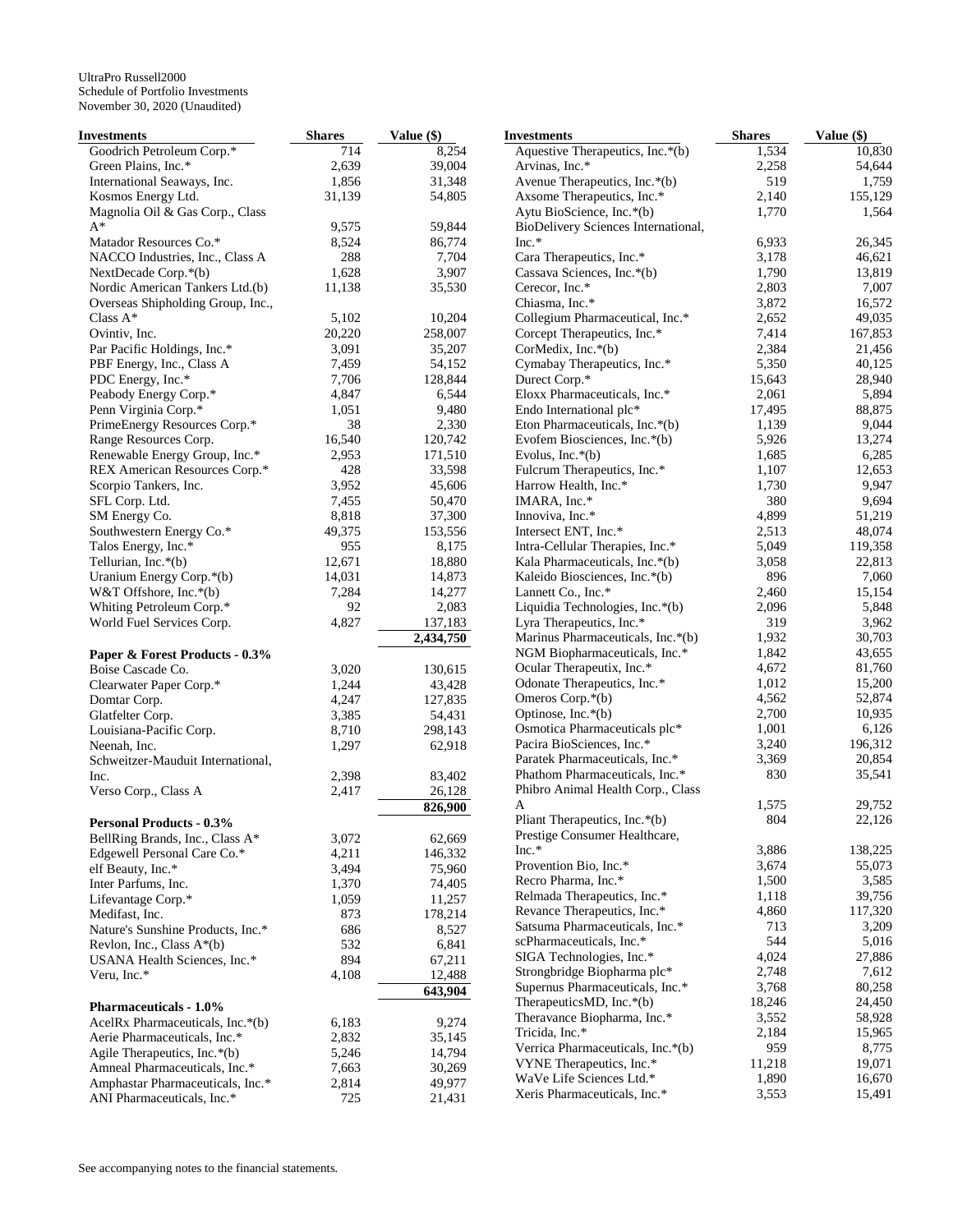| <b>Investments</b>                          | <b>Shares</b> | Value (\$) |
|---------------------------------------------|---------------|------------|
| Zogenix, Inc.*                              | 4,293         | 91,999     |
|                                             |               | 2,506,870  |
| <b>Professional Services - 0.9%</b>         |               |            |
| Acacia Research Corp.*                      | 3,674         | 13,557     |
| Akerna Corp.*(b)                            | 696           | 2,986      |
| ASGN, Inc. $*$                              | 3,932         | 307,404    |
| Barrett Business Services, Inc.             | 586           | 39,092     |
| BG Staffing, Inc.                           | 712           | 9,078      |
| CBIZ, Inc.*                                 | 3,938         | 95,378     |
| CRA International, Inc.                     | 582           | 26,685     |
| Exponent, Inc.                              | 3,967         | 329,301    |
| Forrester Research, Inc.*                   | 844           | 34,942     |
| Franklin Covey Co.*                         | 965           | 21,201     |
| GP Strategies Corp.*                        | 1,009         | 11,604     |
| Heidrick & Struggles International,         |               |            |
| Inc.                                        | 1,477         | 38,550     |
| Huron Consulting Group, Inc.*               | 1,750         | 77,122     |
| ICF International, Inc.                     | 1,405         | 101,764    |
| Insperity, Inc.                             | 2,802         | 239,571    |
| Kelly Services, Inc., Class A               | 2,596         | 53,114     |
| Kforce, Inc.                                | 1,525         | 62,601     |
| Korn Ferry                                  | 4,329         | 173,333    |
| Mastech Digital, Inc.*                      | 307           | 5,465      |
| Mistras Group, Inc.*                        | 1,403         | 7,324      |
| Red Violet, Inc.*(b)                        | 524           | 14,027     |
| Resources Connection, Inc.                  | 2,356         | 28,531     |
| TriNet Group, Inc.*                         | 3,183         | 238,725    |
| TrueBlue, Inc.*                             | 2,761         | 52,735     |
| Upwork, Inc.*                               | 7,163         | 234,373    |
| Willdan Group, Inc.*                        | 796           | 30,948     |
|                                             |               | 2,249,411  |
| Real Estate Management & Development - 0.5% |               |            |
| Altisource Portfolio Solutions SA*          | 354           | 4,666      |
| American Realty Investors, Inc.*            | 86            | 791        |
| CTO Realty Growth, Inc., REIT               | 361           | 14,743     |
| Cushman & Wakefield plc*                    | 8,534         | 127,157    |
| eXp World Holdings, Inc.*                   | 1,880         | 100,260    |
| Fathom Holdings, Inc.*                      | 371           | 8,236      |
| Forestar Group, Inc.*                       | 1,287         | 25,045     |
| FRP Holdings, Inc.*                         | 510           | 23,353     |
| Griffin Industrial Realty, Inc.             | 201           | 14,323     |
| Kennedy-Wilson Holdings, Inc.               | 9,442         | 150,883    |
| Marcus & Millichap, Inc.*                   | 1,800         | 64,530     |
| Maui Land & Pineapple Co., Inc.*            | 519           | 6,321      |
| Newmark Group, Inc., Class A                | 11,030        | 77,431     |
| Rafael Holdings, Inc., Class B*             | 709           | 15,187     |
| RE/MAX Holdings, Inc., Class A              | 1,373         | 42,975     |
| Realogy Holdings Corp.*                     | 8,855         | 109,005    |
| Redfin Corp.*                               | 7,487         | 358,553    |
| RMR Group, Inc. (The), Class A              | 1,176         | 43,559     |
| St Joe Co. (The)                            | 2,538         | 83,779     |
| Stratus Properties, Inc.*                   | 453           | 11,031     |
| Tejon Ranch Co.*                            | 1,615         | 23,143     |
| Transcontinental Realty Investors,          |               |            |
| $Inc.*$                                     | 104           | 2,713      |
|                                             |               | 1,307,684  |
| Road & Rail - 0.4%                          |               |            |
| ArcBest Corp.                               | 1,945         | 81,515     |
| Avis Budget Group, Inc.*                    | 4,066         | 143,001    |
| Covenant Logistics Group, Inc.,             |               |            |
| Class $A^*$                                 | 897           | 16,586     |
| Daseke, Inc.*                               | 3,519         | 23,753     |
| Heartland Express, Inc.                     | 3,761         | 69,503     |

| Investments                                     | <b>Shares</b>   | Value (\$)        |
|-------------------------------------------------|-----------------|-------------------|
| Marten Transport Ltd.                           | 4,570           | 80,569            |
| PAM Transportation Services, Inc.*              | 141             | 6,500             |
| Saia, Inc.*                                     | 2,031           | 354,491           |
| Universal Logistics Holdings, Inc.              | 593             | 12,756            |
| US Xpress Enterprises, Inc., Class              |                 |                   |
| A*                                              | 1,710           | 12,825            |
| Werner Enterprises, Inc.                        | 4,708           | 188,273           |
|                                                 |                 | 989,772           |
| Semiconductors & Semiconductor Equipment - 2.0% |                 |                   |
| Advanced Energy Industries, Inc.*               | 2,931           | 282,724           |
| Alpha & Omega Semiconductor                     |                 |                   |
| $Ltd.*$                                         | 1,589           | 39,471            |
| Ambarella, Inc.*                                | 2,555           | 199,622           |
| Amkor Technology, Inc.*                         | 7,710           | 113,645           |
| Atomera, Inc.*(b)                               | 1,239           | 11,622            |
| Axcelis Technologies, Inc.*                     | 2,572           | 69,393            |
| AXT, Inc.*                                      | 3,017           | 29,416            |
| Brooks Automation, Inc.                         | 5,611           | 409,547           |
| CEVA, Inc.*                                     | 1,676           | 65,833            |
| CMC Materials, Inc.                             | 2,241           | 345,742           |
| Cohu, Inc.                                      | 3,173           | 90,081            |
| CyberOptics Corp.*                              | 549             | 14,691            |
| Diodes, Inc.*                                   | 3,272           | 222,365           |
| DSP Group, Inc.*                                | 1,714           | 28,847            |
| FormFactor, Inc.*                               | 5,963           | 244,483           |
| GSI Technology, Inc.*<br>Ichor Holdings Ltd.*   | 1,277           | 8,479<br>54,453   |
|                                                 | 1,707           |                   |
| Impinj, Inc.*<br>Lattice Semiconductor Corp.*   | 1,300<br>10,385 | 54,327<br>434,612 |
| <b>MACOM Technology Solutions</b>               |                 |                   |
| Holdings, Inc.*                                 |                 | 162,188           |
| Maxeon Solar Technologies                       | 3,630           |                   |
| Ltd. $*(b)$                                     | 738             | 18,022            |
| MaxLinear, Inc.*                                | 5,219           | 163,094           |
| NeoPhotonics Corp.*                             | 3,790           | 30,547            |
| NVE Corp.                                       | 369             | 18,889            |
| Onto Innovation, Inc.*                          | 3,665           | 162,030           |
| PDF Solutions, Inc.*                            | 2,232           | 49,260            |
| Photronics, Inc.*                               | 4,882           | 56,582            |
| Pixelworks, Inc.*                               | 3,017           | 8,991             |
| Power Integrations, Inc.                        | 4,553           | 325,039           |
| Rambus, Inc.*                                   | 8,759           | 137,692           |
| Semtech Corp.*                                  | 4,987           | 336,473           |
| Silicon Laboratories, Inc.*                     | 3,347           | 392,302           |
| SiTime Corp.*                                   | 705             | 61,314            |
| SMART Global Holdings, Inc.*                    | 1,092           | 33,513            |
| SunPower Corp.*                                 | 5,910           | 130,966           |
| Synaptics, Inc.*                                | 2,627           | 204,302           |
| Ultra Clean Holdings, Inc.*                     | 3,098           | 98,021            |
| Veeco Instruments, Inc.*                        | 3,757           | 62,441            |
|                                                 |                 | 5,171,019         |
| Software - 3.7%                                 |                 |                   |
| $8x8$ , Inc.*                                   | 7,984           | 157,844           |
| A10 Networks, Inc.*                             | 4,702           | 37,522            |
| ACI Worldwide, Inc.*                            | 8,845           | 288,170           |
| Agilysys, Inc.*                                 | 1,403           | 52,416            |
| Alarm.com Holdings, Inc.*                       | 3,671           | 278,666           |
| Altair Engineering, Inc., Class A*              | 3,275           | 176,523           |
| American Software, Inc., Class A                | 2,311           | 37,947            |
| Appfolio, Inc., Class A*                        | 1,260           | 205,292           |
| Appian Corp.*(b)                                | 2,747           | 384,580           |
| Asure Software, Inc.*                           | 1,038           | 8,034             |
| Avaya Holdings Corp.*                           | 6,391           | 118,937           |
| Benefitfocus, Inc.*                             | 2,239           | 32,219            |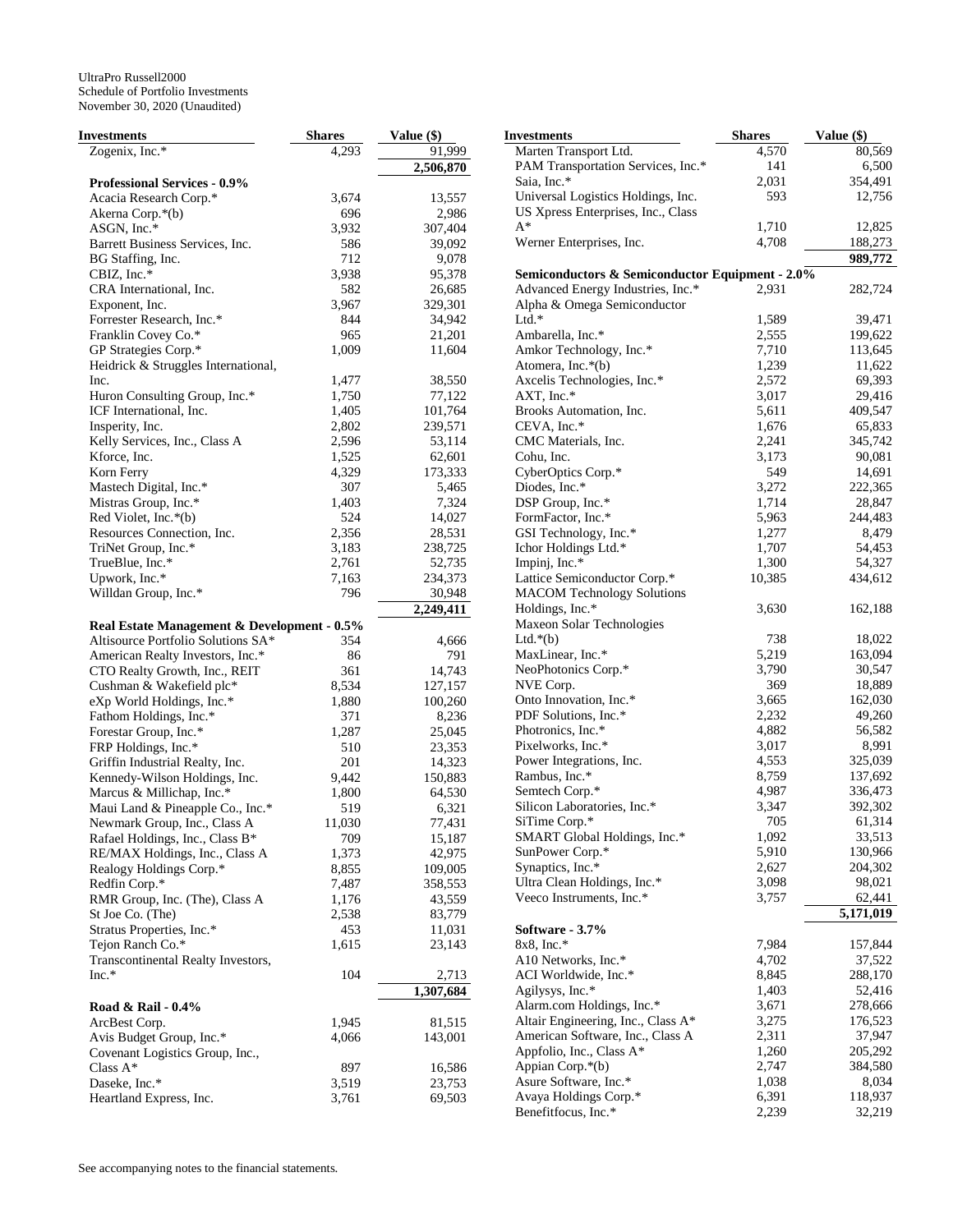| Investments                       | <b>Shares</b> | Value (\$) | <b>Investments</b>                                | <b>Shares</b> | Value (\$) |
|-----------------------------------|---------------|------------|---------------------------------------------------|---------------|------------|
| Blackbaud, Inc.                   | 3,816         | 210,223    | Bed Bath & Beyond, Inc.(b)                        | 9,797         | 205,345    |
| Blackline, Inc.*                  | 3,875         | 476,237    | Boot Barn Holdings, Inc.*                         | 2,205         | 90,978     |
| Bottomline Technologies DE, Inc.* | 3,342         | 152,529    | Buckle, Inc. (The)                                | 2,237         | 59,996     |
| Box, Inc., Class A*               | 10,711        | 200,189    | Caleres, Inc.                                     | 2,857         | 33,627     |
| Cerence, Inc.*                    | 2,838         | 257,549    | Camping World Holdings, Inc.,                     |               |            |
| ChannelAdvisor Corp.*             | 2,129         | 31,403     | Class A                                           | 2,533         | 77,636     |
| Cloudera, Inc.*                   | 15,823        | 184,813    | Cato Corp. (The), Class A                         | 1,644         | 13,251     |
| CommVault Systems, Inc.*          | 3,227         | 154,122    | Chico's FAS, Inc.                                 | 9,182         | 13,865     |
| Cornerstone OnDemand, Inc.*       | 4,682         | 206,710    | Children's Place, Inc. (The)                      | 1,092         | 46,934     |
| Digimarc Corp.*                   | 922           | 38,752     | Citi Trends, Inc.                                 | 768           | 26,028     |
| Digital Turbine, Inc.*            | 6,360         | 286,073    | Conn's, Inc.*                                     | 1,350         | 14,965     |
| Domo, Inc., Class B*              | 1,969         | 74,802     | Container Store Group, Inc. (The)*                | 1,509         | 14,034     |
| Ebix, Inc.                        | 2,037         | 69,278     | Designer Brands, Inc., Class A                    | 4,764         | 37,636     |
| eGain Corp.*                      | 1,609         | 18,246     | Envela Corp.*(b)                                  | 599           | 2,767      |
| Envestnet, Inc.*                  | 4,099         | 328,986    | Express, $Inc.*(b)$                               | 4,913         | 7,468      |
| GTY Technology Holdings, Inc.*    | 3,426         | 12,265     | GameStop Corp., Class A*(b)                       | 4,419         | 73,179     |
| Intelligent Systems Corp.*        | 580           | 22,777     | Genesco, Inc.*                                    | 1,094         | 34,319     |
| J2 Global, Inc.*                  | 3,497         | 313,366    | Group 1 Automotive, Inc.                          | 1,347         | 160,037    |
| LivePerson, Inc.*                 | 4,765         | 278,371    | GrowGeneration Corp.*(b)                          | 2,764         | 97,210     |
| MicroStrategy, Inc., Class A*     | 597           | 204,634    | Guess?, Inc.                                      | 3,265         | 54,819     |
| Mimecast Ltd.*                    | 4,414         | 198,542    | Haverty Furniture Cos., Inc.                      | 1,302         | 35,440     |
| Mitek Systems, Inc.*              | 3,092         | 36,424     | Hibbett Sports, Inc.*                             | 1,274         | 52,438     |
| Model N, Inc.*                    | 2,631         |            | Lithia Motors, Inc., Class A                      | 1,967         | 569,053    |
|                                   |               | 90,664     |                                                   |               |            |
| OneSpan, Inc.*                    | 2,577         | 50,973     | Lumber Liquidators Holdings, Inc.*                | 2,206         | 63,709     |
| Park City Group, Inc.*            | 957           | 4,488      | MarineMax, Inc.*                                  | 1,593         | 52,314     |
| Ping Identity Holding Corp.*      | 2,829         | 63,624     | Michaels Cos., Inc. (The)*                        | 5,755         | 56,917     |
| Progress Software Corp.           | 3,465         | 138,947    | Monro, Inc.                                       | 2,548         | 119,781    |
| PROS Holdings, Inc.*              | 3,033         | 130,085    | Murphy USA, Inc.                                  | 2,129         | 272,938    |
| Q2 Holdings, Inc.*                | 3,832         | 434,434    | National Vision Holdings, Inc.*                   | 6,215         | 266,064    |
| QAD, Inc., Class A                | 893           | 51,196     | ODP Corp. (The)                                   | 4,035         | 115,683    |
| Qualys, Inc.*                     | 2,630         | 249,876    | OneWater Marine, Inc., Class A*                   | 398           | 11,128     |
| Rapid7, Inc.*                     | 3,892         | 291,666    | Rent-A-Center, Inc.                               | 3,743         | 126,588    |
| Rimini Street, Inc.*              | 1,738         | 7,578      | $RH^*$                                            | 1,200         | 543,792    |
| Sailpoint Technologies Holdings,  |               |            | Sally Beauty Holdings, Inc.*                      | 8,711         | 100,177    |
| Inc.*                             | 6,797         | 316,468    | Shoe Carnival, Inc.                               | 721           | 26,367     |
| Sapiens International Corp. NV    | 1,980         | 59,103     | Signet Jewelers Ltd.                              | 4,028         | 122,008    |
| SeaChange International, Inc.*    | 2,333         | 2,252      | Sleep Number Corp.*                               | 2,091         | 145,095    |
| SecureWorks Corp., Class A*       | 689           | 7,779      | Sonic Automotive, Inc., Class A                   | 1,843         | 74,420     |
| ShotSpotter, Inc.*                | 620           | 20,565     | Sportsman's Warehouse Holdings,                   |               |            |
| Smith Micro Software, Inc.*       | 2,645         | 14,230     | $Inc.*$                                           | 3,304         | 46,025     |
| Sprout Social, Inc., Class A*     | 2,105         | 108,155    | Tilly's, Inc., Class A                            | 1,712         | 15,631     |
| SPS Commerce, Inc.*               | 2,714         | 279,732    | Urban Outfitters, Inc.*                           | 5,329         | 145,908    |
| SVMK, Inc.*                       | 9,355         | 199,074    | Winmark Corp.                                     | 233           | 41,940     |
| Synchronoss Technologies, Inc.*   | 3,166         | 9,371      | Zumiez, Inc.*                                     | 1,615         | 59,900     |
| Telenav, Inc.*                    | 2,559         | 12,155     |                                                   |               | 5,061,762  |
| Tenable Holdings, Inc.*           | 5,382         | 193,806    | Technology Hardware, Storage & Peripherals - 0.1% |               |            |
| Upland Software, Inc.*            | 2,009         | 91,912     | 3D Systems Corp.*(b)                              | 9,113         | 83,384     |
| Varonis Systems, Inc.*            | 2,407         | 290,380    | Avid Technology, Inc.*                            | 2,412         | 29,306     |
| Verint Systems, Inc.*             | 4,946         | 281,724    | Diebold Nixdorf, Inc.*                            | 5,421         | 51,337     |
| Veritone, Inc. $*(b)$             | 1,807         | 48,084     | Eastman Kodak Co.*(b)                             | 1,189         | 9,072      |
| VirnetX Holding Corp.(b)          | 4,888         | 26,493     | Immersion Corp.*                                  | 1,322         | 11,316     |
| Workiva, Inc.*                    | 3,021         | 226,545    | Intevac, Inc.*                                    | 1,788         | 10,764     |
| Xperi Holding Corp.               | 8,292         | 158,211    | Quantum Corp.*                                    | 2,261         | 12,955     |
| Yext, Inc.*                       | 7,808         | 148,430    | Super Micro Computer, Inc.*                       | 3,467         | 97,804     |
| Zix Corp.*                        | 4,221         | 30,391     |                                                   |               | 305,938    |
| Zuora, Inc., Class A*             | 7,760         | 88,386     |                                                   |               |            |
|                                   |               | 9,661,218  | Textiles, Apparel & Luxury Goods - 0.6%           |               |            |
|                                   |               |            | Crocs, Inc.*                                      | 5,157         | 303,696    |
| <b>Specialty Retail - 2.0%</b>    |               |            | Deckers Outdoor Corp.*                            | 2,163         | 550,678    |
| Aaron's Holdings Co., Inc.        | 5,207         | 327,677    | Fossil Group, Inc.*                               | 3,622         | 38,393     |
| Abercrombie & Fitch Co., Class A  | 4,814         | 99,842     | G-III Apparel Group Ltd.*                         | 3,397         | 69,197     |
| American Eagle Outfitters, Inc.   | 11,648        | 209,548    | Kontoor Brands, Inc.                              | 3,978         | 165,763    |
| America's Car-Mart, Inc.*         | 488           | 50,996     | Lakeland Industries, Inc.*(b)                     | 591           | 11,714     |
| Asbury Automotive Group, Inc.*    | 1,488         | 167,802    | Movado Group, Inc.                                | 1,215         | 20,570     |
| At Home Group, Inc.*              | 4,144         | 78,487     | Oxford Industries, Inc.                           | 1,265         | 70,574     |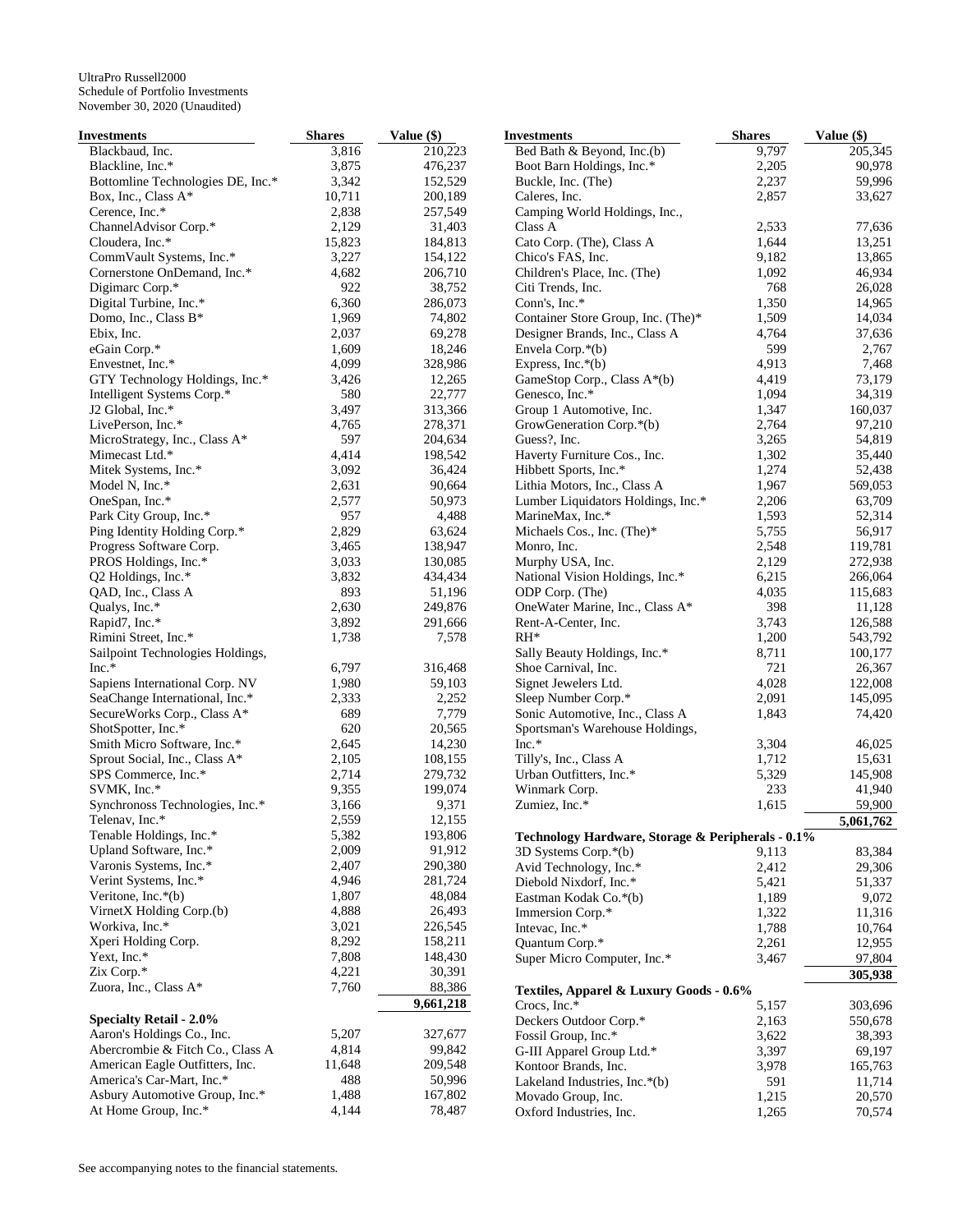| Investments                        | <b>Shares</b> | Value (\$) | <b>Investments</b>                                 | <b>Shares</b> | Value (\$)  |
|------------------------------------|---------------|------------|----------------------------------------------------|---------------|-------------|
| Rocky Brands, Inc.                 | 531           | 15,399     | Universal Corp.                                    | 1,878         | 85,468      |
| Steven Madden Ltd.                 | 6,364         | 200,275    | Vector Group Ltd.                                  | 10,786        | 121,235     |
| Superior Group of Cos., Inc.       | 830           | 18,044     |                                                    |               | 242,406     |
| Unifi, Inc.*                       | 1,060         | 16,049     | <b>Trading Companies &amp; Distributors - 1.0%</b> |               |             |
| Vera Bradley, Inc.*                | 1,584         | 13,432     | Alta Equipment Group, Inc.*(b)                     | 1,316         | 11,923      |
| Wolverine World Wide, Inc.         | 6,166         | 177,951    | Applied Industrial Technologies,                   |               |             |
|                                    |               | 1,671,735  | Inc.                                               | 2,985         | 234,114     |
| Thrifts & Mortgage Finance - 1.2%  |               |            | Beacon Roofing Supply, Inc.*                       | 4,218         | 153,493     |
| Axos Financial, Inc.*              | 4,464         | 149,544    | BMC Stock Holdings, Inc.*                          | 5,193         | 254,145     |
| Bogota Financial Corp.*            | 446           | 3,902      | CAI International, Inc.                            | 1,268         | 40,132      |
| Bridgewater Bancshares, Inc.*      | 1,702         | 20,032     | DXP Enterprises, Inc.*                             | 1,265         | 26,641      |
| Capitol Federal Financial, Inc.    | 10,248        | 126,255    | EVI Industries, Inc.*(b)                           | 376           | 12,724      |
| Columbia Financial, Inc.*          | 3,797         | 54,563     | Foundation Building Materials,                     |               |             |
| ESSA Bancorp, Inc.                 | 703           | 11,121     | $Inc.*$                                            | 1,575         | 30,303      |
| Essent Group Ltd.                  | 8,517         | 373,556    | GATX Corp.                                         | 2,690         | 214,554     |
| Federal Agricultural Mortgage      |               |            | General Finance Corp.*                             | 810           | 6,593       |
| Corp., Class C                     | 703           | 47,593     | GMS, Inc.*                                         | 3,215         | 100,405     |
| Flagstar Bancorp, Inc.             | 4,010         | 140,510    | H&E Equipment Services, Inc.                       | 2,474         | 66,501      |
| FS Bancorp, Inc.                   | 290           | 15,515     | Herc Holdings, Inc.*                               | 1,880         | 107,686     |
| Greene County Bancorp, Inc.        | 236           | 5,950      | Lawson Products, Inc.*                             | 341           | 16,109      |
|                                    |               |            |                                                    |               |             |
| Hingham Institution For Savings    |               |            | MRC Global, Inc.*                                  | 6,069         | 35,079      |
| (The)                              | 108           | 23,665     | Nesco Holdings, Inc.*                              | 1,025         | 4,705       |
| Home Bancorp, Inc.                 | 591           | 16,578     | NOW, Inc.*                                         | 8,461         | 47,212      |
| HomeStreet, Inc.                   | 1,716         | 55,513     | Rush Enterprises, Inc., Class A                    | 3,161         | 121,161     |
| Kearny Financial Corp.             | 6,185         | 61,170     | Rush Enterprises, Inc., Class B                    | 513           | 17,437      |
| Luther Burbank Corp.               | 1,419         | 13,949     | SiteOne Landscape Supply, Inc.*                    | 3,391         | 468,297     |
| Merchants Bancorp                  | 673           | 17,929     | Systemax, Inc.                                     | 956           | 29,416      |
| Meridian Bancorp, Inc.             | 3,615         | 49,327     | Textainer Group Holdings Ltd.*                     | 3,988         | 73,459      |
| Meta Financial Group, Inc.         | 2,575         | 85,232     | Titan Machinery, Inc.*                             | 1,471         | 26,875      |
| MMA Capital Holdings, Inc.*        | 368           | 9,167      | Transcat, Inc.*                                    | 537           | 17,023      |
| Mr Cooper Group, Inc.*             | 5,913         | 157,641    | Triton International Ltd.                          | 4,667         | 211,228     |
| NMI Holdings, Inc., Class A*       | 6,350         | 139,128    | Veritiv Corp.*                                     | 995           | 18,487      |
| Northfield Bancorp, Inc.           | 3,683         | 40,992     | WESCO International, Inc.*                         | 3,789         | 247,119     |
| Northwest Bancshares, Inc.         | 9,056         | 107,132    | Willis Lease Finance Corp.*                        | 226           | 7,280       |
| Oconee Federal Financial Corp.     | 81            | 1,999      |                                                    |               | 2,600,101   |
| OP Bancorp                         | 943           | 6,884      | Water Utilities - 0.3%                             |               |             |
| PCSB Financial Corp.               | 1,144         | 17,515     | American States Water Co.                          | 2,850         | 210,387     |
| PDL Community Bancorp*             | 581           | 6,333      | Artesian Resources Corp., Class A                  | 620           | 22,921      |
| PennyMac Financial Services, Inc.  | 3,276         | 188,829    | Cadiz, Inc. $*(b)$                                 | 1,539         | 15,452      |
| Pioneer Bancorp, Inc.*             | 897           | 9,347      | California Water Service Group                     | 3,816         | 188,816     |
| Premier Financial Corp.            | 2,860         | 59,231     | Consolidated Water Co. Ltd.                        | 1,120         | 12,275      |
| Provident Bancorp, Inc.            | 667           | 6,737      | Global Water Resources, Inc.                       | 988           | 12,725      |
| Provident Financial Holdings, Inc. | 462           | 6,653      | Middlesex Water Co.                                | 1,317         | 90,201      |
| Provident Financial Services, Inc. | 5,547         | 86,921     | Pure Cycle Corp.*                                  | 1,501         | 14,320      |
| Prudential Bancorp, Inc.           | 616           | 8,026      | SJW Group                                          | 2,038         | 133,693     |
| Radian Group, Inc.                 | 14,783        | 279,103    | York Water Co. (The)                               | 1,005         | 45,265      |
| Riverview Bancorp, Inc.            | 1,634         | 8,627      |                                                    |               | 746,055     |
| Security National Financial Corp., |               |            | <b>Wireless Telecommunication Services - 0.1%</b>  |               |             |
| Class $A^*$                        | 737           | 5,903      | Boingo Wireless, Inc.*                             | 3,385         | 47,898      |
| Southern Missouri Bancorp, Inc.    | 595           | 17,975     | Gogo, Inc. $*(b)$                                  | 4,260         | 44,900      |
| Standard AVB Financial Corp.       | 299           | 9,798      | Shenandoah Telecommunications                      |               |             |
| Sterling Bancorp, Inc.             | 1,266         | 4,950      | Co.                                                |               |             |
| Territorial Bancorp, Inc.          | 605           | 13,498     |                                                    | 3,722         | 165,406     |
| Timberland Bancorp, Inc.           | 574           | 13,678     | Spok Holdings, Inc.                                | 1,366         | 13,428      |
| TrustCo Bank Corp.                 | 7,317         | 44,414     |                                                    |               | 271,632     |
| Walker & Dunlop, Inc.              | 2,185         | 174,822    | <b>TOTAL COMMON STOCKS</b>                         |               |             |
| Washington Federal, Inc.           | 5,829         | 136,224    | (Cost \$173,810,321)                               |               | 173,988,458 |
| Waterstone Financial, Inc.         | 1,730         |            |                                                    |               |             |
| Western New England Bancorp,       |               | 30,387     |                                                    |               |             |
|                                    | 1,765         |            |                                                    |               |             |
| Inc.                               |               | 11,790     |                                                    |               |             |
| WSFS Financial Corp.               | 3,876         | 147,792    |                                                    |               |             |
|                                    |               | 3,023,400  |                                                    |               |             |
| <b>Tobacco - 0.1%</b>              |               |            |                                                    |               |             |
| Turning Point Brands, Inc.         | 915           | 35,703     |                                                    |               |             |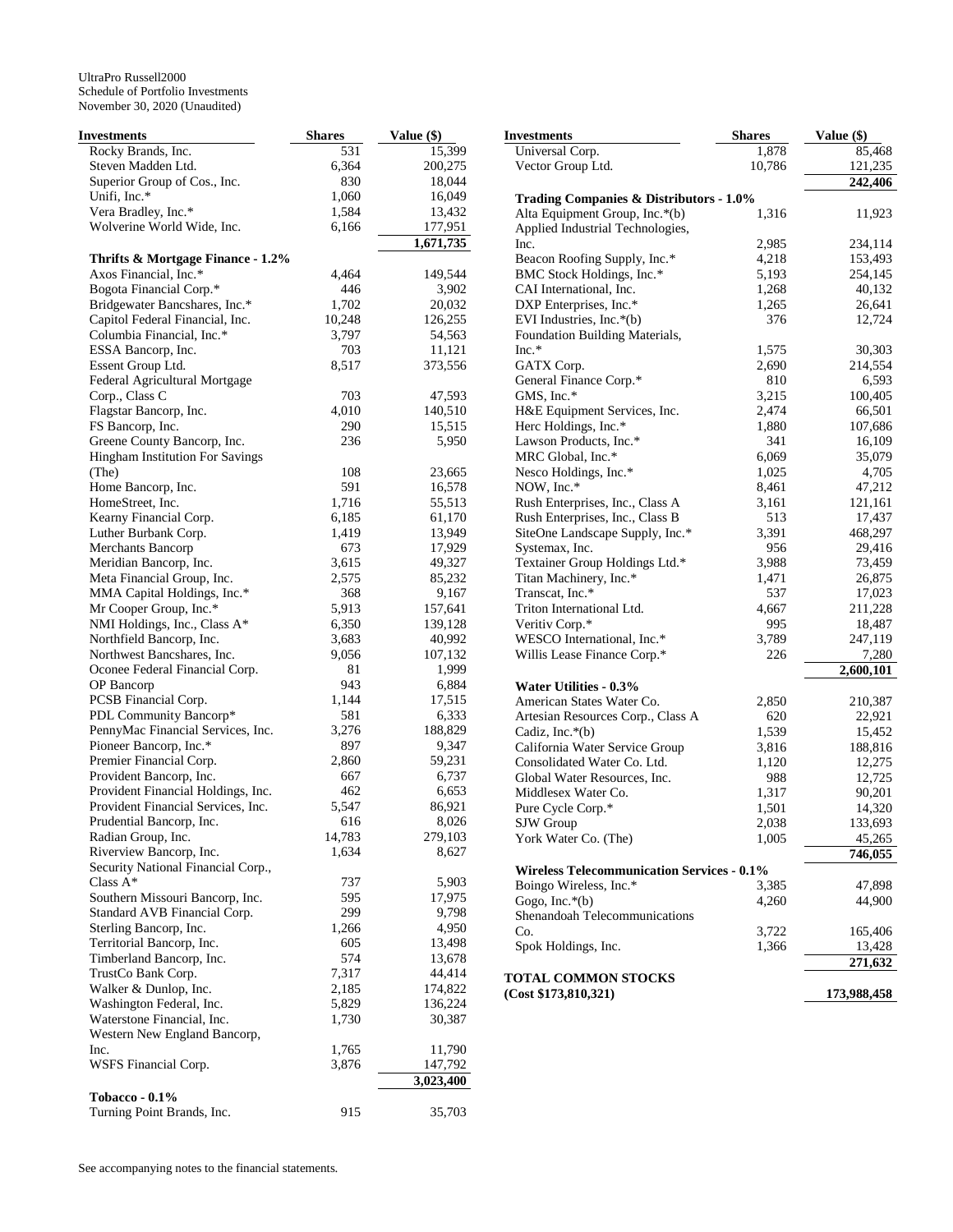|                                                                                       | Number of     |            |
|---------------------------------------------------------------------------------------|---------------|------------|
| <b>Investments</b>                                                                    | Rights        | Value (\$) |
| <b>RIGHTS - 0.0%</b>                                                                  |               |            |
| Biotechnology - 0.0%                                                                  |               |            |
| Contra Aduro Biotech I,                                                               |               |            |
| $CVR*(d)(f)$                                                                          | 899           |            |
| Oncternal Therapeutics, Inc.,                                                         |               |            |
| $CVR*(d)(f)$                                                                          | 23            |            |
| Tobira Therapeutics, Inc.,                                                            |               |            |
| $CVR*(d)(f)$                                                                          | 218           |            |
| <b>Pharmaceuticals - 0.0%</b>                                                         |               |            |
| Omthera Pharmaceuticals, Inc.,                                                        |               |            |
| $CVR*(d)(f)$                                                                          | 363           |            |
| <b>TOTAL RIGHTS</b>                                                                   |               |            |
| (Cost \$2,659)                                                                        |               |            |
| <b>Investments</b>                                                                    | <b>Shares</b> | Value (\$) |
| <b>SECURITIES LENDING REINVESTMENTS(g) - 1.6%</b>                                     |               |            |
| <b>INVESTMENT COMPANIES - 1.6%</b><br>RlackRock Liquidity FedEund Institutional Class |               |            |

| BlackRock Liquidity FedFund, Institutional Class |           |           |
|--------------------------------------------------|-----------|-----------|
| $0.04\%$ (Cost \$4,232,087)                      | 4.232.087 | 4.232.087 |

|                    | <b>Principal</b> |            |
|--------------------|------------------|------------|
| <b>Investments</b> | Amount (\$)      | Value (\$) |

**SHORT-TERM INVESTMENTS - 12.7%** 

## **REPURCHASE AGREEMENTS(h) - 12.7%**

Repurchase Agreements with various counterparties, rates 0.07% - 0.08%, dated 11/30/2020, due 12/1/2020, total to be received \$33,111,473 (Cost \$33,111,405) 33,111,405 33,111,405

| 211.331.950 |
|-------------|
| 48.395.342  |
| 259,727,292 |
|             |

Non-income producing security.

- (a) All or a portion of these securities are segregated in connection with obligations for swaps with a total value of \$32,457,872.
- (b) The security or a portion of this security is on loan at November 30, 2020. The total value of securities on loan at November 30, 2020 was \$4,953,864, collateralized in the form of cash with a value of \$4,232,087 that was reinvested in the securities shown in the Securities Lending Reinvestment section of the Schedule of Investments and \$1,067,310 of collateral in the form of U.S. Government Treasury Securities, interest rates ranging from 0.00% – 6.13%, and maturity dates ranging from December 10, 2020 – May 15, 2050; a total value of \$5,299,397.
- (c) Security exempt from registration pursuant to Regulation S under the Securities Act of 1933. Regulation S applies to securities offerings that are made outside of the United States and do not involve direct selling efforts in the United States and as such may have restrictions on resale.
- (d) Security fair valued as of November 30, 2020 in accordance with procedures approved by the Board of Trustees. Total value of all such securities at November 30, 2020 amounted to \$0, which represents approximately 0.00% of net assets of the Fund.
- (e) Represents less than 0.05% of net assets.
- (f) Illiquid security.
- (g) The security was purchased with cash collateral held from securities on loan at November 30, 2020. The total value of securities purchased was \$4,232,087.
- (h) The Fund invests in Repurchase Agreements jointly with other funds in the Trust. See "Repurchase Agreements" in the Notes to Financial Statements to view the details of each individual agreement and counterparty as well as a description of the securities subject to repurchase.

# **Abbreviations**

Contingent Value Rights - No defined expiration

As of November 30, 2020, the gross unrealized appreciation (depreciation) of investments based on the aggregate cost of investment securities and derivative instruments, if applicable, for federal income tax purposes was as follows:

| Aggregate gross unrealized appreciation | 45.243.837  |
|-----------------------------------------|-------------|
| Aggregate gross unrealized depreciation | (9,461,678) |
| Net unrealized appreciation             | 35,782,159  |
| Federal income tax cost                 | 220,850,139 |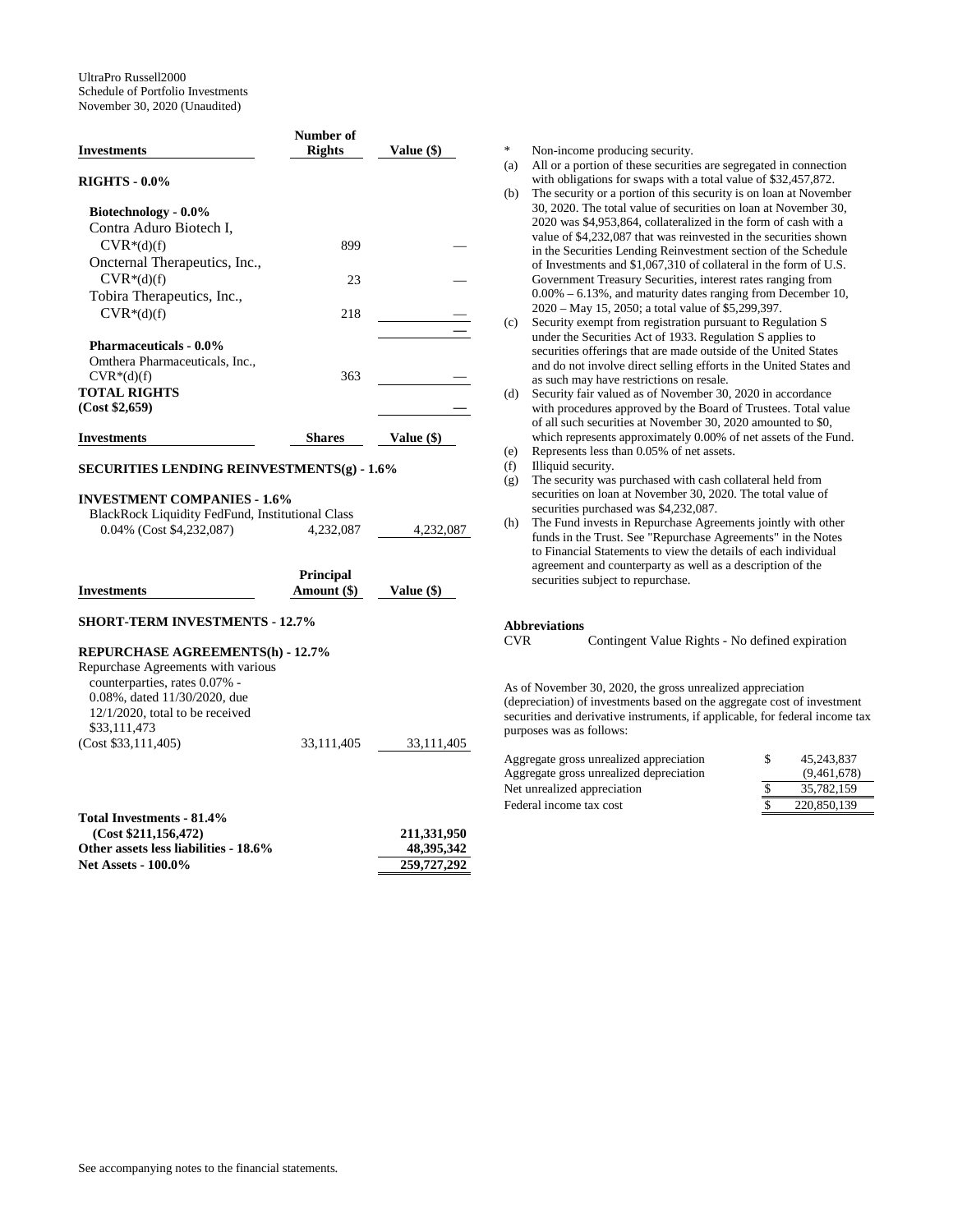# **Futures Contracts Purchased**

UltraPro Russell2000 had the following open long futures contracts as of November 30, 2020:

|                           | Number of        | Expiration  | <b>Trading</b>  |                        | v alue allu<br><b>Unrealized</b> |
|---------------------------|------------------|-------------|-----------------|------------------------|----------------------------------|
|                           | <b>Contracts</b> | <b>Date</b> | <b>Aurrency</b> | <b>Notional Amount</b> | Appreciation                     |
| Russell 2000 E-Mini Index | 254              | 12/18/2020  | USD             | 23.115.270             | 1.443.969                        |

**Value and** 

## **Swap Agreements<sup>a</sup>**

UltraPro Russell2000 had the following open non-exchange traded total return swap agreements as of November 30, 2020:

|                 |                          |                                                           |                  |                                               | <b>Value and</b><br><b>Unrealized</b> | <b>Financial</b><br><b>Instruments</b><br>for the Benefit the Benefit of<br>of (the Fund)/<br>the | Cash<br><b>Collateral for</b><br>(the Fund)<br>the |                          |
|-----------------|--------------------------|-----------------------------------------------------------|------------------|-----------------------------------------------|---------------------------------------|---------------------------------------------------------------------------------------------------|----------------------------------------------------|--------------------------|
| <b>Notional</b> | <b>Termination</b>       |                                                           | <b>Rate Paid</b> |                                               | <b>Appreciation</b> <sup>d</sup>      |                                                                                                   | <b>Counterparty Counterparty</b>                   | <b>Net</b>               |
| Amount (\$)     | <b>Date</b> <sup>b</sup> | <b>Counterparty</b>                                       |                  | (Received) <sup>c</sup> Underlying Instrument | $($)$                                 | $($)$                                                                                             | $($)$                                              | Amount <sup>e</sup> (\$) |
|                 |                          | Bank of                                                   |                  |                                               |                                       |                                                                                                   |                                                    |                          |
| 82,076,117      | 12/7/2020                | America NA<br><b>BNP</b> Paribas                          | $(0.37)$ %       | Russell 2000 <sup>®</sup> Index               | 3,237,962                             | (3,237,962)                                                                                       |                                                    |                          |
| 101,151,055     | 11/8/2021                | <b>SA</b>                                                 | 0.03%            | Russell 2000 <sup>®</sup> Index               | 12,130,314                            | (12, 130, 314)                                                                                    |                                                    |                          |
| 30,076,165      | 1/20/2021                | Citibank NA<br>Credit Suisse                              | 0.24%            | Russell 2000® Index                           | 9,556,201                             |                                                                                                   | (9,556,201)                                        |                          |
| 71,025,755      | 11/8/2021                | International<br>Goldman<br>Sachs                         | 0.43%            | Russell 2000 <sup>®</sup> Index               | 4,831,832                             |                                                                                                   | (4,831,832)                                        |                          |
| 14,620,434      | 12/7/2020                | International<br>Morgan<br>Stanley & Co.<br>International | 0.35%            | Russell 2000 <sup>®</sup> Index               | 3,298,244                             | (3,298,244)                                                                                       |                                                    |                          |
| 6,181,929       | 11/8/2021                | plc<br>Societe                                            | $(0.23)$ %       | Russell 2000 <sup>®</sup> Index               | 771,099                               | (771,099)                                                                                         |                                                    |                          |
| 198,465,930     | 11/22/2021               | Generale                                                  | 0.43%            | Russell 2000 <sup>®</sup> Index               | 3,105,668                             | (3,105,668)                                                                                       |                                                    |                          |
| 78,628,963      | 12/6/2021                | <b>UBS AG</b>                                             | 0.13%            | Russell 2000® Index                           | 6,925,059                             |                                                                                                   | (6,925,059)                                        |                          |
| 582,226,348     |                          |                                                           |                  | Total                                         | 43,856,379                            |                                                                                                   |                                                    |                          |

Unrealized Appreciation 43,856,379

a The Fund's Swap Agreements are not accounted for as hedging instruments under ASC 815.

<sup>b</sup> Agreements may be terminated at will by either party without penalty. Payment is due at termination/maturity.

 $c$  Reflects the floating financing rate, as of November 30, 2020, on the notional amount of the swap agreement paid to the counterparty or received from the counterparty, excluding any commissions. This amount is included as part of the unrealized appreciation/(depreciation).

- <sup>d</sup> The Fund discloses amounts due to the Fund from the counterparty (unrealized appreciation on swap agreements) at period end as an asset on its Statement of Assets and Liabilities. Amounts due to the counterparty from the Fund (unrealized depreciation on swap agreements) are disclosed as a liability on its Statement of Assets and Liabilities. The Fund presents these amounts on a gross basis and does not offset or "net" these amounts on its Statement of Assets and Liabilities.
- e Represents the "uncollateralized" amount due from or (to) the counterparty at period end. These amounts could be due to timing differences between the movement of collateral in relation to market movements, or due to agreement provisions allowing minimum "thresholds" that would need to be exceeded prior to the movement of collateral. To the extent that a net amount is due from a counterparty, the Fund would be exposed to the counterparty by such amount and could suffer losses or delays in recovery of that amount in the event of a counterparty default.

# **Abbreviations**

USD U.S. Dollar

See accompanying notes to the financial statements.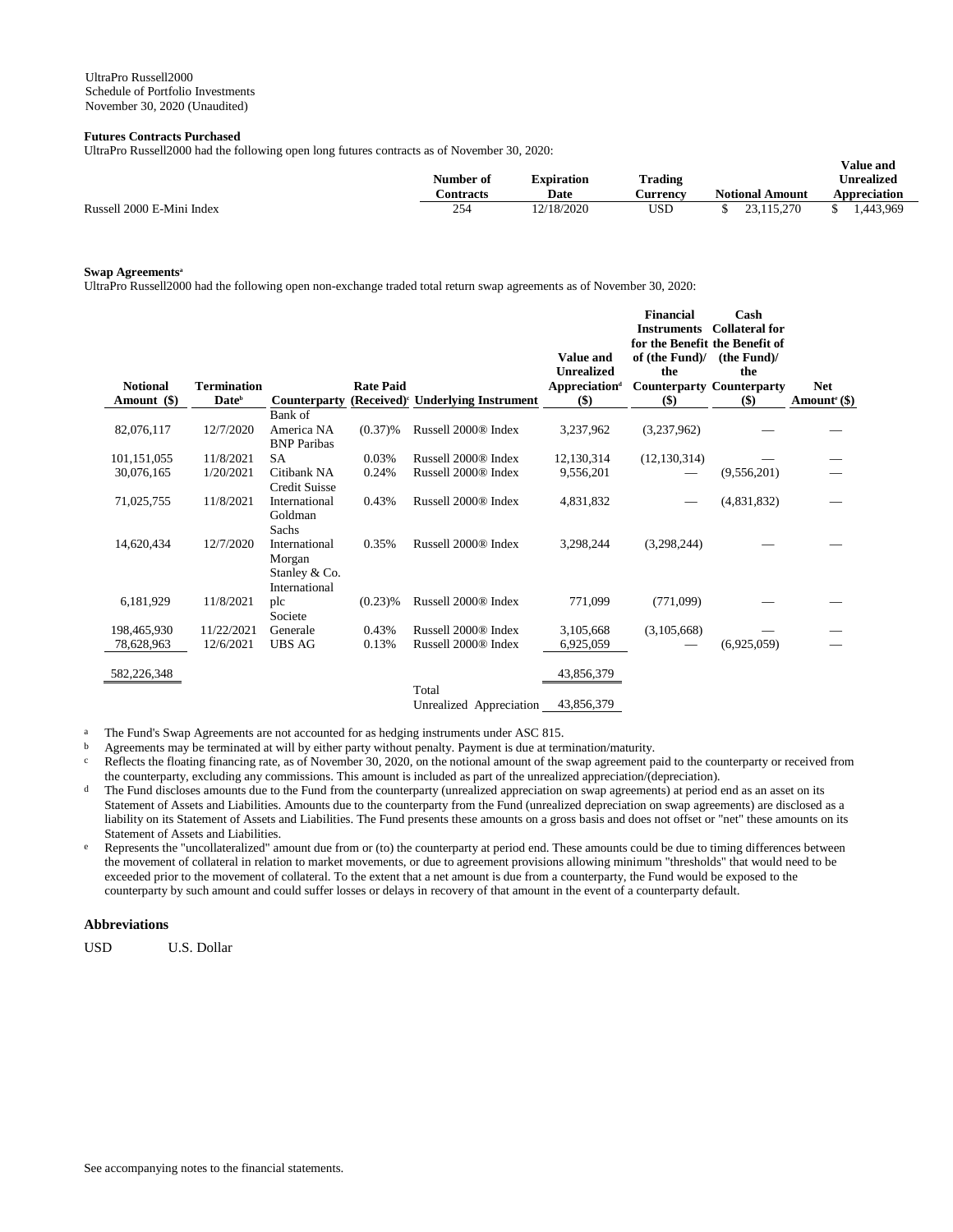| <b>Investments</b>                              | <b>Shares</b>     | Value (\$)           |
|-------------------------------------------------|-------------------|----------------------|
| <b>COMMON STOCKS(a) - 58.4%</b>                 |                   |                      |
| Aerospace & Defense - 1.0%                      |                   |                      |
| Boeing Co. (The)                                | 17,342            | 3,654,133            |
| General Dynamics Corp.                          | 7,592             | 1,133,865            |
| Howmet Aerospace, Inc.                          | 12,825            | 300,875              |
| Huntington Ingalls Industries, Inc.             | 1,323             | 211,931              |
| L3Harris Technologies, Inc.                     | 7,064             | 1,356,217            |
| Lockheed Martin Corp.                           | 8,033             | 2,932,045            |
| Northrop Grumman Corp.                          | 5,069             | 1,532,156            |
| Raytheon Technologies Corp.                     | 49,913            | 3,579,760            |
| Teledyne Technologies, Inc.*                    | 1,205             | 455,418              |
| Textron, Inc.                                   | 7,446             | 335,815              |
| TransDigm Group, Inc.                           | 1,771             | 1,025,745            |
|                                                 |                   | 16,517,960           |
| Air Freight & Logistics - 0.4%                  |                   |                      |
| CH Robinson Worldwide, Inc.                     | 4,404             | 413,844              |
| Expeditors International of                     |                   |                      |
| Washington, Inc.                                | 5,478             | 489,569              |
| FedEx Corp.                                     | 7,889             | 2,260,829            |
| United Parcel Service, Inc., Class B            | 23,102            | 3,952,059            |
|                                                 |                   | 7,116,301            |
| Airlines - 0.2%                                 |                   |                      |
|                                                 |                   |                      |
| Alaska Air Group, Inc.                          | 4,036             | 205,715              |
| American Airlines Group, Inc.(b)                | 17,837            | 252,037              |
| Delta Air Lines, Inc.<br>Southwest Airlines Co. | 20,835<br>19,271  | 838,609              |
|                                                 |                   | 893,018              |
| United Airlines Holdings, Inc.*                 | 9,502             | 428,065              |
|                                                 |                   | 2,617,444            |
| <b>Auto Components - 0.1%</b><br>Aptiv plc      |                   |                      |
|                                                 | 8,822             | 1,047,171            |
| BorgWarner, Inc.                                | 7,989             | 310,373<br>1,357,544 |
| <b>Automobiles - 0.2%</b>                       |                   |                      |
| Ford Motor Co.                                  |                   | 1,159,289            |
| General Motors Co.                              | 127,675<br>41,159 | 1,804,410            |
|                                                 |                   | 2,963,699            |
| <b>Banks</b> - 2.2%                             |                   |                      |
| Bank of America Corp.                           | 249,125           | 7,015,360            |
| Citigroup, Inc.                                 | 68,019            | 3,745,806            |
| Citizens Financial Group, Inc.                  | 13,944            | 455,411              |
| Comerica, Inc.                                  | 4,541             | 223,417              |
| Fifth Third Bancorp                             | 23,279            | 589,890              |
| First Republic Bank                             | 5,626             | 728,905              |
| Huntington Bancshares, Inc.                     | 33,235            | 401,479              |
| JPMorgan Chase & Co.                            | 99,572            | 11,737,547           |
| KeyCorp                                         | 31,894            | 493,081              |
| M&T Bank Corp.                                  | 4,195             | 488,676              |
| People's United Financial, Inc.                 | 13,873            | 172,025              |
| PNC Financial Services Group, Inc.              |                   |                      |
| (The)                                           | 13,863            | 1,914,064            |
| Regions Financial Corp.                         | 31,379            | 479,157              |
| SVB Financial Group*                            | 1,688             | 582,124              |
| Truist Financial Corp.                          | 44,039            | 2,044,290            |
| <b>US Bancorp</b>                               | 44,780            | 1,934,944            |
| Wells Fargo & Co.                               | 134,628           | 3,682,076            |
| Zions Bancorp NA                                | 5,361             | 206,881              |
|                                                 |                   | 36,895,133           |
| Beverages - 1.0%                                |                   |                      |
| Brown-Forman Corp., Class B                     | 5,967             | 481,298              |
| Coca-Cola Co. (The)                             | 126,315           | 6,517,854            |
| Constellation Brands, Inc., Class A             | 5,500             | 1,132,120            |
|                                                 |                   |                      |

| Investments                                                 | <b>Shares</b>   | Value (\$)           |
|-------------------------------------------------------------|-----------------|----------------------|
| Molson Coors Beverage Co., Class                            |                 |                      |
| В                                                           | 6,142           | 282,532              |
| Monster Beverage Corp.*                                     | 12,061          | 1,022,532            |
| PepsiCo, Inc.                                               | 45,249          | 6,526,263            |
|                                                             |                 | 15,962,599           |
| Biotechnology - 1.1%                                        |                 |                      |
| AbbVie, Inc.                                                | 57,667          | 6,030,815            |
| Alexion Pharmaceuticals, Inc.*                              | 7,157           | 873,941              |
| Amgen, Inc.                                                 | 19,144          | 4,250,734            |
| Biogen, Inc.*<br>Gilead Sciences, Inc.                      | 5,172           | 1,242,159            |
|                                                             | 40,954<br>6,084 | 2,484,679            |
| Incyte Corp.*<br>Regeneron Pharmaceuticals, Inc.*           | 3,426           | 514,341<br>1,767,919 |
| Vertex Pharmaceuticals, Inc.*                               | 8,509           | 1,937,925            |
|                                                             |                 | 19,102,513           |
| <b>Building Products - 0.3%</b>                             |                 |                      |
| A O Smith Corp.                                             | 4,423           | 249,059              |
| Allegion plc                                                | 3,018           | 344,173              |
| Carrier Global Corp.                                        | 26,615          | 1,013,233            |
| Fortune Brands Home & Security,                             |                 |                      |
| Inc.                                                        | 4,510           | 376,585              |
| Johnson Controls International plc                          | 24,302          | 1,118,864            |
| Masco Corp.                                                 | 8,546           | 458,664              |
| Trane Technologies plc                                      | 7,820           | 1,143,597            |
|                                                             |                 | 4,704,175            |
| Capital Markets - 1.5%                                      |                 |                      |
| Ameriprise Financial, Inc.                                  | 3,926           | 727,252              |
| Bank of New York Mellon Corp.                               |                 |                      |
| (The)                                                       | 26,618          | 1,041,296            |
| BlackRock, Inc.                                             | 4,629           | 3,232,662            |
| Cboe Global Markets, Inc.                                   | 3,554           | 324,551              |
| Charles Schwab Corp. (The)                                  | 48,387          | 2,360,318            |
| CME Group, Inc.                                             | 11,731          | 2,053,277            |
| Franklin Resources, Inc.<br>Intercontinental Exchange, Inc. | 8,752<br>18,334 | 192,457<br>1,934,420 |
| Invesco Ltd.                                                | 12,315          | 199,872              |
| MarketAxess Holdings, Inc.                                  | 1,243           | 670,201              |
| Moody's Corp.                                               | 5,272           | 1,488,497            |
| <b>Morgan Stanley</b>                                       | 46,659          | 2,884,898            |
| MSCI, Inc.                                                  | 2,738           | 1,120,992            |
| Nasdaq, Inc.                                                | 3,753           | 480,346              |
| Northern Trust Corp.                                        | 6,801           | 633,309              |
| Raymond James Financial, Inc.                               | 3,988           | 362,709              |
| S&P Global, Inc.                                            | 7,888           | 2,774,841            |
| State Street Corp.                                          | 11,505          | 810,872              |
| T. Rowe Price Group, Inc.                                   | 7,419           | 1,063,959            |
|                                                             |                 | 24,356,729           |
| Chemicals - 1.1%                                            |                 |                      |
| Air Products and Chemicals, Inc.                            | 7,216           | 2,021,490            |
| Albemarle Corp.                                             | 3,472           | 472,088              |
| Celanese Corp.                                              | 3,868           | 500,248              |
| CF Industries Holdings, Inc.                                | 7,000           | 261,100              |
| Corteva, Inc.                                               | 24,468          | 937,614              |
| Dow, Inc.                                                   | 24,227          | 1,284,273            |
| DuPont de Nemours, Inc.                                     | 23,975          | 1,520,974            |
| Eastman Chemical Co.<br>Ecolab, Inc.                        | 4,422           | 430,703              |
| FMC Corp.                                                   | 8,111<br>4,230  | 1,801,859<br>490,722 |
| International Flavors & Fragrances,                         |                 |                      |
| Inc.                                                        | 3,492           | 391,453              |
| Linde plc                                                   | 17,161          | 4,400,424            |
| LyondellBasell Industries NV,                               |                 |                      |
| Class A                                                     | 8,398           | 714,670              |
|                                                             |                 |                      |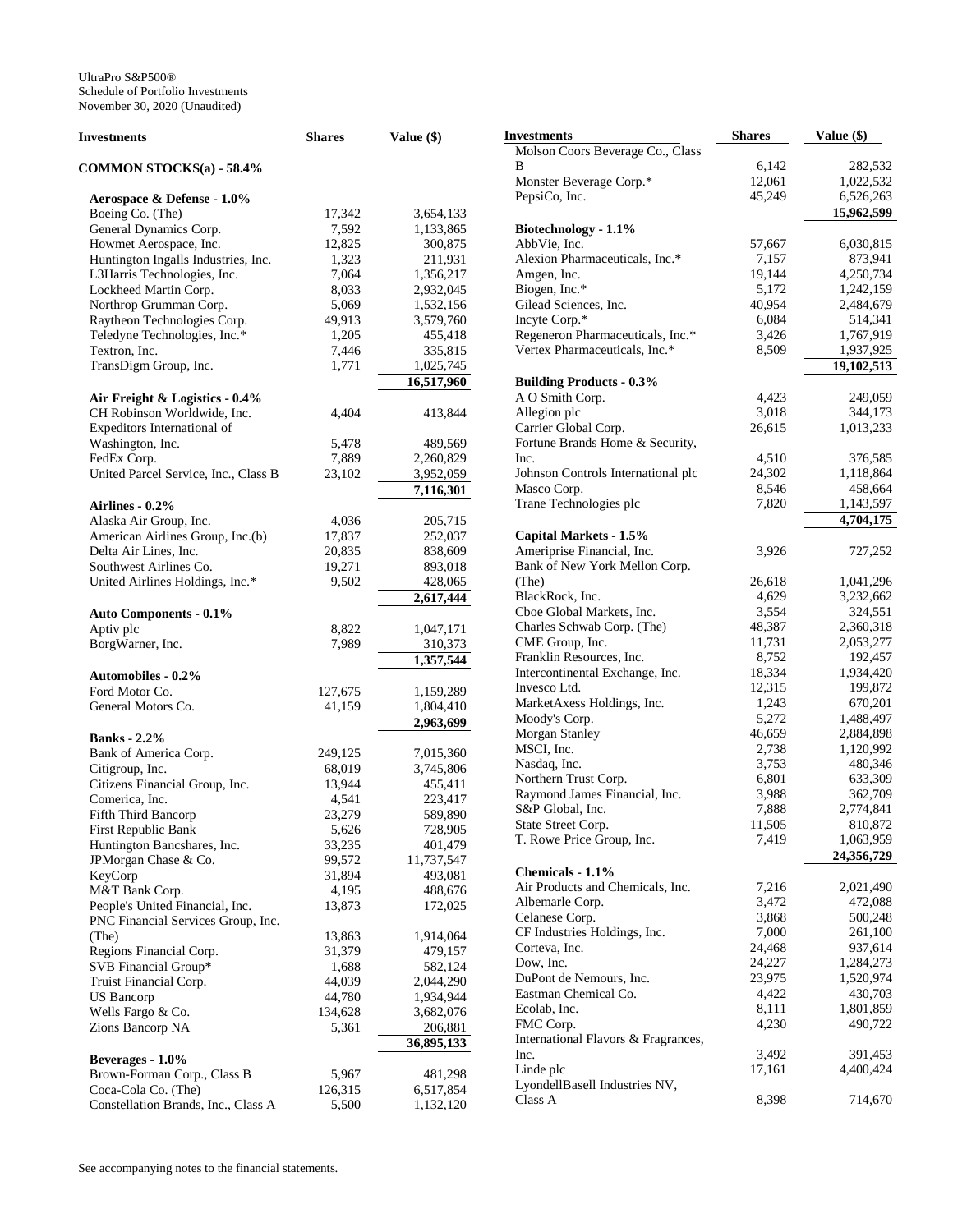| Investments                                          | <b>Shares</b> | Value (\$)             |
|------------------------------------------------------|---------------|------------------------|
| Mosaic Co. (The)                                     | 11,267        | 247,423                |
| PPG Industries, Inc.                                 | 7,713         | 1,132,037              |
| Sherwin-Williams Co. (The)                           | 2,678         | 2,002,153              |
|                                                      |               | 18,609,231             |
| <b>Commercial Services &amp; Supplies - 0.3%</b>     |               |                        |
| Cintas Corp.                                         | 2,836         | 1,007,631              |
| Copart, Inc.*                                        | 6,750         | 779,287                |
| Republic Services, Inc.                              | 6,864         | 663,886                |
| Rollins, Inc.                                        | 4,815         | 275,322                |
| Waste Management, Inc.                               | 12,691        | 1,511,879              |
|                                                      |               | 4,238,005              |
| <b>Communications Equipment - 0.5%</b>               |               |                        |
| Arista Networks, Inc.*                               | 1,789         | 484,282                |
| Cisco Systems, Inc.                                  | 138,326       | 5,950,785              |
| F5 Networks, Inc.*                                   | 1,996         | 324,969                |
| Juniper Networks, Inc.                               | 10,853        | 236,270                |
| Motorola Solutions, Inc.                             | 5,544         | 950,962                |
|                                                      |               | 7,947,268              |
| <b>Construction &amp; Engineering - 0.1%</b>         |               |                        |
| Jacobs Engineering Group, Inc.                       | 4,253         | 458,644                |
| Quanta Services, Inc.                                | 4,515         | 308,555                |
|                                                      |               | 767,199                |
| <b>Construction Materials - 0.1%</b>                 |               |                        |
| Martin Marietta Materials, Inc.                      | 2,033         | 540,026                |
| Vulcan Materials Co.                                 | 4,323         | 603,707                |
|                                                      |               | $\overline{1,}143,733$ |
| <b>Consumer Finance - 0.3%</b>                       |               |                        |
| American Express Co.                                 | 21,307        | 2,526,797              |
| Capital One Financial Corp.                          | 14,921        | 1,277,835              |
| <b>Discover Financial Services</b>                   | 10,012        | 762,614                |
| <b>Synchrony Financial</b>                           | 17,734        | 540,355                |
|                                                      |               | 5,107,601              |
| <b>Containers &amp; Packaging - 0.2%</b>             |               |                        |
| Amcor plc                                            | 51,253        | 580,696                |
| Avery Dennison Corp.                                 | 2,732         | 407,997                |
| Ball Corp.                                           | 10,664        | 1,023,851              |
| International Paper Co.                              | 12,845        | 635,571                |
| Packaging Corp. of America                           | 3,098         | 402,740                |
| Sealed Air Corp.                                     | 5,091         | 229,400                |
| Westrock Co.                                         | 8,481         | 357,983                |
|                                                      |               | 3,638,238              |
| Distributors - 0.1%                                  |               |                        |
| Genuine Parts Co.                                    | 4,713         | 463,618                |
| LKQ Corp.*                                           | 9,148         | 322,192                |
| Pool Corp.                                           | 1,317         | 455,827                |
|                                                      |               | 1,241,637              |
| <b>Diversified Financial Services - 0.9%</b>         |               |                        |
| Berkshire Hathaway, Inc., Class B*                   | 64,762        | 14,824,669             |
|                                                      |               |                        |
| <b>Diversified Telecommunication Services - 0.9%</b> |               |                        |
| $AT&T$ , Inc.                                        | 232,811       | 6,693,316              |
| CenturyLink, Inc.<br>Verizon Communications, Inc.    | 32,282        | 337,347                |
|                                                      | 135,217       | 8,168,459              |
|                                                      |               | 15,199,122             |
| <b>Electric Utilities - 1.1%</b>                     |               |                        |
| Alliant Energy Corp.                                 | 8,170         | 429,742                |
| American Electric Power Co., Inc.                    | 16,220        | 1,376,916              |
| Duke Energy Corp.                                    | 24,021        | 2,225,786              |
| <b>Edison International</b>                          | 12,357        | 758,226                |
| Entergy Corp.                                        | 6,545         | 712,423                |
| Evergy, Inc.                                         | 7,414         | 410,810                |
| <b>Eversource Energy</b>                             | 11,196        | 979,762                |
| Exelon Corp.                                         | 31,850        | 1,308,079              |

| Investments                                                | <b>Shares</b> | Value (\$) |
|------------------------------------------------------------|---------------|------------|
| FirstEnergy Corp.                                          | 17,707        | 470,298    |
| NextEra Energy, Inc.                                       | 63,996        | 4,709,466  |
| NRG Energy, Inc.                                           | 7,978         | 261,279    |
| Pinnacle West Capital Corp.                                | 3,677         | 300,962    |
| PPL Corp.                                                  | 25,131        | 714,223    |
| Southern Co. (The)                                         | 34,510        | 2,065,424  |
| Xcel Energy, Inc.                                          | 17,161        | 1,155,965  |
|                                                            |               | 17,879,361 |
| <b>Electrical Equipment - 0.3%</b>                         |               |            |
| AMETEK, Inc.                                               | 7,501         | 889,093    |
| Eaton Corp. plc                                            | 13,071        | 1,583,029  |
| Emerson Electric Co.                                       | 19,521        | 1,499,603  |
| Rockwell Automation, Inc.                                  | 3,787         | 967,806    |
|                                                            |               | 4,939,531  |
| Electronic Equipment, Instruments & Components - 0.4%      |               |            |
| Amphenol Corp., Class A                                    | 9,741         | 1,274,220  |
| CDW Corp.                                                  | 4,659         | 607,953    |
| Corning, Inc.                                              | 24,861        | 930,299    |
| FLIR Systems, Inc.                                         | 4,284         | 163,820    |
| IPG Photonics Corp.*                                       | 1,165         | 241,167    |
|                                                            | 6,110         |            |
| Keysight Technologies, Inc.*<br>TE Connectivity Ltd.       | 10,785        | 733,444    |
|                                                            |               | 1,229,166  |
| Vontier Corp.*                                             | 4,404         | 146,081    |
| Zebra Technologies Corp., Class                            |               |            |
| A*                                                         | 1,741         | 658,829    |
|                                                            |               | 5,984,979  |
| <b>Energy Equipment &amp; Services - 0.1%</b>              |               |            |
| Baker Hughes Co.                                           | 21,439        | 401,338    |
| Halliburton Co.                                            | 28,708        | 476,266    |
| National Oilwell Varco, Inc.                               | 12,678        | 155,432    |
| Schlumberger NV                                            | 45,360        | 943,035    |
| TechnipFMC plc                                             | 13,814        | 114,794    |
|                                                            |               | 2,090,865  |
| <b>Entertainment - 1.2%</b>                                |               |            |
| Activision Blizzard, Inc.                                  | 25,211        | 2,003,770  |
| Electronic Arts, Inc.*                                     | 9,437         | 1,205,577  |
| Live Nation Entertainment, Inc.*                           | 4,640         | 304,616    |
| Netflix, Inc.*                                             | 14,415        | 7,073,441  |
| Take-Two Interactive Software,                             |               |            |
| $Inc.*$                                                    | 3,731         | 673,483    |
| Walt Disney Co. (The)                                      | 59,048        | 8,739,694  |
|                                                            |               | 20,000,581 |
| <b>Equity Real Estate Investment Trusts (REITs) - 1.4%</b> |               |            |
| Alexandria Real Estate Equities,                           |               |            |
| Inc.                                                       | 3,832         | 627,413    |
| American Tower Corp.                                       | 14,489        | 3,349,857  |
| Apartment Investment and                                   |               |            |
| Management Co., Class A                                    | 6,115         | 185,590    |
| AvalonBay Communities, Inc.                                | 4,609         | 767,813    |
| Boston Properties, Inc.                                    | 4,623         | 453,794    |
| Crown Castle International Corp.                           | 13,712        | 2,297,720  |
| Digital Realty Trust, Inc.                                 | 8,787         | 1,184,048  |
| Duke Realty Corp.                                          | 12,100        | 460,526    |
| Equinix, Inc.                                              | 2,891         | 2,017,311  |
| <b>Equity Residential</b>                                  | 11,188        | 648,009    |
| Essex Property Trust, Inc.                                 | 2,133         | 524,462    |
| Extra Space Storage, Inc.                                  | 4,222         | 475,946    |
| Federal Realty Investment Trust                            | 2,244         | 195,722    |
| Healthpeak Properties, Inc.                                | 17,592        | 507,705    |
| Host Hotels & Resorts, Inc.                                | 23,056        | 323,476    |
| Iron Mountain, Inc.                                        | 9,415         | 258,913    |
| Kimco Realty Corp.                                         | 14,137        | 204,138    |
|                                                            |               |            |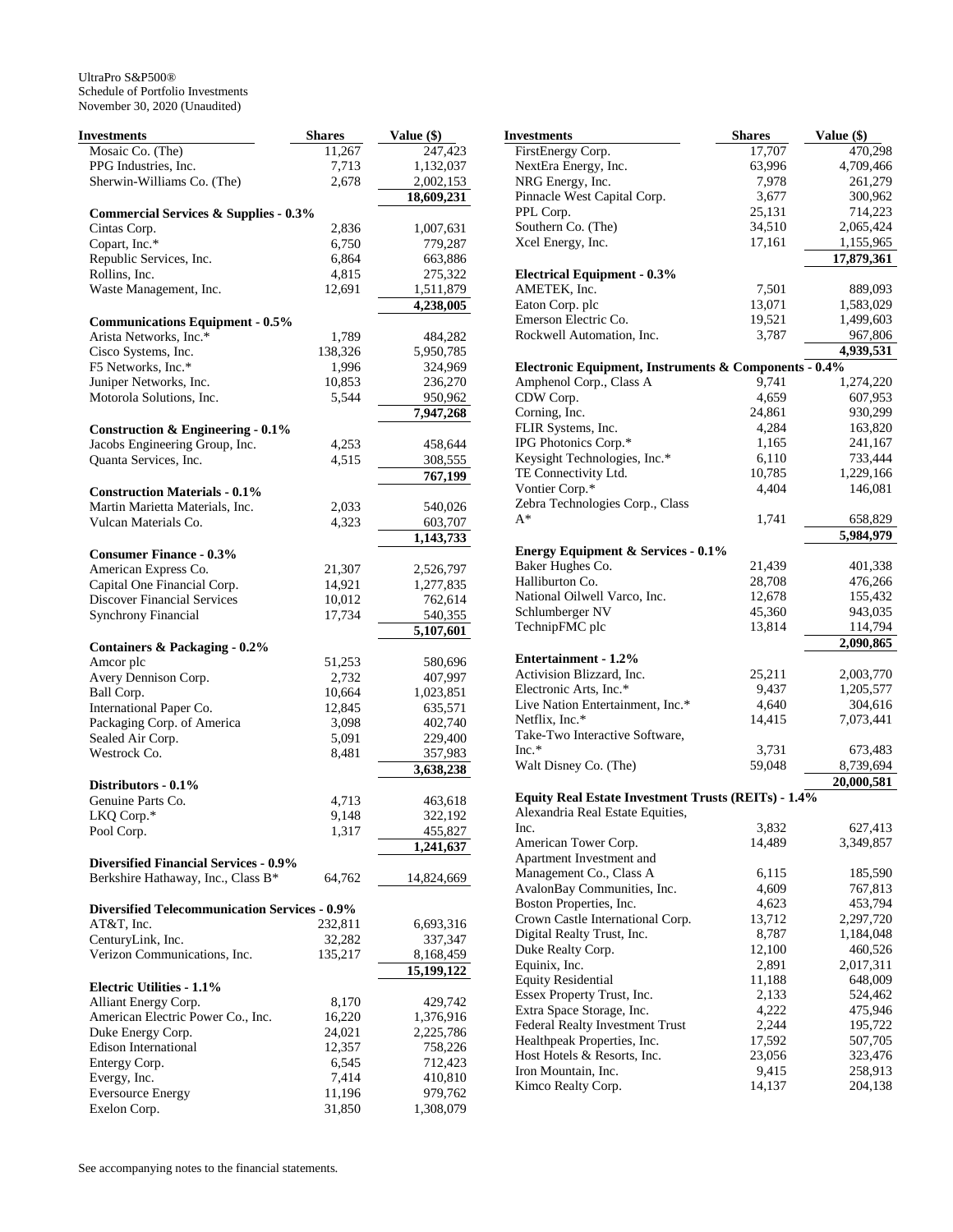| Investments                             | <b>Shares</b> | Value (\$)             |
|-----------------------------------------|---------------|------------------------|
| Mid-America Apartment                   |               |                        |
| Communities, Inc.                       | 3,732         | 470,829                |
| Prologis, Inc.                          | 24,145        | 2,415,707              |
| Public Storage                          | 4,966         | 1,114,668              |
| Realty Income Corp.                     | 11,269        | 675,802                |
| Regency Centers Corp.                   | 5,153         | 234,874                |
| SBA Communications Corp.                | 3,656         | 1,049,930              |
| Simon Property Group, Inc.              | 9,967         | 822,975                |
| SL Green Realty Corp.                   | 2,394         | 138,613                |
| UDR, Inc.                               | 9,654         | 371,390                |
| Ventas, Inc.                            | 12,188        | 583,927                |
| Vornado Realty Trust                    | 5,119         | 199,180                |
| Welltower, Inc.                         | 13,632        | 858,543                |
| Weyerhaeuser Co.                        | 24,377        | 707,908                |
|                                         |               | 24,126,789             |
| Food & Staples Retailing - 0.9%         |               |                        |
| Costco Wholesale Corp.                  | 14,432        | 5,654,025              |
| Kroger Co. (The)                        | 25,430        | 839,190                |
| Sysco Corp.                             | 16,613        | 1,184,341              |
| Walgreens Boots Alliance, Inc.          | 23,493        | 892,969                |
| Walmart, Inc.                           | 45,375        | 6,932,846              |
|                                         |               | 15,503,371             |
| Food Products - 0.6%                    |               |                        |
| Archer-Daniels-Midland Co.              | 18,157        | 903,674                |
| Campbell Soup Co.                       | 6,613         | 330,782                |
| Conagra Brands, Inc.                    | 15,956        | 583,351                |
| General Mills, Inc.                     | 19,955        | 1,213,663              |
| Hershey Co. (The)                       | 4,813         | 711,795                |
| Hormel Foods Corp.                      | 9,161         | 432,216                |
| J M Smucker Co. (The)                   | 3,722         | 436,218                |
| Kellogg Co.                             | 8,293         | 530,006                |
| Kraft Heinz Co. (The)                   | 21,167        | 697,241                |
| Lamb Weston Holdings, Inc.              | 4,750         | 343,805                |
| McCormick & Co., Inc. (Non-             |               |                        |
| Voting)                                 | 4,046         | 756,521                |
| Mondelez International, Inc., Class     |               |                        |
| A                                       | 46,675        | 2,681,479              |
| Tyson Foods, Inc., Class A              | 9,616         | 626,963                |
|                                         |               | 10,247,714             |
| Gas Utilities - $0.0\%$ (c)             |               |                        |
| Atmos Energy Corp.                      | 4,026         | 386,053                |
|                                         |               |                        |
| Health Care Equipment & Supplies - 2.2% |               |                        |
| <b>Abbott Laboratories</b>              | 57,852        | 6,260,743              |
| ABIOMED, Inc.*                          | 1,472         | 403,475                |
|                                         | 2,342         |                        |
| Align Technology, Inc.*                 |               | 1,127,181              |
| Baxter International, Inc.              | 16,535        | 1,257,818<br>2,222,526 |
| Becton Dickinson and Co.                | 9,464         |                        |
| Boston Scientific Corp.*                | 46,748        | 1,549,696              |
| Cooper Cos., Inc. (The)                 | 1,603         | 537,358                |
| Danaher Corp.                           | 20,638        | 4,635,914              |
| DENTSPLY SIRONA, Inc.                   | 7,134         | 363,049                |
| DexCom, Inc.*                           | 3,123         | 998,361                |
| Edwards Lifesciences Corp.*             | 20,321        | 1,704,729              |
| Hologic, Inc.*                          | 8,475         | 585,877                |
| IDEXX Laboratories, Inc.*               | 2,777         | 1,280,142              |
| Intuitive Surgical, Inc.*               | 3,823         | 2,775,689              |
| Medtronic plc                           | 43,912        | 4,992,794              |
| ResMed, Inc.                            | 4,736         | 992,666                |
| STERIS plc                              | 2,777         | 538,210                |
| Stryker Corp.                           | 10,671        | 2,490,611              |
| Teleflex, Inc.                          | 1,521         | 582,163                |
| Varian Medical Systems, Inc.*           | 2,978         | 518,112                |

| Investments                                                     | <b>Shares</b>   | Value (\$)         |
|-----------------------------------------------------------------|-----------------|--------------------|
| West Pharmaceutical Services, Inc.                              | 2.414           | 664,236            |
| Zimmer Biomet Holdings, Inc.                                    | 6,765           | 1,008,797          |
|                                                                 |                 | 37,490,147         |
| Health Care Providers & Services - 1.6%                         |                 |                    |
| AmerisourceBergen Corp.                                         | 4,798           | 494,722            |
| Anthem, Inc.                                                    | 8,217           | 2,559,760          |
| Cardinal Health, Inc.                                           | 9,553           | 521,498            |
| Centene Corp.*                                                  | 18,929          | 1,166,973          |
| Cigna Corp.                                                     | 12,010          | 2,511,772          |
| CVS Health Corp.                                                | 42,753          | 2,898,226          |
| DaVita, Inc.*                                                   | 2,464           | 270,671            |
| HCA Healthcare, Inc.                                            | 8,609           | 1,292,297          |
| Henry Schein, Inc.*<br>Humana, Inc.                             | 4,662           | 299,813            |
| Laboratory Corp. of America                                     | 4,318           | 1,729,445          |
| Holdings*                                                       | 3,179           | 635,291            |
| McKesson Corp.                                                  | 5,300           | 953,523            |
| Quest Diagnostics, Inc.                                         | 4,386           | 543,776            |
| UnitedHealth Group, Inc.                                        | 31,057          | 10,445,711         |
| Universal Health Services, Inc.,                                |                 |                    |
| Class B                                                         | 2,534           | 330,890            |
|                                                                 |                 | 26,654,368         |
| Health Care Technology - 0.0%(c)                                |                 |                    |
| Cerner Corp.                                                    | 9,977           | 746,679            |
|                                                                 |                 |                    |
| Hotels, Restaurants & Leisure - 1.0%                            |                 |                    |
| Carnival Corp.                                                  | 16,919          | 338,042            |
| Chipotle Mexican Grill, Inc.*                                   | 915             | 1,179,828          |
| Darden Restaurants, Inc.                                        | 4,249           | 458,807            |
| Domino's Pizza, Inc.                                            | 1,290           | 506,415            |
| Hilton Worldwide Holdings, Inc.                                 | 9,074           | 940,339            |
| Las Vegas Sands Corp.                                           | 10,730          | 597,768            |
| Marriott International, Inc., Class A                           | 8,687           | 1,102,120          |
| McDonald's Corp.                                                | 24,303          | 5,284,444          |
| <b>MGM Resorts International</b>                                | 13,376          | 377,872            |
| Norwegian Cruise Line Holdings                                  |                 |                    |
| $Ltd.*$                                                         | 10,285          | 235,218            |
| Royal Caribbean Cruises Ltd.                                    | 5,818           | 458,517            |
| Starbucks Corp.                                                 | 38,206          | 3,744,952          |
| Wynn Resorts Ltd.                                               | 3,168           | 318,384            |
| Yum! Brands, Inc.                                               | 9,845           | 1,041,601          |
|                                                                 |                 | 16,584,307         |
| <b>Household Durables - 0.2%</b>                                |                 |                    |
| DR Horton, Inc.                                                 | 10,826          | 806,537            |
| Garmin Ltd.                                                     | 4,873           | 568,971            |
| Leggett & Platt, Inc.                                           | 4,321           | 186,235            |
| Lennar Corp., Class A                                           | 8,971           | 680,540            |
| Mohawk Industries, Inc.*                                        | 1,949<br>12,353 | 245,243            |
| Newell Brands, Inc.<br>NVR, Inc.*                               | 130             | 262,625<br>519,633 |
| PulteGroup, Inc.                                                | 8,776           | 382,897            |
| Whirlpool Corp.                                                 | 2,034           | 395,837            |
|                                                                 |                 | 4,048,518          |
| <b>Household Products - 1.0%</b>                                |                 |                    |
| Church & Dwight Co., Inc.                                       | 8,078           | 709,006            |
| Clorox Co. (The)                                                | 4,123           | 836,804            |
| Colgate-Palmolive Co.                                           | 28,024          | 2,399,975          |
| Kimberly-Clark Corp.                                            | 11,157          | 1,554,282          |
| Procter & Gamble Co. (The)                                      | 81,353          | 11,297,491         |
|                                                                 |                 | 16,797,558         |
| Independent Power and Renewable Electricity Producers - 0.0%(c) |                 |                    |
| AES Corp. (The)                                                 | 21,726          | 444,079            |
|                                                                 |                 |                    |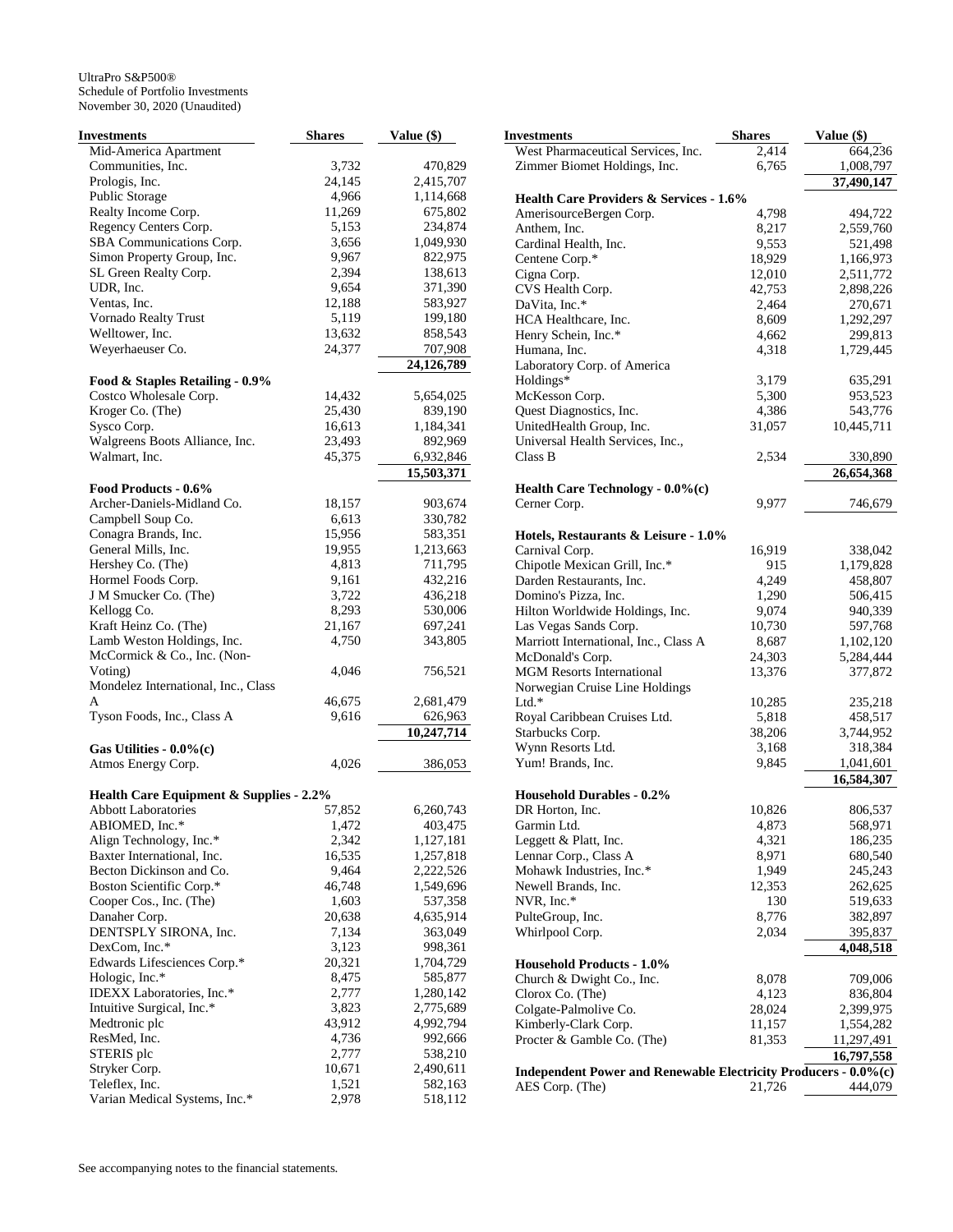| Investments                                                   | <b>Shares</b> | Value (\$)              |
|---------------------------------------------------------------|---------------|-------------------------|
| <b>Industrial Conglomerates - 0.7%</b>                        |               |                         |
| 3M Co.                                                        | 18,827        | 3,251,988               |
| General Electric Co.                                          | 286,014       | 2,911,622               |
| Honeywell International, Inc.                                 | 22,925        | 4,674,866               |
| Roper Technologies, Inc.                                      | 3,432         | 1,465,464               |
| Insurance - 1.1%                                              |               | 12,303,940              |
| Aflac, Inc.                                                   | 21,663        | 951,656                 |
| Allstate Corp. (The)                                          | 10,206        | 1,044,584               |
| American International Group, Inc.                            | 28,136        | 1,081,548               |
| Aon plc, Class A                                              | 7,580         | 1,553,066               |
| Arthur J Gallagher & Co.                                      | 6,252         | 721,543                 |
| Assurant, Inc.                                                | 1,944         | 251,009                 |
| Chubb Ltd.                                                    | 14,741        | 2,179,162               |
| Cincinnati Financial Corp.                                    | 4,898         | 373,962                 |
| Everest Re Group Ltd.                                         | 1,313         | 298,484                 |
| Globe Life, Inc.                                              | 3,200         | 297,920                 |
| Hartford Financial Services Group,                            |               |                         |
| Inc. (The)                                                    | 11,716        | 517,847                 |
| Lincoln National Corp.                                        | 5,938         | 280,392                 |
| Loews Corp.                                                   | 7,786         | 326,311                 |
| Marsh & McLennan Cos., Inc.                                   | 16,545        | 1,896,719               |
| MetLife, Inc.                                                 | 25,199        | 1,163,438               |
| Principal Financial Group, Inc.                               | 8,338         | 415,149                 |
| Progressive Corp. (The)                                       | 19,134        | 1,666,763               |
| Prudential Financial, Inc.                                    | 12,919        | 976,935                 |
| Travelers Cos., Inc. (The)                                    | 8,274         | 1,072,724               |
| <b>Unum Group</b>                                             | 6,651         | 147,852                 |
| W R Berkley Corp.                                             | 4,605         | 299,924                 |
| Willis Towers Watson plc                                      | 4,215         | 877,521                 |
|                                                               |               | 18,394,509              |
| <b>Interactive Media &amp; Services - 3.4%</b>                |               |                         |
| Alphabet, Inc., Class A*                                      | 9,814         | 17,217,682              |
| Alphabet, Inc., Class C*                                      | 9,594         | 16,892,540              |
| Facebook, Inc., Class A*                                      | 78,557        | 21,757,932              |
| Twitter, Inc.*                                                | 25,836        | 1,201,632<br>57,069,786 |
| <b>Internet &amp; Direct Marketing Retail - 2.9%</b>          |               |                         |
| Amazon.com, Inc.*                                             | 13,907        | 44,057,932              |
| Booking Holdings, Inc.*                                       | 1,348         | 2,734,350               |
| eBay, Inc.                                                    | 21,718        | 1,095,239               |
| Etsy, Inc.*                                                   | 3,903         | 627,212                 |
| Expedia Group, Inc.                                           | 4,436         | 552,238                 |
|                                                               |               | 49,066,971              |
| IT Services - 3.2%                                            |               |                         |
| Accenture plc, Class A                                        | 20,788        | 5,178,083               |
| Akamai Technologies, Inc.*<br>Automatic Data Processing, Inc. | 5,318         | 550,466<br>2,443,014    |
| Broadridge Financial Solutions,                               | 14,050        |                         |
| Inc.                                                          | 3,759         | 552,122                 |
| <b>Cognizant Technology Solutions</b>                         |               |                         |
| Corp., Class A                                                | 17,711        | 1,383,761               |
| DXC Technology Co.                                            | 8,299         | 181,831                 |
| <b>Fidelity National Information</b>                          |               |                         |
| Services, Inc.                                                | 20,239        | 3,003,670               |
| Fiserv, Inc.*                                                 | 18,163        | 2,092,014               |
| FleetCor Technologies, Inc.*                                  | 2,752         | 729,858                 |
| Gartner, Inc.*                                                | 2,914         | 442,928                 |
| Global Payments, Inc.                                         | 9,771         | 1,907,202               |
| <b>International Business Machines</b>                        |               |                         |
| Corp.                                                         | 29,093        | 3,593,567               |
| Jack Henry & Associates, Inc.                                 | 2,504         | 402,794                 |
| Leidos Holdings, Inc.                                         | 4,364         | 439,455                 |

| Investments                                            | Shares  | Value (\$) |
|--------------------------------------------------------|---------|------------|
| Mastercard, Inc., Class A                              | 28,861  | 9,712,015  |
| Paychex, Inc.                                          | 10,468  | 975,094    |
| PayPal Holdings, Inc.*                                 | 38,327  | 8,206,577  |
| VeriSign, Inc.*                                        | 3,306   | 663,580    |
| Visa, Inc., Class A                                    | 55,095  | 11,589,233 |
| Western Union Co. (The)                                | 13,430  | 302,981    |
|                                                        |         | 54,350,245 |
| Leisure Products - 0.0%(c)                             |         |            |
| Hasbro, Inc.                                           | 4,166   | 387,563    |
| Life Sciences Tools & Services - 0.7%                  |         |            |
| Agilent Technologies, Inc.                             | 10,067  | 1,176,832  |
| Bio-Rad Laboratories, Inc., Class                      |         |            |
| $A^*$                                                  | 703     | 378,566    |
| Illumina, Inc.*                                        | 4,774   | 1,537,658  |
| IQVIA Holdings, Inc.*                                  | 6,253   | 1,056,694  |
| Mettler-Toledo International, Inc.*                    | 779     | 895,881    |
| PerkinElmer, Inc.                                      | 3,651   | 485,583    |
| Thermo Fisher Scientific, Inc.                         | 12,939  | 6,016,376  |
| Waters Corp.*                                          | 2,021   | 468,892    |
|                                                        |         | 12,016,482 |
| Machinery - 1.0%                                       |         |            |
| Caterpillar, Inc.                                      | 17,701  | 3,072,717  |
| Cummins, Inc.                                          | 4,822   | 1,114,702  |
| Deere & Co.                                            | 10,252  | 2,682,128  |
| Dover Corp.                                            | 4,703   | 573,907    |
| Flowserve Corp.                                        | 4,251   | 144,874    |
| Fortive Corp.                                          | 11,012  | 772,271    |
| IDEX Corp.                                             | 2,473   | 477,660    |
| Illinois Tool Works, Inc.                              | 9,400   | 1,984,246  |
| Ingersoll Rand, Inc.*                                  | 12,121  | 536,597    |
| Otis Worldwide Corp.                                   | 13,296  | 890,034    |
| PACCAR, Inc.                                           | 11,309  | 984,561    |
| Parker-Hannifin Corp.                                  | 4,205   | 1,123,828  |
| Pentair plc                                            | 5,419   | 280,813    |
| Snap-on, Inc.                                          | 1,780   | 313,013    |
| Stanley Black & Decker, Inc.<br>Westinghouse Air Brake | 5,213   | 960,808    |
| Technologies Corp.                                     | 5,842   | 428,219    |
| Xylem, Inc.                                            | 5,880   | 564,304    |
|                                                        |         | 16,904,682 |
| <b>Media - 0.8%</b>                                    |         |            |
| Charter Communications, Inc.,<br>Class $A^*$           |         |            |
|                                                        | 4,897   | 3,192,795  |
| Comcast Corp., Class A                                 | 148,944 | 7,482,947  |
| Discovery, Inc., Class $A^*(b)$                        | 5,231   | 140,766    |
| Discovery, Inc., Class C*                              | 10,110  | 242,842    |
| DISH Network Corp., Class A*                           | 8,058   | 289,041    |
| Fox Corp., Class A                                     | 11,222  | 323,643    |
| Fox Corp., Class B                                     | 5,115   | 145,164    |
| Interpublic Group of Cos., Inc.<br>(The)               | 12,737  | 283,780    |
| News Corp., Class A                                    | 12,702  | 224,190    |
| News Corp., Class B                                    | 3,978   | 70,848     |
| Omnicom Group, Inc.                                    | 7,019   | 442,197    |
| ViacomCBS, Inc.                                        | 18,419  | 649,822    |
|                                                        |         | 13,488,035 |
| Metals & Mining - 0.2%                                 |         |            |
| Freeport-McMoRan, Inc.                                 | 47,456  | 1,109,996  |
| Newmont Corp.                                          | 26,249  | 1,543,966  |
| Nucor Corp.                                            | 9,864   | 529,697    |
|                                                        |         | 3,183,659  |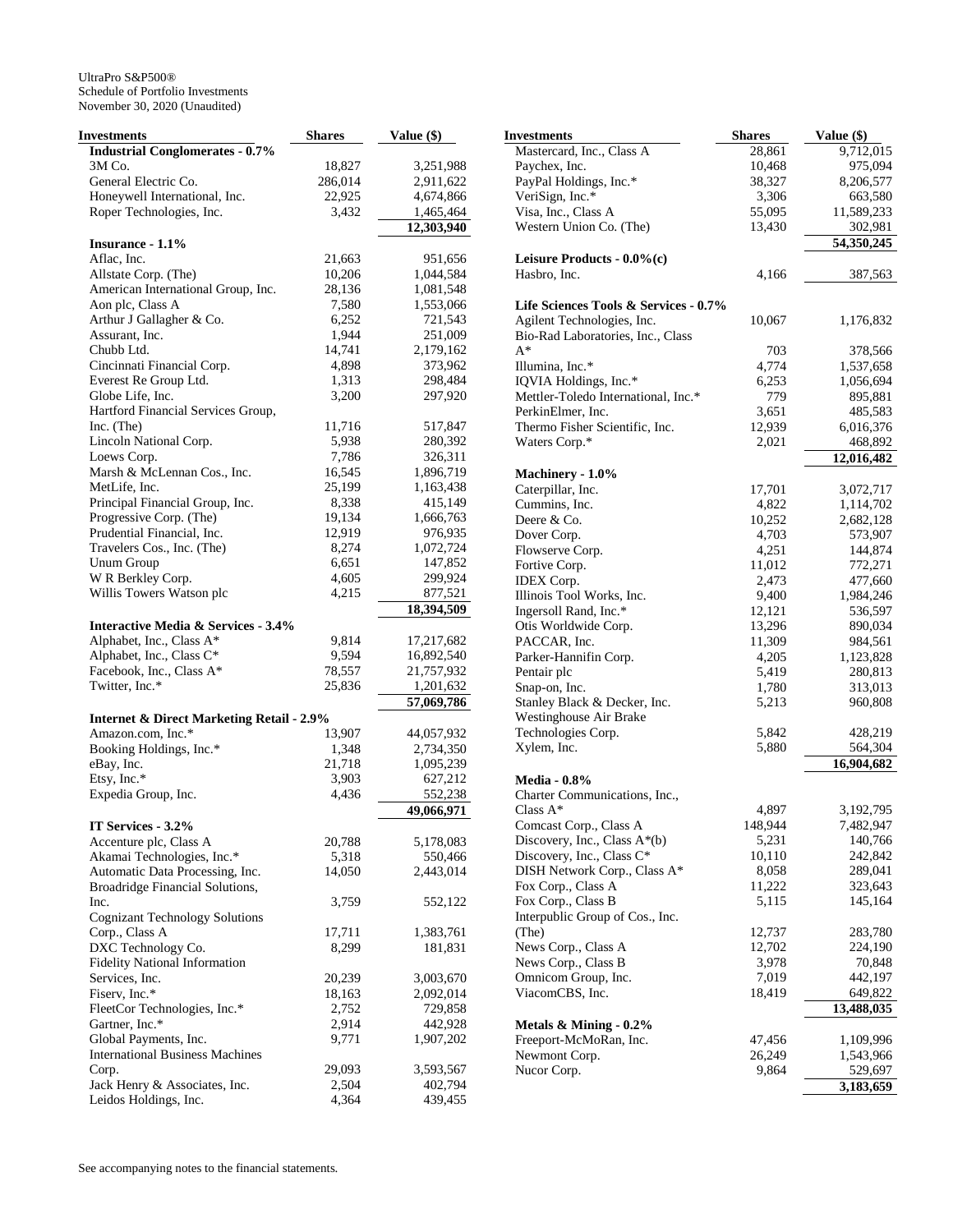| Investments                                        | <b>Shares</b>    | Value (\$)           |
|----------------------------------------------------|------------------|----------------------|
| <b>Multiline Retail - 0.3%</b>                     |                  |                      |
| Dollar General Corp.                               | 8,137            | 1,778,585            |
| Dollar Tree, Inc.*                                 | 7,750            | 846,614              |
| Target Corp.                                       | 16,356           | 2,936,393            |
|                                                    |                  | 5,561,592            |
| <b>Multi-Utilities - 0.5%</b>                      |                  |                      |
| Ameren Corp.                                       | 8,070            | 627,685              |
| CenterPoint Energy, Inc.                           | 17,799           | 412,759              |
| CMS Energy Corp.                                   | 9,367            | 576,445              |
| Consolidated Edison, Inc.                          | 10,921           | 832,726              |
| Dominion Energy, Inc.                              | 27,461           | 2,155,414            |
| DTE Energy Co.                                     | 6,292            | 791,596              |
| NiSource, Inc.                                     | 12,514           | 302,839              |
| Public Service Enterprise Group,                   |                  |                      |
| Inc.                                               | 16,518           | 962,669              |
| Sempra Energy                                      | 9,452            | 1,204,941            |
| WEC Energy Group, Inc.                             | 10,306           | 978,555              |
|                                                    |                  | 8,845,629            |
| Oil, Gas & Consumable Fuels - 1.2%                 |                  |                      |
| Apache Corp.                                       | 12,347           | 159,153              |
| Cabot Oil & Gas Corp.                              | 13,019           | 228,093              |
| Chevron Corp.                                      | 62,904           | 5,483,971            |
| Concho Resources, Inc.                             | 6,424            | 369,251              |
| ConocoPhillips                                     | 35,044           | 1,386,341            |
| Devon Energy Corp.                                 | 12,507           | 174,973              |
| Diamondback Energy, Inc.                           | 5,156            | 206,034              |
| EOG Resources, Inc.                                | 19,025           | 891,892              |
| Exxon Mobil Corp.                                  | 138,162          | 5,268,117            |
| Hess Corp.                                         | 8,928            | 421,223              |
| HollyFrontier Corp.                                | 4,870            | 113,909              |
| Kinder Morgan, Inc.                                | 63,599           | 914,554              |
| Marathon Oil Corp.                                 | 25,785           | 152,647              |
| Marathon Petroleum Corp.                           | 21,271           | 827,016              |
| Occidental Petroleum Corp.                         | 27,348           | 431,004              |
| ONEOK, Inc.                                        | 14,510           | 520,474              |
| Phillips 66                                        | 14,267           | 864,295              |
| Pioneer Natural Resources Co.                      | 5,371            | 540,215              |
| Valero Energy Corp.                                | 13,319           | 716,163              |
| Williams Cos., Inc. (The)                          | 39,661           | 832,088              |
|                                                    |                  | 20,501,413           |
| <b>Personal Products - 0.1%</b>                    |                  |                      |
| Estee Lauder Cos., Inc. (The), Class               |                  |                      |
| A                                                  |                  |                      |
|                                                    | 7,371            | 1,808,254            |
|                                                    |                  |                      |
| Pharmaceuticals - 2.3%<br>Bristol-Myers Squibb Co. | 73,643           | 4,595,323            |
| Catalent, Inc.*                                    |                  |                      |
|                                                    | 5,366            | 515,887              |
| Eli Lilly and Co.<br>Johnson & Johnson             | 25,948           | 3,779,326            |
|                                                    | 86,030           | 12,446,820           |
| Merck & Co., Inc.                                  | 82,636           | 6,643,108            |
| Perrigo Co. plc                                    | 4,462            | 215,158              |
| Pfizer, Inc.<br>Viatris, Inc.*                     | 181,570          | 6,955,947            |
| Zoetis, Inc.                                       | 39,417<br>15,526 | 662,994<br>2,490,060 |
|                                                    |                  |                      |
|                                                    |                  | 38,304,623           |
| <b>Professional Services - 0.2%</b>                |                  |                      |
| Equifax, Inc.                                      | 3,967            | 662,092              |
| IHS Markit Ltd.                                    | 12,185           | 1,211,920            |
| Nielsen Holdings plc                               | 11,657           | 188,494              |
| Robert Half International, Inc.                    | 3,741            | 240,098              |
| Verisk Analytics, Inc.                             | 5,307            | 1,052,431            |
|                                                    |                  | 3,355,035            |

| <b>Investments</b>                                 | <b>Shares</b> | Value (\$) |
|----------------------------------------------------|---------------|------------|
| Real Estate Management & Development - 0.0%(c)     |               |            |
| CBRE Group, Inc., Class A*                         | 10,948        | 669,361    |
|                                                    |               |            |
| Road & Rail - 0.6%                                 |               |            |
| CSX Corp.                                          | 24,992        | 2,250,529  |
| JB Hunt Transport Services, Inc.                   | 2,728         | 369,044    |
| Kansas City Southern                               | 3,082         | 573,776    |
| Norfolk Southern Corp.                             | 8,330         | 1,974,377  |
| Old Dominion Freight Line, Inc.                    | 3,139         | 638,347    |
| Union Pacific Corp.                                | 22,177        | 4,525,882  |
|                                                    |               | 10,331,955 |
| Semiconductors & Semiconductor Equipment - $3.1\%$ |               |            |
| Advanced Micro Devices, Inc.*                      | 38,363        | 3,554,716  |
| Analog Devices, Inc.                               | 12,074        | 1,679,252  |
| Applied Materials, Inc.                            | 29,843        | 2,461,451  |
| Broadcom, Inc.                                     | 13,142        | 5,277,564  |
| Intel Corp.                                        | 138,959       | 6,718,668  |
| KLA Corp.                                          | 5,083         | 1,280,763  |
| Lam Research Corp.                                 | 4,761         | 2,155,114  |
| Maxim Integrated Products, Inc.                    | 8,725         | 724,524    |
| Microchip Technology, Inc.                         | 8,249         | 1,108,583  |
| Micron Technology, Inc.*                           | 36,303        | 2,326,659  |
| NVIDIA Corp.                                       | 20,159        | 10,806,434 |
| Qorvo, Inc.*                                       | 3,728         | 584,103    |
| QUALCOMM, Inc.                                     | 36,856        | 5,424,097  |
| Skyworks Solutions, Inc.                           | 5,457         |            |
| Teradyne, Inc.                                     |               | 770,365    |
| Texas Instruments, Inc.                            | 5,423         | 598,374    |
|                                                    | 29,920        | 4,824,600  |
| Xilinx, Inc.                                       | 7,984         | 1,162,071  |
|                                                    |               | 51,457,338 |
| Software - 5.1%                                    |               |            |
| Adobe, Inc.*                                       | 15,668        | 7,496,668  |
| ANSYS, Inc.*                                       | 2,803         | 947,582    |
| Autodesk, Inc.*                                    | 7,160         | 2,006,447  |
| Cadence Design Systems, Inc.*                      | 9,109         | 1,059,377  |
| Citrix Systems, Inc.                               | 4,032         | 499,645    |
| Fortinet, Inc.*                                    | 4,387         | 540,610    |
| Intuit, Inc.                                       | 8,555         | 3,011,531  |
| Microsoft Corp.                                    | 247,268       | 52,932,661 |
| NortonLifeLock, Inc.                               | 19,311        | 352,039    |
| Oracle Corp.                                       | 63,171        | 3,646,230  |
| Paycom Software, Inc.*                             | 1,607         | 670,248    |
| salesforce.com, Inc.*                              | 29,731        | 7,307,880  |
| ServiceNow, Inc.*                                  | 6,262         | 3,347,352  |
| Synopsys, Inc.*                                    | 4,956         | 1,127,490  |
| Tyler Technologies, Inc.*                          | 1,313         | 561,439    |
|                                                    |               | 85,507,199 |
| <b>Specialty Retail - 1.4%</b>                     |               |            |
| Advance Auto Parts, Inc.                           | 2,255         | 333,063    |
| AutoZone, Inc.*                                    | 758           | 862,339    |
| Best Buy Co., Inc.                                 | 7,526         | 818,829    |
| CarMax, Inc.*                                      | 5,330         | 498,248    |
| Gap, Inc. (The)                                    | 6,710         | 140,642    |
| Home Depot, Inc. (The)                             | 35,177        | 9,758,452  |
| L Brands, Inc.                                     | 7,626         | 295,965    |
| Lowe's Cos., Inc.                                  | 24,687        | 3,846,728  |
| O'Reilly Automotive, Inc.*                         | 2,422         | 1,071,590  |
| Ross Stores, Inc.                                  | 11,629        | 1,250,350  |
| Tiffany & Co.                                      | 3,528         | 463,861    |
| TJX Cos., Inc. (The)                               | 39,167        | 2,487,496  |
| Tractor Supply Co.                                 | 3,795         | 534,374    |
| Ulta Beauty, Inc.*                                 | 1,843         | 507,562    |
|                                                    |               | 22,869,499 |
|                                                    |               |            |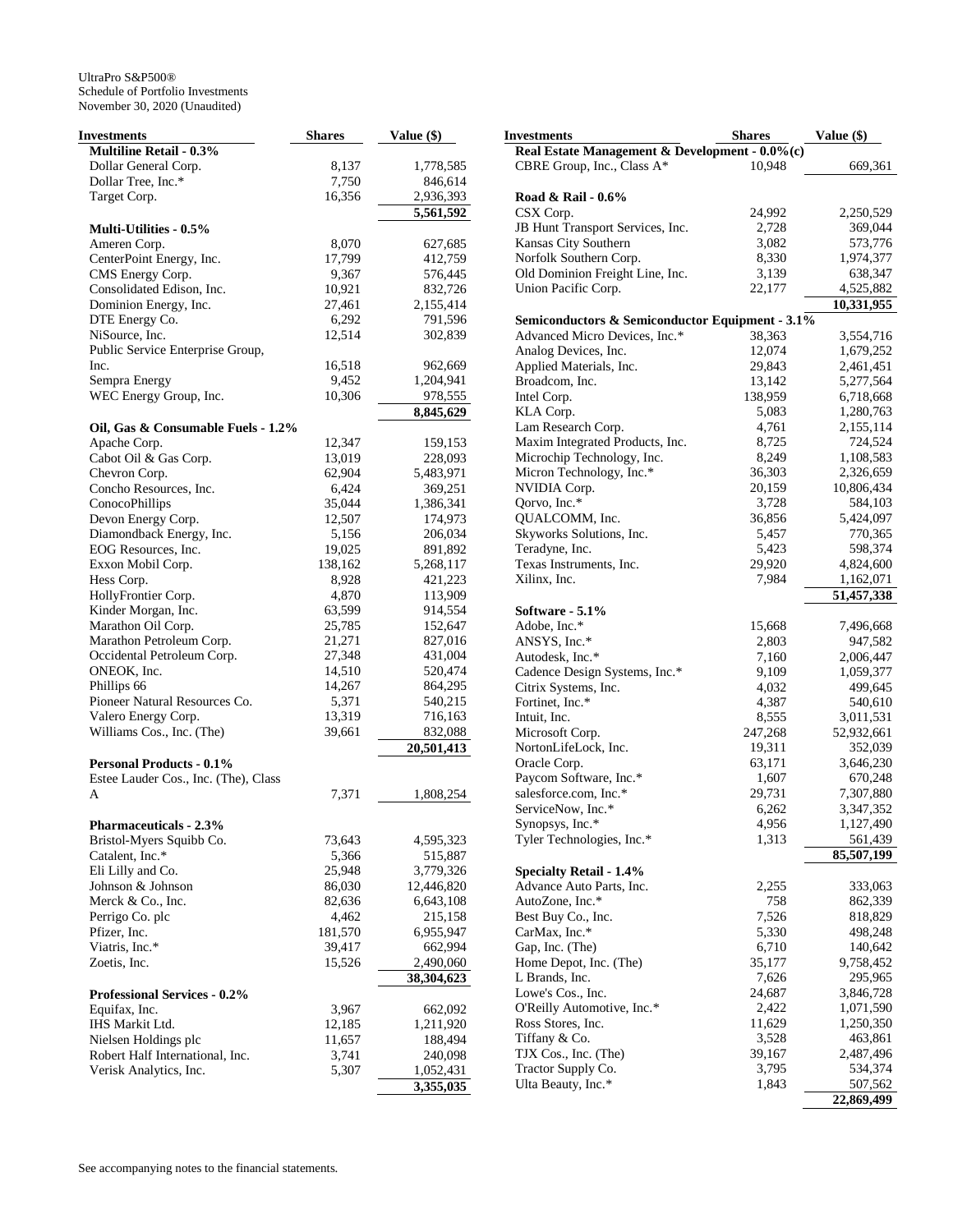| <b>Investments</b>                                | <b>Shares</b> | Value (\$)  |
|---------------------------------------------------|---------------|-------------|
| Technology Hardware, Storage & Peripherals - 3.9% |               |             |
| Apple, Inc.                                       | 525,281       | 62,534,703  |
| Hewlett Packard Enterprise Co.                    | 42,041        | 464,133     |
| HP, Inc.                                          | 44,882        | 984,262     |
| NetApp, Inc.                                      | 7,254         | 386,711     |
| Seagate Technology plc                            | 7,290         | 428,725     |
| Western Digital Corp.                             | 9,885         | 443,639     |
| Xerox Holdings Corp.                              | 5,843         | 127,903     |
|                                                   |               | 65,370,076  |
| Textiles, Apparel & Luxury Goods - 0.4%           |               |             |
| Hanesbrands, Inc.                                 | 11,377        | 161,553     |
| NIKE, Inc., Class B                               | 40,665        | 5,477,576   |
| PVH Corp.                                         | 2,316         | 184,099     |
| Ralph Lauren Corp.                                | 1,579         | 135,399     |
| Tapestry, Inc.                                    | 9,028         | 255,673     |
| Under Armour, Inc., Class A*                      | 6,160         | 102,071     |
| Under Armour, Inc., Class C*                      | 6,353         | 92,436      |
| VF Corp.                                          | 10,439        | 870,613     |
|                                                   |               | 7,279,420   |
| Tobacco - 0.4%                                    |               |             |
| Altria Group, Inc.                                | 60,720        | 2,418,478   |
| Philip Morris International, Inc.                 | 50,884        | 3,854,463   |
|                                                   |               | 6,272,941   |
| Trading Companies & Distributors - 0.1%           |               |             |
| Fastenal Co.                                      | 18,744        | 926,891     |
| United Rentals, Inc.*                             | 2,355         | 534,538     |
| WW Grainger, Inc.                                 | 1,470         | 614,901     |
|                                                   |               | 2,076,330   |
| <b>Water Utilities - 0.1%</b>                     |               |             |
| American Water Works Co., Inc.                    | 5,923         | 908,470     |
|                                                   |               |             |
| <b>Wireless Telecommunication Services - 0.2%</b> |               |             |
| T-Mobile US, Inc.*                                | 19,007        | 2,526,791   |
|                                                   |               |             |
| <b>TOTAL COMMON STOCKS</b>                        |               |             |
| (Cost \$917,255,995)                              |               | 979,047,498 |

#### **SECURITIES LENDING REINVESTMENTS(d) - 0.0%(c)**

## **INVESTMENT COMPANIES - 0.0%(c)**

BlackRock Liquidity FedFund, Institutional Class

| 213.420<br>$0.04\%$ (Cost \$213,420)<br>213,420 |
|-------------------------------------------------|
|-------------------------------------------------|

|                    | <b>Principal</b> |              |
|--------------------|------------------|--------------|
| <b>Investments</b> | Amount (\$)      | Value $(\$)$ |

#### **SHORT-TERM INVESTMENTS - 12.7%**

#### **REPURCHASE AGREEMENTS(e) - 12.7%**

| Repurchase Agreements with various  |             |             |
|-------------------------------------|-------------|-------------|
| counterparties, rates 0.07% -       |             |             |
| $0.08\%$ , dated $11/30/2020$ , due |             |             |
| $12/1/2020$ , total to be received  |             |             |
| \$212,242,533                       |             |             |
| (Cost \$212,242,112)                | 212.242.112 | 212.242.112 |

| <b>Investments</b>                    | <b>Principal</b><br>Amount (\$) | Value (\$)    |
|---------------------------------------|---------------------------------|---------------|
| Total Investments - 71.1%             |                                 |               |
| (Cost \$1,129,711,527)                |                                 | 1,191,503,030 |
| Other assets less liabilities - 28.9% |                                 | 484,549,393   |
| <b>Net Assets - 100.0%</b>            |                                 | 1,676,052,423 |

\* Non-income producing security.

- (a) All or a portion of these securities are segregated in connection with obligations for swaps with a total value of \$429,770,339.
- (b) The security or a portion of this security is on loan at November 30, 2020. The total value of securities on loan at November 30, 2020 was \$197,621, collateralized in the form of cash with a value of \$213,420 that was reinvested in the securities shown in the Securities Lending Reinvestment section of the Schedule of Investments.
- (c) Represents less than 0.05% of net assets.
- (d) The security was purchased with cash collateral held from securities on loan at November 30, 2020. The total value of securities purchased was \$213,420.
- (e) The Fund invests in Repurchase Agreements jointly with other funds in the Trust. See "Repurchase Agreements" in the Notes to Financial Statements to view the details of each individual agreement and counterparty as well as a description of the securities subject to repurchase.

As of November 30, 2020, the gross unrealized appreciation (depreciation) of investments based on the aggregate cost of investment securities and derivative instruments, if applicable, for federal income tax purposes was as follows:

| Aggregate gross unrealized appreciation | 410.796.791   |
|-----------------------------------------|---------------|
| Aggregate gross unrealized depreciation | (156,007,386) |
| Net unrealized appreciation             | 254,789,405   |
| Federal income tax cost                 | 1.286.548.167 |